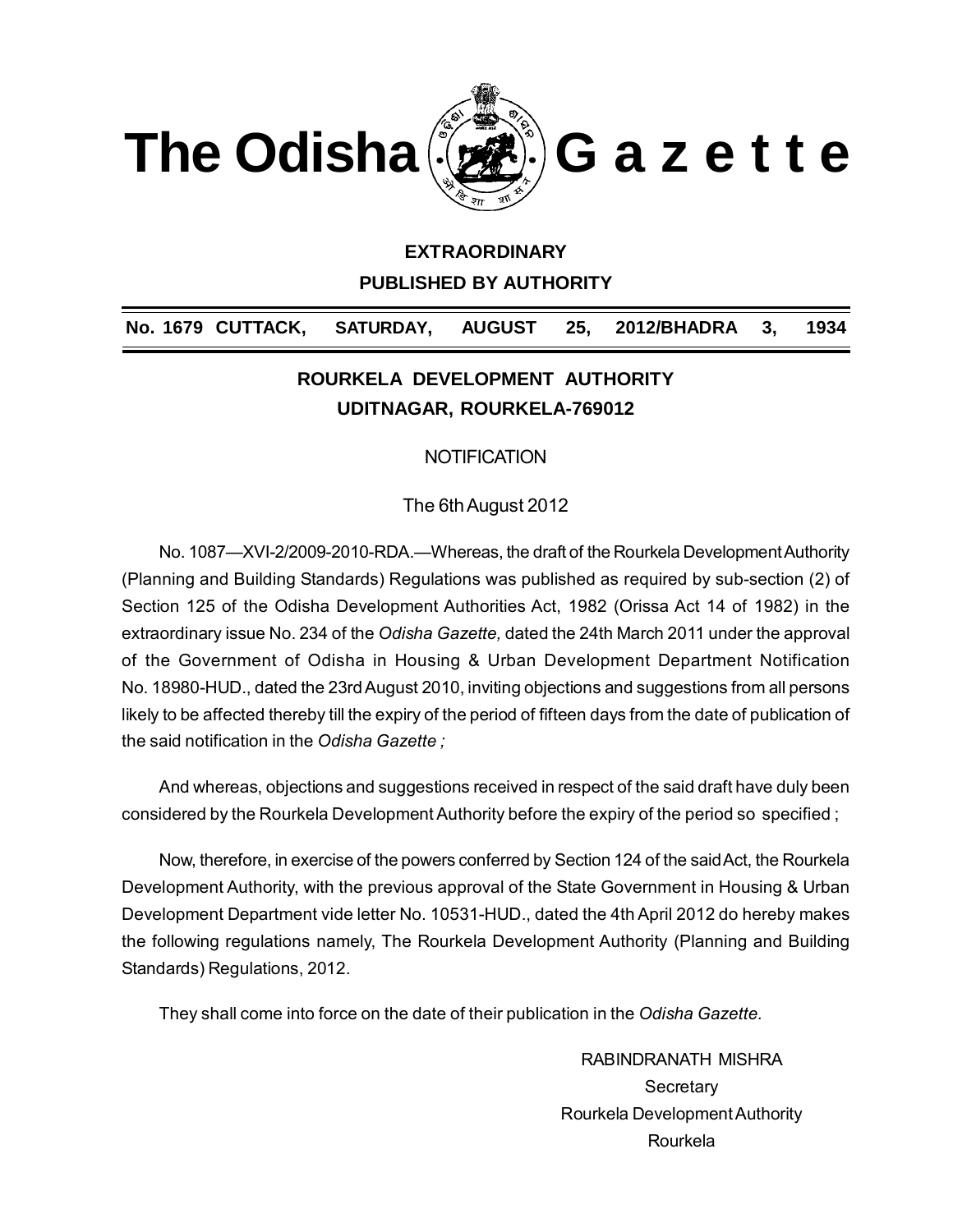# **CONTENTS PART-I**

# **TITLE AND DEFINITIONS**

| 1. Short title, Extent and Commencement | - 11     |
|-----------------------------------------|----------|
| 2. Definitions                          | $-11-26$ |

# **PART – II**

# **ADMINISTRATION**

| Applicability<br>3.                           | $-27$    |
|-----------------------------------------------|----------|
| 4. Deemed permission                          | $-27$    |
| 5.<br><b>Application</b>                      | $-27-32$ |
| Fees<br>6.                                    | $-32-33$ |
| 7.<br><b>Security Deposits</b>                | $-33$    |
| <b>Plans</b><br>8.                            | $-33-35$ |
| 9. Permission                                 | $-35-36$ |
| 10. Maintenance of Register                   | $-36$    |
| 11. Duration of Permission                    | $-36$    |
| 12. Construction not in accordance with Plans | $-36-37$ |
| 13. Information at the site of construction   | $-37$    |
| 14. Inspection                                | $-37-38$ |
| 15. Completion of Construction                | $-38-39$ |
| 16. Certificate for occupancy                 | $-39$    |
| 17. Art Commission                            | $-39-40$ |
| 18. Construction near protected monuments     | $-40$    |
| 19. Construction near important buildings     | $-40-41$ |
| 20. Unsafe Building                           | $-41$    |
| 21. Demolition of building                    | $-41-42$ |
| 22. Responsibility and duty of the owner      | $-42$    |
| 23. Responsibility of the Authority           | $-42-44$ |
|                                               |          |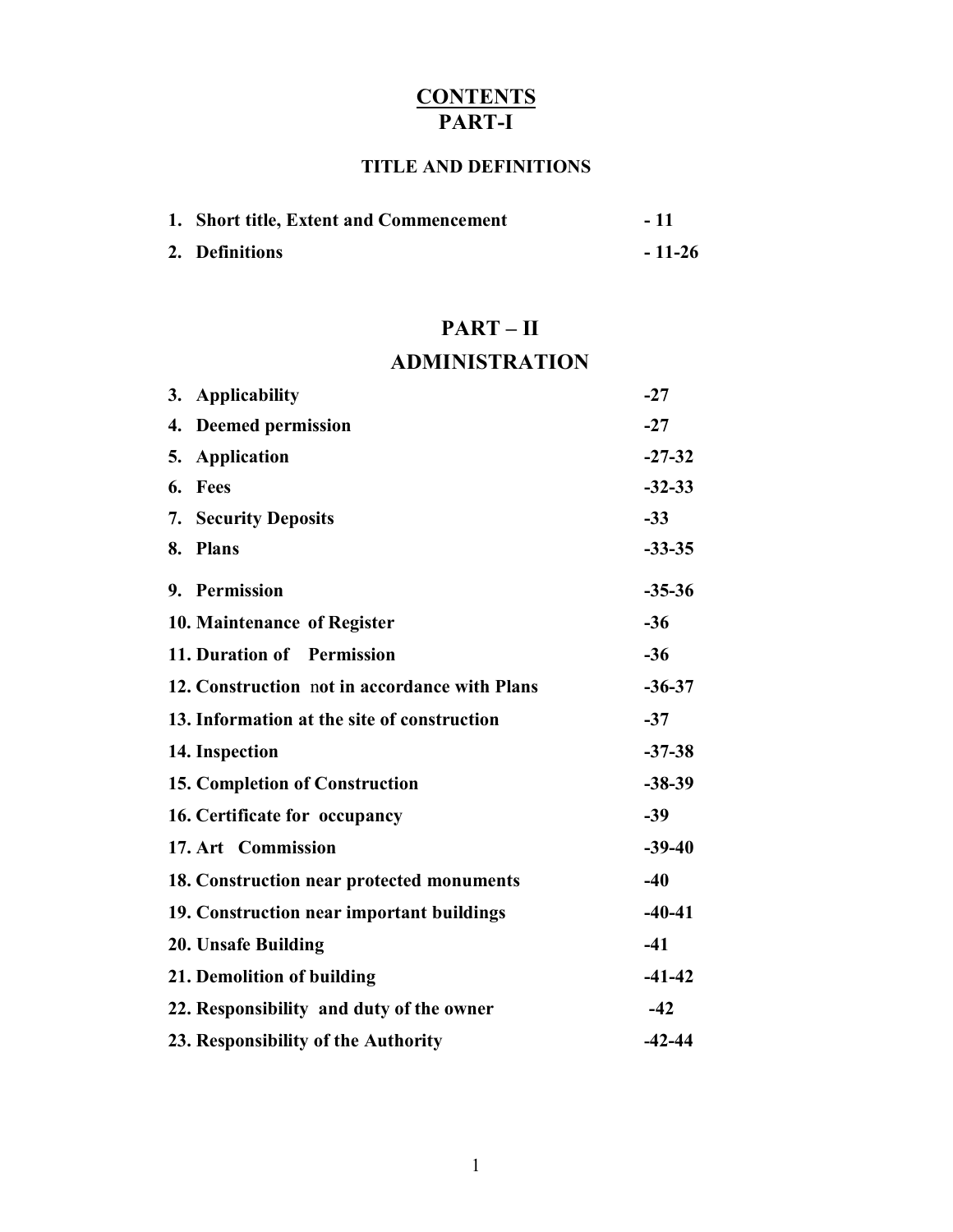# **PART – III ZONNING REGULATIONS**

| 24. Zoning                                                          | $-45$    |
|---------------------------------------------------------------------|----------|
| 25. Different use of land                                           | $-45-55$ |
| $PART - IV$<br><b>GENERAL</b>                                       |          |
| 26. Restriction on permission                                       | $-56$    |
| 27. Distance from Electric Lines                                    | $-56-57$ |
| 28. Plantation                                                      | $-57$    |
| <b>29. Means of Access</b>                                          | $-57-58$ |
| 30. Minimum Size of plots                                           | $-58$    |
| 31. Minimum Setbacks & Heights for Non-high<br><b>Rise building</b> | $-59-61$ |
| 32. Minimum setbacks For high rise buildings                        | $-62$    |
| 33. Floor Area Ratio                                                | $-63-64$ |
| 34. Height of a Building                                            | $-64-66$ |
| <b>35. Off Street Parking Space</b>                                 | $-66-68$ |
| 36. Interior Open space                                             | $-68$    |
| 37. Height Exemption of a building                                  | $-68$    |
| 38. Exemption in open space                                         | $-68-69$ |
| 39. Basement/ Cellar                                                | $-69-70$ |
| <b>40. Provision of Lift</b>                                        | $-70-71$ |
| 41. Mezzanine                                                       | $-71$    |
| 42. Heritage Zone                                                   | $-71$    |
| 43. Barrier free access for the physically challenged Person -71-74 |          |
| 44. Rain Water Harvesting System                                    | $-74-75$ |
| <b>45. Signs and Outdoor Display Structure</b>                      | $-75$    |
| 46. Reference to Standards                                          | $-75$    |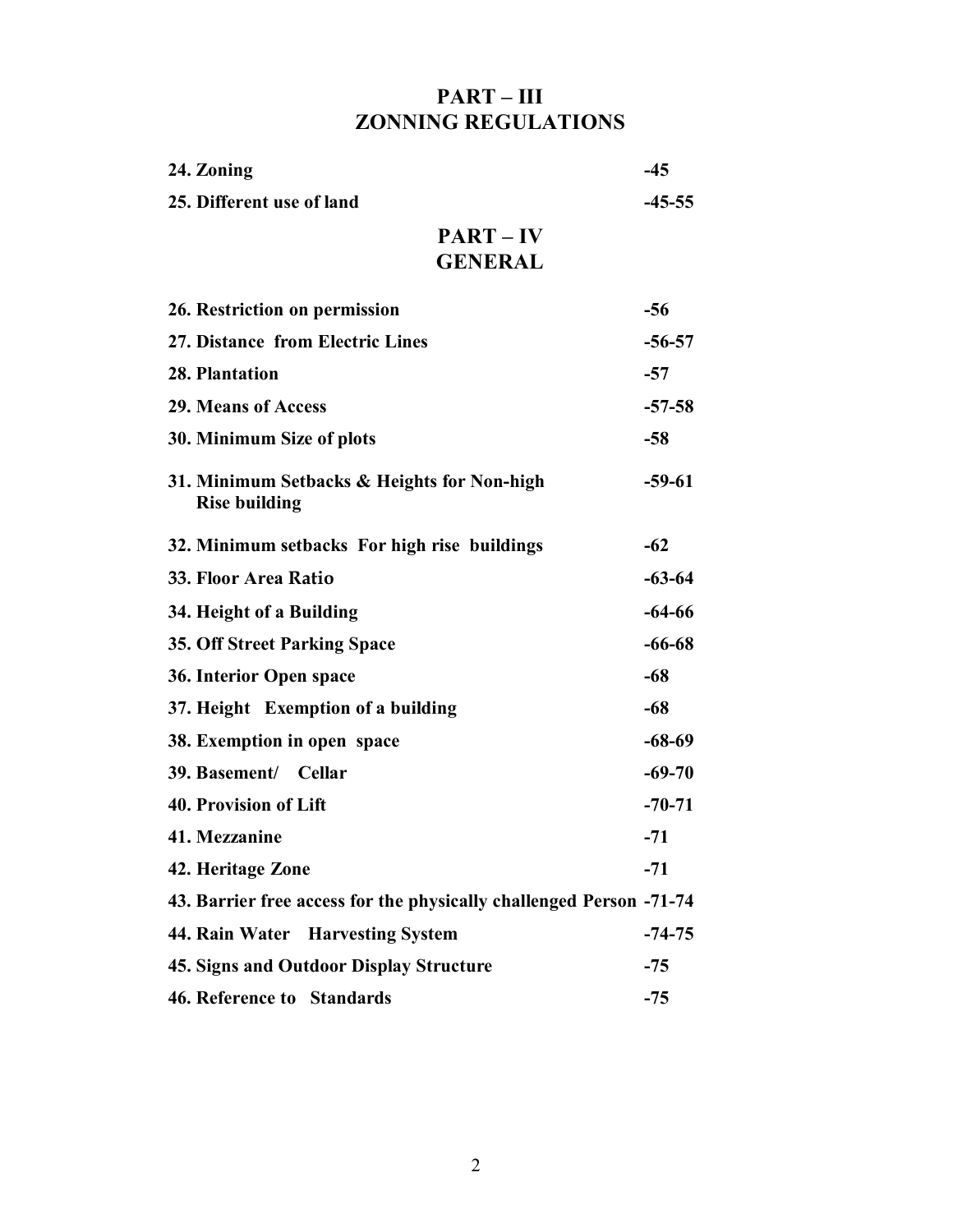### **PART :V SPECIAL REGULATIONS**

| 47. Apartments                              | $-76$    |
|---------------------------------------------|----------|
| <b>48. Group Housing</b>                    | $-76-77$ |
| 49. Out houses                              | $-78$    |
| 50. Requirements for Basti area             | $-78$    |
| 51. Semi Detached and Row Housing           | $-78-79$ |
| 52. Shop cum Residence                      | $-79$    |
| 53. Cinema Multiplex and Theatre Buildings  | $-79-80$ |
| 54. Liquefied Petroleum Gas Cylinder Godown | $-80$    |
| 55. Petrol Pump                             | $-80-81$ |
| <b>56. Farm House</b>                       | $-81-82$ |

**PART –VI INTEGRATED TOWNSHIP**

### **57. Large Projects -83-84**

# **PART – VII**

# **MULTI-STOREYED BUILDINGS AND GROUP HOUSING SCHEMES/APARTMENTS: ADDITIONAL REQUIREMENTS**

| 58. Restriction on construction of Multi-storeyed buildings -85 |            |
|-----------------------------------------------------------------|------------|
| <b>59. Stages of Permission</b>                                 | $-85$      |
| 60. Commencement of work                                        | $-85 - 86$ |
| 61. Application                                                 | $-86 - 88$ |
| 62. Liability of defective construction                         | -88        |
| 63. Maintenance                                                 | $-88-89$   |
| 64. Exits                                                       | $-89-90$   |
| 65. ICT landing points                                          | -90        |
| 66. Penal Action Builder/Technical personnel                    | -90        |
| 67. Occupancy of the building                                   | $-90-91$   |
| 68. Completion of construction                                  | -91        |
| 69. Issue of occupancy certificate                              | $-92$      |
|                                                                 |            |

**70. Structural safety, Design & other services requirements -92-93**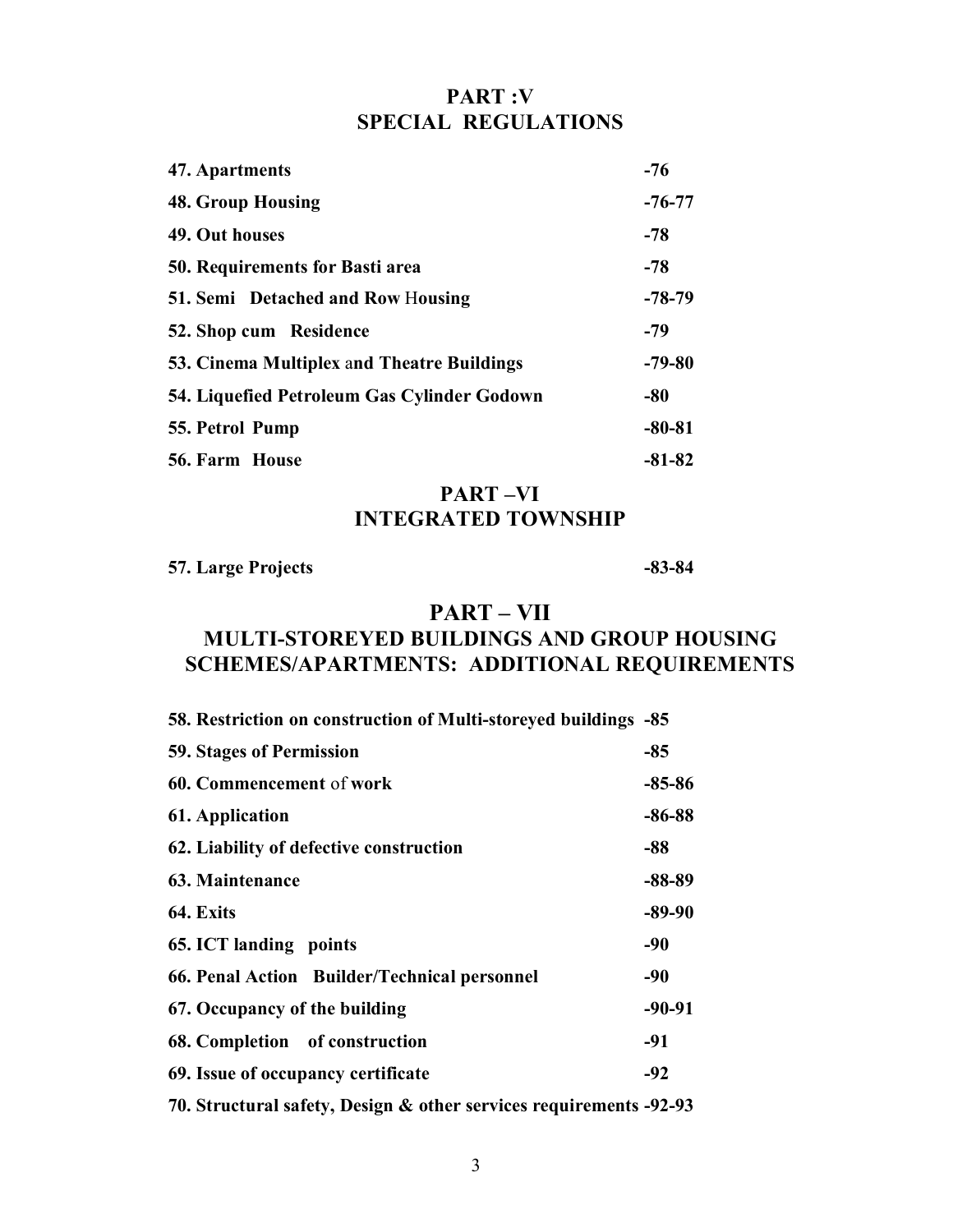### **Part – VIII**

# **REGULATIONS FOR DEVELOPMENT AND SUB-DIVISON OF LAND**

| 71. Application                             | $-94-95$ |
|---------------------------------------------|----------|
| 72. Use in relation to development plan     | $-95$    |
| 73. Size of the Plot & road width           | $-95-96$ |
| 74. Areas for development & means of access | -96      |
| 75. Parks and open spaces                   | $-97$    |
| 76. Civic amenities                         | -97      |
| 77. Exemptions                              | $-97$    |
| 78. Security deposit for sub-division plan  | -97      |
| DADT                                        |          |

### **PART – IX COMPOUNDING**

| 79. Restriction on compounding   |        |
|----------------------------------|--------|
| 80. Compounding Rate             | -99    |
| 81. Compounding Amount           | -99    |
| 82. Temporary retention          | $-100$ |
| 83. Power of the Govt. to Exempt | -100   |

# **PART – X SAVINGS/REPALS &INTERPRETATION**

| 84. Information, Education and Communication                   | $-101$     |
|----------------------------------------------------------------|------------|
| 85. Interim Development Plans                                  | $-101$     |
| 86. Provisions of Comprehensive Development Plan<br>to prevail | $-101$     |
| 87. Applicability National Building Code                       | -101       |
| 88. Schedules and annexures                                    | $-101-102$ |
| 89. Constitution of D.P. & B.P.Committee                       | $-102$     |
| 90. Decision of the Government to be final.                    | $-102$     |
| 91. Relaxation by the Govt.                                    | $-103$     |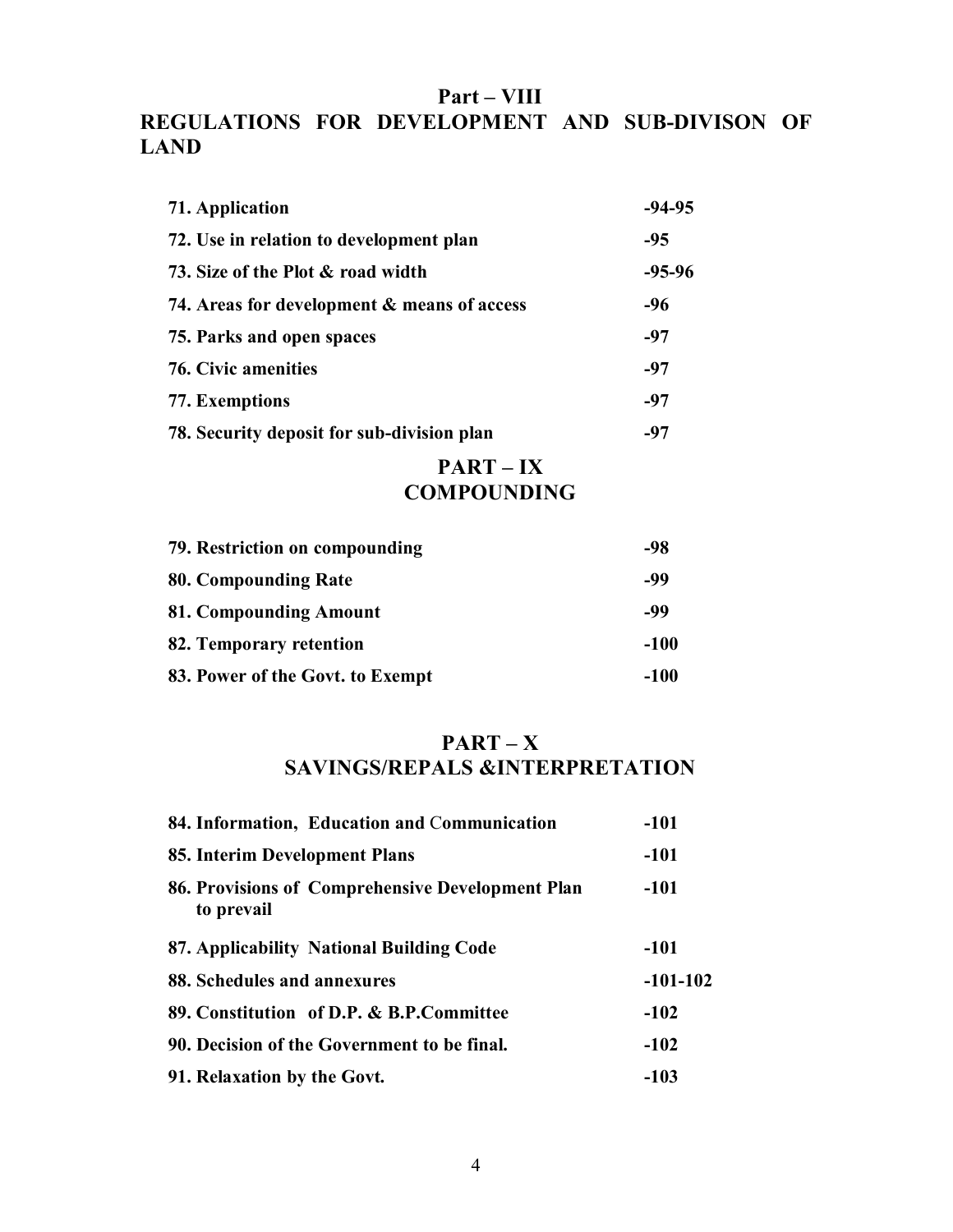# **PART-XI REGULATIONS FOR INDUSTRY AND SEZs**

| 92. Classification                                                                | -104     |  |
|-----------------------------------------------------------------------------------|----------|--|
| 93. Permissibility of Industrial Units in different use<br>zones and use premises | -105     |  |
| 94. Household / Service Industry                                                  | $-106$   |  |
| 95. New Industrial Areas                                                          | $-106$   |  |
| 96. Guidelines for Industry Use Zone                                              | $-107$   |  |
| 97. Development Control Norms                                                     | -107-109 |  |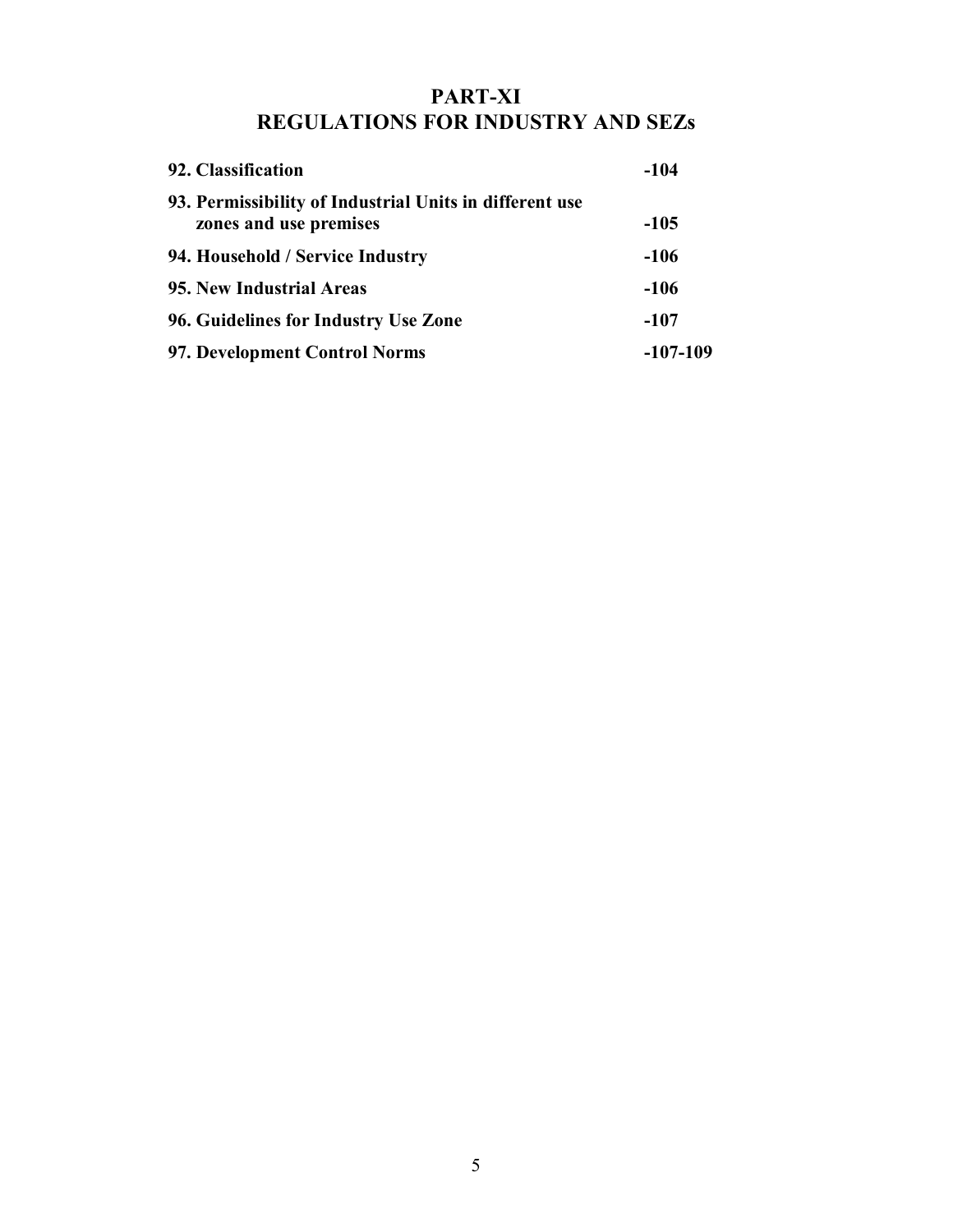# **SCHEDULES AND ANNEXURES SCHEDULE -1**

# **QUALIFICATION, EXPERIENCE & COMPETENCE OF TECHNICAL PERSONNEL AND BUILDER**

| 1.               | <b>ARCHITECT</b><br>A) Qualification & Experience<br><b>B)</b> Competence<br>C) Duties & Responsibilities<br>(D) Registration             | $-122-123$ |
|------------------|-------------------------------------------------------------------------------------------------------------------------------------------|------------|
| 2.               | <b>ENGINEER</b><br>A) Qualification & Experience<br><b>B)</b> Competence<br>C) Duties & Responsibilities<br>D) Registration               | $-123-124$ |
| 3.               | <b>STRUCTURAL ENGINEER</b><br>A) Qualification and Experience<br><b>B)</b> Competence<br>C) Duties & responsibilities<br>D) Registration  | $-124-125$ |
| $\overline{4}$ . | <b>TOWN PLANNER</b><br>A) Qualification & Experience<br><b>B</b> ) Competence<br><b>C) Duties and Responsibilities</b><br>D) Registration | $-125-126$ |
| 5.               | <b>SUPERVISOR</b><br>A) Qualification & Experience<br><b>B</b> ) Competence<br><b>C) Duties and Responsibilities</b><br>D) Registration   | $-126-127$ |
| 6.               | <b>GROUP / AGENCY</b>                                                                                                                     | $-127-128$ |
| 7.               | <b>BUILDER</b><br>A) Qualification and experience<br><b>B)</b> Duties and Responsibilities of Building.<br>C)Registration                 | $-128-129$ |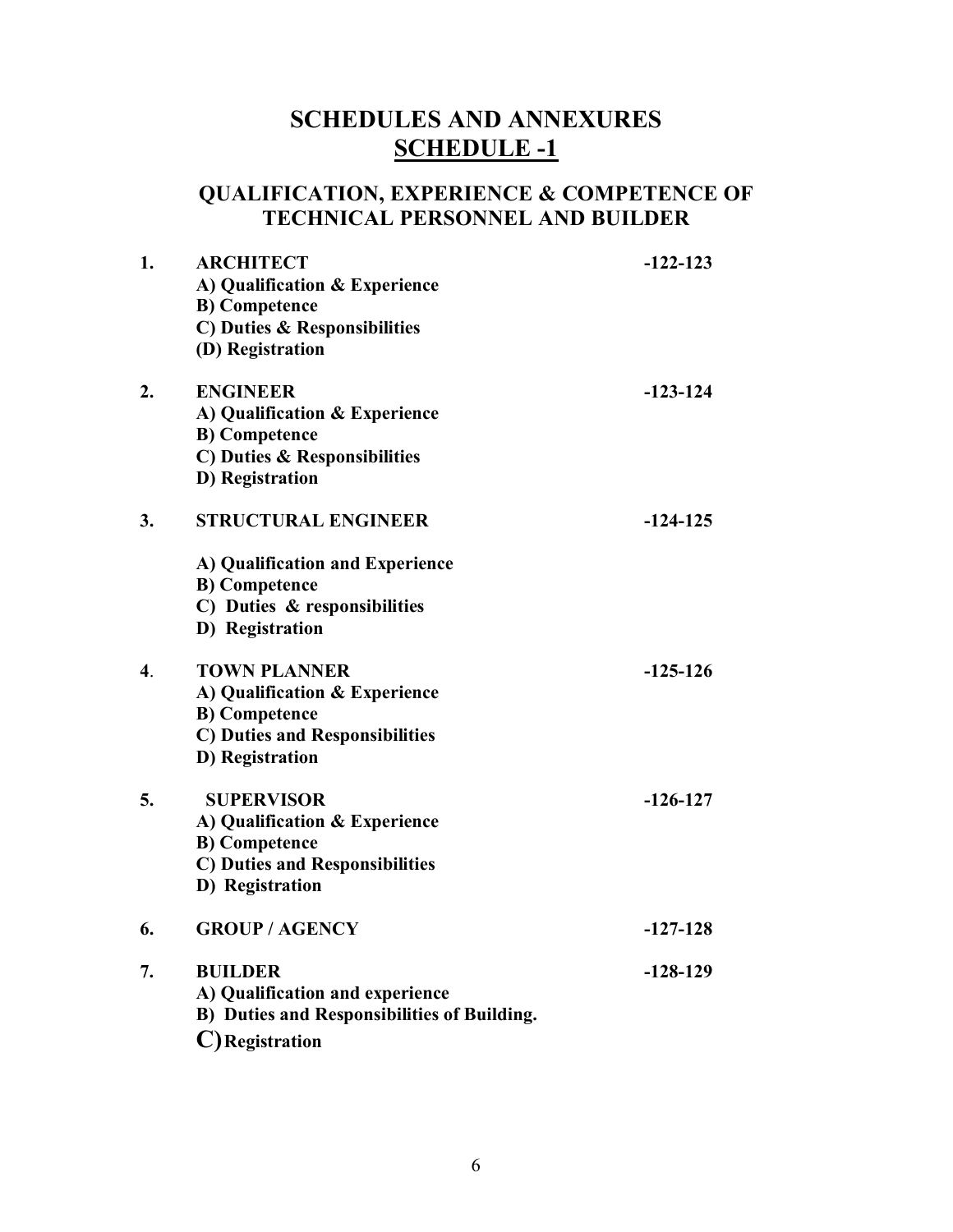# **SCHEDULE – 2 ANNEXURE – I EXTRACT FROM ODA ACT, 1982**

**1) Definitions -130-135**

# **ANNEXURE –II EXTRACT FROM ODA RULES 1983**

**(1) Definitions -136**

# **ANNEXURE- III EXTRACT FROM NATIONAL BUILDING CODE OF INDIA, 2005**

| 1.         | <b>Definitions</b>                                     |   |         |
|------------|--------------------------------------------------------|---|---------|
| 2.         | <b>Regulations for Ventilation Shaft.</b>              |   |         |
| 3.         | <b>Classification of Buildings based on occupancy</b>  |   |         |
| 4.         | <b>Regulations for Life Safety</b>                     | - |         |
| 5.         | <b>Requirements of parts of Building</b>               | - |         |
| 6.         | <b>Fire Safety Requirements</b>                        |   | 137-141 |
| 7.         | <b>Structural Design</b>                               | - |         |
| 8.         | <b>Quality of Material and Workmanship</b>             |   |         |
| 9.         | <b>Building Service</b>                                |   |         |
| <b>10.</b> | <b>Water supply requirements</b>                       |   |         |
| 11.        | <b>Structural Safety for Natural Hazard Protection</b> | - |         |
| 12.        | <b>Civic Amenities</b>                                 | - |         |
|            |                                                        |   |         |

### **ANNEXURE –IV**

| 1.       | <b>REUIREMENTS.</b> |                                    | STANDARDS FOR WATER, SANITARY AND FIRE                              |        | <b>SAFETY</b> |
|----------|---------------------|------------------------------------|---------------------------------------------------------------------|--------|---------------|
| Table 1. |                     |                                    | PER CAPITA WATER REQUIREMENT<br><b>FOR VARIOUS OCCUPANCIES/USES</b> | $-142$ |               |
| Table-2  |                     | <b>FLUSHING STORAGE CAPACITIES</b> |                                                                     | $-143$ |               |
| Table-3  |                     | <b>DOMESTIC STOARGE CAPCITIES</b>  |                                                                     | $-143$ |               |
| Table-4  |                     |                                    | <b>SHOPS AND COMMERCIAL OFFICES</b>                                 | $-144$ |               |
| Table-5  |                     |                                    | <b>SANIATRY REQUIREMENT FOR HOTELS</b>                              | $-145$ |               |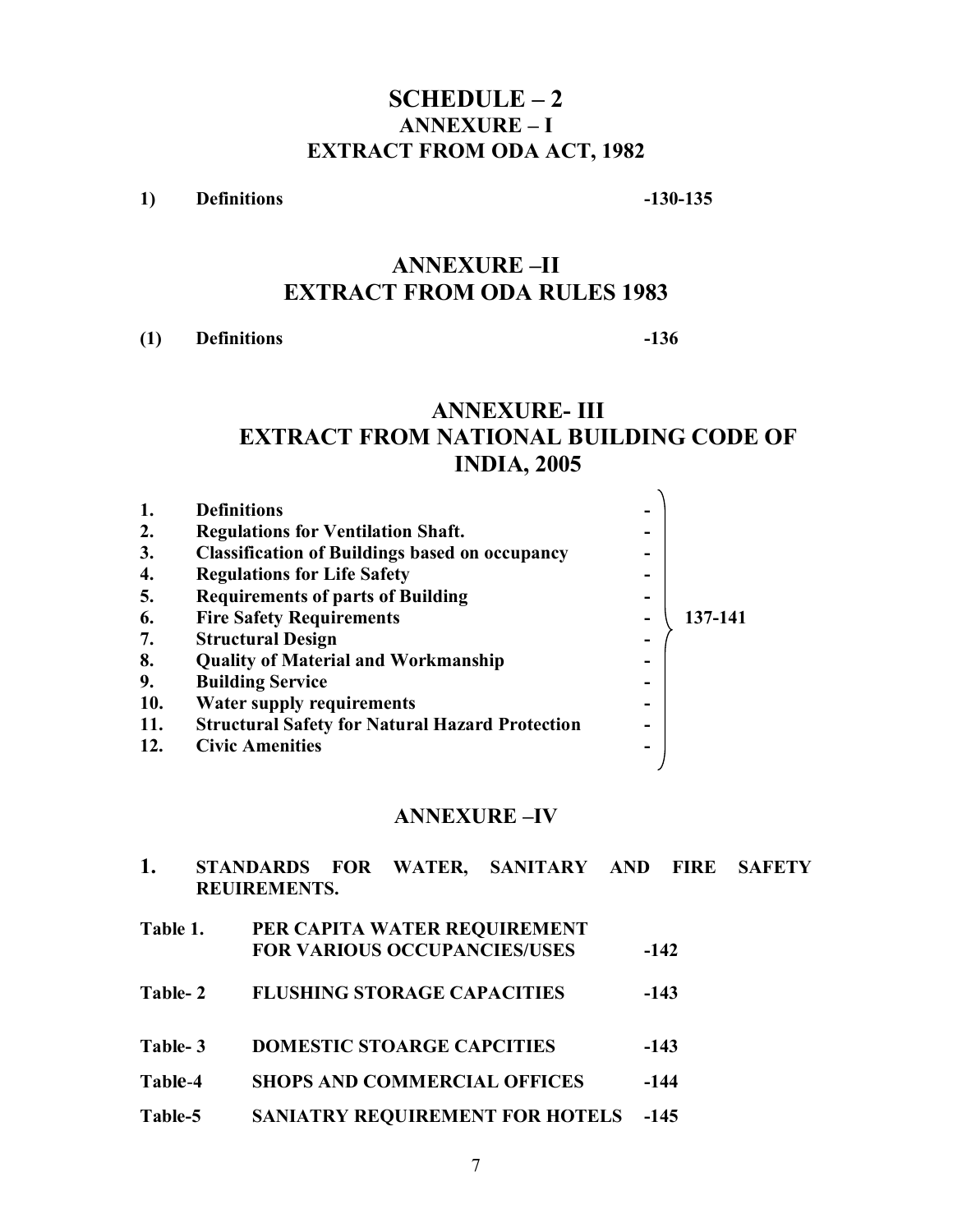| Table-6  | <b>FOR PUBLIC REST ROOMS</b>                                                                                                         | $-146$ |
|----------|--------------------------------------------------------------------------------------------------------------------------------------|--------|
| Table-7  | <b>SANITATION REQUIREMENTS</b><br><b>FOR EDUCATIONAL OCCUPANCY</b>                                                                   | $-147$ |
| Table-8  | <b>SANITATION REQUIREMENTS</b><br><b>FOR NURSERY SCHOOLS</b>                                                                         | $-148$ |
| Table-9  | <b>SANITATION REQUIREMENTS</b><br><b>FOR INSTITUTIONAL</b><br>(MEDICAL) OCCUPANCY- HOSPITAL                                          | $-149$ |
| Table-10 | <b>SANITATION REQUIREMENTS</b><br><b>FOR ADMINISTRATIVE BUILDINGS</b>                                                                | $-150$ |
| Table-11 | <b>SANITATION REQUIREMENTS</b><br>FOR INSTITUTIONAL (MEDICAL)<br><b>OCCUPANCIES (STAFF QUARTERS</b><br><b>AND HOSTELS)</b>           | $-151$ |
| Table-12 | <b>SANITATION REQUIREMENTS</b><br><b>FOR GOVERNMENT AND</b><br><b>PUBLIC BUSNIESS OCCUPANCY</b><br><b>AND OFFICES</b>                | $-151$ |
| Table-13 | <b>SANITATION REQUIREMENTS</b><br><b>FOR RESIDENCES</b>                                                                              | $-152$ |
| Table-14 | <b>SANITATION REQUIREMENTS</b><br><b>FOR ASSEMBLY OCCUPANCY</b><br><b>BUILDINGS (CINEMA, THEATERS,</b><br><b>AUDITORIA, ETC.)</b>    | $-152$ |
| Table-15 | <b>SANITATION REQUIREMENTS</b><br><b>FOR ASSEMBLY OCCUPANCY</b><br><b>BUILDINGS (ART, GALLERS,</b><br><b>LIBRARIES, AND MUSEUMS)</b> | $-153$ |
| Table-16 | <b>SANITATION REQUIREMENTS</b><br><b>FOR RESTAURANTS</b>                                                                             | $-154$ |
| Table-17 | SANITATION REQUIREMENTS FOR<br><b>FACTORIES</b>                                                                                      | $-155$ |
| Table-18 | <b>SANITARY REQUIREMENTS FOR</b><br><b>LARGE STATIONS AND AIRPORTS</b>                                                               | $-156$ |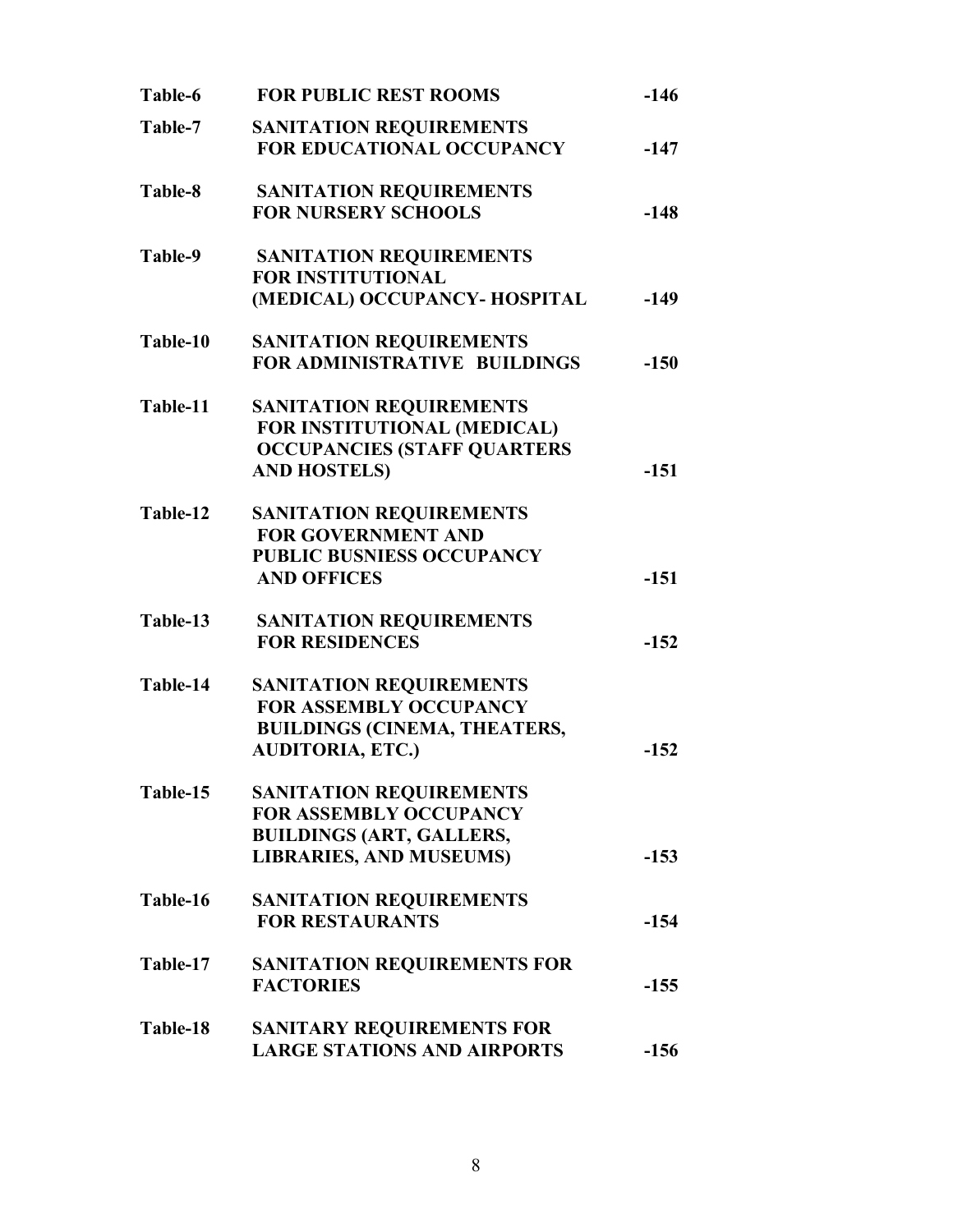| 2.                                       | <b>Installation of Solar Assisted Water</b><br><b>Heating System in Buildings</b> | $-157-158$ |
|------------------------------------------|-----------------------------------------------------------------------------------|------------|
| 3.                                       | <b>Fire Protection and Fire Safety Requirements</b> -158-186                      |            |
| 4.                                       | <b>Fire Consultant</b>                                                            |            |
| 5.                                       | <b>Terminology</b>                                                                |            |
| 6.                                       | <b>General</b>                                                                    |            |
| 7.                                       | <b>Means of Access</b>                                                            |            |
|                                          | <b>TABLE -19 PROVISION OF EXTERIOR OPEN SPACES</b><br><b>AROUND THE BUILDINGS</b> |            |
| 8.                                       | <b>Exit Requirements</b>                                                          |            |
| TABLE - 20 OCCUPANTS PER UNIT EXIT WIDTH |                                                                                   |            |
| 9.                                       | <b>Provisions of Lifts</b>                                                        |            |
| 10.                                      | <b>Basement</b>                                                                   |            |
| 11.                                      | <b>Provision of Helipad:</b>                                                      |            |
| 12.                                      | <b>Service Ducts / Refuge Chute</b>                                               |            |
|                                          | 13. Electrical Services                                                           |            |
| 14.                                      | <b>Staircase and Corridor Lights</b>                                              |            |
| 15.                                      | <b>Air-Conditioning</b>                                                           |            |
| 16.                                      | <b>Boiler Room</b>                                                                |            |
| 17.                                      | <b>Alternate Sources of Electric Supply</b>                                       |            |
| 18.                                      | <b>Safety Measures in Electric Sub-station</b>                                    |            |
| 19.                                      | <b>Fire protection requirements</b>                                               |            |
| 20.                                      | <b>Static Water Storage Tank</b>                                                  |            |
| 21.                                      | <b>Automatic Sprinklers</b>                                                       |            |
| 22.                                      | Fixed Carbon Di- Oxide / Foam / DCO Water<br><b>Spray Extinguishing System</b>    |            |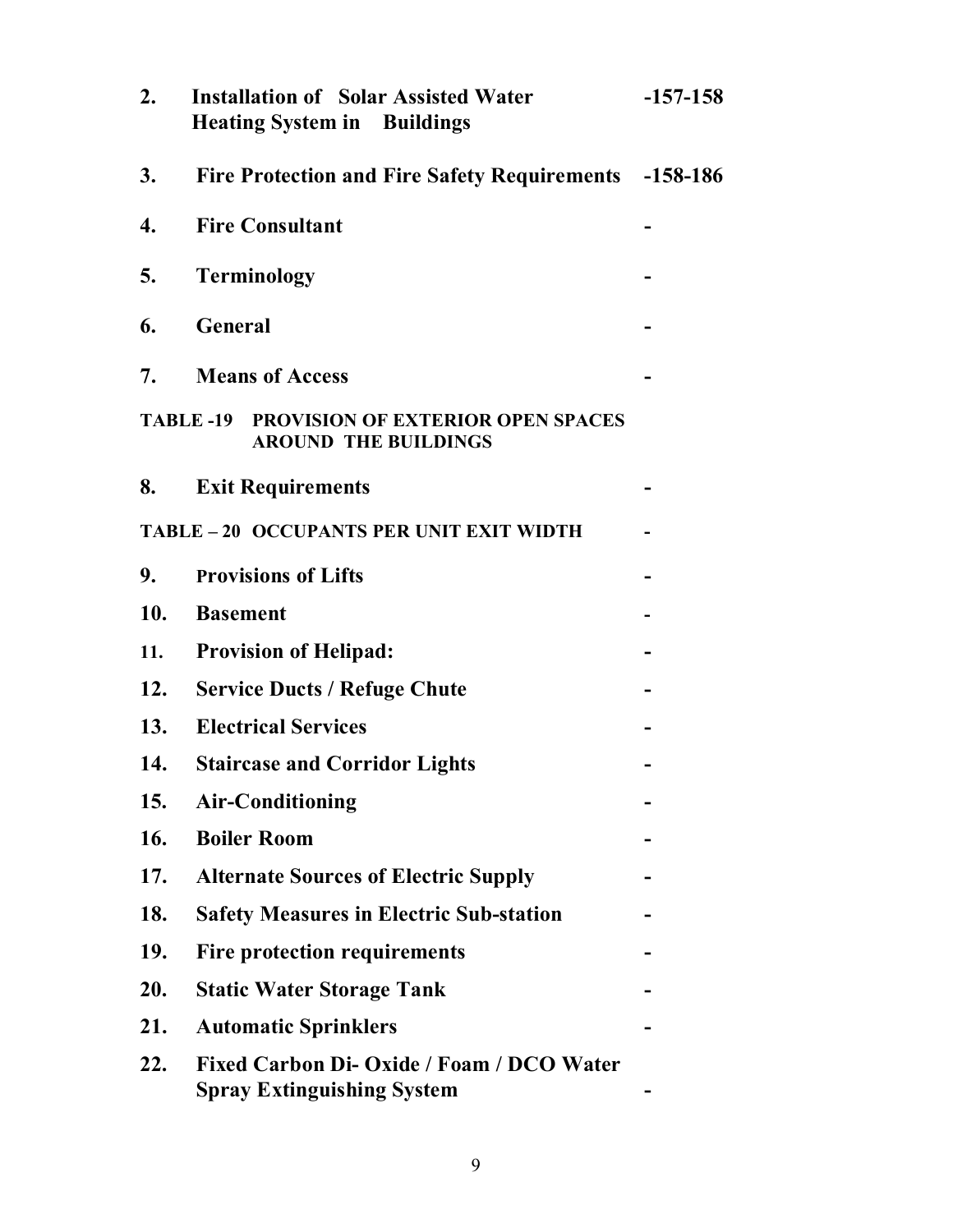| 23. Fire Alarm System                          |  |
|------------------------------------------------|--|
| 24. Control Room                               |  |
| 25. Fire Drills and Fire Orders                |  |
| 26. Appointment of Fire Officer                |  |
| 27. The lightning protection                   |  |
| 28. Material used for Construction of Building |  |
| 20. LPG                                        |  |
| 30. House Keeping                              |  |
| 31. Fire Prevention                            |  |
| 32. Occupancy Restrictions                     |  |

# **SCHEDULE-III**

**1. Forms -187-207**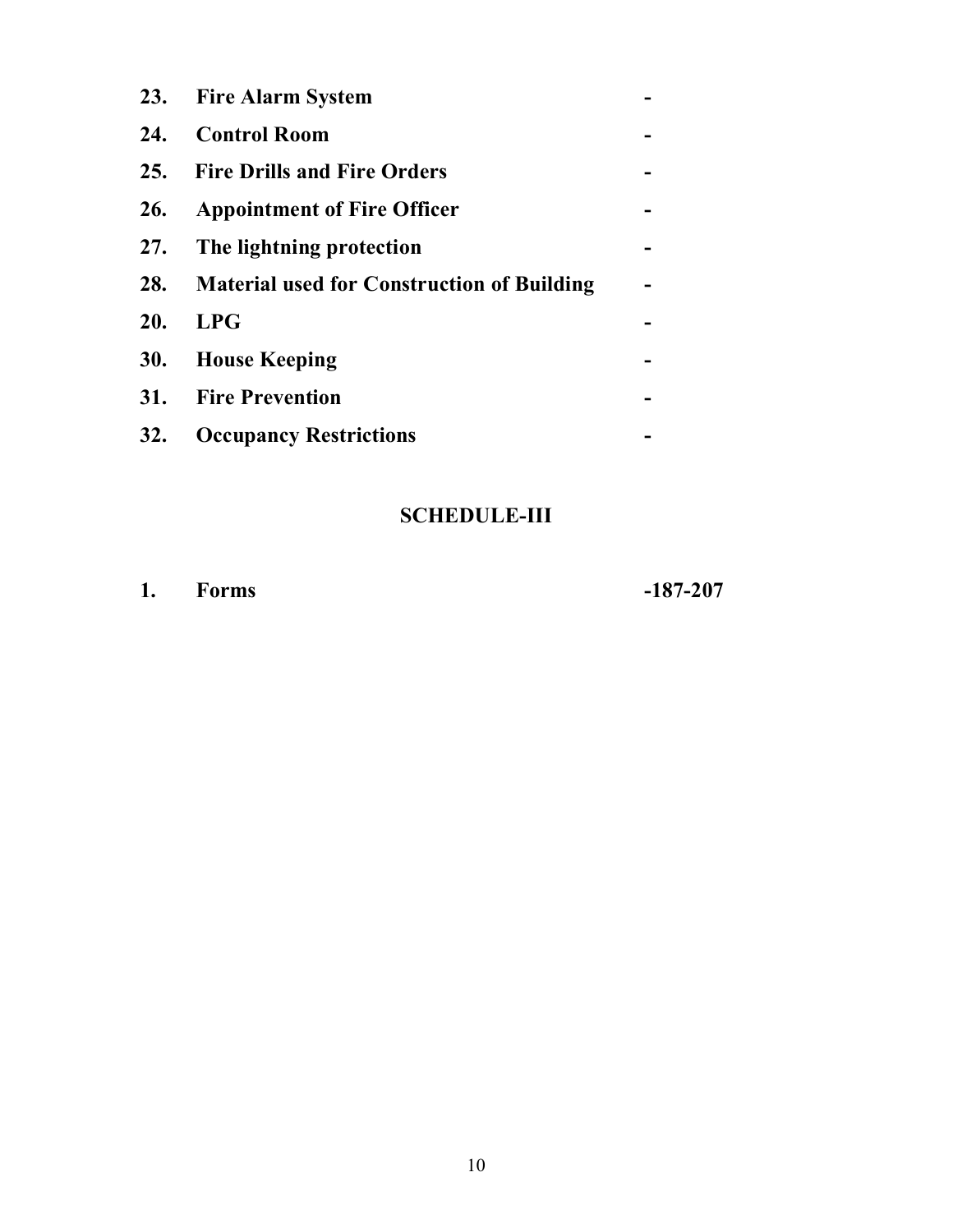# **PART-I**

# **TITLE AND DEFINITIONS**

**1. Short title,** (1) These Regulations may be called the Rourkela Development Authority (Planning and Building Standards) **Extent and** Regulations, 2012.

### **Commencement.**

(2) They shall extend to the whole area within the jurisdiction of the Rourkela Development Authority.

(3) They shall come into force on the date of their publication in the Odisha Gazette.

**2. Definitions.** In these regulations, unless the context otherwise requires:

(1) **"Act"** means the Orissa Development Authorities Act, 1982.

(2) **"Advertising Sign"** means any surface or structure with characters, letters or illustrations applied thereon and displayed in any manner whatsoever outdoors for the purpose of advertising or giving information or to attract the public to any place, person, public performance, article, or merchandise, and which surface or structure is attached to, forms part of, or is connected with any building, or is fixed to the ground ,or to any pole, screen, fence or hoarding or displayed in space , or in or over any water body included in the jurisdiction of the Authority.

(3) **"Agricultural use"** means use of land for the purpose of agriculture, horticulture, sericulture, animal husbandry, poultry farming, plant nursery, piggery, dairy farming, vegetable farming and any activity related to agriculture or milk chilling plant ;

(4) **"Air-Conditioning"** means the process of treating air so as to control simultaneously its temperature, humidity, cleanliness and distribution to meet the requirement of conditioned space;

(5) **"Air Port Reference Point"** means a designated point which is established in the horizontal plane at or near the geometric centre of the landing area.

(6) **"Amenity"** means roads, street , open space , parks, recreational ground, playgrounds, gardens, water supply, electric, supply, street lighting, sewerage, drainage, public works and other utilities, services and conveniences.

(7) **"Annexure"** means an annexure appended to these Regulations.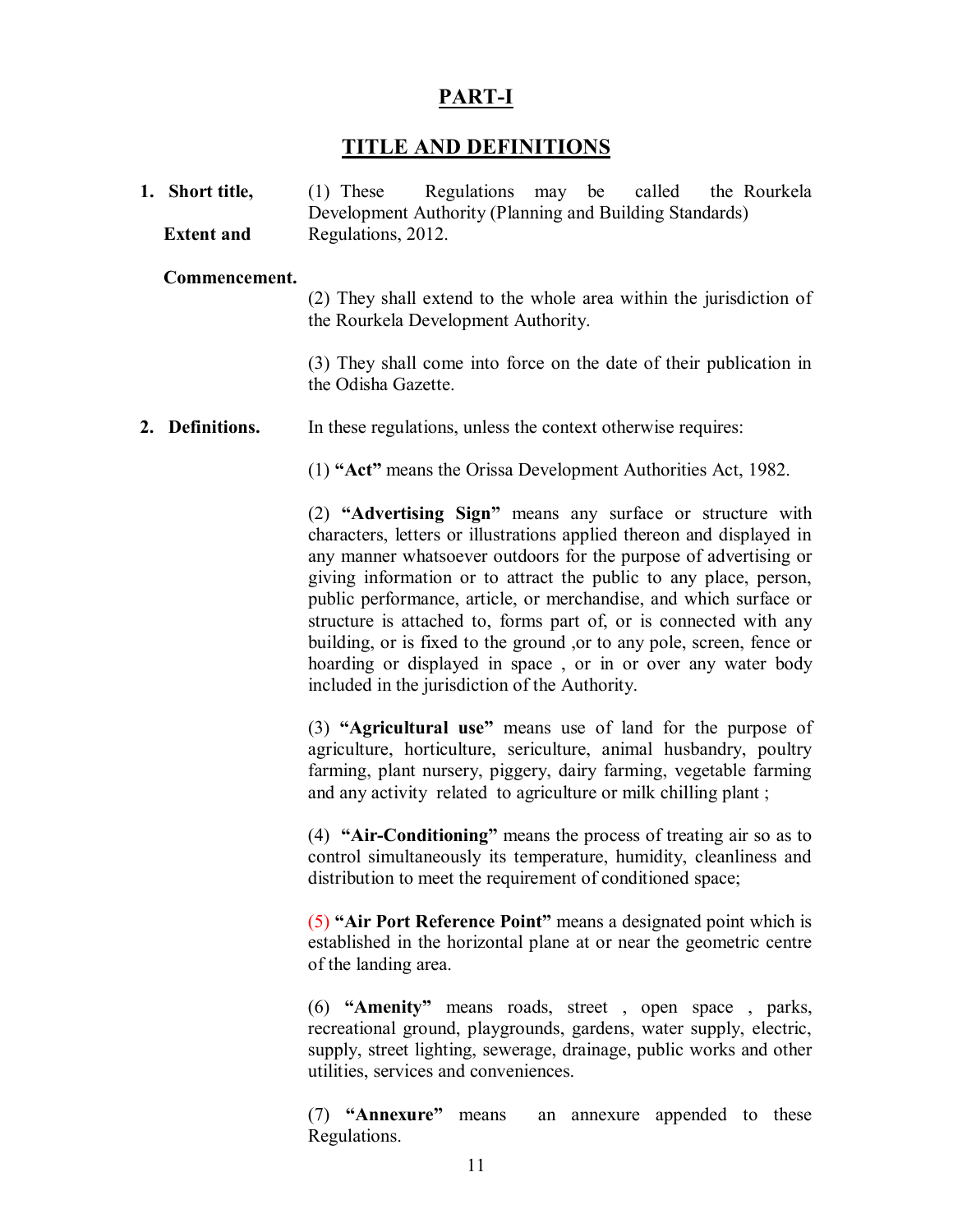- (8) **"Apartment or flat"** means a dwelling unit in building.
- (9) **"Apartment building"** means a building constructed in one block having more than four dwelling units where land is owned jointly & the construction is under taken by one agency.

(10) **"Approved"** means approved by the Rourkela Development Authority.

(11) **"Additions/ Alterations"** means structural change, such as additions to the covered area or the height or the removal of the part of a building or construction or cutting into or removal of any wall, partition, column, beam, joist, floor or other support, or a change to the fixture of equipment of the building.

(12) **"Applicant"** means the person who has a legal title to a land or building.

 (13) "**Art Commission"** means the Commission constituted under sub-section (1) of section 88; of the Orissa Development Authority Act, 1982

14) **"Authority"** means the Rourkela Development Authority and does not include its employees acting individually. The powers and responsibilities of the Authority under these Regulations can not be delegated, unless specifically provided for in these Regulations, the Act, the Rules or unless notified by the Government;

(15) **"Balcony"** means a projection including a hand rail or balustrade to serve as passage or sit out space.

(16) **"Barsati"** means a habitable room not exceeding 30% of the covered area on the top floor of the building with toilet & kitchen unit built contiguously, having height not more than 3.0 m, to be permitted in individual residential building.

(17) **"Basement or cellar"** means lower storey of a building, below or below or partly below the ground level;

(18)**" Basti Area"** means area declared as such under a Development Plan and in the absence of such declaration, any area comprising old settlements covering such extent of lands as may be determined by the Authority.

(19) **"Basti Plot"** means a plot having a width ranging between 3.0 m. and 6.3 m, the depth being more than three times the width, and located in a basti area;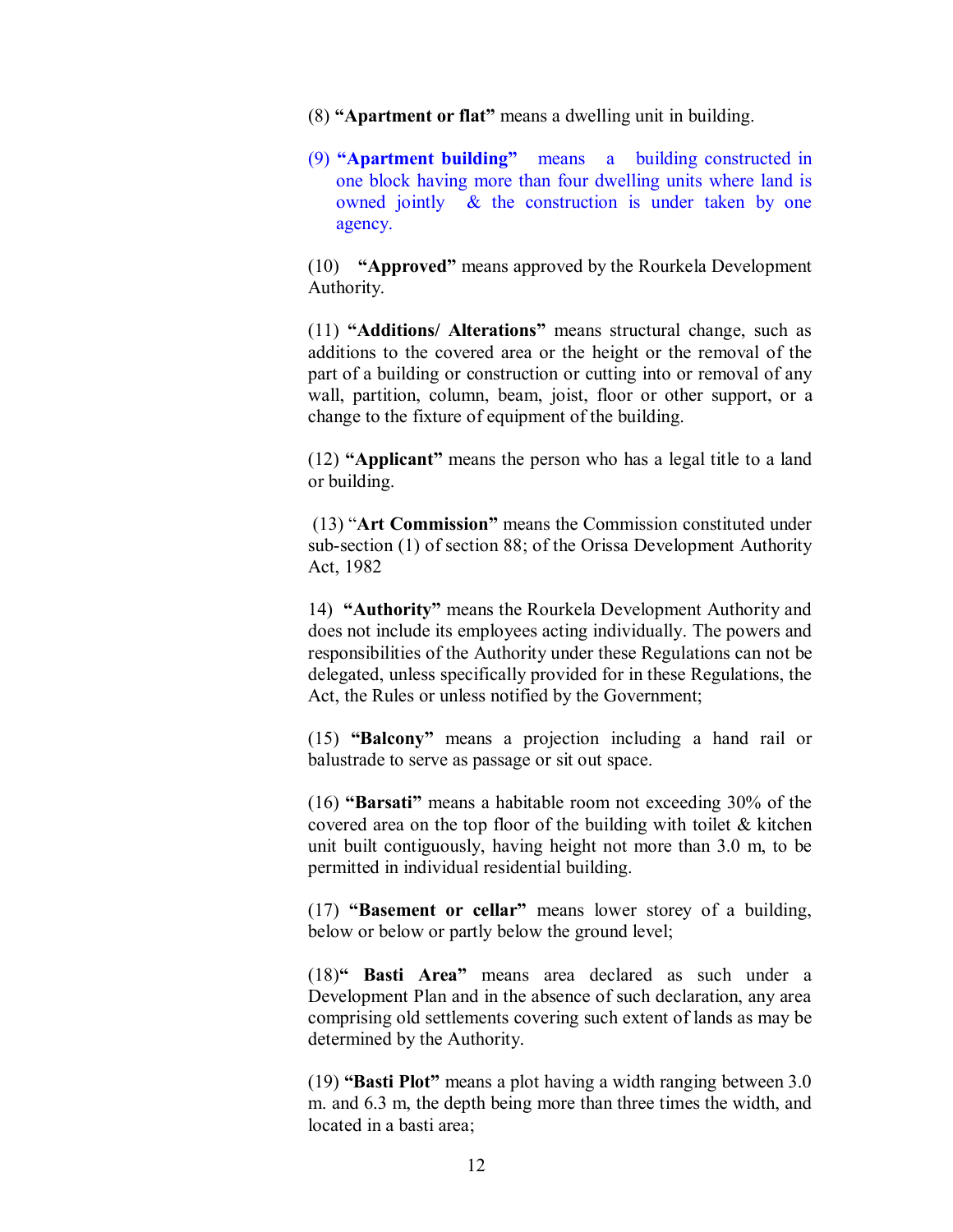(20) **"Builder"** means an applicant, ;land owner, contractor, holder of power of attorney of the land owner, partnership, trust or company which takes responsibility for construction, leasing, selling or disposing otherwise of a building for residential and other purposes and duly registered by the Authority.

*NOTE: The Rourkela Development Authority will be the builder for its own construction.*

(21)**"Building"** means any structure or erection or part of a structure or erection which is intended to be used for residential, commercial , industrial or any other purpose whether in actual use or not, and in particular.

- A. **"Assembly Building"** refers to a building or part of a building where a group of people congregate or gather for amusement, recreation, social, religious, patriotic and similar purposes and includes theaters, assembly halls, auditoria, exhibition halls, museum, skating rinks, gymnasia, dance hall, club rooms, recreation halls, stadia and Kalyan Mandaps.
- B. **"Commercial Building"** refers to a building or part of a building, which is used for transaction of business, keeping of accounts and records or for similar purposes and includes Banks, Commercial Offices and Corporate offices. It shall include mercantile buildings like shops, stores, market display and sale of merchandise either in wholesale or retail, or offices, storage or services facilities incidental to the sale of merchandise and includes Cinema Halls, Petrol Pumps, Hotels, Restaurants, Clinics, Pathology Labs, Nursing Homes, Lodge-cum-guest houses & Dharma Kantas, etc.
- C. **"Hazardous Building"** refers to a building or part of a building which is used for the storage, handling, manufacture or processing of highly combustible or explosive materials or products which are liable to burn with extreme rapidity and/or producing poisonous fumes, or the storage, handling, manufacturing or processing of which involves highly corrosive, toxic, obnoxious alkalis, acids or other liquids, gases or chemicals, producing flame, fumes and explosions, poisonous, irritant or corrosive gases and for the storage, handling or processing of any material producing explosive mixture of dust or which results in the division of matter in fine particles subject to spontaneous ignition. This shall include petrol filling stations.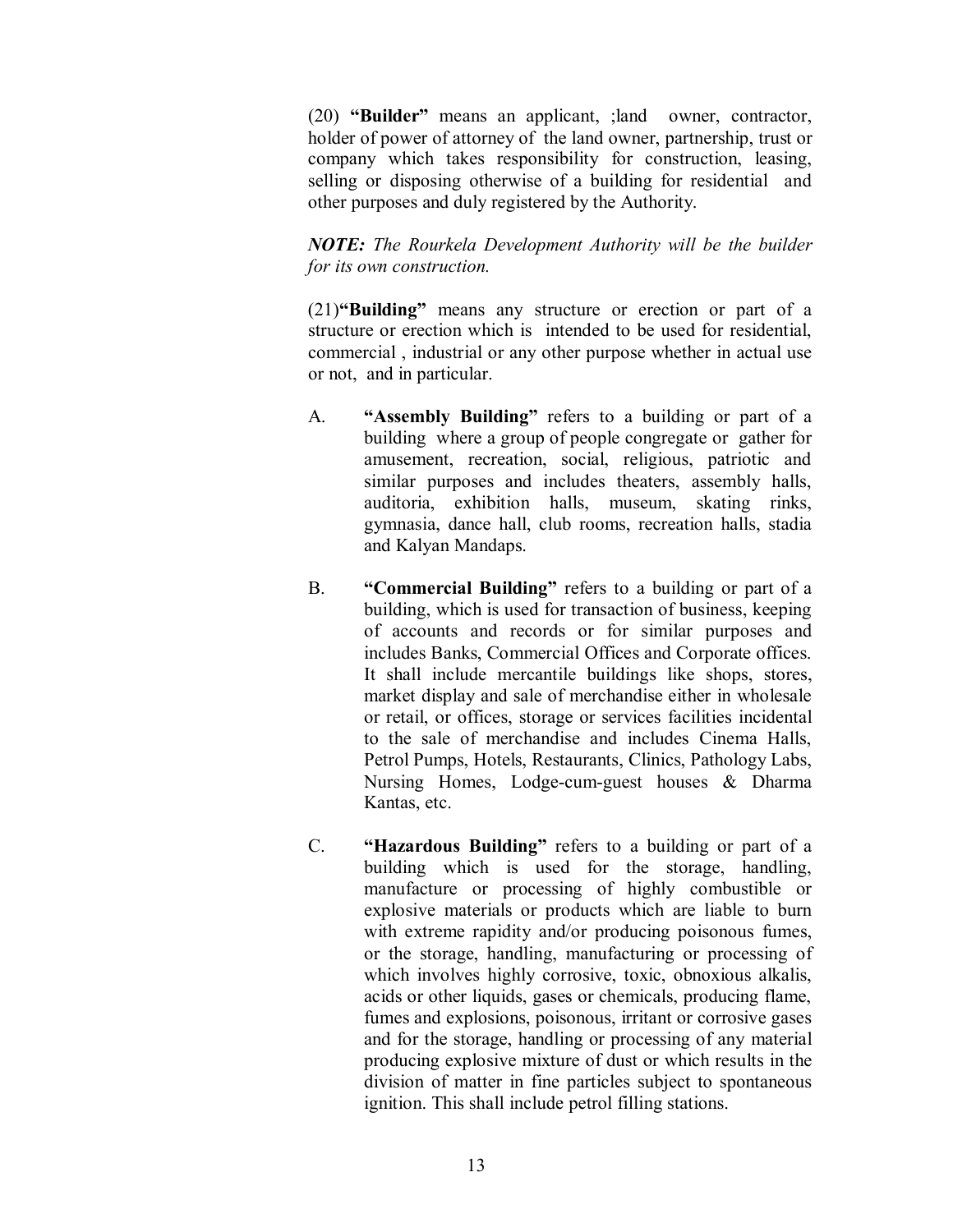- D. **"Industrial Building"** refers to a building or part of a building in which products or materials of all kinds and properties are fabricated, assembled or processed such as assembly plants, laboratories, power plants, smoke houses, refineries, gas plants, mills, dairies or factories.
- E. **"Institutional Building"** refers to a building or part of a building which is used for purposes such as Research and Training Centre, public/Semi public offices, Hospitals, Dispensaries and Heath Centers, Schools, Colleges etc.
- F. **"Residential Building"** refers to a building in which sleeping accommodation is provided for normal residential purposes with or without cooking or dining or both facilities and includes one or two or multi-family dwelling dormitories, apartment houses, flats and hostels.
- G. **"Public Utility Building"** means and includes Post Offices, Police Stations, Fire Stations, Hospitals, Dispensaries, and Telephone Exchanges, Substations, Water Works, Taxi Stands, Bus Terminals etc.
- H. **"Storage Building"** refers to a building or part of building used primarily for storage or sheltering of goods, store houses, hangers, terminal depots, grain storages, barn or stables.

**"Multi Level Car Parking Building"** means a building partly below ground level having two or more basements or above ground level, primarily to be used for parking of cars, scooters, or any other type of light motorized vehicles.

(22)**"Building Accessory"** means a sub ordinate building, use of which is incidental to that of a principal building, on the same plot such as garage, coal or fuel shed, peon, chowkidar or domestic servant, quarters, etc.;

(23). **"Building Height"** means the vertical distance measured in the case of flat roofs, from the average level of the center line of the adjoining street to the highest point of the building adjacent to the street, and in the case of pitched roofs, upto the point where the external surface of the outer wall intersects the finished surface of the slopping roofs and in the case of gables facing the road, the mid-point between the eaves level and the ridges.

Explanation - If the building does not abut on a street, the height shall be measured above the average level of the ground around and contiguous to the building.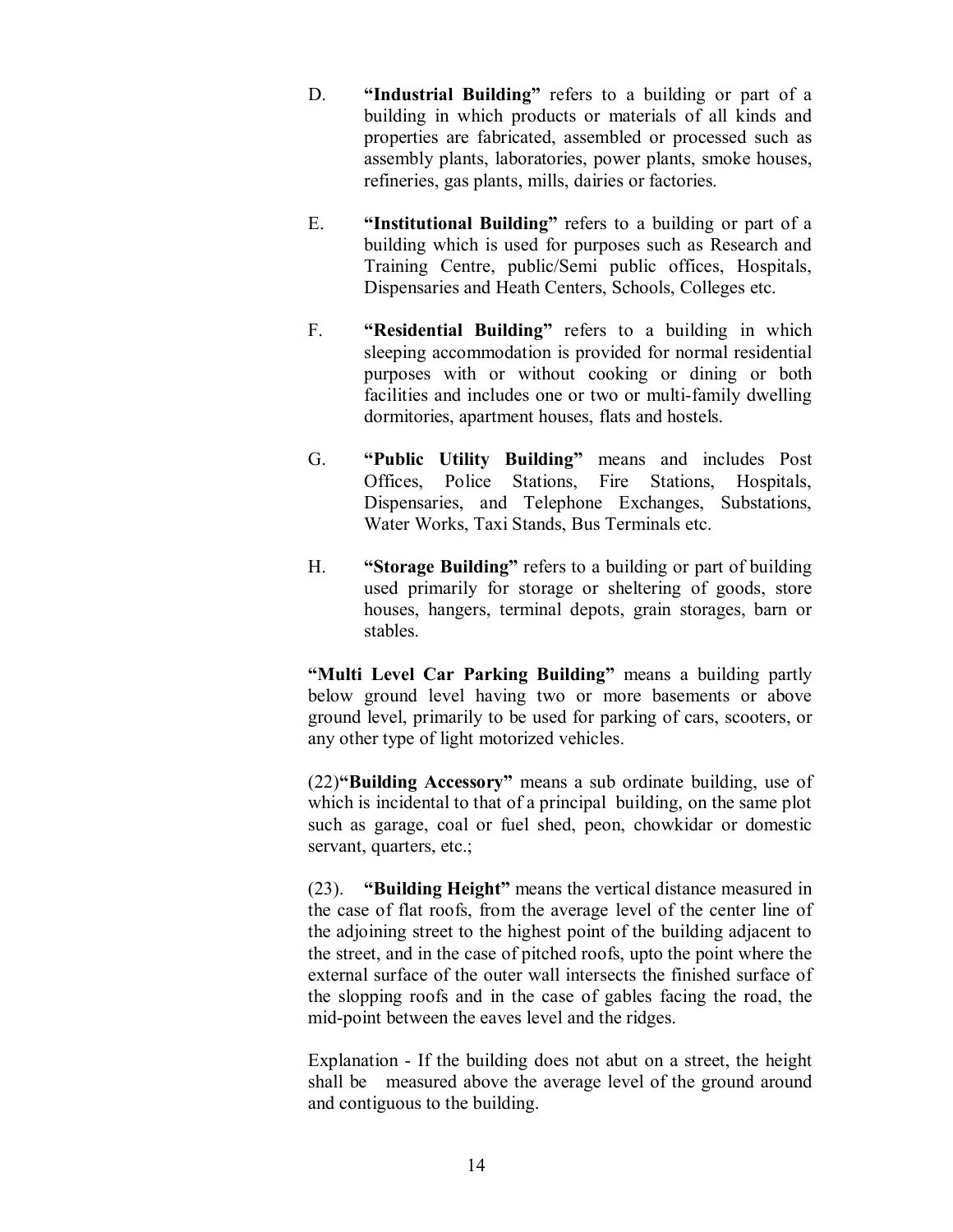(24) **"Building Line"** means the line upto which the plinth of a building adjoining a street or an extension of a street or on a future street may lawfully extend and includes the lines prescribed in any development plan in operation for any area under the jurisdiction of the Authority or specifically indicated in any Town Planning or Development Scheme, or in these Regulations.

(25) **"Canopy"** means cantilevered projection at lintel level over any entrance.

(26) **"Cornice"** means a slop horizontal structural overhang usually provided over openings or external walls to provide protection from sun and rain.

(27) **"Chajja" / "Sun-Shade"** means a horizontal structural over hang usually provided for protection from sun and rain or for architectural considerations at a lintel level

. (28) **"Chimney":** means an upright shaft containing and encasing one or more flues provided for the conveyance to the outer air of any product of combustion, resulting from the operation of any heat producing appliance or equipment employing solid, liquid or gaseous fuel;

(29) **"Combustible material"** means a material, which burns or adds to a fire when used for combustibility in accordance with good practice.

(30) "**Commercial Purpose"** means the use of any premise for any trade or commerce or business which shall include a shop, commercial establishment, bank, office, dhaba (whether pucca or temporary structure), show-room, cinema, petrol pump, weigh bridge, godown or any other commercial activity (and shall also include the use thereof partly for residential and partly for commercial purposes).

(31) **"Conversion"** means the change of occupancy to another occupancy or change in building structure or part thereof resulting in change of space or use requiring additional occupancy certificate.

(32) **"Corner Plot"** means a plot at the junction of and fronting on two or more intersecting streets, Corner Plot" means a plot facing two streets, the frontage would be on the street having larger width. In cases, where the two streets are same width, then the larger side of the plot will decide the frontage. In such case, the location of a garage (on a corner plot) if provided, within the open space shall be located diagonally opposite the point of intersection of streets.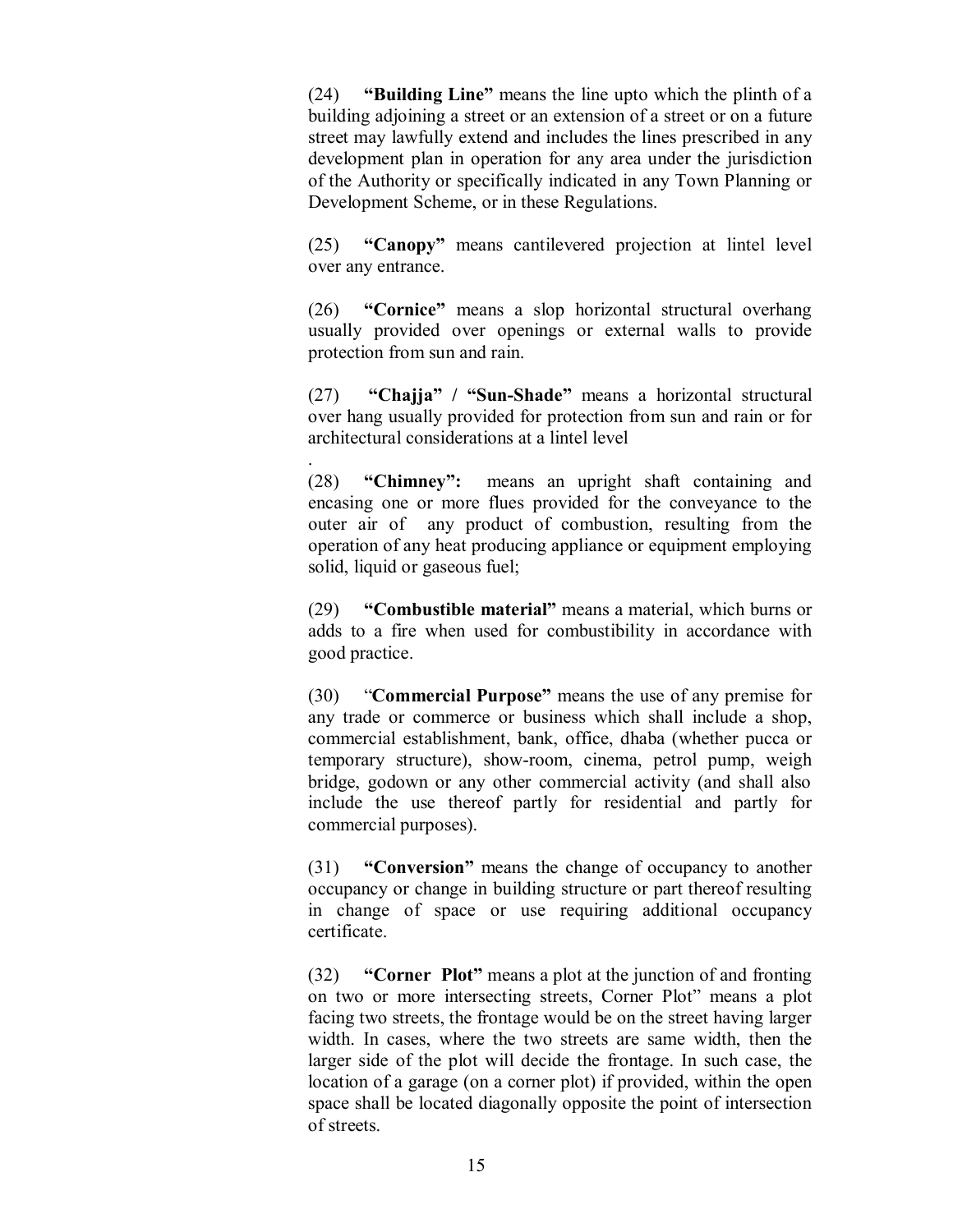(33) **"Courtyard"** means a space permanently open to sky, with or without pergola, enclosed fully or partially by buildings and may be at ground level or any other level within a building;

(34) **"Coverage"** means maximum covered area in a floor which is open to sky excluding the chajja/roof projections up to 0.75 mtr widths overhanging the open space.

(35) **"Covered Area"** means area covered immediately above the Plinth level by the building but does not include the open space covered by

> (A) garden, rockery, well and well-structures, rain water harvesting structures, plant nursery, water- pool (if uncovered), platform round a tree, tank, foundation, bench, chabutara with open top unenclosed on sides by walls, boundary wall, swing and area covered by chajja without any pillars etc. touching the ground;

> (B) "drainage culvert conduit" catch-pit, gully pit, inspection chamber, gutter and the like; and

> (C) compound wall, gate, slide/swing door, canopy, and areas covered by Chajja or similar projections and staircases which are uncovered and open at least on three sides and also open to sky.

> (D) Watchmen booth, pump house, garbage shaft, electric cabin or substations, and such other utility structures meant for the services of the building under consideration.

(36) **"Cul-de-sac"** means such means of access having length upto 150 m. with an additional turning space not less than 81 square meters in area having no dimension less than 9 m.

(37) "**Damp-Proof Course"** means course consisting of some appropriate water proofing material provided to prevent penetration of dampness.

(38) **"Detached building"** means a building whose wall and roof are independent of any other building with open spaces on all sides:

### (39)**"Comprehensive Development Plan"**

Includes any development plan either interim or comprehensive or zonal plan in operation for the area under the jurisdiction of the Authority.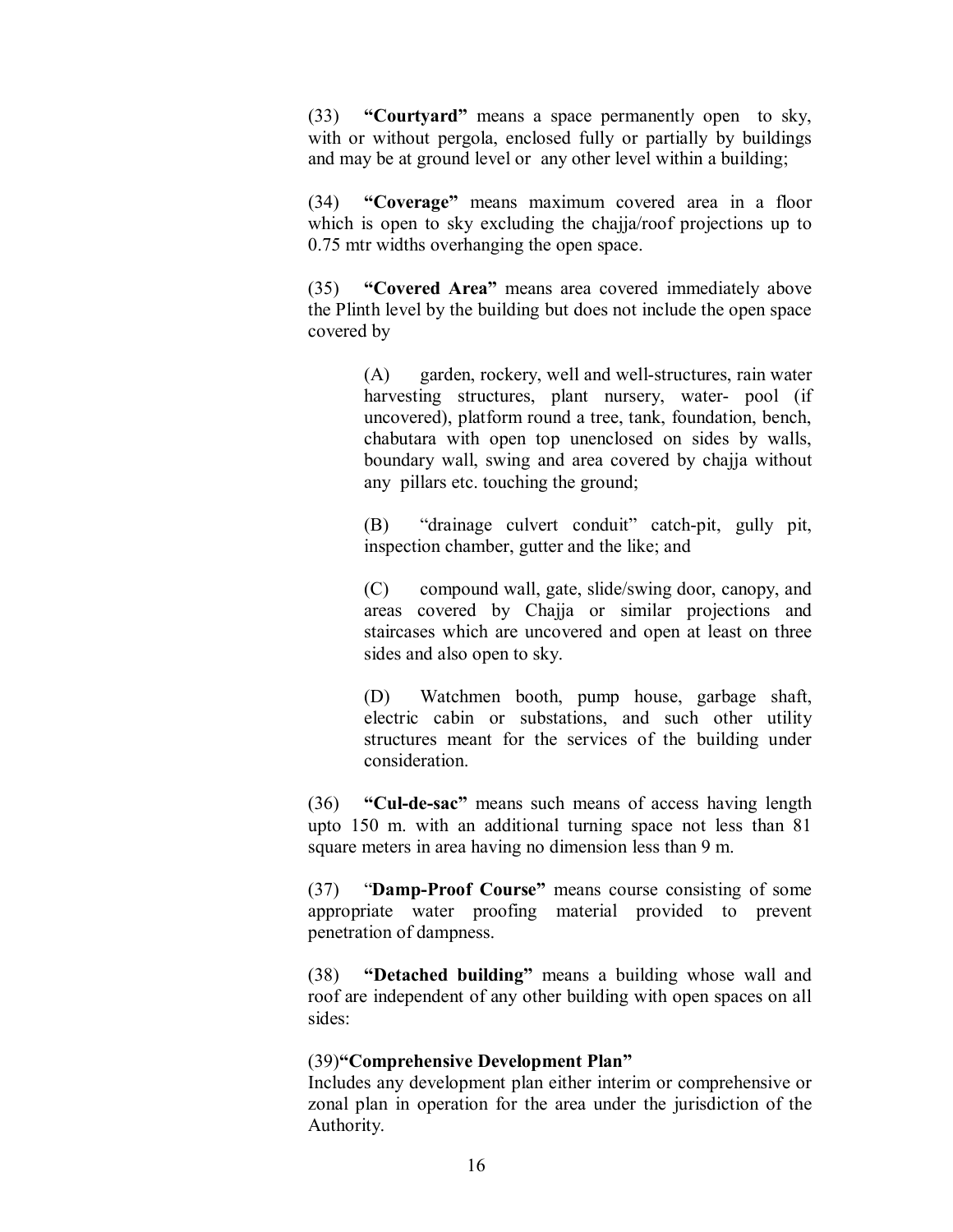(40) " **Development Area**" means any area notified by the Authority for Development.

**(41) "Development Charges"** means the development charges fixed by the Authority for various areas from time to time;

**(42)** "**Developer**" means a person or group of persons, company, firm or such other private or government undertaking, who develop, build, design, organize, promote, finance, operate, maintain, manage part or whole of the development and other facilities of the Zone and is who selected by the Authority.

(43) **"Deviation"** means any construction made in departure from the approved plan by way of alteration or additions, modifications in the total floor area, coverage, floor area ratio (FAR), setbacks, height, parking space, provision of public utilities etc.

(44**) "Drain"** means a line of pipes including all fittings and equipments such as manholes, inspection chambers traps, gullies and floor traps, used for the drainage of a building or a number of buildings or yards appurtenant to the buildings within the same compound and includes open channels used for conveying surface water.

(45) **"Drainage"** means removal of any liquid by a system constructed for the purpose;

(46) **"Dwelling Unit"** means an independent housing unit with separate facilities for living, cooking & sanitary requirements.

(47**) "EWS House"** means a house or dwelling unit intended for economically weaker section family with maximum built up area of 32 Sq.m**.**

(48) **"EWS Plot"** means a residential plot intended for economically weaker section families having maximum plot area of 48 Sq.m.

(49) **"Encroachment"** means an act to enter into the possession or rights either of permanent or temporary nature on others land or built up property.

(50**) "Existing Use"** use of a building or structure existing authorisedly with the approval of the Authority before the commencement of these Regulations.

(51) **"Enclosed stair-case"** means a stair-case, separated by fire resistant walls from the rest of the building.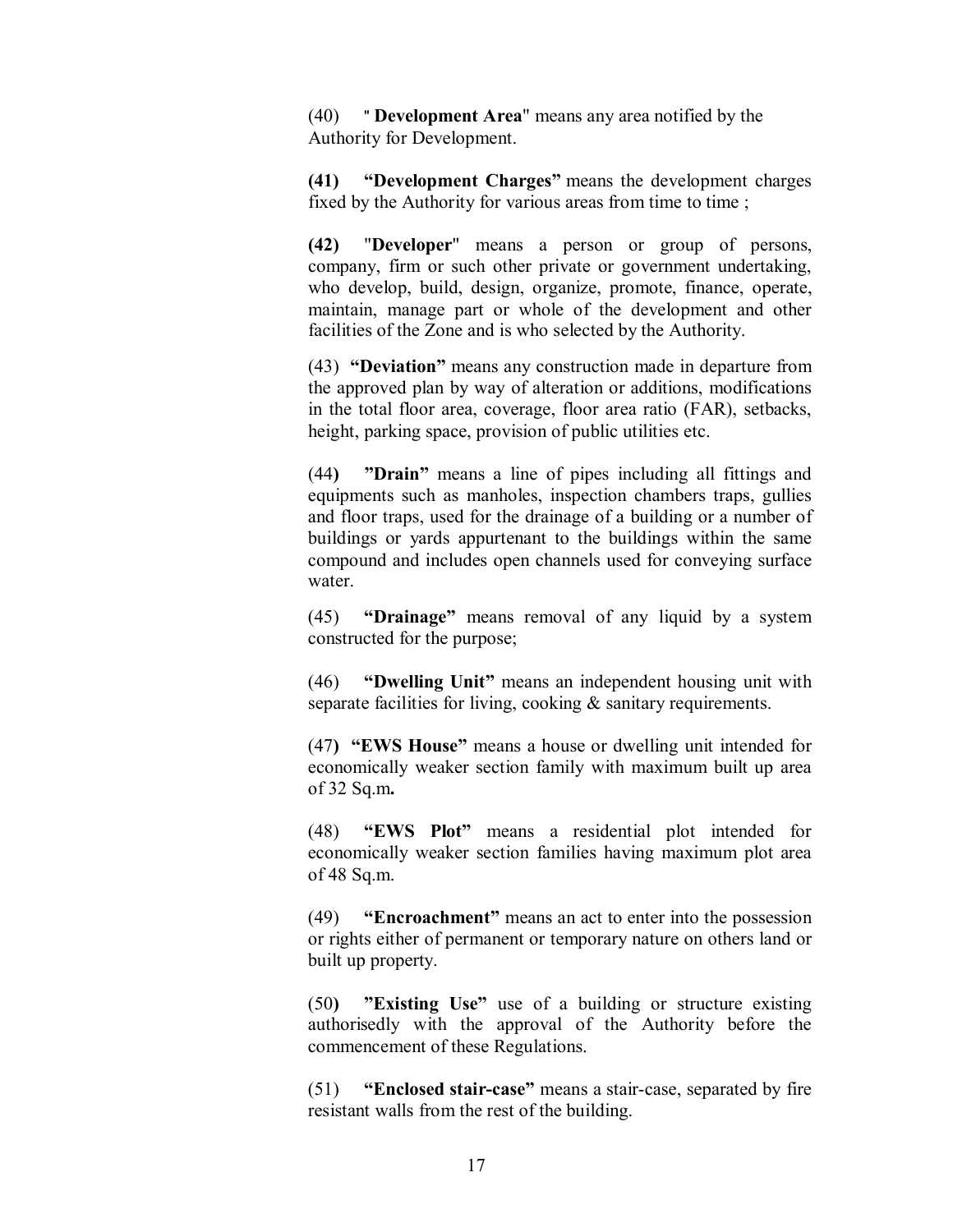(52) **"Existing Building or use"** means a building, structure or its use as sanctioned/ approved/ regularized by the Competent Authority, existing before the commencement of these Regulations;

(53) **"Exit"** means a passage, channel or means of egress from any building, storey or floor area to a street or other open space of safety;

(54) **"External Wall**" means an outer wall of a building even though adjoining to a wall of another building and also means a wall abutting on an interior open space of a building.

(55) **"Empanelled Technical Person"** means Architect registered with the Council of Architecture or Civil Engineer/ Structural Engineer/Town Planner/Supervisor empanelled by the Authority.

(56) **"Farm House"** means a plot of land including construction thereon in the area designated for agricultural use by the Authority.

(57) **"Farm Shed"** includes permanent or temporary structures erected in the plot used for farmhouse.

(58) **"Fire Alarm System"** means an arrangement of call joints or detectors, sounders and other equipments for the transmission and indication of alarm and sometimes used as signals for testing of circuits and whenever required for the operation of auxiliary services. This device may be work automatically or manually to alert the occupants in the event of fire;

(59) **"Fire Lift"** means lift specially designed for use by fire service personnel in the event of fire;

(60) **"Fire Proof Door"** means a door or shutter fitted to a wall opening, and constructed and erected with the requirement to check the transmission of heat and fire for a specified period.

(61) **"Fire Resisting Material"** means material, which is normally fire resistant.

(62) **"Floor"** means the lower surface in a storey on which one normally walks in a building.

(63) **"Floor Area Ratio (FAR)"** means the quotient obtained by dividing the total covered area of all floors with the area of the plot.

(64) **"Footing"** means the part of a structure, which is in direct contact with the ground and transmitting loads to the ground.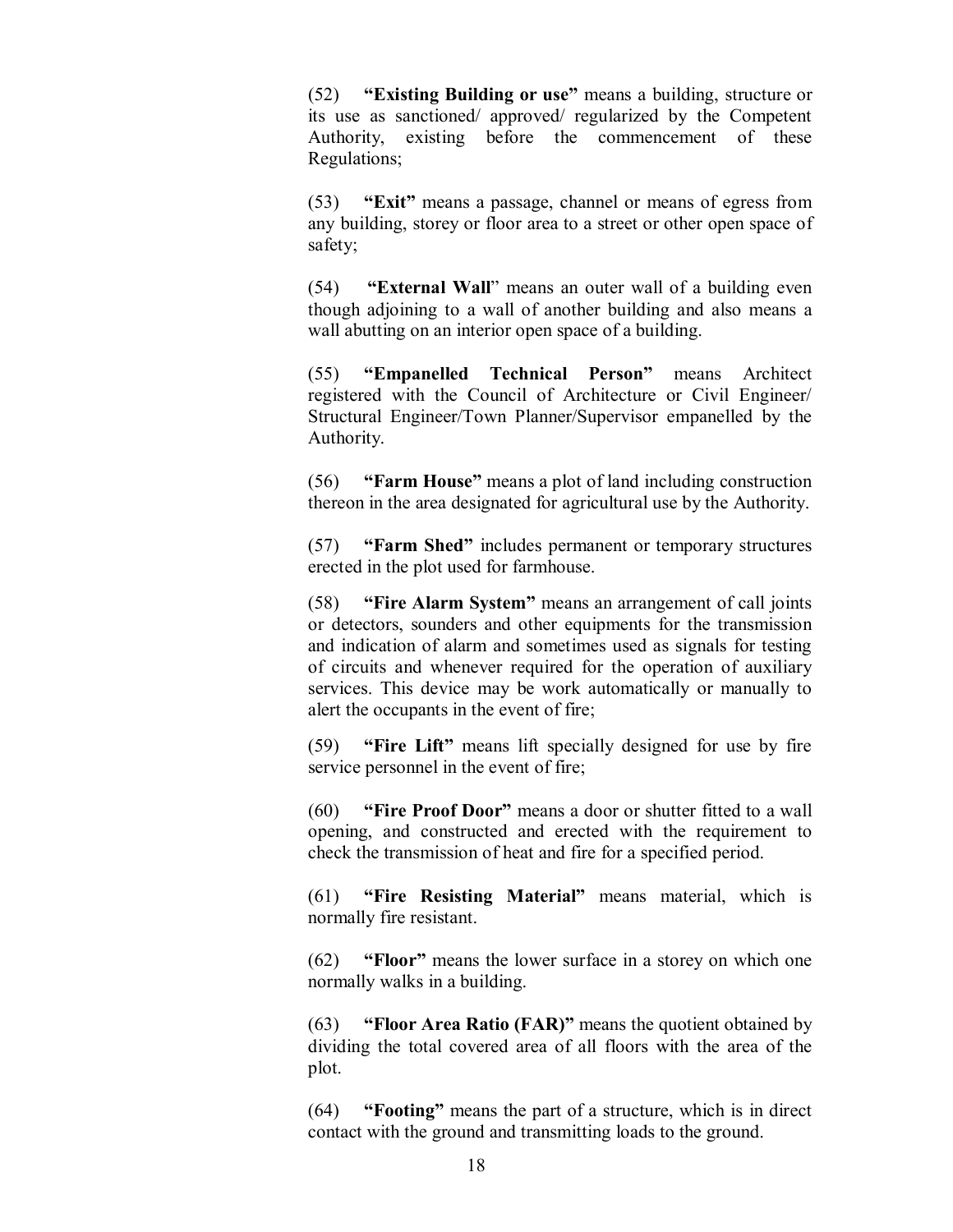(65) **"Foundation"** means that part of a structure, which is in direct contact with and meant for transmitting loads to the ground.

(66) **"Gallery"** means an intermediate floor or platform projecting from a wall of an auditorium or a hall providing extra floor area, additional seating accommodation etc. It shall also include structures provided for seating in stadia.

(67) **"Garage-Private"** means a building or a portion thereof designed for parking of privately owned motor vehicles or any other vehicles.

(68) **"Garage-Public"** means a building or a portion thereof designed or used for repairing, servicing, hiring, selling or parking of motor driven or any other vehicles.

(69) **"Ground Floor"** shall mean storey, which has its floor surface nearest to the ground.

(70) **"Group Housing"** means housing for more than one dwelling unit, where land is jointly & the construction is under taken by one agency.

(71) **"Habitable room"** means a room having area of not less than 9.0 Sq.m., width 2.4 m (min.), height 2.75 m. (min.) occupied or designed for occupancy by one or more persons for study, living, sleeping, eating, cooking if it is used as a living room, but does not include bathrooms, water closet compartments, laundries, servicing and storage pantries, corridors, cellars, attics and spaces that are not used frequently or during extended periods.

### (72) **"Hazardous material"**

- A. Means radioactive substances.
- B. Material which is highly combustible or explosive and/or which may produce poisonous fumes explosive emanations, or storage, handling, processing or manufacturing or which may involve highly corrosive, toxic, obnoxious alkalis or acids or other liquids.
- C. Other liquids or chemicals producing flame, fumes, explosive, poisonous, irritant or corrosive gases or which may produce explosive mixtures of dust or fine particles capable of spontaneous ignition.

(73) **"Hazardous and obnoxious industry"** means industry which creates nuisance to the surrounding development in the form of smell, smoke, gas, dust, air pollution, water pollution and other unhygienic conditions.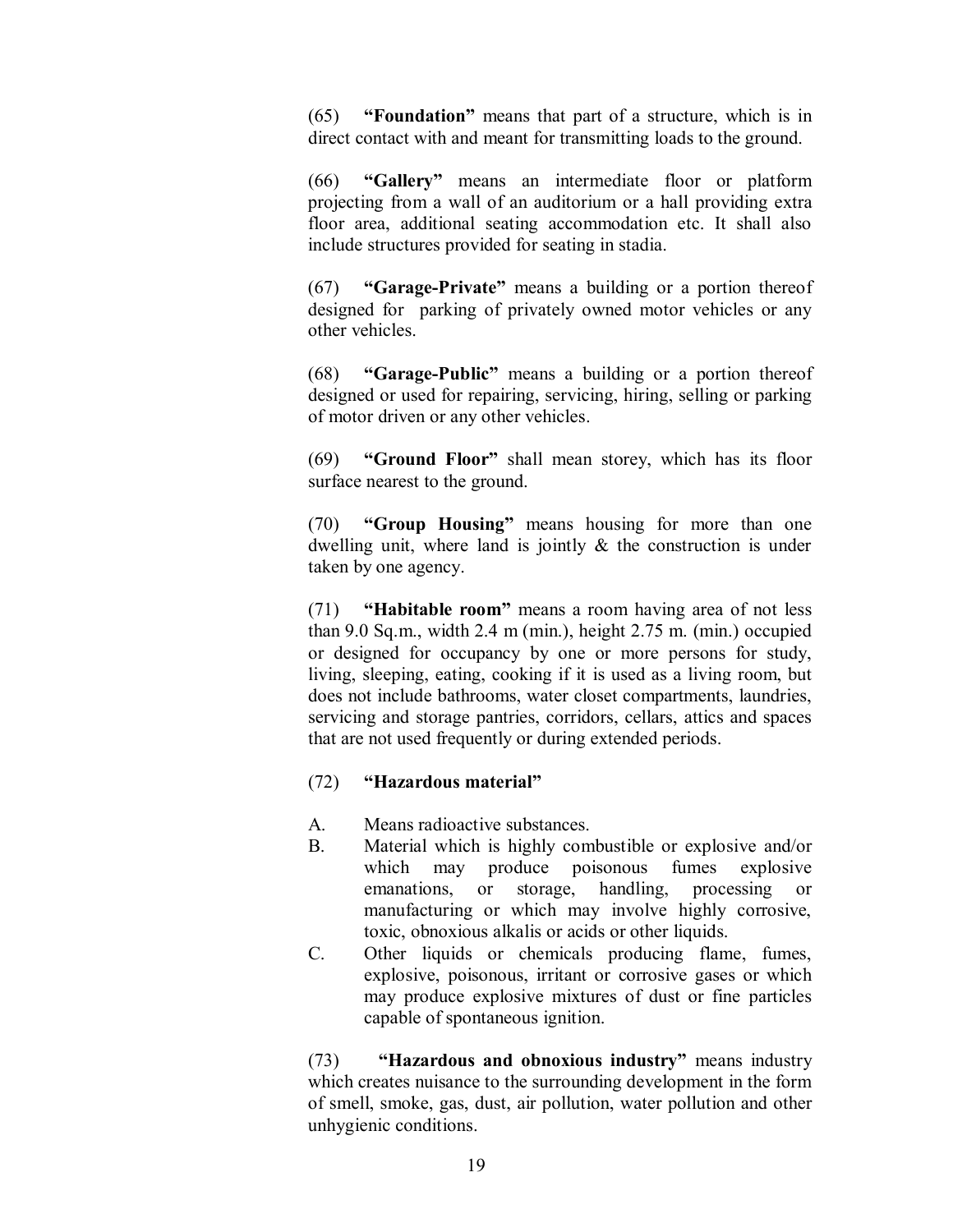(74**) "Natural hazard prone areas"** means areas likely to have moderate to high intensity earthquake or cyclonic storm, or significant flood, or inundation, or landslides/mud flows/avalanches or one or more of these hazards.

*NOTE: Moderate to very high damage risk zones of earthquake are shown in Seismic Zones III, IV and V specified in IS: 1893; moderate to very high damage risk zones of cyclones are those areas along the sea coast of India prone to having wind velocities of 39 m/s or more as specified in IS:875 (Part 3); and flood prone areas in river plains (un-protected and protected) are indicated in the Flood Atlas of India prepared by the Central Water Commission, besides, other areas which can be flooded under conditions of heavy intensity rains, inundation in depressions, back flow in drains, inadequate drainage, etc., as identified through local surveys in the development plan of the area and landslide prone areas identified by State Government/Land surveys.*

(75) **"Heritage Zone"** means the area as delineated in the Comprehensive Development Plan.

(76) **"Illuminated Exit Signs"** means a device for indicating the means of escape during normal circumstances and power failure.

(77) " **Infrastructure facilities**" means specialised services to be used by specific users or specific group of users and includes the following specialized services namely: -

> Generation and supply of electricity, Water extraction, treatment and distribution, Waste water treatment and solid waste management, Sanitation and sewerage system, Airport and rail system, Roads, bridges, over-bridges, and Any other pubic facility of similar nature as may be notified.

(78) "**Industrial Area**" means an area developed for setting up an industry including essential welfare and supporting services e.g. post offices, bansk, power stations, police stations, firefightings stations, residential houses, educational institutions, hospitals, dispensaries, hotels, restaurants, markets, cinemas, petrol pumps, weigh bridges, water and sewerage facilities.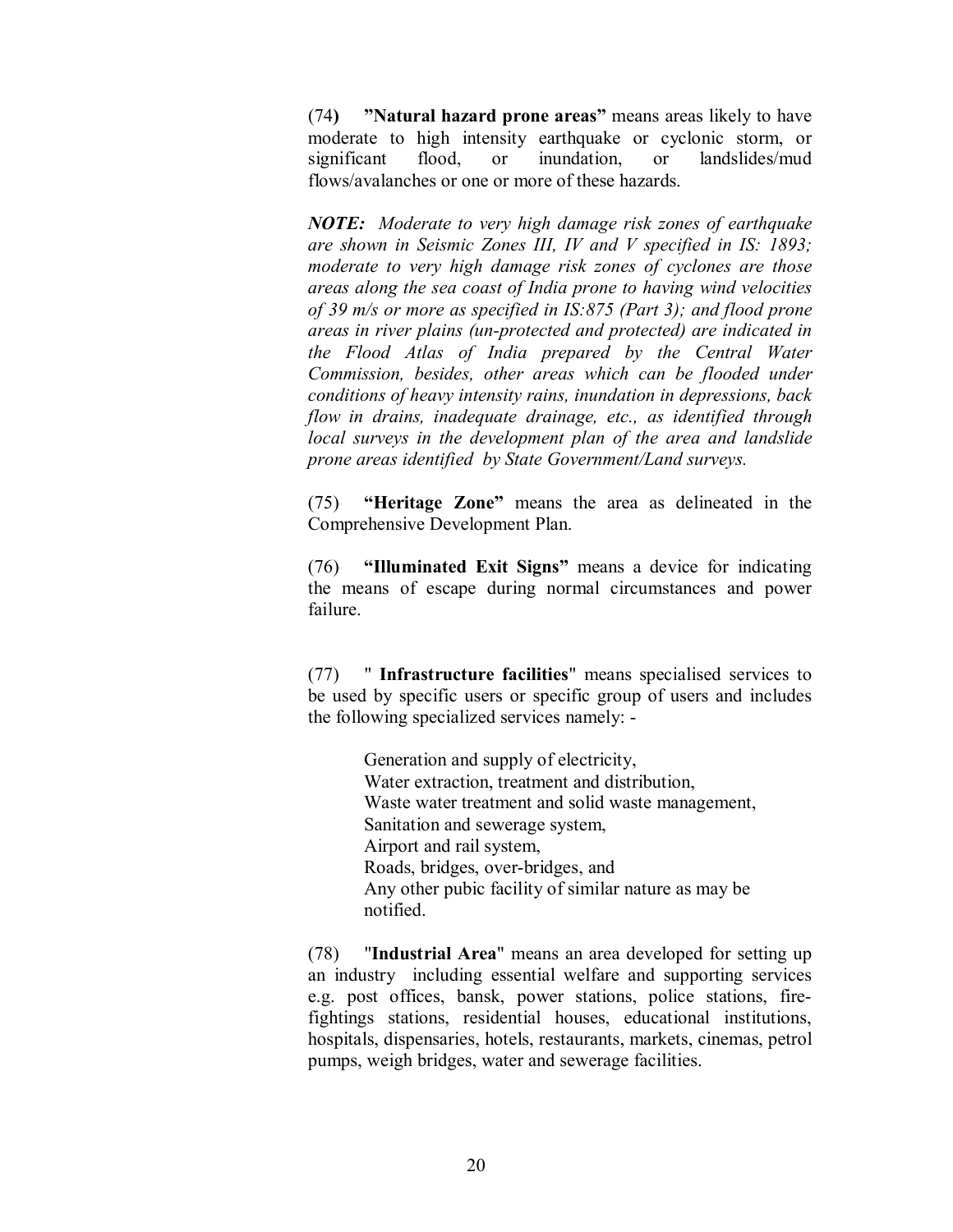(79) **"Jhamp"** means a downward vertical or sloping projection hanging below the balcony to provide protection from direct sun or rain".

(80) **"Katra/Chawl"** means a building so constructed as to be suitable for living in separate tenements each consisting of a single room, or of two, but not more than two rooms and with common sanitary arrangements.

(81) **"Land use"** means the use of land proposed in the Comprehensive Development Plan/ Zonal Development Plan.

(82) **"Latrine- connected "**means a latrine connected to the municipal sewer system;

(83) **"Latrine- unconnected"** means a latrine not connected to the municipal sewer system; it may be connected to a septic tank or suitable treatment or disposal system;

(84) **"Ledge/ Tand"** means a shelf-like projection supported in any manner whatsoever, except by means of vertical supports within a room itself but not having projection wider than 1.0 m. and at minimum clear height of 2.1 meters from the floor level;

(85) **"LIG House"** means a house or dwelling unit intended for low income group families with a built up area of maximum 48 sq.m.

(86) **"LIG Plot"** means a residential plot intended for low income group families with a plot area of maximum 60 sq. m.

(87) **"Loft"** means an intermediate floor between two floors or a residual space in a pitched roof, above normal floor level with a maximum height of 1.5 meters and which is constructed or used for storage purposes;

(88) **"Lay-out plan"** means plan indicating subdivision of land with provision of roads and other infrastructure.

(89) **"Masonry"** means an assemblage of masonry units properly bonded together with mortar;

(90) **"Mixed Land use"** means mixed use of the building/premises consisting of two or more compatible uses of which the principal use shall not be less than  $2/3^{rd}$  of total built up area.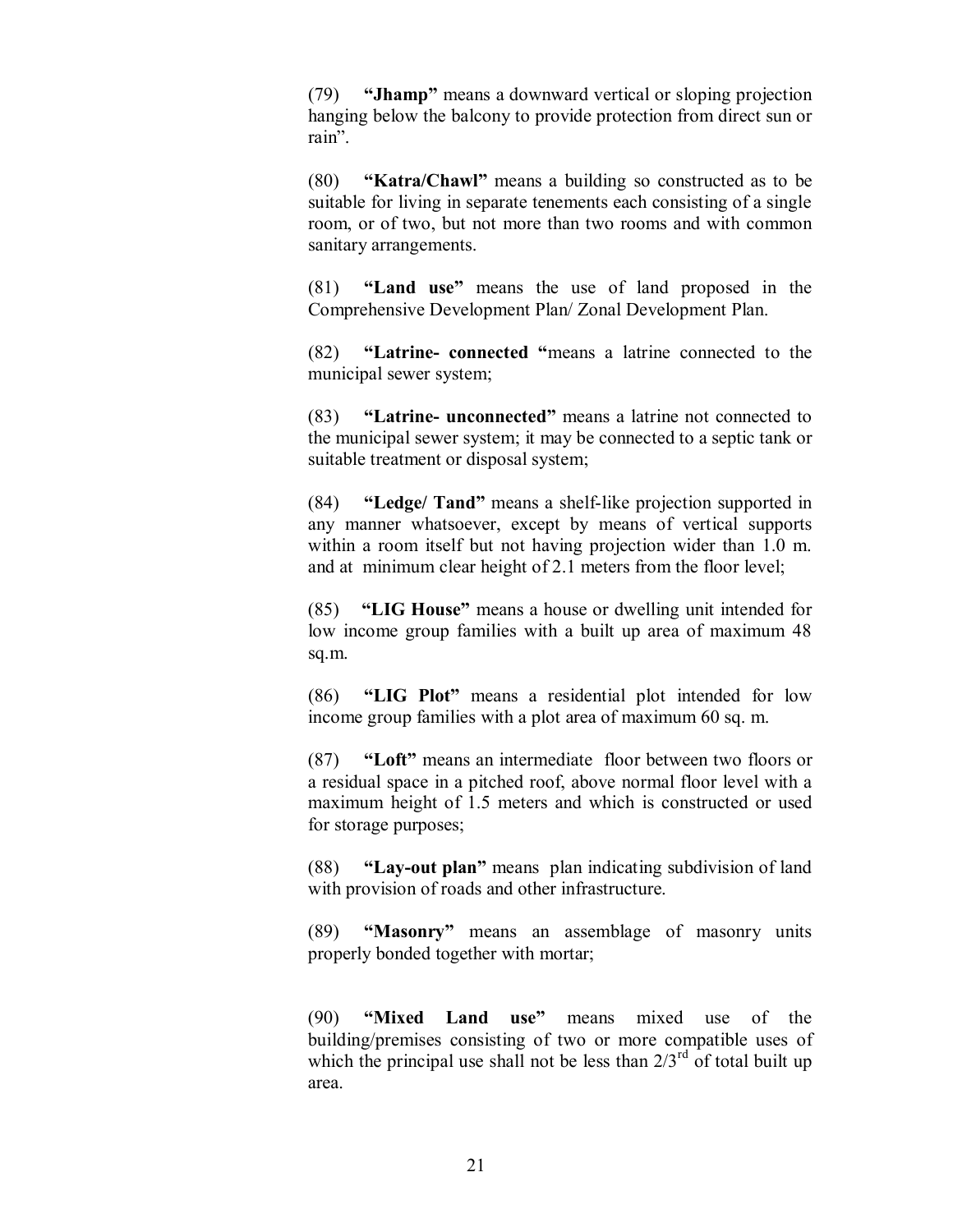(91) **"Mezzanine Floor"** means an intermediate floor between two floors, above ground level, accessible only from the lower floor;

(92) **"Multi- Storeyed or High Rise Building**" means a building whose height is more than 15 meters , measured from the average level of the centre line of the street on which the site abuts.

(93) **"Mumty or Stair Cover"** means a structure with covering roof over staircase and its landing built to enclose only the stairs for the purpose of providing protection from weather and not used for human habitation.

(94) **"Mitigation"** means measures taken in advance of a disaster aimed at minimizing or eliminating its impact on society and on the environment including preparedness and prevention.

(95) **"Non-Combustible Material"** means a material, which does not burn nor add heat to a fire when tested for combustibility in accordance with good practice.

(96) **"Non-Confirming Use of a Building or Land"** means the use of a building or land existing at the time of commencement of these Regulations, and which does not conform to the Regulations pertaining to the zone in which it is located.

(97) **"Occupancy or Use"** means the principal occupancy for which a building or a part of a building is used or intended to be used;

(98) **"Open Space"** means an area forming an integral part of the plot, left open to the sky;

(99) **"Owner"** means a person, group of persons, a company, trust, Institute, Registered body, Urban Local Body, State or Central Government and its departments, undertakings and the like in whose name the property stands registered in revenue records.

(100) **"Parapet"** means a low wall or railing built along the edge of a roof or a floor having a minimum height of 1.0m.

(101) **"Parking Space"** means an area enclosed or unenclosed, covered or open, of sufficient size to park vehicles, together with a driveway connecting the parking space with a street or any public area and permitting ingress and egress of vehicles;

(102) **"Partition"** means an interior non-load bearing wall, one storey or part of a storey in height.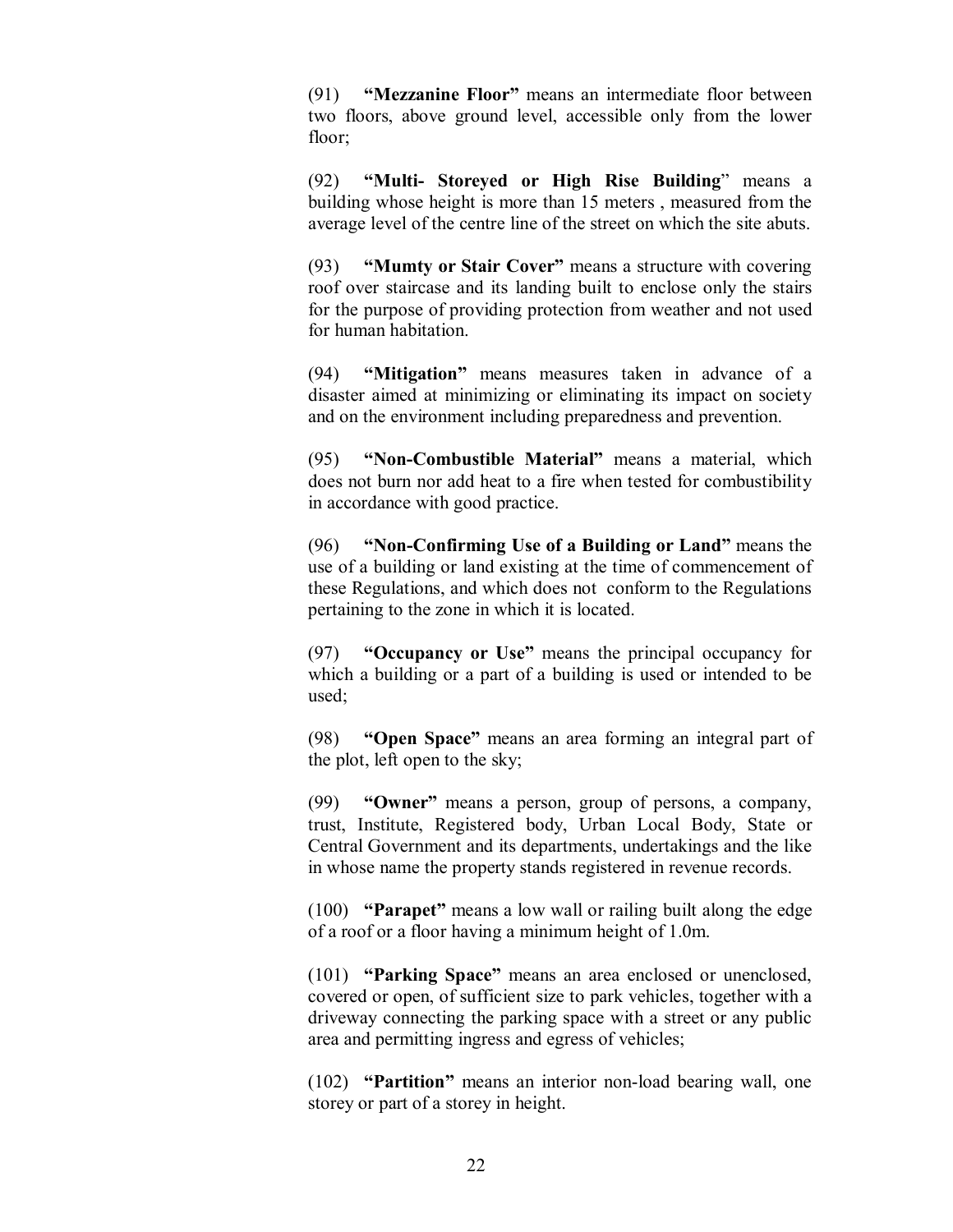(103) **"Performance Security** means a security deposit to be deposited with the Authority by the Builder/ Developer of an Apartment Building/ Group Housing/ Commercial Building/Real Estate Development at the time of approval of plans. However, no Performance Security is required for buildings having a covered area of less than 300 sqm.

(104) **"Permit"** means a permission or authorization in writing by the Authority to carry out the work regulated by these Regulations.

### **(**105**) "Plantation" means plantation of plants and trees.**

(106) **"Plinth"** means the portion of a structure between the surface of the surrounding ground and the surface of the floor, immediately above the ground.

(107) **"Plinth Area"** means the built up area measured at the floor level of ground floor;

(108) **"Porch"** means a covered surface supported on pillar or otherwise for the purpose of pedestrian or vehicular approach to a building.

(109) **"Public Utility service"** means drainage, sewerage, electricity, water supply, solid waste disposal, sanitation, fire services, roads and any other support or infrastructure and the like for which a building has to depend on public bodies, authorities or agencies;

(110) **"Ramp"** means a passage with gradual slope joining two level surfaces.

(111) **"Real Estate Development"** means development undertaken for sale.

(112) **"Registered Architect"** means an Architect registered with the Council of Architecture, who is not in arrears of subscription.

(113) **"Registered Builder/Developer"** means a builder empanelled/ registered with the Authority.

(114) **"Road"** means any access viz. highway, street, lane pathway, alley, or bridge, whether a thoroughfare or not, over which the public have right of passage or access or have passed and had access uninterruptedly for a specified period and includes all bunds, channels, ditches, storm water drains, culverts, side tracks, traffic islands, road side trees and hedges, retaining walls, fences barriers and railings within the road lines.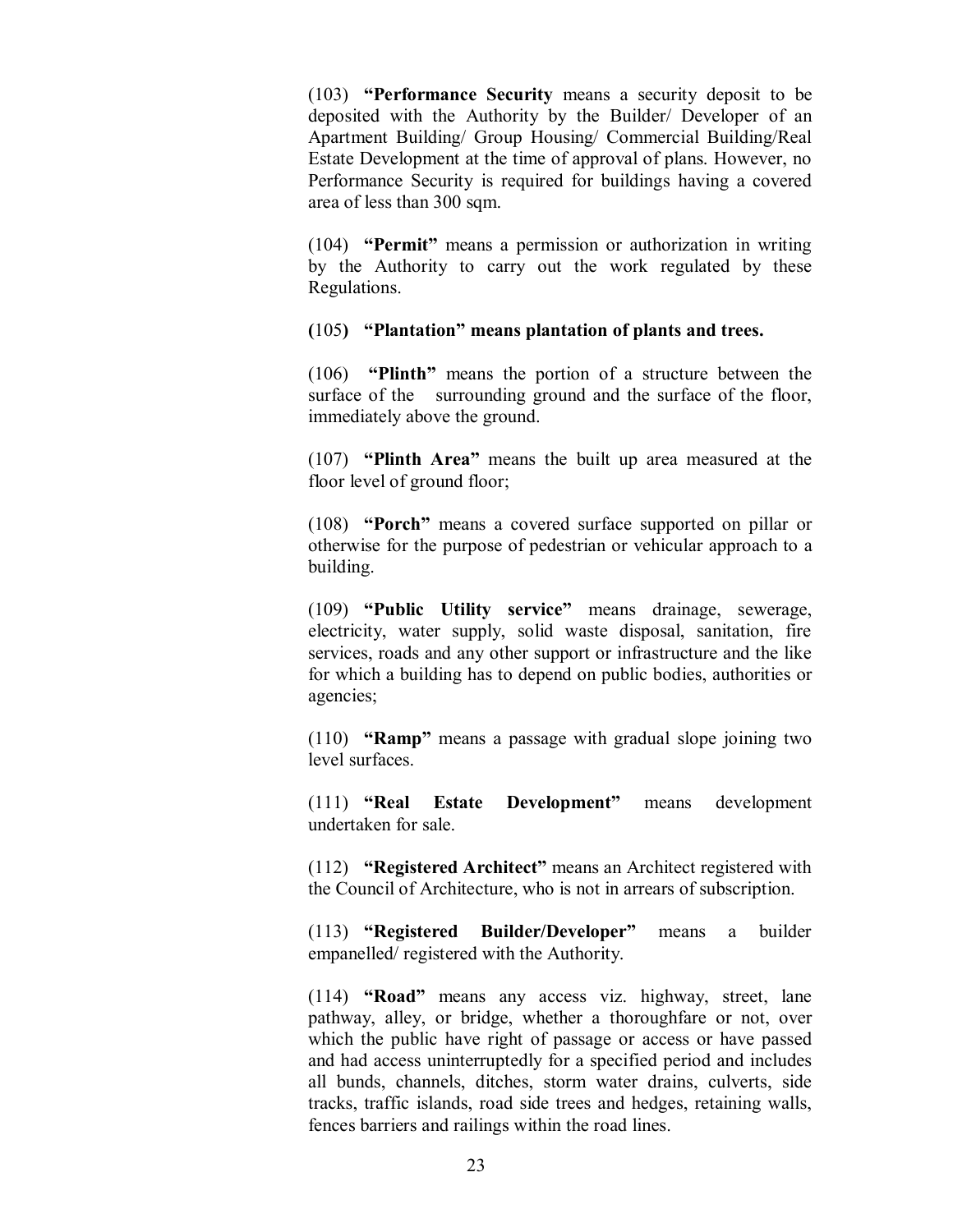(115) **"Road Width or Width of Road/Street"** means the whole extent of space within the boundaries of a road when applied to a new road/street as laid down in the city survey or development plan or prescribed road lines by any act of law and measured at right angles to the course of intended course or intended course of direction of such road.

(116) **"Row Housing"** means a row of contiguous houses with only front, rear and interior open spaces.

(117) **"Room Height"** means the vertical distance measured from the finished floor level to the finished ceiling.

(118) **"Rule"** means the Orissa Development Authorities Rules, 1983 as amended from time to time.

(119) **"Schedule"** means a schedule appended to these Regulations.

(120) **"Section"** means sections of the Act.

(121**) "Semi-Detached Building**" means building detached on three sides (front, rear and side) with open spaces as specified under the Regulations.

(122**) "Set back"** means the distance between the plinth lines of the building and the boundary of the plot.

(123) **"Setback line"** means a line usually parallel to the plot boundaries and laid down in each case by the Authority beyond which nothing can be constructed towards the plot boundaries and shall not apply to slums taken up under an approved programme of the Government subject to the specific sanction of the Government, and subject to the conditions that there will not be more than 25 plots in one cluster, and the area of each plot in the cluster shall not exceed 25 sq. m.

(124**) "Settlement"** means a human settlement, whether urban or rural in character. It includes habited villages, towns, townships, cities and the areas notified under the control of the Authority.

(125) **"Site"** means a parcel or piece of land enclosed by definite boundaries.

(126) **"Site with Double Frontage"** means a site having frontage on two streets other than corner plot.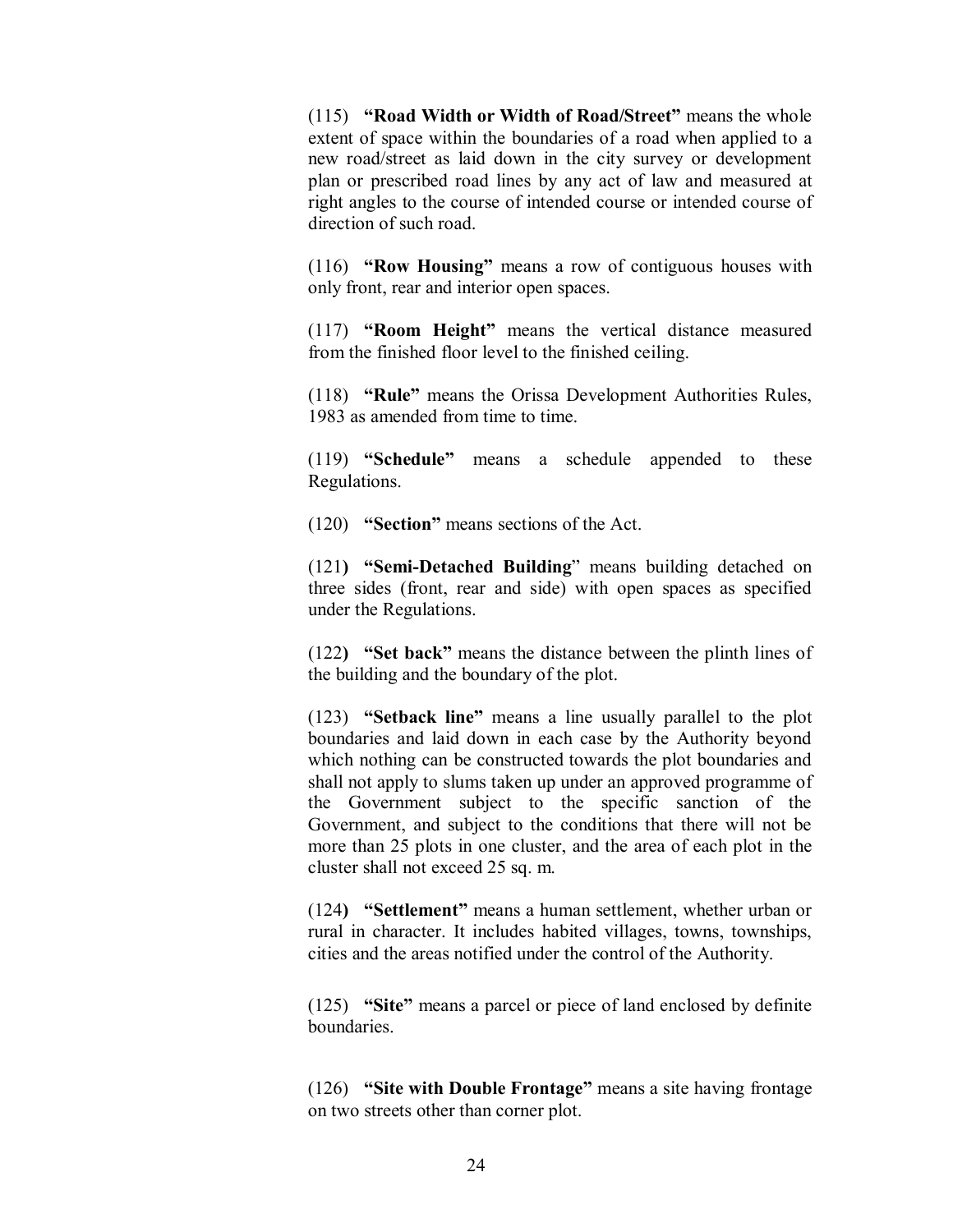(127**) "Service Floor"** means floor in hotel or commercial building above ground floor in case of more than four storeyed buildings.

(128**) "Service Lane"** means a road/lane provided at the rear or side of a plot for service purposes.

(129) **"Service Road"** means a road/lane provided at the front, rear or side of a plot for service purposes.

(130**) "Side Depth"** means horizontal distance between the front and rear side boundaries.

(131) **"Smoke Stop Door"** means a door for preventing or checking the spread of smoke from one area to another.

**(132) " Special Economic Zone** " means a part or the whole of the development area notified under SEZ Act, 2005.

(133) **"Stilt floor"** means a floor supported by pillars with all four sides open to be used for parking, switch room, generator room, society room & information room with minimum height of 2.4 meter and maximum height 3.0 m. floor to floor.

(134**) "Storage Space"** means a space where goods of nonhazardous nature are stored and includes cold storage and banking safe vaults.

(135) **"Store Room"** means a room used as storage.

(136) **"Spiral Staircase**" means a staircase forming continuous winding curve round a central point or axis provided in a open space having tread without risers.

(137) **"Storey"** means the space between the surface of any floor and the surface of the floor next above it, or if there be no floor above it then the space between any floor and the ceiling next above it, but shall not include a mezzanine floor:

(138) **"Supervisor"** means a person having Diploma in Architectural Assistantship/Diploma in Civil Engineering/ recognised equivalent qualification.

(139) **"Tenements"** means room or rooms in the occupation of, or meant for the occupation of one tenement.

(140) **"To abut"** means to abut on a road so that any portion of the building is on the road boundary;

- (141) **"To erect"** a building means
- A. to erect new building on any site whether previously built upon or not;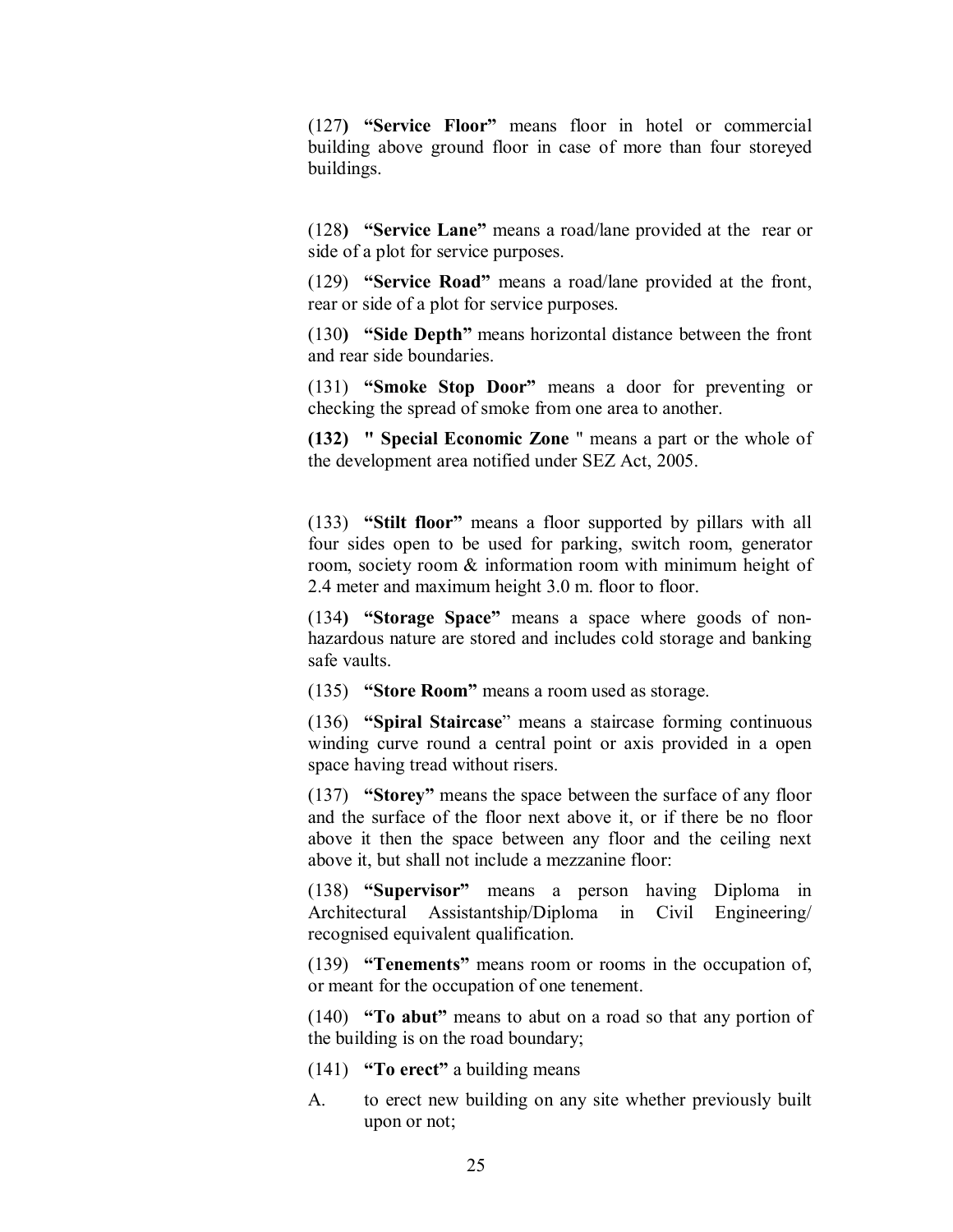B. to re-erect any building of which portions above the plinth level have been pulled down or destroyed.

(142) **"Unsafe Building"** means building which is structurally and constructionally unsafe, or in-sanitary, or does not provide adequate means of egress, or which constitutes a fire hazard, or is otherwise dangerous to human life or property, or which in relation to existing use constitutes a hazard to safety/health/public welfare by reason of inadequate maintenance, dilapidation or abandonment.

(143) **"Unauthorized Construction"** means the erection or reerection, addition or alternation which is not approved or sanctioned by the Authority.

(144**) "Underground/Overhead Tank"** means an nderground/overhead water tank, constructed or placed to store water.

(145**) "Verandah"** means space with at least one side open to the outside with the exception of one-meter parapet on the upper floors to be provided on the open side.

(146**) "Ventilation"** means the supply of outside air into a building through window or other openings due to wind outside and convection effects arising from temperature, or vapor pressure difference (or both) between inside and outside of building.

(147**) "Water closet"(W.C.)** means a privy with arrangement for flushing the pan with water but does not include a bath room;

(148**) "Watercourse"** means a natural channel or an artificial channel formed for draining or diversion of a natural channel meant for carrying storm and wastewater.

(149) **"Window"** means an opening to outside other than a door, which provides all or part of the required light or ventilation, or both to the interior space.

(150) **"Zoning Regulations"** means Regulations or Plans governing land use in any development plan or forming part of a development plan in operation;

Words and expressions used in these Regulations, but not defined, shall have the same meaning as respectively assigned to them in the Orissa Development Authorities Act, 1982, the Orissa Authorities Rules, 1983 and National Building Code of India, 2005 amended from time to time.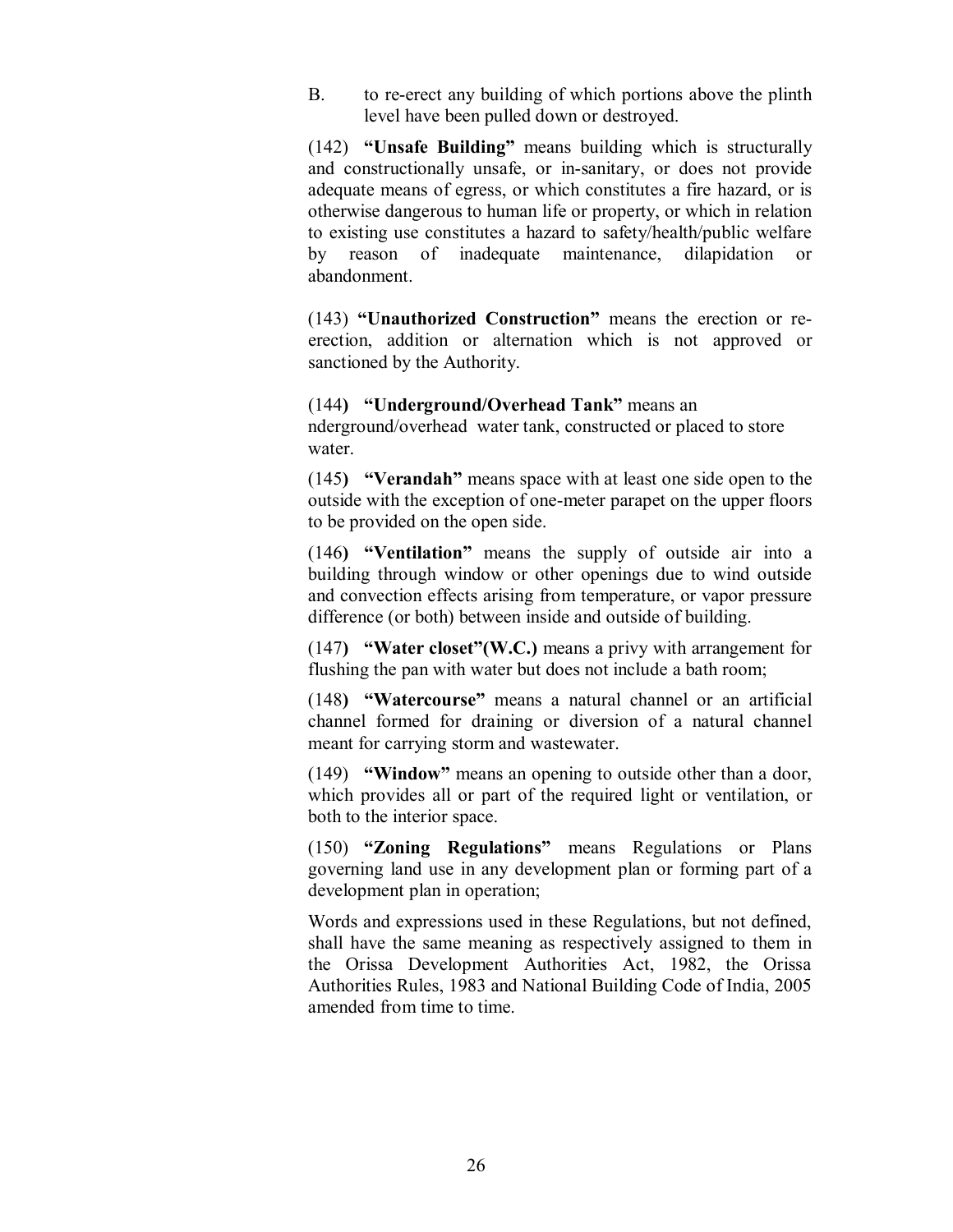# **PART – II ADMINISTRATION**

- **3. Applicability.** Subject to the provisions of the Act, these regulations shall apply:
	- (1) to the planning, design and construction of buildings in case of erection buildings:
	- (2) to all parts of the building whether removed or not, and in case of removal, of whole or any part of the building:
	- (3) to the remaining part of the building after demolition and work involved in demolition in case of demolition of whole or any part of a building;
	- (4) to the whole building whether existing or new building (except only to that part of the building, which is consistent with these Regulations) in case of alteration of a building;
	- (5) to all parts of the building affected by change in case of change of occupancy of a building; and
	- (6) to use of any land or building where sub-division of land is undertaken or use of land or building is changed.
- **4. Deemed** (1) The construction of any building, in respect of which **Permission.** Permission has been issued before the coming into force of

these Regulations and it is not inconsistent with the provisions of these regulations, regarding provision of public utility services and construction in heritage zone and the said permission shall be deemed to have been issued under the corresponding provisions of these Regulations.

- (2) Where any building has been constructed without an approved plan or with deviation of an approved plan, the provisions of these Regulations shall be insisted upon.
- **5. Application.** (1) Any person who intends to erect, re-erect or make

Additions or alteration in any building or demolish any building shall apply to the Authority in Form- I (Part-I). Based on this, the Authority may prescribe separate formats for different categories of buildings and group housing: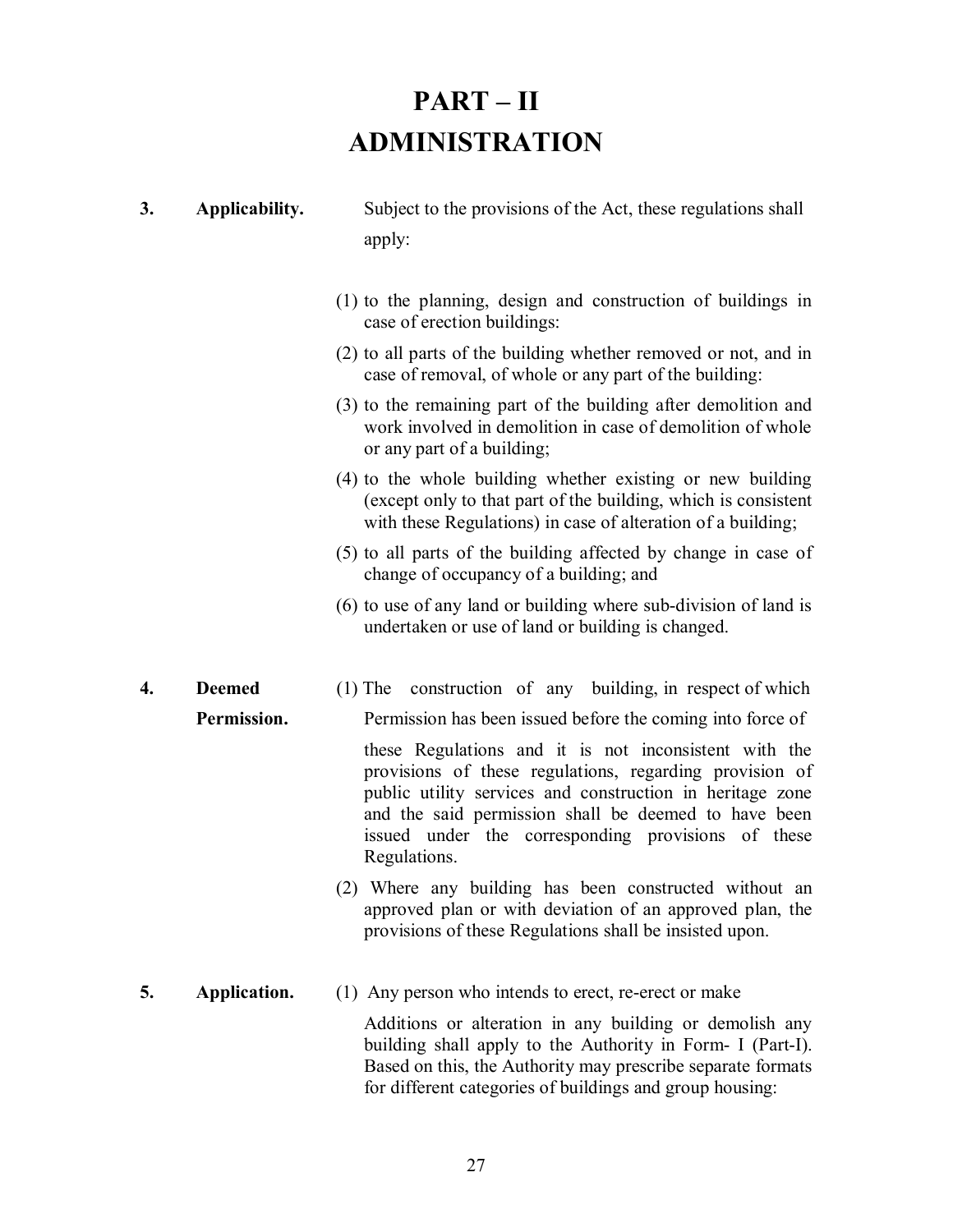- (2) Such application shall be accompanied by the following documents. Seven copies of plans either computer prints or ammonia prints, duly signed by the Technical persons who have prepared them and the owner/ applicant, showing:
- **i. Key Plan :** A key plan drawn to a scale not less than 1:100 shall be submitted along with the application for development / building permit showing the building plan with the setbacks location of septic tank, R.W.H. structure and service lines inside the plot.
- **ii.** Site Plan : The site plan with the application for permit shall be drawn to a scale of not less than 1:2000 for all sites; sourced from revenue department containing the seal & signature of revenue officer with the additional details as follows:
	- a. the boundaries of the site and of any contiguous land ;
	- b. the position of the site in relation to neighboring streets;
	- c. the name of the streets in which the building is proposed to be situated, if any, along with its connection to the public road.
	- d. the position of the building and of all other buildings (if any) which the applicant intends to erect upon his contiguous land referred to ii (a) in relation to
		- 1) the boundaries of the site and in case where the site has been partitioned the boundaries of the portion owned by the applicant and also of the portions owned by others.
		- 2) all adjacent streets, buildings ( with no. of storeys and height) and premises in a distance of 15m. of the site and of the contiguous land (if any) referred to in (a); and
		- 3) if there is no street within a distance of 15m. of the site, the nearest existing streets.
	- e. the means of access from the streets to the building, and to all other buildings (if any) which the applicant intends to erect upon his contiguous land referred to in (a);
	- f. Space to be left about the building to secure free circulation of air, admission of light and access for scavenging purposes.
	- g. the width of the streets, (if any) in front and of the streets (if any) at the side/ rear or near the buildings ;
	- h. the direction of north point relative to the plan of the building;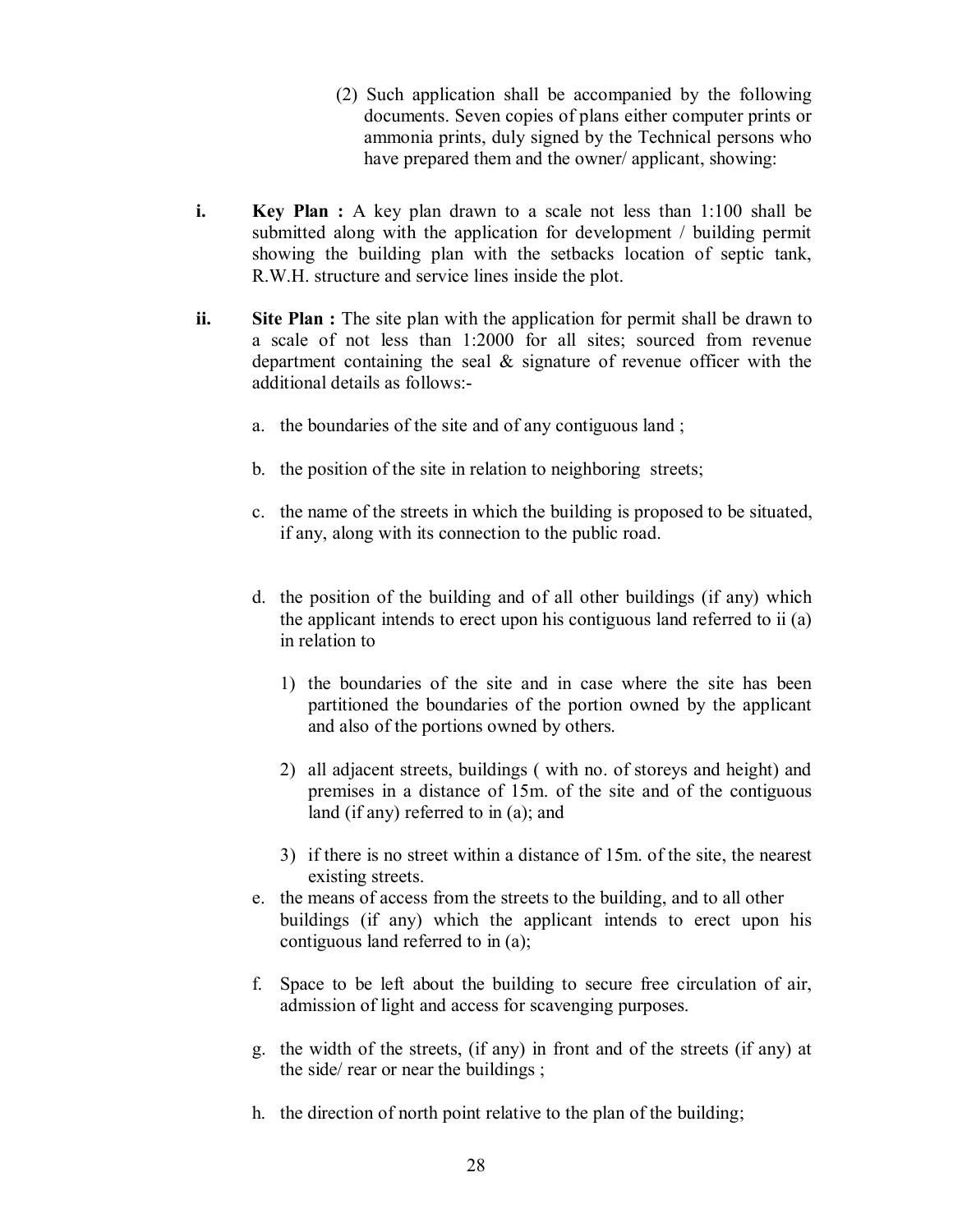- i. any physical features, such as well, drains, canal, etc. and
- j. such other particulars as may be specified by the Authority.
- **iii. Subdivision / Layout Plan :** in case of development work, the plan shall be accompanied by the subdivision / layout plan which shall be drawn on a scale of not less than 1:500/1:1000 containing the following;
	- a. scale and north point;
	- b. Minimum seven copies of plan showing the location of all proposed and existing roads with their existing/proposed /prescribed widths within the land; open space, public amenities and all other land uses superimposed over the revenue plots.
	- c. Dimensions of the plot along with the buildings lines showing the setbacks with dimensions within each plot.
	- d. the alignment of drains, sewers and location of public facilities and services, and electrical lines etc;
	- e. Table indicating size, area and use of all the plots in the sub division / layout land ; along with revenue plot no., Khata No., Extent & name of mouza.
	- f. statement indicating the total area of the site, area utilized under roads, open spaces for parks, playgrounds, recreation space and development plan reservations, schools shopping and other public spaces along with their percentage with reference to the total area of the site proposed to be subdivided; and
	- g. in case of plots which are subdivided in built up areas in addition to the above, the means of access to the subdivision from existing streets.
- **iv. Building Plan and details :** The plans of the buildings and elevations and sections accompanying the notice shall be drawn to a scale of 1:100. The plans and details shall ;
	- a. include floor plans of all floors together with the covered area clearly indicating the size and spacing of all framing members and sizes of rooms and the positions of stair cases, ramps and lift wells;
	- b. show the use or occupancy of all parts of the buildings;
	- c. show exact location of essential services, for example, WC, sink, bath and the like;
	- d. include at least one elevation from the front showing height of buildings and rooms and also the height of parapet;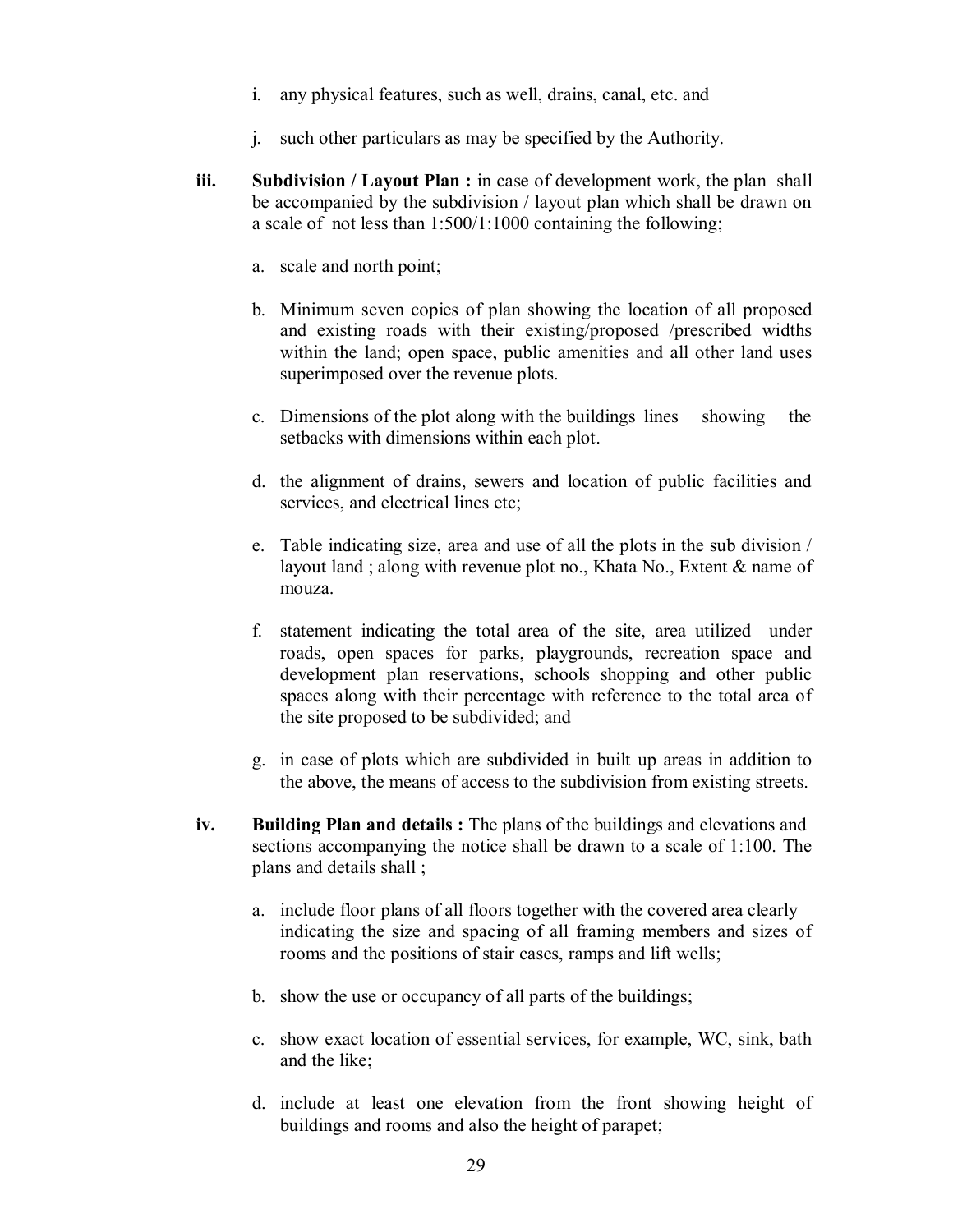- e. include at least one section through the staircase;
- f. include the structural arrangements with appropriate sections showing type / arrangements of footings, foundation, basement walls; structural load bearing walls; and columns and beams, and shear walls and arrangement/ spacing of framing members; floor slabs and roof slabs with the material used for the same;
- g. show all street elevations.
- h. give dimensions of the projected portions beyond the permissible building line;
- i. include terrace plan indicating the drainage and slope of the roof ; and
- j. give indication of the north point relative to the plan.
- k. statement and calculation sheets with regard to the plot area, floor wise details of spaces under various categories like apartment or office spaces, lobby circulation, staircases, lifts, mezzanines, balconies and details of such area which are to be exempted from calculation of floor area ratio, and;
- **v. Building Plan for Multi-storeyed / special buildings:** For all multistoreyed buildings which are 15m. or more in height for more than four floors and for special buildings like educational, assembly, institutional, industrial, storage and hazardous and mixed occupancies with any of the aforesaid occupancies having covered area more than 500 sq.m.

The following additional information shall be furnished /indicated in the building plan in addition to the items given in (iv) as applicable:

- a. Access to fire appliances/vehicles with details of vehicular turning circle and clear motorable access way around the buildings;
- b. Size (width) of main and alternative staircases along with balcony approach, corridor, ventilated lobby approach;
- c. Location and details of lift enclosures.
- d. Location and size of fire lift;
- e. Smoke stop lobby/door, where provided;
- f. Refuse chutes, refuse chambers, service ducts, etc ;
- g. Vehicular parking spaces;
- h. Refuse areas, if any;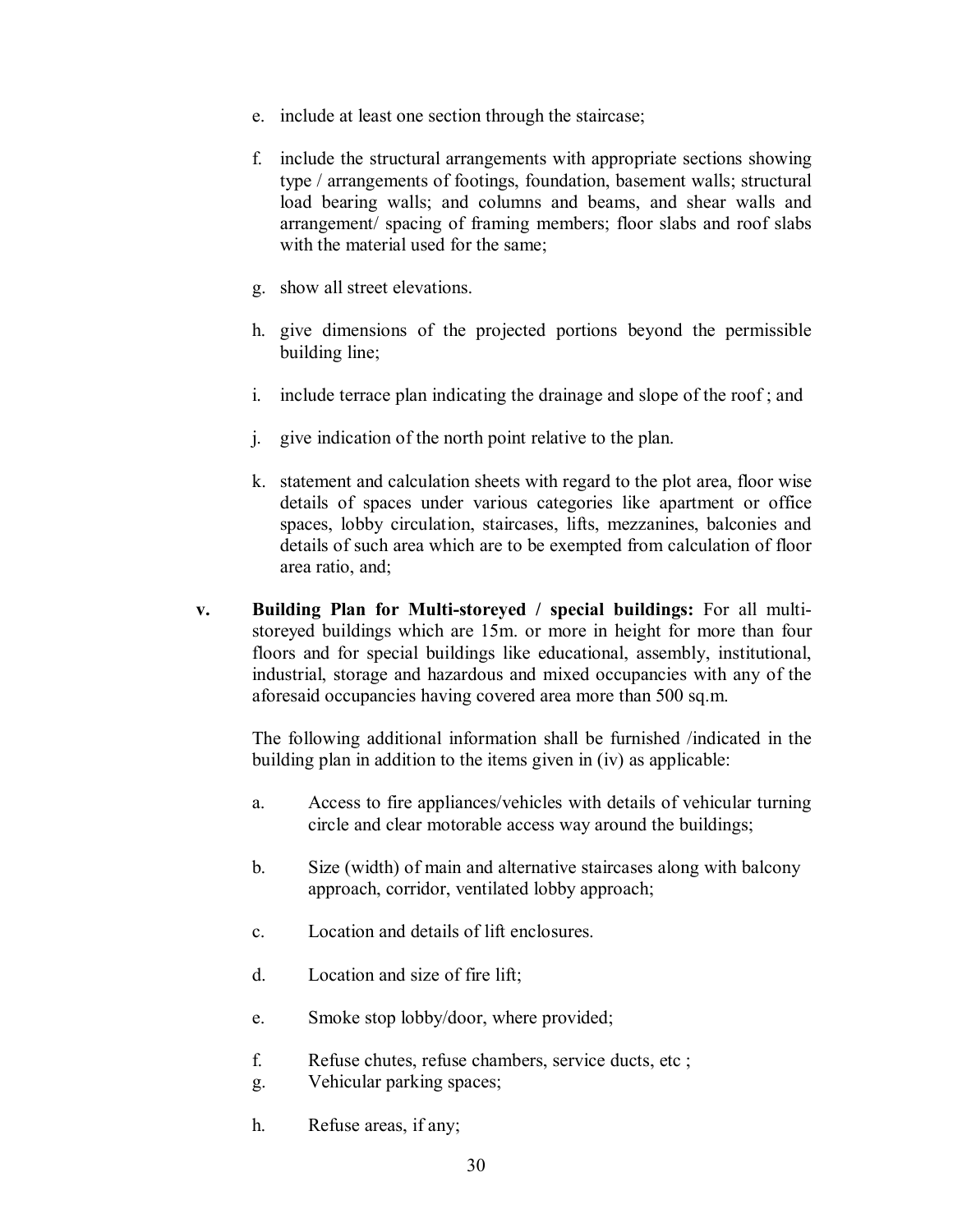- i. Details of building services Air-conditioning system with position of fire dampers, mechanical ventilation system, electrical services, boilers, gas pipes, etc;
- j. Details of exits including provision of ramps, etc for hospitals and special risk buildings/ uses;
- k. Location of generator, transformers and switch gear room,;
- l. Smoke exhauster system, if any;
- m. Details of fire alarm system network;
- n. Location of centralized control, connecting all fire alarm systems, built-in-fire protection arrangements and public address system, etc;
- o. Location and dimension of static water storage tanksand pump rooms along with fire service inlets for mobile pump and water storage tank;
- p. Location and details of fixed fire protection installations, such as sprinklers, wet risers, hose-reels, drenchers, etc and;
- q. Location and details of first-aid fire fighting equipments / installations.
- r. Longitudinal cross section of the building including size of footings, basement and super structure framing members and details of buildings and room heights and staircase.
- **vi. Services Plans :** The services plan shall include all details of building and pumbing services, and also plans, elevations and sections of private water supply, sewage disposal system, and rain water harvesting systems.
- **vii. Landscape Plan :** The land scape plan shall include the area to be developed as lawn, garden, plantation etc.
- **viii. Specifications:** Specifications, both general and detailed giving type and grade of materials to be used duly signed by the Architect, shall accompany the notice.
- **ix. Land Ownership Document :** An authorized copy of title deed such as sale deed, lease deed, ROR, decree of civil court etc, in respect of the land where the building plan/sub**-**division lay out plan permission is sought for.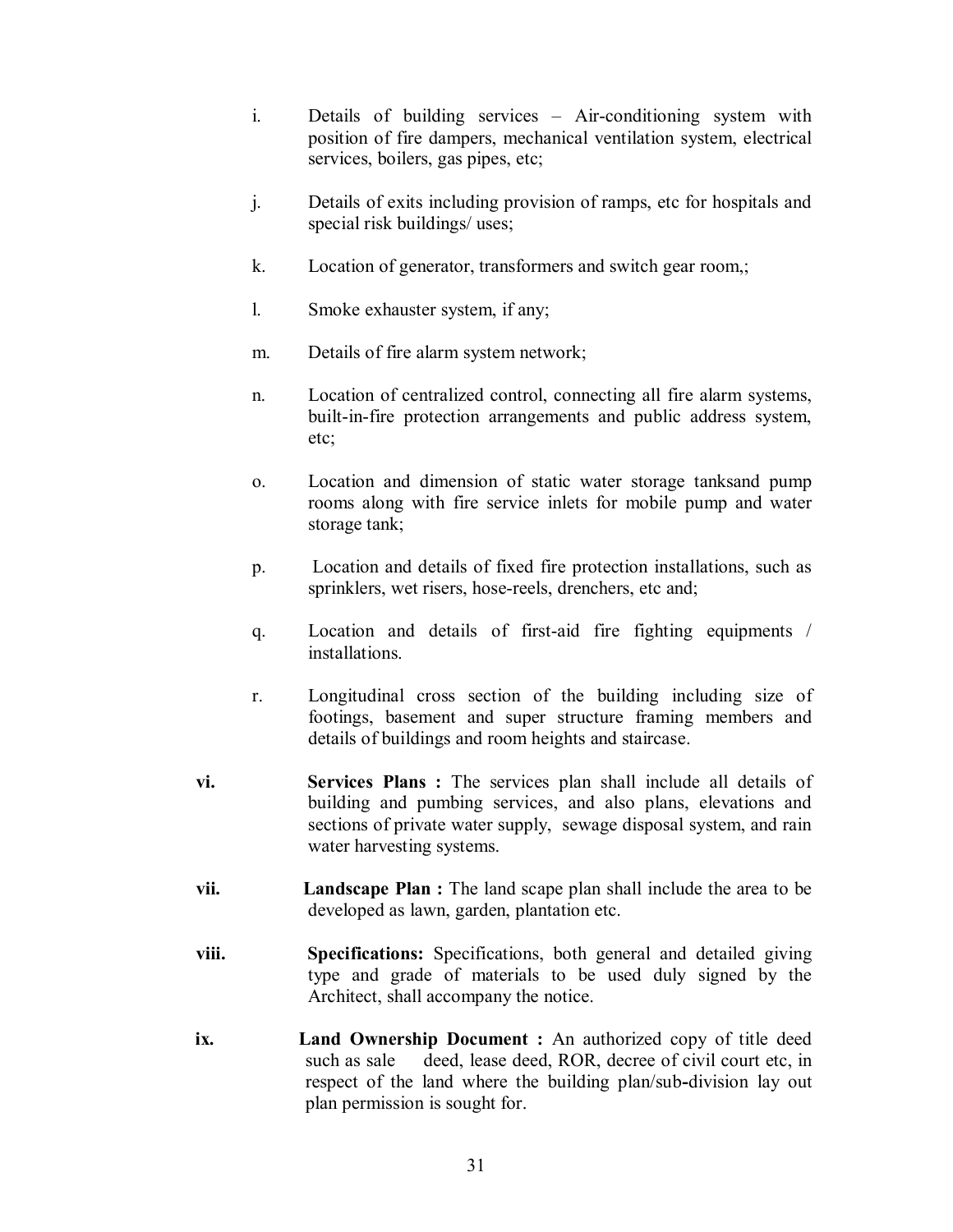An affidavit with regard to legal ownership and peaceful possession of the land and such other particulars as the Authority may determine.

### **(4). Certificates / Clearances**:

In case the applicant is a trust, group of persons, partnership or a company, a registered agreement between the holder of the right, title and interest and the applicant, valid under the Transfer of Properties Act,1982 and copies of the Agreement / Article of Association / Memorandum / Bye-laws.

- i. No Objection Certificates from the Orissa State Housing Board/Rourkela Development Authority, for the additional constructions, in case the house is delivered by the Board / Authority.
- ii. N.O.C. from Ministry of Environment & Forest, Govt. of India, State Govt. for projects having more than 1,50,000 Sqm covered area.
- iii. N.O.C. from Orissa State Pollution Control Board for Projects like Hotels, Nursing Homes, Hospitals & Major Commercial Complexes etc.
- iv. For all buildings with a height of 15.0 meters and above, NOC from fire service.
- v. NOC from Airport Authority of India shall be furnished wherever applicable.
- vi. In case of building more than 30 meters heights the structural plan and the structural design shall have to be vetted by any State Resource Centre identified by the Orissa State Disaster Management Authority/ any Indian Institute of Technology/ National Institute of Technology/ Govt. Engineering Collage/ any reputed technical institution or any reputed technical institution identified by the Rourkela Development Authority.
- vii. Structural stability certificate in the prescribed Form- VII signed by the engineer / structural engineer and the owner jointly.
- viii. Supervision certificate in Form-I (Part-II) furnished by the registered architect/ engineer / structural engineer / supervisor / town planner undertaking the supervision.
	- ix. A check list in form-1 part-III shall be furnished by the empanelled technical person.
- **6. Fees** The Authority shall levy the following fees: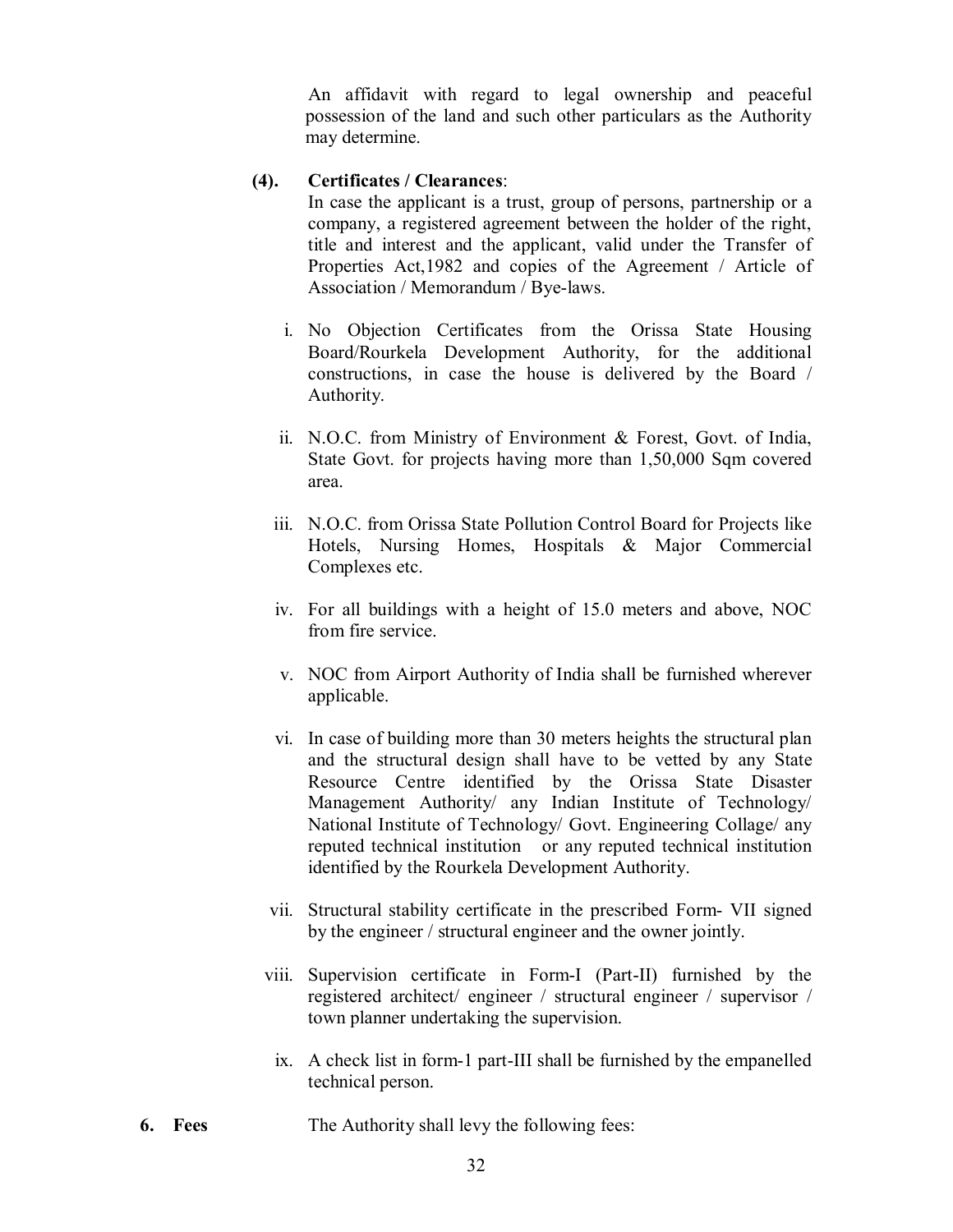- (1) Every application for permission for building operation or Development shall be accompanied by a Scrutiny fees as specified in clause 18 of Orissa Development Authority Rules, 1983.
- (2) In the event of approval, the applicant shall deposit a sanction fee as decided by the Authority from time to time.
- (3) Fees towards premium FAR as decided by the Authority from time to time.
- (4) Fees for retention of structures for temporary period as decided by the Authority from time to time.
- (5) Fees for change of occupancy as decided by the Authority from time to time.
- (6) Fees for change of land use as decided by the Authority from time to time.
- **7. Security** (1)The applicant shall deposit a refundable non interest **Deposit.** earning security deposit at the rate of Rs.100/- per sqm. of floor area or as fixed by the Authority from time to time for the following categories of building namely.
	- (A) Group housing/ apartment buildings.

(B) Commercial buildings having 300 sq.m. or more of covered area.

(2) The security deposits shall be refunded within 60 days from the date on which completion certificate is produced in case of building where there is no deviation in construction. If the construction/ development are not as per approved plan, the deposits shall be forfeited and separate action will be initiated against the builder/developers as per the provisions of the Act.

(3) The security deposit will be refunded with 2% interest, if building is constructed/ development is carried out as per the approved plan/layout.

**8. Plans.** (1) All the plans shall be prepared and duly signed by a registered/empanelled technical person (*viz.*, Architect, Engineer, Structural Engineer, Town Planner, Supervisor) and Builder who shall indicate their names, addresses, registration numbers on the body of the plan and in all other relevant documents. The plans shall also be signed by the concerned owner of the land.

> (2) All plans, drawings, statements, design details shall bear the signature of the applicant and shall be duly countersigned by the Architect. All documents and plans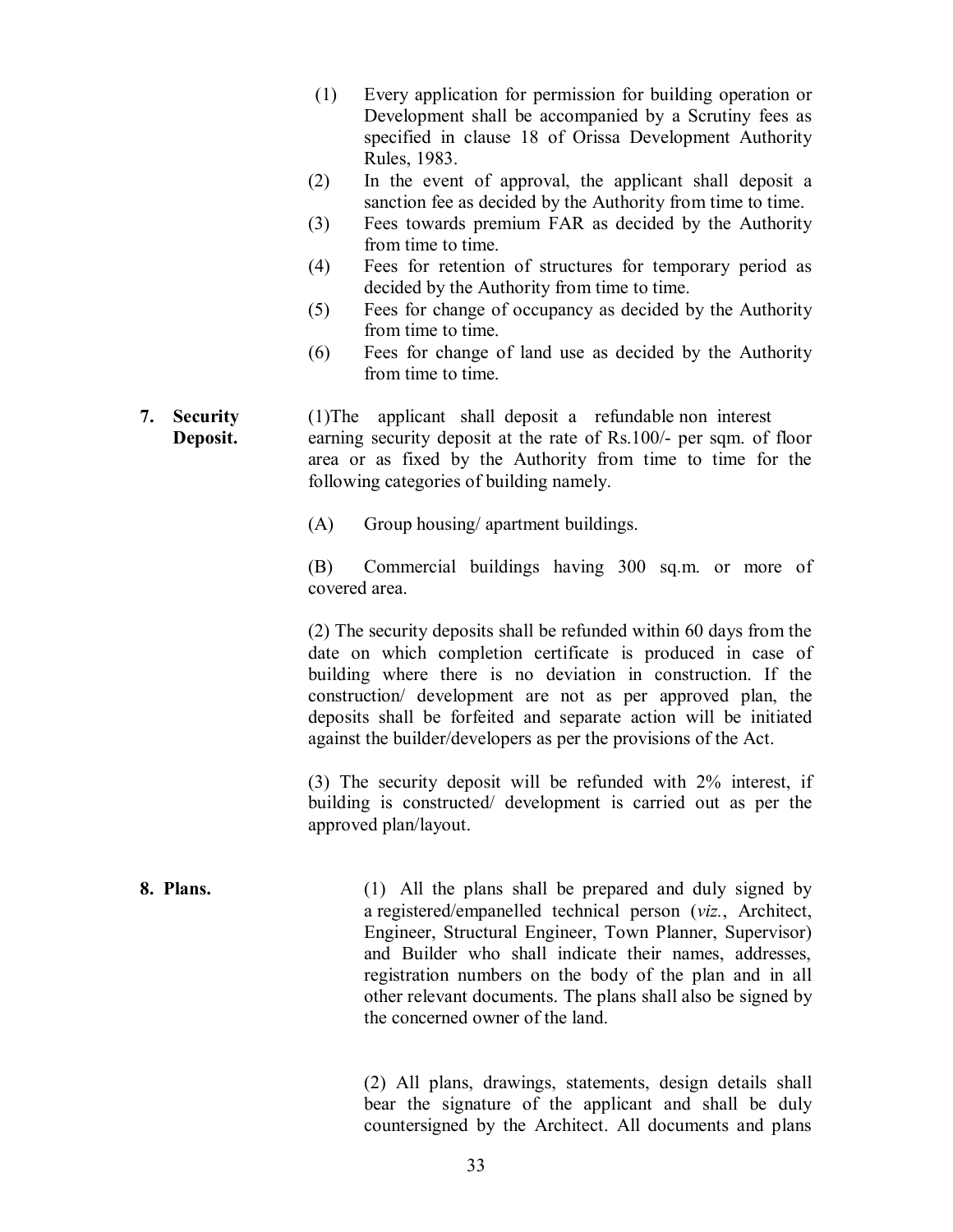related to structural designs shall bear the full name and full signature of a Structural Engineer. Plans and documents related to sanitary arrangements shall bear the full name and full signature of Public Health Engineer.

*Note: 1.The Architect who has prepared the plan shall put his number and seal on all plans and documents signed by him and shall also furnish a certificate to the effect that he shall supervise the construction of the building and shall be responsible for any deviation from the approved plan except if the owner intimates that his services have been terminated.*

> *2.The Empanelled Structural Engineer, who has prepared the structural design, shall put his seal, and address on all the documents signed by him and shall also furnish a certificate to the effect that he shall supervise the structural part of the construction in Form- VII and shall be responsible for any structural failure except that caused by unprecedented natural calamities and except if the owner intimates that his services have been terminated.*

> *3. All aspects related to structural design, building surface, plumbing, electrical installation, sanitary arrangements, fire protection shall adhere to the specification, standards and code of the practice recommended in the National Building Code of India, 2005 and any breach thereof shall be deemed to be a breach of the requirements under these Regulations.*

(3) The technical personnel and builder as specified in sub Regulation (1)  $\&$  (2) above shall have to be registered/empanelled with the Authority. Their qualifications and competence shall be as per Schedule-1.

(4) No plans for construction of apartment building, group housing and commercial building shall be entertained unless the builder is registered/empanelled by the Authority in accordance with the competence as specified in the Schedule- 1. However for plots less than 500 sq. mtr. of plot area registration of builder is not revised.

(5) When it comes to the notice of the Planning Member, Engineer Member, any Member of the Authority, or any other person, that a plan signed by technical personnel or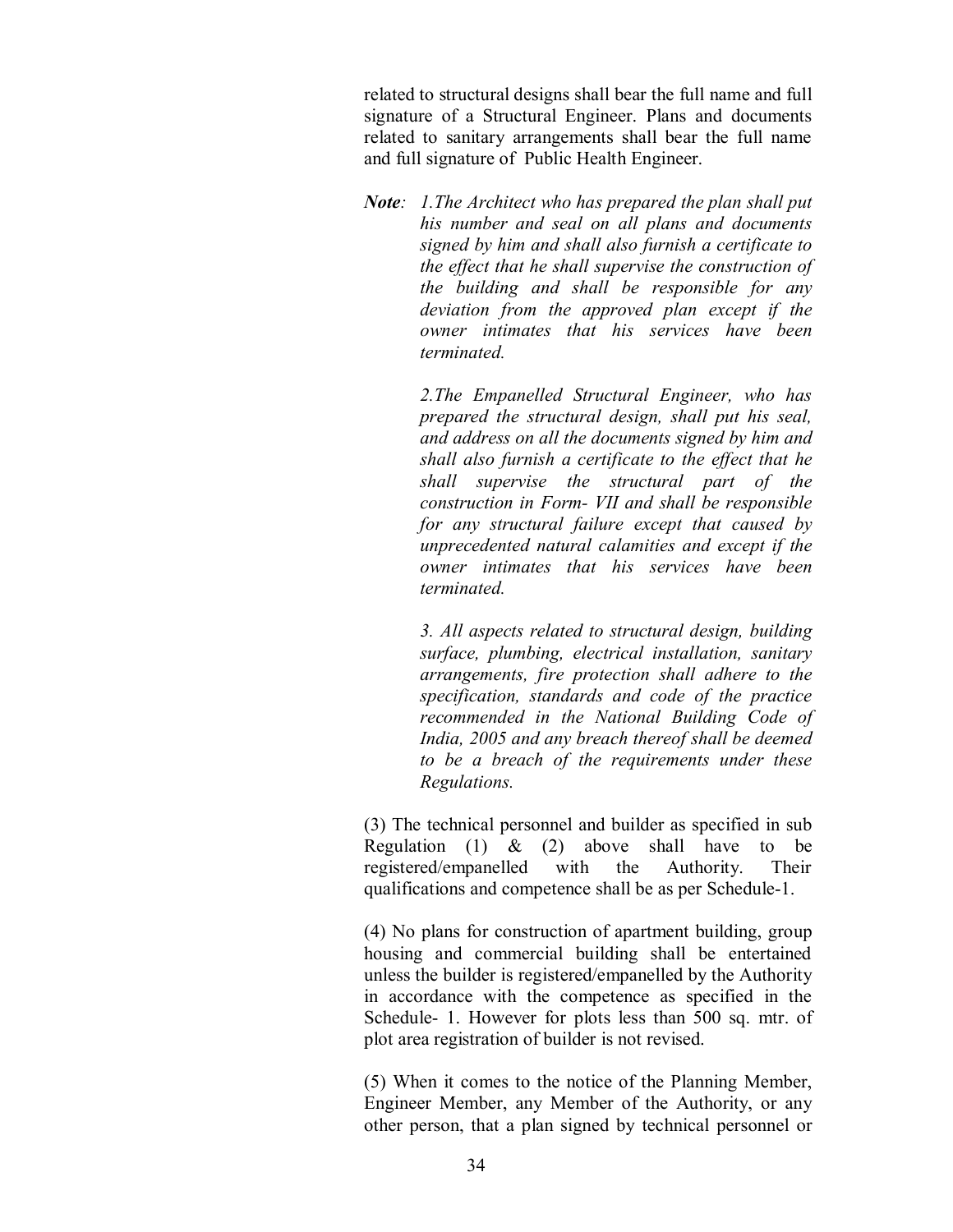builder referred to under sub-Regulation  $(1)$  &  $(2)$  is in violation of the norms of this Regulation he shall bring this to the notice of the Authority.

The Authority shall issue a notice asking for a show cause within fifteen days as to why such technical personnel or builder should not be disqualified/ black listed. After receipt of the show cause, if any, the matter shall be placed before the Authority for a decision on such disqualification/ black listing. The decision of the Authority on disqualification/ black listing shall be published.

An appeal against an order under sub-clause (6) above shall under section 18/103 of the Act.

**9. Permission.** (1) No permission shall be required for the works specified in Clause- 12.4.1, Part-2 of N.B.C – 2005 and Section- 15 of O.D.A. Act- 1982 as detailed below:-

- a) opening and closing of a door, window or ventilator.
- b) Providing inter communication door.
- c) Providing partition.
- d) Providing false ceiling.
- e) Gardening
- f) White washing
- g) Painting
- h) Re-tiling & re-roofing
- i) Plastering & patch work.
- j) Re-flooring
- k) Construction of sun shades on one's own land.

(2) All clarification with respect to deficiency in the plan, documents shall be sought for from the applicant within reasonable time.

(3) Once the plan has been scrutinized and objections have been pointed out, the applicant shall modify the plan to comply with the objections raised and re-submit it. The Authority shall scrutinize the re-submitted plan and if there will be further objections, the plan shall be rejected.

(4) The Authority shall communicate either approval in Form-II or refusal in Form-IX within 60 days from date of receipt of application under Regulation5

(5) If the Authority, does not communicate its decision either granting or refusing permission to the applicant within 60 days from the date of receipt of application by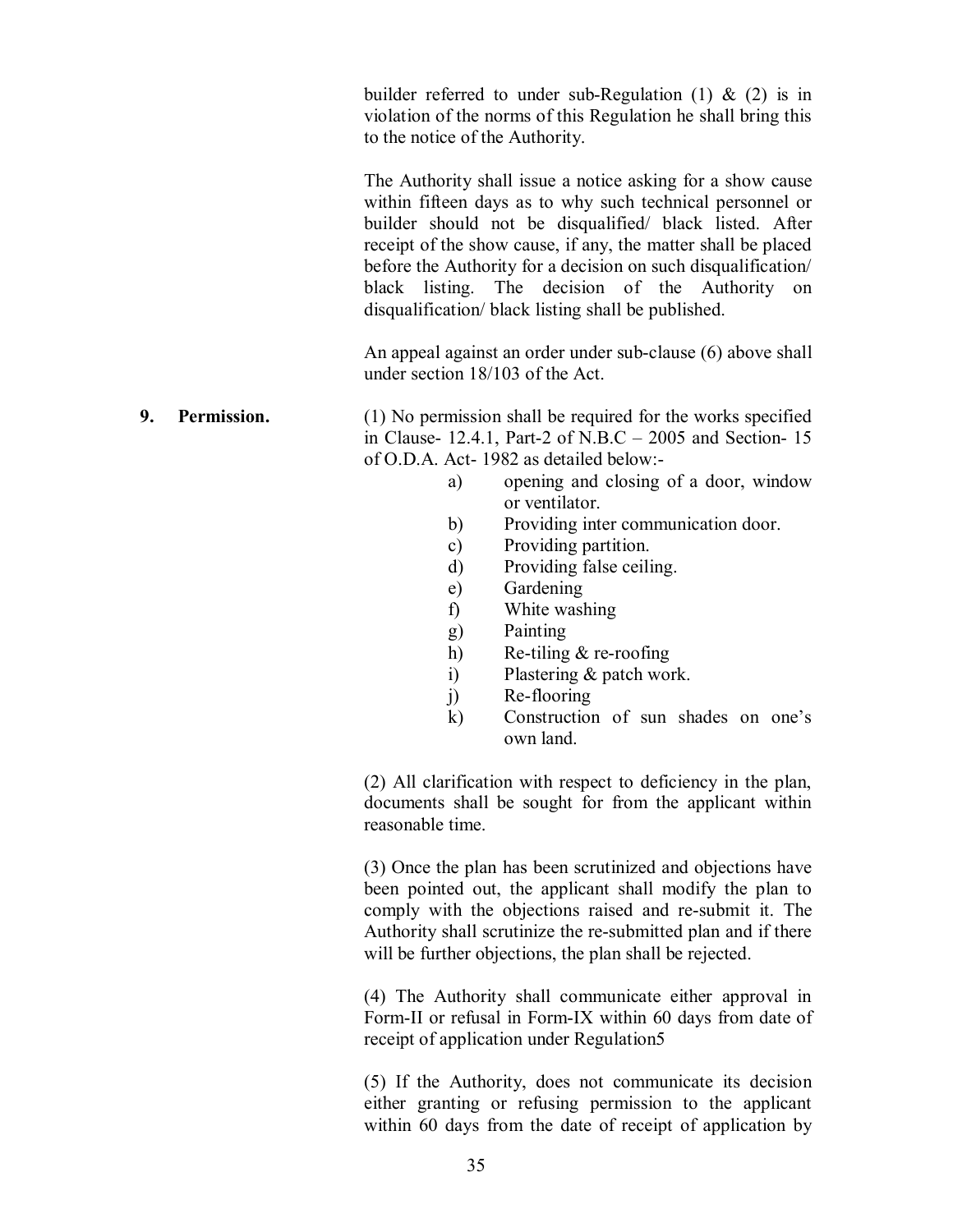the Authority, the applicant shall draw the attention of the Vice-Chairman of the Authority with regard to his application, by registered post in Form-III. The Planning Member shall within the fifteen days from the date of receipt of notice in Form-III place the details of the case before the Vice- Chairman.

(6). If, within a further period of one month from the date of receipt of application drawing such attention as mentioned in regulation (5) above, the Authority does not communicate its decision, either granting or refusing permission, such permission shall be deemed to have been granted to the applicant on the date following the date of expiry of the three months period.

(7)In case of Apartment Buildings, Group Housing Projects, Integrated Township Projects and non-residential buildings of height stilt+3 and above, permission for construction shall be accorded along with direction to the builder/developer to develop the on-site and off-site infrastructure like connectivity of sewerage, drainage, water supply, road etc as per the specification of the concerned public authorities.

The builder/developer shall produce no objection certificate from the above authorities regarding successful completion of all infrastructures while applying for occupancy certificate

After receipt of the NOC from the above authorities occupancy certificate shall be given by RDA.

- **10. Maintenance** A register in Form-IV containing the necessary particulars **of Register.** including information as to the manner in which applications for permission have been dealt with by the Authority shall be maintained.
- **11. Duration of** Every permission granted under these Regulations shall **Permission.** remain valid up to three years. However the permission shall have to be revalidated before the expiry of the above period on payment of such fees as may be prescribed under rules and such revalidation shall be valid for one year.
- **12. Construction** (1) If the Authority finds at any stage that the construction **not according to** is not being carried out according to the sanctioned plan or **Plan.** is in violation of any of the provisions of these Regulations,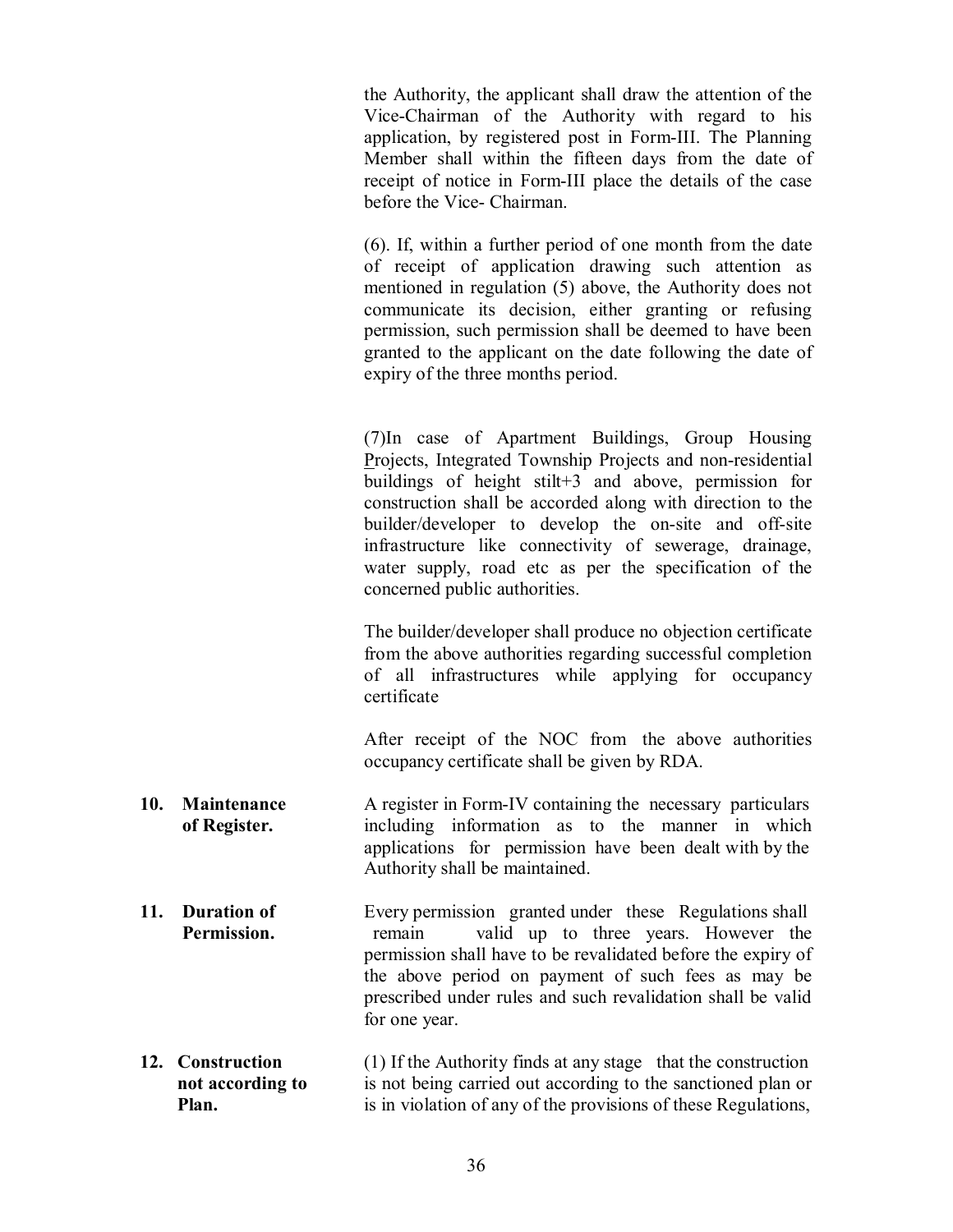it shall notify the owner and no further construction shall be allowed until necessary corrections in the plan are made and the corrected plan is approved.

(2) If the owner fails to comply with the requirements at any stage of the construction, the Authority may cancel the building permission issued and shall cause notice of such cancellation to be pasted upon the said construction. If the owner is not traceable at the address given in the notice, pasting of such notice shall be considered as sufficient notification of cancellations to the owner thereof. No further work shall be undertaken or permitted upon such construction until a valid building permission is issued thereafter.

(3) The notification under Regulation (2) shall also be published as public notice.

(4) The Authority shall also be at liberty to forfeit whole or part of the security deposit obtained from the builder/developer in such a case.

(5) The above mentioned procedure shall also be followed in case of deviation of the layout.

(6). An appeal against an order under regulation (2)  $\&$  (4) above shall lie under section 18 of the Act.

**13. Information** (1) Where tests of any material are to be made to ensure **at the site of** conformity of the requirements of these Regulations,  **construction.** records of the tests data shall be kept available for inspection during the construction of building and for such period thereafter as required by the Authority.

> (2) The persons to whom a permit is issued during construction shall keep the same pasted in a conspicuous place on the property in respect of which the permit was issued;

- (A) a copy of the building permit; and (B) a copy of approved drawings and specifications
- **14.** Inspection. (1) Generally all construction or work for which a permit is required shall be subject to inspection by the Authority at all reasonable hours with prior intimation.

(2) Inspection, where required, shall be made within seven days following the receipt of notification in Form-V or Form-VIII, after which period the owner shall be free to go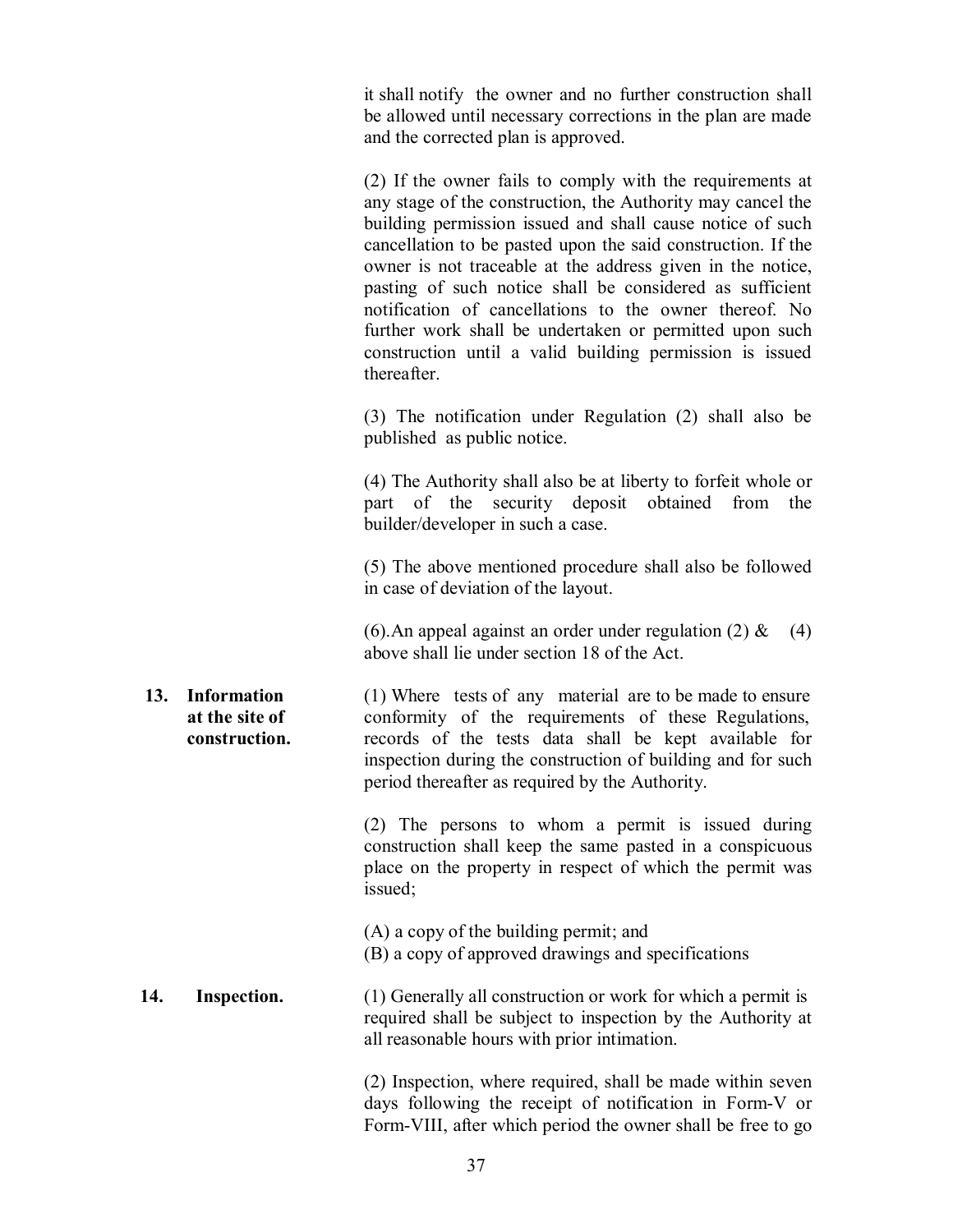ahead with the construction according to the approved plan. At the first inspection, the Authority shall determine to the best of its ability that the building construction has been taken up in accordance with approved building plans.

**15. Certificate** Chairman shall issue a certificate of fitness for occupancy, **Occupancy.** for part of a building during it construction or whole of the building after construction in Form-X or refuse occupancy, as the case may be, within 30 days from the date of inspection.

> (2) Such certificate shall be issued only after all utility services for the entire building are physically provided.

> (3) The occupancy certificate should also state the use/ type of occupancy of the building. However, the applicant may apply for change of use/occupancy permitted within the preview of the Development Plan/ Zonal Plan/ Zoning Regulations, where if required.

> (4) In case of multi storeyed building and other special building like educational, assembly, institutional, industrial, storage and hazardous and mixed occupancies with covered area more than 500 sq.m., after completion of the building and obtaining the occupancy certificate, periodic inspection shall be made by the Fire Authority to ensure the fire safety of the building and compliance with the provision of fire and life safety requirements ('Fire and Life safety', Part-4 of NBC, 2005). Periodic occupancy renewal certificate shall be issued by the Authority on recommendation of the Fire Authority which shall also include safe keep of fire fighting installations and equipment for such building.

> (5) All occupied buildings and buildings covered under sub-regulation (4) above shall also be subject to periodic physical inspection by a team of multi disciplinary professionals of the Authority. This work may be outsourced by the Authority as may be deemed necessary. The team shall report about the compliance of bye-laws, natural lighting, ventilation etc., besides structural and electrical safety. If any short comings/ deficiencies or violations are noticed during inspection, the occupants shall ensure the compliance of the same within a specified time frame of six months. If not complied with, the building shall be declared unsafe. The period of inspection shall be usually three to five years but in any case not more than five years.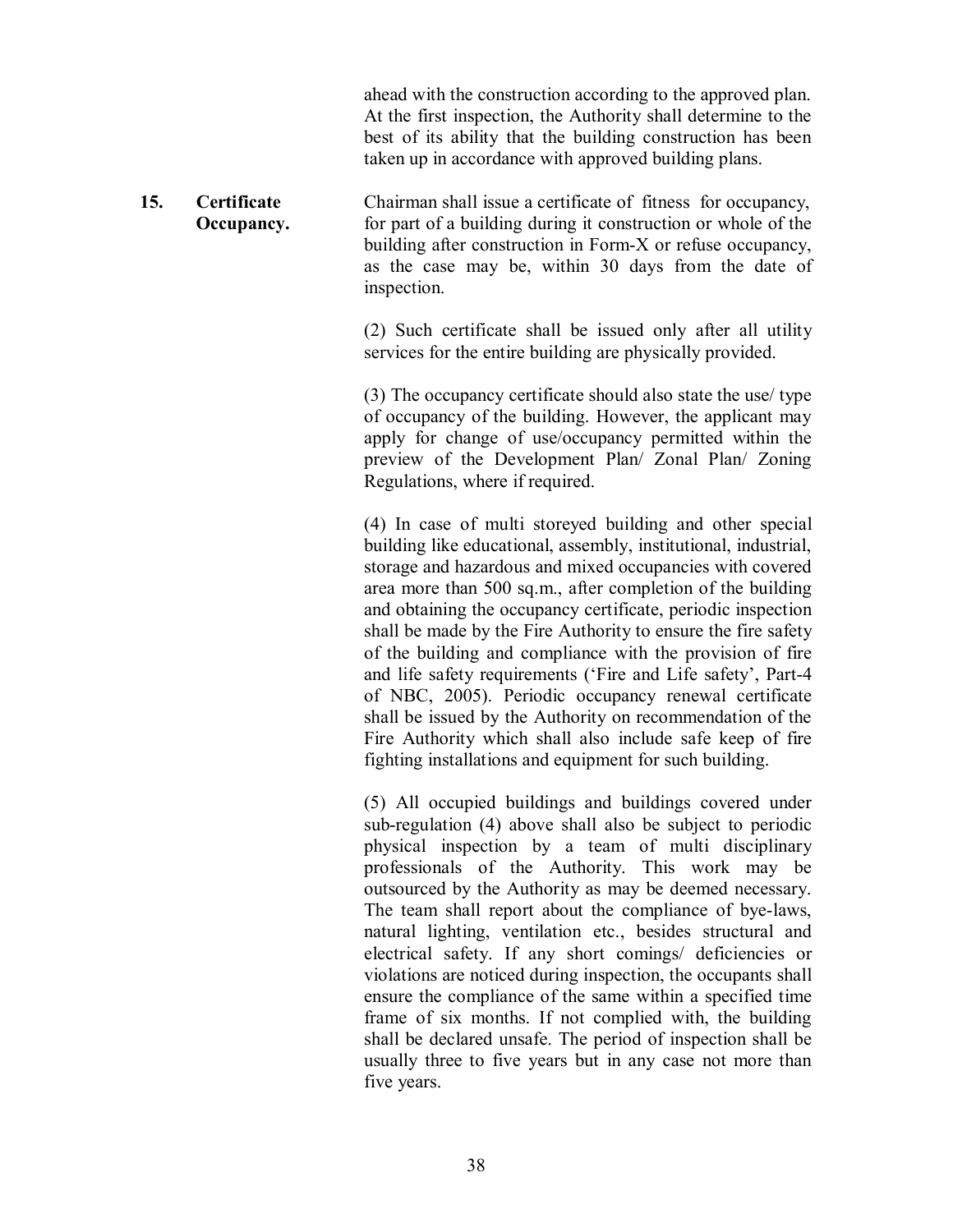(6) An appeal against the decision of the Authority shall lie under section 18/103 of the Act.

**16.** Art (1) Where the building plan accompanying the application **Commission.** seeking permission, requires the clearance of the Art Commission, Orissa constituted under section 88 of the Act, the Authority shall grant the permission only after the clearance is given by the said Commission. In all other cases, architectural control shall be regulated according to the provisions of these Regulations.

> (2) The Authority, on the recommendation of the Art Commission, may issue public notices, from time to time, prescribing the architectural norms in different zones.

**17. Construction** (1). No construction or re-construction of any building, **near protected** within a radius of 100 meters, or such other higher distance **Monuments.** from any archaeological site, as may be decided by the Archaeological Survey of India and Orissa State Archaeological Department from time to time, from the outer boundary of a declared protected monument shall be permitted.

> (2) (i) No construction above  $1<sup>st</sup>$  floor and above (seven) meters shall be allowed beyond a radius of 100 meters and within a radius of 300 meters of such monuments.

> (ii) The construction or reconstruction of any building under Regulation (2) shall not above 7 (seven) meters of total height.

> (3) Notwithstanding anything contained in the regulation (1)  $\&$  (2) above, construction / reonstruction / addition /

> alteration shall be allowed on production of NOC from A.S.I/State Archaeology Department as the case may be.

> (4) If a building or premises, not covered under The Ancient Monument Preservation Act,1904, or The Ancient Monuments and Archaeological Sites and Remains Act 1958, in the opinion of the Authority, is of historical or architectural interest, and is in danger of being demolished or altered or likely to be affected in its character by development, the Authority shall not grant permission for construction over any land situated near the said building or premises. The matter shall be referred to the Art Commission, whose decision shall be final.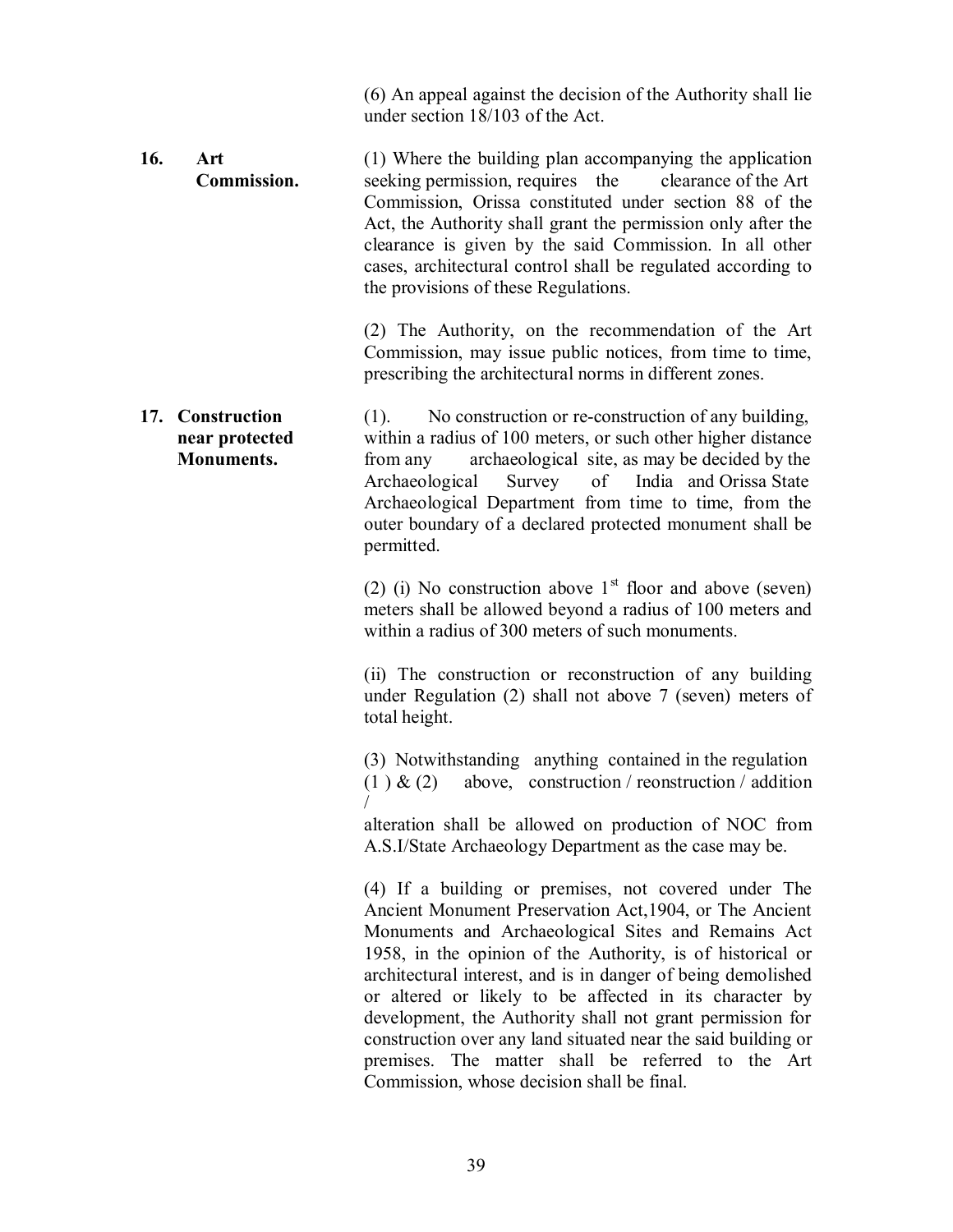(5) These provisions shall apply *mutatis mutandis* in respect of archaeological sites notified by the Art Commission.

(6) An appeal against the decision under regulation (3) shall lie under section 18 of the Act.

- **18. Construction** No building exceeding 10 meters height shall be permitted  **near important** within 200 meters radius from the boundary of the **buildings.** important buildings as may be decided by the Authority from time to time.
- **19. Unsafe** (1) All unsafe buildings shall be considered to constitute **Building.** danger to public safety and shall be restored by repairs or demolished or dealt with otherwise as directed by the Authority.

(2) The Authority shall examine or cause to be examined every building reported to be unsafe or damaged and shall make a written record of such examination.

(3) Whenever the Authority finds any building or portion thereof to be unsafe, it shall, in accordance with established procedure for legal notice, give to the owner or occupier of such building written notice stating the defects thereof. This notice shall require the owner or the occupier within a time either to complete specified repairs or improvements or to demolish and remove the building or portion thereof.

(4) The Authority may direct in writing that the building which in its opinion is dangerous, or has no provisions for exit in the event of fire, shall be vacated immediately or within the period specified for the purpose;

(5) If any person does not comply with the orders of vacating building, the Authority may with the help of police remove the persons from the building.

(6) In case the owner or occupier fails, neglects or refuses to comply with the notice to repair or to demolish the said building or portion thereof, the Authority shall cause the danger to be removed either by demolition or repair of the building or portion thereof or otherwise.

(7) In case of emergency, which, in the opinion of the Authority involves imminent danger to human life or health, the decision of the Authority shall be final. The Authority shall forthwith or with such notice as may be possible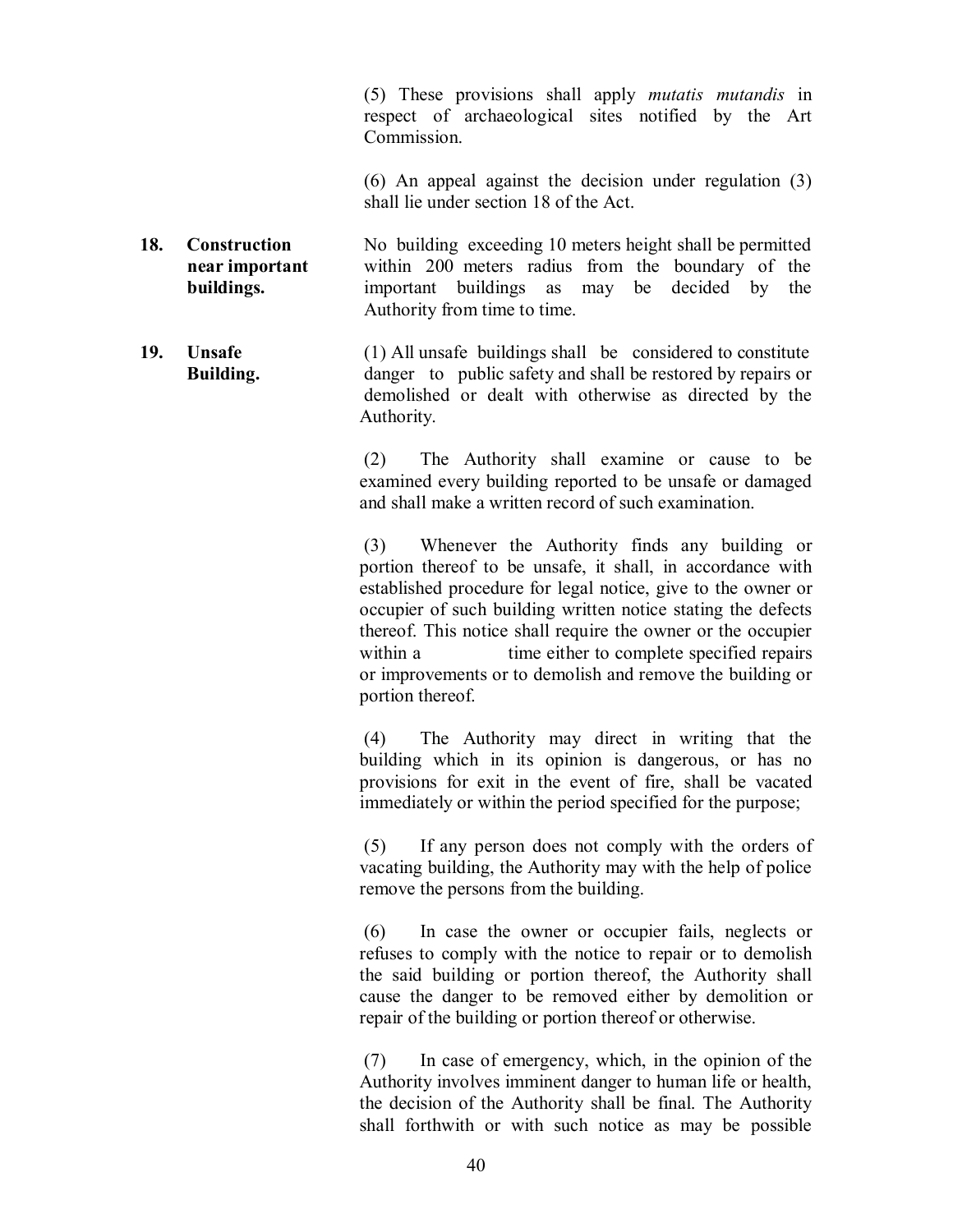promptly cause such building or portion thereof to be rendered safe by retrofitting/strengthening to the degree of safety or removed. For this purpose, the Authority may be at once enter such structure or land on which it stands, or abutting land or structure, with such assistance and at such cost as may be deemed necessary. The Authority may also get the adjacent structures vacated and protect the public by appropriate fencing or such other means as may be necessary.

(8) Costs incurred under (6)  $\&$  (7) shall be charged to the owner of the premises involved. Such cost shall be charged on the premises in respect of which or for the benefit of which the same have been incurred and shall be recoverable as provided under law.

**20. Demolition** (1) Before a building is demolished, the owner shall notify **of building.** all utilities having service connections within the building, such as water electricity, gas sewer and other connections. A permit to demolish a building shall not be issued until a release is obtained from the utilities departments stating that their respective service connections and appurtenant equipment, such as meters and regulators have been removed or sealed and plugged in a safe manner.

> (2) The owner shall take all precautionary measures to avoid noise and dust pollution and shall not create any inconvenience to the neighboring plot owners.

> (3) In case of semi-detached building, no objection certificate from all the neighbors shall be obtained.

**21. Responsibility** (1) Neither granting of the permit nor the approval of the **and duty of the** drawings and specifications, nor inspections made by the **owner.** Authority during erection of the building shall in any way relieve the owner of such building from full responsibility for carrying out the work in accordance with the requirements of NBC, 2005 and these Regulations.

(2) Every owner/applicant shall;

(A) Permit the Authority to enter the building or premises, for which the permission has been granted at any reasonable time for purpose of enforcing the Regulations,

(B) Obtain, where applicable from the competent Authority permissions/ clearances required in connections with the proposed work,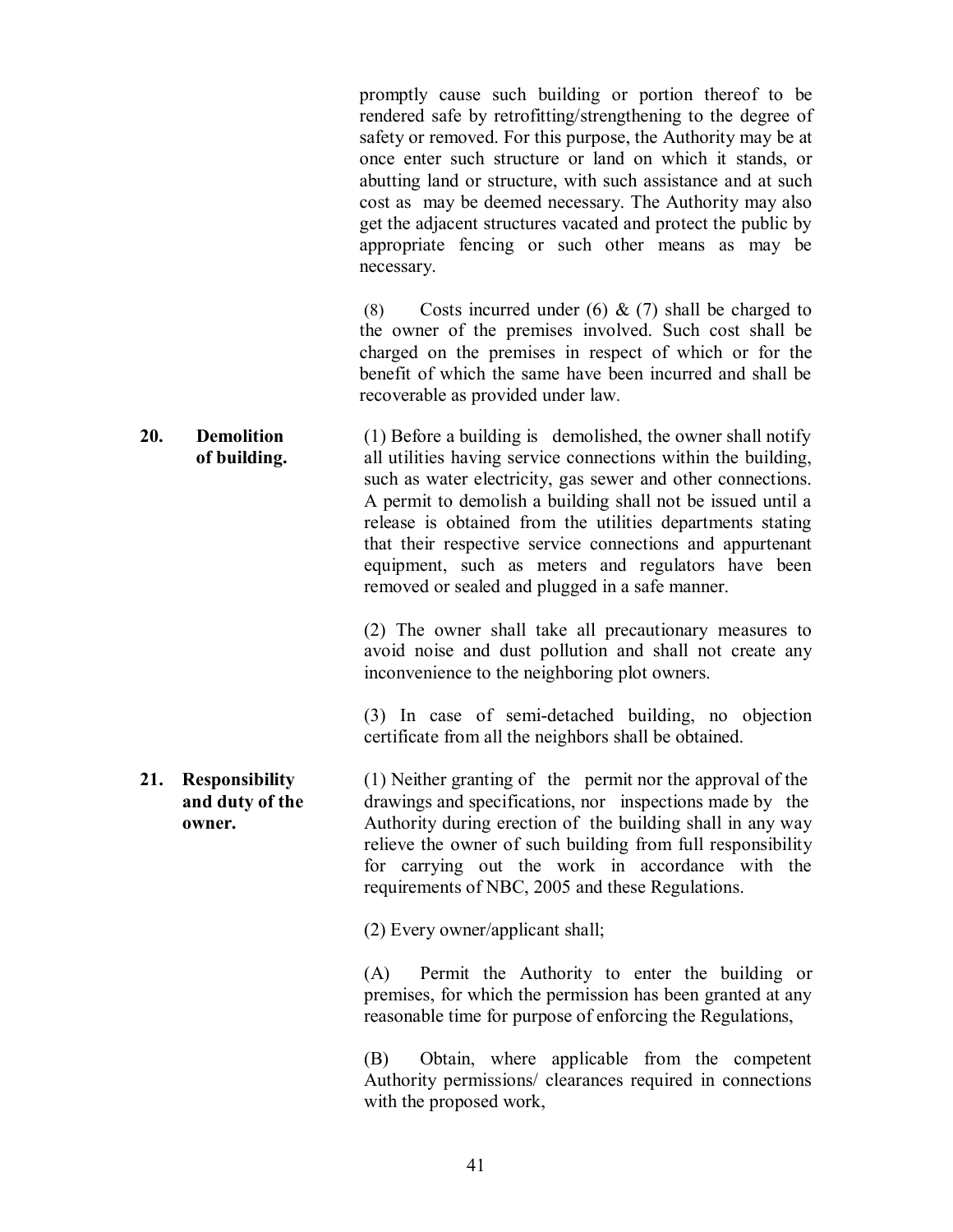(C) Give written notice to the Authority before commencement of work on building site in Form-V, periodic progress report in Form- VIII, notice of completion in Form- VI and notice in case of termination of services of Technical persons engaged by him .

(D) Obtain an Occupancy Certificate from the Authority prior to occupation of building in full or part.

**22. Responsibility** (1) Approval of plans and acceptance of any statement  **of Authority**. or document pertaining to such plan shall not exempt the owner or person/persons or under whose supervision the building is constructed from their responsibilities imposed under these Regulations, or under any other law for the time being in force.

> (2) Approval of the plan would mean granting of permission to construct under these Regulations only and shall not mean among other things like;

- (A) the title over the land or building;
- (B) easement rights;
- (C) variation in area from recorded area of a plot or a building;
- (D) Structural stability;
- (E) Workmanship and soundness of materials used in the construction of the buildings
- (F) Quality of building services and amenities in the construction of the building
- (G) The site/area liable to flooding as a result of not taking proper drainage arrangements as per the natural lay of the land, etc. and
- (H) Other requirements or licenses or clearances required for the site/ premises or activity under various other laws.
- (3) The approval or permission shall not bind or render the Authority liable in any way with regard to the matter specified in regulation (2) (A) to (H) above.
- **23. Permission for cell** (1) The owner of the plot/house, where the cell phone/  **phone/wireless Tower.** wireless Towers are proposed, has to obtain prior permission from the Authority for construction of Tower full-filling normal procedure for any building permission.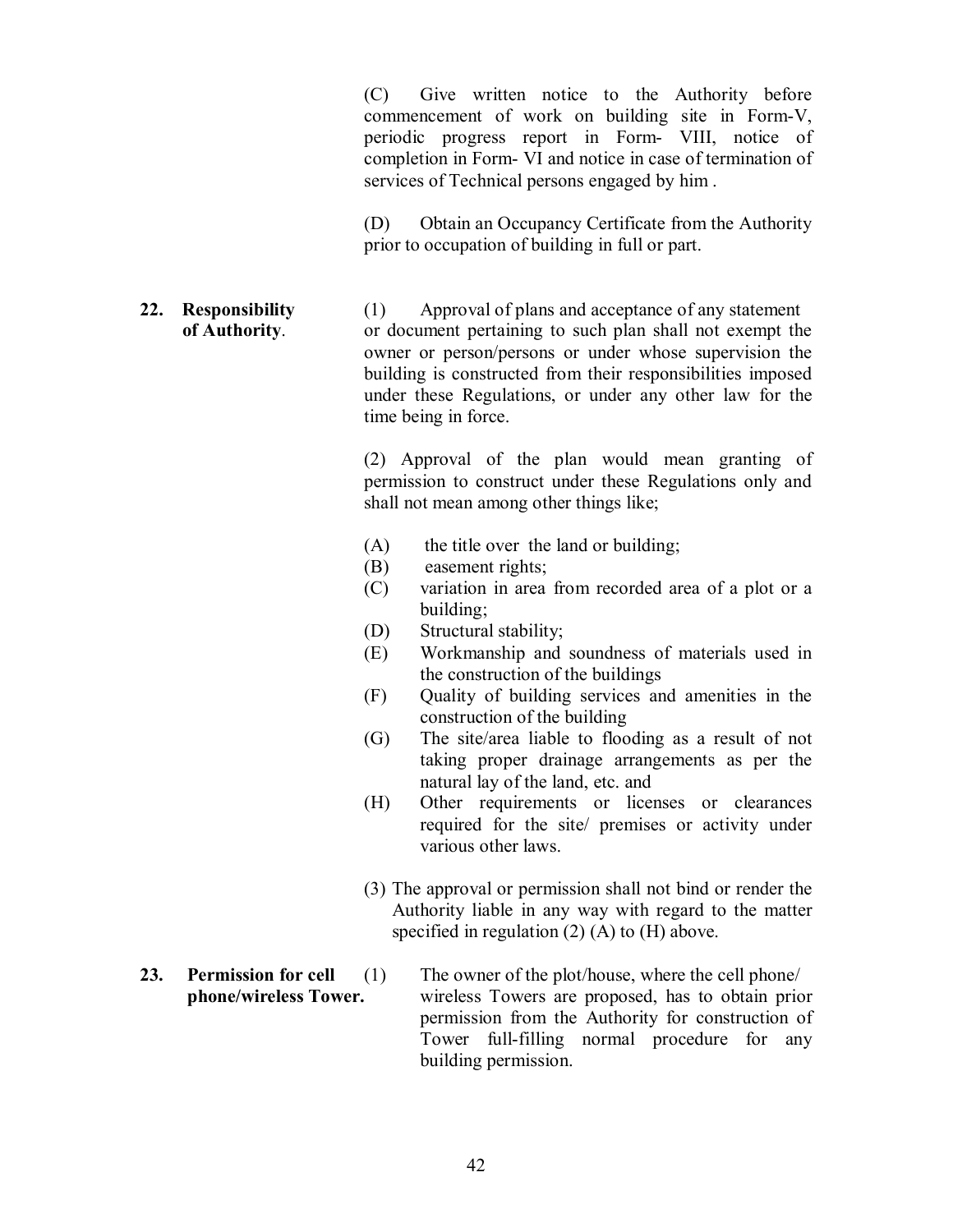- (2) The permission for construction of a cell phone/wireless Tower and its allied activities can be granted only if the following conditions are met:-
	- (i) The height regulation of multi-storeyed building under the regulation of RDA in force.
	- (ii) There is no violation of any of the provisions of the regulation of RDA regarding set-back, coverage, floor area ratio etc.
	- (iii) There is no un-authorized encroachment or projection of chhajja or roof over Road land or any other land not belonging to the applicant.
	- (iv) There is no objection from the residents of the locality, specifically from the immediate neighbors.

NOTE: (v)

For inviting objections and suggestions, the Authority may publish a notice to that effect in the Notice oard of the Authority issuing copies to the immediate neighbors of the proposed site, giving at least 15 days time. If there is any objection received by the Authority, the Authority may examine carefully whether there is any substance in the point of objection. If the Authority finds any substance in the objection, the Authority may communicate the same to the applicant giving opportunity to clarify and make necessary compliance to that the points of objection. If necessary the Authority may allow a joint hearing of the person who has raised the objection, the plot/house owner and applicant or his representative and should see whether the points of objections are reasonable and whether the plot/house owner and cell phone/wireless agency is keen to take adequate measures to prevent any harmful effect or incidence to the surrounding people specifically to the immediate neighbour. Objection for the sake of objections or having no reasonable grounds may be rejected.

> (vi) The Cell phone/wireless agency may give an undertaking vide affidavit to the effect that the agency shall give compensation to the affected persons( if any) in case their activities have inflicted harmful effects on them (affected persons) at any point of time and take immediate remedial measures to prevent further such harmful effects. In case the agency fails to prevent such harmful effects in an effective manner, the agency shall immediately discontinue the activities and finally close the functioning of their activities, unless permanent solution to the problem is found.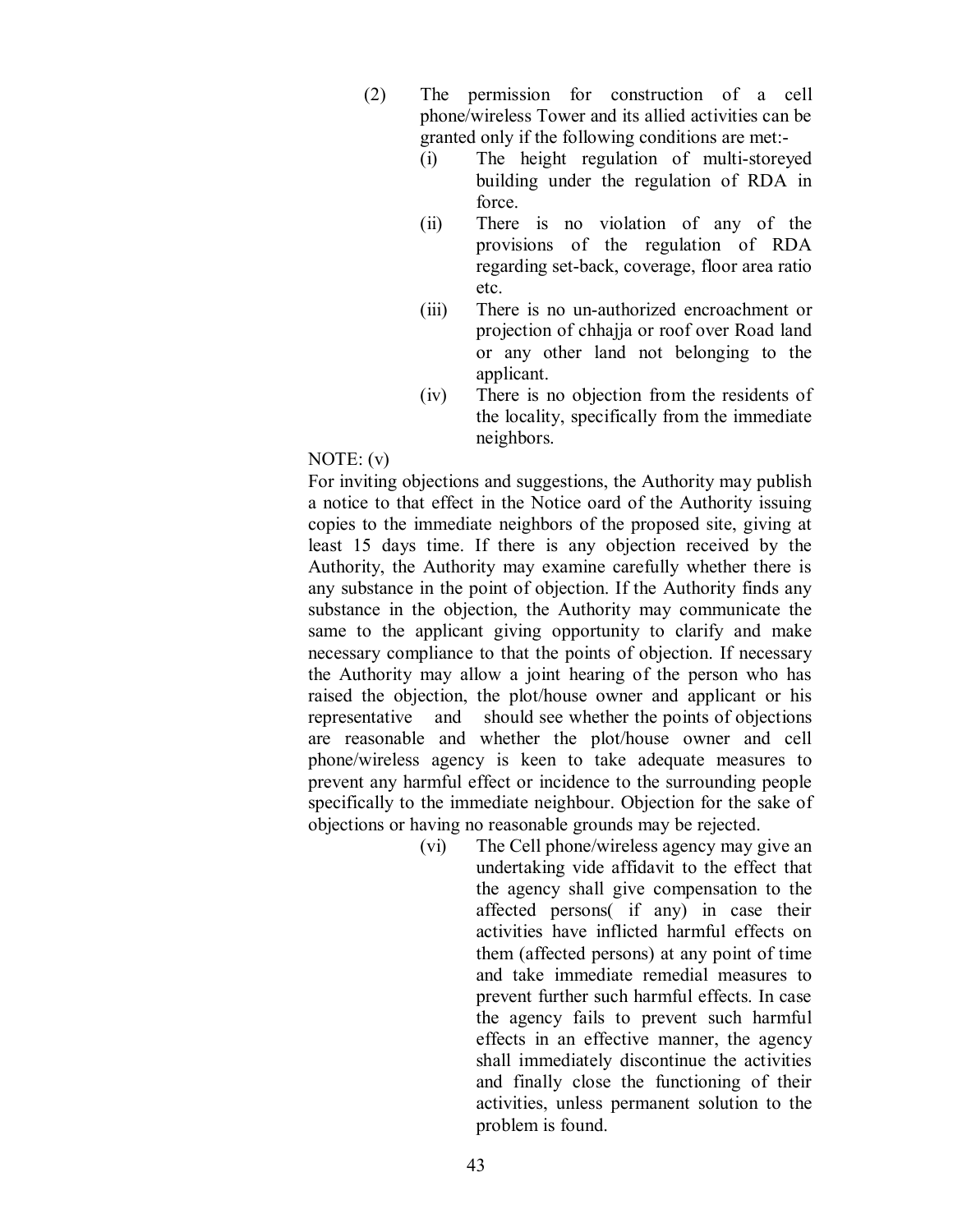(vii) The Authority may charge at the rate of Rs.1,00,000 per year to the applicant/owner of the plot/house and at the rate of Rs.2,00,000 per year to the cell year to the cell phone/wireless agency towards charges for conversion of land use for the period of agreement.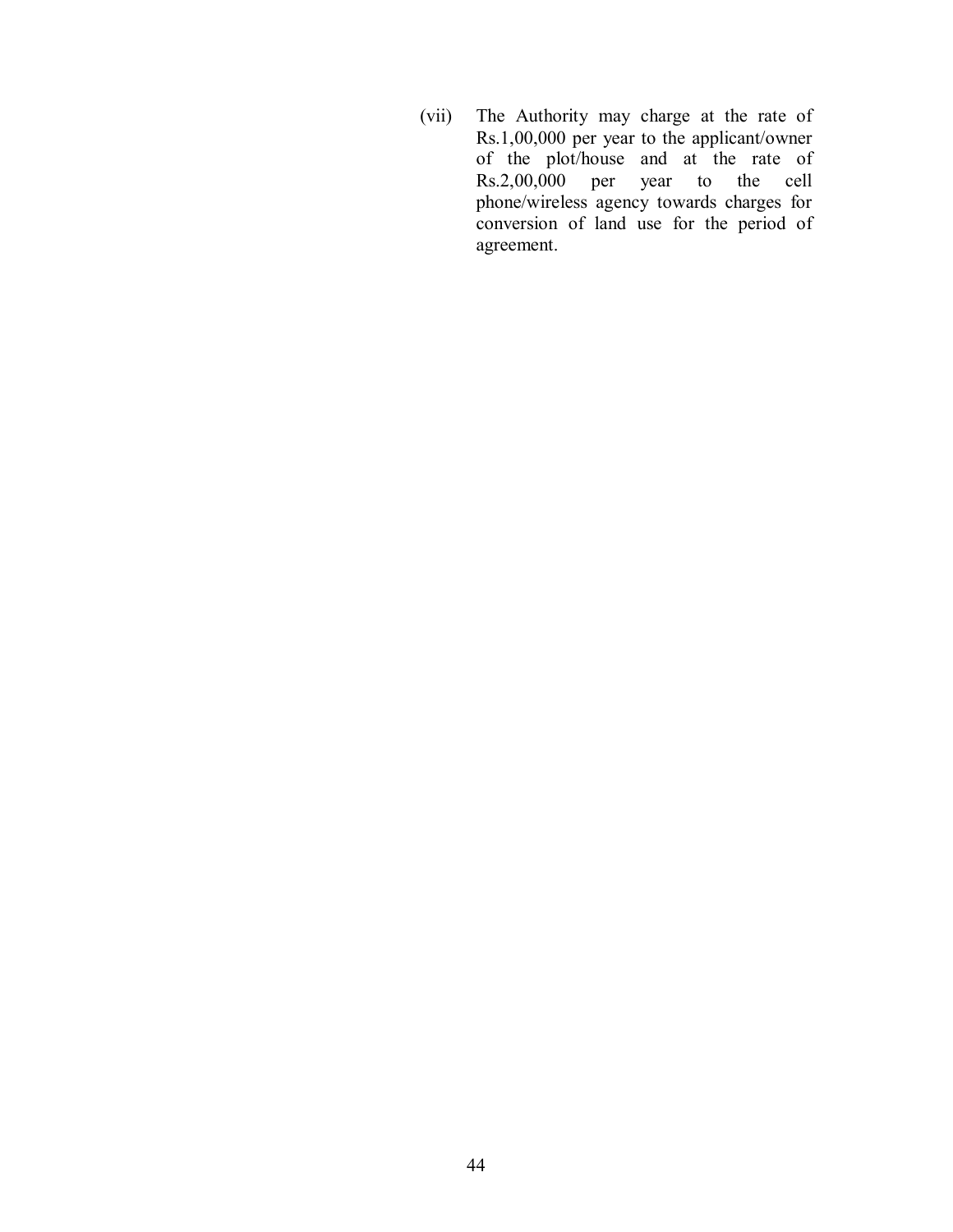# **PART – III**

## **ZONING REGULATIONS**

| 24. Zoning.                   | (1) In the Comprehensive Development Plan area,<br>zones viz, Residential, commercial,<br>various use<br>industrial, administrative, institutional, open space uses,<br>transport & communication, green belt, natural<br>drainage channel and water bodies having their zonal<br>boundaries as indicated in the development plan shall be<br>regulated as per the table under Regulation 25. Except as<br>otherwise provided no structure or land hereinafter shall be<br>used and no structure shall be erected, re-erected or altered<br>unless its use is in conformity with these Regulations. |
|-------------------------------|-----------------------------------------------------------------------------------------------------------------------------------------------------------------------------------------------------------------------------------------------------------------------------------------------------------------------------------------------------------------------------------------------------------------------------------------------------------------------------------------------------------------------------------------------------------------------------------------------------|
|                               | (2) All places of worship, temples, churches, mosques,<br>burial and cremation ground etc. existing prior to<br>enforcement of these Regulations shall be exempt from<br>being treated as non-conforming uses, provided that<br>continuance of such uses are not detrimental to the locality<br>as decided by the Authority from time to time.                                                                                                                                                                                                                                                      |
|                               | (3) All non-conforming uses of land and buildings shall be<br>discontinued by the owner and the modified uses shall be<br>made to conform to the land use of the development plan in<br>force within six months of the Regulations coming in force.                                                                                                                                                                                                                                                                                                                                                 |
| 25. Different<br>use of land. | (1) Permission for different uses shall be accorded outright<br>for the principal use earmarked in the different zones<br>described in column(3) of the table No. 2.                                                                                                                                                                                                                                                                                                                                                                                                                                |
|                               | (2) Permission for different uses described in column -4<br>shall be permitted on special consideration and reasons for<br>such consideration shall be recorded in writing.                                                                                                                                                                                                                                                                                                                                                                                                                         |
|                               | $(3)$ The purposes specified in column $(5)$ of the said table<br>shall not be permitted in the areas reserved for particular<br>uses.                                                                                                                                                                                                                                                                                                                                                                                                                                                              |
|                               | (4) Residential buildings may be permitted in the open<br>space use zone if the following conditions are satisfied<br>along with other conditions of these Regulations.                                                                                                                                                                                                                                                                                                                                                                                                                             |
|                               | A. the land is a stitiban land and is not a leasehold land;<br>B. the coverage is not more than $40\%$ ;<br>C. the height is not more than 7.0 (seven) meters; and at<br>least 20 percent of land is used for plantation;                                                                                                                                                                                                                                                                                                                                                                           |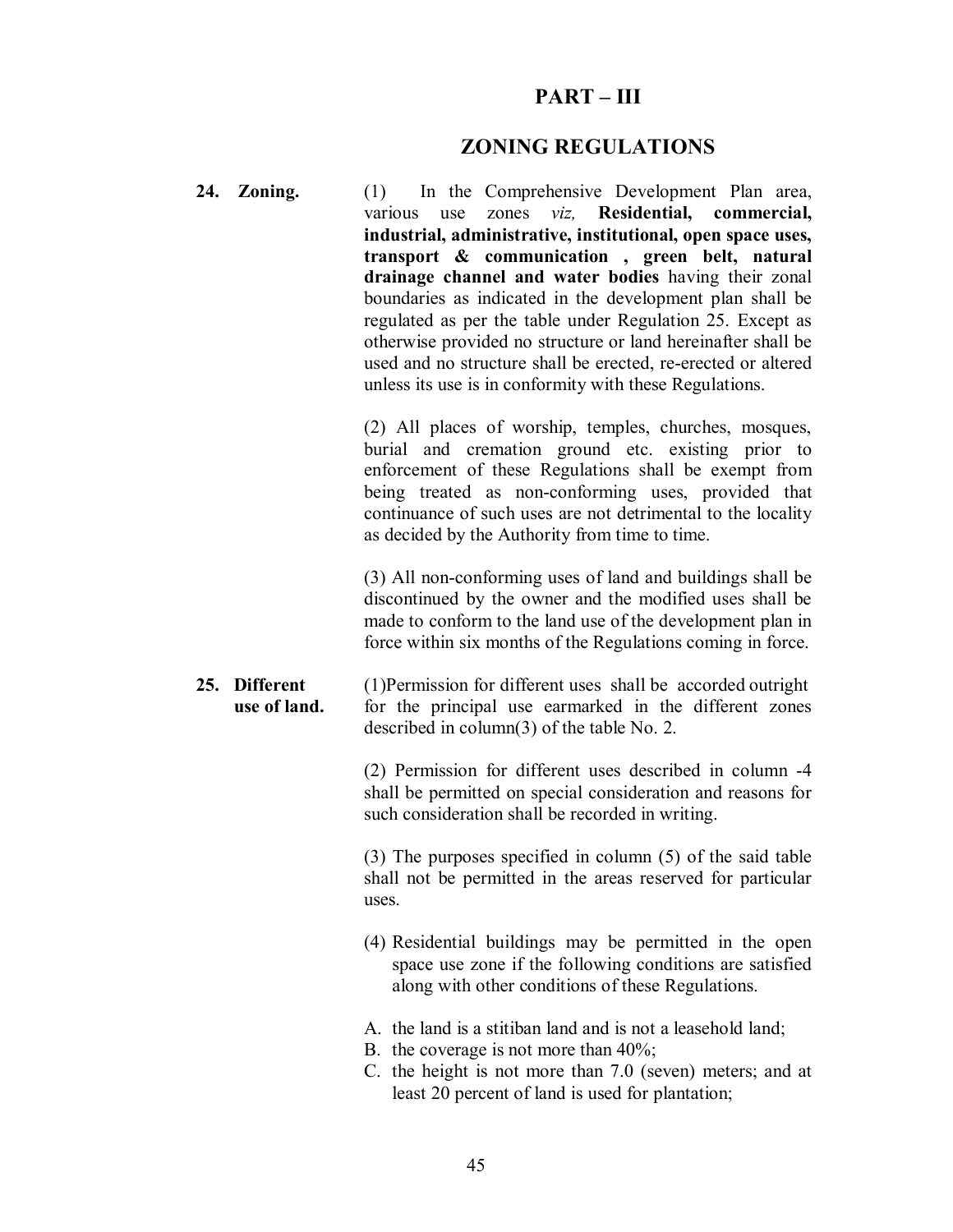(5) Mixed land use may be permitted in a particular zone. However, the main use shall cover not less than  $2/3^{rd}$  of the total floor area and the ancillary use shall not exceed  $1/3^{rd}$  of the total floor area.

|              |  | <b>TABLE-1: LAND USES PERMITTED/PROHIBITED IN DIFFERENT USE</b> |  |  |
|--------------|--|-----------------------------------------------------------------|--|--|
| <b>ZONES</b> |  |                                                                 |  |  |

| SI.<br>N <sub>0</sub> | <b>Use Zone</b>                       | <b>Uses/Activities Permitted</b>                                                                                                                                                                                                                                                                                                                                                                                                                                                                                                                                                                                                                                                                                                                          | <b>Uses/Activities</b><br><b>Permitted</b><br>on<br>application<br>the<br>t <sub>0</sub><br>Competent<br><b>Authority</b>                                                                                                                                                                                                                                                                                                                                                                                                                                                                                                                                        | <b>Uses/Activities</b><br>Prohibited                                                                                                                                                                                                                                                                                                                                                                                                                                                                                                          |
|-----------------------|---------------------------------------|-----------------------------------------------------------------------------------------------------------------------------------------------------------------------------------------------------------------------------------------------------------------------------------------------------------------------------------------------------------------------------------------------------------------------------------------------------------------------------------------------------------------------------------------------------------------------------------------------------------------------------------------------------------------------------------------------------------------------------------------------------------|------------------------------------------------------------------------------------------------------------------------------------------------------------------------------------------------------------------------------------------------------------------------------------------------------------------------------------------------------------------------------------------------------------------------------------------------------------------------------------------------------------------------------------------------------------------------------------------------------------------------------------------------------------------|-----------------------------------------------------------------------------------------------------------------------------------------------------------------------------------------------------------------------------------------------------------------------------------------------------------------------------------------------------------------------------------------------------------------------------------------------------------------------------------------------------------------------------------------------|
|                       |                                       | (a)                                                                                                                                                                                                                                                                                                                                                                                                                                                                                                                                                                                                                                                                                                                                                       | (b)                                                                                                                                                                                                                                                                                                                                                                                                                                                                                                                                                                                                                                                              | (c)                                                                                                                                                                                                                                                                                                                                                                                                                                                                                                                                           |
| $\mathfrak{1}.$       | <b>Residential</b><br><b>Use Zone</b> | 1. Residential, residential<br>flat<br>2. Hostel, Boarding and<br>lodging houses<br>3. Night shelters, foreign<br>missions, dharamshala,<br>guest houses<br>4. Professional offices not<br>exceeding one floor<br>5. Educational buildings<br>(nursery, primary, $high-$<br>school, college)<br>6. Research institutes<br>Social, cultural and<br>7.<br>neighborhood,<br>recreational institutions<br>with adequate parking<br>facilities<br>8. Marriage hall,<br>community hall<br>9. Convenience shopping<br>centers, local(retail)<br>shopping<br>10. Community centers, club,<br>auditoriums<br>11. Exhibition and art<br>galleries<br>12. Library, gymnasium<br>13. Medicals, clinics,<br>dispensaries, nursing<br>home, health centers (20<br>beds) | $\mathfrak{1}.$<br>Places of worship<br>2.<br>Convenience<br>shopping<br>3.<br>Government and<br>Semi-Government<br>offices<br>4. Colleges and<br>research<br>institutions<br>5. Petrol Filling<br><b>Stations</b><br>6. Places of<br>entertainment<br>Cinema halls<br>7.<br>Markets for retail<br>8.<br>weekly<br>goods,<br>markets,<br>multi<br>purpose or junior<br>technical shops<br>IT, IT enabled<br>9.<br>services<br>Tourism related<br>10.<br>services,<br>transient<br>visitor camps<br>11.<br><b>Motor</b><br>vehicle<br>repairing<br>workshop/<br>garages, storage of<br>LPG gas cylinders<br>12. Burial – grounds,<br>restaurants<br>and<br>hotels | $\mathcal{I}.$<br>a Heavy, large<br>and<br>extensive<br><i>industry,</i><br>noxious,<br>obnoxious<br>and<br>hazardous<br>industries<br>2.<br>Warehousing,<br>storage<br>godowns<br>of<br><i>perishables,</i><br>hazardous,<br>inflammable<br>goods<br>3. Turnkey yards,<br>Workshop for<br>4.<br>buses<br>etc.<br>Slaughter<br>housing<br>5. Wholesale<br>mandis<br>6.Hospitals<br>treating<br>contiguous<br>diseases<br>7.Sewage<br>treatment<br>plant/disposal<br>work,<br>8. Water treatment<br>solid<br>plant,<br>waste dumping<br>ground |
|                       |                                       | 14. Public utilities and                                                                                                                                                                                                                                                                                                                                                                                                                                                                                                                                                                                                                                                                                                                                  | 13. Printing press                                                                                                                                                                                                                                                                                                                                                                                                                                                                                                                                                                                                                                               | 10.<br>Zoological                                                                                                                                                                                                                                                                                                                                                                                                                                                                                                                             |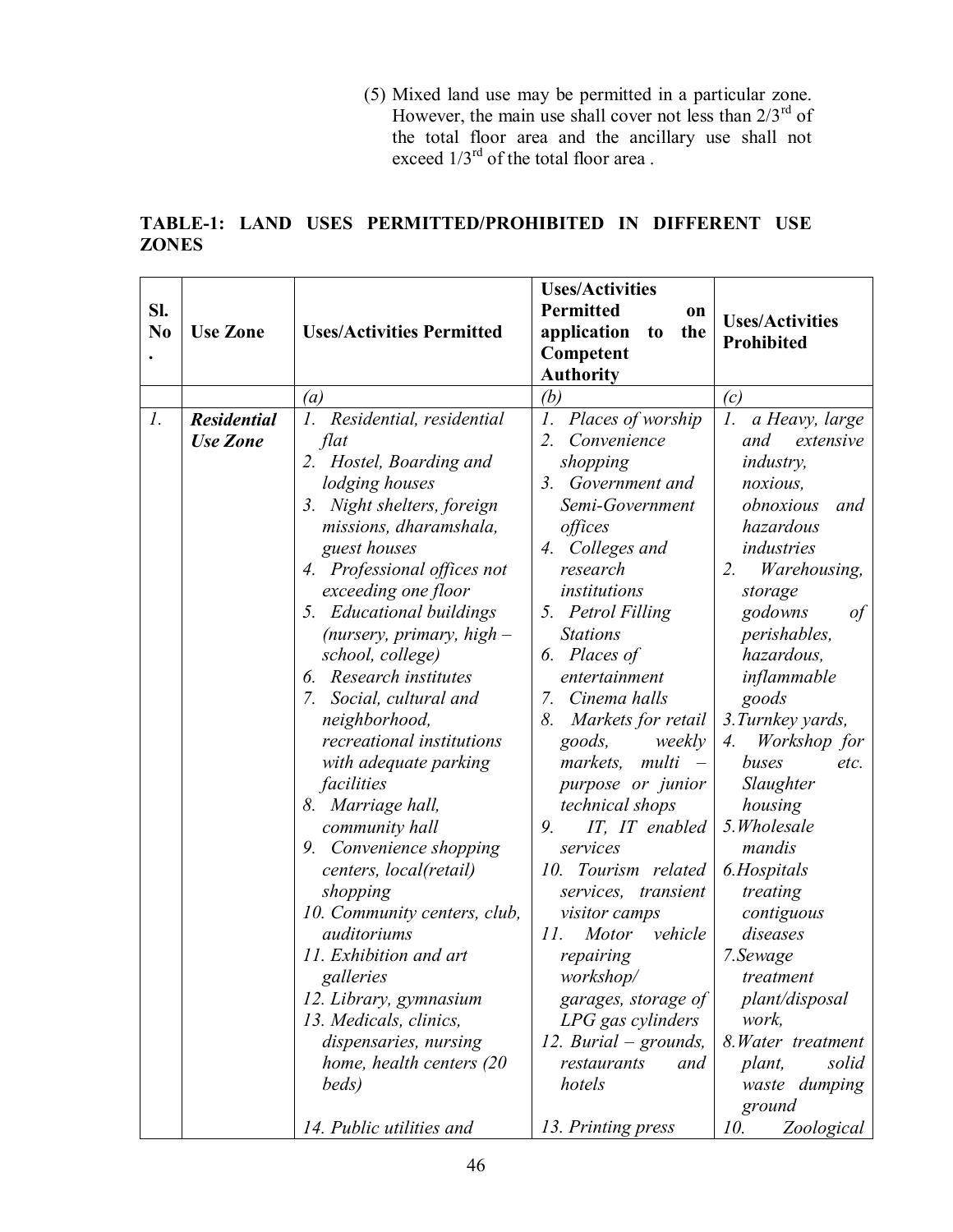|                                                                 | <i>public buildings</i><br>15. Nursery and green<br>houses<br>16. Household occupation if<br>the area for such use does<br>not exceed one floor and<br>there shall be no public<br>display of the goods<br>17. Banks and other<br>financial institutions not<br>exceeding one floor<br>18. Bus stop, taxi stand<br>19. Services for households<br>(saloon, parlors, bakery,<br>sweet shop, dry cleaning,<br>internet kiosk, etc) not<br>residential<br>part<br>of a<br>building<br>20. Police post<br>21. Park/tot $-$ lots, technical<br>training<br>center,<br>yoga<br>center/healthclinics | 14. Godowns<br>/warehousing,<br>15. Bus depots<br>without workshop                                                                                                                                                                                                                                                                                                                                                              | garden,<br>botanical<br>garden,<br>bird<br>sanctuary<br>International<br>11.<br>conference<br>center<br>Reformatory,<br>12.<br>district<br>battalion<br>offices, forensic<br>science<br>laboratory<br>13. All uses not<br>specifically<br>permitted                                                              |
|-----------------------------------------------------------------|-----------------------------------------------------------------------------------------------------------------------------------------------------------------------------------------------------------------------------------------------------------------------------------------------------------------------------------------------------------------------------------------------------------------------------------------------------------------------------------------------------------------------------------------------------------------------------------------------|---------------------------------------------------------------------------------------------------------------------------------------------------------------------------------------------------------------------------------------------------------------------------------------------------------------------------------------------------------------------------------------------------------------------------------|------------------------------------------------------------------------------------------------------------------------------------------------------------------------------------------------------------------------------------------------------------------------------------------------------------------|
| 2.<br>$\left( a\right)$<br><b>Commercial</b><br><b>Use Zone</b> | 1. Retail business, mercantile<br>2. Business and Professional<br><i><b>Offices</b></i><br>3 <sub>1</sub><br>Government/institutional<br>offices,<br>and<br>semi<br>Government offices<br><b>Shops</b><br>4.<br>Services<br>5.<br>Restaurants, hotels<br>6.<br>Hostels/Boarding houses,<br>7.<br>social<br>welfare<br>and<br>institutions<br>8. Convenience/<br>neighbourhood<br>shopping<br>shopping<br>local<br>center,<br>weekly/ formal<br>centers,<br>bakeries<br>markets,<br>and<br>confectionaries<br>9. Cinema<br>hall/theater,<br>banquet halls, auditoriums                         | 1.Place<br>$\sigma f$<br>entertainment and<br>recreational uses<br>2.<br>Place of worship<br>$\mathfrak{Z}$ .<br>Service garage<br>provided they do<br>not directly abut<br>the main road<br>$\mathcal{A}_{\cdot}$<br>Printing presses<br>employing<br>not<br>10<br>than<br>more<br>persons.<br>5.<br>20 bed hospitals<br>treating<br>not<br>contagious<br>diseases<br>and<br>mental patients<br>6. Wholesale storage<br>yards. | 1. Polluting<br><i>industries.</i><br>2. Large scale<br>storage of<br>hazardous<br>materials<br>expecting in<br>area,<br>specifically<br>earmarked for<br>the purpose<br>3. Dwellings<br>except those of<br>essential watch<br>and ward<br>personnel<br>4. Heavy,<br>extensive,<br>noxious,<br><i>obnoxious,</i> |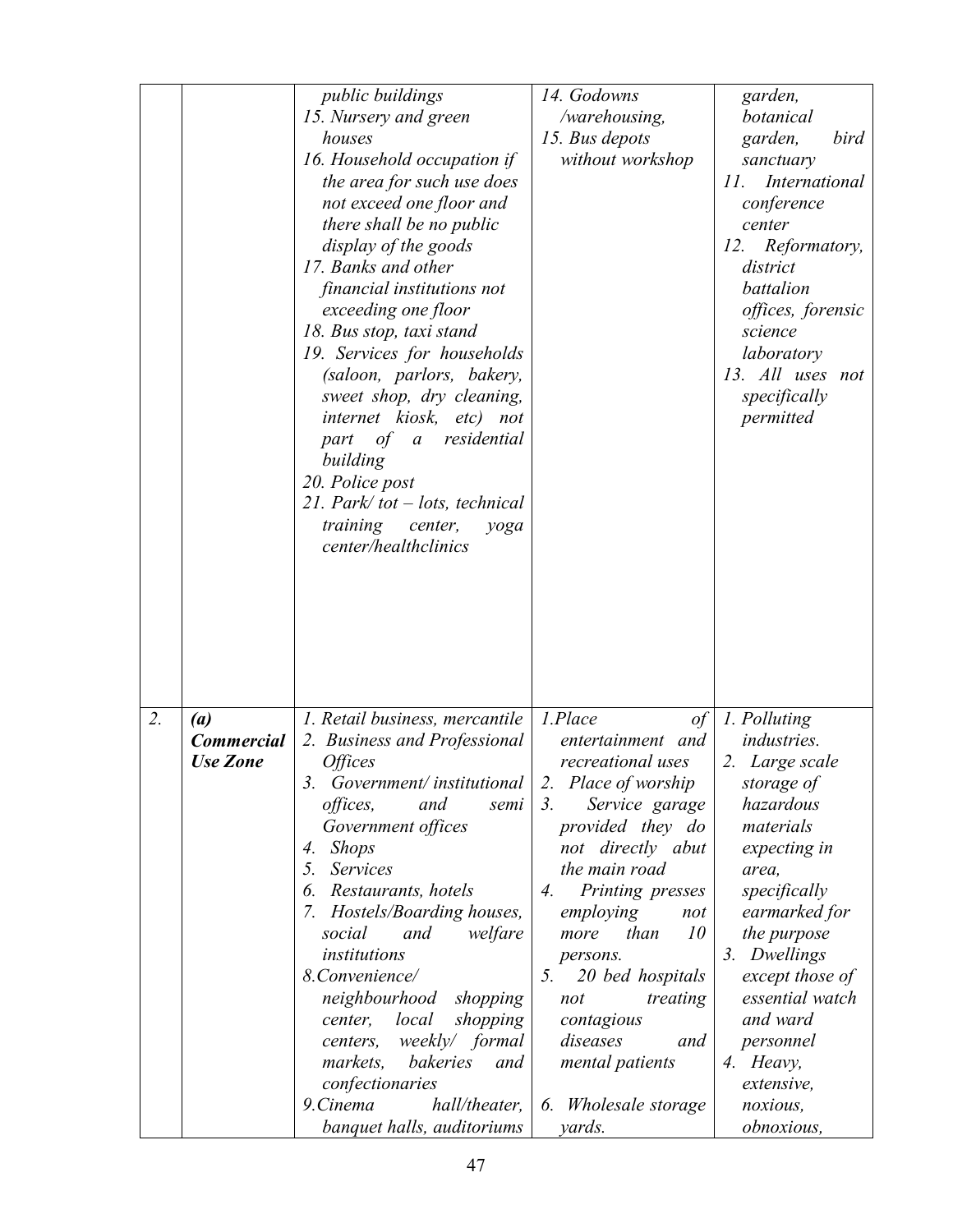|  | 10. Guest houses                   | 7.<br>Weigh bridge      | hazardous and           |
|--|------------------------------------|-------------------------|-------------------------|
|  | 11.<br>Marriage hall, night        | 8.<br>Polytechnics and  | extractive              |
|  | shelter                            | higher<br>technical     | <i>industrial</i> units |
|  | Residential plot/group<br>13.      | institutes              | 5. Hospitals/           |
|  | housing                            | 9.<br>Sports/ stadium   | research                |
|  | 14. College                        | and                     | laboratories            |
|  | 15. Religious places               | 10.Public<br>utility    | treating                |
|  | 16. Commercial centers             | installation            | contiguous              |
|  |                                    | 11. Transient visitor's | diseases                |
|  | 17. Research/training<br>institute |                         |                         |
|  |                                    | homes                   | 6. Poultry              |
|  | 18. Public utilities               | 12.                     | farms/dairy             |
|  | 19. Parking lots                   | Incidental/ancillar     | farms,                  |
|  | 20. Meat, fish, Vegetable &        | y residential use       | slaughter               |
|  | <b>Fruit markets</b>               |                         | houses,                 |
|  | 21.Banks<br>financial<br>and       |                         | 7. Sewages              |
|  | services                           |                         | treatment/dispo         |
|  | 22. Bus stop, taxi stand/ 3-       |                         | sal sites               |
|  | wheeler stands                     |                         | 8. Agricultural         |
|  | 23. Filling<br>and<br>service      |                         | uses, storage of        |
|  | stations                           |                         | perishable and          |
|  | 24.1T<br>IT<br>enabled<br>and      |                         | inflammable             |
|  | services                           |                         | commodities             |
|  | 25. Telephone exchange             |                         | 9. Quarrying of         |
|  |                                    |                         | gravel, sand,           |
|  |                                    |                         | clay and stone          |
|  |                                    |                         | 10. Zoological          |
|  |                                    |                         |                         |
|  |                                    |                         | garden and              |
|  |                                    |                         | botanical               |
|  |                                    |                         | gardens, bird           |
|  |                                    |                         | sanctuary               |
|  |                                    |                         | 11. International       |
|  |                                    |                         | convention              |
|  |                                    |                         | center                  |
|  |                                    |                         | 12. Courts, sports      |
|  |                                    |                         | training center,        |
|  |                                    |                         | reformatory             |
|  |                                    |                         | 13. District            |
|  |                                    |                         | battalion offices       |
|  |                                    |                         | 14. Forensic            |
|  |                                    |                         | science                 |
|  |                                    |                         | laboratory and          |
|  |                                    |                         | all other               |
|  |                                    |                         | activities which        |
|  |                                    |                         | may cause               |
|  |                                    |                         | nuisance                |
|  |                                    |                         | noxious and             |
|  |                                    |                         | obnoxious in            |
|  |                                    |                         |                         |
|  |                                    |                         | nature                  |
|  |                                    |                         | 15. All uses not        |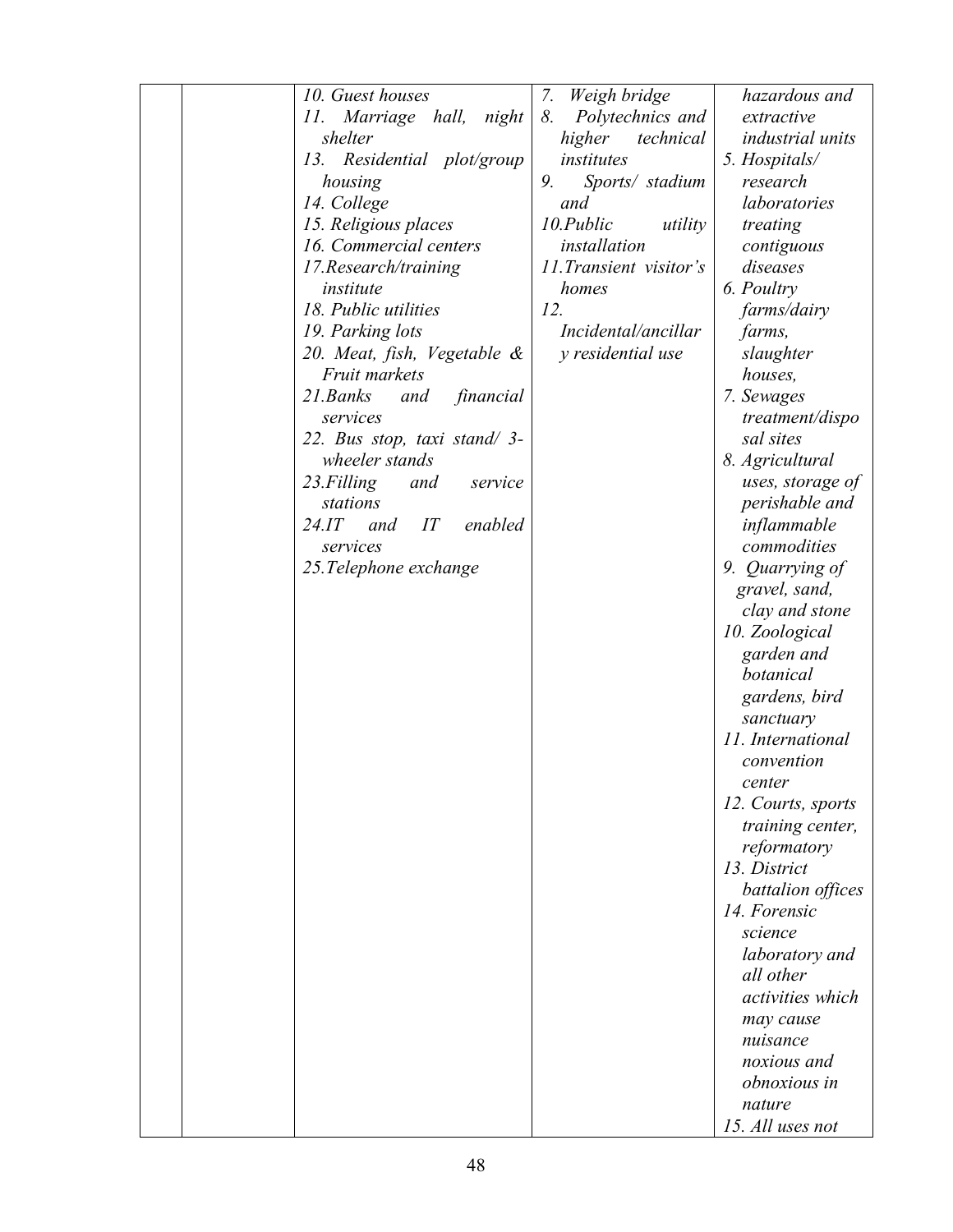|                  |                   |                                           |                               | specifically                 |
|------------------|-------------------|-------------------------------------------|-------------------------------|------------------------------|
|                  |                   |                                           |                               | permitted in the             |
|                  |                   |                                           |                               | $column (a)$ and             |
|                  |                   |                                           |                               | (b)                          |
|                  | (b)               | Wholesale and retail<br>$I_{\cdot}$       |                               |                              |
|                  | Wholesale         | business.                                 |                               |                              |
|                  | Ware-             | 2. Wholesale and storage                  | Truck terminal<br>$l_{\cdot}$ |                              |
|                  | housing           | buildings                                 | and parking                   |                              |
|                  | and               | Commercial and business<br>3.             | 2.<br>Freight terminal        |                              |
|                  | Storage.          | offices/work places                       | 3. Junk-yards 4.              | Polluting<br>1.              |
|                  |                   | Restaurants<br>4.                         | Service garage                | Industries                   |
|                  |                   | Public utilities<br>5.                    | 5. Non-polluting,             | 2.<br>Large scale            |
|                  |                   | 6. Railway and road freight               | non-obnoxious                 | storage<br>οf                |
|                  |                   | station                                   | light industries              | hazardous<br>and             |
|                  |                   | Weigh bridge<br>7.                        | Warehousing/<br>6.            | other                        |
|                  |                   | 8. Banks and financial                    | storage godowns of            | inflammable                  |
|                  |                   | services/stock exchange                   | perishable,                   | materials                    |
|                  |                   | 9. Bus stop                               | inflammable goods,            | excepting<br>in              |
|                  |                   | 10. Parking space                         | coal, wood, timber            | areas,                       |
|                  |                   | 11. Petrol pumps and service              | yards                         | specifically                 |
|                  |                   | stations on roads of 12                   | 7. Bus and truck              | earmarked for                |
|                  |                   | meter or more ROW                         | depots                        | the purpose.                 |
|                  |                   | 12. Government and semi                   | 8. Gas installation           | 3.<br>All uses not           |
|                  |                   | Government offices                        | and gas works                 | specifically                 |
|                  |                   | 13. Convention centre                     | Water treatment<br>9.         | permitted<br>in              |
|                  |                   | 14. God owns/covered                      | plants                        | columns (a) and              |
|                  |                   | storage and warehousing                   | 10. Railway yards/            | (b)                          |
|                  |                   | 15. Service centres/                      | stations                      |                              |
|                  |                   | garages/workshops                         | 11. Incidental/               |                              |
|                  |                   | 16. Parks and open spaces                 | ancillary residential         |                              |
|                  |                   | Museums, library                          | use                           |                              |
|                  |                   | 17. Police station/posts, post            |                               |                              |
|                  |                   | offices                                   |                               |                              |
| $\mathfrak{Z}$ . | <b>Industrial</b> | $\mathcal{I}$ .<br>All kind of industries | Technical<br>$\iota$ .        | Polluting<br>$\mathcal{I}$ . |
|                  | zone,<br>use      | IT<br>2.                                  | education                     | industries                   |
|                  | light             | <b>ITES</b><br>3 <sub>1</sub>             | institutions                  | 2.<br>General                |
|                  | manufactur        | <b>Financial services</b><br>4.           | 2. Government and             | Residences                   |
|                  | ing               | Textiles and apparels<br>5.               | semi government               | General<br>3.                |
|                  | <i>industry,</i>  | Food processing<br>6.                     | buildings                     | business unless              |
|                  | service           | industries                                | 3. Private business           | incidental to                |
|                  | industry          | 7. Agro processing                        | offices                       | and on the same              |
|                  | and               | industries                                | Hotels<br>4.                  | site with                    |
|                  | medium            | Common facility centres<br>8.             | Noxious,<br>5 <sub>1</sub>    | <i>industry.</i>             |
|                  | <i>industry</i>   | Tool rooms<br>9.                          | <i>obnoxious and</i>          | Any<br>4.                    |
|                  |                   | 10. Industrial research                   | hazardous                     | manufacturing                |
|                  |                   | institutions                              | <i>industries</i> except      | establishment                |
|                  |                   | 11. Non polluting industries              | storage of                    | detrimental by               |
|                  |                   | 12. Light engineering                     | perishable and                | way of nuisance              |
|                  |                   | 13. Auto components                       | inflammable goods             | or hazard                    |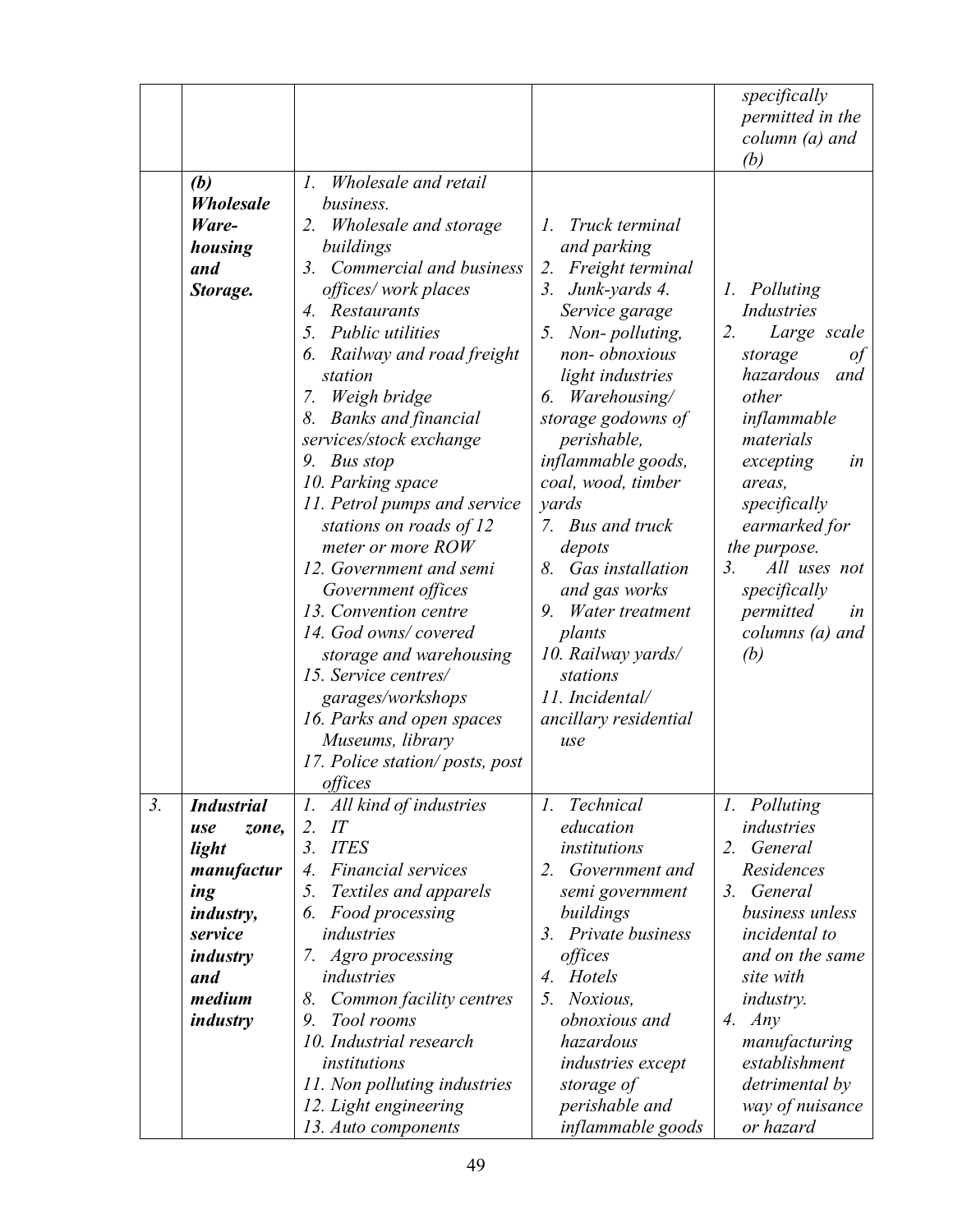|    |               | 14. Electrical and electronic           | 6.<br>Junkyards          | <i>Industries not</i><br>5. |
|----|---------------|-----------------------------------------|--------------------------|-----------------------------|
|    |               | goods                                   | Sports/stadiums/<br>7.   | <i>permitted by</i>         |
|    |               | 15. Pharmaceuticals                     | playgrounds              | Orissa                      |
|    |               | 16. Beverages                           | Sewage disposal<br>8.    | Pollution                   |
|    |               | 17. Breweries                           | works                    | <b>Control Board</b>        |
|    |               | 18. Small scale industries              | 9. Electric power        | 6. Residential              |
|    |               | 19. SEZs notified by                    | plants, service          | dwellings other             |
|    |               | government of India                     | stations                 | than those                  |
|    |               | 20. Activities associated with          | 10. Cemeteries,          |                             |
|    |               | film production                         | 11. Banks and            |                             |
|    |               | 21. Computer hardware                   | financial                | essential                   |
|    |               | 22. Machine tool industry               | institutions             | operational and             |
|    |               | 23. Convention centers                  | 12. Helipads             | watch and ward              |
|    |               | 24. Exhibition stalls                   | 13. Hospitals/medical    | staff                       |
|    |               | 25. Transport terminals                 | centers, religious       | Schools and<br>7.           |
|    |               | 26. Hospitals to cater to the           | buildings                | colleges                    |
|    |               | <i>industrial</i> workers               | 14. Taxi stands          | 8.<br>Hotels, motels        |
|    |               | 27. Medical center                      | 15. Gas installations    | Caravan<br>9.               |
|    |               | 28. Recreational facilities for         | and gas works            | parks,                      |
|    |               | <i>industrial</i> workers               | 16. Animal racing or     | recreational                |
|    |               | 29. Parks and playgrounds               | riding stables           | spots or centers            |
|    |               | 30. Restaurants                         | 17. Workshops/           | 10. Other non-              |
|    |               | 31. Services for<br>industrial          | garages                  | industrial                  |
|    |               | workers                                 | 18. Dairy and            | related                     |
|    |               | 32. Residential buildings for           | farming                  | activities                  |
|    |               | essential staff and for                 | 19. Quarrying of         | 11. Irrigated and           |
|    |               | watch and ward                          | gravel, sand, clay       | sewage farms                |
|    |               | 33. Public utilities                    | and stone                | 12. Major oil               |
|    |               | 34. Parking, loading,                   | 20. Other industries     | depot and LPG               |
|    |               | unloading spaces                        | and facilities as        | refilling plants            |
|    |               | 35. Warehousing, storage                | suggested by the         | 13. Commercial              |
|    |               | and depots of non                       | Industries               | offices,                    |
|    |               | perishable and non-                     | Department of            | educational                 |
|    |               | inflammable commodities                 | Government in            | institutions,               |
|    |               | and incidental use                      | consultation with        | social buildings            |
|    |               | 36. Cold storage and ice                | Orissa Pollution         | 14. All uses not            |
|    |               | factory                                 | Control Board and        | specifically                |
|    |               | 37. Gas godowns                         | the Authority            | <i>permitted in</i>         |
|    |               | 38. Cinemas                             |                          | column (a) and              |
|    |               | 39. Wholesale business                  |                          | (b)                         |
|    |               | establishments                          |                          |                             |
|    |               | 40. Petrol filling station with         |                          |                             |
|    |               | garages and service                     |                          |                             |
|    |               | stations                                |                          |                             |
| 4. | <b>Public</b> | Local, State and Central<br>$I_{\cdot}$ | 1.<br>Residential flats, | 1.<br>Heavy,                |
|    | Semi-Public   | Govt. Offices                           | residential plots        | extensive and               |
|    | Use Zone.     | Semi-government<br>2.                   | for group housing        | other                       |
|    |               | Public undertaking<br>3.                | and staff housing        | <i>obnoxious,</i>           |
|    |               | offices                                 | 2. It services           | hazardous                   |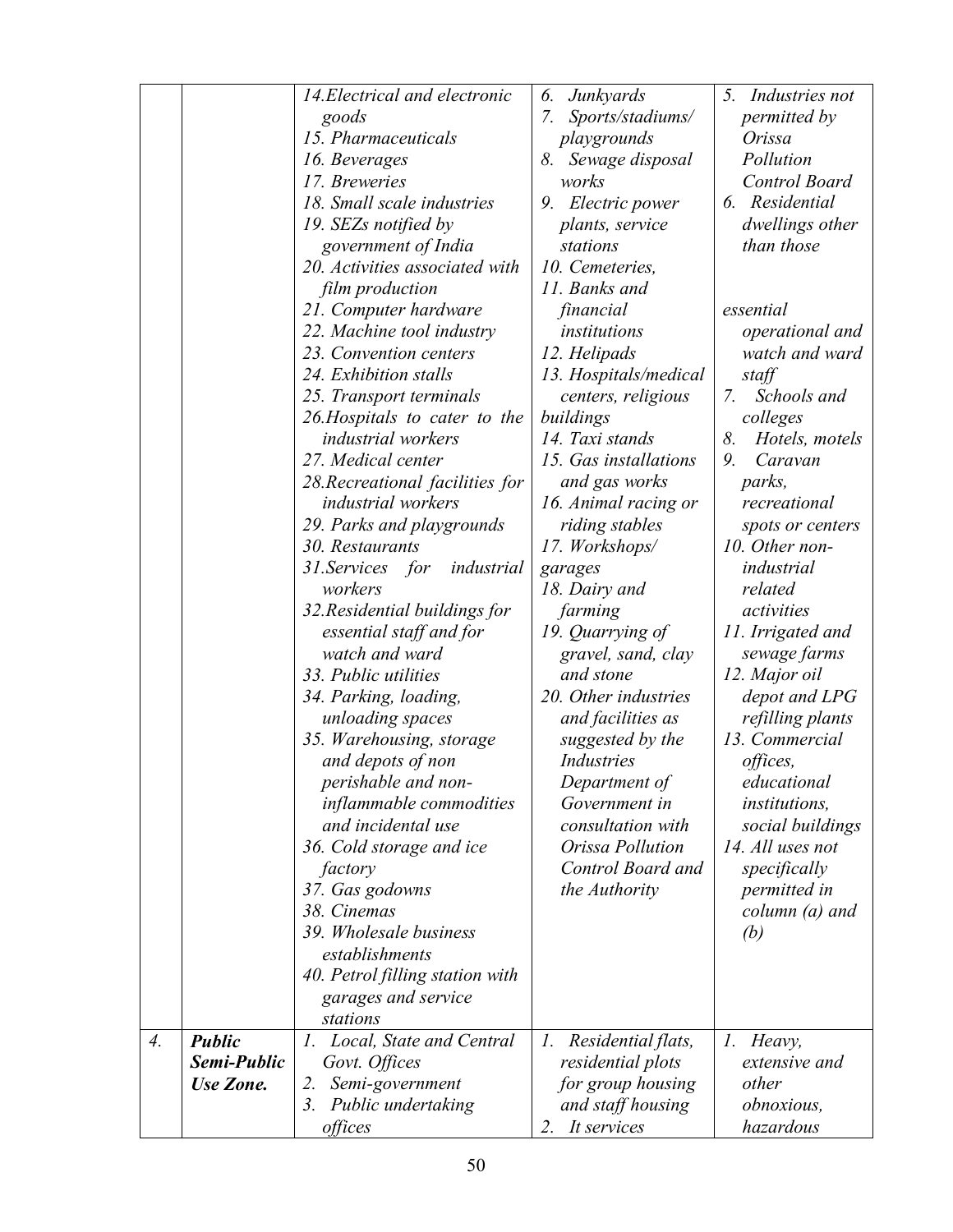| Universities and<br>$\mathcal{A}_{\cdot}$<br>specialized educational<br>institutions, schools<br>5. Educational and Medical<br>Institutions, Research<br><i>institutions, college</i><br>6.                                                                                                                                                                                                                                                                                                                                                                                                                                                                                                                                                                                                                                                                                                                                                                                               | Hostels, transit<br>3 <sub>1</sub><br>accommodation<br>4. Entertainment<br>and recreational<br>complexes<br>5.                                                    | industries,<br>2.<br>Slaughterhouse<br>s, junkyard,<br>wholesale<br>mandies<br>3.                                                                                                                                                                                                      |
|-------------------------------------------------------------------------------------------------------------------------------------------------------------------------------------------------------------------------------------------------------------------------------------------------------------------------------------------------------------------------------------------------------------------------------------------------------------------------------------------------------------------------------------------------------------------------------------------------------------------------------------------------------------------------------------------------------------------------------------------------------------------------------------------------------------------------------------------------------------------------------------------------------------------------------------------------------------------------------------------|-------------------------------------------------------------------------------------------------------------------------------------------------------------------|----------------------------------------------------------------------------------------------------------------------------------------------------------------------------------------------------------------------------------------------------------------------------------------|
| Hotels/ guest houses<br>7. Commercial uses centre,<br>other uses/activities<br>Shopping complex<br>8.<br>9. Social and cultural<br>institutions/welfare<br>centres<br>10. Libraries<br>11. Community hall<br>12. Conference halls,<br>auditoriums<br>13. Marriage hall,<br>dharamashala<br>14. Hospitals/nursing<br>home/health centre/clinic/<br>dispensary<br>15. Hostels<br>16. Public utility buildings<br>17. Uses incidental to Govt.<br><i><b>Offices</b></i><br>18. Local Municipal offices<br>19. Monuments and religious<br>20. Museums/art<br>galleries/libraries<br>exhibition halls<br>21. Institutions<br>22. IT, ITES, Financial<br>services<br>23. Multi level car parking<br>24. Convention centre<br>25. Banking and financial<br>services<br>26. Police stations, police<br>lines, jails, fire stations,<br>post offices<br>27. Uses for defence<br>purpose, defence quarters,<br>educational and police<br>headquarters<br>28. Bus and Railway<br>Passenger terminals | Nursery and<br>kindergarten,<br>welfare centre<br>6. Open air theatre,<br>playground<br>7. Residential club,<br>guest house<br>Truck terminals,<br>8.<br>helipads | Dairy and<br>poultry farms,<br>farmhouses<br>Workshops for<br>4.<br>servicing and<br>repairs,<br>processing and<br>sale of farm<br>products and<br>Uses not<br>5.<br>specifically<br>permitted<br>herein<br>6. All uses not<br>specifically<br>permitted in<br>$column (a)$ and<br>(b) |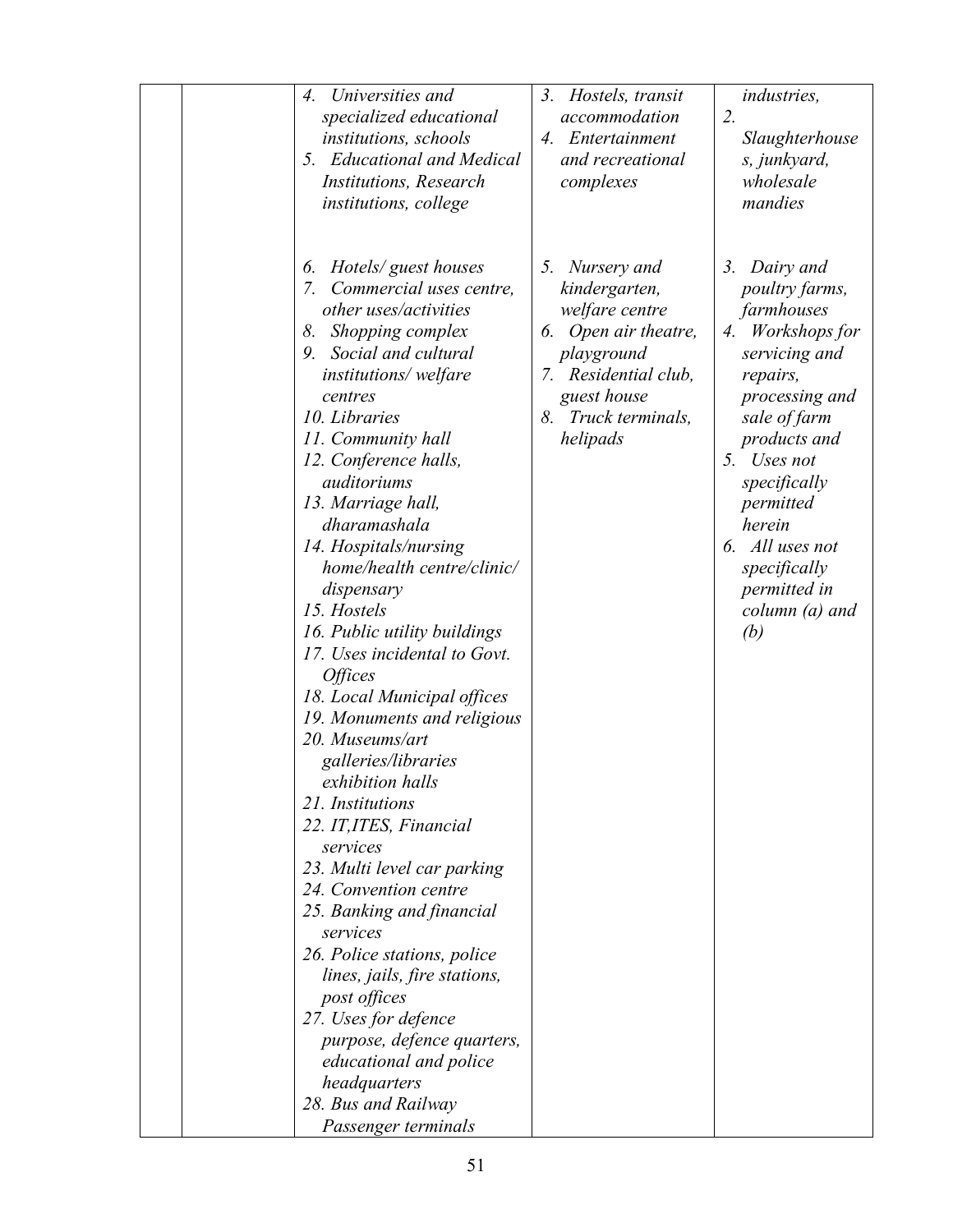|    |                      | 29. Incidental/ancillary      |                            |                         |
|----|----------------------|-------------------------------|----------------------------|-------------------------|
|    |                      | residential use               |                            |                         |
|    |                      |                               |                            |                         |
|    |                      |                               |                            |                         |
| 5. | <b>Utilities and</b> | 1. Public utilities and       | 1.<br><i>Water supply</i>  |                         |
|    | <b>Services</b>      | buildings, solid waste        | installations              |                         |
|    |                      |                               | 2. Sewage disposal         |                         |
|    |                      | dumping grounds               | works                      |                         |
|    |                      | 2. Local municipal facilities |                            |                         |
|    |                      | like water supply,            | Service stations<br>3.     |                         |
|    |                      | sewerage, drainage, solid     | 4.                         |                         |
|    |                      | waste                         | Cemeteries/gravey          |                         |
|    |                      | 3. Booking office             | ards                       | Any building<br>Ι.      |
|    |                      | 4. Radio and television       | 5.                         | or structure            |
|    |                      | station                       | Warehouse/storage          | which is not            |
|    |                      | 5. Tele communication         | go downs                   | required for            |
|    |                      | centres, telephone            | 6. Health centre for       | uses related to         |
|    |                      | exchange                      | <i>public and staff or</i> | <i>public utilities</i> |
|    |                      | 6. Cremation grounds and      | any other use              | and activities is       |
|    |                      | cemeteries, burial grounds    | incidental to public       | not permitted           |
|    |                      | 7. Police post, fire post     | utilities and              | therein.                |
|    |                      | 8. Post and telegraph office  | services                   | 2. All uses not         |
|    |                      | 9. Observatory and weather    | 7. Nursery and             | specifically            |
|    |                      | office                        | kindergarten,              | permitted in            |
|    |                      | 10. Power plants/electrical   | welfare centre             | $column (a)$ and        |
|    |                      | substation                    | Residential club,<br>8.    | (b)                     |
|    |                      | 11.Incidental/ancillary       | guest house                |                         |
|    |                      | residential use               | Community hall<br>9.       |                         |
|    |                      |                               | 10. Truck terminals,       |                         |
|    |                      |                               | helipads                   |                         |
|    |                      |                               | 11. Commercial uses        |                         |
|    |                      |                               | center, other uses/        |                         |
|    |                      |                               | activities                 |                         |
| 6. | <b>Recreation</b>    | 1. Specialized parks/         | 1. Building and            | Any building<br>1.      |
|    |                      | maidans for multipurpose      | structure ancillary        | structure,<br>or        |
|    |                      | use                           | to use permitted in        | which<br>is<br>not      |
|    |                      | 2. Special recreational zones | open spaces and            | required<br>for         |
|    |                      | 3. Special education areas    | parks such as              | open<br>air             |
|    |                      | 4. Regional parks, district   | stands for vehicles        | recreation,             |
|    |                      | parks, playgrounds,           | on hire, taxis and         | dwelling<br>unit        |
|    |                      | children traffic parks        | scooters                   | for<br>except           |
|    |                      | 5. Botanical/zoological       | 2. Commercial use          | watch<br>and            |
|    |                      | garden, bird sanctuary        | of transit nature          | ward, and uses          |
|    |                      | Clubs<br>6.                   | like cinemas,              | not specifically        |
|    |                      | 7. Community hall             | circus and other           | permitted               |
|    |                      | Stadiums, picnic huts,<br>8.  | shows                      | therein.                |
|    |                      | holiday resorts               | 3. Public assembly         | All uses not<br>2.      |
|    |                      | 9. Shooting range, sports     | halls                      | specifically            |
|    |                      | training centre               | Restaurants and<br>4.      | permitted<br>in         |
|    |                      | 10. Swimming pools            | 5.<br>Caravan parks        | column (a) and          |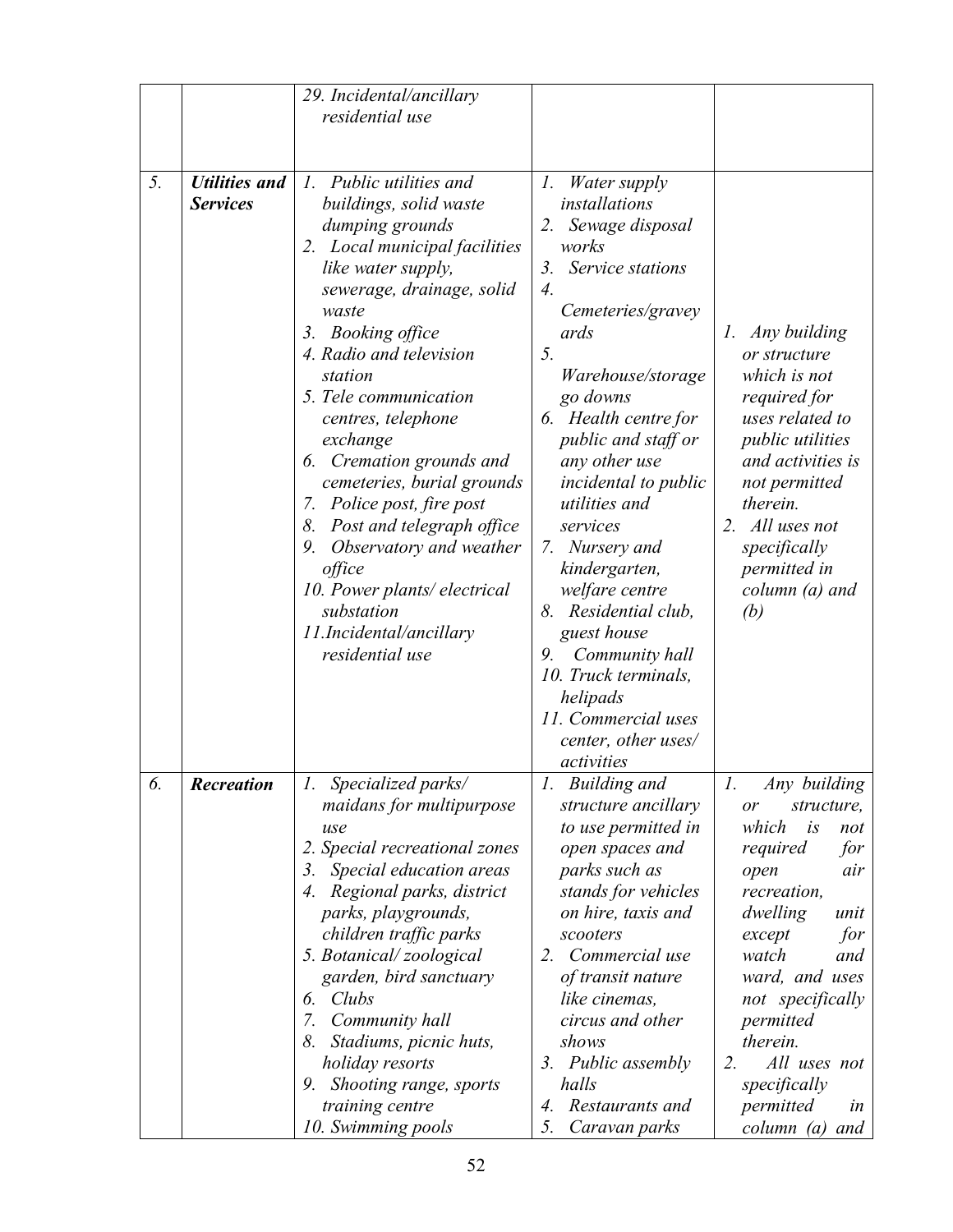|    |                                                        |                                                                                                                                                                                                                                                                                                                                                                                                                                                                                                                                                                                                                                                        | 6.<br>Open air<br>cinemas/theatre                                                                                                                                                                                                                                                | (b)                                                                                                                                                                                                                 |
|----|--------------------------------------------------------|--------------------------------------------------------------------------------------------------------------------------------------------------------------------------------------------------------------------------------------------------------------------------------------------------------------------------------------------------------------------------------------------------------------------------------------------------------------------------------------------------------------------------------------------------------------------------------------------------------------------------------------------------------|----------------------------------------------------------------------------------------------------------------------------------------------------------------------------------------------------------------------------------------------------------------------------------|---------------------------------------------------------------------------------------------------------------------------------------------------------------------------------------------------------------------|
|    |                                                        | 11. Bus and railway<br><i>passenger terminals,</i><br>library<br>12. Public utilities and<br>facilities such as police<br>post, fire post, post and<br>telegraph office, health<br>centre for players and<br>staff<br>13.Incidental/ancillary<br>residential use                                                                                                                                                                                                                                                                                                                                                                                       | 7.<br>Entertainment<br>and recreational<br>complexes<br>8. Open air theatre,<br>playground<br>9. Residential club,<br>guest house<br>10. Fire post, police<br>station, post and<br>telegraph office,<br>polytechnics<br>11. Commercial uses<br>center, other uses/<br>activities |                                                                                                                                                                                                                     |
| 7. | <b>Transportat</b><br><b>Use</b><br>ion<br><b>Zone</b> | 1. Bus bays, Auto stand, Bus<br>shelter, information kiosk<br>Parking areas<br>2.<br>Multi level car parking<br>3.<br><b>Filling stations</b><br>4.<br>5. Transport offices, booking<br>office<br>6. Night shelter, boarding<br>houses<br><b>Banks</b><br>7.<br>8.<br><b>Restaurants</b><br>9. Workshops and garages<br>10. Automobile spares and<br>services, Go downs<br>11. Loading and unloading<br>platforms (with/without<br>cold storage facility),<br>weigh bridges<br>12. Ware houses, Storage<br>depots<br>13. Bus and Truck terminals<br>14. Railway stations yard,<br>depots<br>15. Airport<br>16. Incidental/ancillary<br>residential use | Tourism related<br>1.<br>projects<br>2.<br>Way side shops<br>and restaurants<br>3. All ancillary<br>(complimentary)<br>uses for above<br>categories (subject<br>to decision of the<br><i>Authority</i> )                                                                         | Use/activity<br>$\mathcal{I}$ .<br>not specifically<br>related<br>to<br>transport<br>and<br>communication<br>permitted<br>herein.<br>All uses not<br>2.<br>specifically<br>permitted<br>in<br>column (a) and<br>(b) |
| 8. | <b>Agriculture</b>                                     | 1.Agriculture<br>and                                                                                                                                                                                                                                                                                                                                                                                                                                                                                                                                                                                                                                   | Houses incidental $ l$ .<br>1.                                                                                                                                                                                                                                                   | Residential use                                                                                                                                                                                                     |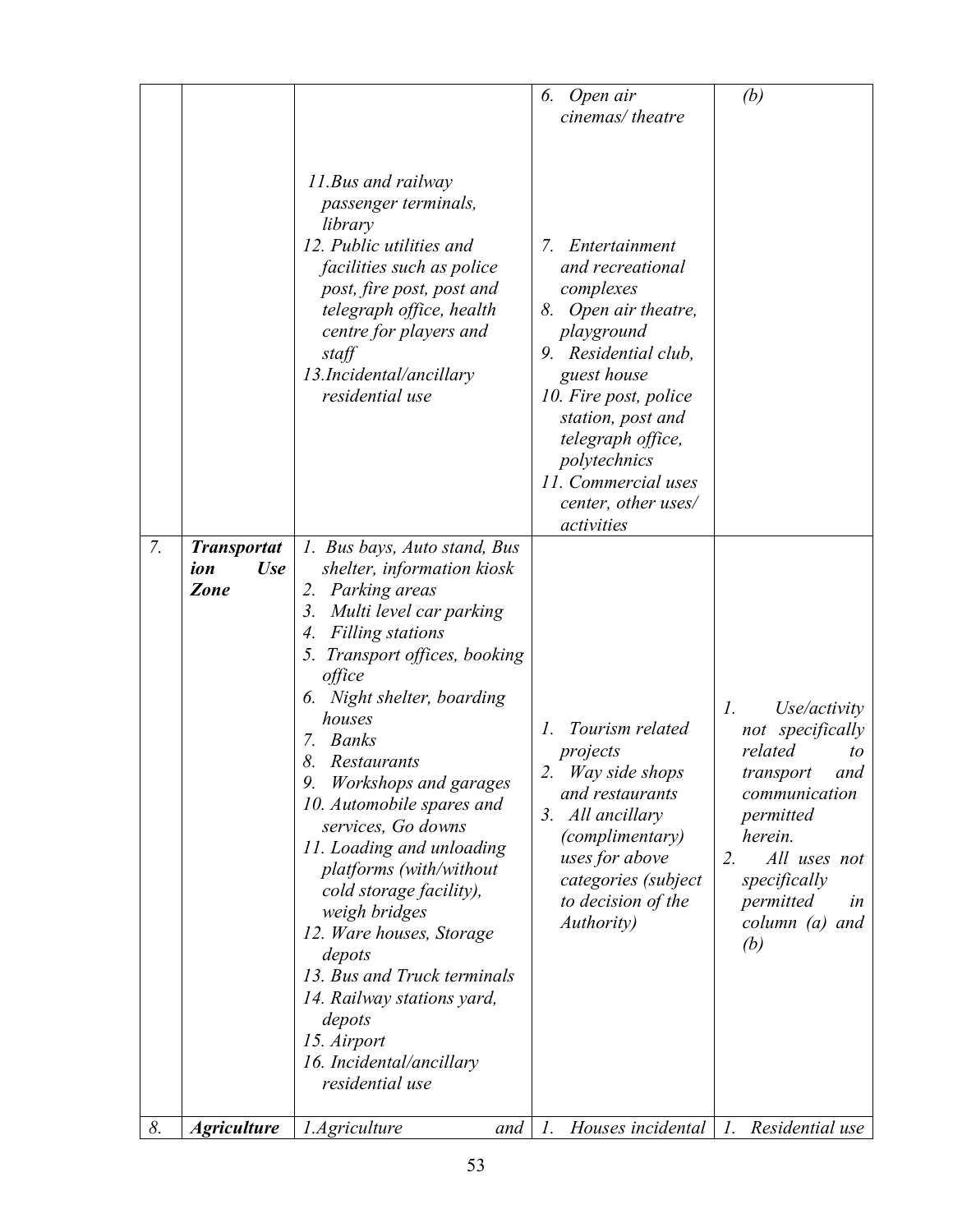| <b>Use Zone</b> | Horticulture                    | to this use. Place                | except those            |
|-----------------|---------------------------------|-----------------------------------|-------------------------|
|                 | 2.<br>Dairy<br>poultry<br>and   | of<br>worship,                    | <i>ancillary uses</i>   |
|                 | milk<br>chilling<br>farming,    | Dharmasala,                       | permitted in            |
|                 | centre                          | lodging, rest shed                | agricultural use        |
|                 |                                 | etc                               | zone                    |
|                 | 3.<br>Storage, processing and   | Educational and<br>2.             | 2.<br>Heavy,            |
|                 | sale of farm produce            | research                          | extensive,              |
|                 | Dwelling for the people<br>4.   | institutions                      | <i>obnoxious,</i>       |
|                 | engaged in the farm (rural      | Libraries and<br>3.               | noxious<br>and          |
|                 | settlement)                     | cultural buildings                | hazardous               |
|                 | 5.<br>Farm houses<br>and        | Parks and other<br>4.             | industries              |
|                 | <i>accessory buildings</i>      | recreational uses                 | 3.<br>Any activity      |
|                 | 6. Forest land                  | Wayside shops<br>5.               | which<br>i <sub>S</sub> |
|                 | 7. Brick kilns and extractive   | and restaurant                    | creating                |
|                 | areas                           | 6.Hospital<br>for                 | nuisance and is         |
|                 | 8. Cottage industries           | infectious<br>and                 | obnoxious<br>in         |
|                 | 9. Burial<br>and cremation      |                                   | nature.                 |
|                 | grounds                         | contagious<br>diseases,<br>mental |                         |
|                 | 10. Solid waste management      | after<br>hospital                 |                         |
|                 | sites                           | clearance<br>of the               |                         |
|                 | 11. Construction of building    | <b>Authority</b>                  |                         |
|                 | by                              | 7.<br>Agro serving,               |                         |
|                 | government/development          | agro processing,                  |                         |
|                 | authorities<br>beyond<br>the    | agro business                     |                         |
|                 | existing developed basti        | 8.<br>Extensive                   |                         |
|                 | area                            | industry                          |                         |
|                 | 12.<br>Building construction    | 9. Service industries             |                         |
|                 | over plots covered under        | accessory<br>to                   |                         |
|                 | town planning scheme and        | obnoxious<br>and                  |                         |
|                 | conforming uses                 | hazardous                         |                         |
|                 | 13. Petrol and other fuel       | industries                        |                         |
|                 | filling stations                | 10. Ice factory, cold             |                         |
|                 | 14. Public utility and facility | storage,                          |                         |
|                 | buildings                       | 11.<br>Godowns<br>and             |                         |
|                 | 15.<br>Incidental/ancillary     | warehouses                        |                         |
|                 | residential use                 | 12.<br>Petrol<br>pump,            |                         |
|                 |                                 | and<br>garages                    |                         |
|                 |                                 | workshops                         |                         |
|                 |                                 | 13. Studio                        |                         |
|                 |                                 | 14. Activities related            |                         |
|                 |                                 | to tourism                        |                         |
|                 |                                 | 15. Green buildings               |                         |
|                 |                                 | <b>Normal</b><br>16.              |                         |
|                 |                                 | expansion of land                 |                         |
|                 |                                 | uses only in the                  |                         |
|                 |                                 | existing homestead                |                         |
|                 |                                 | land                              |                         |
|                 |                                 | 17. Sewage disposal               |                         |
|                 |                                 | works                             |                         |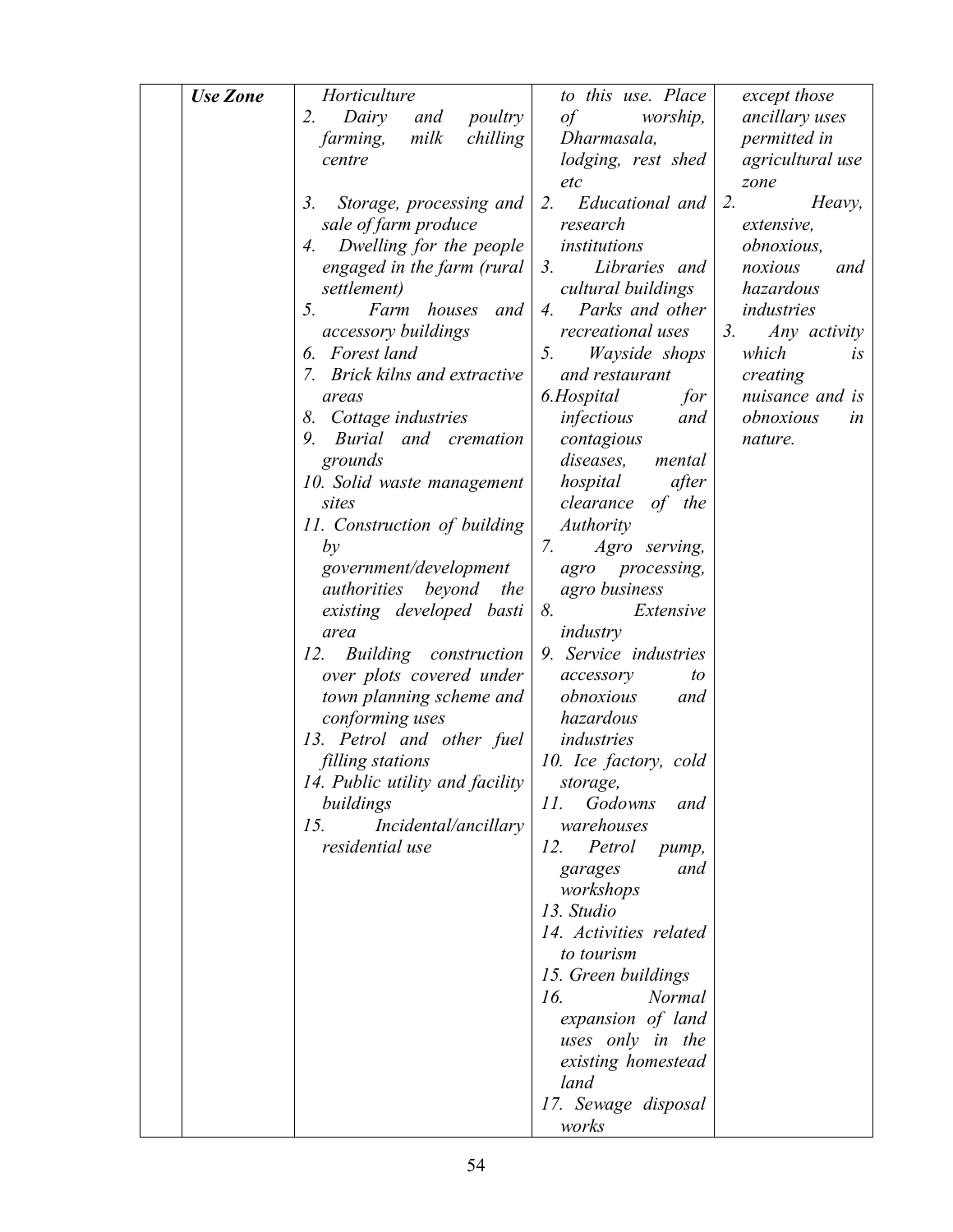|    |                                                     |                                                                                                                                                                                                                                                                                                                                                                                               | 18. Electric power<br>plant<br>19. Quarrying of<br>gravel, sand, clay<br>or stone                 |                                                                                                            |
|----|-----------------------------------------------------|-----------------------------------------------------------------------------------------------------------------------------------------------------------------------------------------------------------------------------------------------------------------------------------------------------------------------------------------------------------------------------------------------|---------------------------------------------------------------------------------------------------|------------------------------------------------------------------------------------------------------------|
| 9. | Water<br><b>bodies</b><br><b>Use</b><br>Zone        | 1. River, canal<br>2. Streams, water spring<br>Ponds, lakes<br>3.<br>Wetland, aqua culture<br>$\mathcal{A}_{\cdot}$<br>pond<br>5. Reservoir<br>6. Water logged/marshy area                                                                                                                                                                                                                    | Any other use/activity<br><i>incidental</i> to Water<br>bodies<br>Use<br>Zone<br>is<br>permitted. | Use/activity not<br>specifically<br>related to<br>Water bodies Use<br>not<br>Permitted herein.             |
| 10 | <b>Special</b><br><b>Area</b><br><b>Use</b><br>Zone | 1. Old built-up areas having<br>mixed land use.<br>2. Areas of historical or<br>archiaeologicalimportanc<br>historical<br>having<br>$\mathcal{C}$<br>and<br>monumnents<br>architecturally important<br>buildings.<br>3. Areas of scenic value and<br>needs to be preserved<br>without<br>spoiling<br>the<br>character by putting up<br>various kinds of structures<br>4. Village Settlements. | Any other use/activity<br><i>incidental to Special</i><br>Areas Use Zone is<br><i>permitted.</i>  | Use/activity<br>not<br>specifically<br>related to Special<br>Areas Use Zone<br>permitted<br>not<br>herein. |

## N.B.

No Mixed land use shall be permitted on the plots facing road of width less than 9.0 mtr.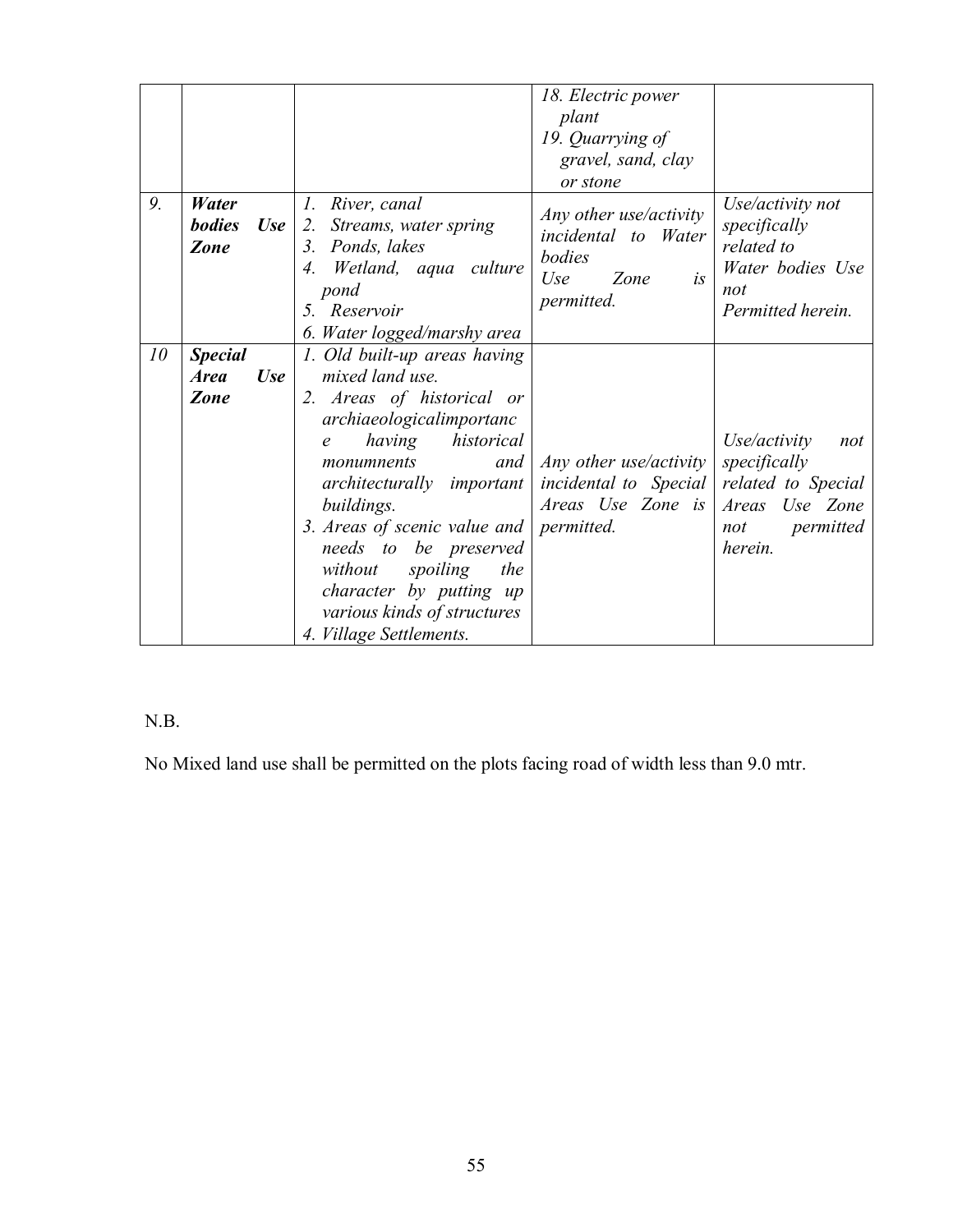| ART<br>D. |  |
|-----------|--|
|-----------|--|

## **GENERAL**

| 26. | <b>Restriction on</b><br>Permission.        | (1) Without prejudice of any other stipulations in,<br>these regulations no permission to construct a<br>building on a site shall be granted:                                                                                                                                                                                                                |
|-----|---------------------------------------------|--------------------------------------------------------------------------------------------------------------------------------------------------------------------------------------------------------------------------------------------------------------------------------------------------------------------------------------------------------------|
|     |                                             | (A) in areas of natural waterways or drains as<br>detailed in the Development plan, and drainage plan<br>as modified from time to time.                                                                                                                                                                                                                      |
|     |                                             | (B) If the orientation of such building is not in<br>harmony with the surroundings, as may be decided<br>by the Art of Commission;                                                                                                                                                                                                                           |
|     |                                             | (C) If the use to which the site is proposed to be put<br>does not conform to the use earmarked in the<br>Development Plan;                                                                                                                                                                                                                                  |
|     |                                             | (D) If the building is to be constructed over or under<br>a municipal drain, sewerage line, electrical line,<br>water main, any other government or public land or<br>public utility services;                                                                                                                                                               |
|     |                                             | (E) if the foundation of the external wall along a<br>street is located at a distance less than 0.5 meters<br>from the edge of the street or road margin including<br>the drain;                                                                                                                                                                             |
|     |                                             | (F) All structural plans are required to take into<br>account seismic effect of the particular seismic zone<br>under which Rourkela falls.                                                                                                                                                                                                                   |
|     | 27. Distance<br><b>From Electric Lines.</b> | $(1)$ As provided in clause-6.4 of National<br>Building Code-2005 no verandah, balcony or the<br>like shall be allowed to be erected or re-erected or<br>any addition or alterations made to a building<br>within the distance quoted below in accordance<br>with the current Indian Electricity Rules, as<br>amended from time to time between the building |

and any overhead electric supply line;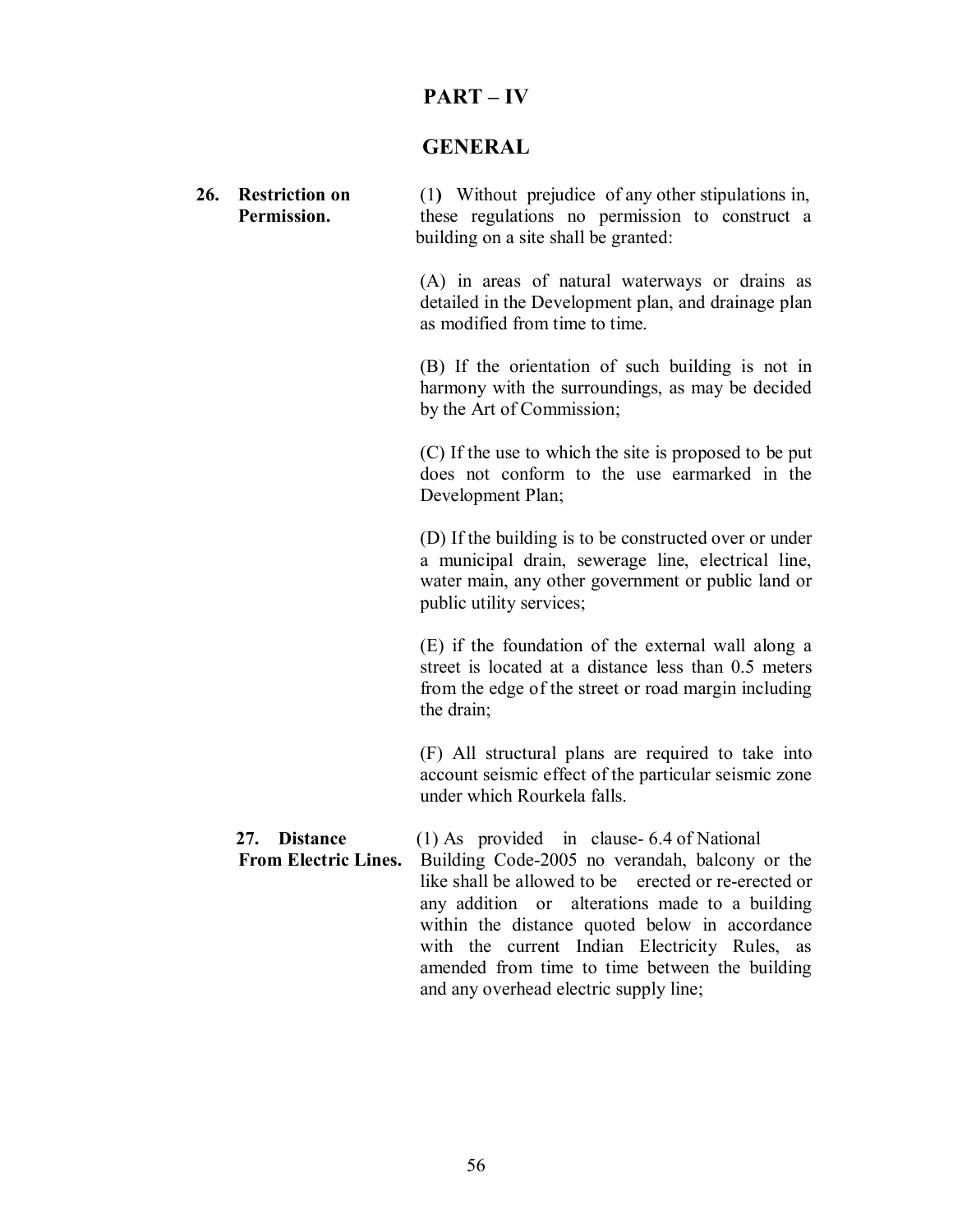| шир                                                                            |                                                                                               |                                                                                    |
|--------------------------------------------------------------------------------|-----------------------------------------------------------------------------------------------|------------------------------------------------------------------------------------|
|                                                                                | Vertical distance<br>in meters                                                                | Horizontal distance<br>in<br>meters                                                |
| Low and medium voltage<br>lines and service lines                              | 2.5                                                                                           | 1.2                                                                                |
| High voltage lines up to and<br>including $11,000/-$ Volt                      | 3.7                                                                                           | 1.2                                                                                |
| High voltage lines above<br>11,000/- Volt and up to<br>including 33,000/- Volt | 3.7                                                                                           | 2.0                                                                                |
| Extra high voltage<br>lines<br>beyond $33,000/-$ Volt                          | 3.7<br>(Plus $0.3$ meters<br>for<br>every<br>additional<br>33,000/- Volts or<br>part thereof) | 2.0<br>(Plus 0.3 meters for every<br>additional 33,000/- Volts or<br>part thereof) |

## **TABLE - 3: MINIMUM DISTANCE FROM THE ELECTRCI LINE**

**28. Plantation. (**1) In every multi –storeyed buildings/ Group Housing/ Apartment building/ Industrial/ Assembly/ Educational/ Institutional buildings, at least 10% of the land shall be covered by plantation. The plantation shall be done by the time; the construction of the building is completed.

#### **29. Means of (**1) Every building/ plot shall abut on a public/ private  **Access.** means of access.

(2) In no case, development of newly carved plots shall be permitted unless it is accessible by a public street of width not less than 6 meters. The width of the road shall be determined as per clause -4 part-3 of National Building Code-2005.

(3)In case of institutional, administrative, assembly, industrial and other non residential and, the minimum road width shall be 9 meters.

(4) In case of a private road, which gives access to one or more buildings, the owner of the said private road shall develop the road and storm water drain as required by the Local Authority, and transfer the same by way of gift to the Local Authority for its maintenance before sanction of the building plan.

(6) In the existing built-up area in case of plot facing street/means of access less than 6.0 mtr in width the plot boundary shall be shifted by 3 m. from the centre line of the street/ means of access to facilitate to formation of new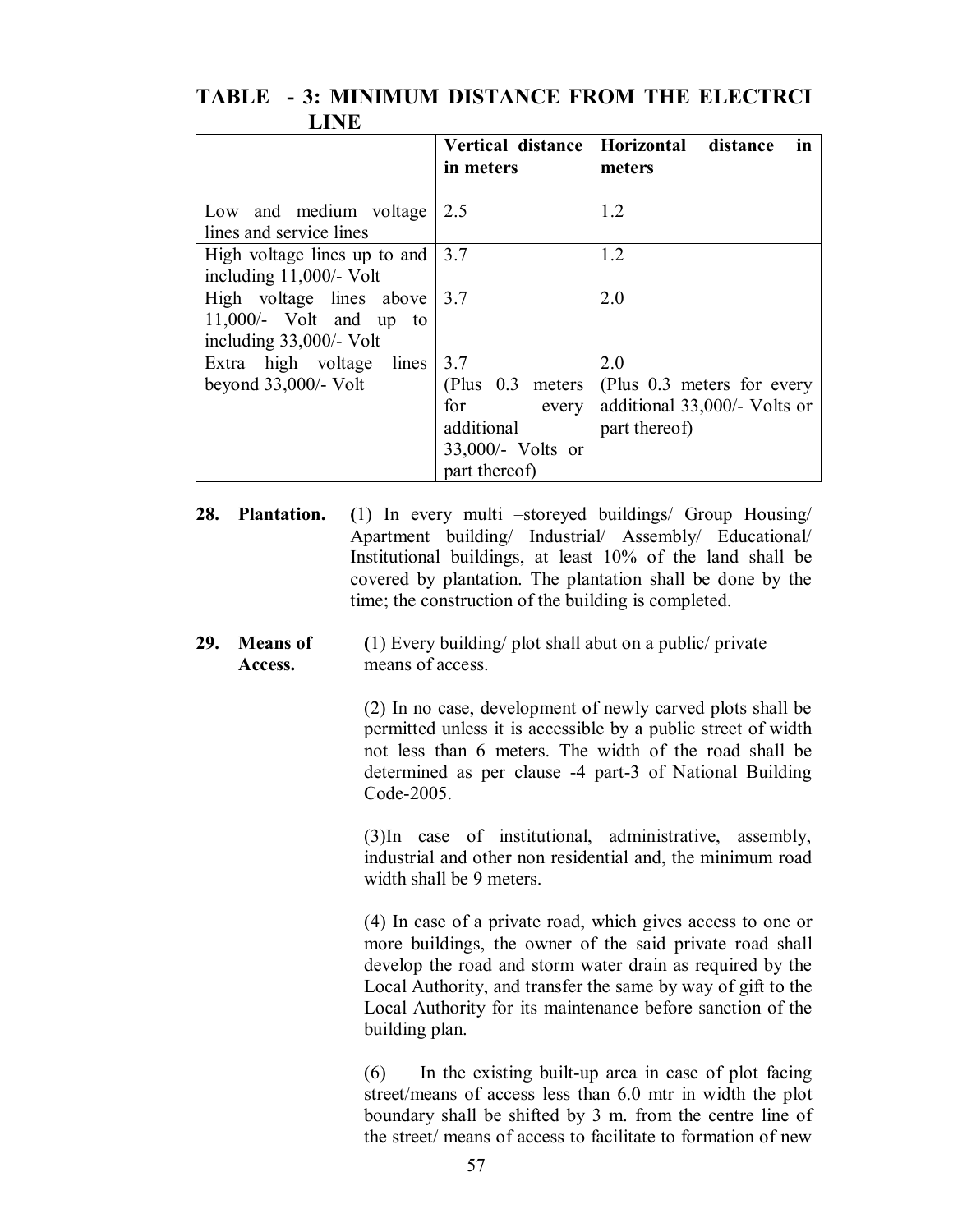street/ means of access of 6 m. width up to length of 200 m. after which it should be connected to a wider road.

**30. Minimum** The minimum size of plots for different categories of buildings is **Size of Plot.** given below:

| Category                                   | Min. road   | Min. size of plot |
|--------------------------------------------|-------------|-------------------|
|                                            | width $(m)$ | in Sq.m.          |
| Kalyan Mandaps                             | 12          | 1000              |
| Cinema, game centers, Multiplex convention | 18          | 2000              |
| centers                                    |             |                   |
| Social clubs and amenities                 | 12          | 1000              |
| Multi storey car parking                   | 12          | 1000              |
| Office building                            | 12          | 300               |
| Primary/Upper Primary school               | 12          | 2000              |
| High School, Residential School            | 12          | 6000              |
| +2 College/Junior college                  | 12          | 4000              |
| Degree College                             | 12          | 6000              |
| Technical educational institution          | 12          | 10000             |
| Petrol Pumps/Filling stations              | 12          | 500               |
| Restaurant                                 | 12          | 500               |
| LPG storages                               | 12          | 500               |
| Places of congregation                     | 12          | 500               |
| Public libraries                           | 12          | 300               |
| Conference hall                            | 12          | 1000              |
| Community hall                             | 12          | 500               |
| Nursing homes/ polyclinics                 | 12          | 300               |
| Hotel                                      | 12          | 2000              |
| R & D Lab                                  | 12          | 1500              |

## **TABLE- 4: CATEGORY WISE SIZE OF PLOTS**

*Note: In exceptional cases the Authority may consider revising the minimum size of plot on the recommendations of the Development Plan & Building Permission (DP&BP) Committee.*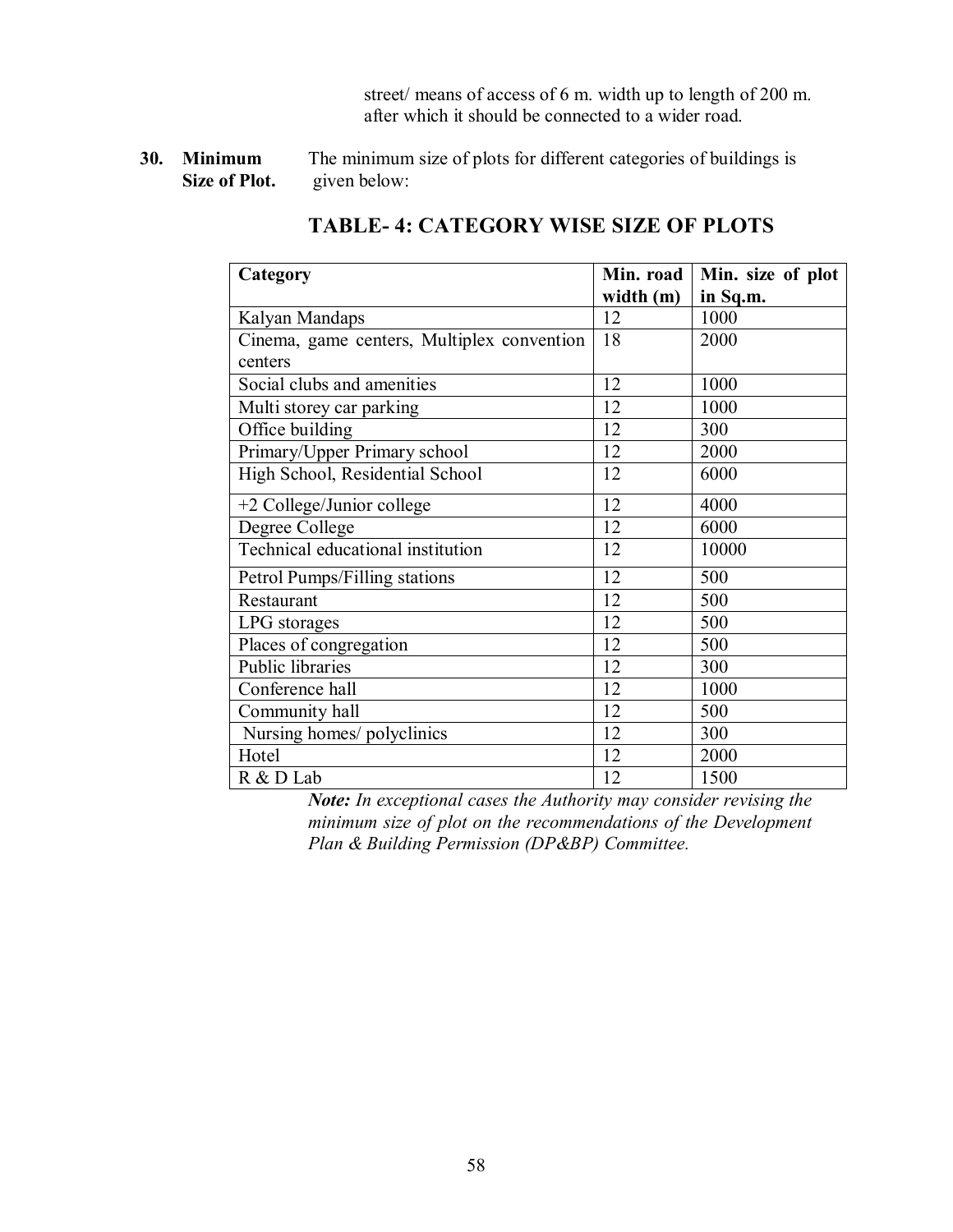**For Non-high Rise building.**

**31. Minimum** (1) The minimum setbacks and coverage of buildings permissible Setbacks  $\&$  in a given size/plot for residential and commercial building shall b **S[e](http://www.docu-track.com/buy/)tbacks &** in a given size/plot for residential and commercial building shall be **Coverage** as follows:- upto 15mtr height as follows:- upto 15mtr height

### **TABLE –5: PLOT SIZE WISE PERMISSIBLE SET BACKS AND HEIGHT OF BUILDINGS**

| <b>Plot</b><br>size (in<br>Sq.      | <b>Maximum</b><br>height of<br>building | Front setback (in Mts) as per<br>Abutting road width |                                 |                                                             |                                                       | <b>Minimum</b><br>setbacks other<br>sides(in Mts) |                 |               |
|-------------------------------------|-----------------------------------------|------------------------------------------------------|---------------------------------|-------------------------------------------------------------|-------------------------------------------------------|---------------------------------------------------|-----------------|---------------|
| Mts)                                | permissible (in<br>Mts)                 | Less<br>than<br>9<br><b>Mts</b>                      | 9 Mts<br>and<br>below<br>12 Mts | 12<br><b>Mts</b><br>and<br>less<br>than<br>18<br><b>Mts</b> | 18<br><b>Mts</b><br>and<br>less<br>than<br>30<br>Mts. | Above<br>30<br>Mts.                               | Rear<br>side    | Other<br>side |
| 1                                   | $\boldsymbol{2}$                        | 3(a)                                                 | 3(b)                            | 3(c)                                                        | 3(d)                                                  | 3(e)                                              | $\vert 4 \vert$ | 5             |
| Less<br>than<br>100                 | 7                                       | 1.0                                                  | 1.0                             | 2.0                                                         | 2.0                                                   | 3.0                                               |                 | --            |
| 100<br>upto<br>200                  | & 10                                    | 1.0                                                  | 1.0                             | 2.0                                                         | 2.0                                                   | 3.0                                               | 1.0             | --            |
| Above<br>200<br>$\&$<br>upto<br>300 | 10                                      | 1.5                                                  | 1.5                             | 2.5                                                         | 2.5                                                   | 3.5                                               | 1.0             | $1.0\,$       |
| Above<br>300<br>$\&$<br>upto<br>400 | 12                                      | 1.5                                                  | 1.5                             | 2.5                                                         | 2.5                                                   | 3.5                                               | 1.5             | 1.5           |
| Above<br>400<br>$\&$<br>upto<br>500 | 12                                      | 1.5                                                  | 2.0                             | 2.5                                                         | 3.0                                                   | 3.5                                               | 1.5             | 1.5           |
| Above<br>500<br>$\&$<br>upto<br>750 | Less than 15                            | 1.5                                                  | 2.0                             | 3.0                                                         | 3.0                                                   | 4.0                                               | $\overline{2}$  | $ 2\rangle$   |
| Above<br>750                        | Less than 15                            | 1.5                                                  | 2.0                             | 3.0                                                         | 4.0                                                   | 4.0                                               | $\overline{3}$  | 2.5           |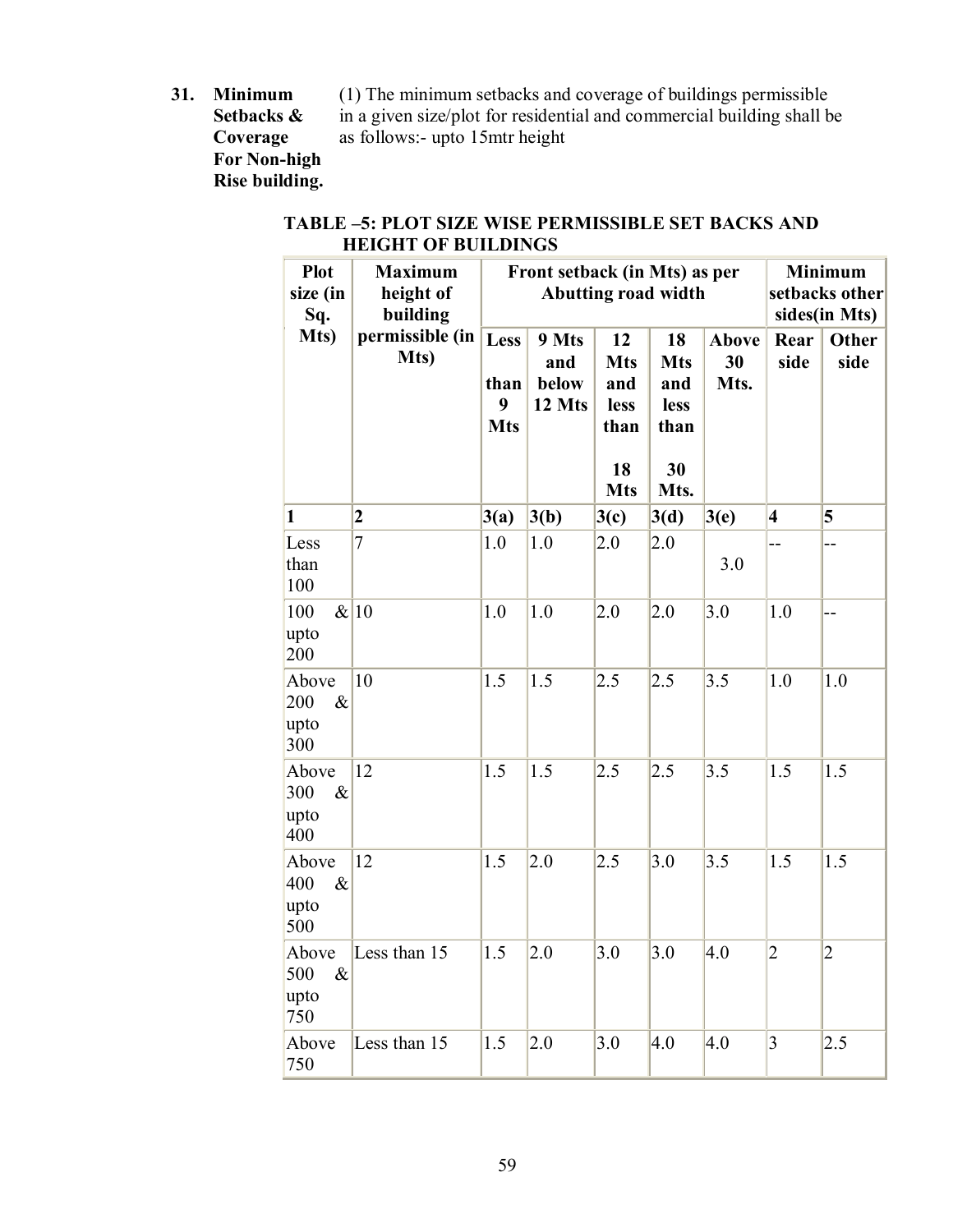2. (*i*) In case of group housing, the minimum distance between two buildings will not be less than  $1/3<sup>rd</sup>$  of the height of the taller building. However the minimum width of the internal road shall be 6 m.

(*ii*) In all other cases, if any interior open space is intended to be used for the benefit of more than one building belonging to the same owner, the width of such open space shall be the one specified for the tallest building abutting on such open space shall not be less than three meters.

N.B (1) in case of schemes taken up by RDA/OSHB, the setback provided in the scheme may be lower.

> (2) Where the plot width is 7 m of less permission may be granted on one side set back but side set back may not be insisted for a plot width up to 5.0 m. However no permission may granted if plot width is less than 3.0 m.

> (3) Where a plot abuts a road less than 6.0 m, the maximum coverage may be restricted to 50% with FAR 1.00 and where road width is less than 3.0 m no permission shall be granted

> (4) Guard room / ATM counter upto 20 sqm. may be allowed in the plot where the front setback is at least 6.00 mts.

> (5) In case of group housing the minimum distance between two buildings shall not be less than 1/3rd of the height of the taller building. However the minimum width of the internal road shall be 6 m.

> (6) The setbacks/open spaces for other occupancies shall be as below

> (A). Educational buildings – In case of nursery schools, the open spaces around the building shall not be less than 3 m. and for all other educational buildings the open spaces around the building shall not be less than 6 m.

> (B). Institutional Buildings- the open space around the building shall not be less than 6 m.

> (C). Assembly buildings – the open space at front shall be not less than 12m and the other open spaces around the building shall be not less than 6 m with maximum coverage of 40%.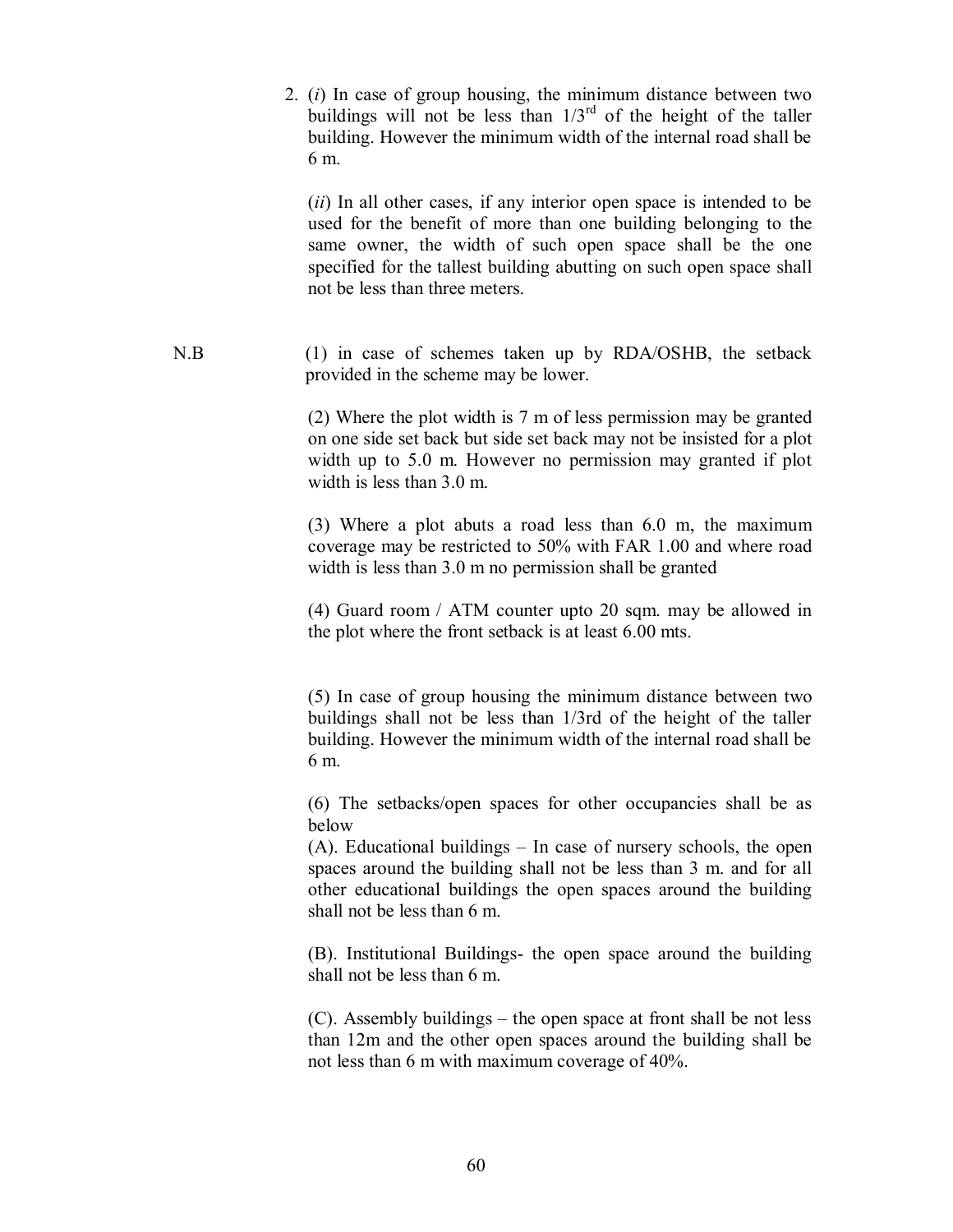(D). Commercial & Storage buildings- In case of plots with more than 500 sq. m. area, the open spaces around the building shall be not less than 4.5m.

(E.) Industrial Buildings

Refer Part-XI (Regulations for Industry and SEZs

(F). Hazardous occupancies – the open spaces around the building shall be not less than 6metrs.

**(**G). IT, ITES and other Corporate Buildings:- In case of plots up to 750 sqm the minimum set backs around the building shall not be less than 3 mtr. In case of plots above 750 sq.mtr the minimum set backs around the building shall not be less than 4.5 mtr.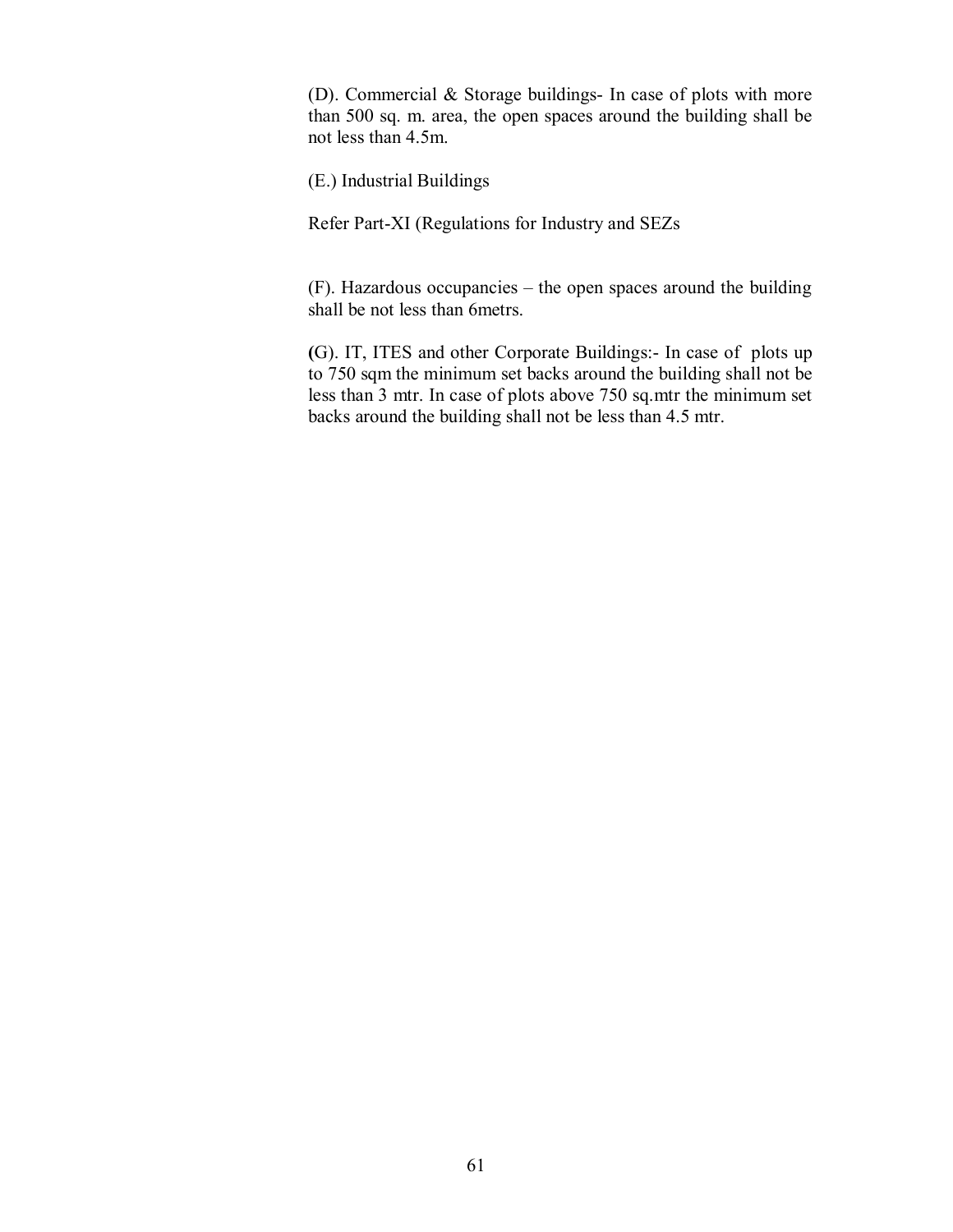**Buildings**.

**32. Minimum setbacks** For high-rise / multi- storeyed buildings, the open spaces **For high rise** around the building shall be as given in the table below;

#### **TABLE- 6: PROVISION OF EXTERIOR OPEN SPACES AROUND THE BUILDINGS**

| SI.            | Height<br>of                         | the Exterior open spaces to be left out on all sides in |
|----------------|--------------------------------------|---------------------------------------------------------|
| No.            | <b>Building in meters.</b>           | m. (front rear and sides in each plot)                  |
| $\mathbf{1}$   | 15 and above & up to<br>18           | 5                                                       |
| $\overline{2}$ | More than $18 \& \text{up to}$<br>21 | 6                                                       |
| $\overline{3}$ | More than 21 $\&$ up to<br>24        | $\overline{7}$                                          |
| $\overline{4}$ | More than 24 $\&$ up to<br>27        | 8                                                       |
| 5              | More than 27 $\&$ up to<br>30        | 9                                                       |
| 6              | More than 30 $\&$ up to<br>35        | 10                                                      |
| 7              | More than $35 \& \text{up to}$<br>40 | 11                                                      |
| 8              | More than 40 $\&$ up to<br>45        | 12                                                      |
| 9              | More than 45 $\&$ up to<br>50        | 13                                                      |
| 10             | More than 50 $&$ up to<br>55         | 14                                                      |
| 11             | More than 55                         | 16                                                      |

*Note: (i) On sides where no habitable rooms face, a minimum space of 9.0 m. shall be left for heights above 27.0 m.*

 *(ii) In case of multi storeyed buildings the exterior open space around a building shall be of hard surface capable of taking load of the fire engine weighing up to 45 tones.*

*iii) One Guard room at the entrance & exist of the multi storeyed building may be permitted with maxm. Covered area of 6 Sq. m with maximum Ht. of 2.4 mtr in the setback area towards outer wall of the property.*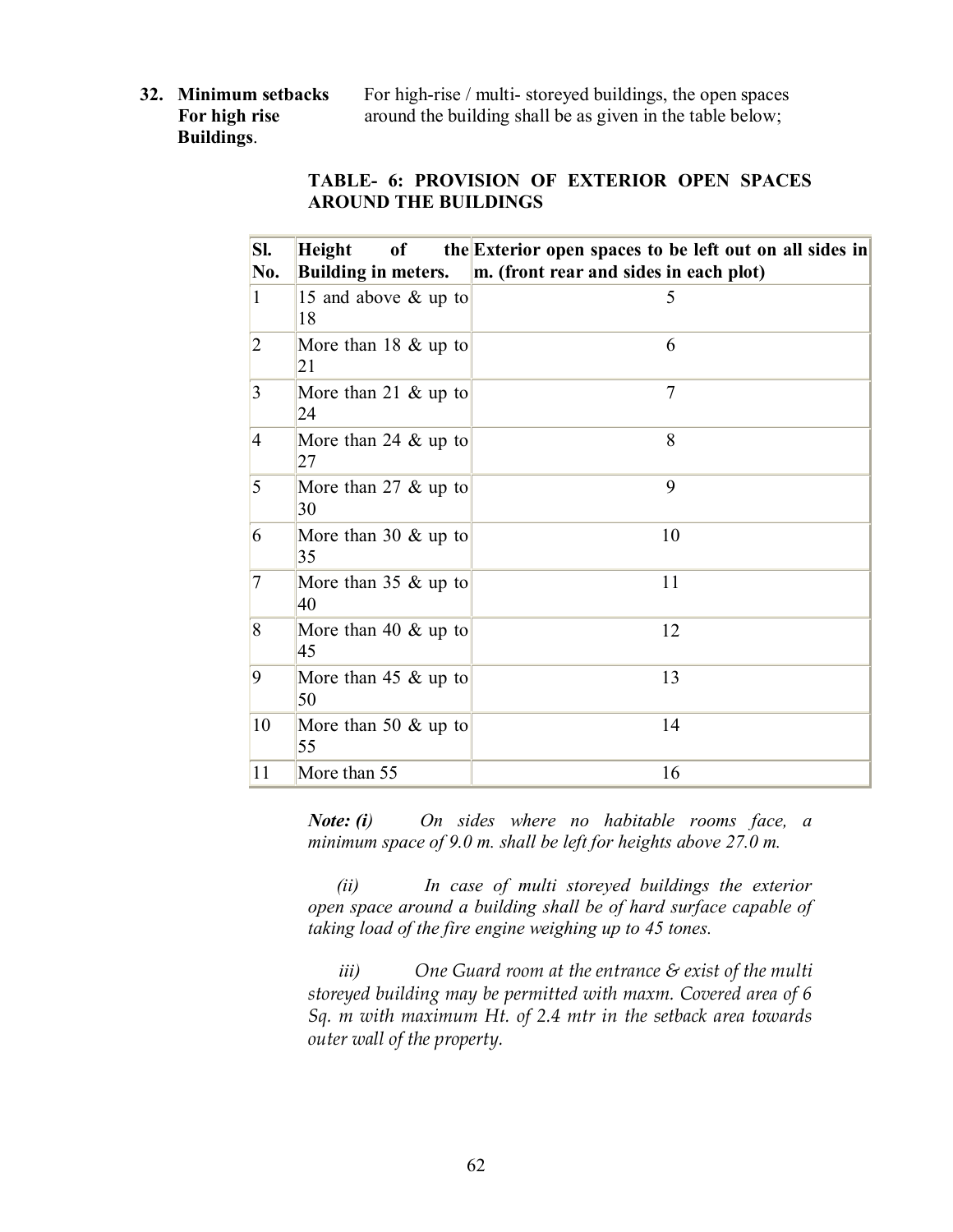**33. Floor Area** (1) The floor area ratio FAR) for residential, commercial, **Ratio.** corporate, IT/ITES buildings shall be decided on the basis of the road width on which the plot/site abuts.

| Road width in m.             | <b>FOR</b><br>Far             | <b>FAR for IT/ITES/</b>    |
|------------------------------|-------------------------------|----------------------------|
|                              | <b>Residential/commercial</b> | <b>Corporate buildings</b> |
|                              | <b>building</b>               |                            |
| Up to $6$                    | 1.0                           |                            |
| 6 m or more $\&$ less than 9 | 1.5                           |                            |
| m                            |                               |                            |
| 9 m or more $\&$ less than   | 1.75                          |                            |
| 12 <sub>m</sub>              |                               |                            |
| 12 m or more & less than     | 2.00                          | 2.00                       |
| 15 <sub>m</sub>              |                               |                            |
| 15 m or more & less than     | 2.25                          | 2.25                       |
| 18 <sub>m</sub>              |                               |                            |
| 18 m or more & less than     | 2.50                          | 2.50                       |
| 30 <sub>m</sub>              |                               |                            |
| 30 Mtr. & above              | 2.75                          | 2.75                       |
|                              |                               |                            |

## **TABLE – 7: FAR AS PER ROAD WIDTH.**

(1) If the plot is of area 0.80 Ha. then additional FAR of 0.25 may be allowed over and above the applicable FAR basing on the Table- 7.

(

(2) In case of group housing the maximum permissible FAR shall be **2.50 & maximum permissible ground coverage shall be 40%**. However additional FAR of up to 0.25 shall be allowed for dwelling units meant exclusively for LIG/EWS. **The FAR shall be calculated on the total area.**

(3) In case of Institutional and Assembly building the maximum permissible FAR shall be 1.50 for plots up to 1000 sq. m. and 1.75 for plots above 1000 sq.m.

(4) In case of transport related activities such as; railway yards, railway station, bus stands, bus shelters, transport depot, air port, special warehousing, cargo terminals etc. the maximum permissible FAR shall be 1.00.

(5) In case of Industrial building the maximum FAR shall be 1.50.

(6) In case a part of the plot is acquired/ donated for public purpose like road, drain etc., the Authority may allow additional FAR up to 0.25 in the form of TDR (Transferable Development Right) as per the modality approved by the Authority.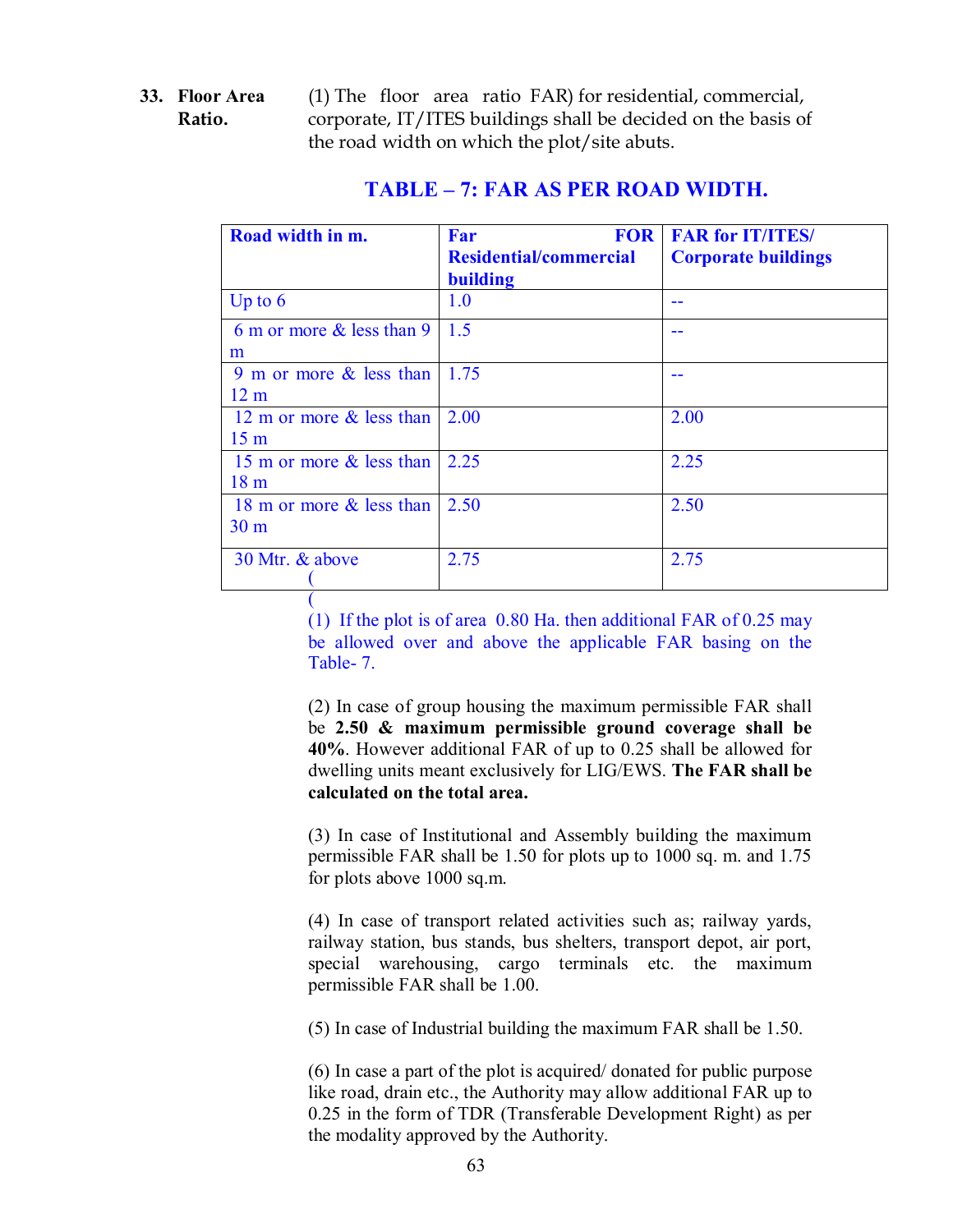(7) The Authority may allow premium FAR up to 0.25 on IT/ITES buildings on payment of fees to be decided by the Authority from time to time, on roads of width 18 m. and above with the approval of the Government. The Authority may refund the fee proportionate to 0.10 premium FAR in case of platinum/ gold certified green buildings.

(8) The benefit of un-utilized FAR in respect of Apartment Buildings/ Group Housing shall be made available to the Society and not to the Builder/ Developer.

(9) Exclusive multistoreyed parking blocks can be provided within the required setback area without reducing the driveway for the fire tender to the extent of minimum 6 meters. This will not be included in the calculation of coverage and FAR.

(10) FAR shall not include.

(A) Basements or cellars and space under a building constructed on stilts and used as a parking space, and air conditioning plant room used as accessory to the principal use;

(B) Electric cabin or substation, watchman booth of maximum size of 3 sq. m. with minimum width or diameter of 1.732 m., pump house, garbage shaft, and space required for location of fire hydrants, electric fittings and water tank, society room of maximum 12 sq. m.

(C) Projection and accessory buildings as specifically exempt from the open space/ setback requirement.

(D) Staircase room and lift rooms above the topmost storey, architectural features, and chimneys and elevated tanks of dimensions as permissible under the National Building Code-2005; the area of the lift shaft shall be taken only on one floor.

**34. Height of a** (1) The height of the building shall be governed by the limitations  **Building.** of Floor Area Ratio, open space (setbacks), and the width of the street facing the plot described as detailed below:

> (A)The maximum height of a building shall in no case exceed 1.5 times X the width of the road on which the plot abuts  $+$  the minimum required front setback. However, higher height on account of premium FAR may be permitted with the approval of the Authority.

> (B) If a building abuts on two or more streets of different widths, the building shall be deemed to face upon the street that has the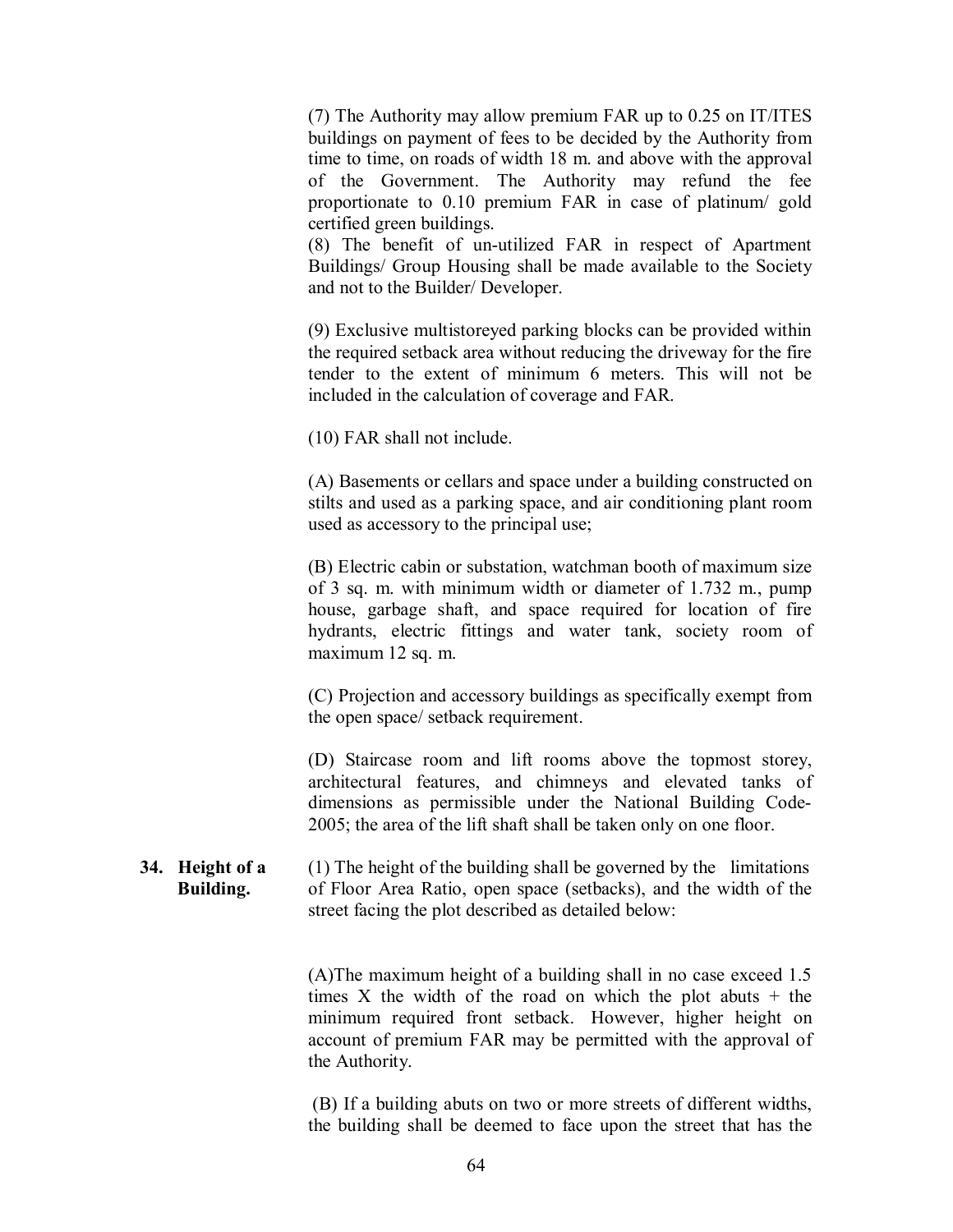greater width and the height of the building shall be regulated by the width of the street.

(2) Notwithstanding anything contained in Sub- Regulation (1) the height restrictions with respect to approach Funnels and Transitional area of Airport as detailed in Table –  $8 \& 9$  shall be adhered to.

## **TABLE- 8: HEIGHT RESTRCITION WITH RESPECT TO APPROACH FUNNELS**

| Distance from<br>nearest<br>runway end (in meters) | Maximum Permissible height above the<br>elevation of the nearest runway end (in |  |  |
|----------------------------------------------------|---------------------------------------------------------------------------------|--|--|
|                                                    | meters)                                                                         |  |  |
| Up to $360$                                        |                                                                                 |  |  |
| 361 to 510                                         | 6                                                                               |  |  |
| 511 to 660                                         | 9                                                                               |  |  |
| 661 to 810                                         | 12                                                                              |  |  |
| 811 to 960                                         | 15                                                                              |  |  |
| 961 to 1110                                        | 18                                                                              |  |  |
| 1111 to 1260                                       | 21                                                                              |  |  |
| 1261 to 1410                                       | 24                                                                              |  |  |
| 1410 to 1560                                       | 27                                                                              |  |  |
| More than 1560                                     | 30                                                                              |  |  |

### **TABLE- 9 HEIGHT RESTRCITION WITH RESPECT TO TRANSITIONAL AREA**

| Distance of the Inner            | Maximum Permissible height above the       |
|----------------------------------|--------------------------------------------|
| the<br>of<br><b>Boundary</b>     | elevation of the airport reference point [ |
| <b>Transitional Area (Outer</b>  | meters                                     |
| <b>Boundary of the Air Port)</b> |                                            |
| [Meters]                         |                                            |
| Up to $21$                       | 0                                          |
| 22 to 42                         | 3                                          |
| 43 to 63                         | 6                                          |
| 64 to 84                         | 9                                          |
| 85 to 105                        | 12                                         |
| 106 to 126                       | 15                                         |
| 127 to 147                       | 18                                         |
| 148 to 168                       | 21                                         |
| 169 to 189                       | 24                                         |
| 190 to 210                       | 27                                         |
| More than 210M                   | 30                                         |

(3) Notwithstanding anything contained in the Tables under Regulation (1), no Radio Aerial, T.V Antenna, Cell phone tower or such similar type of installations exceeding 52 meters in height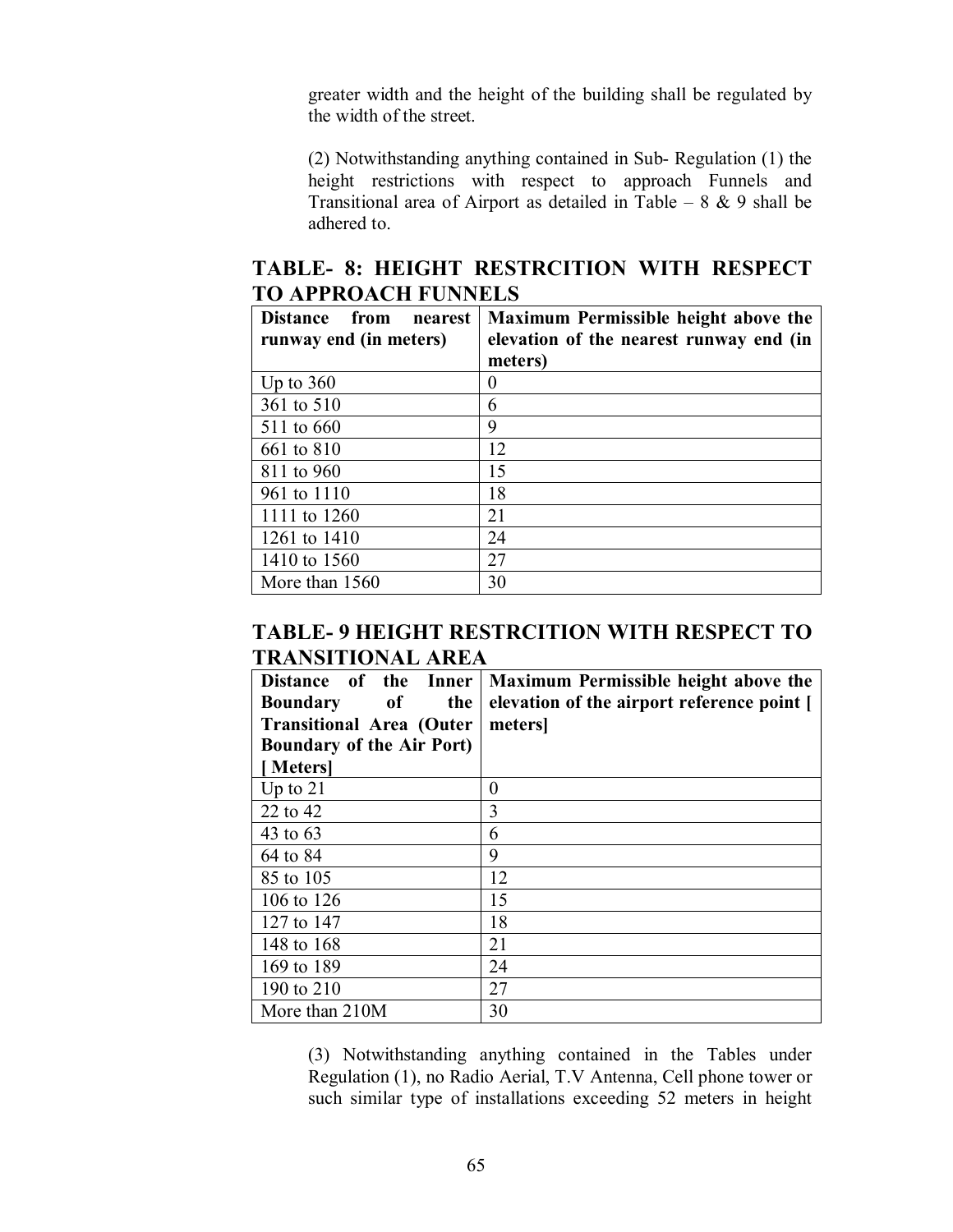shall be erected without prior permission of the concerned Civil Aviation Authority.

(4) No building structure or installation exceeding the height indicated in the said Tables shall be permitted unless the applicant produces a 'No-Objection Certificate 'from the Airport Authority.

**35. Off Street** (1) In all buildings including Apartment Buildings/ Group Parking Space. Housing, Hotels, Restaurants and Lodges, business buildings, commercials, Institutional buildings like schools and colleges, multi-storeyed buildings/complexes etc. and all other nonresidential activities provision shall be made for parking spaces as per the following requirements.

#### **TABLE – 10: OFF STREET PARKING SPACE FOR DIFFERENT CATEGORY OF OCCUPANCIES**

| Sl.<br>N <sub>0</sub> | Category of building/activity               | Minimum parking<br>area to be provided<br>percentage<br>- of<br><b>as</b> |
|-----------------------|---------------------------------------------|---------------------------------------------------------------------------|
|                       |                                             | total built up area                                                       |
| (1)                   | $\left( 2\right)$                           | (3)                                                                       |
| $\mathbf{1}$          | Shopping malls, Shopping malls with         | 50                                                                        |
|                       | Multiplexes / Cineplex's, Cinema Halls,     |                                                                           |
|                       | Retail shopping centres & Hotels.           |                                                                           |
| 2                     | Restaurants, Lodges, Other commercial       | 40                                                                        |
|                       | Buildings, Office Complexes.                |                                                                           |
| 3                     | Residential apartment buildings,<br>Group   | 30                                                                        |
|                       | Housing, Clinics, Nursing Homes, Hospitals, |                                                                           |
|                       | Institutional and Industrial buildings      |                                                                           |

*N:B:1. (i)Parking to be provided as percentage of total built up area may be in basement/stilt floor and setback/open spaces at ground level.*

(ii) Basement(s) used exclusively for parking, storage and services shall not be counted towards FAR.

2. The parking spaces may be provided in (for all categories of buildings)

- (A). Basements or cellars
- (B). on stilt floor
- (C). open parking area

(D). exclusive multi level car parking or

(E). Roof top parking in case of Commercial, IT and ITES and corporate buildings.

(F). a combination of any or all of the above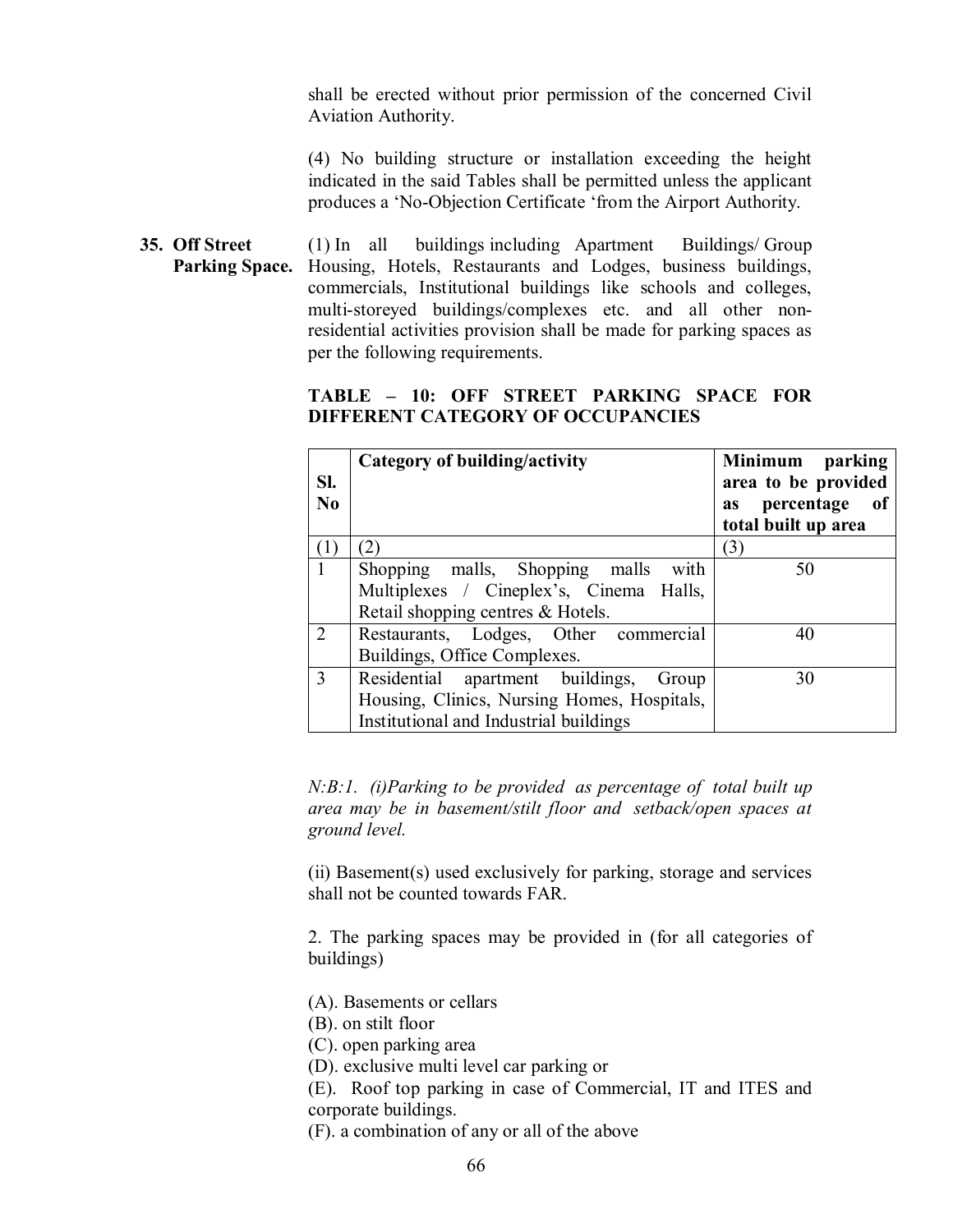(3) For parking purposes, single basement shall be allowed in case of plot size of 500 square meter or more, and multiple basements shall be allowed in case of plot size of 1000 square meter or more. The roof top parking with car lift shall be allowed only in case of plinth area/roof area of 2000 square meter or more.

(4) If the total off-street parking space required under these Regulations is provided by a group of property owners at a place for their mutual benefit, such parking spaces may be construed as meeting the off-street parking requirement, subject to the approval of the Authority. The Authority may also decide to develop such parking spaces and charge property owners to bear proportionate cost.

(5) Garage with locking facilities shall be included in the calculation of floor space for determining the requirement of parking space, unless it is provided in the basement of a building or under a building constructed on stilts with no external walls.

(6) The parking spaces to be provided, shall be in addition to the open spaces (setback) required around a building under these Regulations. However, parking may be provided in the front open space and other side open spaces without reducing the clear vehicular access way to less than 6.0 meters.

(7) Misuse of the area specified for parking of vehicles for any other use shall be summarily removed/ demolished by the Authority.

(8) For parking spaces in basements and upper storey of parking floors, at least two ramps of minimum 3.6 m width or one ramp of minimum 5.4 m width and maximum 1:10 slope shall be provided. Such ramps may be permitted in the side and rear setbacks after leaving 6 meter space for movement of fire-fighting vehicles. Access to these may also be accomplished through provision of mechanical lifts.

(9) Up to 10% of cellar may be utilized for utilities and nonhabitation purpose like A/C plant room, Generator room Electrical installations, laundry etc.

(10) At least 20% of the parking in group housing, apartment buildings shall be earmarked for visitors.

(11) Every building except a residential building having less than four dwelling units will have parking space earmarked for ambulance, fire tender and physically challenged persons.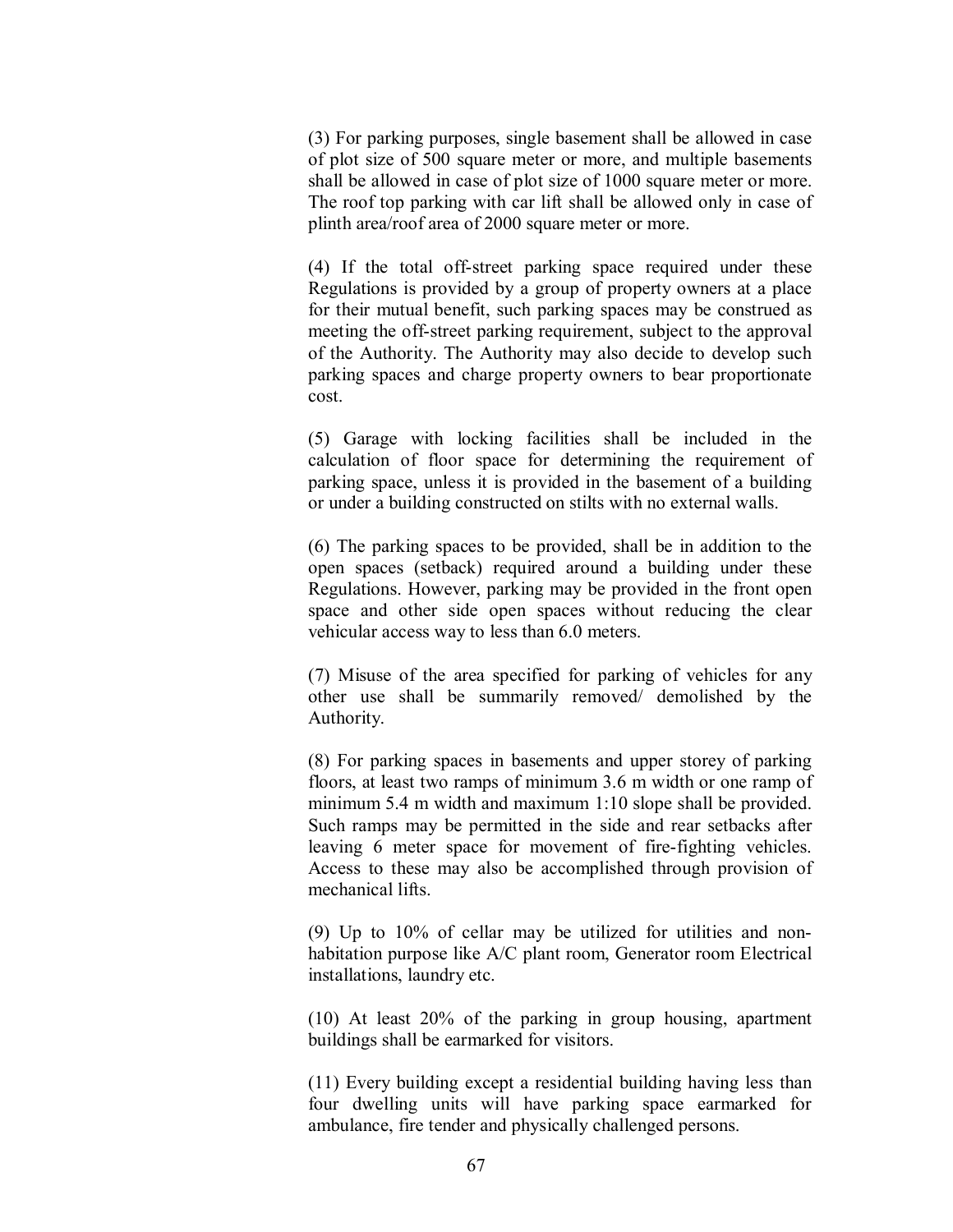(12) In respect of Apartment Complexes/ Buildings/ Blocks, in sites up to 750 Sq.m the parking requirement shall be deemed to be met if the entire stilt floor is left for parking. A WC/ Toilet facility shall be provided for watch and ward in the stilt floor.

(13) Apart from use of Basement for Services/Parking/ Storage, it may be used for other activities like library, Study Rooms, Games Room and Laundry Room only in case of Residential and Institutional Buildings.

**36. Interior** (1) At least one side of all the rooms intended for human habitation, if **Open space.** such room does not abut on the front or the rear or the side setbacks shall abut on an interior open space whose minimum dimension shall be 3 meters X 3 meters in cases of buildings up to a height of 12 meters. In cases where the height of the building is more than 12 meters, the width of the interior open space shall be increased at the rate of one meter for every additional 3 (three) meters height. This provision shall be applicable to all categories of buildings, namely, residential, group housing, apartments, commercial, institutional, administrative, assembly.

> (2) For ventilating the spaces for water closets and bathrooms ventilation shafts shall be provided with size as provided under clause – 8.2.5, part- 3 of National Building Code, 2005

**37. Height** (1) The following appurtenant structures shall not be included in **Exemption of** the height of the building. **A building.**

> A. Roof tanks and their supports (with support height not exceeding 1 m.)

> B. Ventilating, air conditioning, lift rooms and similar service equipments.

- C. Stair cover (mumty) not exceeding 3.00 m. in height and
- D. Chimneys, parapet walls and architectural features not exceeding 1.2 m. in height.
- E. Barsati over residential building not exceeding 2.5 m in height
- F. Height of ceiling of upper basement roof not exceeding 1.5 mtr from the average surrounding ground level
- **38. Exemption** (1) Every open space provided either in the interior or exterior in  **in open space.** respect of any building shall be kept free from any erection thereon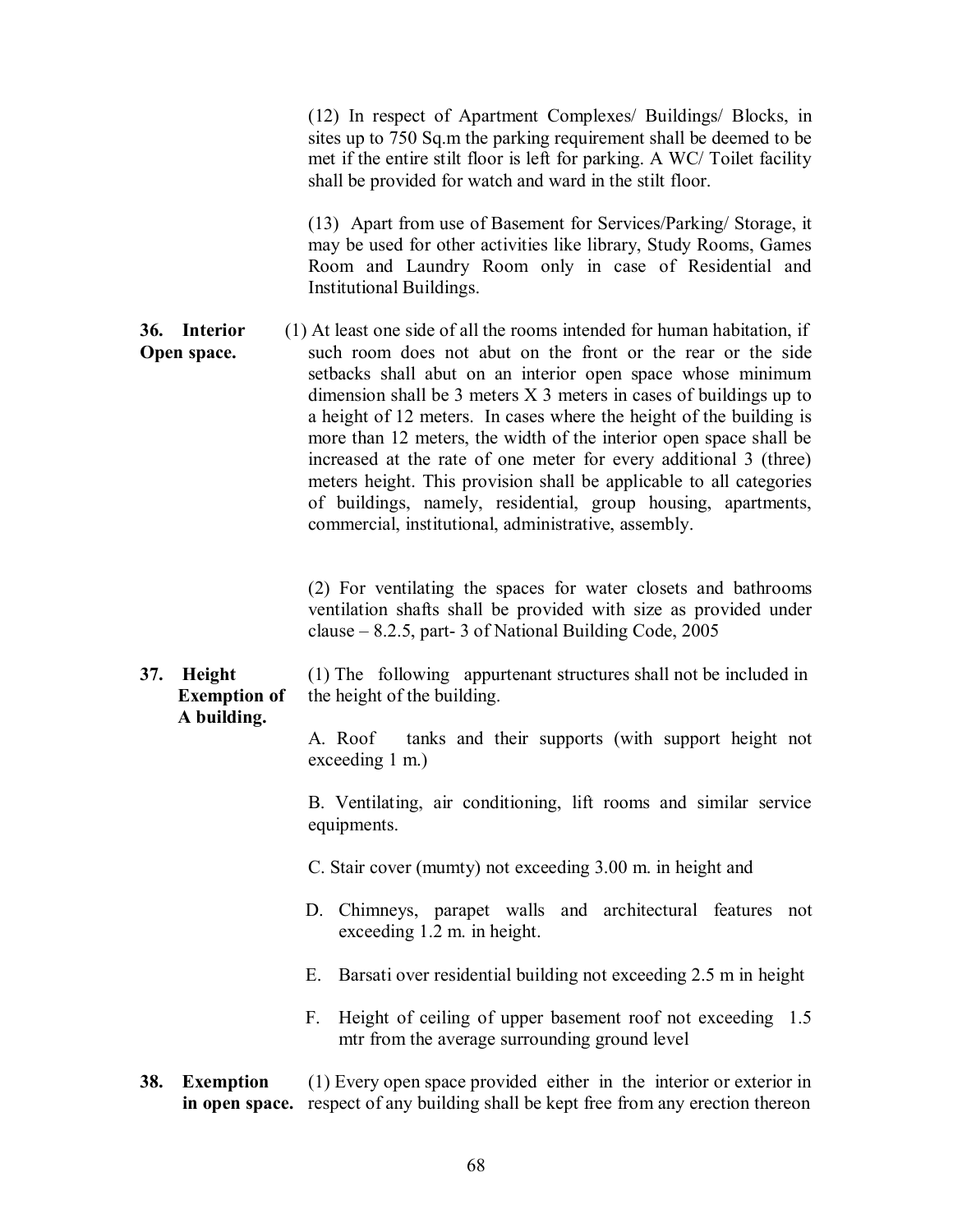and shall be open to the sky and no cornice, roof, or weather shade of more than 0.75 m. in width shall overhang or project over such open space.

(2) A portico of up to 2.5 m. width and 4.6 m. length with a minimum height of 3m from the plinth level may be permitted within the side and front setback. A garage is permissible at the rear end or side or front open space provided 1 meter clear set back from road boundary is available. Access to the top of the portico/ garage should not affect the privacy of the neighboring plot. No openings are to be located on the side and rear boundary.

(3) The portico provided as above should not rest on the boundary wall and should be open to provide through excess to the rear. The area covered under portico shall not be included in the FAR.

**39. Basement**/ (1). Basements/ cellars shall not be permitted in low lying area and **Cellar.** areas without adequate drainage facility from the basement.

> (2) Construction of basement/ cellars may be allowed by the Authority in accordance with the provisions contained in the development plan applicable to the concerned area.

(3) The basements/cellars shall only be put to the following uses:

A. Storage of household or other non-combustible materials;

B. Strong room, bank cellars etc.

C. Installation of air-conditioning equipments and other machines used for service and utilities of building;

D. Parking places

(4) However basements/cellars may be permitted to be constructed leaving the prescribed setback/open space applicable to the building. Further, in case of apartment/group housing/commercial/corporate & IT/ITES buildings the basements may be allowed to be constructed under the entire plot area leaving 3 meter space from the boundary of the premises subject to the following;

(i) In all such cases the owners have to indemnify the Authority against any damage caused by her/him/them to the adjacent property in the format given in Form-XI.

(ii) The portion of the basement projecting out of the building line shall flush with the ground.

(5) The basements shall be used exclusively for parking/ services/storage.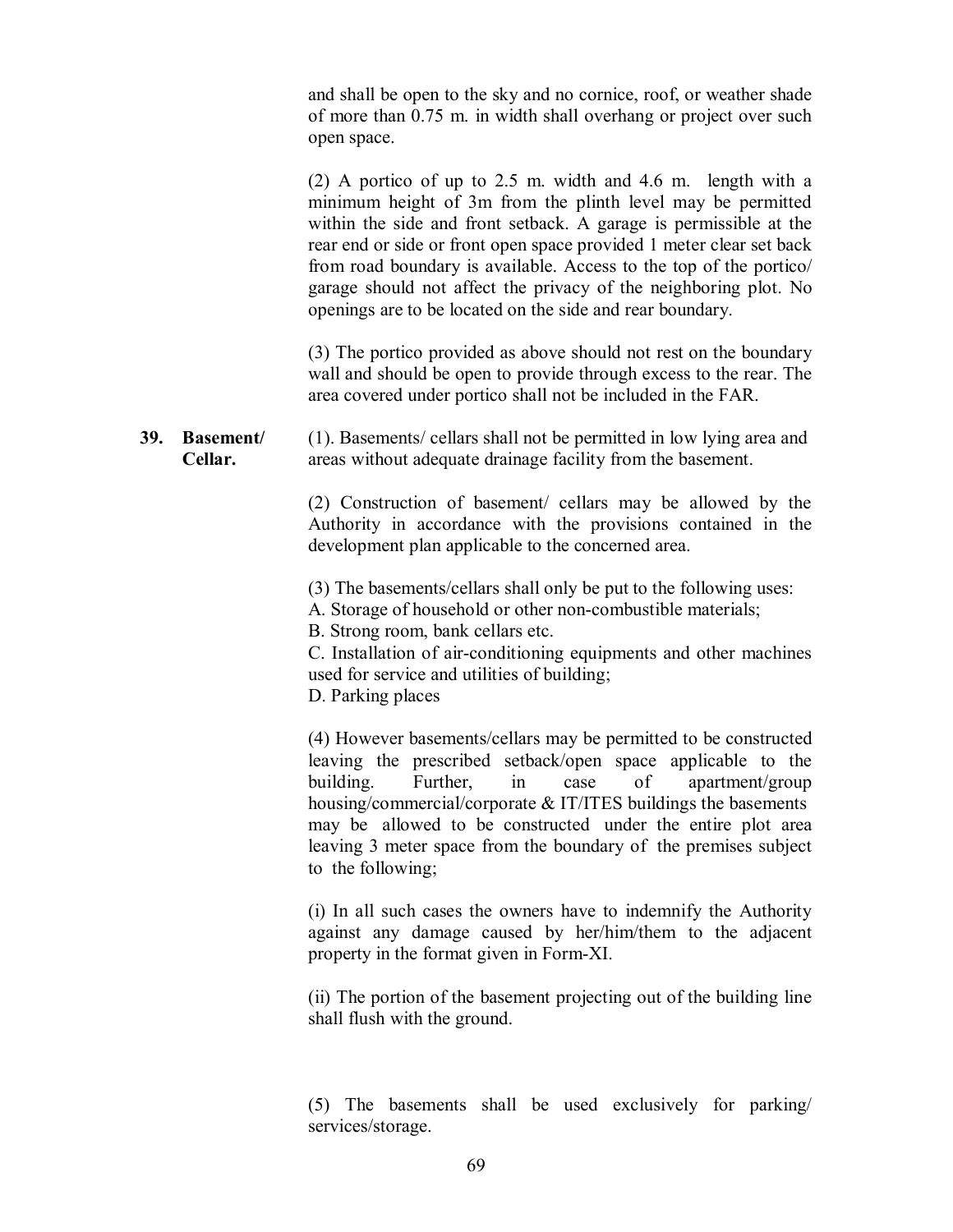(6) The basement shall fulfill the following requirements:

A. Every basement shall in every part have minimum 2.5 m clear height.

B. Adequate ventilation shall be provided for the basement. The standard of ventilation shall be the same as required by the particular occupancy according to regulations. Any deficiency may be met by providing adequate mechanical ventilation in the from of blowers, exhaust fans (one exhaust fan for 50 sq.m of basement area.), air conditioning system etc.

C. The minimum height of the ceiling of upper basement shall be 1.2 m. and the maximum, 1.5 m. above the average surrounding ground level;

D. Adequate arrangements shall be made, so that surface drainage does not enter the basement.

E. The walls and floors of the basement shall be water- tight and be so designed that the effect of the surrounding soil and moisture, if any, are taken into account in design and adequate damp proofing treatment is given;

F. The access to the basement shall be separate from the main and alternative staircase providing access and exit from higher floors. Where the staircase is continuous in the case of buildings served by more than one staircase, the same shall be of enclosed type serving as a fire separation from the basement floor and higher floor. Open ramps shall be permitted if they are constructed within the building line subject to provision of (D) above.

G. The ramp providing access to basement to be used for parking shall have a gradient not steeper than 1:10 and this shall not obstruct the clear vehicular and pedestrian movement around the building including movement of fire tender (6 meter)

#### **40. Provision** (1) Lift shall be provided for buildings above 10 m. height in case  **of Lift**. of apartments, group housing, commercial, institutional and office. Buildings.

(2) Lift shall be provided at the rate of one lift for twenty dwelling units, or part thereof for residential buildings and at the rate of one lift per one thousand Sq.m. or part thereof built-up area for nonresidential buildings. The built-up area on the ground floor and two upper floors shall be excluded in computing the above requirement.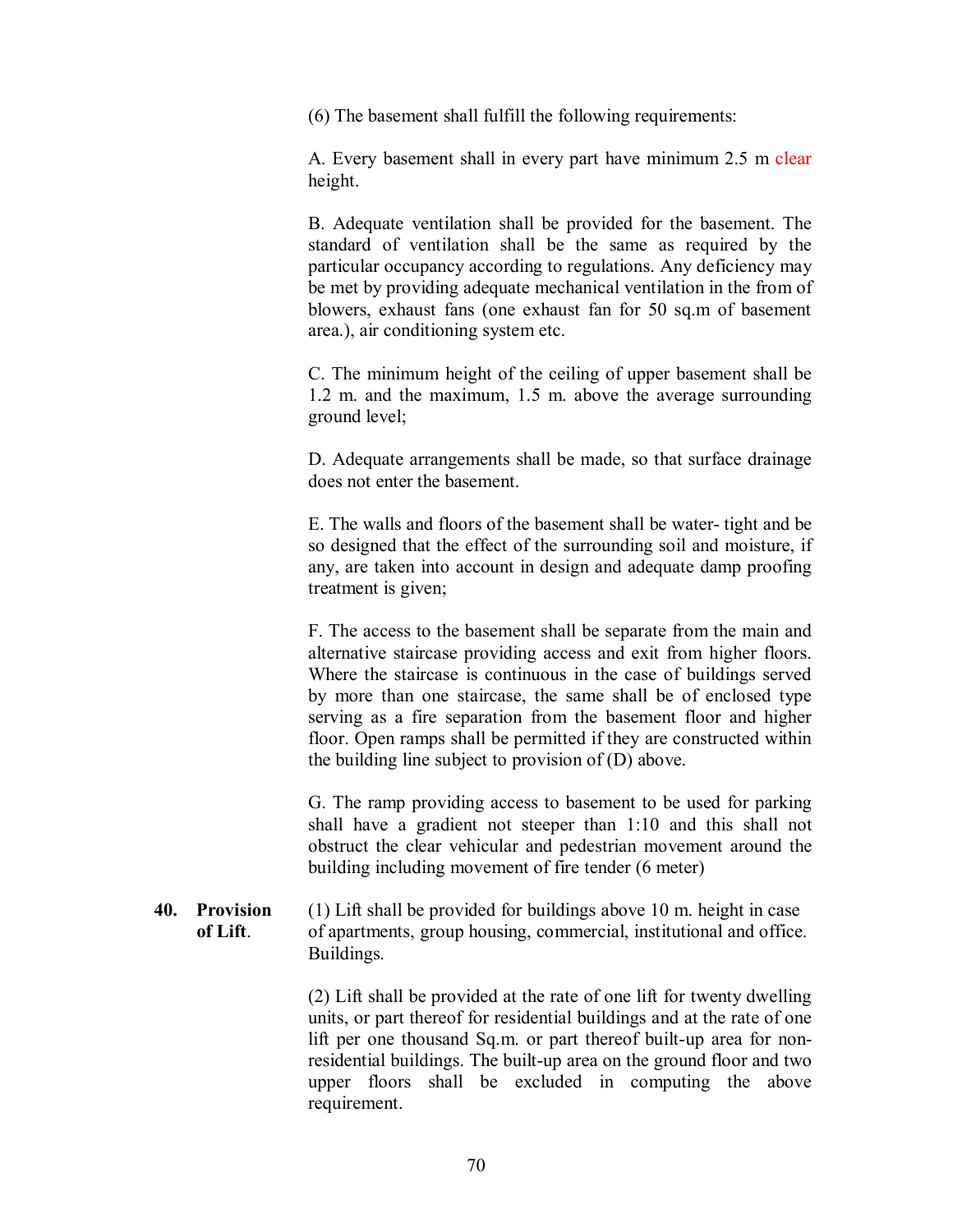(3) Notwithstanding anything contained in these Regulations in case of buildings with 21 m. or more in height, at least two lifts shall be provided.

- **41. Mezzanine.** Mezzanine floor may be permitted above any floor in all types of Buildings up to an extent of one- third of the actual covered area of that floor. All Mezzanine floors shall be counted toward FAR calculation, except the Mezzanine floor over the ground floor.
- **42. Heritage** The Authority may notify heritage zones in consultation with the **Zone.** Archeological Survey of India, State Department of Archeology, Bhubaneswar, Rourkela Municipality, and the Art Commission.

(ii) **Conservation of Heritage Buildings, Heritage Precincts and Natural features:** Conservation of buildings, artifacts, structures, areas and precincts of historic and /or aesthetic and/or architectural and /or cultural significance (Heritage buildings and heritage precincts) and/or natural features of environmental significance shall be taken up by the Authority Rourkela Municipality in accordance with the relevant provisions in-force and those framed from time to time.

**43. Barrier free** Barrier free environment is one, which enables people with **access for the** disabilities to move about safely and freely and to use all facilities **Physically** within the built environment. The goal of barrier free design is to **Challenged** provide an environment that supports the independent functioning **Person.** of individuals so that they can get into and participate in all activities without assistance.

> The main purpose is to integrate disabled and elderly persons fully in to the society. In view of the above the Govt. of India has enacted the Disabilities Act, 1955. Sections44, 45, and 46 of the Act stipulate that the appropriate Governments and local authorities to ensure provisions of barrier free facility in all new govt. buildings and public utilities roads and transport. Also in 1996 Govt. of India enacted another Person with Disabilities (Equal Opportunity, Protection of Rights and Full Participation) Act for the Barrier Free Environment for differently abled persons.

#### **(1) Site development:**

.

Level of the roads, access paths and parking areas shall be described in the plan along with specifications of the materials.

#### **(2) Access Path/ Walk Way:**

Access path from plot entry and surface parking to building entrance shall be minimum of 1800 mm. wide having even surface without any steps. Slope, if any, shall not have gradient greater than 5%. Selection of floor materials shall be made suitably to attract or to guide visually impaired persons (Limited to colored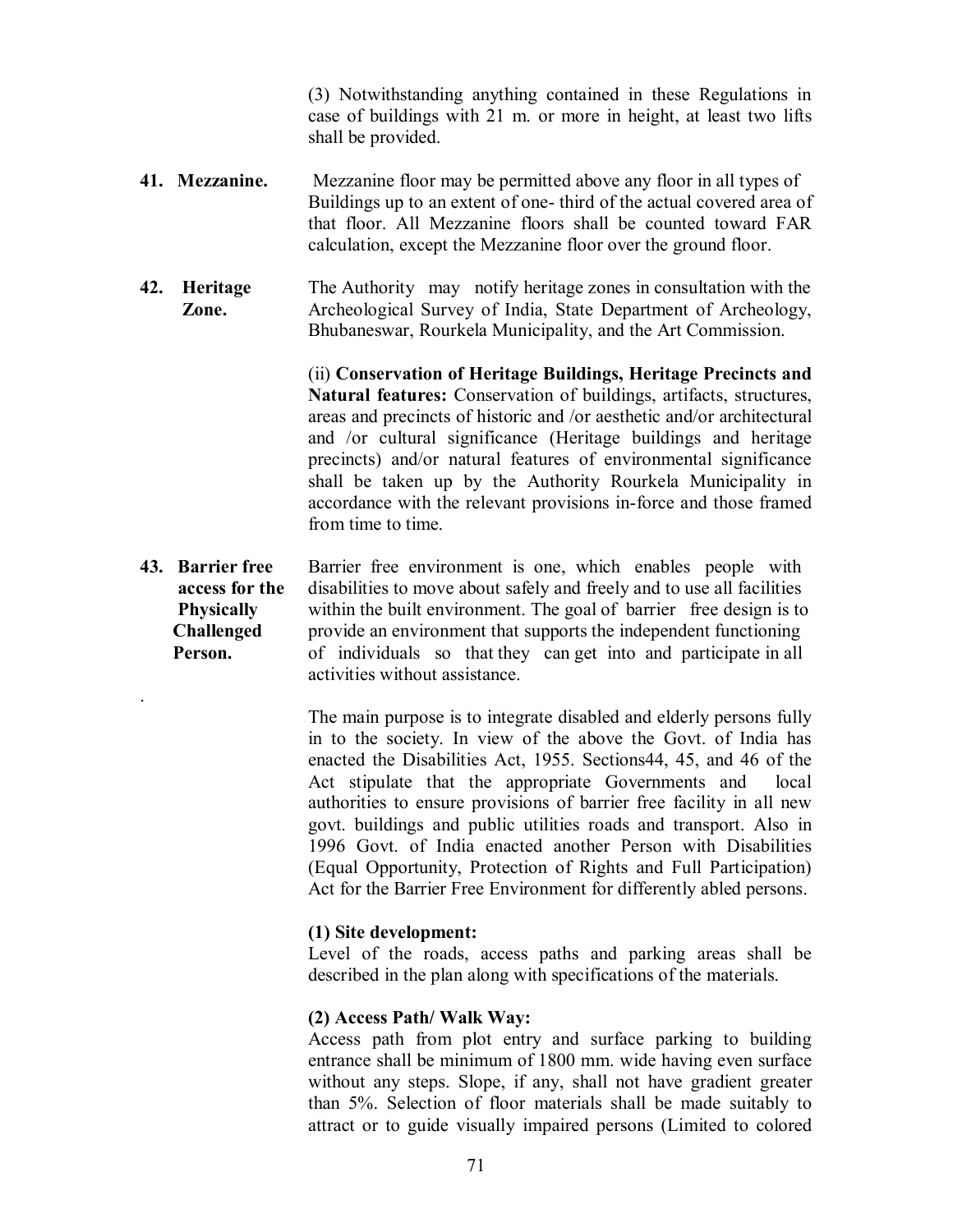floor material whose color and brightness is conspicuously different from that of the surrounding floor material or the material that emits distinct sound to guide visually impaired persons hereinafter referred to as "guiding floor material"). Finishes shall have non slip surface with a texture traversable by a wheel chair. Curbs wherever provided should blend to the common level.

#### **(2) Parking:**

For parking of vehicles of handicapped people the following provisions shall be made:

(A). Surface parking for two car spaces shall be provided near the entrance for the physically handicapped persons with maximum travel distance of 30 m. from building entrance.

(B). The width of parking bay shall be minimum 3.6 m.

(C). The information stating that the space is reserved for handicapped persons shall be conspicuously displayed.

(D). Guiding floor materials shall be provided or a device which guides visually impaired persons with audible signals or other devices which serves the same purpose shall be provided.

## **(4) Building requirements:**

The specified facilities for the buildings for handicapped persons shall be as follows;

- Approach at plinth level.
- Corridor connecting the entrance/ exit.
- Stairways
- Lift
- Toilet
- Drinking water
- **(A). Approach at plinth level:** Every building should have at least one entrance accessible to the handicapped and shall be indicated by proper signage. This entrance shall be approached through a ramp together with stepped entry.
- **(B). Ramp Approach** : Ramp shall be finished with non slip material Minimum width of ramp shall be 1800 mm. with maximum gradient 1:12, length of ramp shall not exceed 9meter having 800 mm high hand rail on both sides extending 300mm beyond top and bottom of the ramp. Minimum gap from the adjacent wall to the hand rail shall be 50mm.
- **(C). Stepped Approach**: For stepped approach, width of tread shall not be less than 300mm, and maximum riser shall be 150 mm. Provision of 800 mm. high hand rail on both sides of the stepped approach similar to the ramp approach shall be made.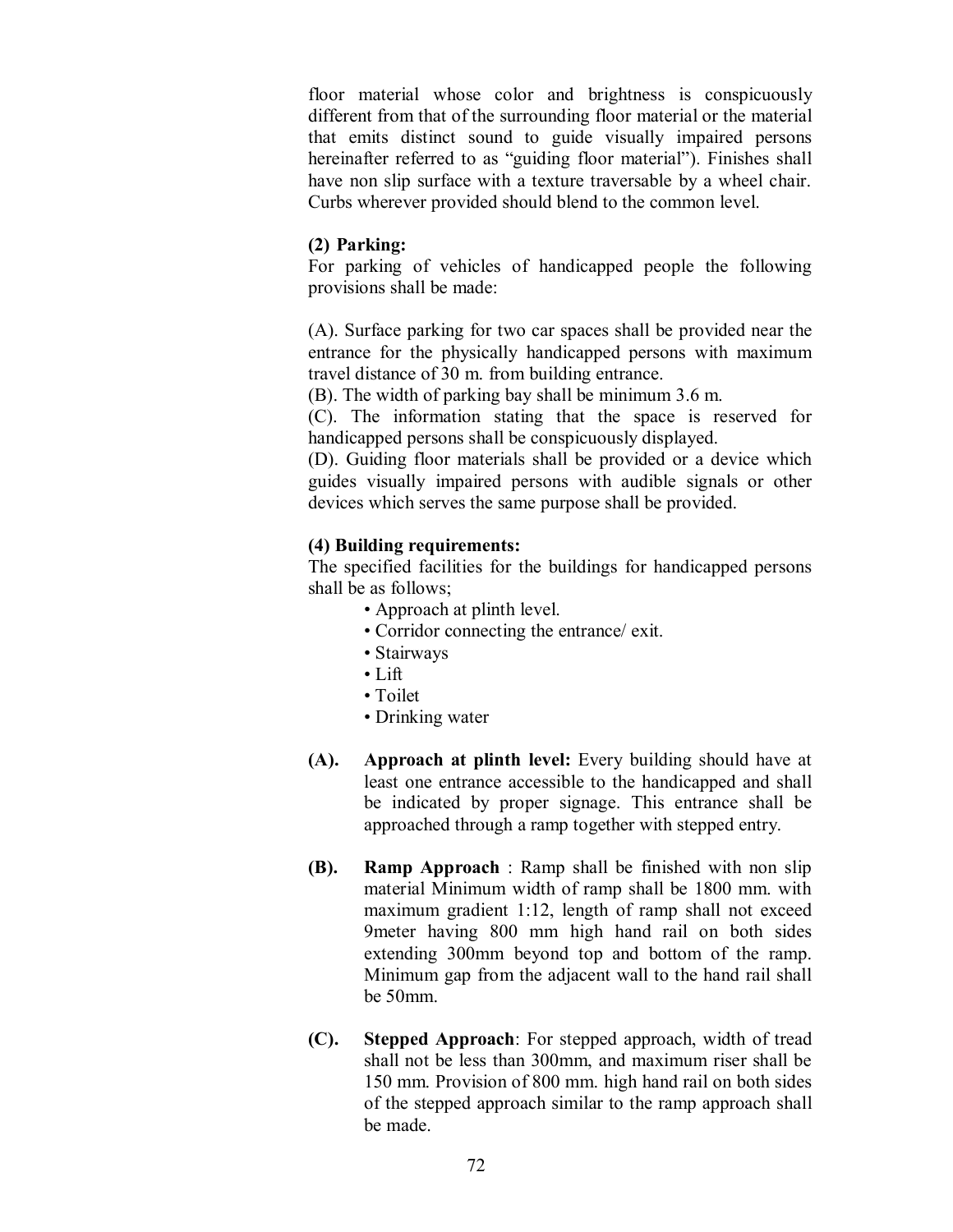- **(D). Exit/Entrance Door**: Minimum clear opening of the entrance door shall be 900mm and it shall not be provided with a step that obstructs the passage of a wheel chair user. Threshold shall not be raised more than 12 mm.
- **(E). Entrance Landing:** Entrance landing shall be provided adjacent to ramp with the minimum dimension 1800mm x 2000 mm. the entrance landing that adjoins the top end of a slope shall be provided with floor materials to attract the attention of visually impaired persons (limited to colored floor material whose color and brightness is conspicuously different from that of the surrounding floor material or the material that emits distinct sound to guide visually impaired persons hereinafter referred to as " guiding floor material) Finishing shall have a non slip surface with a texture traversable by a wheel chair. Curbs wherever provided should blend to the common level.
- **(F). Corridor connecting the entrance/exit for the handicapped:** The corridor connecting the entrance/exit for handicapped leading directly outdoors to a place where information concerning the overall use of the specified building can be provided to visually impaired person either by a person or by signs, shall be provided as follows:
	- i. Guiding floor materials, shall be provided or devices that emit sound to guide visually impaired persons
	- ii. The minimum width shall be 1250 mm.
	- iii. In case there is a difference of level, slope ways shall be provided with a slope of 1:12
	- iv. Hand rails shall be provided for ramps/slope ways at a height of 800mm height.
- (7) **Stair ways**; One of the stairways near the entrance/exit for the handicapped shall have the following provisions:
	- (A) The minimum width shall be 1350 mm
	- (B) Height of the riser shall not be more than 150mm and width of the tread 300mm. the steps shall not have abrupt(square) nosing.
	- (C) Maximum number of risers on a flight shall be limited to 12
	- (D)Hand rails shall be provided on both sides and shall extend 300mm on the top and bottom of each flight of steps.
- (8**) Lifts**: Wherever lift is required as per bye-laws, provision of at least one lift shall be made for the wheel chair user with the following cage dimensions of lift recommended for passenger lift of 13 persons capacity by Bureau of Indian Standards.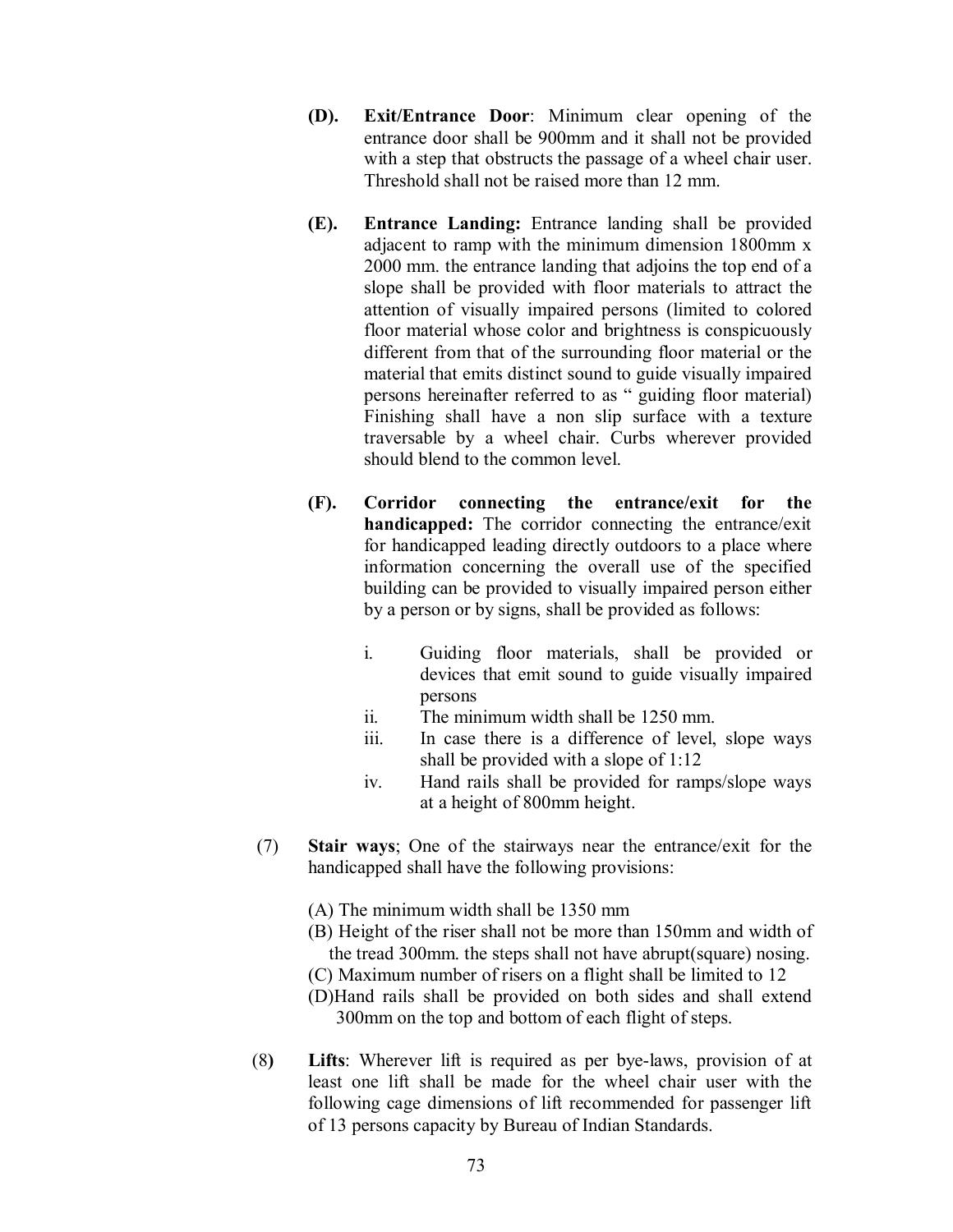Clear internal depth: 1100mm Clear internal width: 2000mm Entrance door width: 900MM

- (A) A handrail not less than 600 mm. long at 1000mm. above floor level shall be fixed adjacent to the control panel
- (B) The lift lobby shall be of an inside measurement of 1800mm x 1800mm or more.
- (C) The time of an automatically closing door should be minimum 5 seconds and the closing speed should not exceed 0.25 meter/sec.
- (D) The interior of the cage shall be provided with a device that audibly indicates the floor the cage has reached and indicates that the door of the cage for entrance/exit is either open or closed.
- (E) The control panel should have marking in Braille to help visually impaired.
- (9) **Toilets:** One special W.C in a set of toilets shall be provided for the use of handicapped with essential provision of washbasin near the entrance for the handicapped.
	- (A) The minimum size shall be 1500 x 1750mm
	- (B) Minimum clear opening of the door shall be 900mm and the door shall swing out.
	- (C) Suitable arrangement of vertical/horizontal handrails with 50mm clearance from wall shall be made in the toilet.
	- (D) The W.C. seat shall be 50mm from the floor.
- (10) **Drinking Water:** Suitable provision of drinking water shall be made for handicapped near the special toilet provided for them,
- (11) **Designing for Children:** In a building meant for the predominant use of the children, it is necessary to suitably lower the height of the handrail and other fittings and fixtures.

## **44. Rain Water** Provision of rain water harvesting is mandatory for all plots, **Harvesting** which are more than 300 Sq.m. in area. The dimension of **System.** recharging pits/trenches should be at least 6 cubic meters for every 100 Sq.m of roof area. Percolation pits shall be filled with small Pebbles or brick jelly or river sand and covered with perforated concrete slabs. Apart from this, the following requirements are optional and may be provided depending on site conditions

(A) **Terrace water Collection**: The terrace shall be connected to a sump or the well through a filtering tank by PVC pipe. A valve system shall be incorporated to enable the first part of the rainwater collected to be discharged out on to the soil if it is dirty. A filtering tank measuring 0.36 Sq.m may be constructed near the sump. The tank may be divided by a perforated slab and one part should be filled by small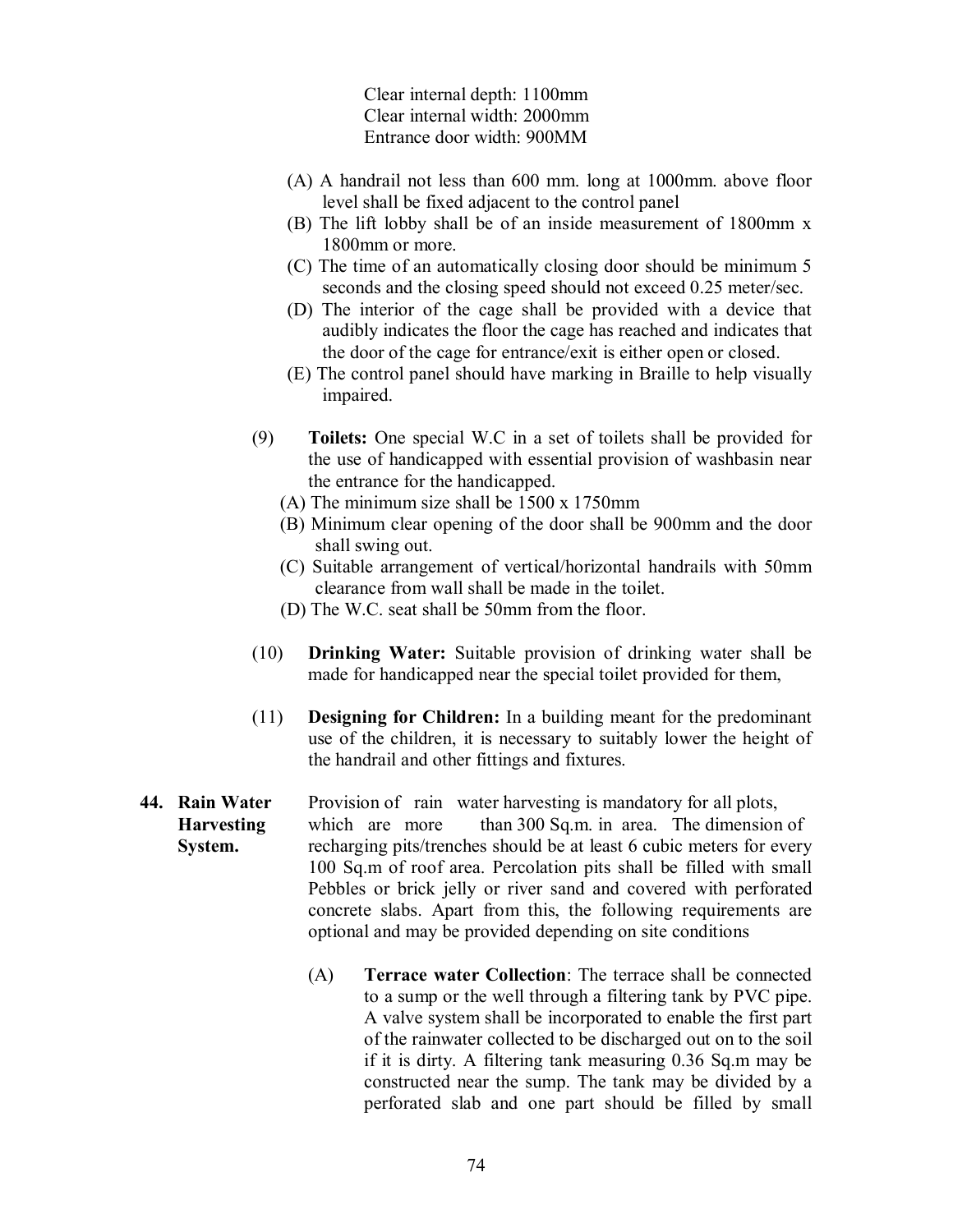pebbles and other by brick jelly. The bottom portion of the tank should have a slope to avoid stagnation of water.

- (B). **Open Ground**: Where there is open ground, a portion of topsoil should be removed and replaced with river sand to allow slow percolation of rain water. Any other method to be effective in conservation and harvesting of rain water may be adopted in each and every construction taken up.
- **45. Signs and** (1) These shall be governed by the relevant provisions of the **Outdoor** Orissa Municipal Act.

 **Display**

- **Structure.** (2) Within the Rourkela Development Plan area where no specific guidelines for the above structure are framed, the Authority shall prescribe the guidelines with approval of Government.
- **46. Reference to** The standards relating to water and sanitation requirements for **Standards.** for various occupancies and uses, fire protection and fire safety requirements and guidelines for installation of solar water heating system shall be referred to as given in Annexure-V.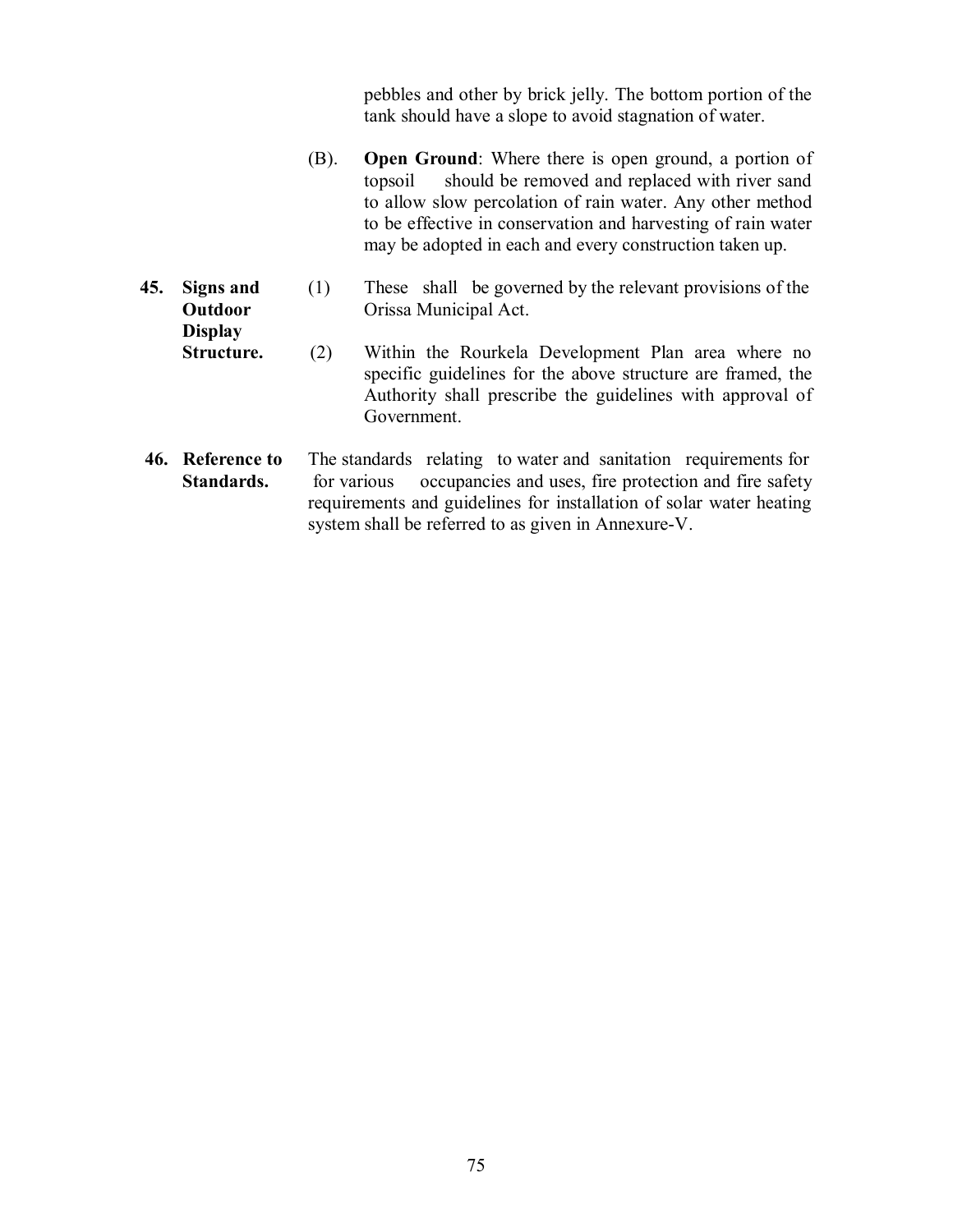# **PART: V SPECIAL REGULATIONS**

**47. Apartment.** (1) Apartment building shall be permitted only on plots of size 500 square meters or more but less than 4000 square meters.

> (2) In apartment building with joint ownership of land the owner / developer shall provide floor space for house owner's society Office / assembly at the rate of 1 Sq. m. per / flat provided that the minimum area shall not be less than 12 Sq. m..

> (3) One staircase for every 6 dwelling units or fraction there of in a floor shall be provided.

> (4)The minimum width for approach road to the plot shall be 9 meters for non high-rise and 12 meters for high-rise Apartment buildings.

> (5)For apartment buildings at least 20% of the units will be earmarked for construction of housing units for EWS/LIG category. The cost and method of allotment of such houses will be decided by the Authority.

> The developer has the option of developing the EWS/LIG units at the same site or within a distance of five (05) kilometers from the main project.

> Provided further that the developer will have the option of contributing an amount equal to rupees one hundred(100) per square meter of the total built area to a fund named as "Shelter Fund" to be maintained by the RDA in lieu of constructing the EWS/LIG houses. The proceeds of this fund will be utilized by the Authority for construction of EWS/LIG houses.

> However, additional FAR upto 0.25 shall be allowed for dwelling units meant for LIG/EWS.

**48. Group Housing.** (1)The minimum size of site for group housing shall be 4000 sq.m. (2) In addition to other requirements the group housing schemes shall be accompanied by

> (A) A services and Utilities plan as per standards for water supply system, drainage and storm water disposal system, sewerage system, rain water harvesting structures, and for other utilities.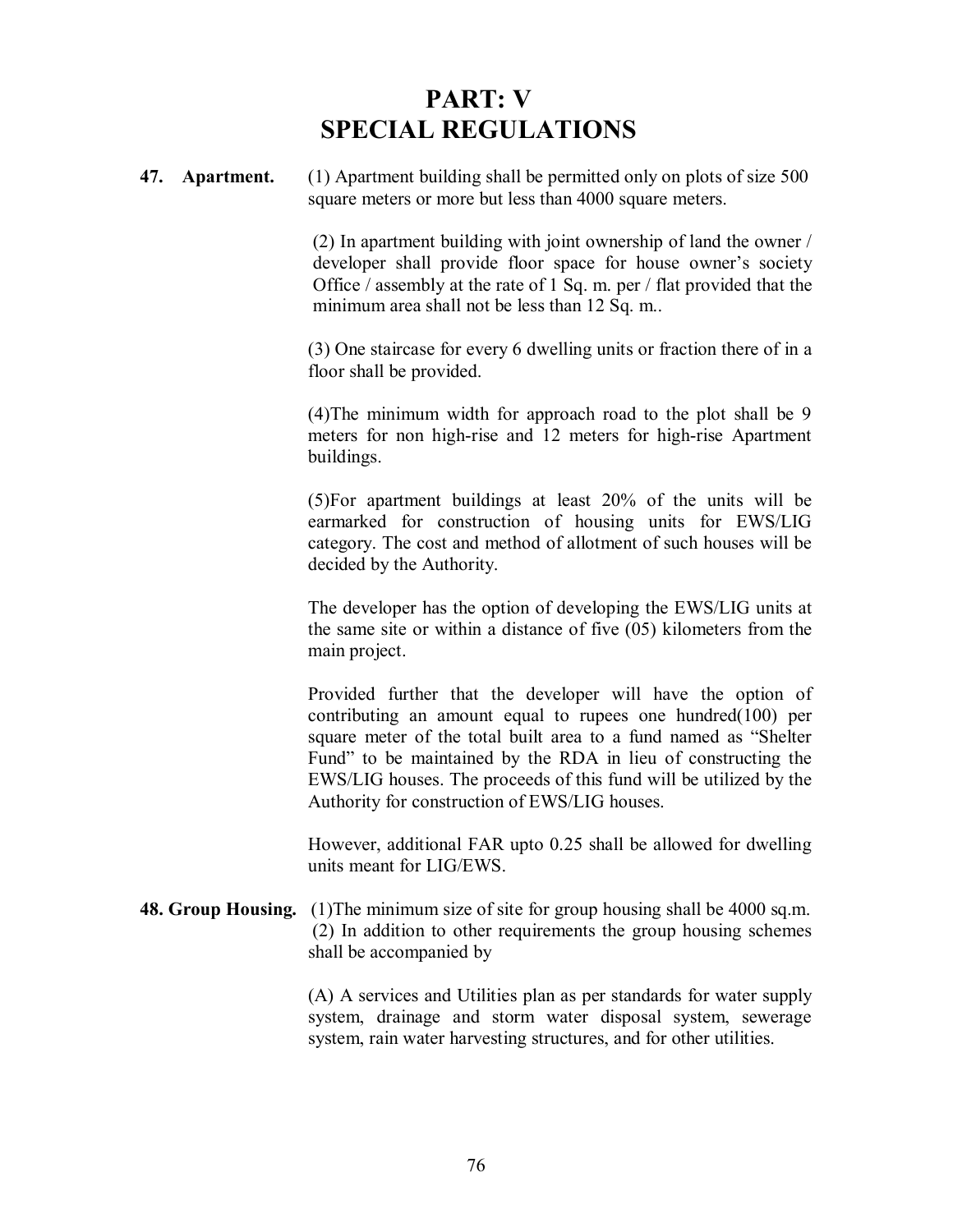(B) A landscape plan including rainwater harvesting / water recycling details.

(C) Parking & internal circulation plan along with Common pool parking area plan, if any. The above shall be drawn on suitable scale with relevant details.

(3) The minimum width of approach road to the plot shall be 9 meters for non high rise and 12 meters for high rise Group housing buildings.

(4) Common facilities like shopping centre, community hall or centre/club etc shall be provided in up to 5% of the built up area and shall be planned and developed in cases where the units are above 50 in number and not to be part of the residential blocks.

(5) A black topped unhindered public access road of at least 7.5 meter width shall have to be developed on any one side of the periphery as per suitability and feasibility for the convenience of accessibility of other sites and lands located in the interior.

(6) In case of blocks up to 12 m. heights, access through pathways of 6 m. width would be allowed. All internal roads and pathways shall be developed as per standards.

(7)Minimum 15% of site area shall be earmarked for organized open space and be utilized as greenery, tot lot or soft landscaping, etc. This space may be in one or more pockets.

(8) For Group Housing Projects at least 20% of the units will be earmarked for construction of housing units for EWS/LIG category. The cost and method of allotment of such houses will be decided by the Authority.

The developer has the option of developing the EWS/LIG units at the same site or within a distance of five(05) kilometers from the main project.

Provided that, in case of Group Housing Projects taken over an area of upto five (5) hectares, the developer will have the option of contributing an amount equal to rupees one hundred(100) per square meter of the total built area to a fund named as "Shelter Fund" to be maintained by the Rourkela Development Authority in lieu of constructing the EWS/LIG houses. The proceeds of this fund will be utilized by the Authority for construction of EWS/LIG houses.

However, additional FAR upto 0.25 shall be allowed for dwelling units meant for LIG/EWS.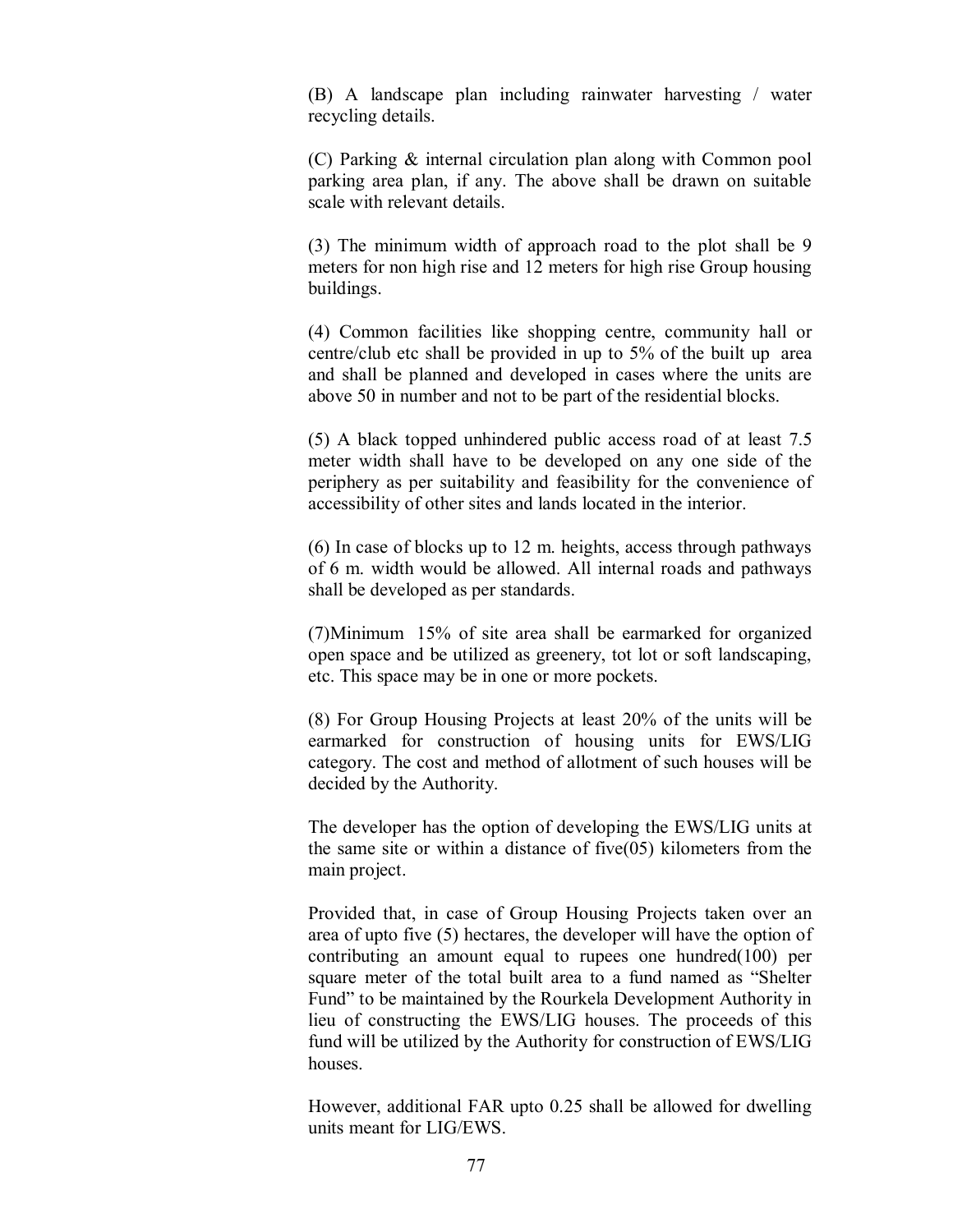## **49. Out house.** An outhouse with zero rear and one side set back may be permitted on a plot having an area not less than 150 sq.m. Provided that

- (1) The coverage of the outhouse shall not exceed 30 sq.m. and the height shall not exceed 3 m.
- (2) The built up area of the outhouse and that of the main building together shall not exceed the permissible FAR for the concerned plot.
- (3) The outhouse shall not cover more than one third of the width and more than one fourth of depth of the plot and shall not abut any public road.
- (4) A minimum 1.5 m.strip of land shall be kept open to the sky between the main building and the out house.
- (5) No opening either in the form of windows or doors or ventilators shall be provided to the adjoining properties.
- (6) Outhouse with sloping roof shall only be permitted. In no case permission for outhouses shall be granted with reinforced concrete flat roof.
- **50. Requirments** (1) In a basti area, permission to erect a building may be given on  **For Basti area.** the basis of the available width of means of access, provided that where the width of means of access is 4.5 meter or less, the coverage shall be limited to 50% of the plot area and the maximum height of the building limited to two storey and the FAR limited to 1.00.

(2) For plots with narrow width (7.5meteres) zero setbacks may be allowed on one side with a passage of one meter on the other side.

(3) The rear setback and front setback shall not be less than 1.0 m and 1.5 m. respectively.

(4) In each house on a basti plot having one side setback, an internal court-yard of not less than 10sq.m in area and not less than 2.5 m in width shall be provided in such a way that at least one wall of each living room abuts such court-yard or a verandah opening to such court-yard.

## **51. Semi Detached** (1) owners of adjacent similar dimension plots abutting a road may And row be permitted to construct row or semi-detached buildings.  **Housing.**

(2) The orientation of the row or semi-detached building shall preferably be such that the prevailing south-west summer breeze can be availed by each dwelling unit.

(3) For semi-detached buildings over two adjacent plots, the setbacks, height and FAR shall be regulated by treating both the plots as one.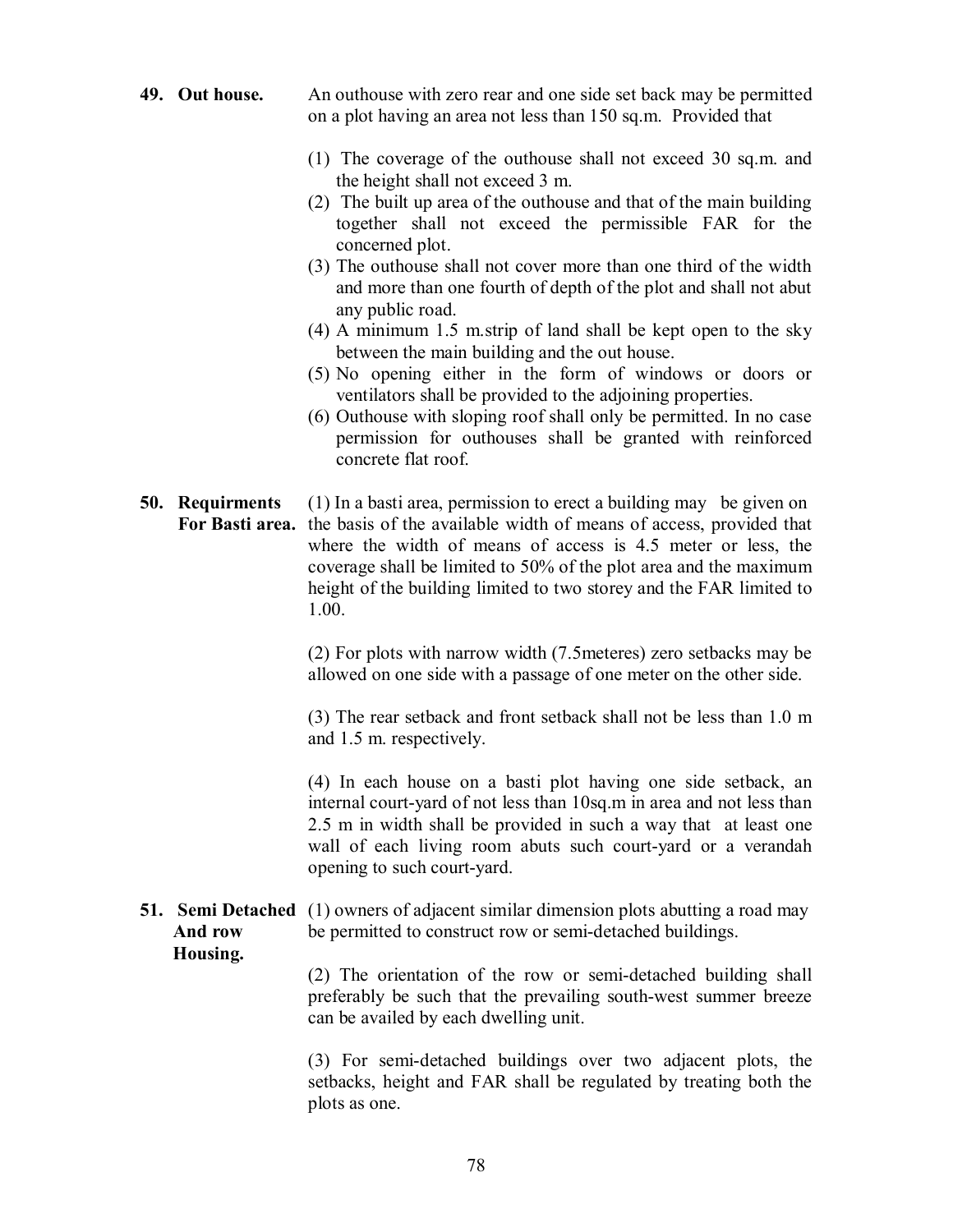(4) In case of row housing, the length of a row shall not exceed 30 m along the road on which such houses abut, in case, the dwelling units in a row are scattered the maximum length of the road shall be 100 m.

(5) For row houses the ground coverage shall not exceed 70% and the FAR 1.50.

(6) The minimum size of the plot on which a unit of row housing may be allowed shall be 30 sqm.

- (7) If two adjacent owners apply for semi-detached building, then the side setbacks may be clubbed as per the table and are to be provided on one side of the individual plot. In case of deviation during construction the same shall be treated as fully deviated beyond permissible limits.
- **52. Shop cum** Where plots are allotted in a row for shop-cum residential purpose **Residence.** the Authority may allow construction of shop-cum residential building without any side set backs up to a depth of 10 meters from the front exterior wall, provided that no part of the building up to said depth is used for residential purpose on the ground floor. No building exceeding 11 meters in height shall be allowed to be constructed as a shop-cum-residence plot, unless so permitted under the zonal development plan, provided that, the shop-cumresidence shall have  $2/3^{rd}$  of the total floor area used for shops. The FAR and other parameters shall conform to that specified for commercial buildings.

## **53. Cinema** (1) The relevant provisions of the Orissa Cinemas (Regulations)  **Multiplex** rules, 1954 shall apply for planning, designing and construction of  **And Theatre** Cinema and Theatre Buildings.  **Buildings.**

(2) No permission for construction of a building to be used as a cinema hall, theatre or auditoria for cultural show shall be granted unless the construction of such building conforms to the provisions of the Orissa Cinema (Regulations) Act, 1954 and the Orissa Cinematograph Rules, 1939 or any other law on the subject for the time being in force.

(3) No permission to construct a cinema hall on a site shall be given unless such site has been approved by the Authority for the purpose.

(4) Excepting provision for restaurant and incidental facilities no other use shall be permitted in a cinema building

(5) All cinema, theatre or auditoria buildings shall conform to IS: 4898-1968 and acoustics design of such building shall adhere to the requirements of IS: 2526-1963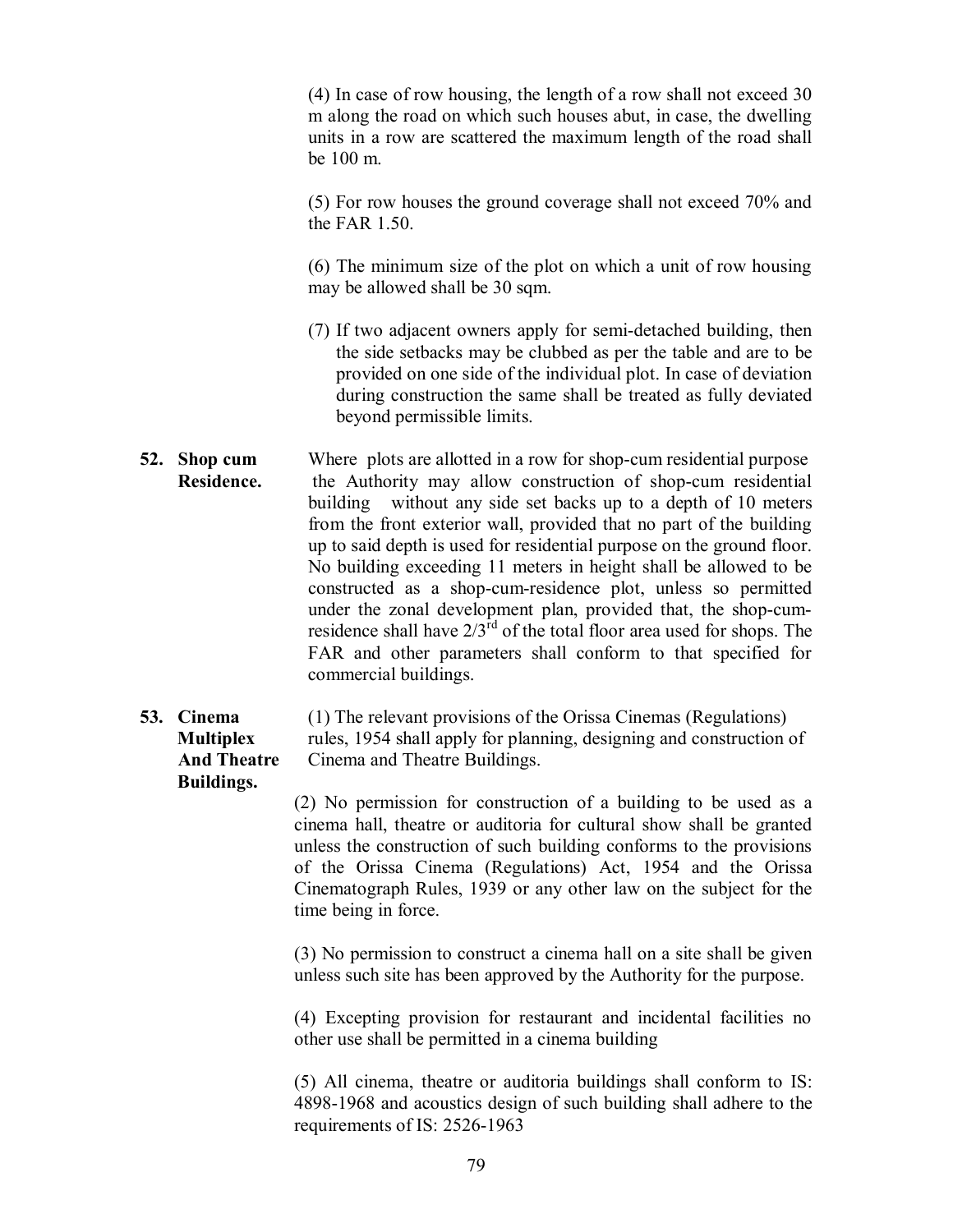(6) Exits and fire safety requirements shall be in accordance with Part IV (Fire and life safety) of the National Building Code of India,2005

**54. Liquefied** (1) Vacant space shall be maintained at all times, with the **Petroleum** following distances for storage sheds used for the storage of  **Gas.** liquefied petroleum gas cylinders between any building, public space, public road or any adjoining property which may be built upon and the said storage Shed.

**TABLE-11: MINIMUM DISTANCE REEQUIRED FOR STORAGE SHED OF LIQUIFIED PETROLIUM GAS CYLINDERS**

| <b>Quantity of Compressed Gas</b> | <b>Minimum Clear Distance to be</b> |
|-----------------------------------|-------------------------------------|
| In cylinders (kg.)                | <b>Kept</b> (meters)                |
| $0 - 100$                         |                                     |
| 101-1000                          |                                     |
| 1001-4000                         |                                     |
| 4001-8000                         |                                     |
| 8001-12000                        | Q                                   |
| 12001-30,000                      | 12                                  |
| Over 30,000                       | 15                                  |

(2) Notwithstanding anything contained in the conditions specified above, cylinders containing liquefied petroleum gas exceeding 100 kilograms but not exceeding 300 Kilograms may be kept in a storage shed forming part of, or attached to building, if it is separated therefrom by a substantial partition and the only means of access to it is from outside. Such a storage shed shall not be situated under any staircase or near other entrances to or exits from the rest of the building or other buildings. A shed used for storage of liquefied petroleum gas cylinders shall be surrounded by a suitable fence to prevent unauthorized persons from having access to the shed.

**55. Petrol** (1) Minimum distance from the road intersections shall be

**Pump.** A. For minor roads less than 30m. Row 50m

B. for major roads more than 30m. Row 100m

(2) the minimum distance of the property line of petrol pump from the centre line of the road shall not be less than 15 meters on road having less than 30 m width. In case of roads having 30 m or more width the width of the road shall be protected

## **(3) Plot Size:**

- A. Only for filling stations-30 x 17 m
- B. Filling cum-service station-36m x 30m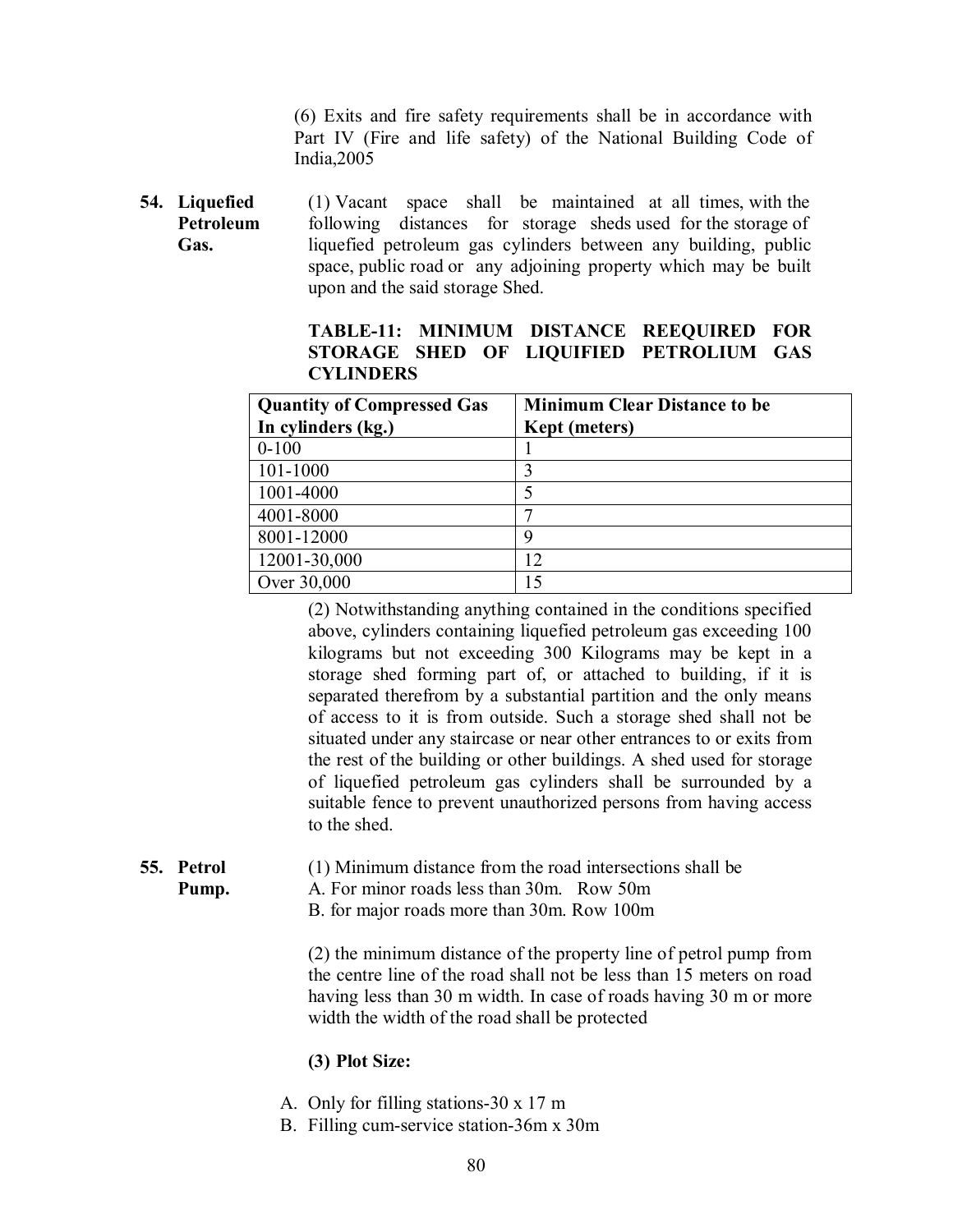C. Frontage of the plot shall not be less than 30m

(4) New petrol pump shall not be located on roads having less than 18m width.

## (5) **(A) Other Controls**

i. Ground Coverage -20% ii. FAR -0.20 Iii.Max. Height iv Canopy equivalent to permissible ground coverage within Set back line v. Front set back - minimum 6 m

## **(B) Other Regulations**

- i NOC from Explosives/ Fire Department
- ii. License from the District Collector

Iii.Ground coverage will exclude canopy area

## **(C) Compressed natural Gas (CNG) Mother Station**

|           | Plot Size (Max)         | 36x30m               |
|-----------|-------------------------|----------------------|
| 11.       | Maximum ground coverage | 20%                  |
| .<br>111. | Maximum height          | 7 m (single storey)  |
| 1V        | Building component      | Control room/office/ |
|           |                         | Dispensary, store,   |
|           |                         | Pantry and W.C.      |

## **56. Farm** For construction of Farm House Building in Agriculture and forest **House.** Use Zone

(1) Minimum size of plot shall be 0.5 hectares

(2) Maximum coverage and FAR shall be as given table below:-

## **TABLE – 12: MAXIMUM COVERAGE AND FAR**

| A                           | Maximum permissible ground         | 15 percent       |
|-----------------------------|------------------------------------|------------------|
|                             | Coverage for all types of activity |                  |
| B                           | Maximum permissible FAR            | 0.25             |
| $\mathcal{C}_{\mathcal{C}}$ | Residential accommodation of       | $100$ sq.m       |
|                             | Watch and ward/maintenance staff   |                  |
| D                           | Maximum height                     | 7.0 <sub>m</sub> |
| E                           | Set backs                          | Front/side       |
|                             |                                    | abutting         |
|                             |                                    | road             |
|                             |                                    | $15.0$ m and     |
|                             |                                    | all other        |
|                             |                                    | sides 9.0 m      |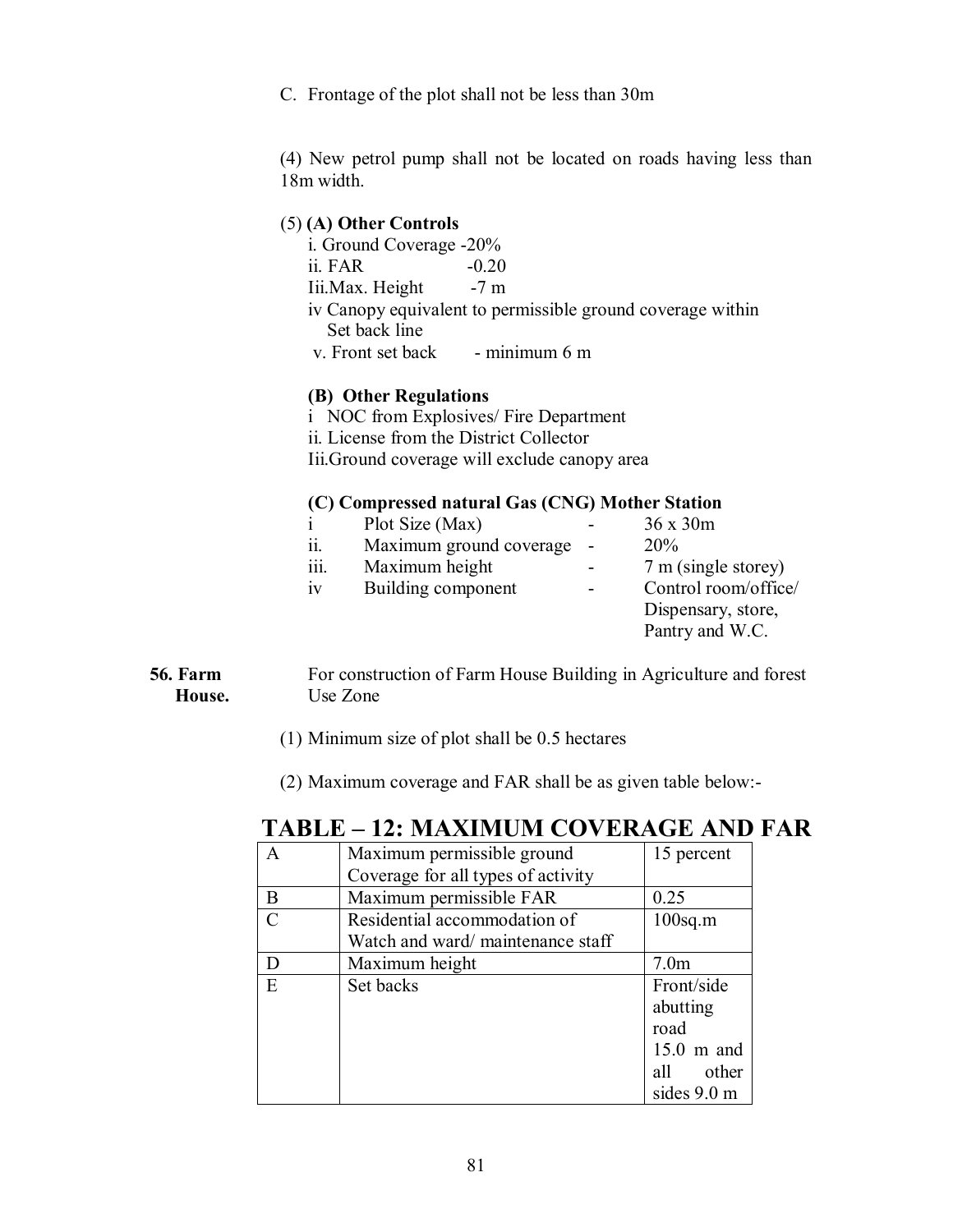(3) Other Provisions: Minimum 50 percent of the total area of the farmhouse shall be under plantation/cultivation. At least 100 trees per hectares shall be planted out of which at least 50 percent shall be evergreen trees.

#### (4) **Water Supply, Sewerage and Drainage:**

- (A) In case of a plot for a farmhouse having dwelling units, the owner shall be responsible to make lawful arrangements for potable water.
- (B) The Owner shall be responsible to provide drains in the farm house to be used for rain water and in case of dairy farm open or closed, sanitary drains to clean sheds, as may be required by the Authority.
- (C) The owner shall be responsible to provide septic tank with necessary disposal trenches for disposal of human and animal waste in the farmhouse within his own premises.
- (3) Electrification:- the owner of a farm house shall obtain electric connection directly from the appropriate authority authorized for distribution on such terms and conditions at his own cost as decided by the appropriate Authority from time to time.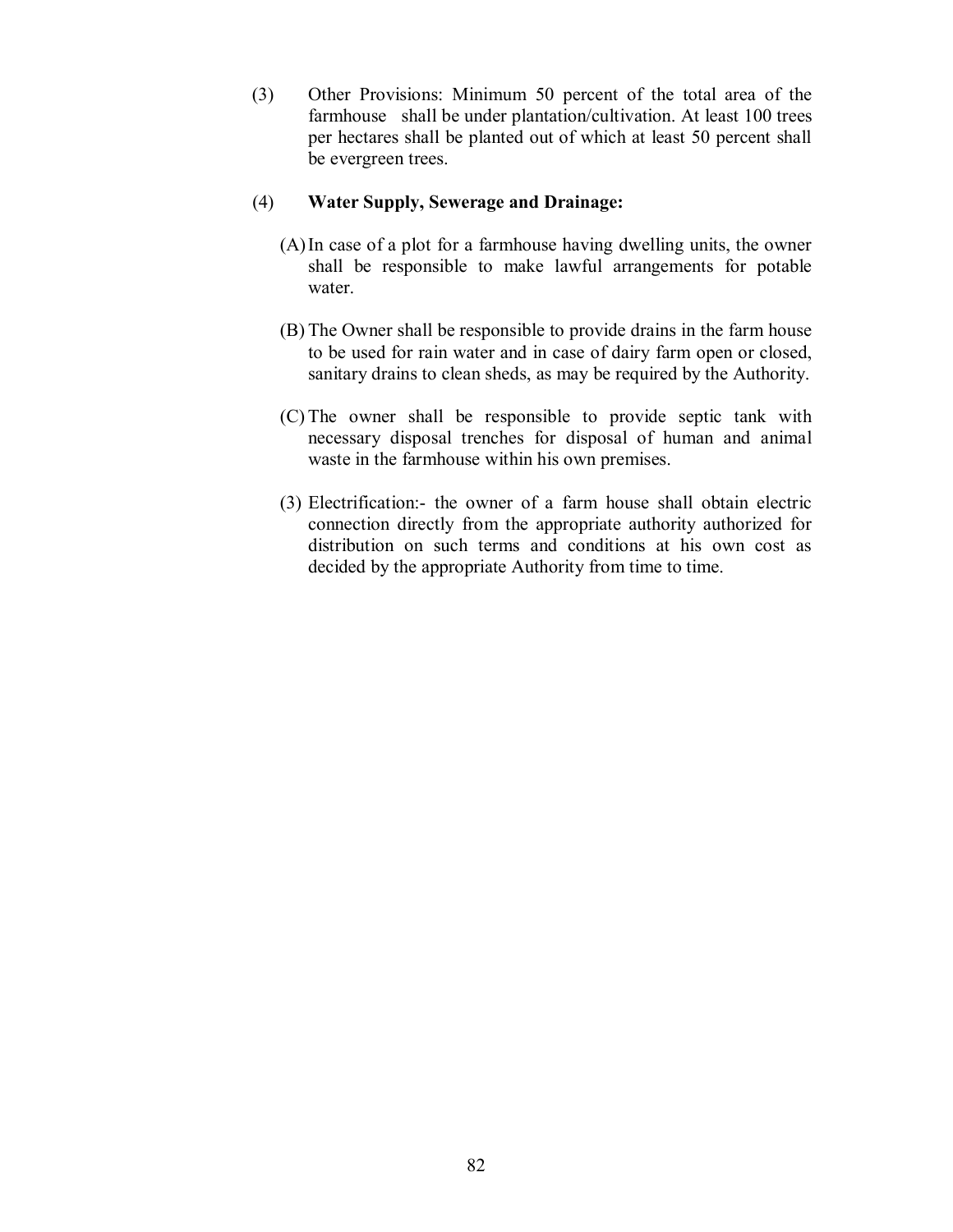# **PART –VI INTEGRATED TOWNSHIP**

| <b>57. Large</b><br>Projects | (1) "Integrated Township" is gaining increasing acceptance<br>recent times. To give impetus to economic growth and to enhance<br>the vibrancy and dynamism of urban activities in Rourkela,<br>Integrated Townships with minimum 10 Ha of land having access<br>from minimum 30 m. R/W road shall be allowed. The road shall<br>have adequate provision for cycle track, footpath, covered drain,<br>plantation, street light and under ground utilities. |                                                                                                                                                                                                                                                            |          |
|------------------------------|-----------------------------------------------------------------------------------------------------------------------------------------------------------------------------------------------------------------------------------------------------------------------------------------------------------------------------------------------------------------------------------------------------------------------------------------------------------|------------------------------------------------------------------------------------------------------------------------------------------------------------------------------------------------------------------------------------------------------------|----------|
|                              |                                                                                                                                                                                                                                                                                                                                                                                                                                                           | (2) The integrated Township shall be permitted in Residential<br>/public and semi public use zone only.                                                                                                                                                    |          |
|                              |                                                                                                                                                                                                                                                                                                                                                                                                                                                           | (3) Permissible land use within the township $(\%)$                                                                                                                                                                                                        |          |
|                              | (A)                                                                                                                                                                                                                                                                                                                                                                                                                                                       | Residential                                                                                                                                                                                                                                                | $-45-50$ |
|                              | (B)                                                                                                                                                                                                                                                                                                                                                                                                                                                       | Industrial/Non Pollution type-8-10                                                                                                                                                                                                                         |          |
|                              | (C)                                                                                                                                                                                                                                                                                                                                                                                                                                                       | Commercial                                                                                                                                                                                                                                                 | $-2-3$   |
|                              | (D)                                                                                                                                                                                                                                                                                                                                                                                                                                                       | Institutional                                                                                                                                                                                                                                              | $-6-8$   |
|                              | (E)                                                                                                                                                                                                                                                                                                                                                                                                                                                       | Recreational                                                                                                                                                                                                                                               | $-12-14$ |
|                              |                                                                                                                                                                                                                                                                                                                                                                                                                                                           | (4) Other Regulations for approval of Integrated Township                                                                                                                                                                                                  |          |
|                              | developer.                                                                                                                                                                                                                                                                                                                                                                                                                                                | $(A)$ At least 10% of the total area shall be reserved for parks and<br>open space. It shall be developed and maintained by the                                                                                                                            |          |
|                              | basis.                                                                                                                                                                                                                                                                                                                                                                                                                                                    | (B)At least 5% of the site area shall be reserve for public and<br>semi-public use and shall be handed over to the Authority<br>free of cost and the same shall be allotted by the Authority<br>for development either to the developer or others on lease |          |
|                              |                                                                                                                                                                                                                                                                                                                                                                                                                                                           |                                                                                                                                                                                                                                                            |          |

- (C)The FAR shall be calculated on the total area.
- (D)Roads shown in Comprehensive Development Plan shall be incorporated within the plan and shall be handed over to the Local Authority free of cost after development.
- (E)The maximum permissible FAR and maximum permissible ground coverage shall be 2.50 and 40% respectively.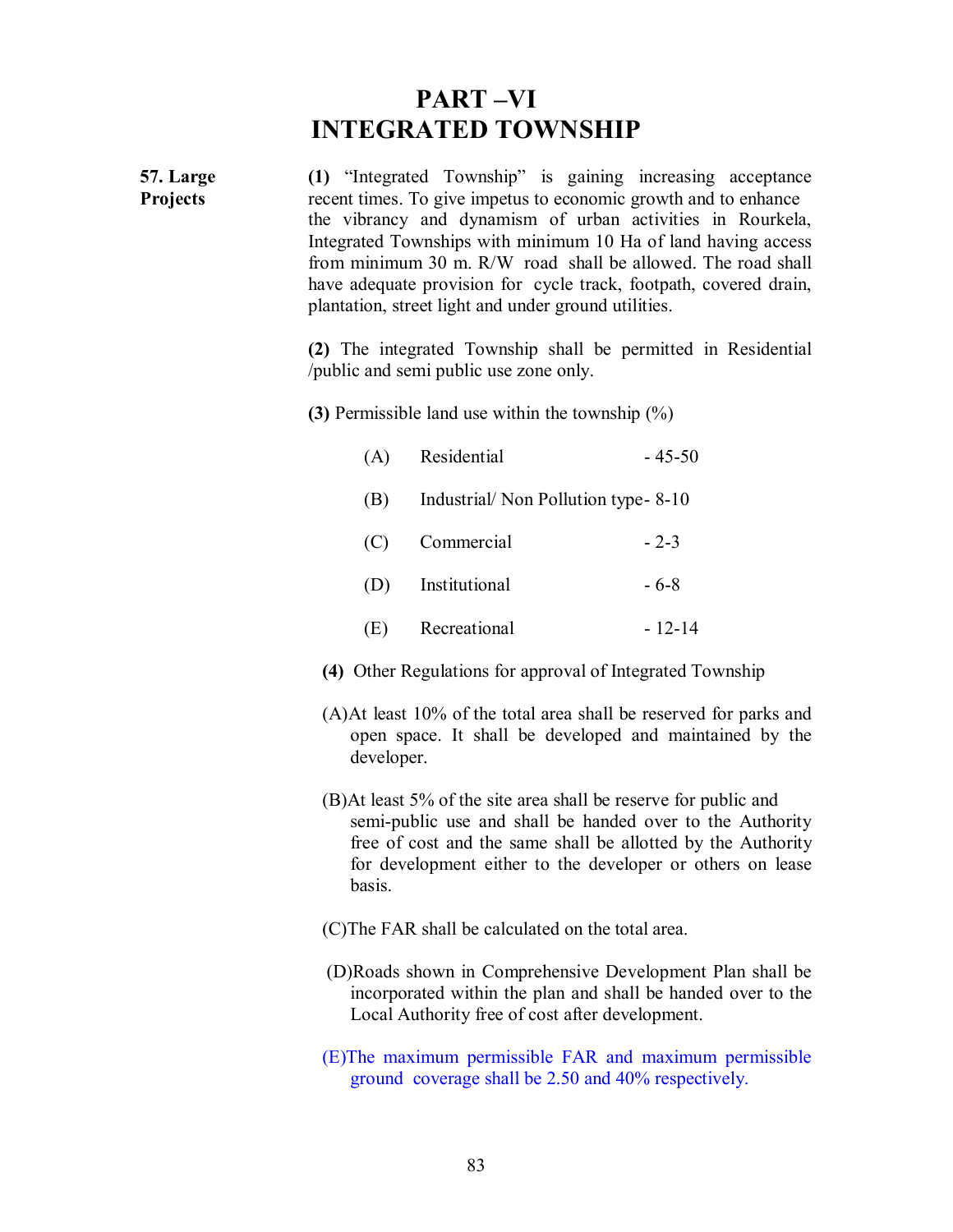- (F)At least 20% of the housing units developed will be earmarked for EWS/LIG category. The cost and method of allotment of such houses will be decided by the Authority.
- (G)At least one of the major interconnecting roads shall be 18 m. R/W and shall be open ended.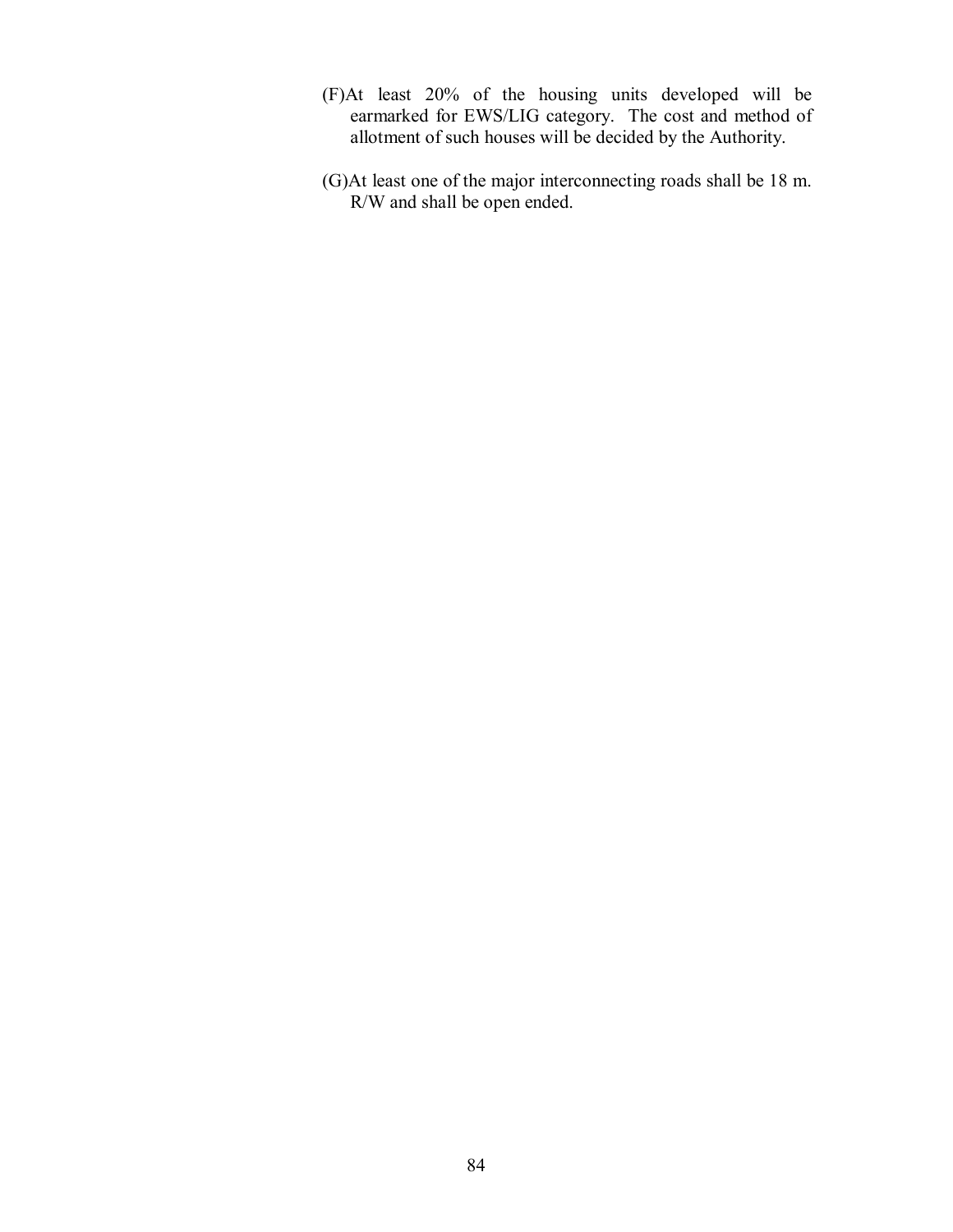## **PART – VII**

# **MULTI-STOREYED BUILDINGS AND GROUP HOUSING SCHEMES/APARTMENTS: ADDITIONAL REQUIREMENTS**

**58. Restriction on** (1) Construction of multi storeyed buildings shall not **construction of** be permitted in areas identified as Heritage Zones by the **Multi-storeyed** Authority from time to time.  **Buildings.**

> (2) The Authority may restrict construction of multistoreyed buildings in any other area on the basis of objective assessment of the available infrastructure and planning needs after obtaining due approval of the Government.

> (3) Before commencement of these Regulations, where permission has been granted conditionally, such cases shall be dealt with under these Regulations as far as possible, without any major change, or without removal of construction. However, where violation of Heritage Zone conditions have occurred, this relaxation shall not apply.

> (4)No multi-storeyed building shall be allowed to be constructed are:

#### **(A)Roads whose width is less than 12 m.**

## **(B)On plots with size less than 1000 sq. m.**

**59. Stages of** Permission for construction of a multi-storeyed building shall be **Permission.** accorded along with direction to the builder/developer to develop the on site and off site infrastructure like connectivity of sewerage, drainage, water supply, road etc. as per the specification of the concerned public authorities.

> The builder/developer shall produce no objection certificate from the above authorities regarding successful completion of all infrastructures while applying for occupancy certificiate.

> After receipt of the NOC from the above authorities, occupancy certificate shall be given by Rourkela Development Aulthority.

**60. Commencement** (1) Every applicant or builder or owner shall submit a notice **of work.** regarding his intention to commence the foundation work of the proposed multi-storeyed building to the Authority through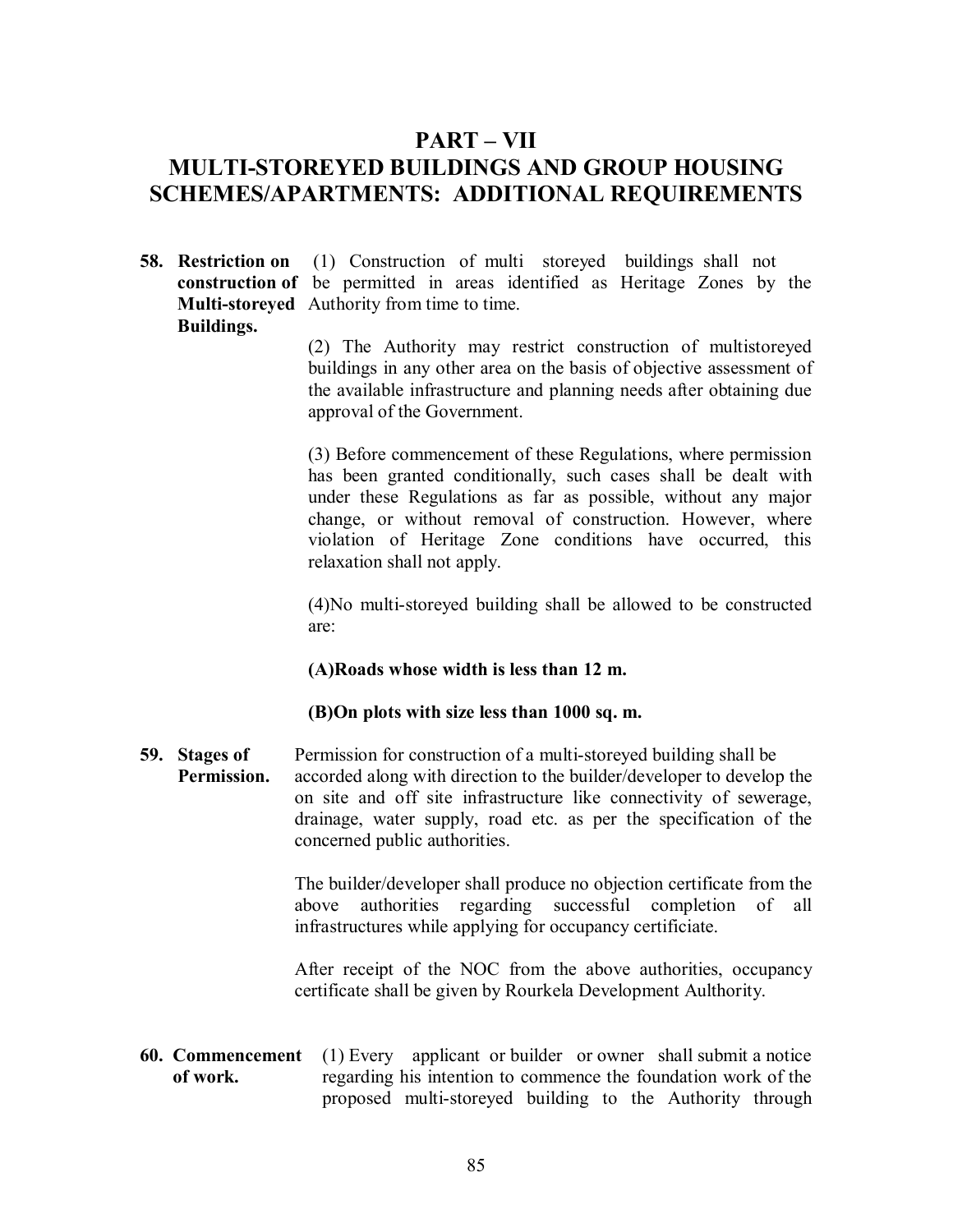authorized technical persons. The said notice shall be accompanied by the approved plan and should be in Form-V.

(2) Soon after the receipt of the notice referred to in sub-clause(1) above, the Authority shall send a team of officers to the proposed building site and the layout for foundation of the proposed multistoreyed building shall be made in presence of those officers. The team shall also submit a report to the Authority to the effect that the layout has been made as per the approved plan.

(3) During or soon after the construction of the foundation work of the multi-storeyed building, the Vice-chairman of the Authority or his representatives or independent Engineer/Architect appointed by Authority shall inspect the construction to ensure that the setbacks, coverage, basement if any, and foundation standards are according to the approved plan.

(4) The applicant/builder shall submit periodic progress report after casting of each floor slab in Form-VIII.

#### **61. Application. (1) The application shall include a key plan showing**

- (A) The means of access from the street or streets to all the buildings existing and proposed at the site, to the parking space and facilities provided at the site for scavengers and fire protection;
- (B) the space to be left around the building for access parking, circulation of air, light and other amenity;
- (C) the disposal system of storm and domestic refuse water; and
- (D) Rain water harvesting structures.

## **(2) Building Plans showing**

- (A) Plans of all floors and covered area indicating clearly size and spacing of all framing members and sizes and arrangement of rooms and the position of stair-cases, ramps, lifts and circulation spaces;
- (B) Longitudinal cross section of the building including size of footings, basement and super structure framing members and details of building and room heights and of staircases;
- (C)Plans and sectional details of water supply, drainage and sewerage system of the building;
- (D)Internal electrical design;
- (E)The general lay-out of the columns and load bearing walls; and
- (F)A land scape plan showing the areas to be developed as lawn, garden, plantation etc.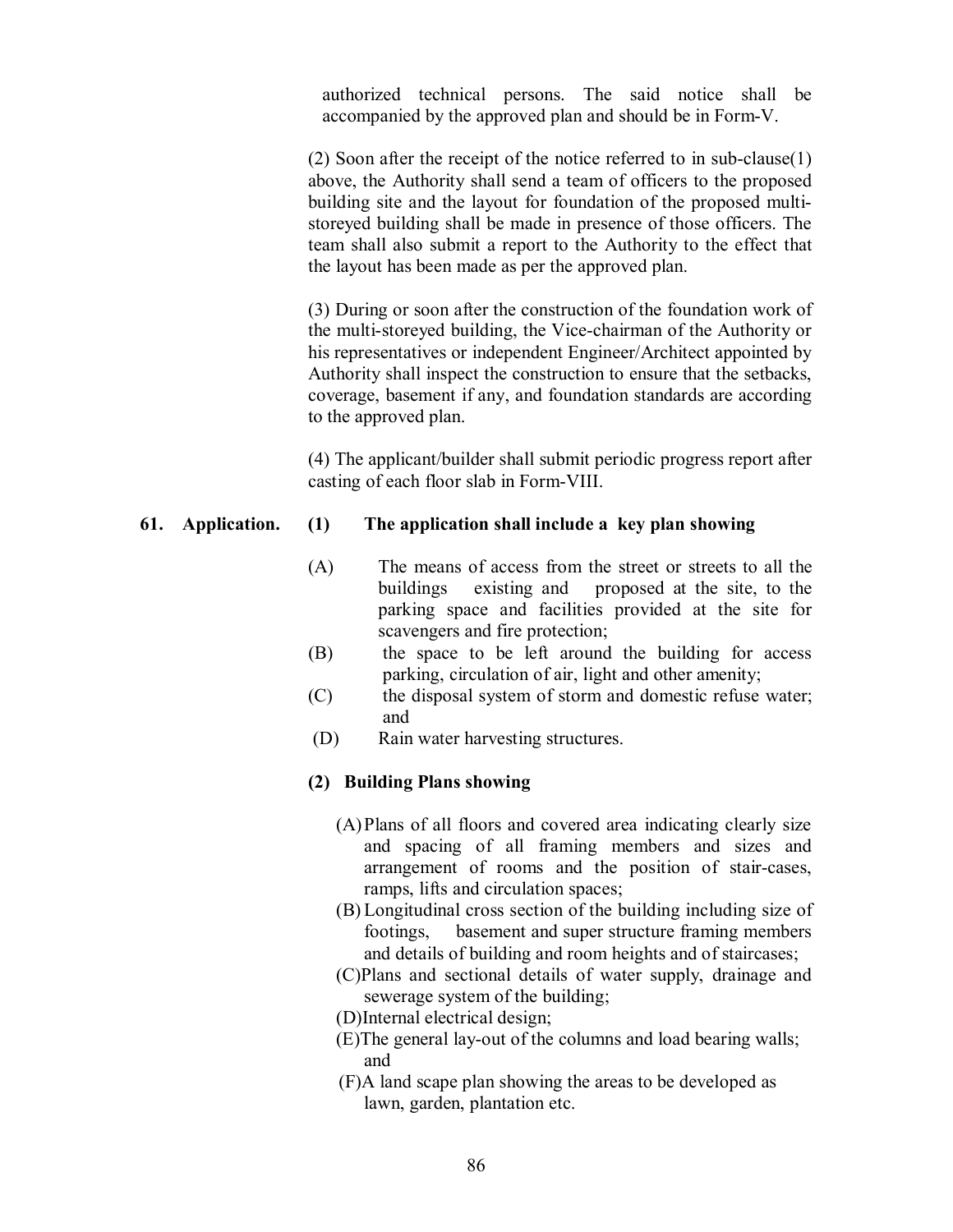#### **(3)No objection Certificate**

(1) i.In case of building having more than four floors or 15 (fifteen) meters and above height NOC from the Chief Fire Officer having jurisdiction, to the effect that the applicant has agreed to provide the fire fighting measures for the building as prescribed in the National Building Code,2005 and to the effect that the plan provides access for easy movement of fire service vehicles in case of a fire in future; and

ii. In all multi-storeyed buildings, from the Executive Engineer of State Public Health Engineering Department having jurisdiction for provision of water supply and sewerage to the proposed building.

iii. From the Local authority in respect of drainage, solid waste disposal and sanitation.

- (2) Statement and calculation sheets with regard to the plot area floor wise details of spaces under various categories like apartment or office spaces, lobby/circulation, staircases, lifts, mezzanines space, balconies and details of such area which are to be exempt from calculation of floor area ratio, and
- (3) Details of structural plan and structural design including soil test certificate from a structural engineer. Provided further that while preparing the structural plan/ design following aspects shall be taken into account.
	- (A) The loads and forces including seismic forces and wind loads which are to be taken into account for structural design of building shall be in accordance with Section-1 (Loads) of Part-VI ( structural design) of the National Building Code of India,2005.
	- (B) The structural design of foundations and elements in structure and super structure of wood, masonry reinforced and pre stressed concrete and steel shall be in accordance with Section-2 (foundation), Section-3 (Wood), Section-4(Masonry), Section- 5 (Concrete) and Section-6 (Steel) of Part-VI (Structural design) of the National Building Code of India, 2005.
- (4) All plans, drawings, statements, design details shall bear the signature of the applicant and shall be duly countersigned by an Architect. All documents and plans related to structural designs shall bear the full name and full signature of a Structural Engineer. Plans and documents relating to sanitary arrangements shall bear the full name and full signature of a Public Health Engineer.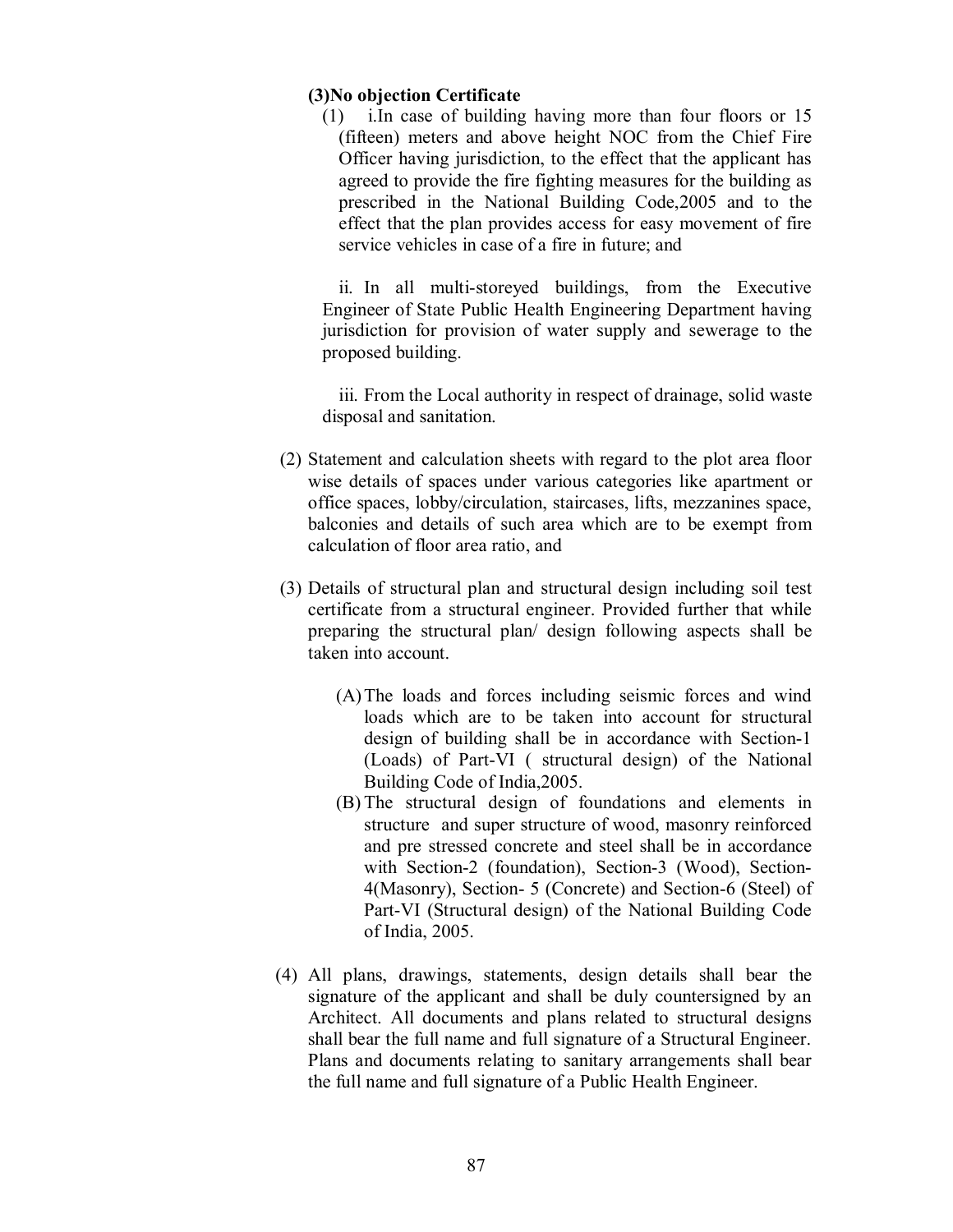- *Note: (1) The Architect who has prepared the plans shall put his registration number and seal on all plans and documents signed by him and shall also furnish a certificate to the effect that the he shall supervise the construction of the building and shall be responsible for any deviation from the approved plan except if the owner intimates that his services have been terminated.*
	- *(2) The Structural Engineer, who has prepared the structural design, shall put his seal, and address on all the documents signed by him and shall also furnish a certificate to the effect that he shall supervise the structural part of the construction and shall be responsible for any structural failure except their caused by unprecedented natural calamities in Form-VII and except if the owner intimates that his services have been terminated.*
	- *(3) All aspects related to structural design, building design, plumbing, electrical installation, sanitary arrangements, fire protection shall adhere to the specifications, standards and codes of practice recommended in the National Building Code of India,2005 and any breach thereof shall be deemed to be a breach of the requirements under these Regulations.*
- **62. Liability of** (1) For defective construction, the Authority shall sue the owners, **Defective** builders, architects and the engineers for both civil and criminal I **Construction.** infringement besides taking action under these Regulations.

(2) Without prejudice to the provisions of the Act, the actions to be taken by the Authority shall include stop constructions notices, cancellation of permission, and removal of unauthorized constructions. Such actions shall be notified.

**63. Maintenance. (1)** The main entrance to the premises shall not be less than 5m. in width in order to allow easy access to fire engine. The gate shall fold back against the compound wall of the premises, thus leaving the exterior access way, within the plot, free for the movement of fire service vehicles. If archway is provided over the main entrances, the height of the archway shall not be less than 5(five) meters.

> **(2)** For multi-storeyed group housing schemes on one plot, the access way within the premises shall not be less than 7.5(seven and half) meters in width and between individual building blocks, there shall be an open un-built space of 6(six) meters.

> **(3)** The space set apart for providing access within the premises shall, in no case, be included in the calculation of requirements pertaining to parking spaces and other amenities required to be provided for the building.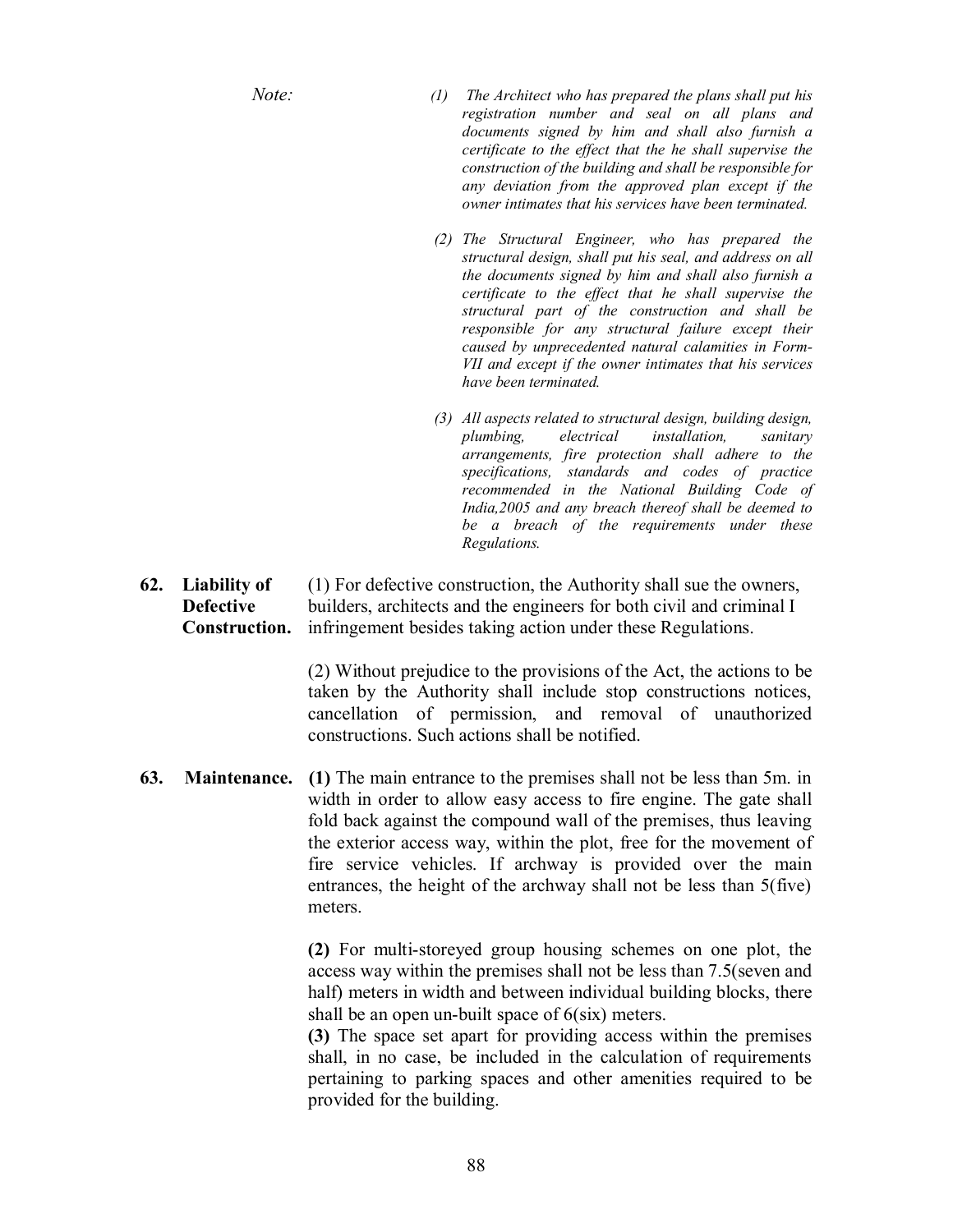**(4)** Every access way shall be properly drained and lit to the satisfaction of the Authority. Manhole covers or any other fittings lay within the right of way of the access way shall be flush with the finished surface level so as not to obstruct safe movement of men and vehicles.

**(5)** Reconstruction or addition or alteration to any multi-storeyed building shall not be taken in a manner which shall reduce the width of the access way to a level below the minimum prescribed under these Regulations.

**64. Exit. (1)** Every multi-storeyed building meant for human occupation or assembly, shall be provided with exit sufficient to permit safe escape of the occupants in case of fire or other emergencies.

> **(2)** An exit may be door way, corridor, passage way to an internal or external staircase or to a verandah or roof or terrace having access to a street.

> **(3)** Exits shall be so arranged as to provide continuous means of access to the exterior of a building or exterior open space leading to a street without passing through any occupied unit.

> **(4)** Exits shall be so located that the travel distance on the floor shall not exceed twenty meters in case of residential, educational, institutional, and hazardous occupancies and thirty meters in the case of assembly, business, mercantile, industrial and storage occupancies. Wherever more than one exit is required for a floor of a building, exits shall be placed at a reasonable distance from each other as possible. All the exits shall be accessible from the entire floor area at all floor levels.

> **(5)** There shall be at least two exits serving every floor and at least one of them shall lead to a staircase.

> **(6)**The width of every exit shall not be less than one meter and shall be provided as per the following table.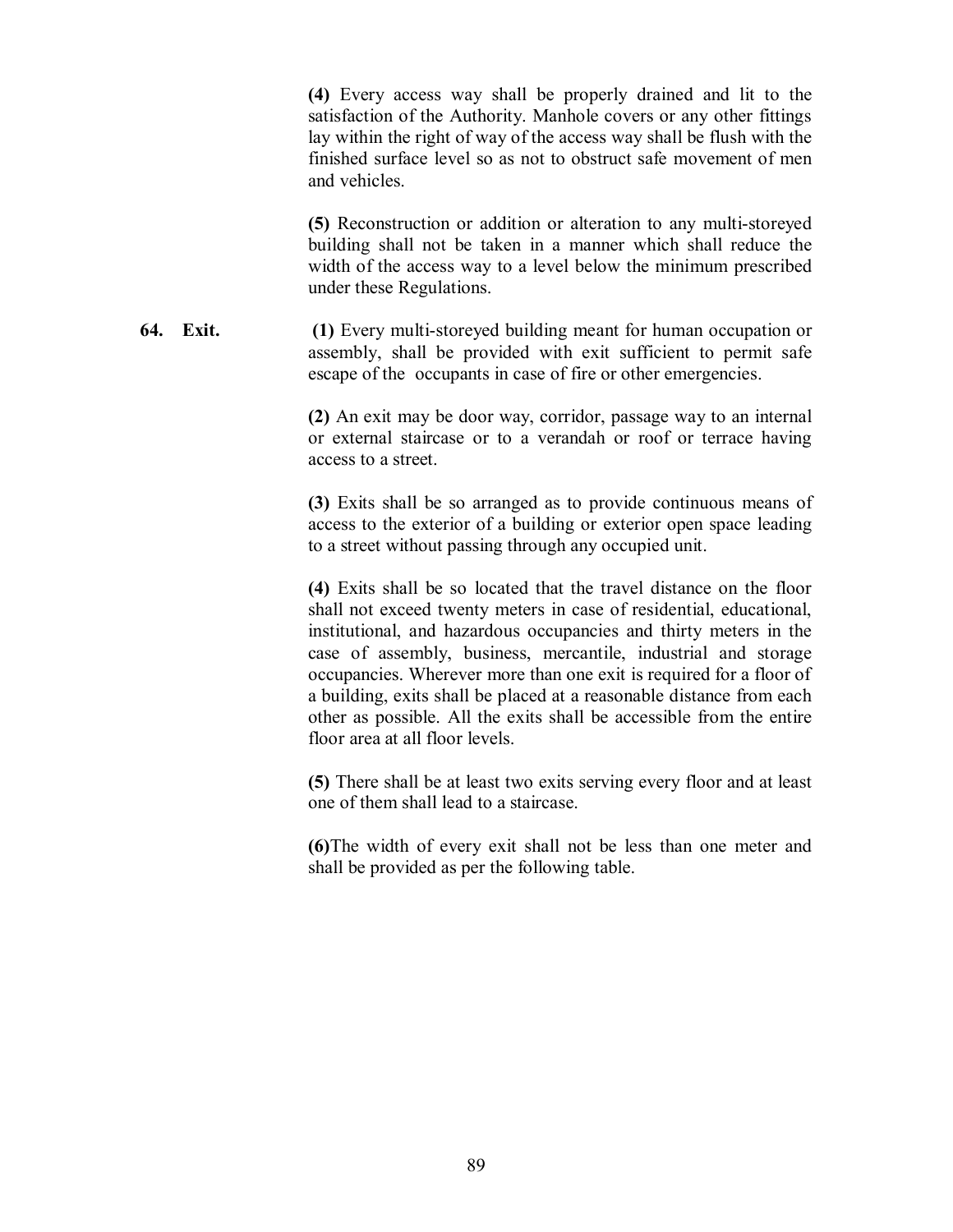## **TABLE– 13: WIDTH OF EXIST AND NUMBER OF OCCUPANTS AS PER TYPE OF OCCUPANCY.**

| SI.<br>No. | of <sub>l</sub><br><b>Type</b><br>occupancy | Number of occupants per unit<br>exit |                |
|------------|---------------------------------------------|--------------------------------------|----------------|
|            |                                             | <b>Stair Case</b>                    | <b>Terrace</b> |
|            |                                             |                                      | 4              |
|            | Residential                                 | 25                                   | 75             |
|            | Mixed and other                             | 50                                   |                |
|            | uses                                        |                                      |                |

- **Explanation: (A)** Lifts and escalators shall not be considered exits.
	- **(B)**'Travel distance' means the distance from any point in the floor area to any exit measured along the path or egress except that when the floor areas are sub-divided into rooms, used singly and served by suite corridors and passage, the travel distance may be measured from the corridor entrance of such rooms or suites to the nearest staircase or verandah having access to the street.
- **65. ICT landing** Every multi storeyed building complex shall provision for **Points.** information and Communication Technology (ICT) landing point in the form of a room near the main entrance gate of dimension not less than 3m x 4m and having 3m. clear height. The room shall have two fire proofs doors of 1.2m width opening outwards along with adequate ventilation in the form of windows/ventilators. Such room shall not be counted in coverage and FAR calculations.
- **66. Penal Action (1)** Not withstanding anything contained in these Regulations the **against** the Authority reserves the right to debar/back list the builder/  **Builder/Tech-** technical person who had deviated from professional conduct **nical personnel.** or has made any fraudulent statement or has misrepresented/suppressed any material facts in his application/plan or is involved in construction of the building deviating from the approved plan/norms of these Regulations.

**(2)** Before taking any action under clause (1) specified above the Authority shall issue a notice specifying the reasons thereof asking for a show-cause within 15 days as to why such builder/technical person shall not be debarred/black listed. After receipt of the show cause, if any, the same shall be placed before the Authority for a decision on debarring/black listing the technical person/builder. The decision of the Authority in this regard shall be published.

**(3)** An appeal against such order under sub-clause (2) above shall lie under section 18 of the Act.

**67. Occupancy of** In addition to the general provisions of the following provisions **the building.** shall be followed in case of multi storeyed buildings, apartments and group housing schemes.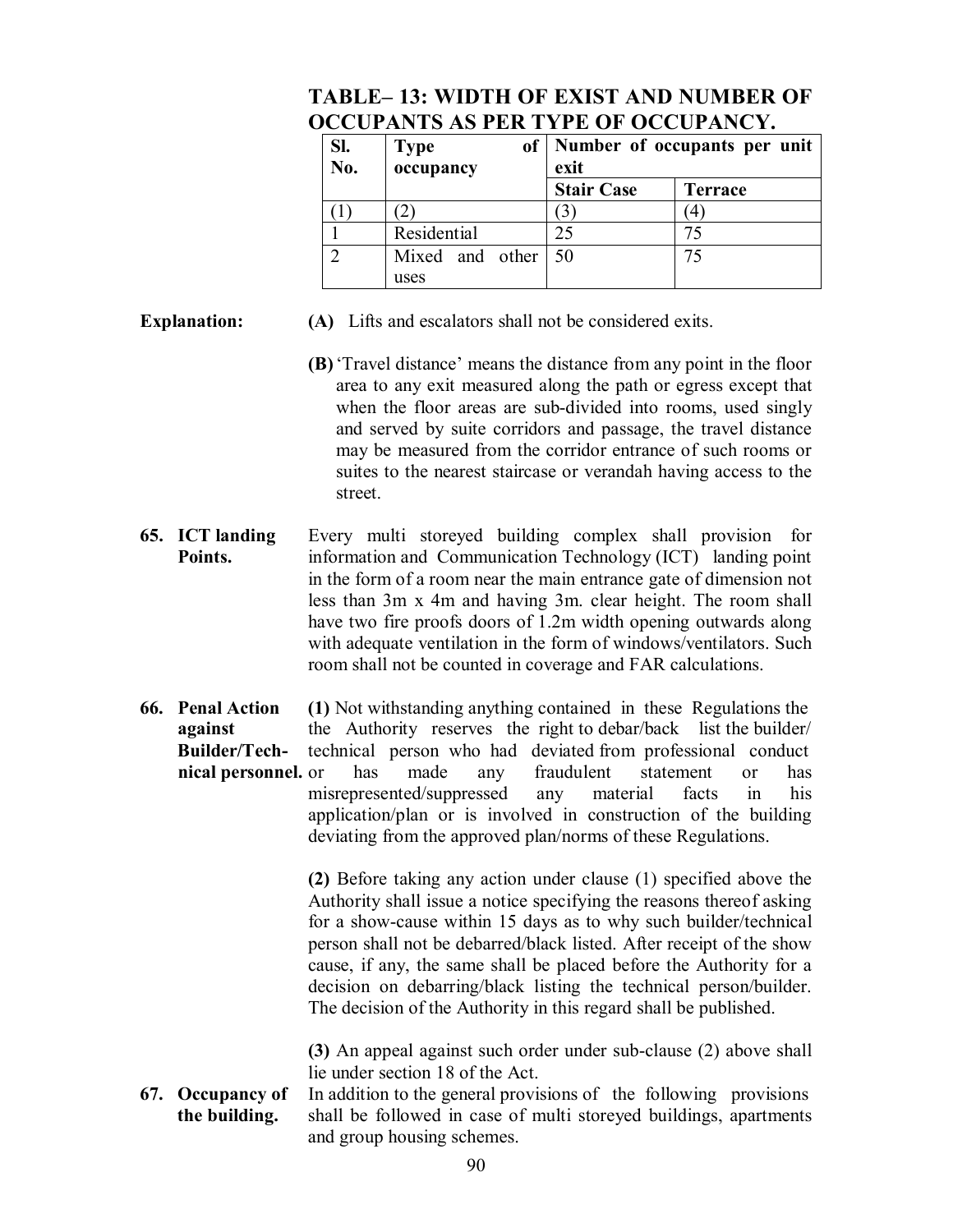**(1)** No person shall occupy or allow any other person to occupy any part of the multi-storeyed building for any purpose until such building or any part of it, as the case may be, is granted occupancy certificate by the Authority.

**(2)** On receipt of completion certificate in Form-6 (Part-I & Part-II) the Planning Member with the approval of Vice-Chairman shall issue a provisional occupancy certificate in Form –X to enable the builder/land owner to obtain service connections.

The authorities entrusted with the job of providing services like electricity, water supply and sewerage shall not provide such services without provisional occupancy certificate of the Authority. However, temporary service connection may be provided for construction purposes.

**(3)** The builder shall cause to register an Association of Apartment Owners as required under the Orissa Apartment Owner Act, 1982, before occupancy certificate for 50% or more of the floor area is given.

**(4)** The Builder shall submit a copy of the agreement it has entered into with the Apartment Owner. This Agreement shall show the terms of maintenance of public utilities.

(5).On satisfactory compliance of above & provision of the services the final occupancy certificate shall be issued by the Planning Member with approval of the Vice- Chairman.

**68. Completion of** Every applicant/owner shall submit a notice in Form VI (Part-I and  **Construction.** Part- II) regarding completion of the construction of multi-storeyed building, to the Authority through the Architect/Structural Engineer, who has supervised the construction. The said notice shall be accompanied with the following documents:

(A)Three copies of plans of the completed building.

(B)A fee of Rs.5000/-.

.

- (C)Record of Rights relating to ownership.
- (D)Evidence that all public utility services, and in particular, sewerage, drainage, water supply, and electricity has been linked to the main public utility system.
- (E)No Objection Certificate from Fire Prevention Officer.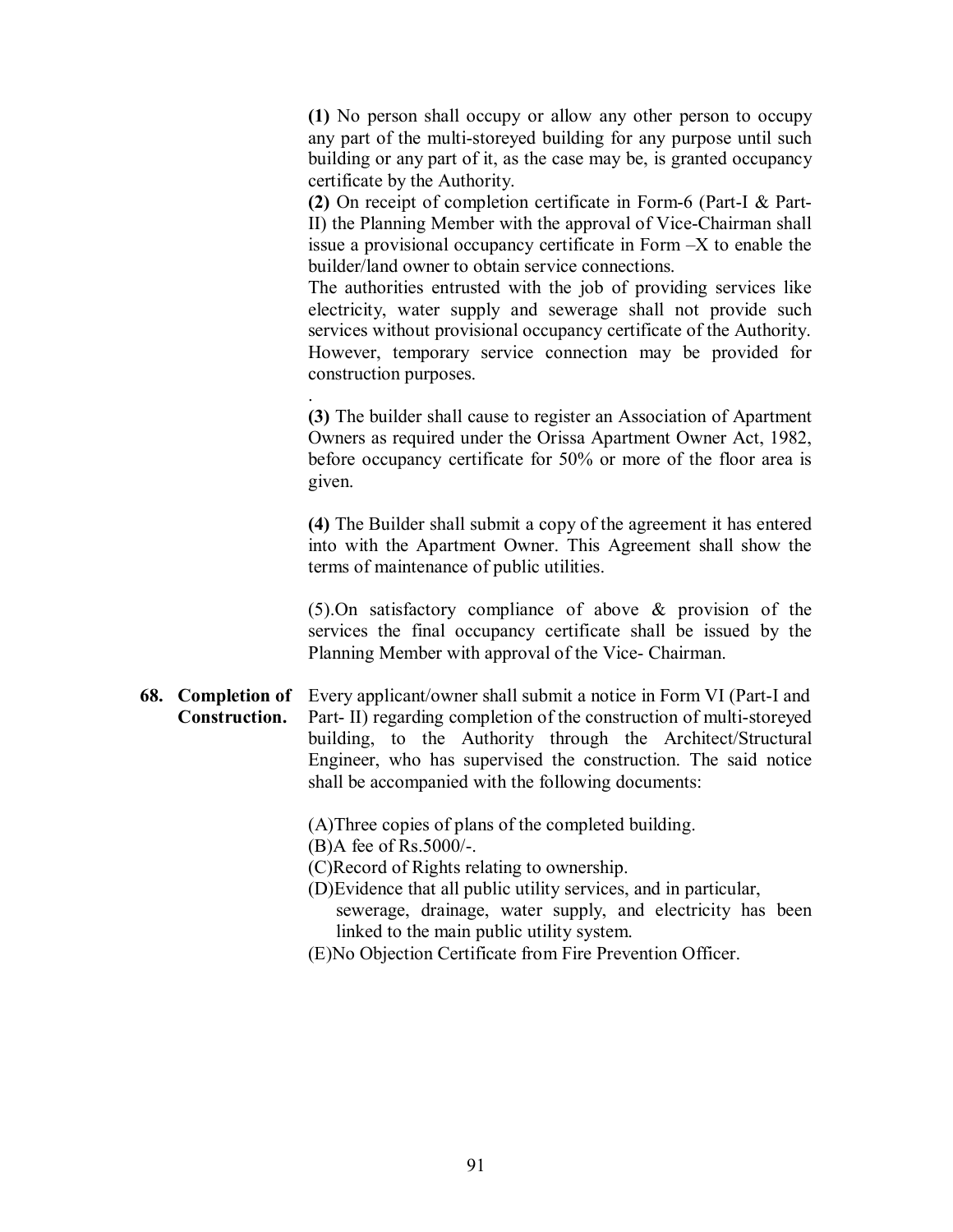**69. Issue of** (1) The Authority on receipt of the notice of completion, along **occupancy** with all the required documents, shall take a decision to either **certificate**. issue or refuse occupancy certificate in Form X within sixty days from the date of receipt of such notice. This fact shall be published in the public notice.

> (2) If the occupancy certificate is not issued by the Authority within sixty days from the receipt of notice, the owner can prefer an appeal under section 18/103 of the Act.

> (3)Where occupancy certificate is refused by the Authority, reasons thereof shall be communicated to the applicant and the same shall be published. An appeal against such a decision will lie under section 18 or 103 of the Act. The Appellate Authority shall be competent to seek the views of and implead as parties, authorities in charge of public utility services, as provided under this Act, the Orissa Apartment Owner Act, 1982, and relevant Act. Where non-provision of public utilities is likely to affect other residents, such residents can also be impleaded as parties.

**70. Structural safety (1) Structural Design:** The structural design of foundation, **Design & other** masonry, timber, plain concrete, reinforced concrete, pre-stressed **services** concrete and structural steel shall be carried out in accordance with **requirements.** Part-VI structural design, section-1 loads, section-2 foundation, section -3 wood, section -4 masonry, section- concrete and section-6 steel of the National Building Code of India, 2005 taking into consideration all relevant Indian Standards prescribed by Bureau of Indian Standards including the Indian Standards given in IS-Code 1893-1984, 13920-1993, 4326-1993, 13828-1993, 13827-1993 and 13935-1993 for structural safety.

> **(2) Quality of Materials and Workmanship:** All material and workmanship shall be of good quality conforming generally to accepted standards of Public Works Department and standard specifications and codes as included in Part-V of the Building Materials and Part-VII of the Construction practices and safety of the National Building Code of India, 2005.

> **(3) Alternative Materials, Methods of Design and Construction and Test :** The provisions of the Regulations are not intended to prevent the use of any material or method of design or construction not specifically prescribed provided any such alternative has been approved. The building materials approved by B.I.S. or any statutory body will form part of the approved building material and technology as part of the Regulations.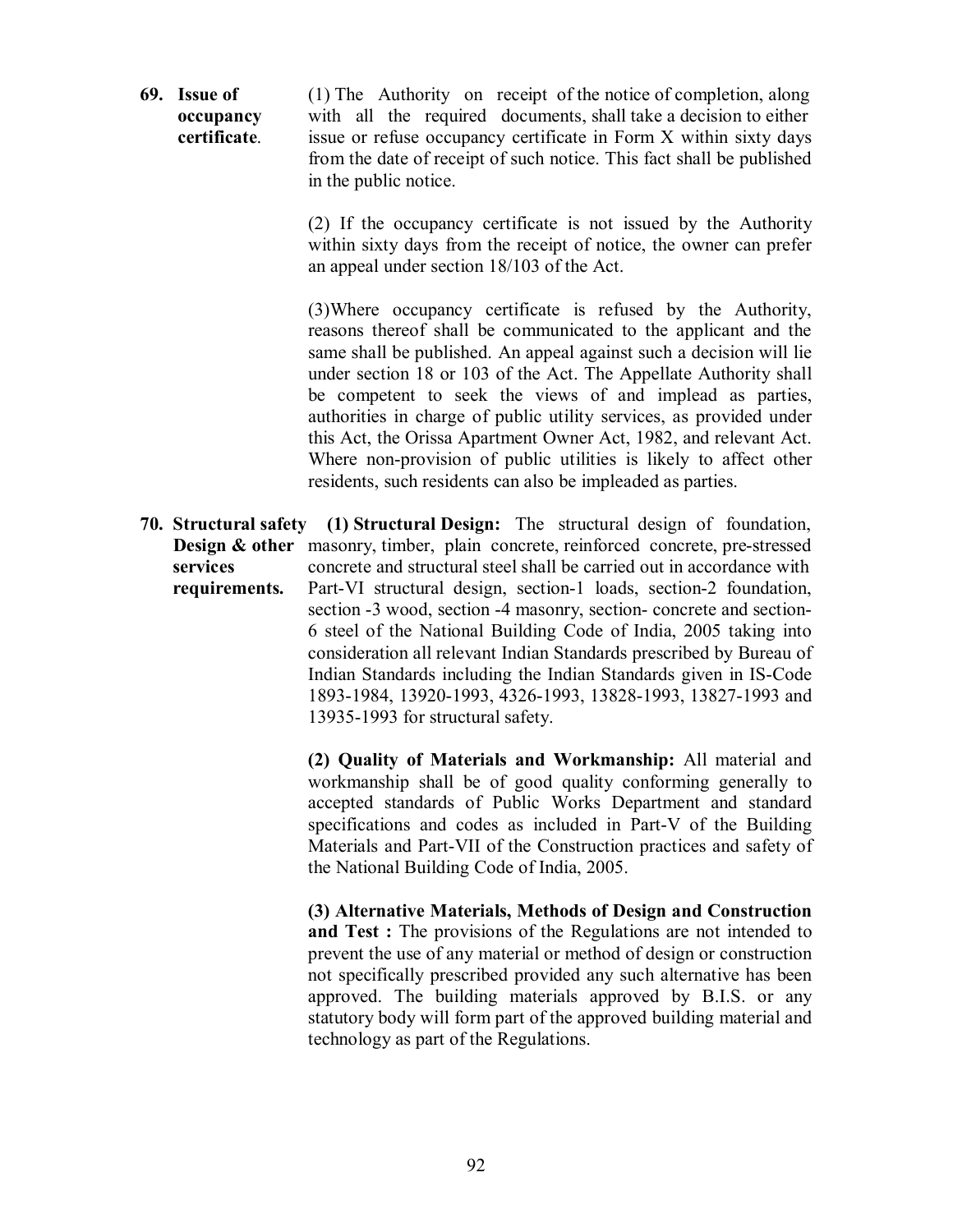#### **(4) Building Services**

(A) The Planning design and installation of electrical installations, air conditioning installation of lifts and escalator can be carried out in accordance with Part-VIII Building Services, section-2 electrical installation, section -3 air conditioning and heating, section-5 installation of lifts and escalators of National Building Code of India, 2005.

(B) The requirements of electric sub-station and the provision of electric sub- station shall also require approval from the concerned Authority.

#### **(5) Plumbing Services**

 The planning, design, construction and installation of water supply, drainage and sanitation and gas supply system shall in accordance with Part- IX, Plumbing Services, section-I water supply; section-2 drainage and sanitation and section -3 gas supply of National Building Code of India 2005.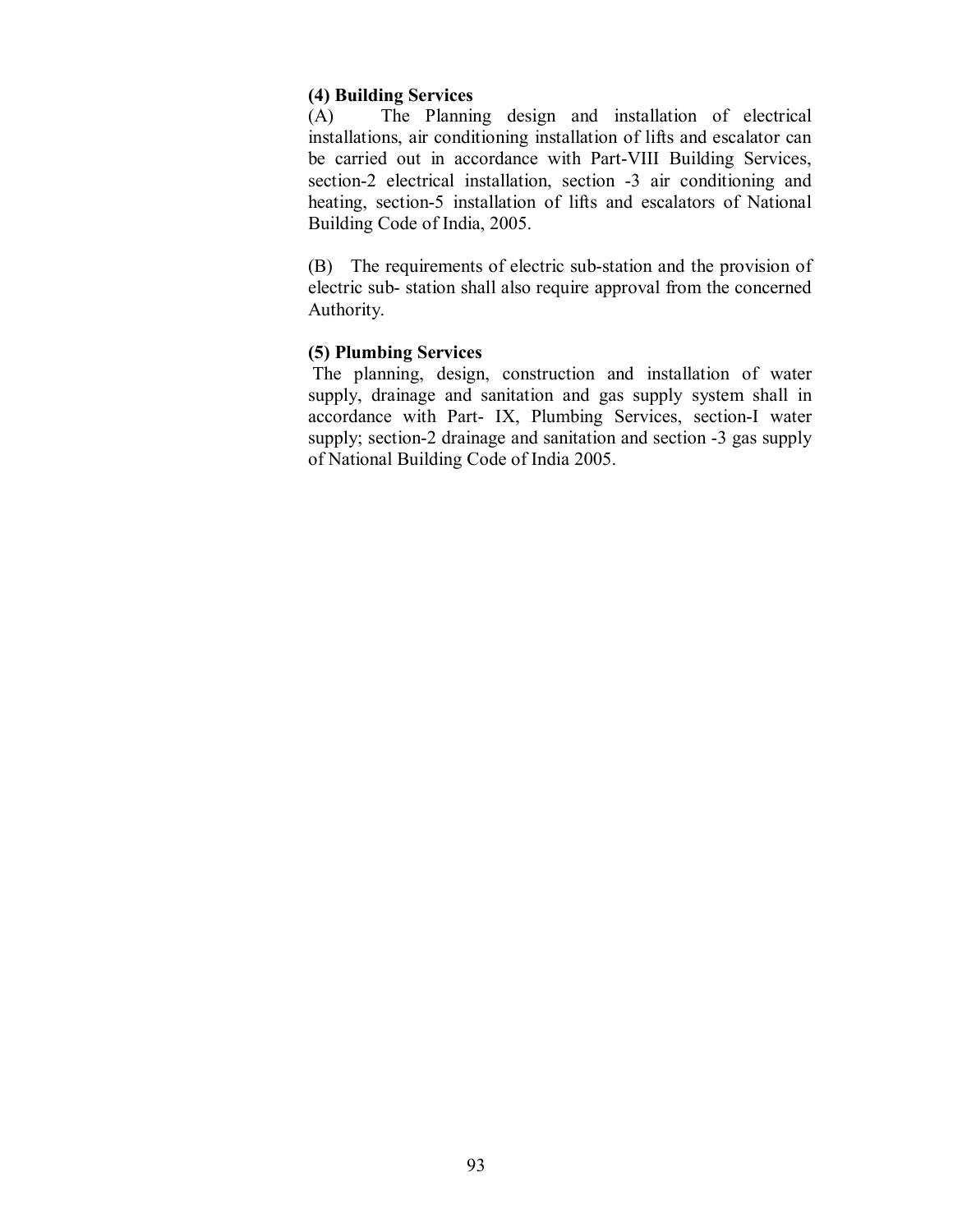## **Part – VIII**

# **DEVELOPMENT AND SUB-DIVISON OF LAND REGULATIONS**

**71. Application.** (1) Applications for subdivision of land for utilizing selling, leasing out or otherwise disposing it off as referred to in clause (a) of sub-section (1) of Section 16 shall be made to the Authority in Form -1.

> (2) The applications for subdivision shall be in addition to the requirements specified in Regulation -5(2) (iii) accompanied by-

- (i) a copy of the title deed of the land in question;
- (ii) an affidavit with regard to legal ownership and peaceful possession of land and such other particulars as the Authority may require;
- (iii) an authenticated copy of the certificate with regard to the payment of development charges, if any, under, Chapter-IX of the Act provided that submission of such certificate shall not be necessary if the provisions of Chapter-IX of the said Act has not been brought into force in the area in which the concerned land is located.
- (iv) An authenticated copy of the receipt towards payment of the scrutiny fee to the Authority as prescribed under Rule-18;
- (v) A no-objection certificate from the lessor in case the land is not lease- hold unless the lease deed permits undertaking sub-division as applied for;
- (vi) A site plan traced out of revenue village settlement map in operation indicating therein in red colour the lands to which the application relates and surrounding plots;
- (vii) An index plan of the site showing adjoining areas within a radius of 150m around the proposed site marking clearly therein the boundaries of proposed layout in red colour, existing road structures, burial ground and high tension or low-tension power line passing through the site of the layout plan and the level of the site.
- (viii) A detailed plan to a scale not less than 1:100 showing the proposed layout(sub-division) indicating size of plot, width of the proposed roads, open spaces and amenities provided;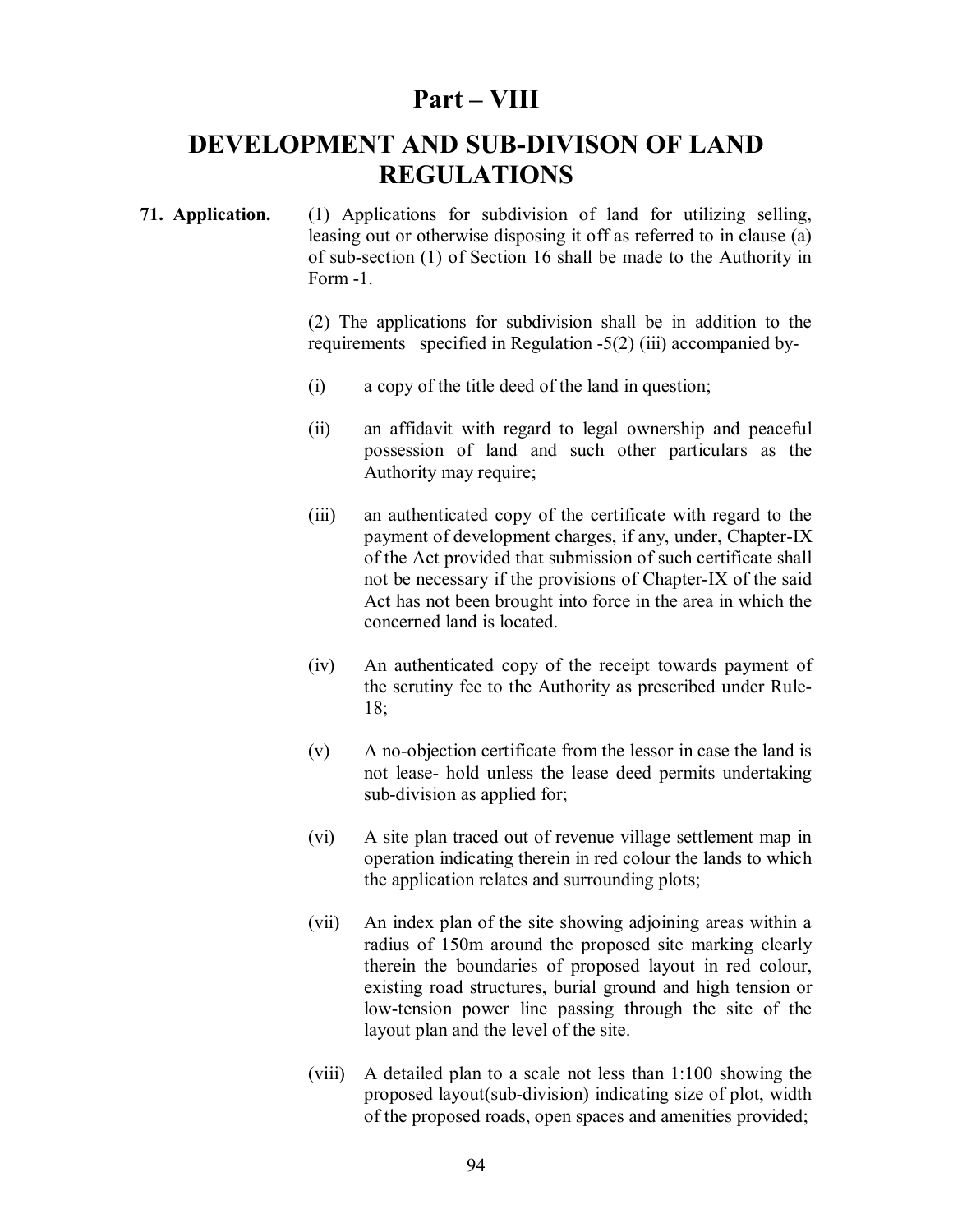- (ix) Land use analysis indicating the survey plot number, the bye- plot number, the detailed dimensions of all the plots, the area of each- Plot and the use to which they are proposed to be put;
- (x) In case of land originally belonging to any religious Endowments, a no-objection certificate from the Endowment Commissioner or Wakf Board as the case may be ; and

(3) Where permission for sub-division of land is granted, such permission shall be communicated to the applicant in Form II within 60 days from the receipt of the application.

(4)Where permission for sub-division of land is refused such refusal shall be communicated to the applicant in Form IX.

**72. Stages of** The Sub-divisional layout plan shall be given in two stages: **Permission.**

> (i) the applicant shall first be given grid approval i.e; approving the road layout pattern.

> (ii) The final approval shall be given only after the builder develops the roads, C.D works, transferring the land under roads and open spaces to the local authority, erection of electrical poles etc as may be decided by the Authority from time to time

**73. Use in relation** (1) Subdivision of land shall normally be permitted for the purpose **to development** for which the concerned land is earmarked in the development **plan.** plan. Such subdivision may be for residential, commercial, industrial institutional or a combination of one or more of these purposes or such other purpose as may be considered conforming to the provisions in the Development Plan. Provided that in every subdivision plan spaces for roads, community facilities and public utilities as specified in this part or such other facilities as the Authority may determine shall be incorporated.

> (2) After a subdivision plan has been approved, the Authority shall not permit construction of a building on any of the plot under section-16 unless the owner lay down and make street or streets and provide amenities as approved and transfer the land covered by roads, open spaces or other public proposes to the concerned local body.

> (3) Subdivision of land for residential purpose in green-belt use zone shall not be permitted unless such sub-division in the opinion of the Authority forms a part of the normal expansion of existing human habitation.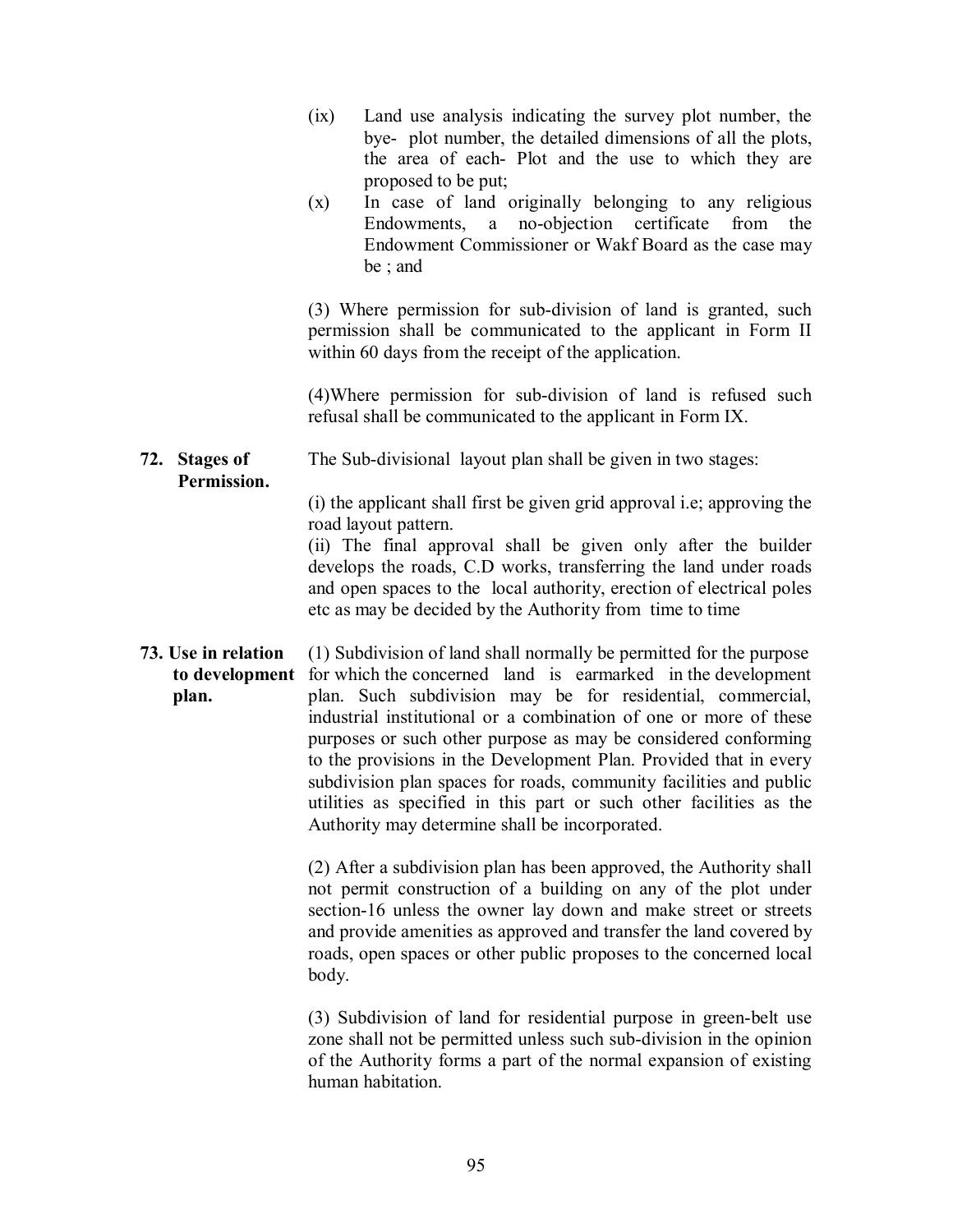(4) The sub division shall conform to the proposal of the CDP and other development plans.

 **Access.**

**74. Areas for** (I) Apart from the provision for amenities, open spaces, the area **development** for residential development shall be up to maximum of 60% of the  **& means of** total land area.

| <b>Sl. No.</b> | <b>Area for Development in Ha</b> | <b>Road width in Mtr</b> |
|----------------|-----------------------------------|--------------------------|
|                | Up to $1.0$                       | 9.0                      |
|                | $1.0 - 4.0$                       | 12.0                     |
|                | $ 4.0 - 10.0 $                    | 18.0                     |
|                | Above $10.0$                      | 30.0                     |

(II) The minimum approach road width shall be as under:-

(III) The minimum width of roads within the sub divisional layout shall be as per following table:-

## **TABLE – 14: MINIMUM ROAD WIDTHS FOR RESIDENTIALS SUBDIVISON**

| <b>Sl. No.</b> | Length of road in $(m)$ | Min. width of road |
|----------------|-------------------------|--------------------|
|                | Up to $250$             | 90                 |
|                | Above $250$ up to $500$ | 12.0               |
|                | Above 500 to 1000       | 15.0               |

• For EWS housing scheme, the minimum road width may be reduced.

(IV) At least 20% of the plots will be earmarked for EWS/LIG category. The cost and method of allotment of such plots will be decided by the authority.

The developers has the options of developing the EWS/LIG plots at the same site or within a distance of five(05) Km from the main projects.

Provided that in case of projects taken over an area of upto five(05) Hectares, the developers will have the options of contributing an amount equal to rupees one hundred(100) per square meter of the total project area to a fund named as shelter fund to be maintained by the RDA in lieu of constructing the EWS/LIG plots. The proceeds of this fund will be utilized by the authority for construction of EWS/LIG houses.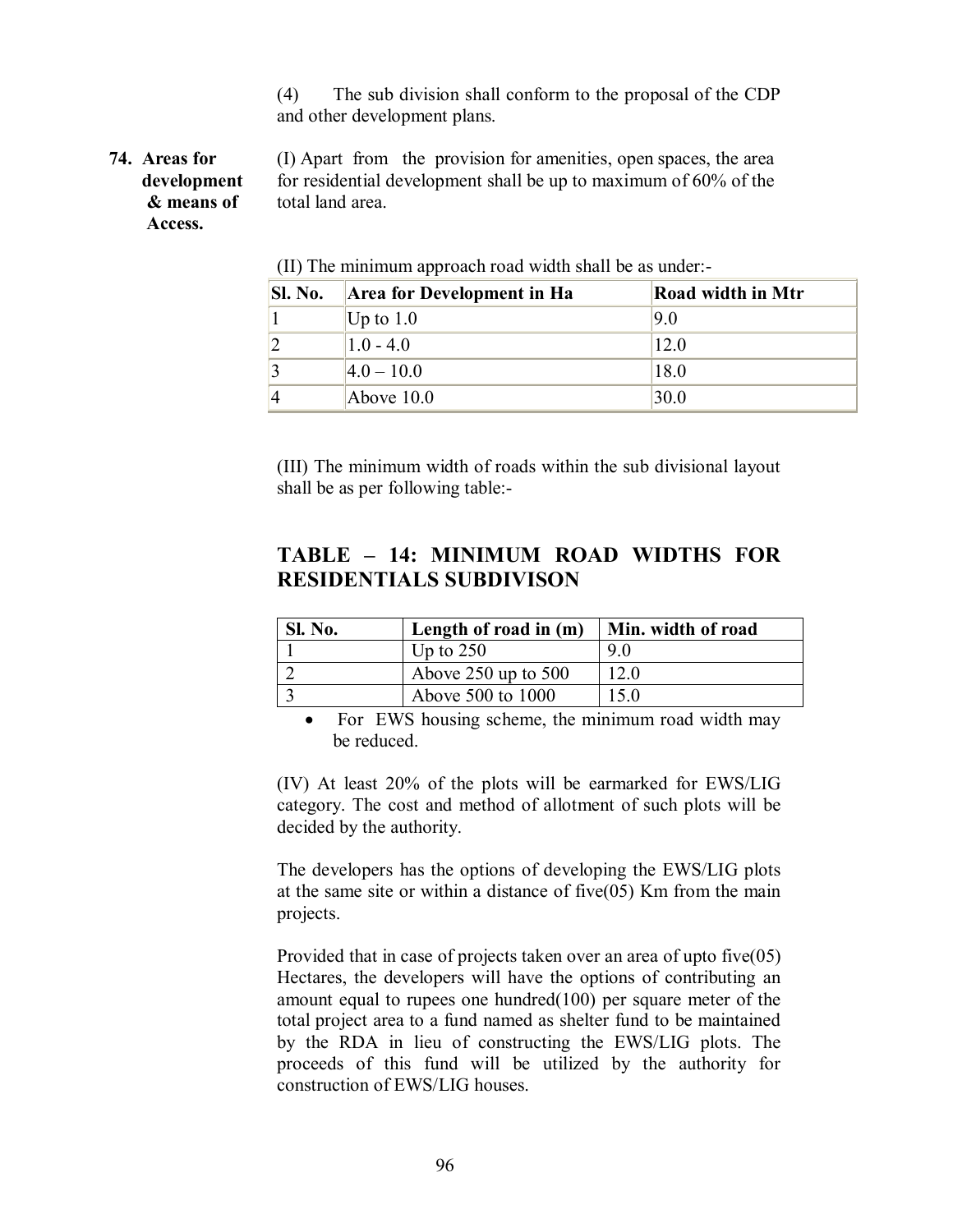- **75. Parks and** Parks and open spaces shall not be less than 10% of the total **Open** land area. This shall be relinquished to the Authority and if **Spaces.** required, the Authority may handover the area for maintenance to the Residents Welfare Association or owner or developer. If the site is not utilized for which it is leased out within a prescribed period, it shall be resumed back to the Authority. However no open space shall be insisted for residential development over an area of 0.40 Ha.or less.
- **76. Civic** Civic amenity spaces shall not be less than 5% of the total area.  **Amenities.** The site shall be relinquished to Authority and leased to the Resident's Welfare Association or the developer on payment of necessary nominal fees as prescribed by the Authority from time to time. If the site is not utilized for which it is leased out within a prescribed period, it shall be resumed back to the Authority.
- **77. Exemptions.** (1) In case of developable area for residential development is less than 50% by providing for Master Plan roads or any other road or due to statutory reasons,, prescribed by the Authority in a layout, the applicant may be exempt form complying with amenities reservation

(2) For layout over 10.0 Ha. commercial land uses such as Business offices, shopping complexes and Retail up to 2-3% may be permitted subject to provision of separate access.

**78.** Security (1) The applicant shall deposit a refundable non earning security **deposit for** deposit at the rate of Rs.100/- per Sq. m. of plot area for **sub-division** development of land for a plotted development scheme. **Plan.**

> (2) The security deposits shall be refunded within 60 days from the date on which completion certificate is produced. If the development is not as per approved plan, this deposit shall be forfeited and the amount shall be transferred to the local authority for development of the site.

> (3) The security deposit shall be refunded with 2% interest if the development is carried out as per the approved plan / lay out.

> (4) The applicant may deposit the security fee in the form of Bank Guarantee.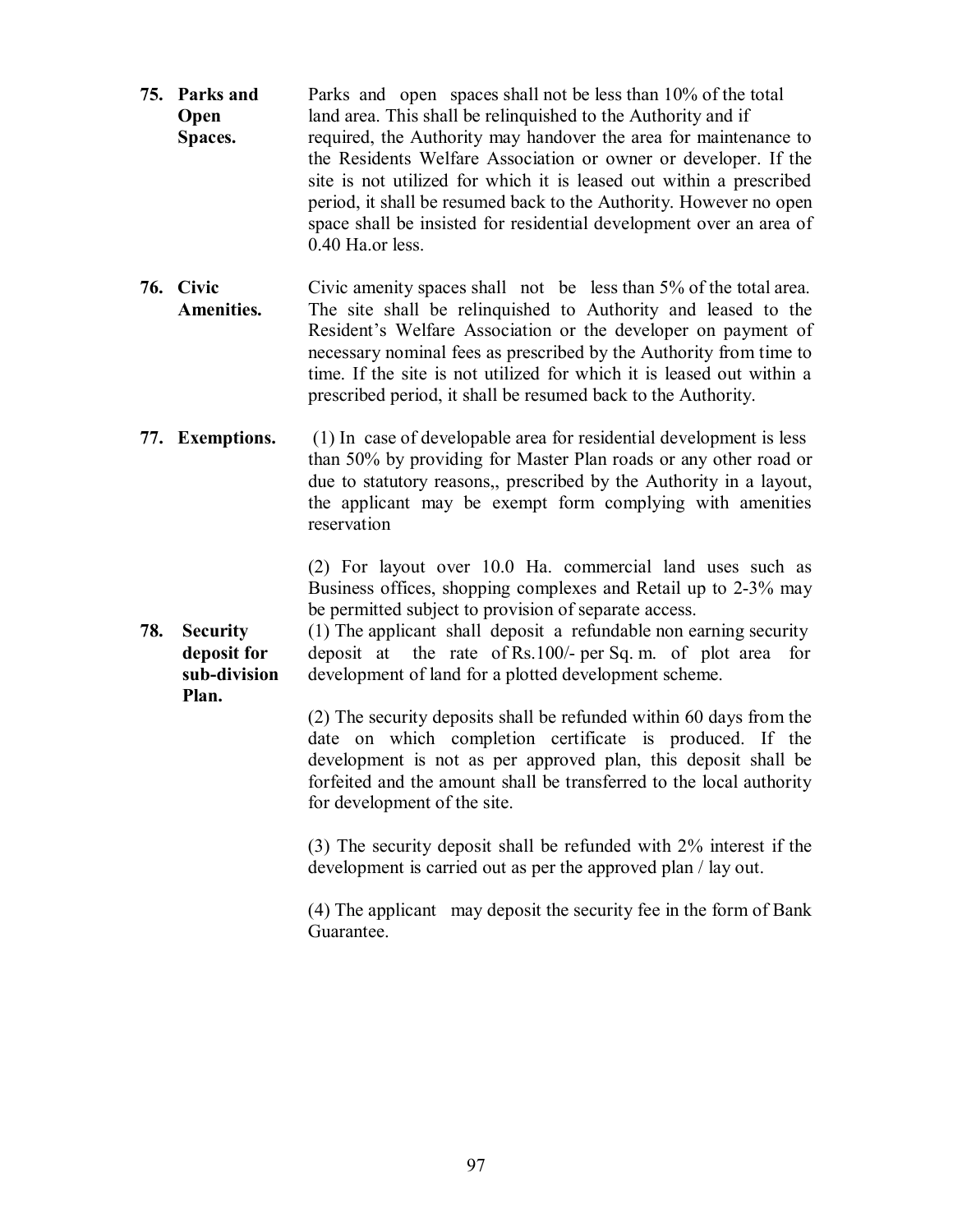## **PART – IX**

## **COMPOUNDING**

## **79.Restriction on** (1) *Any deviation pertaining to unauthorized development shall* **Compounding.** *not be compounded;*

- (A)Where construction has been undertaken on Government land or land belonging to local body or land not owned by the person undertaking such development;
- (B)Where development has been undertaken unauthorizedly within the prohibited limits of any ancient or archaeological monuments.
- (C)Where such developments interfere with the natural drainage of the locality;
- (D) Where development has been undertaken unauthorisedly over the area earmarked /approved for parking; and,
- (E) Where road or drain whether public or private, whether constructed or natural, has been encroached.

(2) Subject to the provisions contained in sub regulation (1), the Authority shall have the power to determine such other circumstances under which compounding may be prohibited.

(3) The Authority may, either before or after the institution of the proceedings under the provisions of the Act compound any offence:

- (A) Where development has been undertaken without permission, but within the framework of use restrictions and the provisions of these regulations applicable to the concerned plot;
- (B) Where development has been undertaken in deviation of the approved plan, but within the framework of the use restriction and the provisions, norms, and stipulations of these regulations; and
- (C) The Authority may however compound deviations up to 20% (twenty percent) beyond the permissible norms of these regulations in respect of Front, rear and side setback only. The maximum deviation allowed in FAR will be 10% on the permissible FAR, provided it does not exceed 3.0.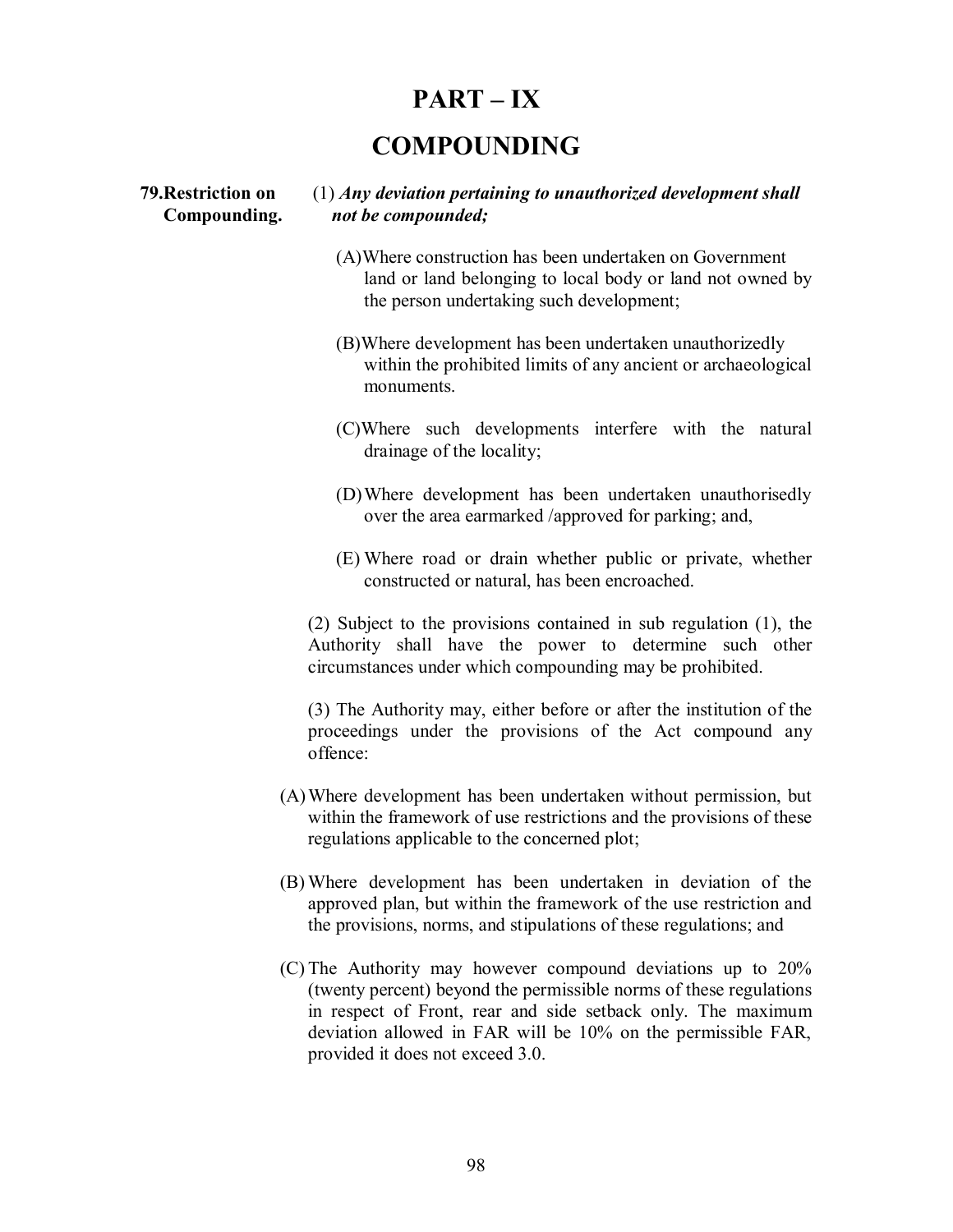**80. Compounding** Compounding rates for various categories shall be as follows;  **Rate.**

| <b>Situations</b><br>SI.<br>deviation |                                                                                                                                                                                                                                                                      |     | Compounding fee for sq.mtr. (in Rs.) of                                      |      |  |
|---------------------------------------|----------------------------------------------------------------------------------------------------------------------------------------------------------------------------------------------------------------------------------------------------------------------|-----|------------------------------------------------------------------------------|------|--|
| No.                                   |                                                                                                                                                                                                                                                                      |     | <b>Residential State Govt./Central Others</b><br>Govt./Govt.<br>undertakings |      |  |
| 1.                                    | Where development has been<br>undertaken without permission,<br>but within the frame work of use<br>restrictions and the provisions of<br>the Regulations applicable to<br>concerned plot                                                                            | 250 | 10                                                                           | 400  |  |
| $\overline{2}$ .                      | Where development has been<br>undertaken in deviation to the<br>approved plan, but within the<br>framework of use, restrictions<br>and the provisions of norms and<br>stipulations of these regulations.                                                             | 100 | 10                                                                           | 250  |  |
| 3.                                    | Constructions up to 10% beyond<br>the permissible norms of these<br>Regulations with respect to front,<br>side and rear setback and / or the<br>deviation in FAR is within five<br>percent.                                                                          | 500 | 10                                                                           | 1000 |  |
| 4.                                    | Constructions upto 20% beyond 1000<br>the permissible norms of these<br>regulations with respect to front,<br>side and rear setback and/or the<br>deviation in FAR is more then<br>five percent, but within ten<br>percent, provided<br>it<br>doesn't<br>exceed 3.0. |     | 10                                                                           | 2000 |  |

**TABLE – 16: CATEGORY WISE COMPOUNDING RATES**

## *Note:- the above rate shall be revised by the authority from time to time with the prior approval of the Government.*

**81***.***Compounding** At least 50% of the compounding fees collected shall be utilized Amount. **For slum rehabilitation and development, development of public** infrastructure, public utility services and protection of heritage sites and structures.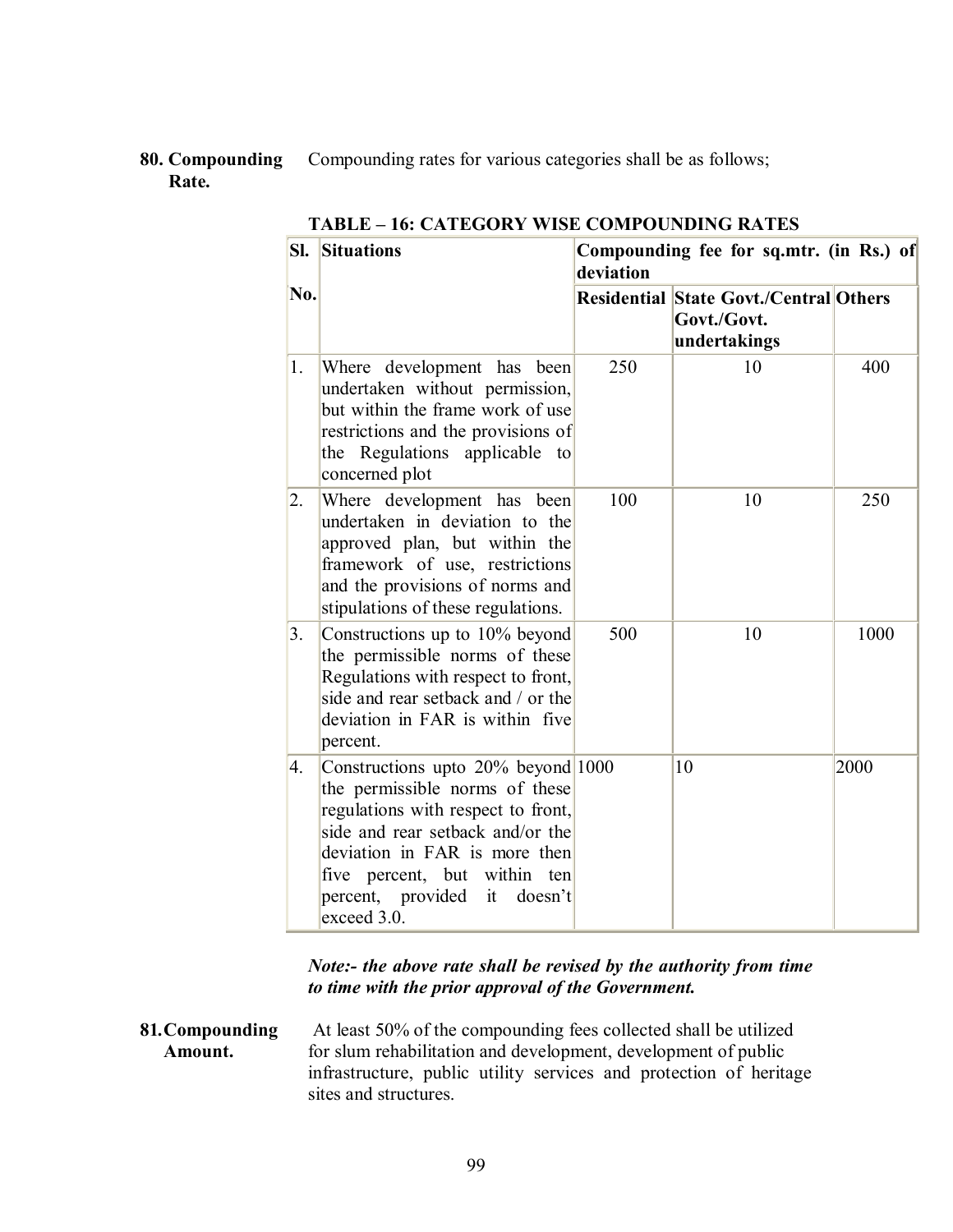- **82. Temporary** The Authority may allow retention of any unauthorized structure **Retention.** for a temporary period on deposit of retention fees. The type of structure to be retained, the period of retention and the fees to be deposited shall be decided by the Authority from time to time.
- **83. Power of the** (1) Notwithstanding any of the norms contained in this **Govt to** regulation the Government may however make any provision **Exempt.** with objective to deal with the construction undertaken prior to enforcement of these Regulations and not in conformity with the provisions of these Regulations.

(2) For the purpose of making any such relaxation above the Govt. may formulate scheme specifying a maximum time period and publish the same in the Gazette.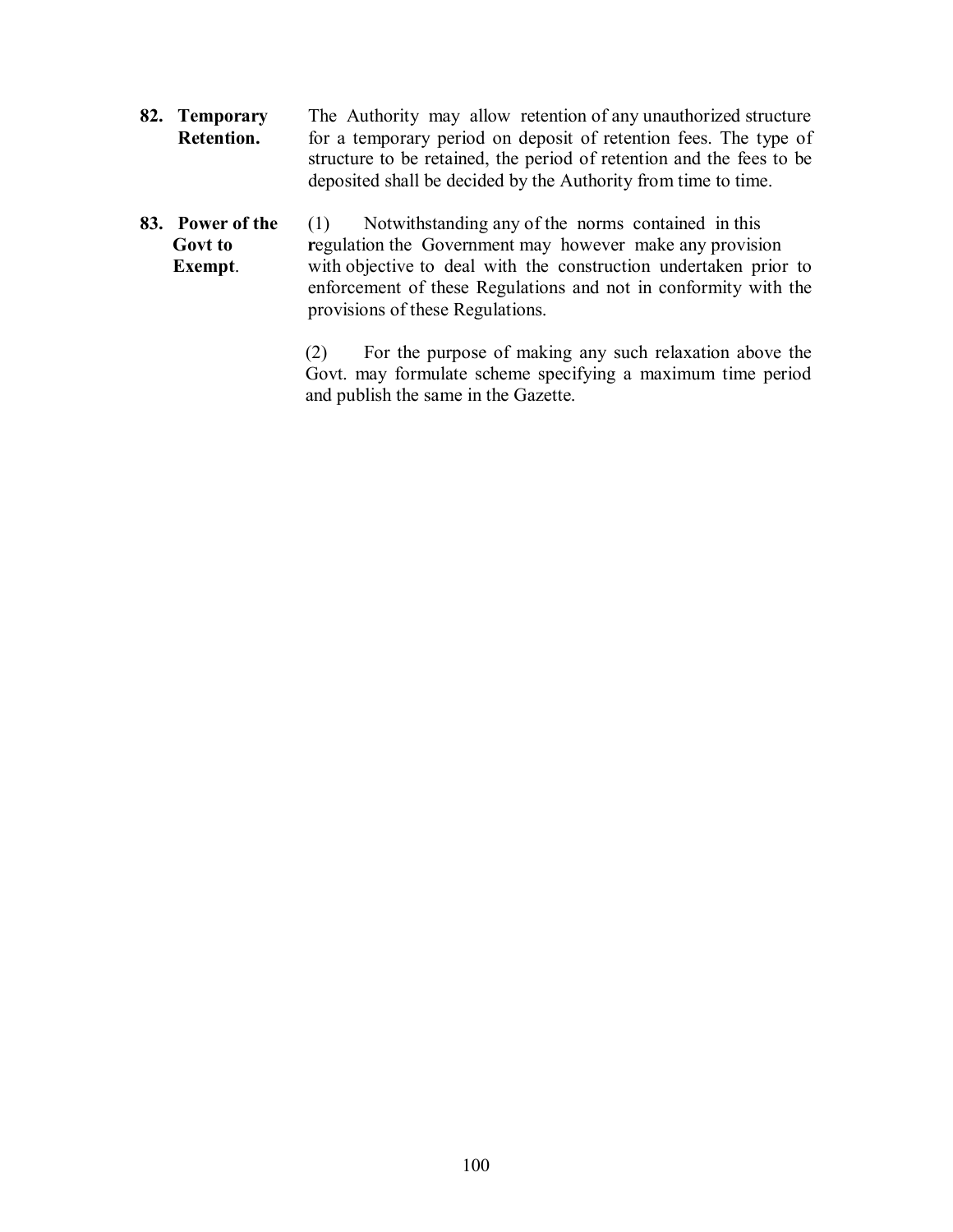# **PART – X SAVINGS/REPEALS &INTERPRETATION**

**84. Information,** (1) The Authority shall take a pro-active role educating the land **Education and** owners within their jurisdiction so that  **Communication.** (a) there will be planned growth within development

area and

(b). Demolition will be avoided.

(2) A copy of these Regulations shall be printed by the Authority and sold to public in the sale counter of the Authority.

- **85. Interim** (1) The Authority may prepare Interim Development Plans (IDPs) **Development** for newly included development areas including stitiban/Ryoti land **Plans.** within a reasonable time frame so that Development may not be held up in the name of pendency of Interim Development Plan. Where such Interim Development Plan has not been prepared, the general provisions of this Regulation shall apply without any zonal restrictions. (2) The Authority shall ensure that resources for land acquisition and cost of land are mobilized or are likely to be mobilized within the time frame projected for implementation of such Interim Development Plans.
- **86. Provision of** In case any of the provisions of these regulations are at variance **development** with those contained in any Development Plan or Town **Plan to prevail.** Planning Scheme, the provisions of such plan or Scheme shall prevail.
- **87. Applicability** Where no express provision has been made in respect of any **National** matter connected with Planning and Building Standards by the **Building** Act, the Rules, the Development Plan, the Town Planning **Code** Schemes, or these Regulations or by any Resolution of the Authority, the provisions of the National Building Code of India, 2005 shall *mutatis mutandis* be applicable.
- **88. Schedules** (1) The qualifications, experience, and competence of technical **and** personnel and Builders are given in Schedule- I, which shall to be **annexure** followed as per relevant regulations. (2) The extract of Orissa Development Authority Act 1982, Orissa Development Authority Rule 1983 and relevant provisions of National Building Code are at Schedule-2 for ready reference. (3) The application for permission under sub section-1 of section 16, order granting permission under sub-section(3) of Section 16,

drawing attention of the Vice-Chairman under sub section (7) of section 16, maintenance of register under sub section(4) of section 16 and (12) of the Act, notice for commencement of work, completion certificate, certificate for execution of work, certificate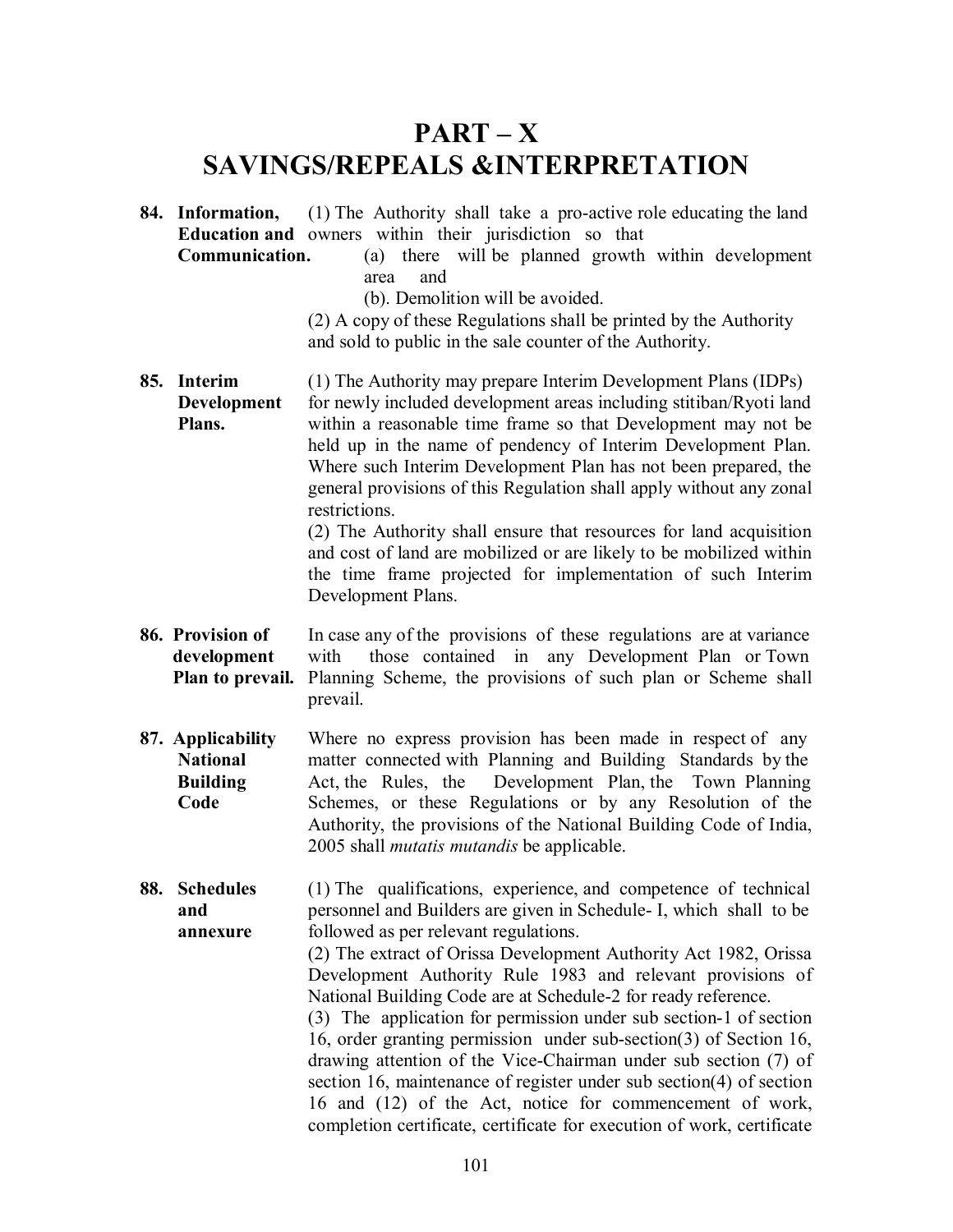for structural stability, period progress report, occupancy certificate, Indemnity bond for basement, intimation regarding approval of residential building plans are provided in form I to XII of these regulations.

- **89. Constitution** (1) The Authority shall constitute a Committee under section -6 of **of Development** the Orissa Development Authority Act to be called Development **Plan & Building** Plan and Building Permission Committee with members from the **Permission** following Organizations/Department besides those required from **Committee** Rourkela Development Authority.
	- **1. Vice Chairman, RDA, (Chairman)**
	- **2. Director, Town Planning, Orissa, (Member)**
	- **3. Architect Member, RDA, Rourkela (Member)**
	- **4. Engineer Member, RDA, Rourkela (Member**
	- **5. Executive Engineer, PHED, Rourkela**
	- **6. Chief Fire Officer, Rourkela**
	- **7. Regional Secretary, Orissa State Pollution Control Board, Rourkela**
	- **8. Other special Invitees as and when required depending upon the subjects to be discussed.**
	- **9. Planning Member, RDA ( Member Convener)**

Additional member(s) may co-opted/associated for specific meetings depending upon the purpose.

(2) The Authority may by notification delegate such powers in relation to approval of schemes, projects and building plans to the Committee constituted under Sub-Regulations (1) as it may deem appropriate.

(3) Matters and cases relation to permission under sections 16 of the Orissa Development Authority Act and such other matters including permission for multi storeyed buildings are required to be referred to the Committee from time to time for advice  $\&$ recommendations.

(4)In order of facilitate clearance from different bodies/ departments of the State Government with the concept of single window clearance approach and thereby final approval by the Authority within the stipulated time frame, the Authority may constitute a Building Approval Committee consisting of representatives of the organizations/bodies from whom clearance for development/building permit clearance is required for approval of plans coming up in Special Economic Zones, Group Housing, Multistoreyed Buildings & other Special Building.

**90. Decision of** In case of any dispute in the interpretation of these Regulations, the  **the** decision of the State Government shall be final.  **Government to be final.**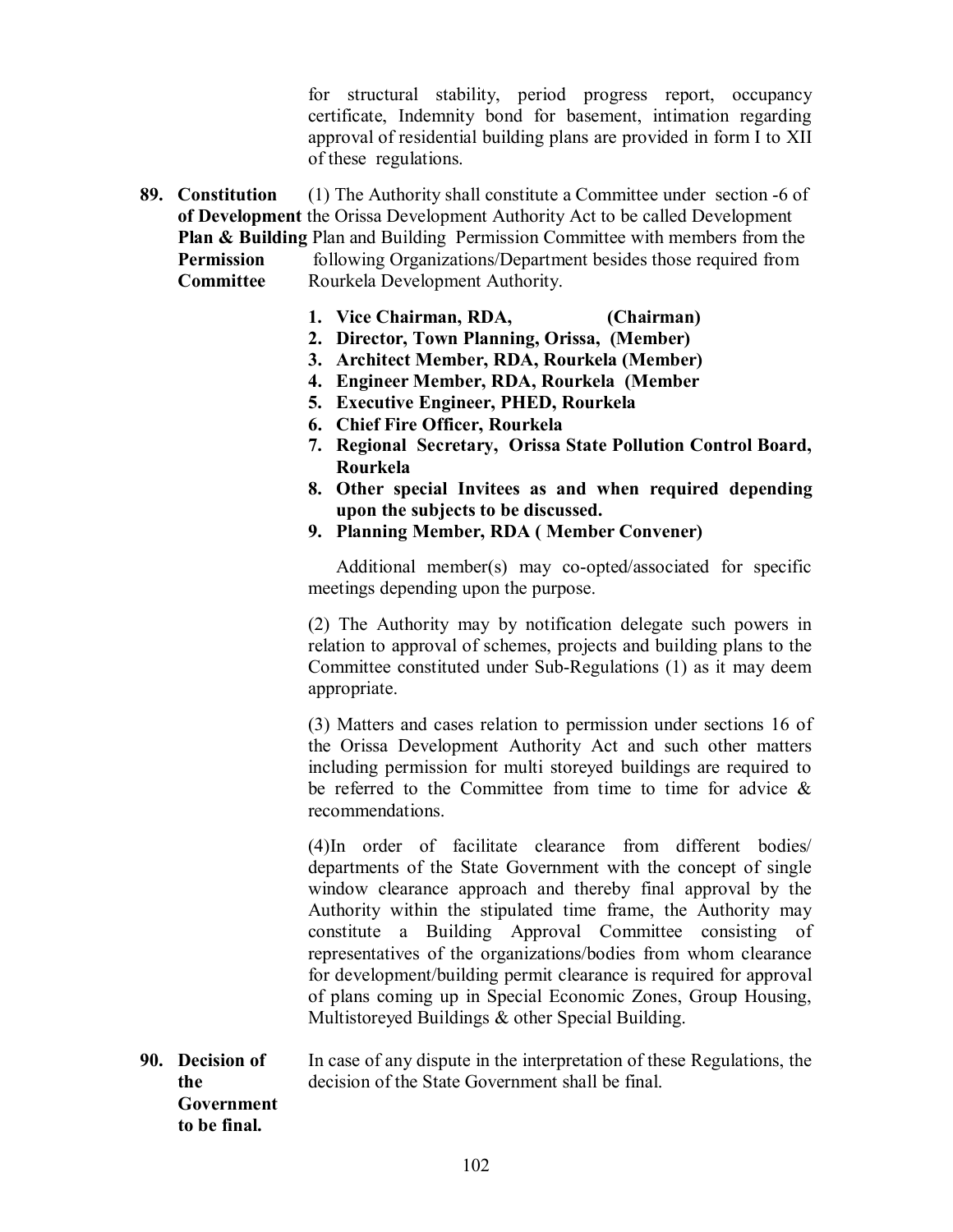**91. Relaxation** The Authority may recommend to the Govt. for relaxation/<br>**By the Govt.** modification of any of the clauses of these regulations in the modification of any of the clauses of these regulations in the general interest of the public pertaining to projects/schemes developed by the Govt. agencies and the decision of the Govt. in this regard shall be final.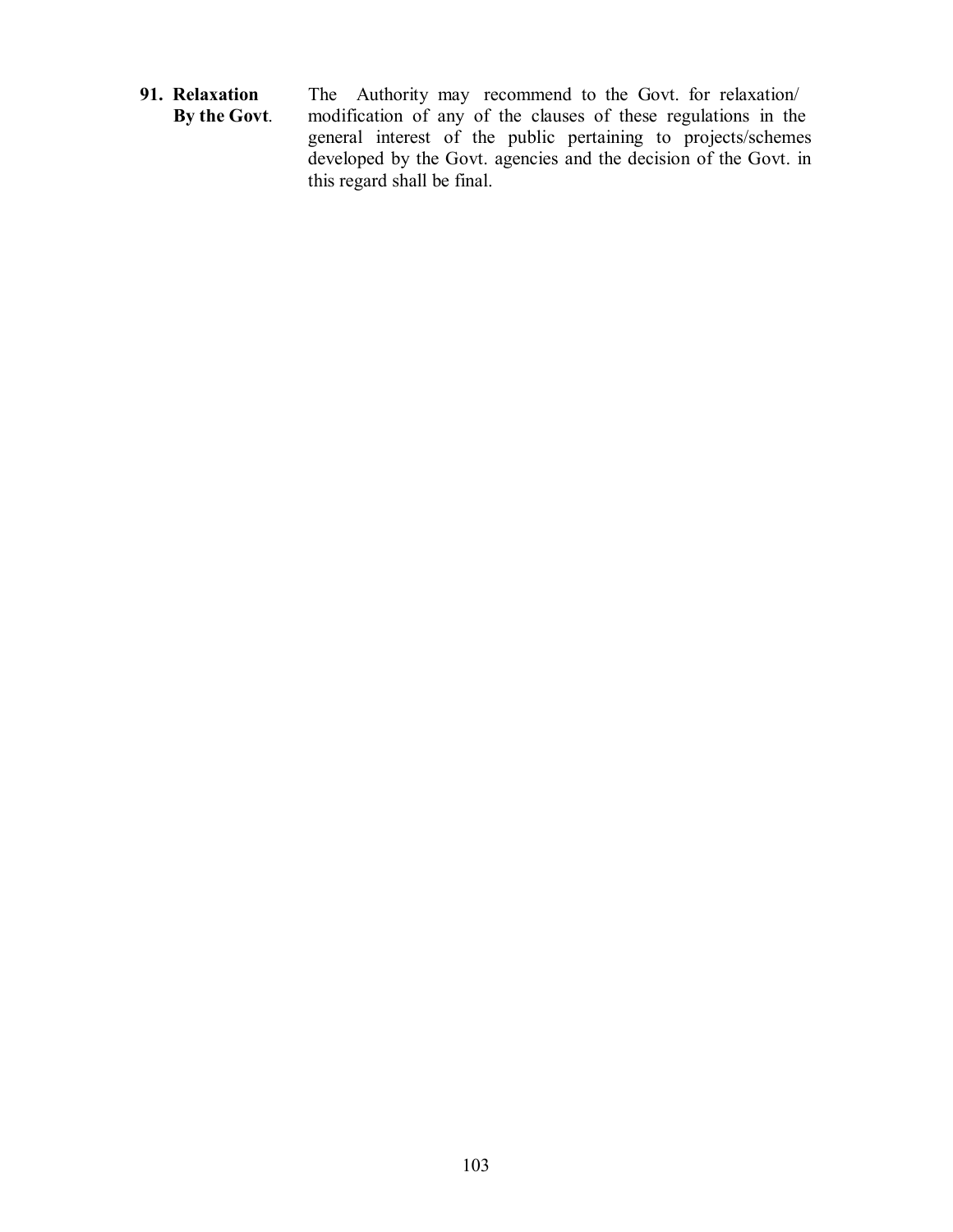## **PART-XI REGULATIONS FOR INDUSTRY AND SEZs**

## **11.1 REGULATIONS FOR INDUSTRY AND SEZs**

Apart from the Rourkela Steel Plant (RSP) and the Sponge Iron Factory (SIF), Rourkela had 335 Industrial Units in 2001. These comprised essentially of medium and light / service and household industry units. As part of the Comprehensive Development Plan (CDP) exercise, preliminary estimates have been made in so far as the growth of these industrial units is concerned. Their number is likely to go up to 3000 by 2031 (Source: Planning Member RDA) i.e. the horizon year for the CDP for Rourkela, 2031. The present number of small  $\&$  medium Industrial units is 1028.

The average number of workers employed in the medium industrial units was 50 whereas the average number of workers employed in the light / service and household industrial units was 5. At present, industrial units dealing in fabrication form the largest number, followed by those dealing in Sponge Iron and Iron Ore Crushing.

The past practice of locating industrial areas and industrial units in the periphery of the town based on prevailing wind direction alone has had its limitations and attendant problems. Issues pertaining to both discharge of liquid and solid waste were seldom addressed which has given rise to environmental and other concerns. Air and Noise pollution, provisions for ancillary facilities in terms of transport and infrastructure, etc. also need to be comprehensively addressed. Overall negative impact, existence and growth of industrial units in non conforming and residential areas and permissibility of household industries is yet another issue.

With this in view the following broad parameters are proposed in terms of Regulations for Industry and SEZs.

- 1. Promote Hi-tech and 'Value Addition Units' which are not labour intensive.
- 2. Encourage Modernization and up gradation of existing industrial units.
- 3. Prescribe environmental norms for existing non conforming industrial units especially of the household type.
- 4. Promote incentives and disincentives for relocating such units.
- 5. Address permissibility aspects subject to adherence to environmental, fire safety and other norms.

## **11.2 Classification**

All industries may be classified under prohibited and allowed categories subject to permissibility in various land use Zones. In addition, standards prescribed by the Orissa Pollution Control Board, conditions regarding maximum number of workers and sanctioned power load are required to be met. Industries listed under the prohibited category shall not be allowed to be set up in the urbanisible limits delineated in the CDP for Rourkela 2031 and existing industrial units of the prohibited category are required to be relocated within a period of 3 years of the Notification of the CDP for Rourkela 2031.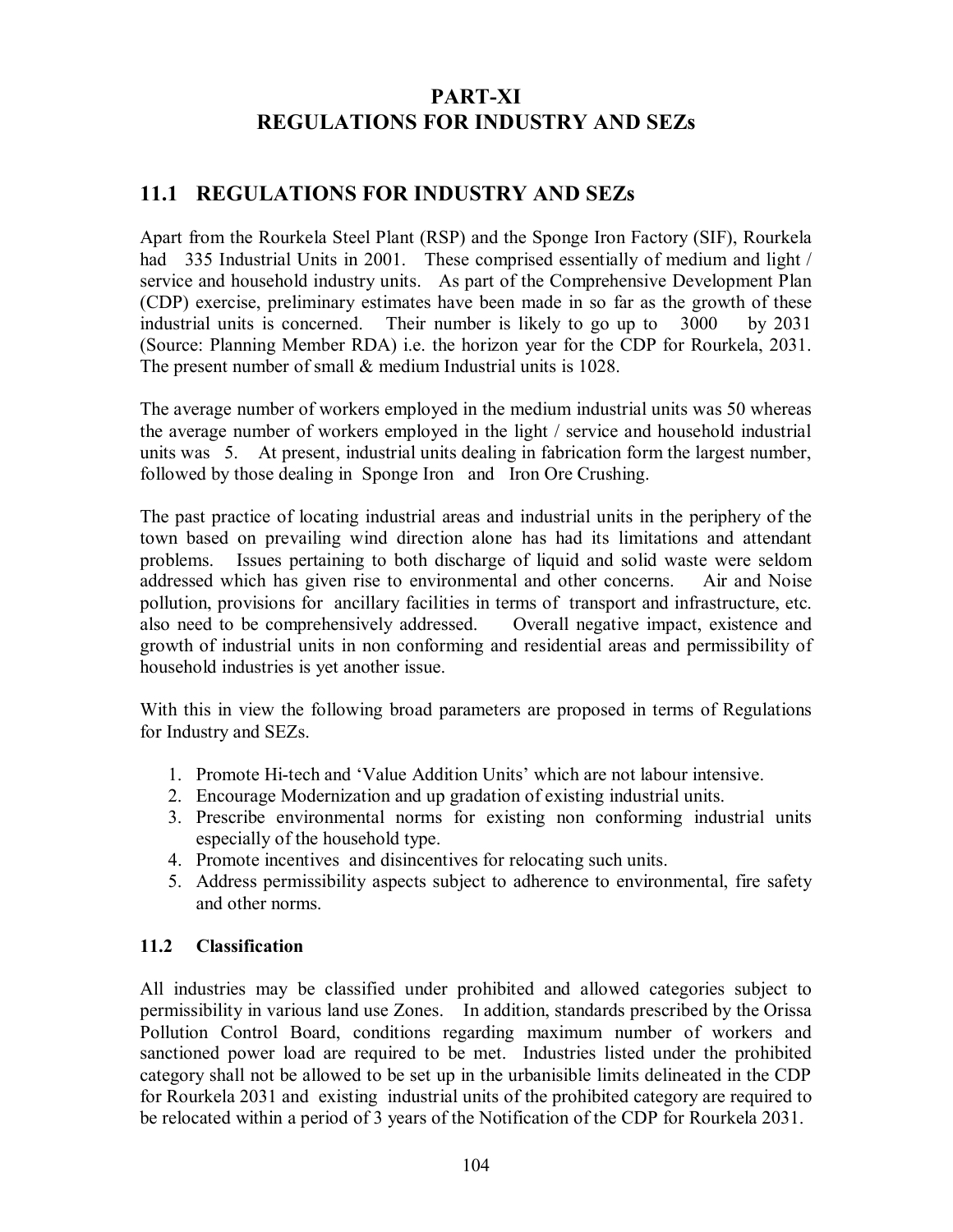## **11.3 Permissibility of Industrial Units in different Use Zones and Use premises**

For classification purposes, the limits of various parameters shall be fixed according to the nature of industry, and location. The limiting parameters for industrial units shall be as follows:

#### **Table 3.1**

## **Limiting Parameters for Industrial Units in different use zones and use premises**

| Sl.No. | <b>Use Zone / Use Premises</b>                                                           | <b>Groups Permitted</b><br>(Refer Annexure)                                                                                                                                                                                                                                                           | <b>Conditions</b>           |                                                |
|--------|------------------------------------------------------------------------------------------|-------------------------------------------------------------------------------------------------------------------------------------------------------------------------------------------------------------------------------------------------------------------------------------------------------|-----------------------------|------------------------------------------------|
|        |                                                                                          |                                                                                                                                                                                                                                                                                                       | Max. no. of<br>workers      | Max.<br>power load<br>(kw.)                    |
| 1.     | <b>Residential</b>                                                                       |                                                                                                                                                                                                                                                                                                       |                             |                                                |
|        | Residential                                                                              | $\mathsf{A}$                                                                                                                                                                                                                                                                                          | 5                           | 6                                              |
|        | <b>Urban Villages</b>                                                                    | $A+A1$                                                                                                                                                                                                                                                                                                | $\overline{10}$             | 6                                              |
| 2.     | Commercial                                                                               |                                                                                                                                                                                                                                                                                                       |                             |                                                |
|        | Lower order commercial centres<br>upto neighborhood level<br>Community Centre / District | $A+A1+B$                                                                                                                                                                                                                                                                                              | $\overline{5}$              | $\overline{10}$                                |
|        | Centre<br>$City$ Centre /<br>Specialised                                                 |                                                                                                                                                                                                                                                                                                       | 10                          | 12                                             |
|        | Markets                                                                                  |                                                                                                                                                                                                                                                                                                       | 20                          | 12                                             |
| 3.     | <b>Industry</b>                                                                          |                                                                                                                                                                                                                                                                                                       |                             |                                                |
|        | Plotted Development<br><b>Flatted Factories</b>                                          | industries<br>All<br>except<br>those prohibited and of<br>non polluting and non<br>hazardous nature.<br>industries<br>All<br>except<br>those prohibited and of<br>non polluting and non<br>hazardous<br>nature<br>excluding<br>industries<br>noise/<br>producing<br>effluent/<br>vibration/<br>odour. | As per<br>requirement<br>25 | As per<br>requirement<br>As per<br>requirement |

- Note: (1) Maximum number of workers shall be regulated by notification issued by the Department of the Industries of the State Government.
	- (2) The power requirement for operating pollution control machinery and non manufacturing use shall be over and above the permissible load.

## **11.4. Household / Service Industry**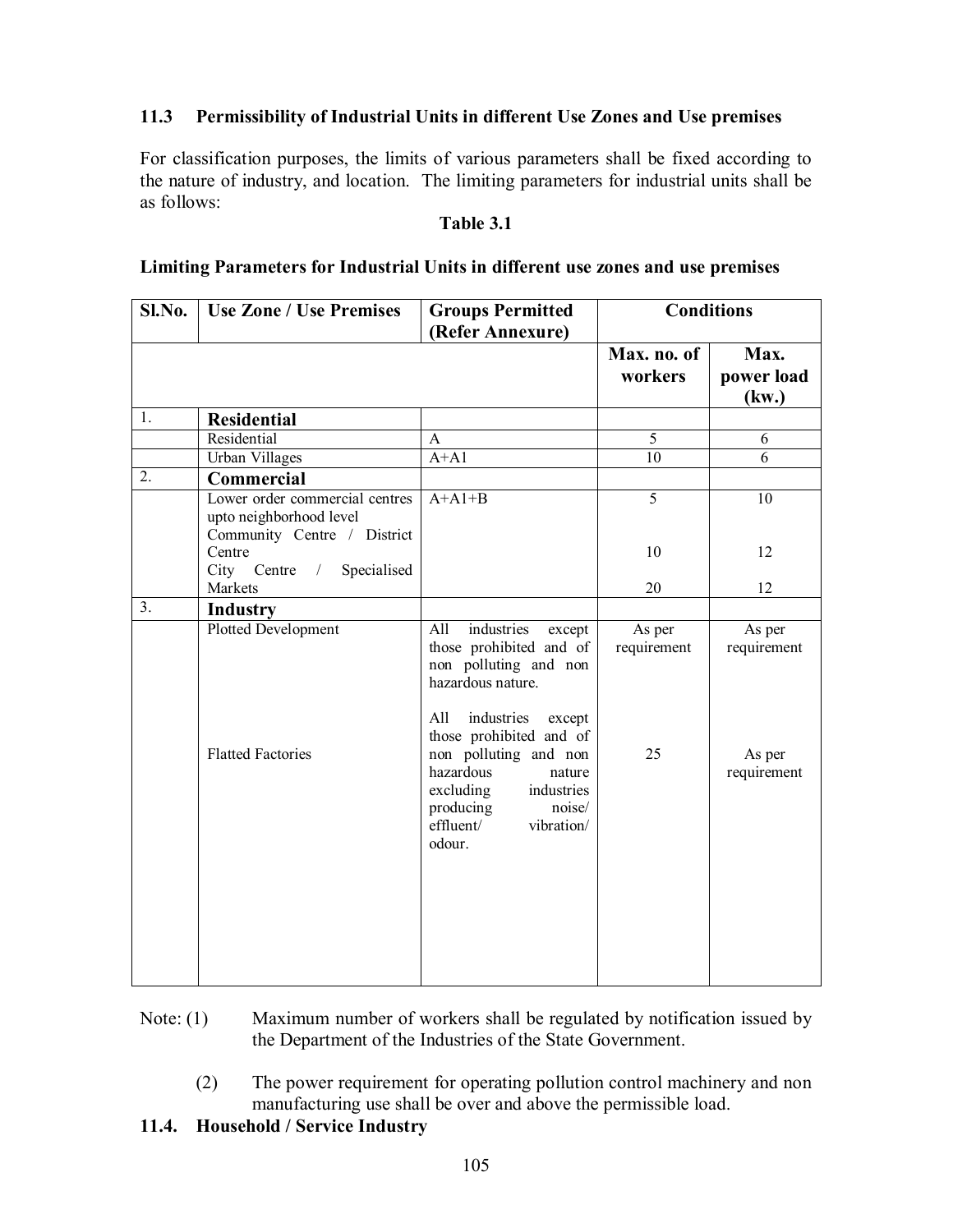- (1) Household industry with maximum 5 workers and 6 kw power load may be allowed to continue in residential areas and such new industrial units of this type shall be permitted in residential areas subject to the conditions that no polluting industrial unit shall be permitted.
- (2) All industrial units shall be permitted only after provisional registration with the Department of Industries of the State Government.
- (3) Household Industry Units shall be allowed on any floor. Further additions / alterations in the list of household industries shall be made by the Authority with the approval of the Department of Industries of State Government.
- (4) No inflammable or hazardous material shall be permitted to be stored.
- (5) Separate industrial electrical connection and Municipal license shall be required for setting up household industry.

Areas prohibiting the location of industries in select locations as specified / delineated in the CDP for Rourkela 2031, shall be adhered to. Guidelines for redevelopment scheme for existing industrial areas shall be finalized and notified by the Rourkela Development Authority in due course as part of the Comprehensive Development Plan to Rourkela,2031.

## **11.5 NEW INDUSTRIAL AREAS.**

Development of new industrial areas within the proposed urbanisible limits of the CDP of the Rourkela 2031, shall cater to the purpose of relocating existing industries and development of limited type of new industries for the following purposes:

(1) Relocation of permissible units from non conforming areas which are not eligible for regularization.

(2) Green field sites for hi-tech,value addition industries comprising of the following types:

- Computer hardware / Soft ware and catering to integrating interface with telecom facilities
- Packaging
- Industries catering to ICT and related services
- Electronic Goods
- Service and repair of electronic gadgets
- Desk Top Publishing
- TV and Video Programme production
- Textile designing
- Bio tech/ Nano tech
- Telecom and related services
- Gems and Jewelry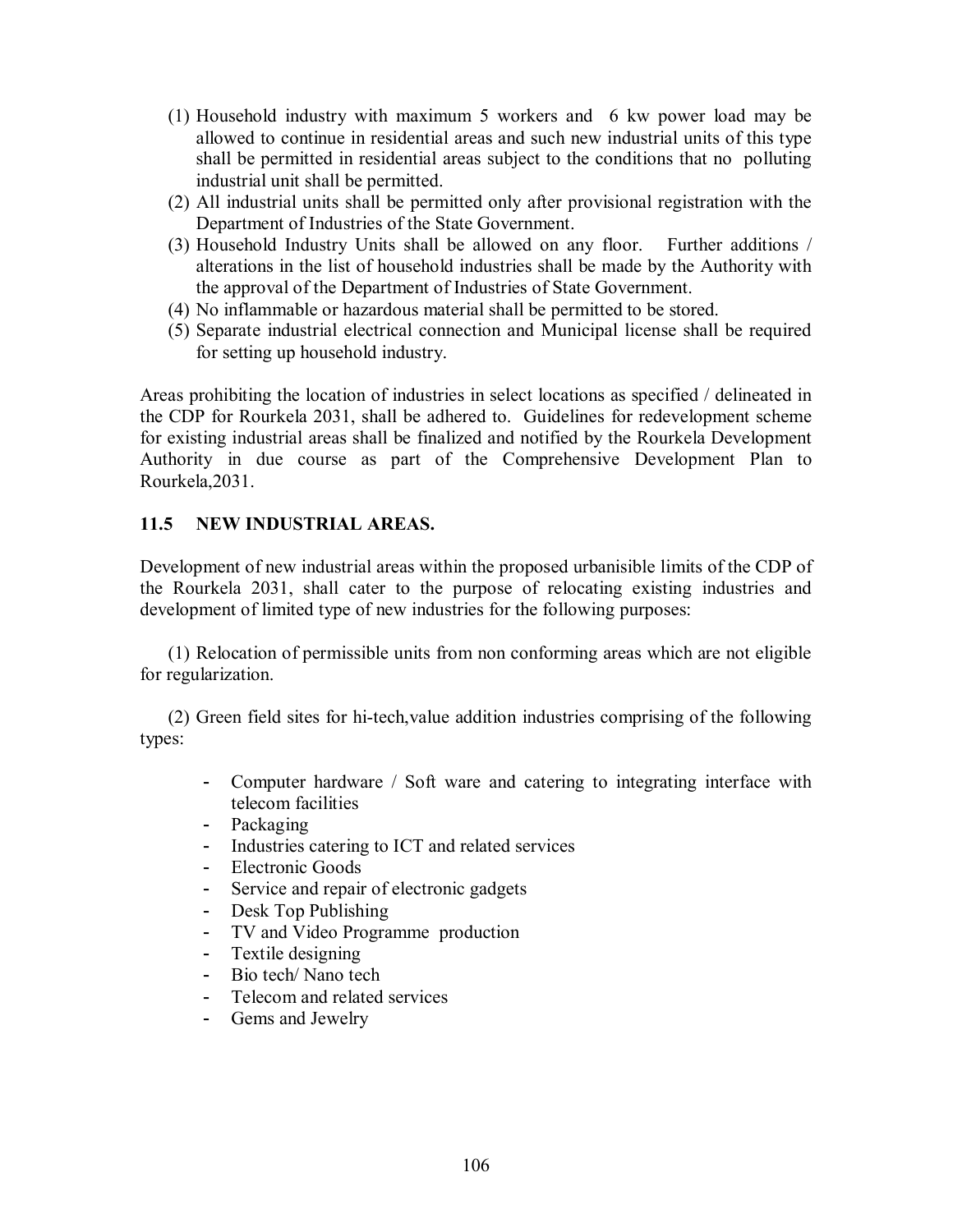## **11.6 Guidelines for Industry Use Zone**

Sub division of the industry Use Zone into use premises and subsequent approval of layout plans for industrial estates shall be governed by:

- (1) New Industrial areas to be developed shall be both flatted and plotted type.
- (2) The provision of land required for various facilities shall be as follows

| Sl.No. | Use                         | Percentage |
|--------|-----------------------------|------------|
|        | Industrial Plots (Net area) | 6U         |
|        | Recreational                |            |
|        | Commercial                  |            |
|        | Facilities                  |            |
|        | Circulation                 |            |

## **11.7 Development Control Norms**

## **Table 11.1**

## **Industry Plots**

| <b>Plot Size</b><br>(sq mts.) | <b>Maximum</b><br><b>Ground</b><br>Coverage | <b>Maximum</b><br>Height |       |      | Setbacks (in mts.) |        |
|-------------------------------|---------------------------------------------|--------------------------|-------|------|--------------------|--------|
|                               | $\frac{9}{9}$                               | (mts.)                   | Front | Rear | Side 1             | Side 2 |
| 100-250                       | 60                                          | 10                       | 3.5   | 1.5  | 1.0                |        |
| 251-500                       | 50                                          | 12                       | 4.5   | 3.0  | 2.5                |        |
| 501-750                       | 40                                          | 15                       | 6.0   | 3.0  | 3.0                | 3.0    |
| 751-1500                      | 40                                          | 15                       | 9.0   | 4.5  | 4.5                | 4.5    |
| 1501-2500                     | 40                                          | 18                       | 12.0  | 6.0  | 6.0                | 6.0    |
| 2501-5000                     | 40                                          | 18                       | 12.0  | 9.0  | 9.0                | 9.0    |
| 5001-10000                    | 35                                          | 21                       | 15.0  | 9.0  | 9.0                | 9.0    |
| 10001-25000                   | 35                                          | 21                       | 20.0  | 9.0  | 9.0                | 9.0    |
| 25001 and above               | 35                                          | 21                       | 25.0  | 9.0  | 9.0                | 9.0    |

## **Table 11.2**

Floor Area Ratio (FAR) as per road width

| <b>Road Width</b>                            | <b>FAR</b> for industrial buildings |
|----------------------------------------------|-------------------------------------|
| Above $12 \text{ m}$ and upto $15 \text{ m}$ | 1 00                                |
| Above 15 m and upto 18 m                     | 1.25                                |
| Above 18 m and upto 30 m                     | 1.25                                |
| Above 30 m                                   |                                     |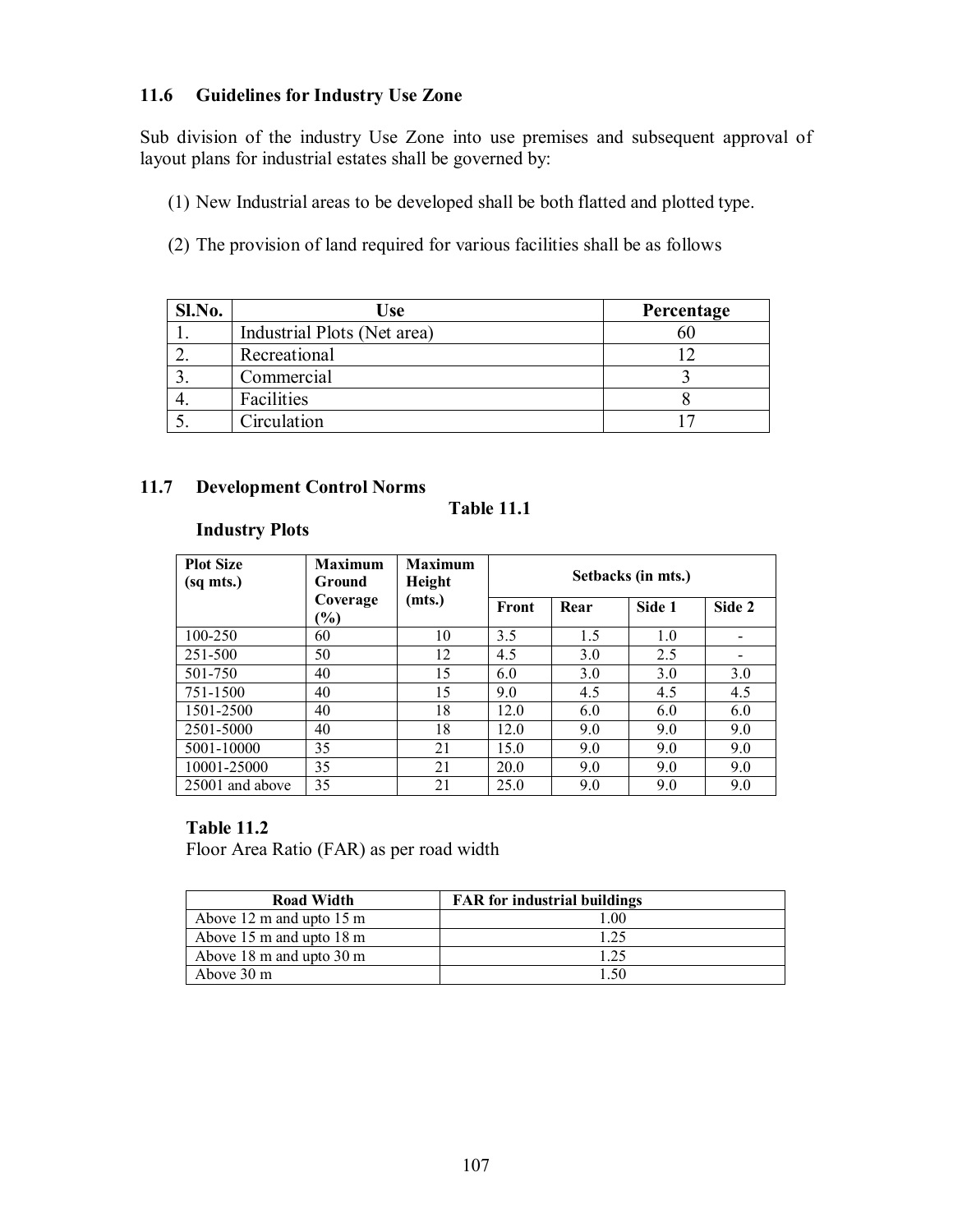# **Table 11.3**

| The Industrial Estates will have approach road as per the following: |
|----------------------------------------------------------------------|
|----------------------------------------------------------------------|

| Categories | Area                        | Minimum width of access road |
|------------|-----------------------------|------------------------------|
|            | Up to 10 hectares $(Ha)$    | 24 mts.                      |
| В          | Above 10 Ha and upto 50 Ha  | 30 mts.                      |
|            | Above 50 Ha and upto 100 Ha | $40$ mts.                    |
|            | Above 100 Ha                | $60$ mts.                    |

### **Table 11.4**

Plot wise permissible FAR, setbacks and height of buildings

| <b>Maximum</b><br><b>Plot Size</b><br>Ground |                              | <b>Maximum</b><br>Height (m.) | Setbacks (in m.) |      |        |        |
|----------------------------------------------|------------------------------|-------------------------------|------------------|------|--------|--------|
| $(sq \; m.)$                                 | Coverage<br>$\mathcal{O}(6)$ |                               | Front            | Rear | Side 1 | Side 2 |
| 1000-5000                                    | 40                           |                               | 9.0              | 4.5  | 4.5    | 4.5    |
| 5001 and<br>above                            | 40                           | 18                            | 12.0             | 6.0  | 6.0    | 6.0    |

### **Table 11.5**

Floor Area Ratio (FAR) for Flatted / Factories as per road width

| <b>Road Width</b>        | <b>FAR</b> for industrial buildings |
|--------------------------|-------------------------------------|
| Above 12 m and upto 15 m | $1.00\,$                            |
| Above 15 m and upto 18 m | 1.00                                |
| Above 18 m and upto 30 m | 1 25                                |
| Above 30 m               | 1 25                                |
|                          |                                     |

# **Table 11,6 SEZs**

Plot wise permissible FAR, setbacks and height of buildings

| Plot        | Coverage        | FAR  | Height | Road        |    | Setbacks (in m.) |    |
|-------------|-----------------|------|--------|-------------|----|------------------|----|
| Size        | $\frac{(0)}{0}$ |      | (m)    | Width $(m)$ |    |                  |    |
| $< 1.0$ Ha. | 45              | .80  | 14     | 24          |    |                  | 75 |
| $-2.5$      | 40              | 1.60 | 16     | 30          | 12 |                  |    |
| $2.6 - 5$   | 35              | 1.40 | 18     | 40          | 15 | 12               | 12 |
| $5 - 10$    | 33.33           | .33  | 18     | 45          | 24 | 15               | 15 |
| $>10$ Ha.   | 30              | .20  | 24     | 60          | 30 | 24               | 24 |

- All new Industrial Estates shall have approach road from a road which has minimum r/w of 30 m.
- Plots measuring 100 sq.m. and less shall be located on roads with minimum r/w of 9 m.
- Water bodies are required to be included in the landscape plan.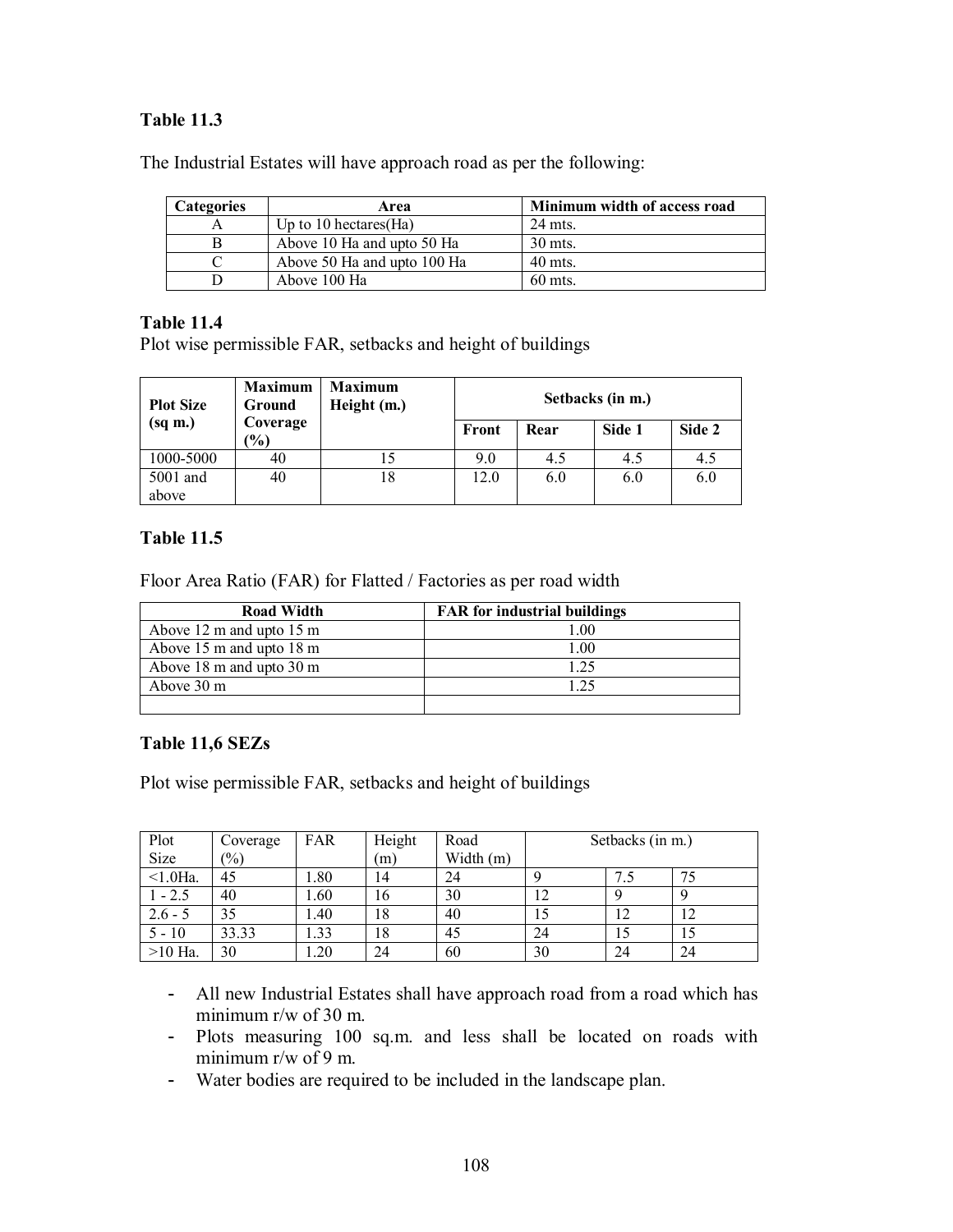- Provision of rain water harvesting measures as integral part of the landscape plan shall be incorporated.
- Parking areas and loading / unloading areas shall have minimum 50 percent semi permeable surface.
- Grease taps shall be provided near automobile washing areas
- Major infrastructure like CNG, LPG, Oil, Optical fiber, electricity shall be made available through underground conduits.
- Optimal utilization of industrial areas shall be made by way of developing flatted factories.
- All industrial areas and units shall have efficient provisions for segregation of solid waste before disposal. No untreated effluent shall be discharged in water bodies / open areas.
- Provision of CETPs, Solid waste segregation / treatment plans shall be made for a cluster of industrial units.
- Proper methods for managing disasters / emergency situation shall be put in place.
- Industries may be grouped on the basis of common requirements of effluent treatment etc.
- Selection of Plant material shall be made keeping in view local climatic conditions.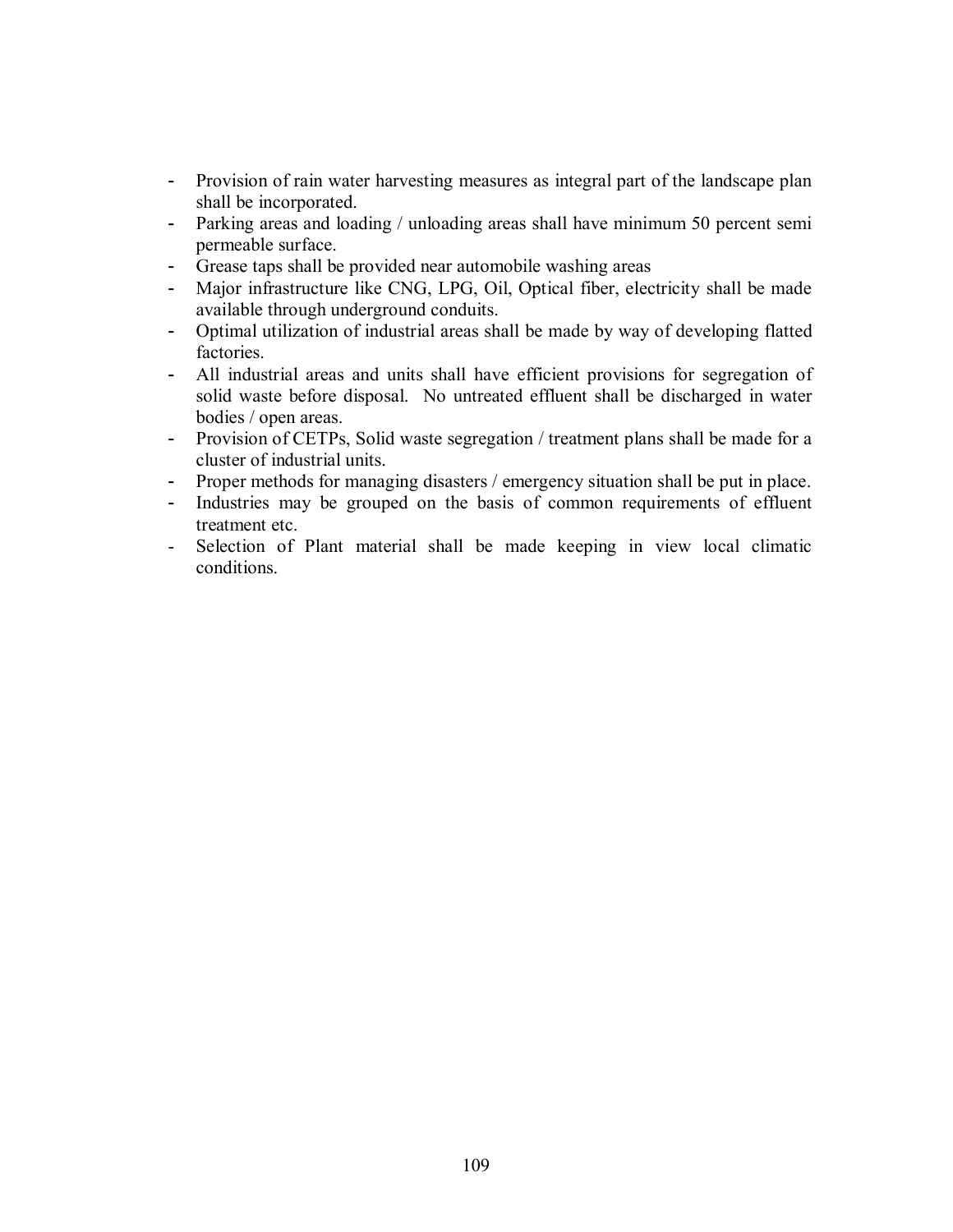### **Annexure I**

# **CLASSIFICATION OF INDUSTRIES**

# **GROUP - A HOUSEHOLD INDUSTRIES**

- 1. Agarbatti and similar products
- 2. Aluminium hanger (excluding wire drawing and anodizing
- 3. Ayurvedic/Homoeopathic/Unani medicines
- 4. Assembly and repair of electronic goods.
- 5. Assembly and repair of sewing machine
- 6. Assembly of hand tools.
- 7. Assembly of Badminton shuttlecocks
- 8. Assembly and repair of electrical gadgets, cooler/heater etc
- 9. Assembly and repair of typewriter (excluding Font Casting)
- 10. Assembly of Bakelite Switches
- 11. Assembly and repair of measuring instruments (excluding handling of Mercury and hazardous materials)
- 12. Atta Chakkies
- 13. Batik works
- 14. Block making and photo enlarging
- 15 Biscuit, pappey, cakes and cookies making
- 16 Button making, fixing of button and hooks
- 17. Bookbinding
- 18 Brushes and brooms (by hand)
- 19. Calico and Textile products
- 20. Cane and bamboo products
- 21. Cassettes recording
- 22. Clay and modeling with/without Plaster of Paris
- 23. Coir and jute products
- 24 Cardboard boxes
- 25. Candles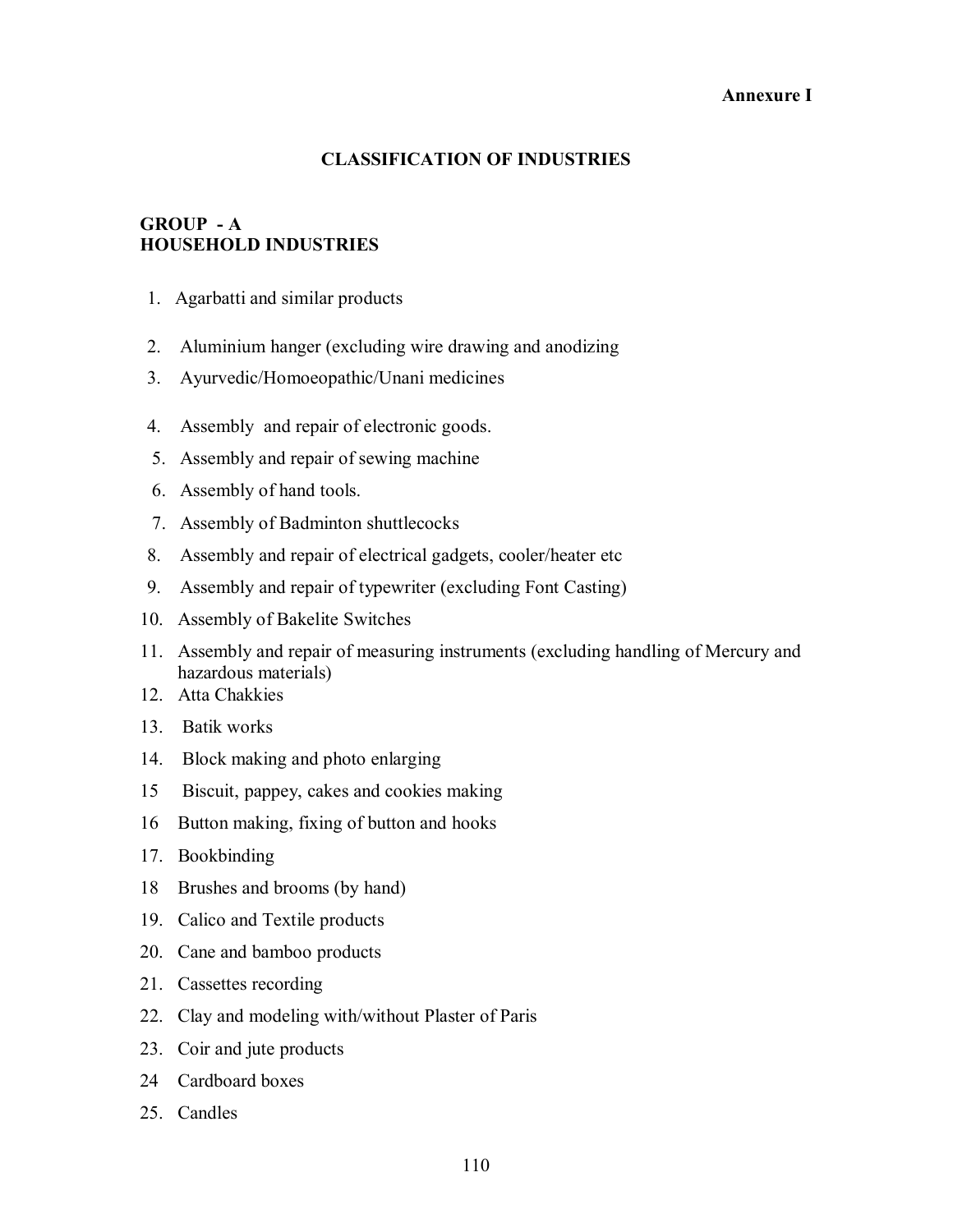- 26. Copper and brass art wares
- 27. Cordage, rope and twine making
- 28. Carpentary
- 29. Contact Lens
- 30 Canvas bags and hold-alls making
- 31 Candies, sweets, rasmalai etc (when not canned)
- 32. Cotton/silk printing (by hand)
- 33. Computer repairing and cyber information Centre
- 34. Computer Software
- 35. Dari and carpet weaving
- 36. Detergent (without bhatti)
- 37. Data process
- 38 Dairy products e.g. Cream, ghee, paneer etc
- 39. Dry Cleaning (excluding big workshops)
- 40. Desk Top Publishing
- 41. Embroidery
- 42. Enameling Vitreous (without use of coal)
- 43. Framing of pictures and mirrors
- 44 Fountain pens, ball pens and felt pens
- 45. Gold and Silver thread, kalabattu
- 46. Hosiery products (without dyeing and bleaching)
- 47. Hats, caps, turbans including embroideries
- 48. Information Technology enabled services
- 49. Ink making for fountain pens
- 50. Interlocking and buttoning
- 51. Jewellery items
- 52. Khadi and handloom
- 53. Khus tatties
- 54. Knitting works
- 55. Lace products
- 56. Leather footwear
- 57. Leather belts and assembly of buckles (by hand)
- 58. Leather and rexine made ups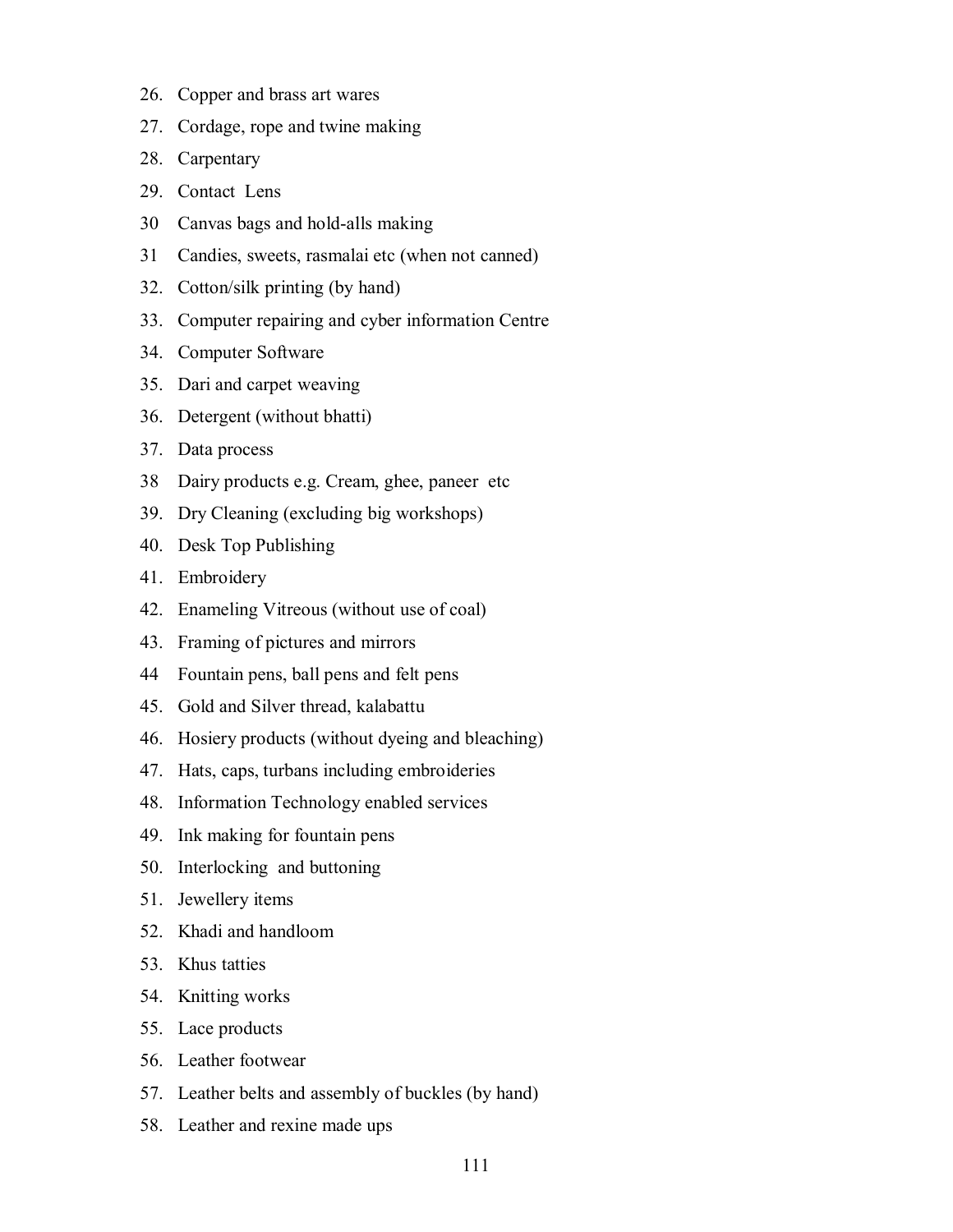- 59. Milk Cream Separation
- 60. Manufacture of jute products
- 61. Manufacture of Bindi
- 62. Name plate making
- 63. Production of following items
	- i) Blanco cakes
	- ii) Brushes
	- iii) Kulfi and confectionery
	- iv) Crayons
	- v) Jam, jellies and fruit preserves
	- vi) Musical instruments (including repairs)
	- vii)Lace work and like
	- viii) Ornamental leather goods like purses, handbags
	- ix) Small electronic components
- 64. Paper stationery items and book binding
- 65. Pith hat, garlands of flowers and pitch
- 66. P.V.C. products (maximum one moulding machine)
- 67. Paper machine
- 68. Perfumery and cosmetics
- 69. Photosetting
- 70. Photostat and cyclostyling
- 71. Photocopying of drawings including enlargement of drawings.
- 72. Packaging of Shampoos
- 73. Packaging of Hair Oil
- 74. Preparation of Vadi, Papad etc
- 75. Processing of condiments, spices, groundnuts and dal etc.
- 76. Pan masala
- 77. Production of Sweets and Namkeens (less than one ton/day)
- 78. Paper Mache
- 79. Paper cup, Plates, files cover and letter pads (without printing)
- 80. Photography (developing and printing)
- 81. Repair of watches and clocks
- 82. Rakhee making
- 83. Repair of domestic electrical appliances
- 84. Readymade garments (without washing)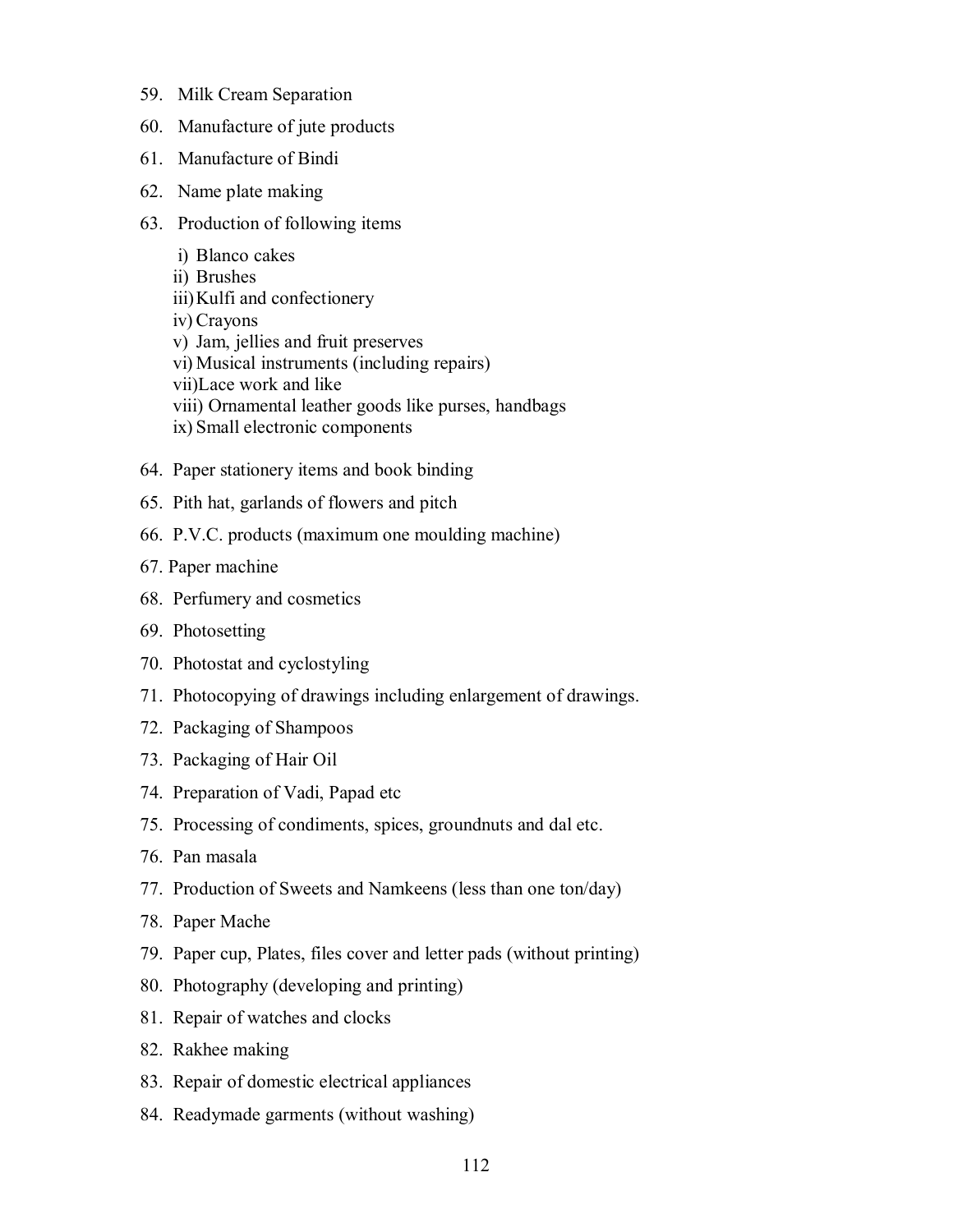- 85. Repair of bycycles
- 86. Repair and assembly of computer hardware
- 87. Repair of bags, brief cases, suitcases, except use of leather and PVC material.
- 88. Repairing of Water meters, stabilizer, UPS etc
- 89. Rubber Stamps
- 90. Stone engraving
- 91. Sports goods/Sports Nets
- 92. Surgical bandage rolling and cutting
- 93. Stove pipe, safety pins and aluminium buttons (by hand press)
- 94. Silver foil making
- 95. Saree fall making
- 96. Shoe laces
- 97. Stamp pads
- 98. Screen Printing
- 99. Tailoring
- 100. Thread balls and cotton fillings
- 101. Toys and dolls
- 102 Ties
- 103. Tomato Ketchup
- 104. Umbrella assembly
- 105 Utensil washing powder (only mixing and packaging)
- 106 Velvet embroidered shoes/shawls
- 107. Vermicelli and macaroni
- 108. Wood carving and decorative wood wares
- 109. Wool balling and lachee making
- 110. Wooden/Cardboard jewellery boxes (subject to no objection certificate from the department).
- 111. Wool knitting (with machine).
- 112. Zari Zardozi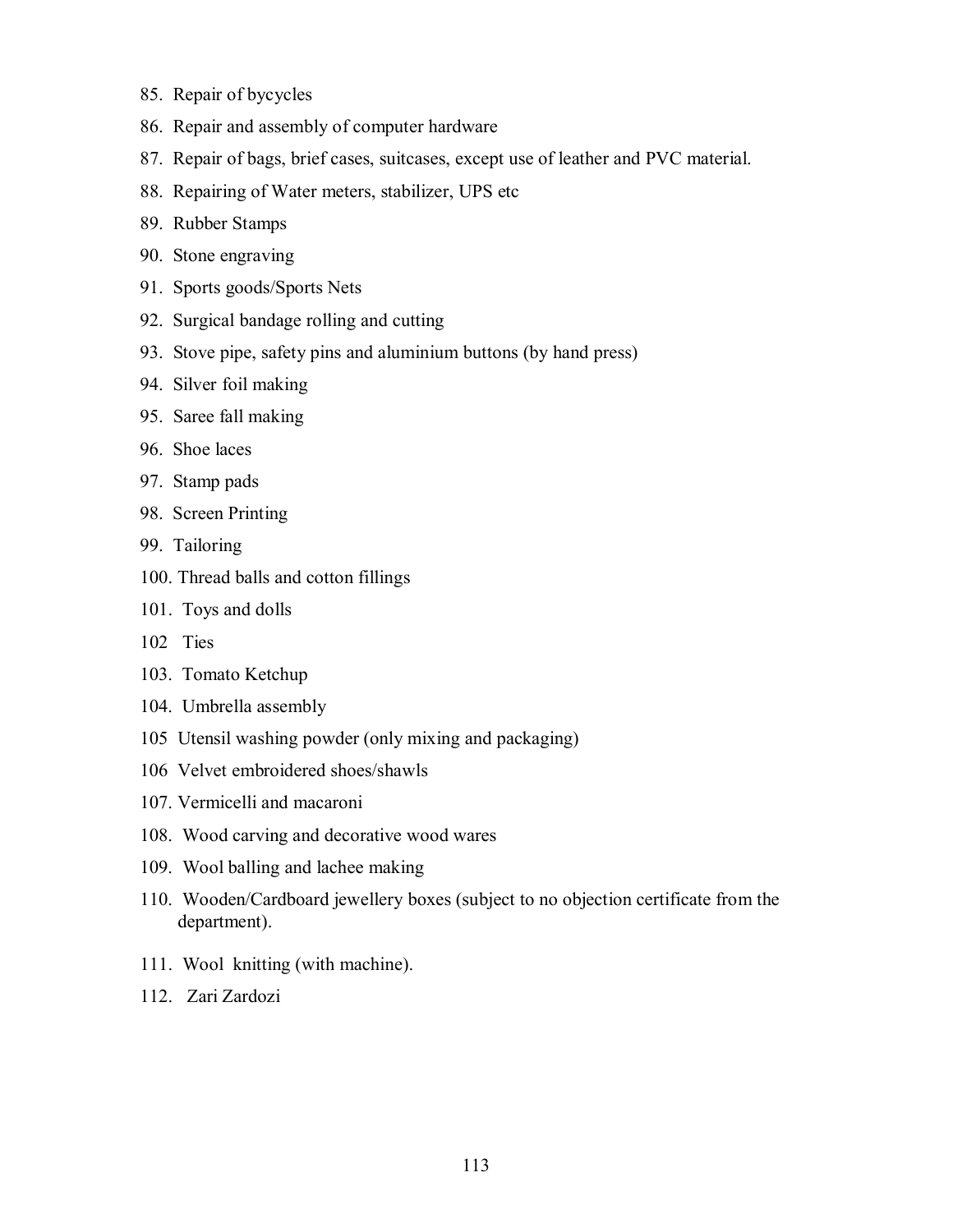# **GROUP A – I HOUSEHOLD INDUSTRIES PERMISSIBLE IN VILLAGES (ABADI)**

- **1.** Black smithy
- **2.** Cane and bamboo products
- **3.** Clay and modelling with/without Plaster of Paris
- **4.** Dari/Carpet/Sari weaving (except dying and bleaching)
- **5.** Ice cream and water-cooling by Refrigeration (without cold storage)
- **6.** Stone engraving
- **7.** Village pottery Industry (without bhatti)
- **8.** Village oil ghani
- **9.** Wood carving and decorative wood wares

None of the industries mentioned in Group A and A-1 shall carry out the following processes:

- i) Anodising
- ii) Bleaching
- iii) Burning of coal
- iv) Canning Facility
- v) Dyeing
- vi) Electroplating
- vii) Moulding works

viii)Use of CFC gases

ix) Varnishing

x)Washing

# **Notes**

- i) Storing of chemicals listed under schedule I and/ or II of the Manufacture, Storage and import of hazardous Chemical Rules, 1989 and Public Liability Insurance Act, 1990 shall be prohibited
- ii) No effluent/emissions shall be allowed to be generated by the units and these shall adhere to the noise standards as stipulated by Ministry of Environment and Forests, Government of India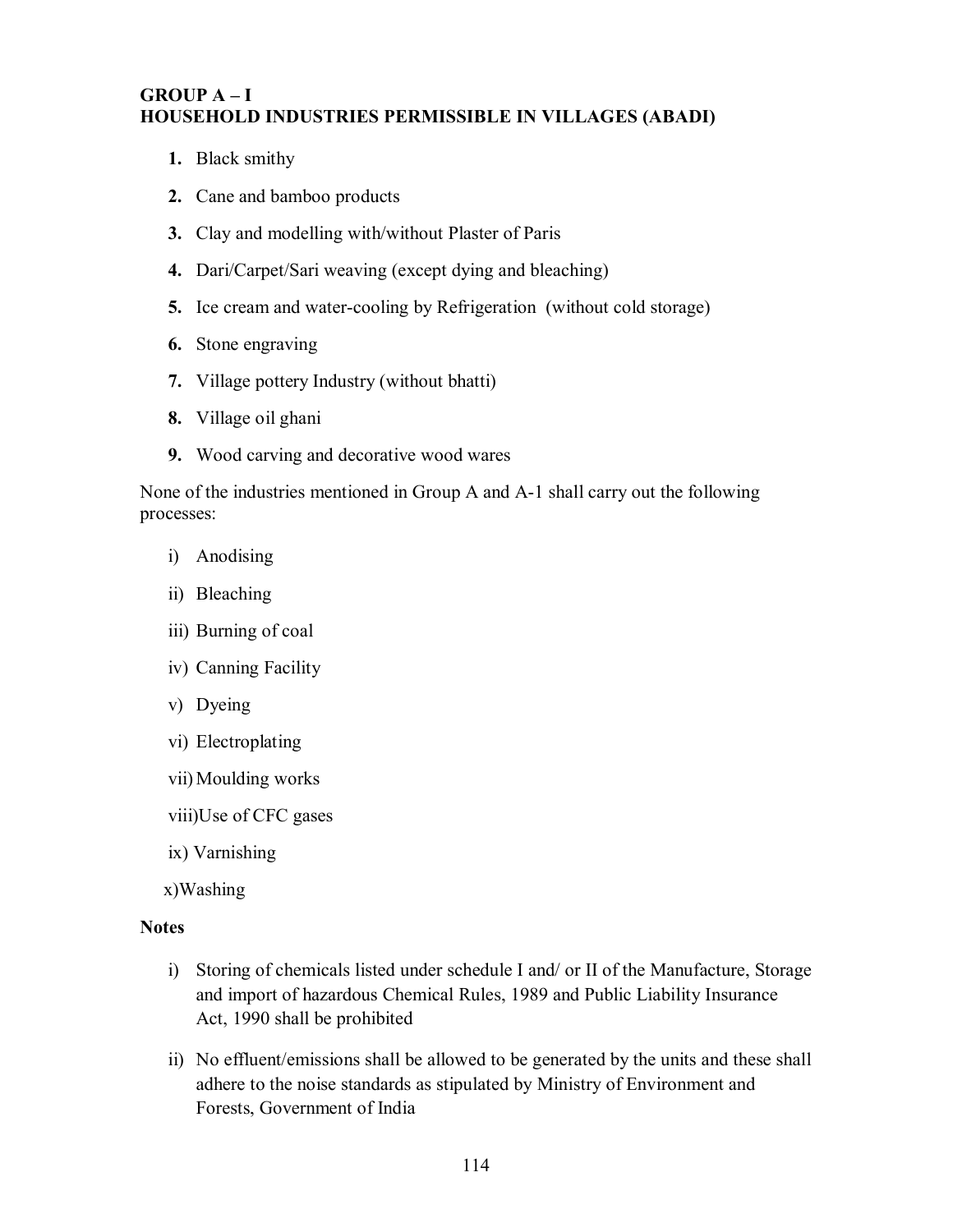### **GROUP- B INDUSTRIES PERMISSIBLE IN COMMERCIAL CENTRES**

- 1. Air Conditioner Parts
- 2. Aluminium doors/windows/fittings/furniture
- 3. Assembly and repair of Cycles
- 4. Auto parts
- 5. Belt and Buckles
- 6. Bulbs (battery)
- 7. Cloth Dyeing
- 8. Cotton ginning
- 9. Cycle Chain/Locks
- 10. Diamond Cutting and Polishing work
- 11. Electric fittings (switch, plug pin etc)
- 12. Elastic products
- 13. Engineering works
- 14. Foundry (small job works as per prescribed limits of Industries Department/DPCC).
- 15. Ice-cream and water cooling by Refrigeration (without cold storage)
- 16. Ice boxes and cooler bodies
- 17. Iron grills and door making
- 18. Jute products
- 19. Key Rings
- 20. Knife making
- 21. Marble stone items
- 22. Metal lathe cutting
- 23. Motor winding works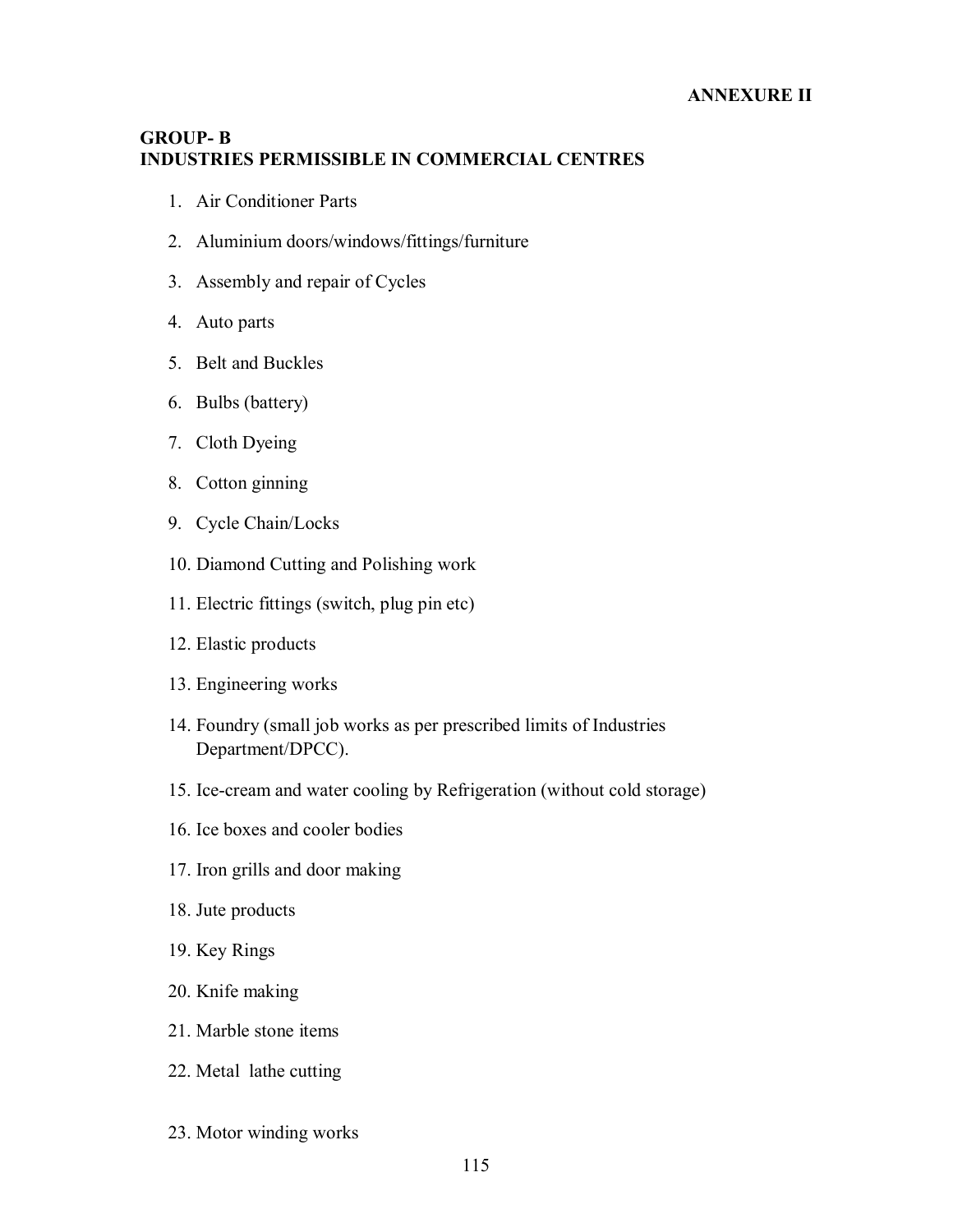- 24. Printing Press.
- 25. Screws and nails
- 26. Scissors making
- 27. Spectacles and Optical frames
- 28. Steel Furniture/Almirah
- 29. Steel lockers
- 30. Steel Springs
- 31. Surgical instruments and equipments
- 32. Table lamps and shades
- 33. Tin box making
- 34. Transformer covers
- 35. TV, Radio, Cassette recorders etc
- 36. TV/Radio/Transistor cabinets
- 37. Typewriter parts manufacturing and assembly
- 38. Water meter repairing
- 39. Water tanks
- 40. Welding works
- 41. Wire Knitting
- 42. Wooden furniture works
- 43. Information Technology enabled Services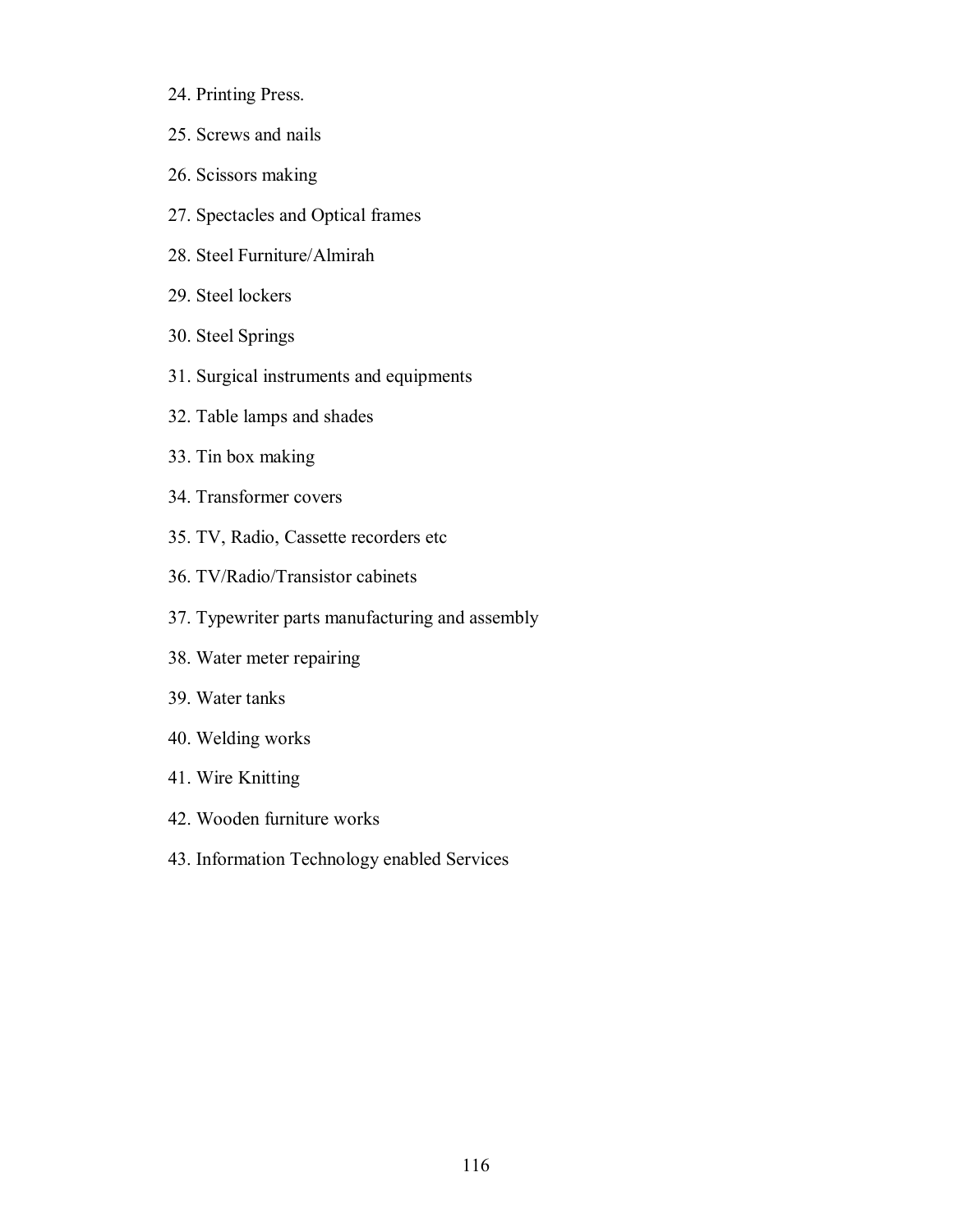# **PROHIBITED/NEGATIVE LIST OF INDUSTRIES**

Industries manufacturing the following shall be prohibited within National Capital Territory of Delhi

- 1. Arc/induction furnace
- 2. Acids
- 3. Alkalis
- 4. Animal & fish oils
- 5. Aldehydes
- 6. Acid slurry
- 7. Acetylides, phridines, iodoform, chloroform, E-nepthol, etc
- 8. Ammonium sulphoajanide, arsenic and its compounds, barium carbonate, barium cyanide, barium ethyle sulphate, barium acetate cinnabar, copper sulphoicyanide, ferrocyanide, hydro cyanide, hydro cyanic acid, potassium biocalate, potassium cyanide, prussiate of potash, phynigallc acid, silver cyanide.
- 9. Aircraft building
- 10. Abattoirs, animal blood processing (except existing and relocation)
- 11. Bitumen blowing (hot)
- 12. Brick kiln (using fresh earth as raw material, coal as fuel).
- 13. B—nepthol
- 14. Bakelite powder (starting from formaldehyde)
- 15. Barely malt and extract
- 16. Bone-grist, bone-meal, salting of bones, storages of bones in open, bone drying
- 17. Bone charcoal manufacturing
- 18. Blast furnaces coal fired
- 19. Bicycles (integrated plant)
- 20. Brewery and potable spirits
- 21. Chlorinated paraffin wax purification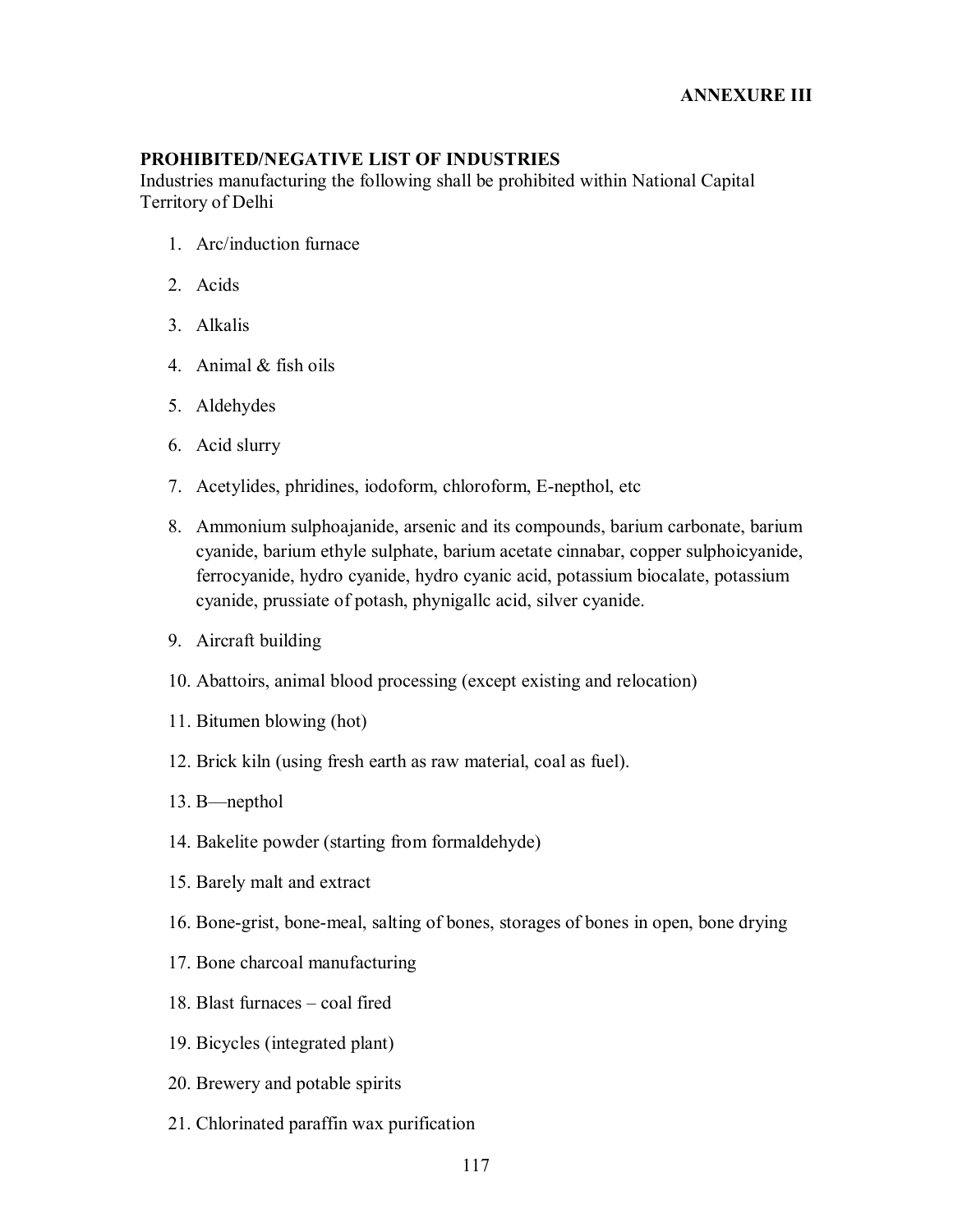- 22. Carbon black
- 23. Cement industry
- 24. Calcium carbide, phosphorous, aluminum dust paste and power,copper, zink etc (electrothermal industries
- 25. Cranes, hoists and lifts (excluding assembly)
- 26. General industrial machinery (such as hydraulic equipments, drilling equipments boilers etc)
- 27. DOP (Dioctyl Phthalate), DBP & Plasticizer
- 28. Dry cell battery
- 29. Dye & dye intermediates
- 30. Distillation of wood, chemical seasoning of wood (excluding natural seasoning)
- 31. Explosives, i.e., Fireworks, Gunpowder, Guncotton etc
- 32. Earth moving machinery/equipment (manufacturing of assembly)
- 33. Electric wires and cables (more than 100 workers, 2000 sqm plot
- 34. Fatty acids
- 35. Fungicides & pesticides
- 36. Flexographic ink
- 37. Fuel oils, illuminating oils and other oils such as stchetic oil, shoal oil, lubricants
- 38. Foundaries (except Pit Furnace)
- 39. Gas Compressors
- 40. Graphite production
- 41. Glass furnace (more than 1 ton/day capacity)
- 42. Gases-carbon-disulphide, ultramarine blue, chlorine, hydrogen, sulphur dioxide, acetylene, etc. (other than LPG/CNG/Oxygen/medical gases)
- 43. Glandular/glandes extraction
- 44. Glue and gelatin from bones and flesh
- 45. Hot mix plant (except those approved by DPCC/CPCB)
- 46. Hazardous waste processing viz. hospital/medical/industrial waste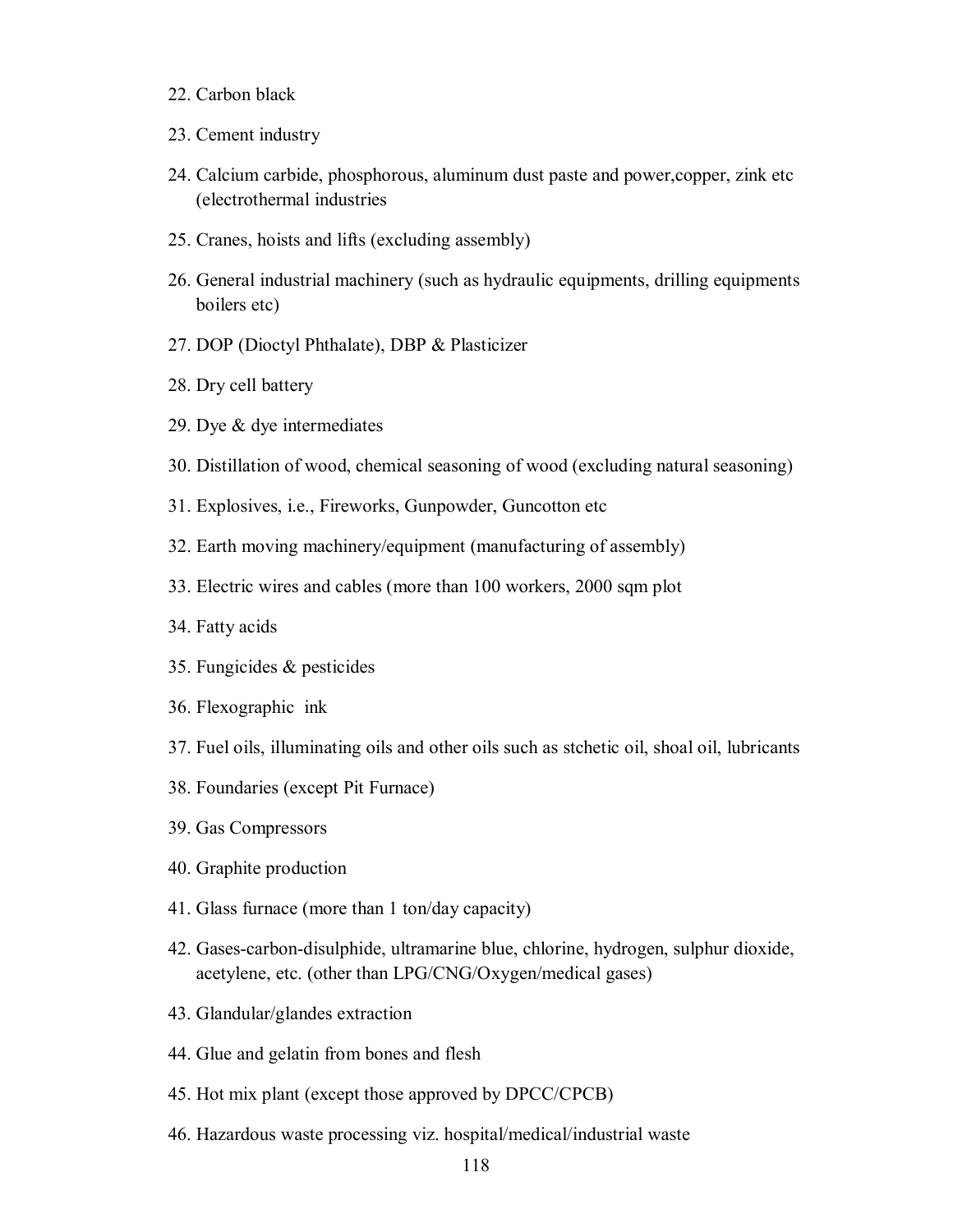- 47. Polyurethene foam
- 48. Industrial gelatin, nitro glycerine and fulminate
- 49. Iron/steel metal forging (using pneumatic hammer).
- 50. Industrial gelatin, nitro glycerine and fulminate
- 51. Industrial trucks, trailers etc.
- 52. Linear alkyd benzene
- 53. Lead manufacturing including secondary lead industry (recovery of lead from waste scrap)
- 54. Lime kiln
- 55. Leather tanning and dyeing (raw hides/skins to semi finish)
- 56. Locomotives and wagons
- 57. Methanol
- 58. Methylated spirit
- 59. Mechanical stone crushers & washing of coarse sand
- 60. Manufacturing of pulp & paper
- 61. Melamine resin
- 62. Mineral salts (which involve use of acids: CuSO4, FES04, alum, etc.)
- 63. Manufacturing of diesel engines, generators except assembly
- 64. Motor cycles, scooters cars, tempos, trucks etc.
- 65. News print manufacturing, pulping, fresh paper making
- 66. Nitrogeneors and phosphatic fertilizers, except mixing of fertilizers for compounding (large scale)
- 67. Organic solvent, chlorinated minerals, methanol, aldehydes, methylated spirits
- 68. Petroleum coke processing, not as fuel
- 69. Potteries/refractories (using coal or furnace oil)
- 70. Polyethylene polymers including reins
- 71. Paint industry (nitro Cellulose & Alkyd resin based)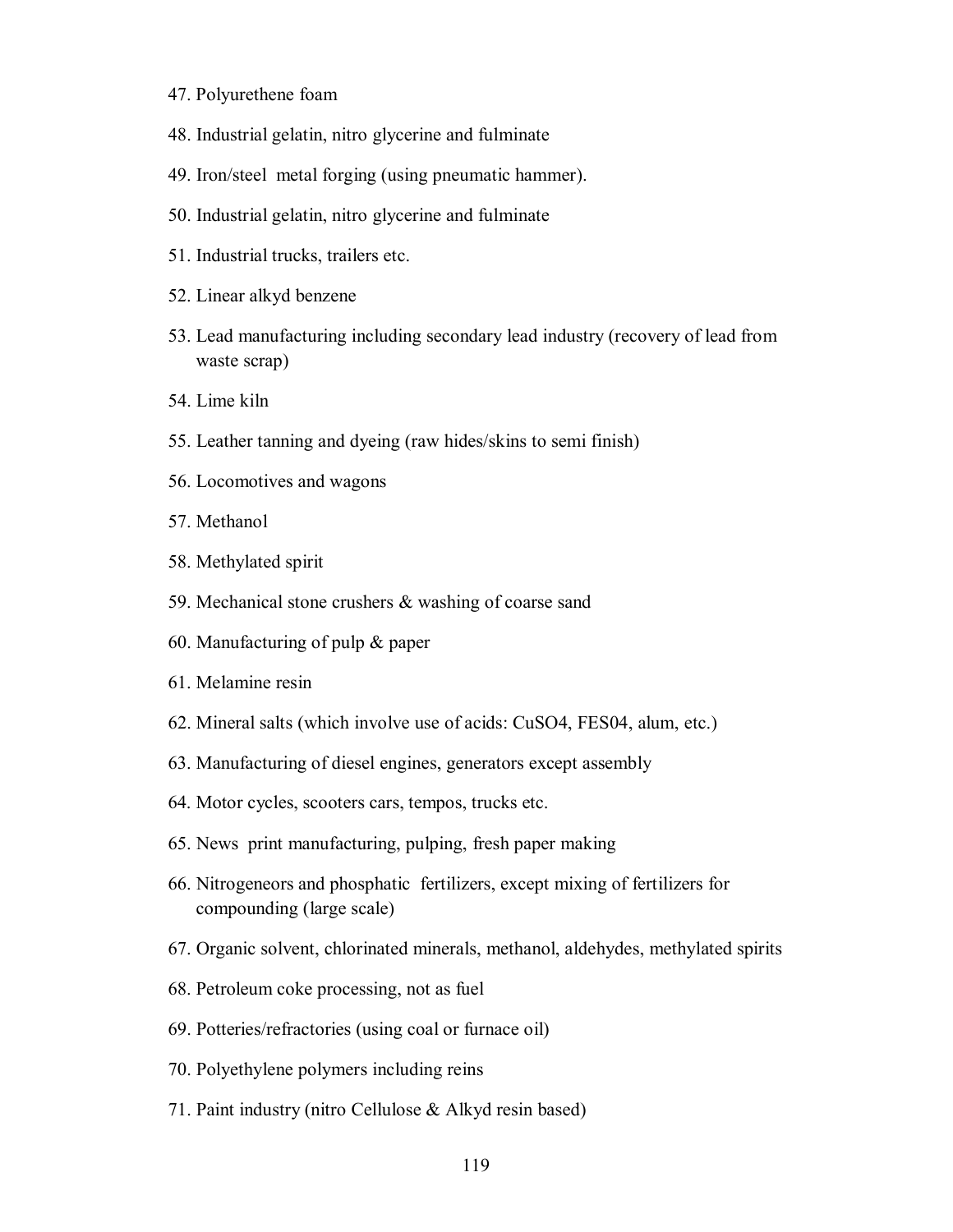- 72. Plasticisers manufacturing
- 73. Pyridines
- 74. Phenol formaldehyde resin and powder
- 75. Porcelain product potteries (using coal of production capacity more than 2 tonne per day)
- 76. Rubber solution and thinner (using naptha and rubber scrap)
- 77. Roasting of Ore Sulphide Oxides of mixtures
- 78. Rayon fibre manufacturing
- 79. Refractories
- 80. Reclamation of rubber
- 81. Production of tyres and tubes (devulcanisation)
- 82. Saccharine
- 83. Secondary Zine industry
- 84. Synthetic rubber
- 85. Smelting
- 86. Sewing machines (integrated units) except assembly
- 87. Sluice gates and gears
- 88. Stainless Steel Pickling
- 89. Steam engines
- 90. Steel pipes and tubes (continuous welded/seamless)
- 91. Sugar, khand sari
- 92. Sodium silicatc industry (more than 1 tonne/day)
- 93. Stone quarrying
- 94. Textile (more than 100 workers in all shifts, 1 acre of land, 100 LKD of water)
- 95. Thorium, radium and similar isotopes and recovery of rare earth
- 96. Turbines
- 97. Urea & Phenyl Formaldehyde resin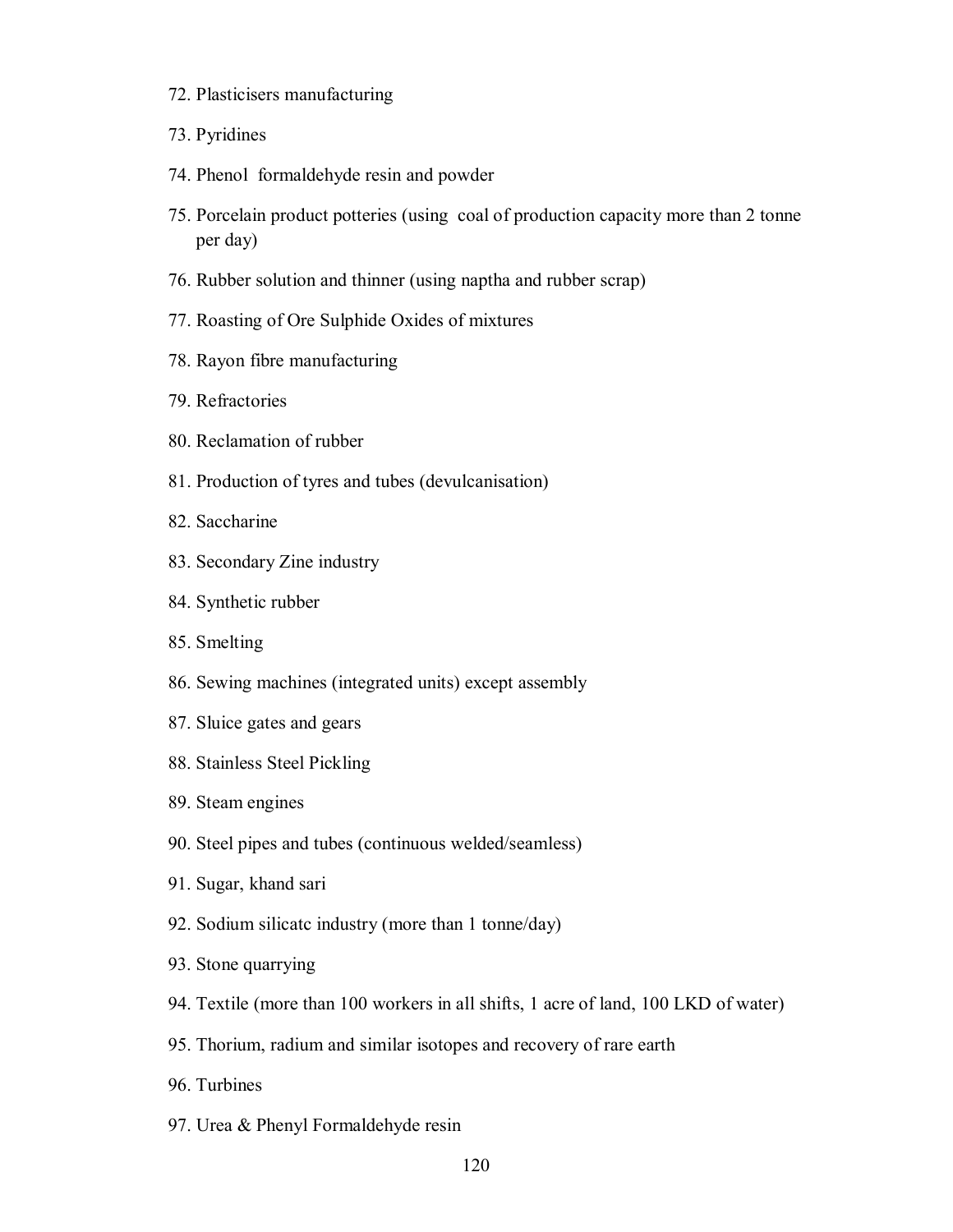- 98. Vegetable oil hydrogenated
- 99. Waste (crude/burnt) oil processing (refinery)

Notes:

i) A public utility service involving any of the activities referred to above shall be permitted subject to environmental lkaws.

Further additions/alterations to the list of Prohibited Industries could be made if considered appropriate and in public interest by the Central Government to do so.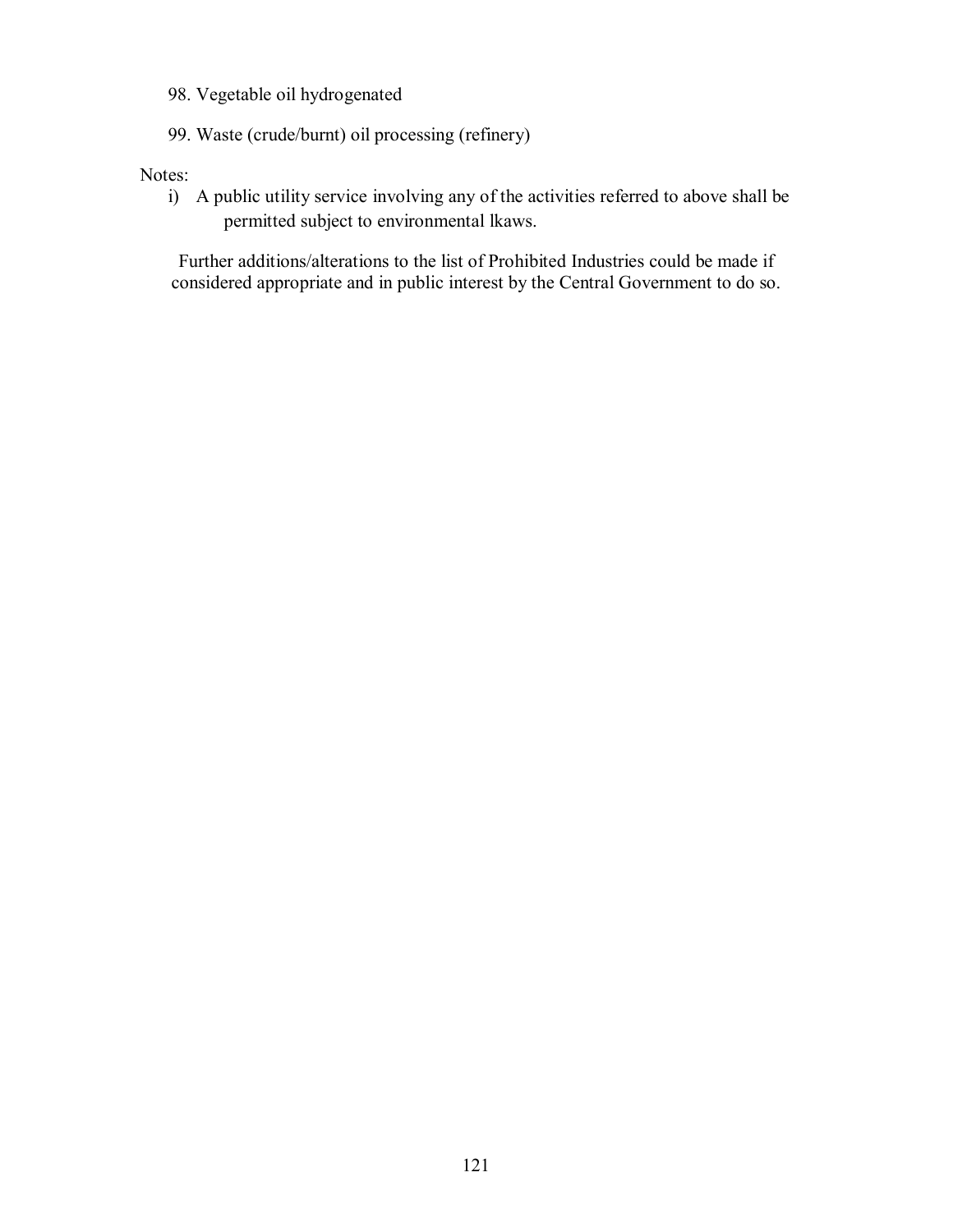# **ANNEXURE-I QUALIFICATIONS, EXPERIENCE & COMPETENCE OF TECHNICAL PERSONNEL AND BUILDER**

# **1. ARCHITECT**

### **A) Qualification & Experience**

The Minimum-qualification for an Architect shall be Degree in Architecture/equivalent qualification, registration with the Council of Architecture and not be in arrears of subscription.

### **B) Competence**

The Architect shall be competent to carry out the work related to the building permit as given below and shall be entitled to submit:

- i) All plans and information connected with the building permit except engineering services of multistoreyed/special buildings given in 12.2.5.1 of NBC, 2005.
- ii) Certificate of supervision and completion of all buildings pertaining to architectural aspects.
- iii) Preparation of sub-division/layout plans and related information connected with development permit of area up to 2 hectare.
- iv) Certificate of supervision for development of land of area up to 2 hectare.

# **C) Duties & Responsibilities**

- i) She/He shall be responsible for making adequate arrangements to ensure not only that the work is executed as per the approved plans but also in conformity with the stipulations of the National Building Code, 2005 and the BIS standards for safe and sound construction nonhazardous, functioning of the services incorporated in the building and for making adequate provisions for services and equipment for protection from the fire hazards as per the stipulations of National Building Code, 2005 in the buildings and shall obtain N.O.C. from the Chief Fire Officer or concerned Authority/ before applying for occupation certificate.
- ii) He/ She shall, on behalf of the owner, apply for the progress certificates completion certificates and the occupancy certificates and obtain the same as required under the Regulations.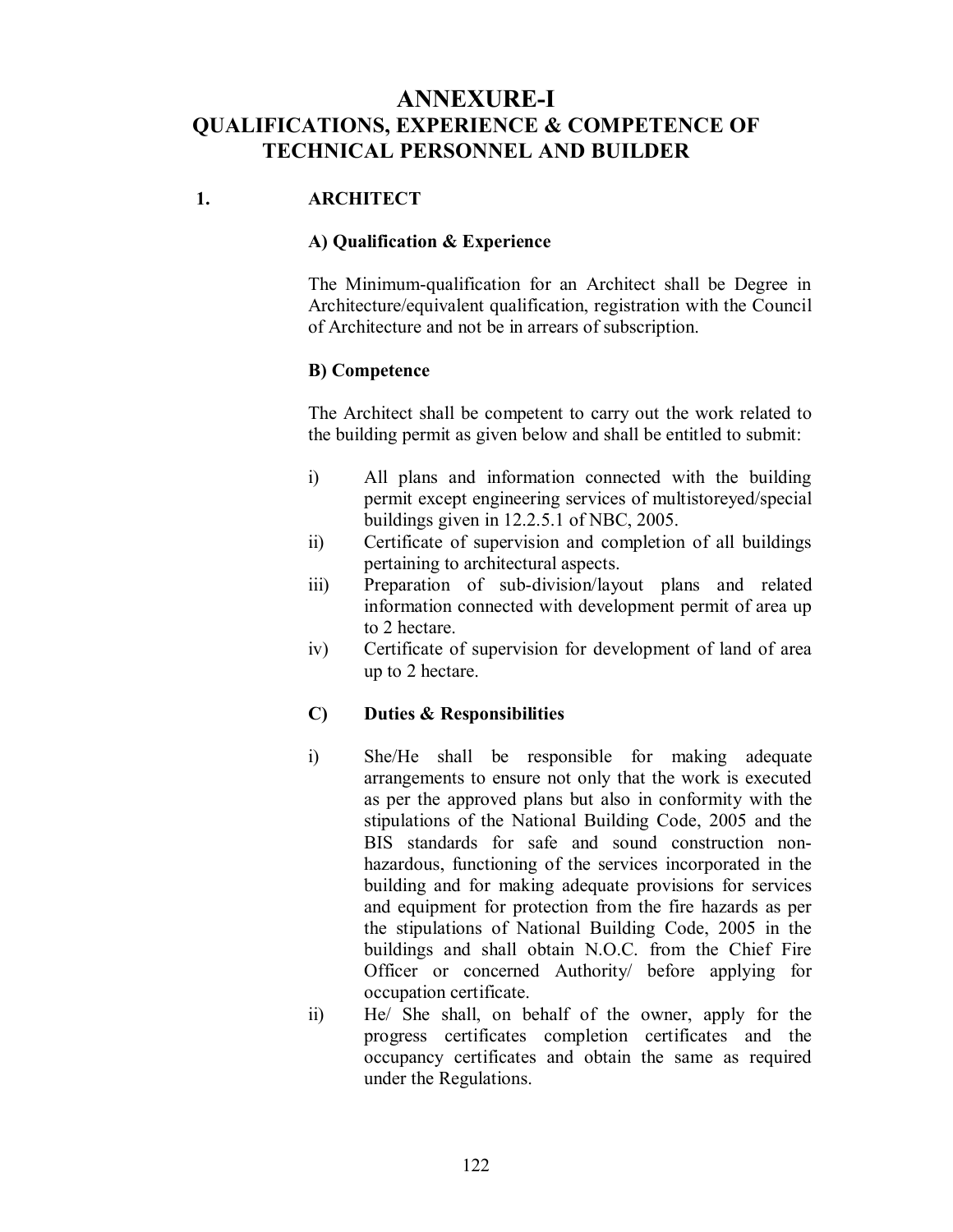### D) **Registration.**

- i) The registration fee if any shall be payable as prescribed by the Authority from time to time.
- ii) The Authority may black list an architect in case of serious defaults or repeated defaults and shall inform the Council of Architecture. The registration shall be liable to be revoked temporarily or permanently by the Authority in such cases of negligence or default.

# **2. ENGINEER**

# **A) Qualifications & Experience**

The minimum qualification for an Engineer shall be Degree in Civil Engineering/equivalent qualification, registration with the Institution of Engineers, India and not be in arrears of subscription.

# **B) Competence**

The Licensed Engineer shall be competent to carry out the work related to the building permit as given below and shall be entitled to submit:

- i) All plans and information connected with building permit except multi-storeyed and special category buildings.
- ii) Structural details and calculations of buildings on plot up to 500 square meters and up to five storey excluding basement/stilt or below 15 meter in height.
- iii) Certificate of supervision and completion for all buildings.
- iv) Preparation of all service plans and related information.
- v) Issuing certificate of supervision for development of land for all area.

# **C) Duties & Responsibilities**

- i) She/He shall be responsible for making adequate supervision to ensure the construction is undertaken as per the approved plans and also in conformity with the stipulations of the National Building Code, 2005 and the BIS Standards for safe and sound construction nonhazardous, functioning of the services incorporated in the building and for making adequate provisions for services and equipment for protection from the fire hazards as per the stipulations of the National Building Code of India in the buildings and shall obtain N.O.C. from the Chief Fire Officer concerned Authority/ before applying for occupation certificate.
- ii) She/He shall, on behalf of the owner, apply for the progress certificates, completion certificates and the occupancy certificates and obtain the same as required under the Regulations.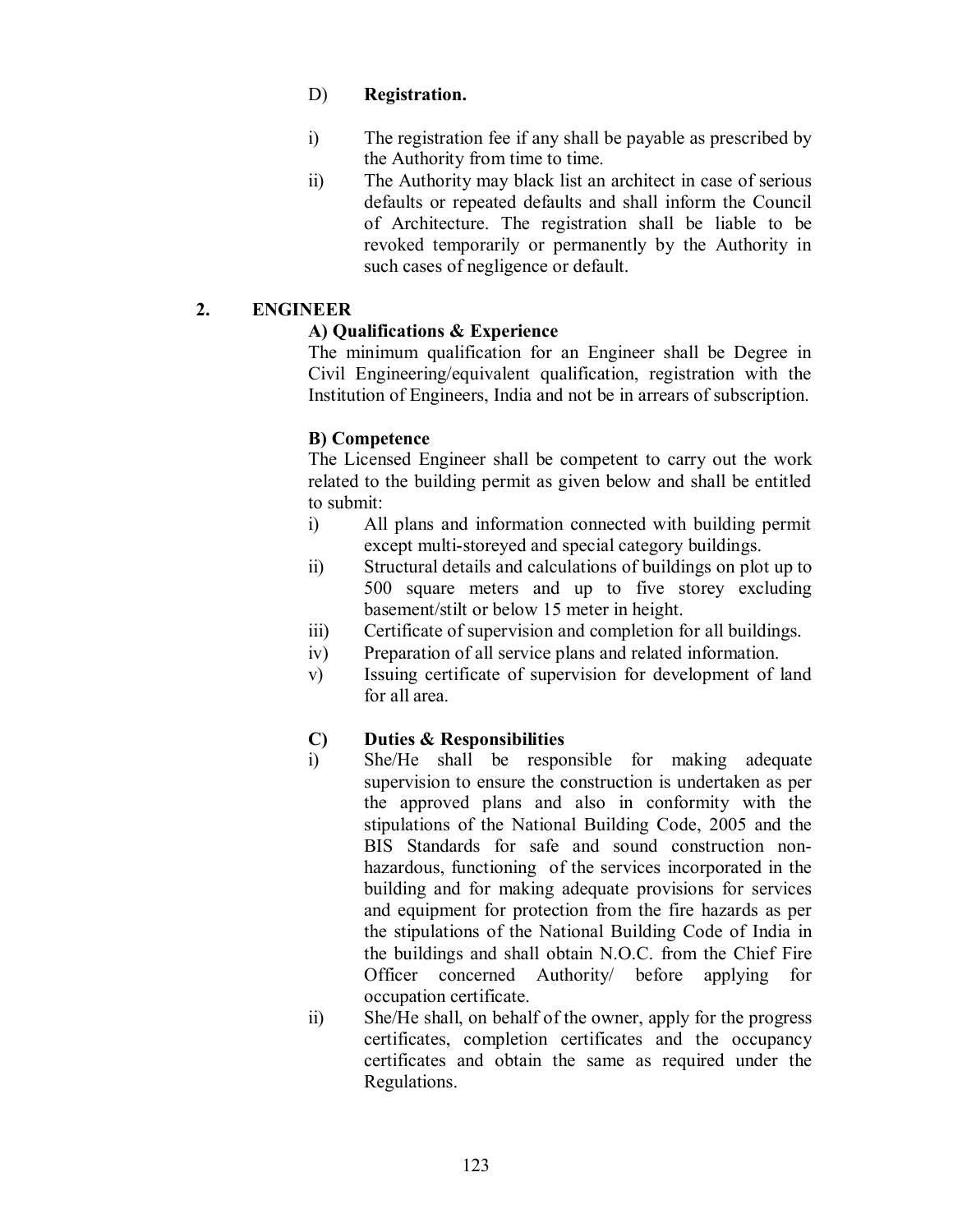### **D) Registration**

- i) The registration fees if any shall be payable as prescribed by the Authority from time to time.
- ii) If he/she is found negligent in his/her duties and responsibilities, the Authority may black list an Engineer in case of serious default or repeated defaults and shall inform the Institution of Engineers, India to take suitable action against such person. The registration shall be liable to be revoked temporarily or permanently by the Authority in such cases of negligence and default.

### **3. STRUCTURAL ENGINEER**

#### **A.) Qualification and Experience**

The minimum qualification for a structural engineer shall be Degree in Civil Engineering/equivalent, registration with the institution of Engineers, India and not be in arrears of subscription with minimum 2 years experience in Structural Engineering practice.

**Note –** The 2 years experience shall be relaxed to one year in the case of Post Graduate Degree in Structural Engineering /higher qualification.

#### **B) Competence**

.

The licensed Structural Engineers shall be competent to submit the Structural details and calculations for all buildings and undertake supervision.

In case of buildings having special Structural features, as decided by the Authority, which are within the horizontal areas and vertical limits specified in chapter A-2.1.1(b), A-2.2.1(b) and A-2.4.1(a) of NBC 2005 they shall be designed only by the Structural Engineer.

#### **C) Duties and Responsibilities**

- i). To prepare a report of the structural design.
- ii). To prepare detailed structural design and to prescribe the method and technique of its execution strictly on the basis of the National Building Code, 2005 and relevant BIS specifications.
- iii). To prepare detailed structural drawings and specification for execution indicating thereon, designed live loads, safe soil bearing capacity, specifications of material, assumptions made in design, special precautions to be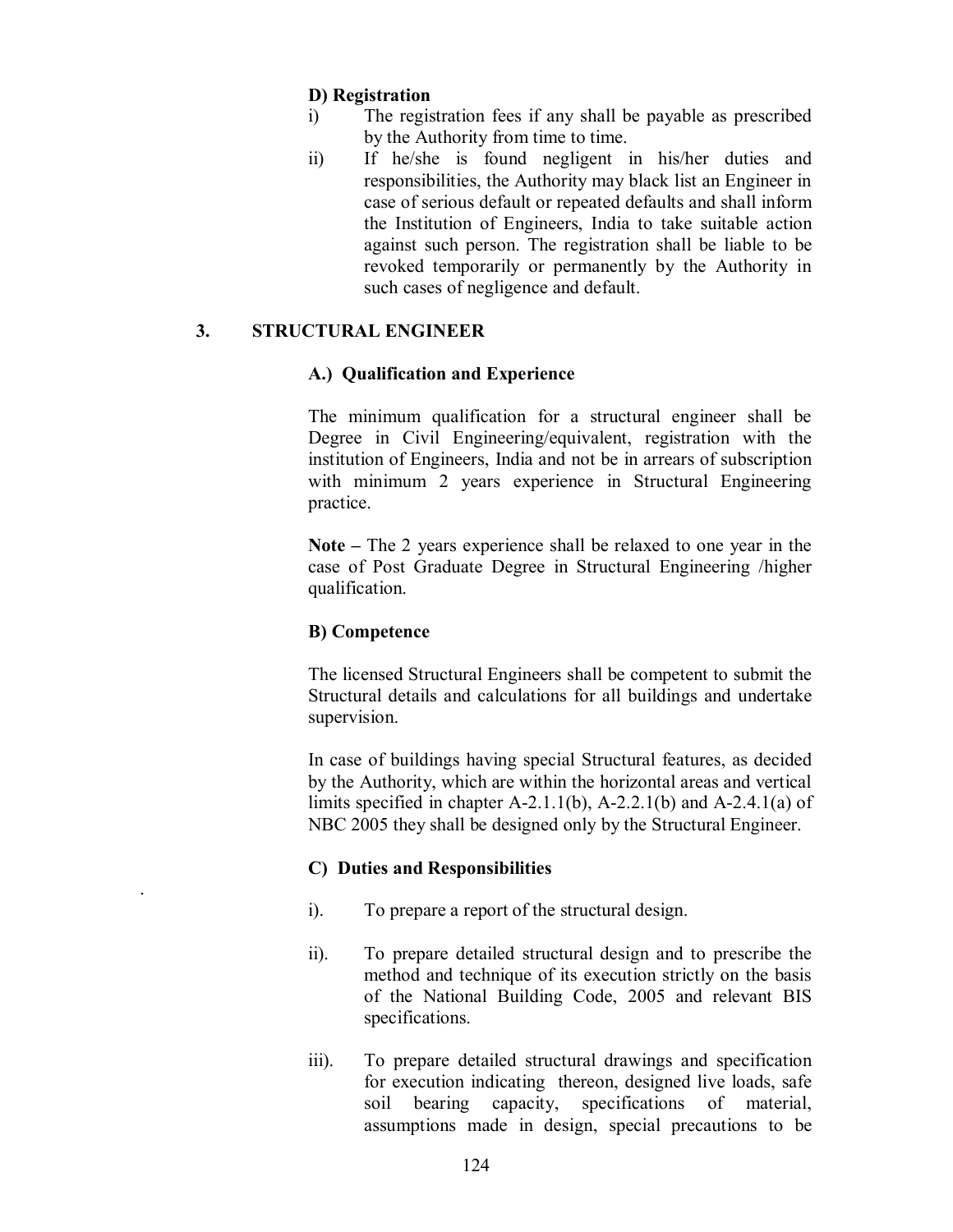taken by contractor to suit the design assumptions etc. whatsoever applicable.

- iv). To supply copies of structural drawings to the site.
- v). To inspect the works at all important stages and certify that the work being executed is up to the satisfaction of the Architect.
- vi). To certify the structural safety and overall structural soundness of the building to the Architect.
- vii) To advise the owner/architect/engineer for arranging for tests and their reports for soil, building material etc. for his evaluation and design consideration.
- viii) To prepare the revised calculations & drawings in case of any revision with reference to the earlier submission of drawings and designs in a particular case.
- ix) To submit the certificates of structural safety and over all structural soundness of building to the Authority.
- x) In case of multistoreyed buildings and buildings of a special nature as identified by the Authority form time to time, the Structural Calculations/Drawings shall be got vetted by Indian Institute of Technology/National Institute of Technology/Reputed Government Engineering College. Other Institution as desired by the Authority.

# **D) Registration**

- i) The registration fees if any shall be payable as prescribed by the Authority from time to time.
- ii) If he/she is found negligent in his/her duties and responsibilities, the Authority may black-list a Structural Engineer in case of serious defaults or repeated defaults and shall inform the institution of Engineers, India to take suitable action against such person. The registration shall be liable to be revoked temporarily or permanently by the Authority in such cases of negligence and default.

# **4. TOWN PLANNER**

# **A) Qualification & Experience**

The minimum qualification for a Town planner shall be a recognized Post Graduate Degree/Diploma in Town Planning/Undergraduate Degree in Town Planning and registered membership of ITPI and not be in arrears of subscription.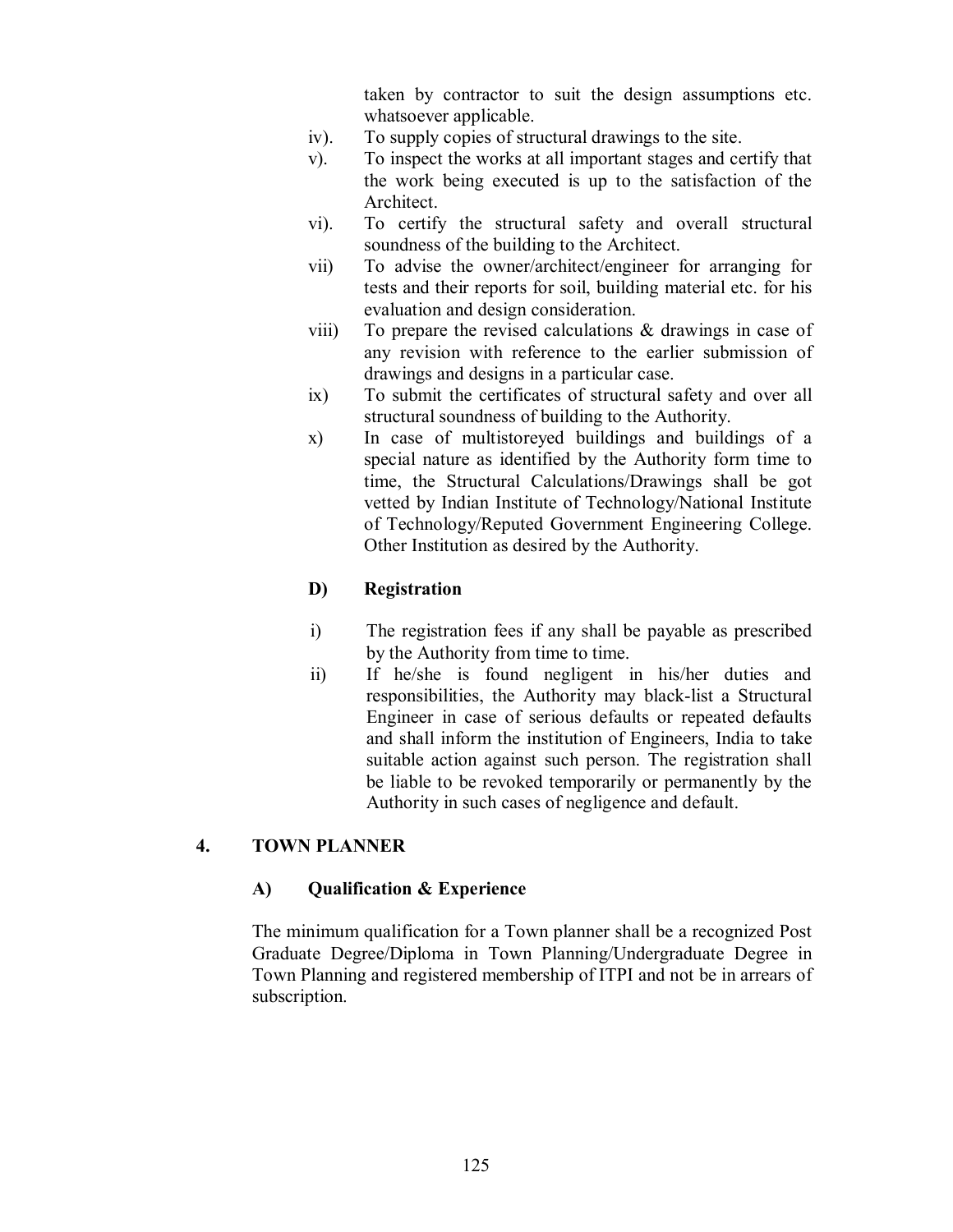### **B) Competence**

The licensed town planner shall be entitled to submit:

- i) All plans and related information connected with development of land of all areas including integrated township.
- ii) Certificate of supervision for development of land of all areas.

# **C) Duties and Responsibilities**

He/She shall be responsible for making adequate arrangements to ensure not only that the work is executed as per the approved plans but also in conformity with the stipulations of the National Building Code, 2005 and BIS standards for safe and sound construction non-hazardous, functioning of the service incorporated in the building and for making adequate provision for services and equipment for protection from the fire hazards as per the stipulations of the National Building Code of India, 2005.

# **D) Registration**

- i) The registration fee, if any, shall be payable as prescribed by the Authority from time to time.
- ii) The Authority may black list a Town Planner in case of serious default or repeated defaults and shall inform the Institute of Town Planners India. The registration shall be liable to be revoked temporarily or permanently by the Authority in such case of negligence of default.

# **5. SUPERVISOR**

# **A) Qualification & Experience**

The minimum qualifications for a Supervisor shall be recognized Diploma in Civil Engineering or Architectural Assistantship, plus 5 years experience in building design, construction and supervision.

# **B) Competence**

The licensed Supervisor shall be entitled to submit:

- i) All plans related to information connected with building permit for residential buildings on plot up to 100 sq. m. and up to two storeys.
- ii) Certificate of supervision for buildings as per (i).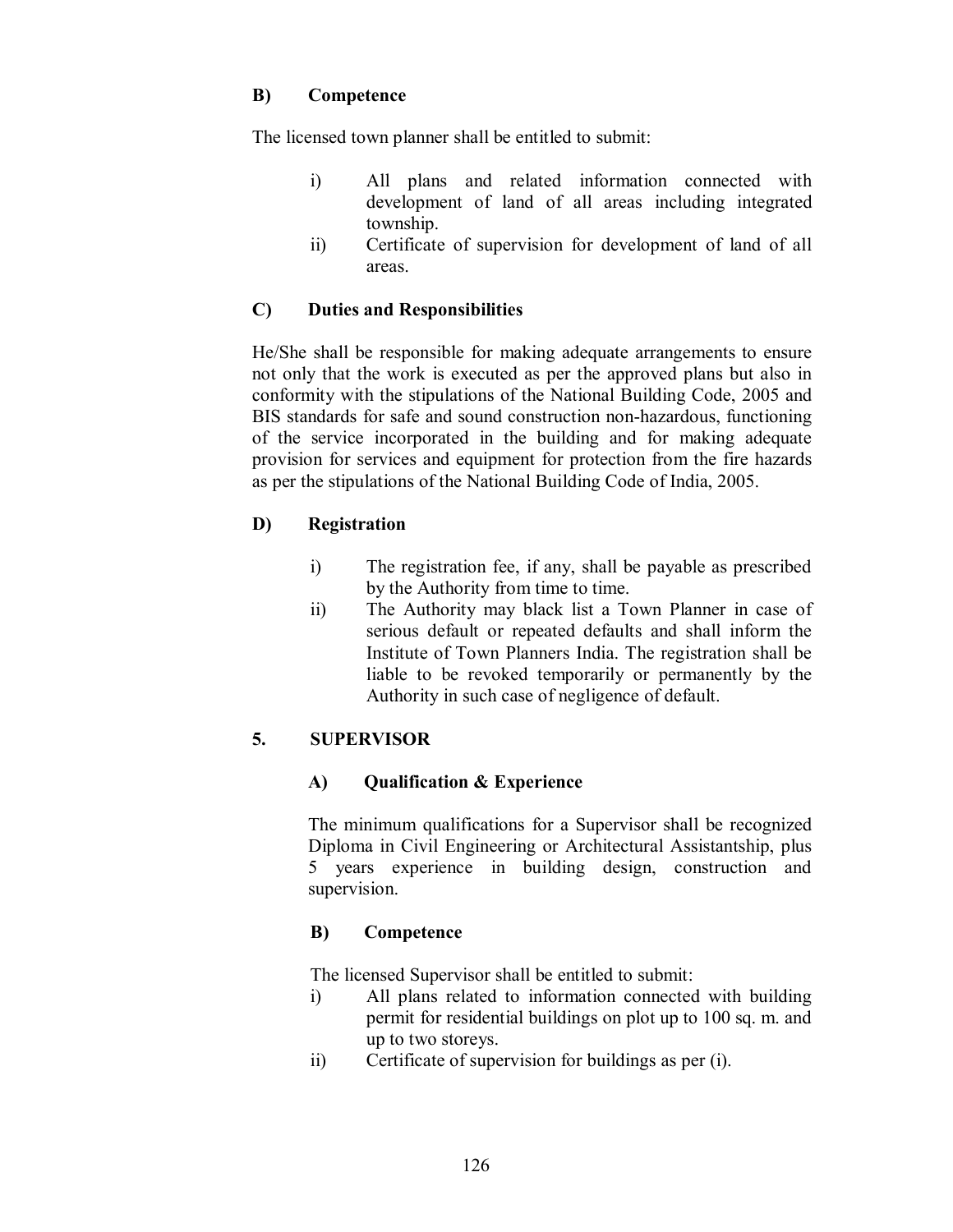### **C) Duties and Responsibilities**

- i) To adhere strictly to the architectural and structural drawings/ specifications and instructions of the Structural Engineer, Architect/Engineer.
- ii) To follow the provisions of NBC, 2005 or BIS specifications as regard materials, components, quality control, and the process of construction.
- iii) To bring to the notice of the Structural Engineer and Architect/Engineer/any situation or circumstances which in his opinion are liable to endanger the safety of structure.
- iv) To deposit with the Authority one set of working drawings of the works executed along with the progress certificates before proceeding to next stage of the work.
- v) He shall be in charge of site and responsible for supervision of the work.
- vi) He shall ensure that all the works under his charge are carried out in conformity with the approved drawings and as per the details and specifications supplied by the Architect/Engineer.
- vii) He shall take adequate measures to ensure that no damage is caused to the work under construction and the adjoining properties.
- viii) He shall also ensure that no undue inconvenience is caused in the course of his work to the people in neighborhood.

# **D) Registration**

- i). The registration fees, if any, shall be payable as prescribed by the Authority from time to time.
- ii). If he/she is found negligent in his/her duties and responsibilities, the Authority may blacklist a Supervisor in case of serious default or repeated defaults. The registration shall be liable to be revoked temporarily or permanently by the Authority in such cases of negligence and default.

# **6. GROUP AGENCY**

1. When any Group or Agency comprising of qualified Architect/Engineer/ Town Planner is practicing, then the qualifications and experience, competence, duties and responsibilities and registration will be combination of individual qualifications and experience, competence duties and responsibilities and registration as provided in Schedule 1 to 5.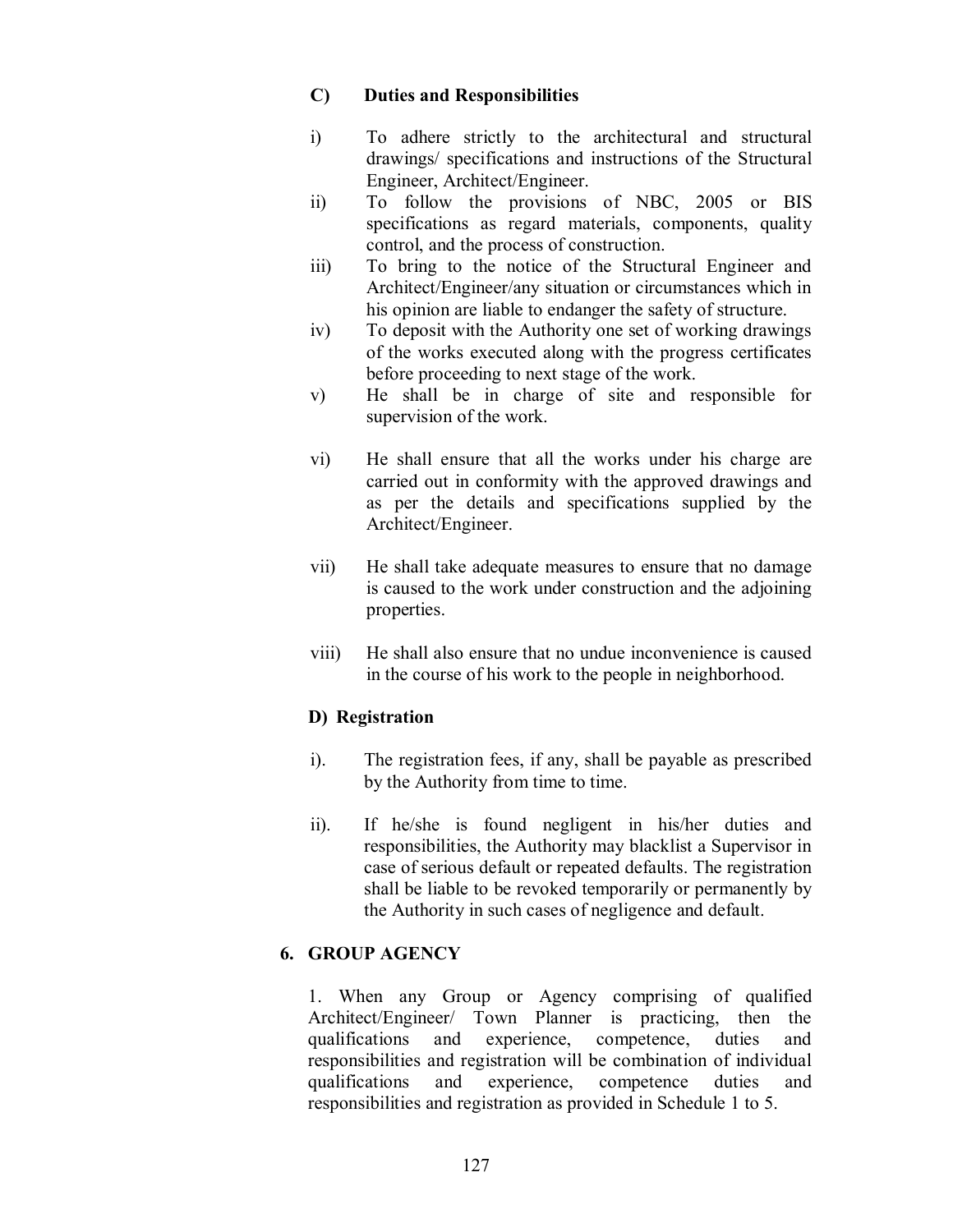2. The Authority may also empanel public Undertakings/Agencies engaged in development work for quick execution of Government./Private projects within its jurisdiction

# **7. BUILDER**

# **A. Qualification and experience**

- a) The persons/firm engaged in construction activities/building activities in an urban area having proven merit and experience may be considered for registration as a builder. He/She/Firm should have at least two years experience in the line.
- b) A person or group of persons having a qualification of Civil Engineering, Architecture, and Town Planning may be registered as builder.

# **B. Duties and Responsibilities of Builders**

- 1) He/She shall appoint a qualified Architect/Engineer/Town Planner to prepare plans, designs, drawings and specifications for execution of the works in accordance with the requirements of these Regulations.
- 2) He shall not cause or allow any deviations from the approved drawings in the course of the execution of the project and shall bear responsibility for any irregularity committed in the use and function of the building or its parts for which the approval has been obtained.
- 3) He shall not commence the use of building or shall not give the possession to occupy the building to any one before obtaining the occupancy certificate from the Authority.
- 4) He shall provide adequate safety measures for structural stability and protection against fire hazards likely from installation of services like electrical installation, plumbing, drainage, sanitation, water supply etc. wherever required under the regulations.
- 5) He shall explain the construction / design and its intended use as per approved plan, to the prospective buyer of the premises under construction.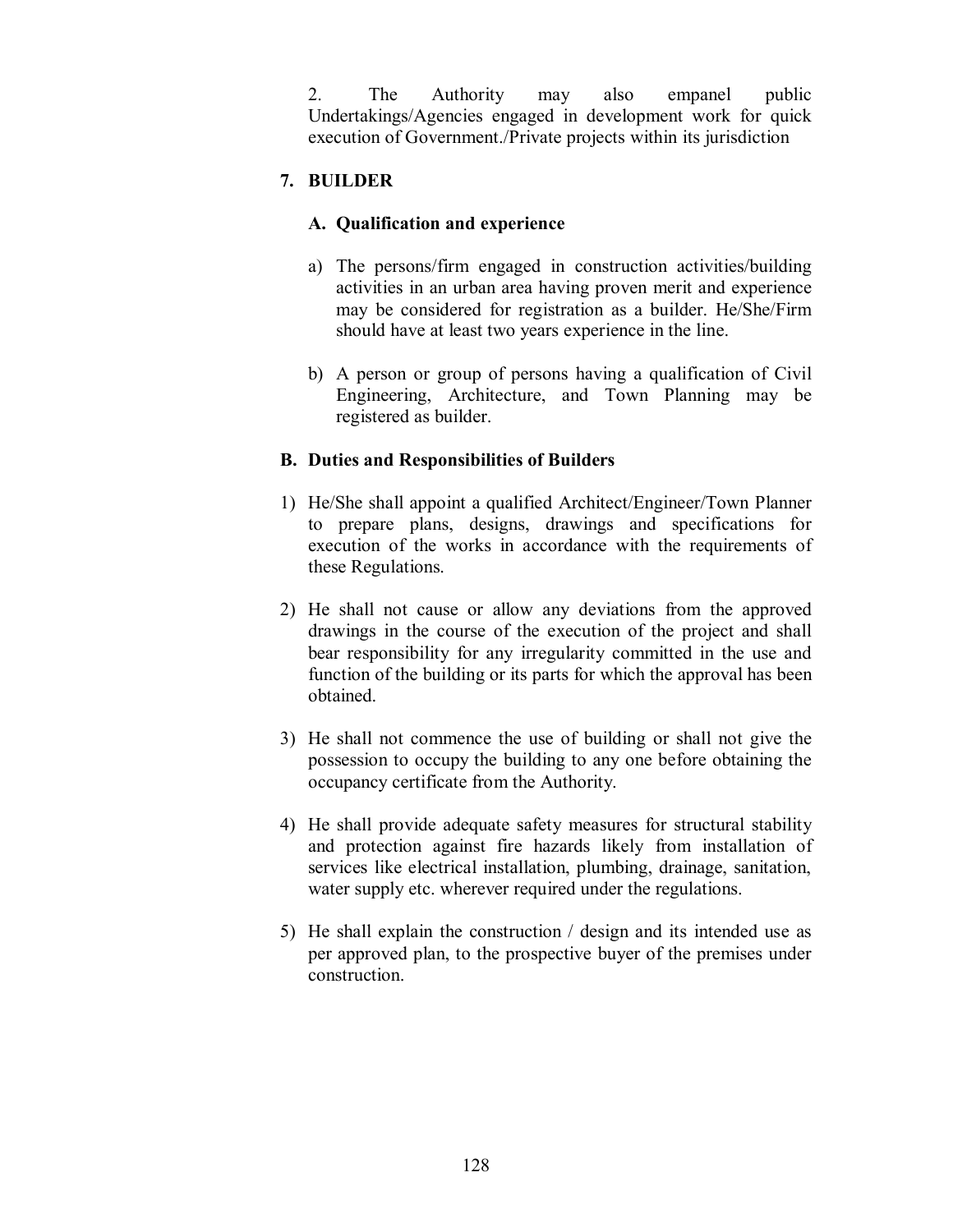# **C. REGISTRATION**

- i) The builders shall have to be registered with the Authority on payment of such fees as decided by the Authority from time to time.
- ii) The Authority may debar or black list the builder as referred to in 5D(ii) of the Regulations.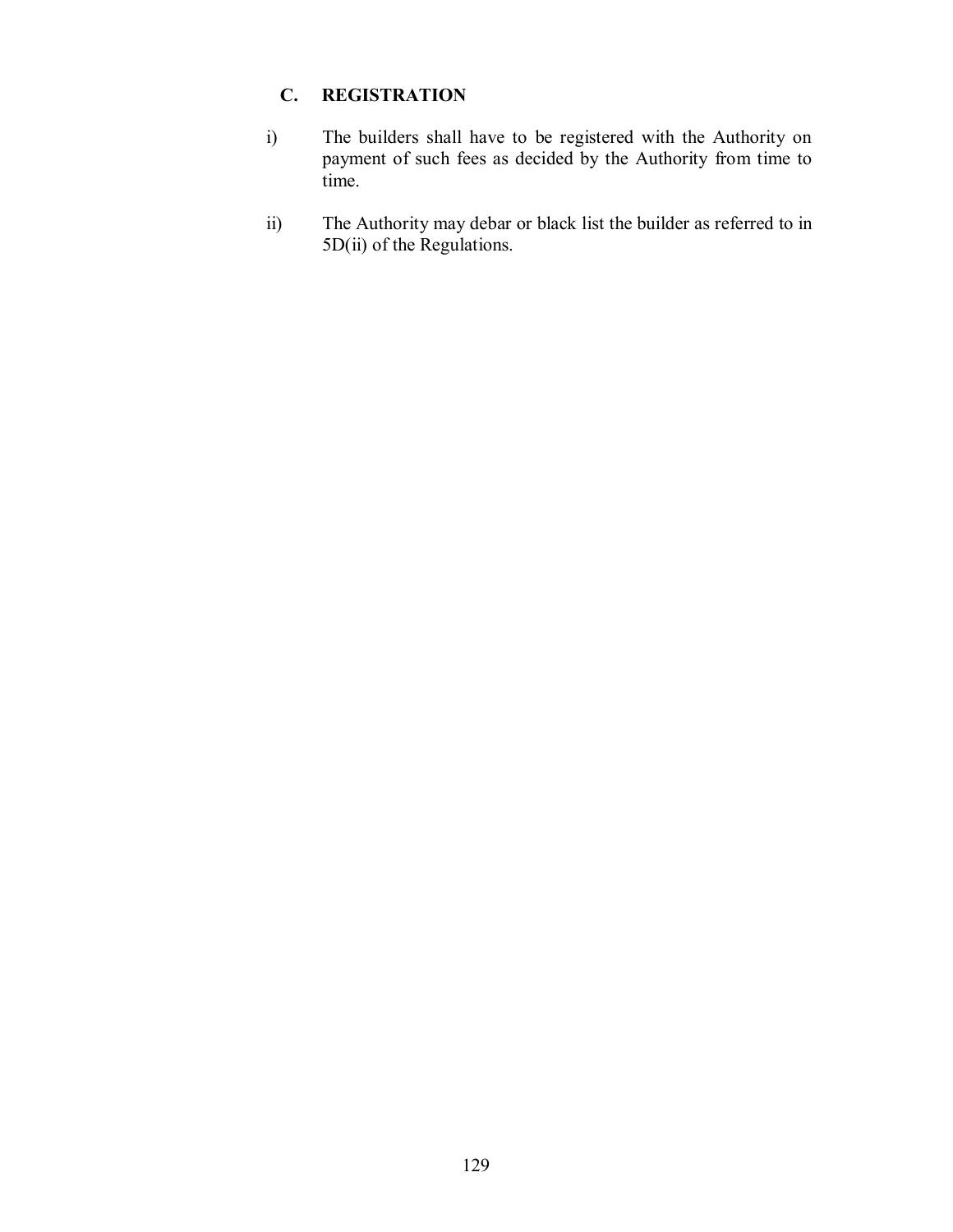# **ANNEXURE – II**

# **EXTRACT FROM Orissa Development Authority ACT,1982 Definitions:**

- I. "Agriculture" includes horticulture, poultry farming, the raising of crops, fruits, vegetables, flowers, grass or trees of any kind breeding of live-stock including cattle, horses, donkeys, mules, pigs, breeding of fish and keeping of bees and the use of land for grazing of cattle or for and purpose which is ancillary to the farming of land or for any other agricultural purpose, but does not include the use of land as a garden which is an appendage to a building and the expression "agriculture" shall be construed accordingly.
- II. "Amenity," includes roads, water and electric supply, open spaces, parks, recreational grounds, cultural centers natural features, playgrounds, street lighting, drainage, sewerage, city beautification and such other utilities, services and conveniences as the State Government may determine to be an amenity, from time to time, for the purpose of this Act.
- III. " Area of bad lay-out or obsolete development" means an area consisting of land which is badly laid out or obsolete development not conforming to the Planning and Building Standards Regulations framed under the Act together with land contiguous or adjacent thereto and defined as such in the development plan;
- IV. "Authority" means a development Authority constituted under subsection (3) of Section 3 for a Development area under this Act;
- V. " Building " includes any structure or erection or part of a structure or erection which is intended to be used for residential, commercial, industrial, or other purposes, whether in actual use or not;
- VI. "Building operations" includes re-building operations, structural alterations or additions to buildings and other operations normally undertaken in connection with the construction of buildings.
- VII "Chairman "means the Chairman of the Authority.
- VIII "Commerce" means the carrying on of any trade, business or profession, sale a exchange of goods of any type whatsoever and includes the running of with a view to making profit, hospitals, nursing homes, infirmaries or educational institutions and also includes the running of serais, hotels, restaurants and of boarding houses not attached to any educational institution and the word "commerce" shall be construed accordingly.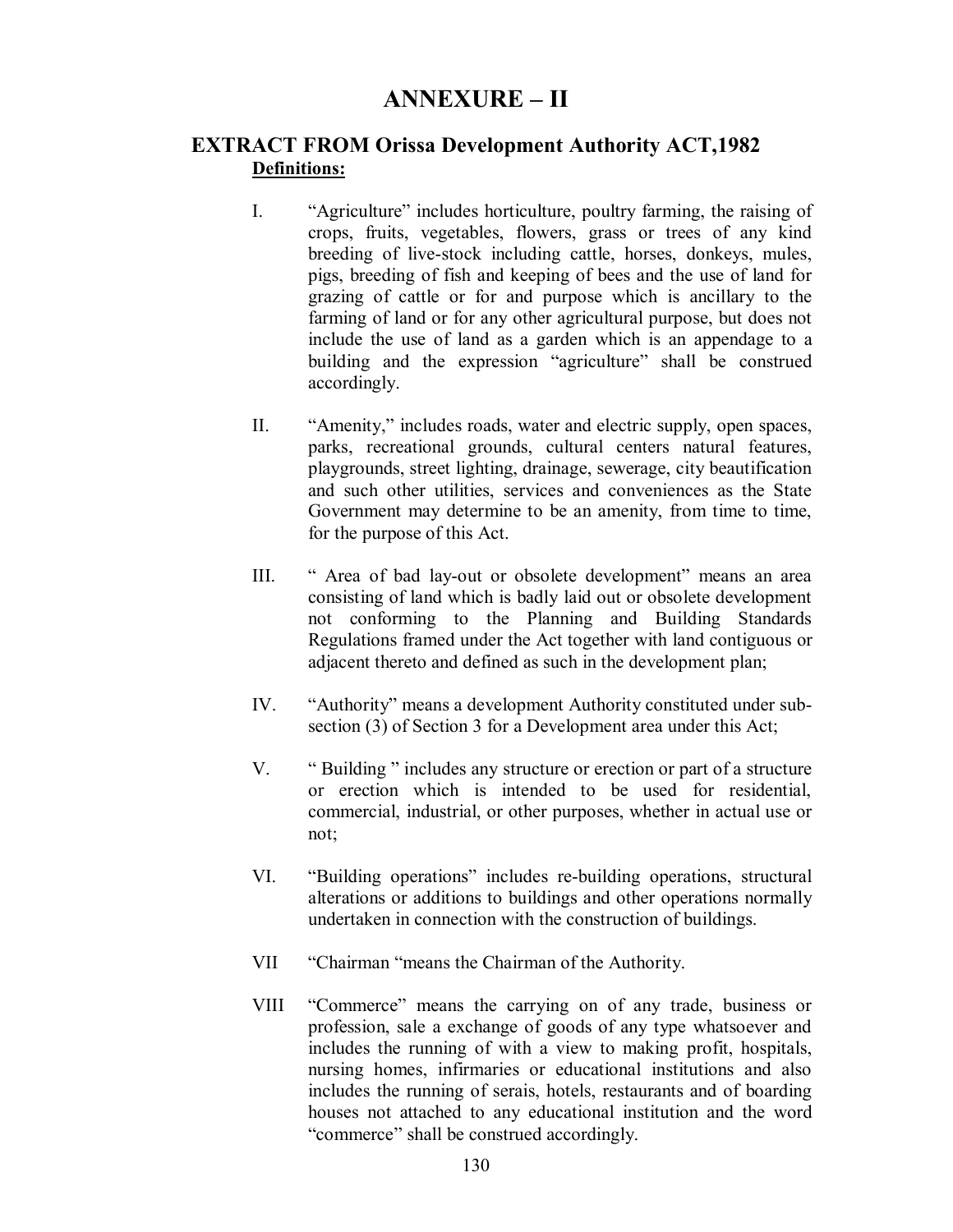- IX. "Commercial use" includes the use of any land or building or any part thereof for purpose of commerce or for storage of goods, or as an office, whether attached to any industry or otherwise.
- X. "Development" with its grammatical variations means the carrying out or building, engineering, mining or other operations in, on, over or under land or the making of any material change, in any building or land or in the use of any building or land, and include re-development and re-construction and layout and sub-division of any land and "to develop" shall be construed accordingly;
- XI. " Development area" means the area or group of areas declared as development area under sub-section (1) of Section 3;
- XII. " Director means the person appointed as Director of Town Planning, Orissa under sub section(1) of Section 3 of Orissa town Planning and Improvement Trust Act, Orissa Act 10 of 1957;
- XIII. " Engineering Operation" includes the formation or laying out of a street or means of access to a road or the laying out of means of water- supply, drainage, electricity, gas or of; other public utility service;
- XIV. " Existing land-use" means the predaminant purpose for which any land or building was being used on specified date;
- XV. " Final plot" means a plot reconstituted from an original plot and allotted in a town planning scheme as a final plot;
- XVI. "highway" has the same meaning as in Section 4 of the National Highways Act 1956 ( Act 48 of 1956);
- XVII. "Industry" includes the carrying on of any manufacturing process as defined in the factories Act, 1948 ( Act 63 of 1948) and the word "industrial" shall be construed accordingly;
- XVIII. "Industrial use" means the use of any land or building or part thereof for purpose of industry;
- XIX. "Land" includes benefit to arise out of land and things attached to the earth or permanently fastened to anything attached to the earth;
- XX. "Local Newspaper" means any newspaper printed and published within the State of Orissa;
- XXI. "Means of access" includes any means of passage whether private or public for vehicles or for pedestrians and includes any street;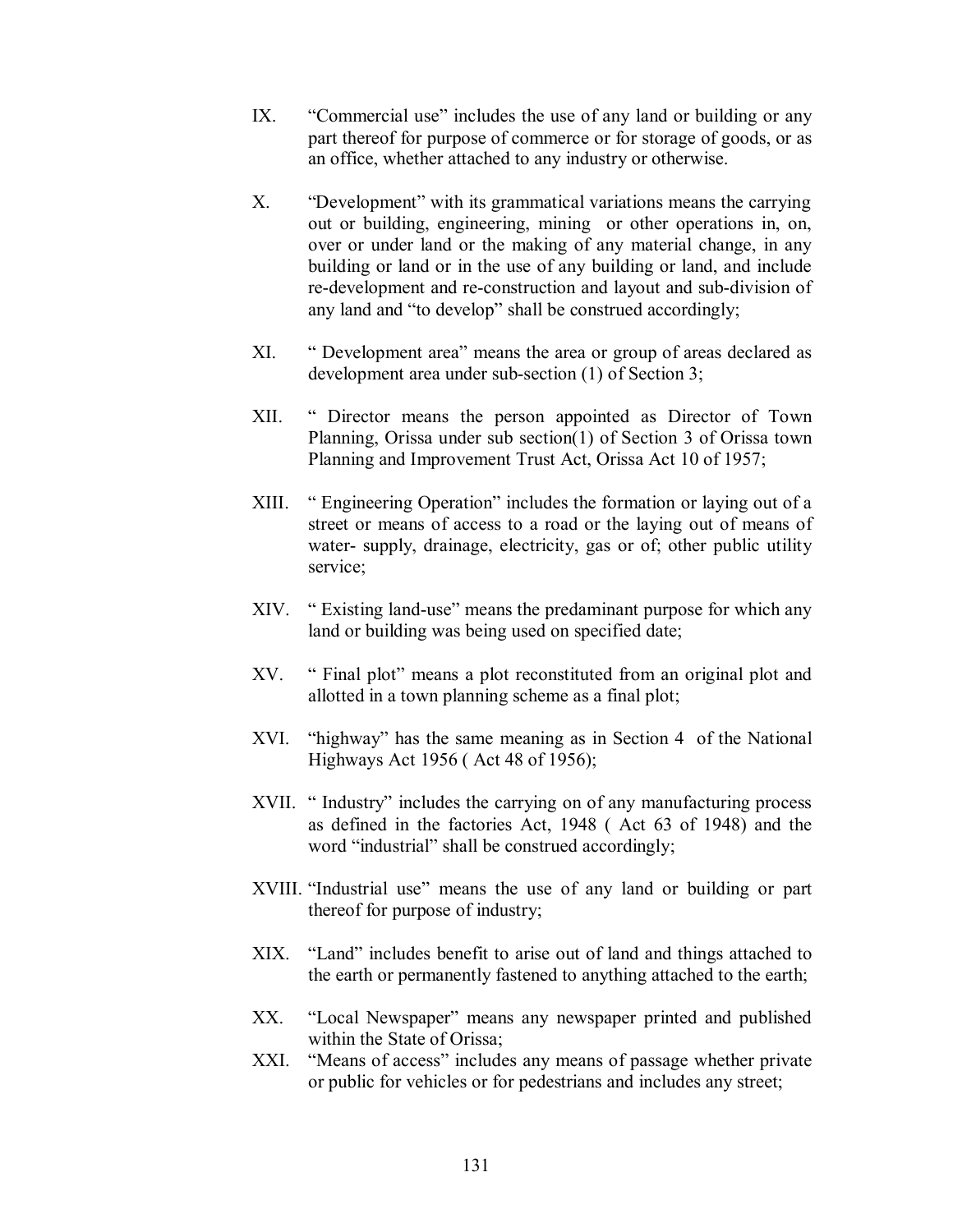- XXII. " National Highway" means any highway declared to be a national highway under section 2 of the National Highways Act, 1956 (Act 48 of 1956);
- XXIII. " Notification" means a notifications published in the Gazettee;
- XXIV. "Occupier" includes-
	- (a) a tenant,
	- (b) an owner in occupation of, or otherwise using his land,
	- (c) a rent-free tenant of any land,
	- (d) a licensee in occupation of any land,
	- (e) any person who is liable to the owner for consideration including damages for the use and occupation of the land;
- XXV. " Operational construction" means any construction whether temporary or Permanent, which is necessary for the operation, maintenance development or execution of any of the following services namely;
	- (a) railways,
	- (b) national highways
	- (c) national waterways,
	- (d) airports/heliports,
	- (e) posts and telegraphs, telephones, broadcasting and other like forms of communications
	- (f) regional grid for electricity,
	- (g) any other service which the State Government may, if it is of opinion that the operation, maintenance, development or execution of such service is essential to the life of the community, by notification declare to be a service for the purpose of this clause;

### *Explanation- For the removal of doubts, it is hereby declared that the construction of-*

(i) new residential buildings ( other than gate, lodges, quarters, for limited essential operational staff and the like ), roads, and drains in railway colonies, hotels, clubs, institutes and schools, in the case of railways, and

(ii) a new building, new structure or new installations, or any extension thereof, in the case of any other service, shall not be deemed to be operational construction within the meaning of this clause;

XXVI. "Owner" includes a mortgagee in possession, a person who for the time being, is receiving or is entitled to receive or has received, the rent or premium or any other consideration for any land whether on his own account or on account of, or on behalf of or for the benefit of any other person or who would so receive the rent or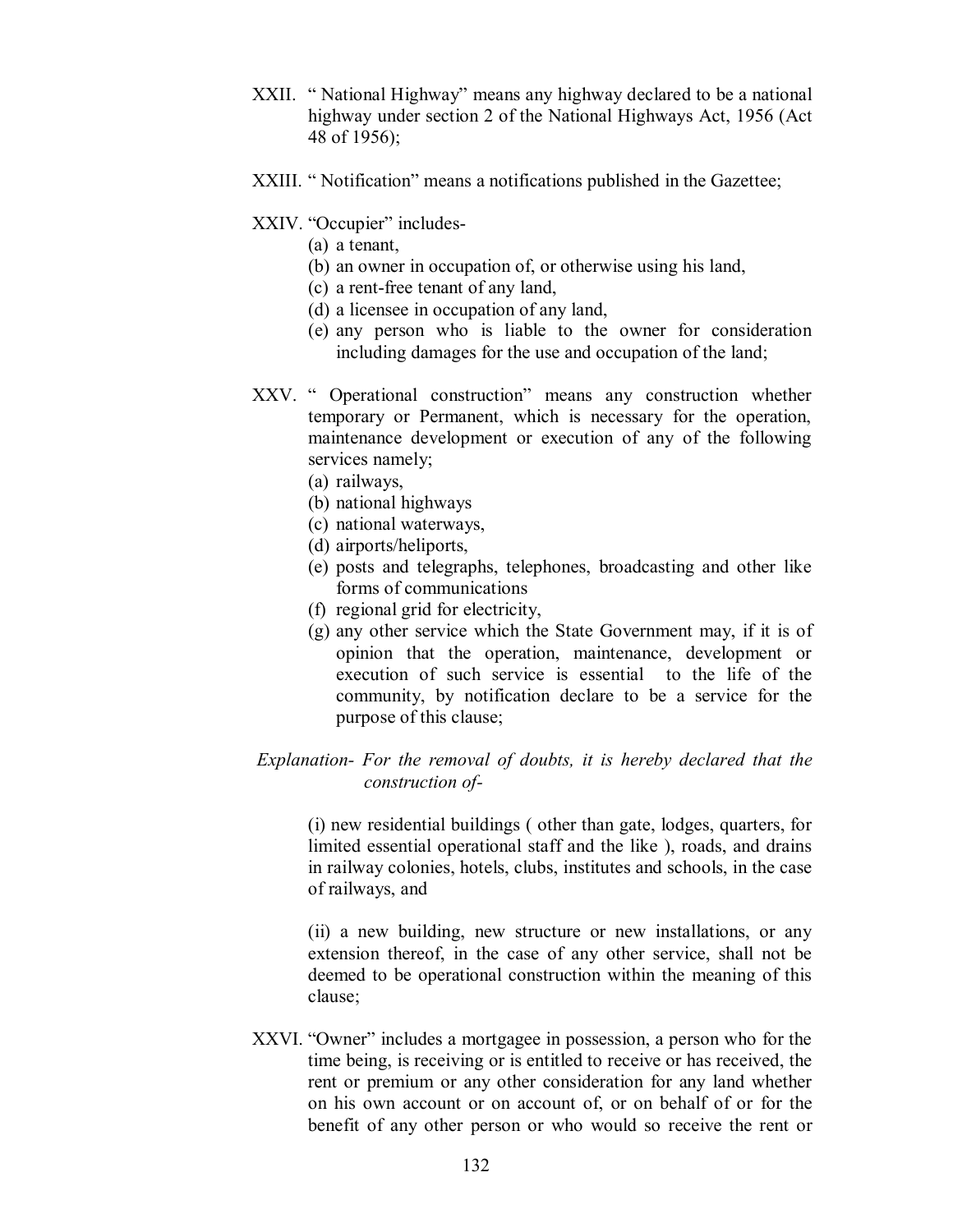premium or any other consideration or be entitled to receive the rent or premium or any other consideration if the land were let out to a tenant and includes the Head of a Government Department, General Manger Railways the Secretary or other Principal Officer of a Local Authority, Statutory Authority or Company in respect of properties under their respective controls;

- XXVII "Private Street" means any street, road, square, court, alley, Passage or Riding Path, which is not a public street but does not include a pathway made by the owner or premises on his own land to secure access to or for the convenient Use of such premises;
- XXVIII "Public building" means any building to which the public or any Class or Section of the public are granted access or any building, which is open to the public or any class or section of the public and includes any building
- (a) Used as a-
- (i) School or college or a University or other educational institutions;
- (ii) Hostel,
- (iii) Library,
- (iv) Hospital, nursing home, dispensary, clinic, maternity centre or any other like institution,
- (v) Club,
- (vi) Lodging house,
- (vii) Court,
- (viii) Coffee house, boarding house, hotel or eating house,

### (b) Ordinarily used by the-

- (i) Central or any State Government or any Local Authority or anybody, corporate owned or controlled by the Central or any State Government, or
- (ii) Public or any class or section of the public for religious worship or for religious congregation;
- XXIX "Public open space" means any land, whether enclosed or not, belonging to the Central or any State Government or any Local Authority or anybody corporate owned or controlled by the Central or any State Government on which there is no building or on which not more than one twentieth part is covered with buildings and the whole or remainder of which is used for purpose of recreation or as open space;
- XXX "Public place" means any place or building which is open to the use and enjoyment of public whether it is actually used or enjoyed by the public or not, and whether the entry is regulated by any entry fees or not;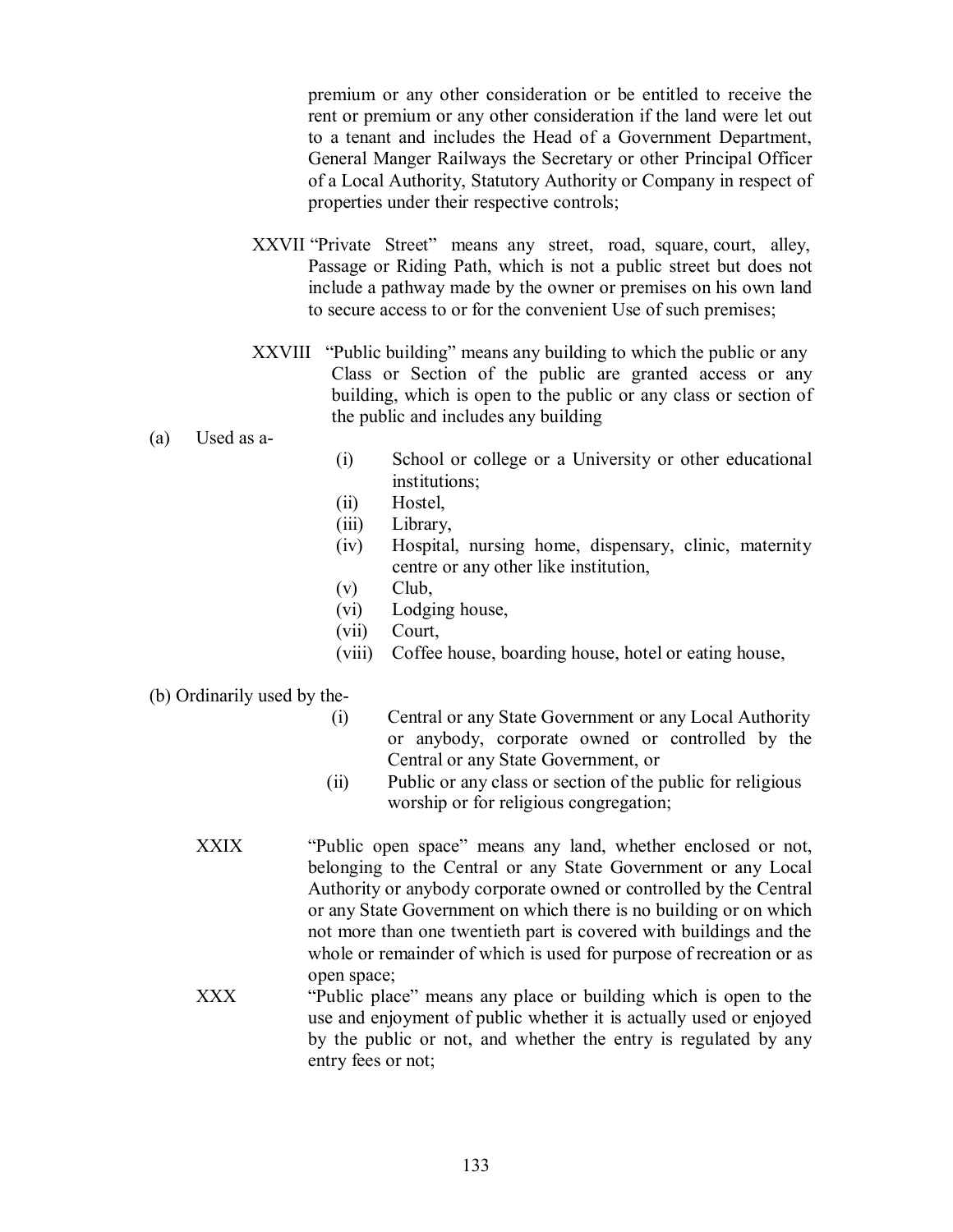- XXXI "Public Street" means any street, road, square, court, alley, passage or riding path over which the public have a right to way, whether a thoroughfare or not, and includes-
	- (a) the roadway over any pubic bridge or causeway,
	- (b) the footway attached to any such street, public bridge or causeway, and
	- (c) the drains attached to any such street, public bridge or causeway and the land, whether covered or not by any pavement, verandah or other structure, which lies on either side of the roadway up to the boundaries of the adjacent property whether that property is private property or property belonging to the Central or any State Government;
- XXXII "Railway" means a railway defined in the Indian Railway Act, 1890 (Act 9 of 1890);
- XXXIII "Reconstituted plot" means a plot which is in any way altered by the making of a town planning scheme;
- *Explanation- For the purposes of this clause "altered" includes the alteration of ownership of plot.*
- XXXIV "Regulations" means a Regulation made under section 124 and includes zoning and other regulations made as part of a development plan;
- XXXV "Residence" includes the use for human habitation of any land or building or part thereof including gardens, grounds, garage, stables and out-houses, if any, appurtenant to such building and " residential' shall be construed accordingly;
- XXXVI "Rule" means a rule made under this Act by the State Government;
- XXXVII "Slum area" means any predominantly residential area, where the dwellings which, by reasons of dilapidation, overcrowding, fastly arrangements or design, lack of ventilation, light or sanitary facilities or any combination of these factors, are detrimental to safety and health of the inhabitants or others and which is defined by development plan as a slum area;
- XXXVII "To correct" in relation to any building includes-
	- (a) any material alteration or enlargement of any building,
	- (b) the conversion by structural alteration of place for human habitation of any building not originally constructed for human habitation,
	- (c) the conversion into more than one place for human habitation of a building originally constructed as one such place,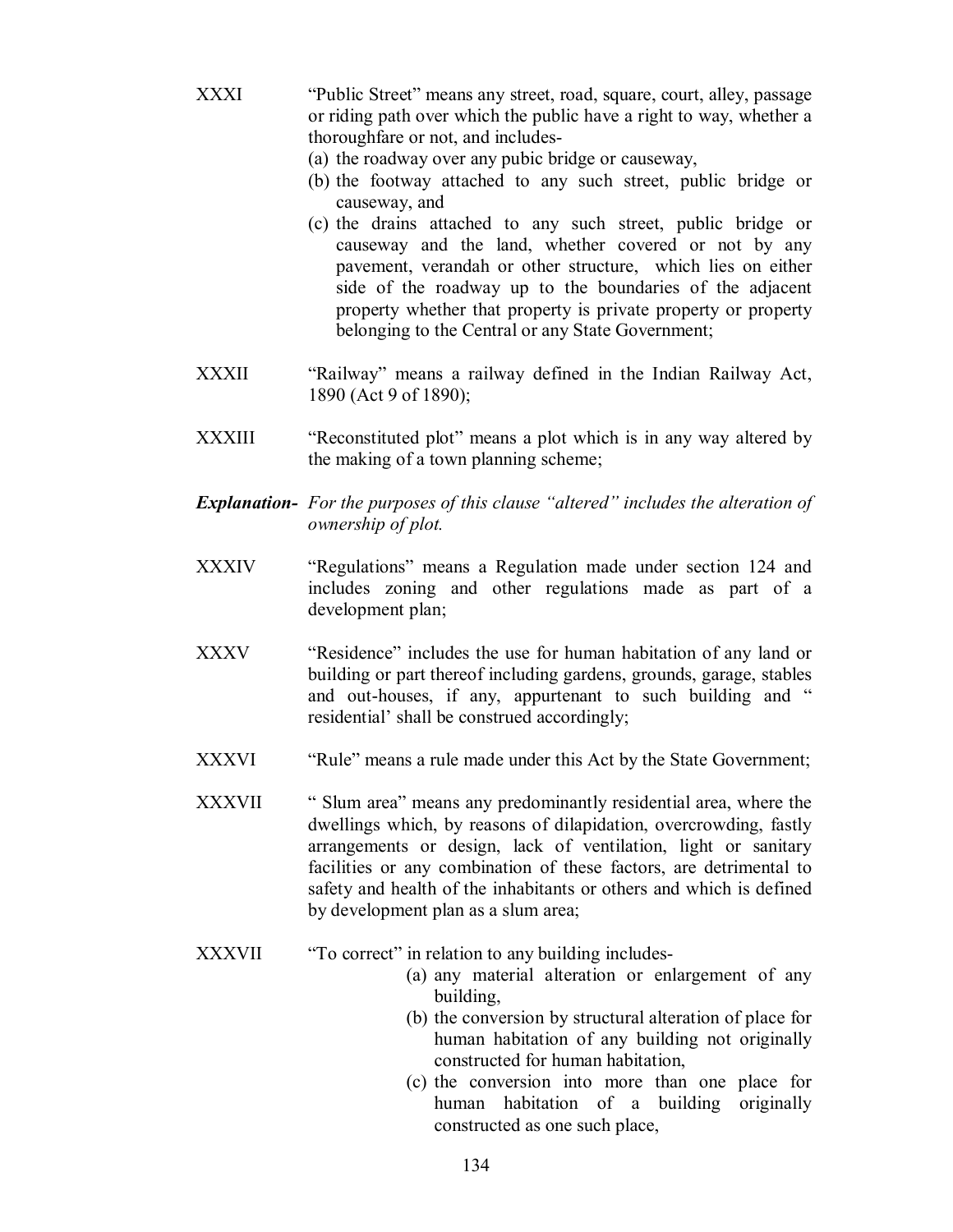|        | (d) the conversion of two or more places of human<br>habitation into a greater number of such places,<br>(e) such alterations of a building as effects an<br>alteration of its drainage or sanitary arrangements<br>or materially affects its security,<br>(f) the addition of any rooms, buildings, houses or<br>other structures to any building, and<br>(g) the construction in a wall adjoining any street or<br>land not belonging to the owner of the wall, or a<br>door opening on to such street or land; |
|--------|-------------------------------------------------------------------------------------------------------------------------------------------------------------------------------------------------------------------------------------------------------------------------------------------------------------------------------------------------------------------------------------------------------------------------------------------------------------------------------------------------------------------|
| XXXIX  | "Tribunal" means the Tribunal constituted under section 87;                                                                                                                                                                                                                                                                                                                                                                                                                                                       |
| XL.    | "Unauthorized occupation" in relation to any premises means the<br>occupation by any person of the premises belonging to the<br>Authority, without any authority, for such occupation and includes<br>the continuance of this occupation by any person of the premises<br>after the Authority(whether by way of grant or any other mode of<br>transfer under which he was allowed to occupy the premises) has<br>expired or has been determined for any reasons whatsoever;                                       |
| XLI.   | "Urban Local Body" means a Municipal Corporation, Municipal<br>Council or a Panchayat and 74 <sup>th</sup> Constitutional Amendment Act<br>constituted under the Orissa Municipal Act, 1950(Orissa Act 23 of<br>1950)                                                                                                                                                                                                                                                                                             |
| XLII.  | "Valuation Officer" means the Valuation Officer appointed under<br>section 33 of this Act,                                                                                                                                                                                                                                                                                                                                                                                                                        |
| XLIII. | "Zone" means any one of the divisions into which a development<br>area may be divided for the purpose of development under this<br>Act;                                                                                                                                                                                                                                                                                                                                                                           |
| XLIV.  | Words and expressions used in this Act but not defined shall have<br>the same meaning as assigned to them in the Orissa Municipal Act,                                                                                                                                                                                                                                                                                                                                                                            |

1950( Orissa Act 23 of 1950) as amended from time to time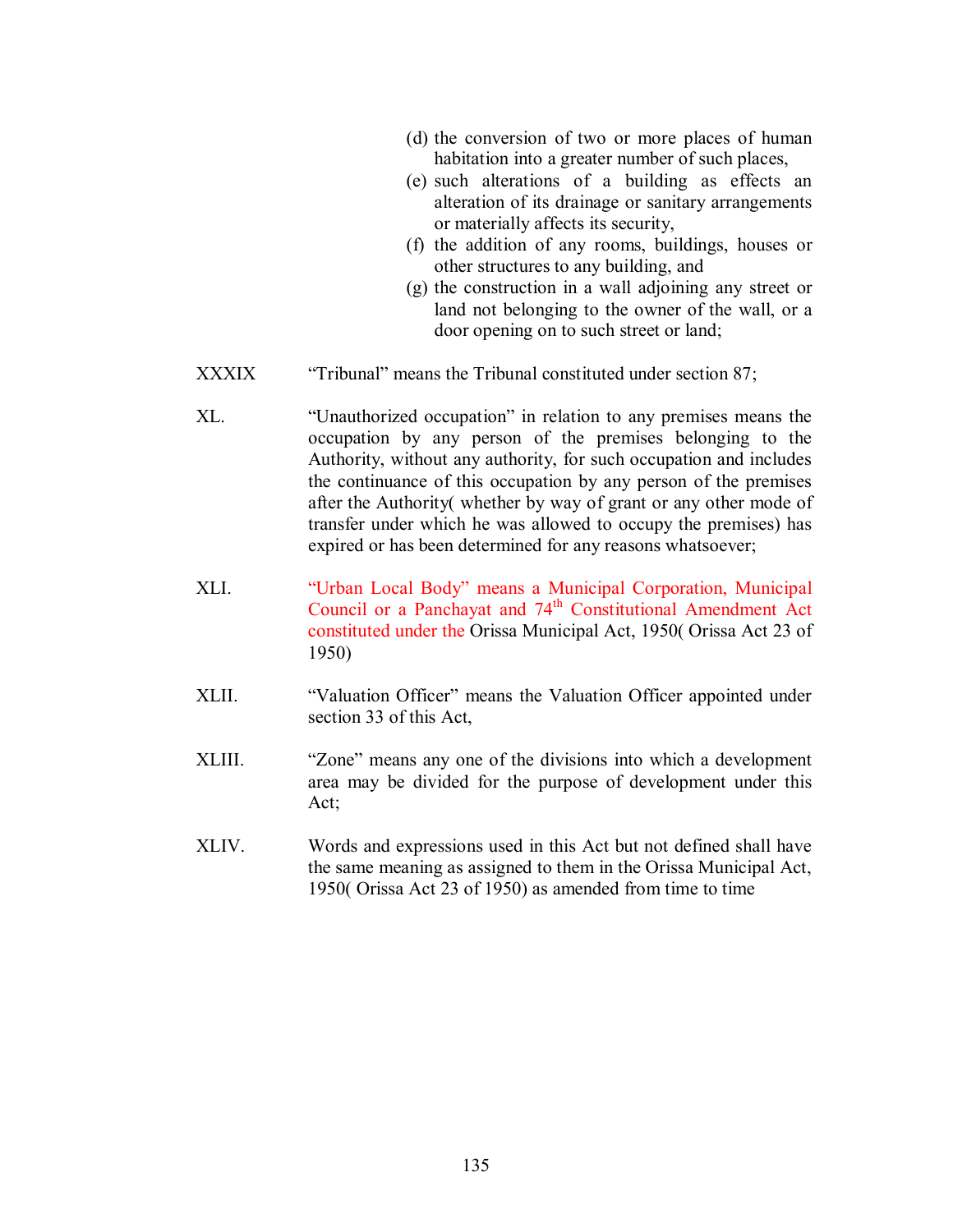# **ANNEXURE –III**

# **EXTRACT FROM Orissa Development Authority RULES, 1983**

### **(1) Definitions:**

- (i) "Act" means the Orissa Development Authorities Act,1982,
- (ii) "Architect Member" means Urban Designer or Architect-Member appointed under clause (f) of sub-section-5 of Section 3 ;
- (iii) "Board" means the Board of Enquiry appointed under Rule- 13;
- (iv) "Engineer Member" means the Engineer member appointed under clause (C) of sub-section(5) of section-3;
- (v) "Finance Member" means the Finance and Accounts member appointed under clause (d) of sub –section(5) of section 3;
- (vi) "Form" means a Form appended to these rules;
- (vii) "Gazette" means the Official Gazette of the State of Orissa;
- (viii) "Member" means a member of the Authority;
- (ix) "Planning Member" means the Town and Regional Planning Member appointed under clause (e) of sub-section(5) of section 3;
- (x) "Registered Contractor" means a contractor registered under Rule-67;
- (xi) "Section" means a section of the Act;
- **(2)** Words and expressions used, but not defined in these Rules shall have the same meaning as respectively assigned to them in the Act.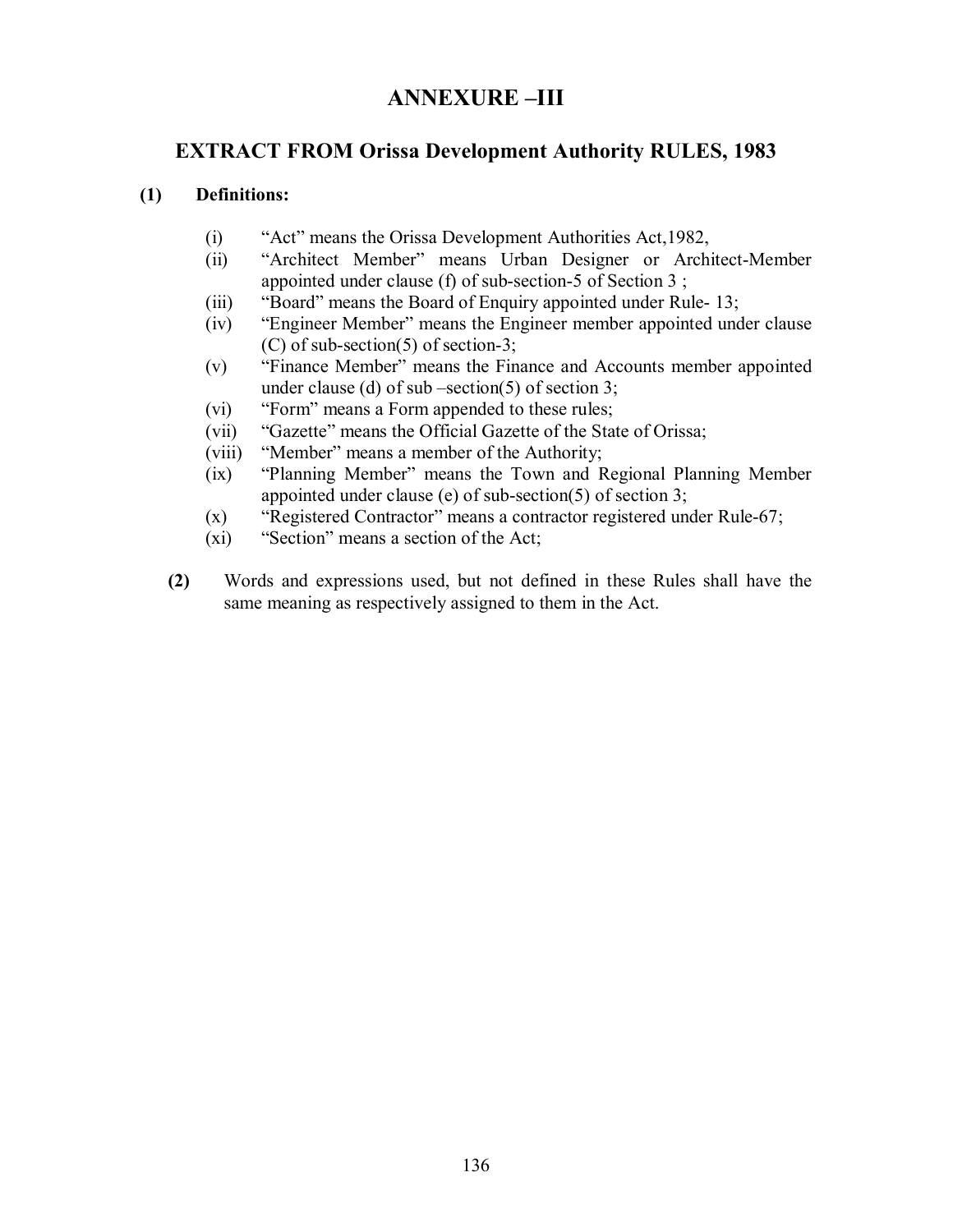# **ANNEXURE- IV EXTRACT FROM NATIONAL BUILDING CODE OF INDIA, 2005**

#### **1. Definitions**

**Accessory use-** Any use of the premises subordinate to the principal use and customarily incidental to the principal use.

**Alteration -** A change from one type of occupancy to another, or structural change, such as an addition to the area or height, or the removal of part of a building, or any Change to the structure , such as the construction of cutting into or removal of any wall, partition, column, beam, joist, floor or other support, or a change to or closing of any required means of ingress or egress or a change to the fixtures or equipment.

**Approved –** Approved by the Authority having jurisdiction.

**Building Height of –** The vertical distance measured, in the case of flat roofs from the average level of the ground around and contiguous to the building or as decided by the Authority to the terrace of last livable floor of the building adjacent to the external wall; and in the case of pitched roofs, upto the point where the external surface of the outer wall intersects the finished surface of sloping roof, and in the case of gables facing the road, the midpoint between the eaves level and the ridge. Architectural features serving no other function except that of decoration shall be excluded for the purpose of measuring heights.

**Building line -** The line up to which the plinth of a building adjoining a street or an extension of a street or on a future street may lawfully extend. It includes the lines prescribed, if any, in any scheme. The building line may change from time to time as decided by the Authority.

**Conversion-** The change of occupancy or premises to any occupancy or use requiring additional occupancy permits.

**Drain-** A conduit or channel for the carriage or storm water, sewage, waste water or other water-borne wastes in a building drainage system.

**Drainage-** The removal of any liquid by a system constructed for the purpose.

**Occupancy or use group-** The principal occupancy for which a building or a part of a building is used or intended to be used, for the purpose of classification of a building to occupancy an occupancy shall be deemed to include the subsidiary occupancies which are contingent upon it.

**Occupier-** Occupier includes any person for the time being, paying or liable to pay rent or any portion of rent of the building in respect of which it is used, or

compensation or premium on account of the occupation of such building and also a rent free tenant, but does not include a lodger, and the words' occupy' and 'occupation' do not refer to the lodger. An owner living in or otherwise using his own building shall be deemed to be the occupier thereof. Operational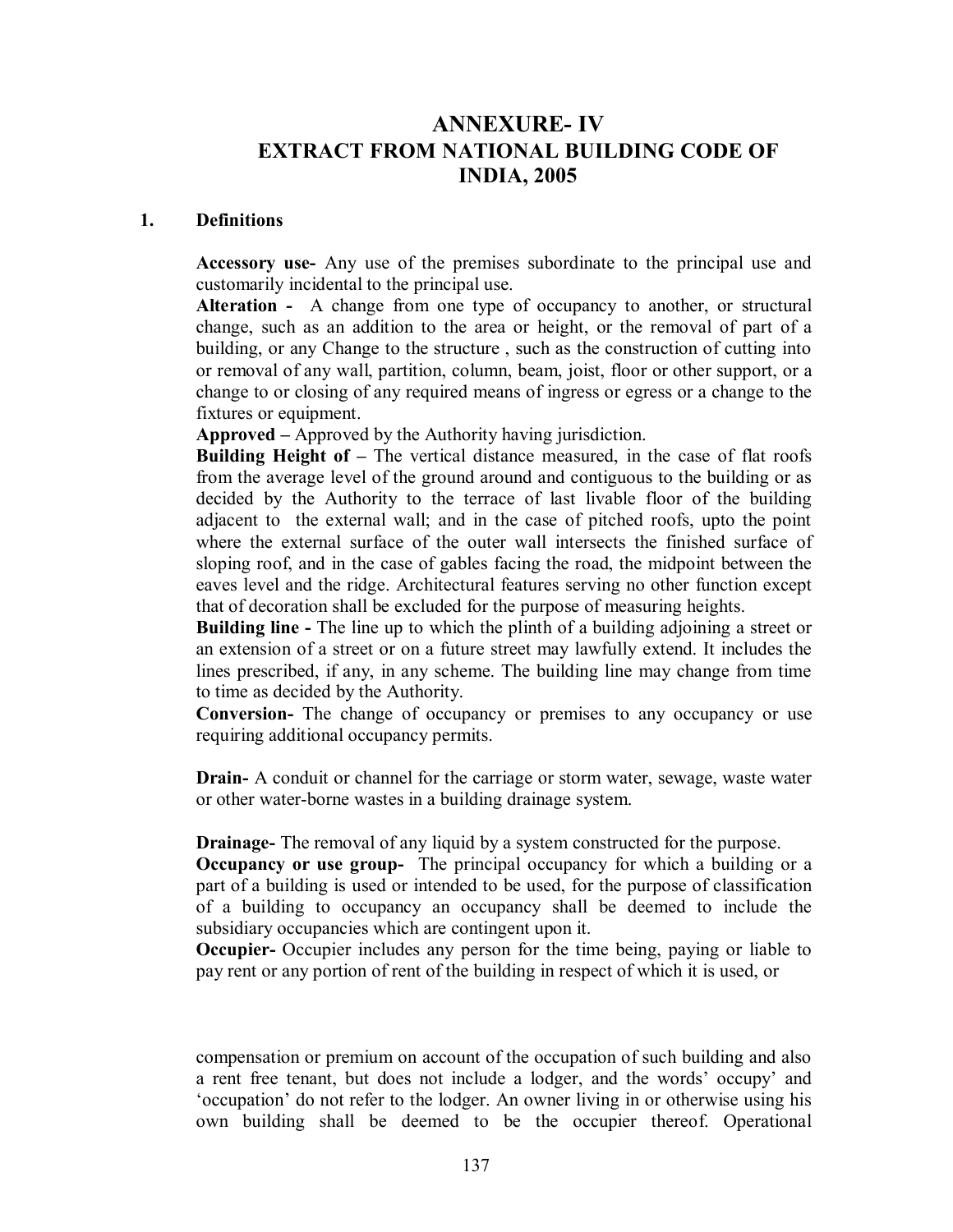construction/Installation – A construction/ installation put up by Government Departments for operational purposes.

**Owner** – Person or body having a legal interest in land and/or building thereon. This includes free holders, leaseholders or those holding a sub- lease which both bestows a legal right to occupation and gives rise to liabilities in respect of safety or building condition.

In case of lease or sub-lease holders, as per as ownership with respect to the structure is concerned, the structure of a flat or on a plot belongs to the allottee / lessee till the allotment/ lease subsists.

Permit – A permission or authorization in writing by the Authority to carry out work regulated by the code.

Registered Architect, Engineer, Structural Engineer, Supervisor, town Planner , Landscape Architect, Urban Designer- qualified Architect, Engineer structural Engineer Supervisor, town Planner , Landscape Architect, Urban Designer who has been registered by the Authority or by the body governing such profession and constituted under a statute, as may be applicable. The registration requirement of these professionals shall be as given in Annexure – A.

Notes –

- 1. Unless specified otherwise, the word 'engineer' shall mean 'civil engineer' or 'Architectural Engineer'
- 2. The work licensing/licensed etc, if used by the Authority in the above context shall be deemed to mean registration/registered/empanelment etc.
- 2.15 Road see 2.25
- 2.16 Road line See 2.27
- 2.17 Room height The vertical distance measured from the finished floor surface to the finished ceiling surface. Where a finished ceiling is not provided, the underside of the joists or tie beams shall determine the upper point of measurement for determining the head room.
- 2.18 Sanctioned plan the west of plans and specifications submitted in connection with a building or development and duly approved and sanction by the Authority.
- 2.19 Service Road A Road /lane provided at the rear or side of a plot for service purposes.
- 2.20 Set back line A line usually parallel to the plot boundaries and laid down in each case by the Authority, beyond which nothing can be constructed towards the site boundaries.
- 2.21 Site (Plot) A parcel (piece)of land enclosed by definite boundaries
- 2.22 Street level or grade The officially established elevation or grade of the center line of the street upon which a plot fronts and if there is no officially established grade, of the street at its mid-point
- 2.23 Street line The line defining the side limits of a street
- 2.24 Unsafe building Buildings which are structurally and construction ally unsafe or in sanitary or not provided with adequate means of egress or which constitute a fire hazard or are otherwise dangerous to human life or which is relation to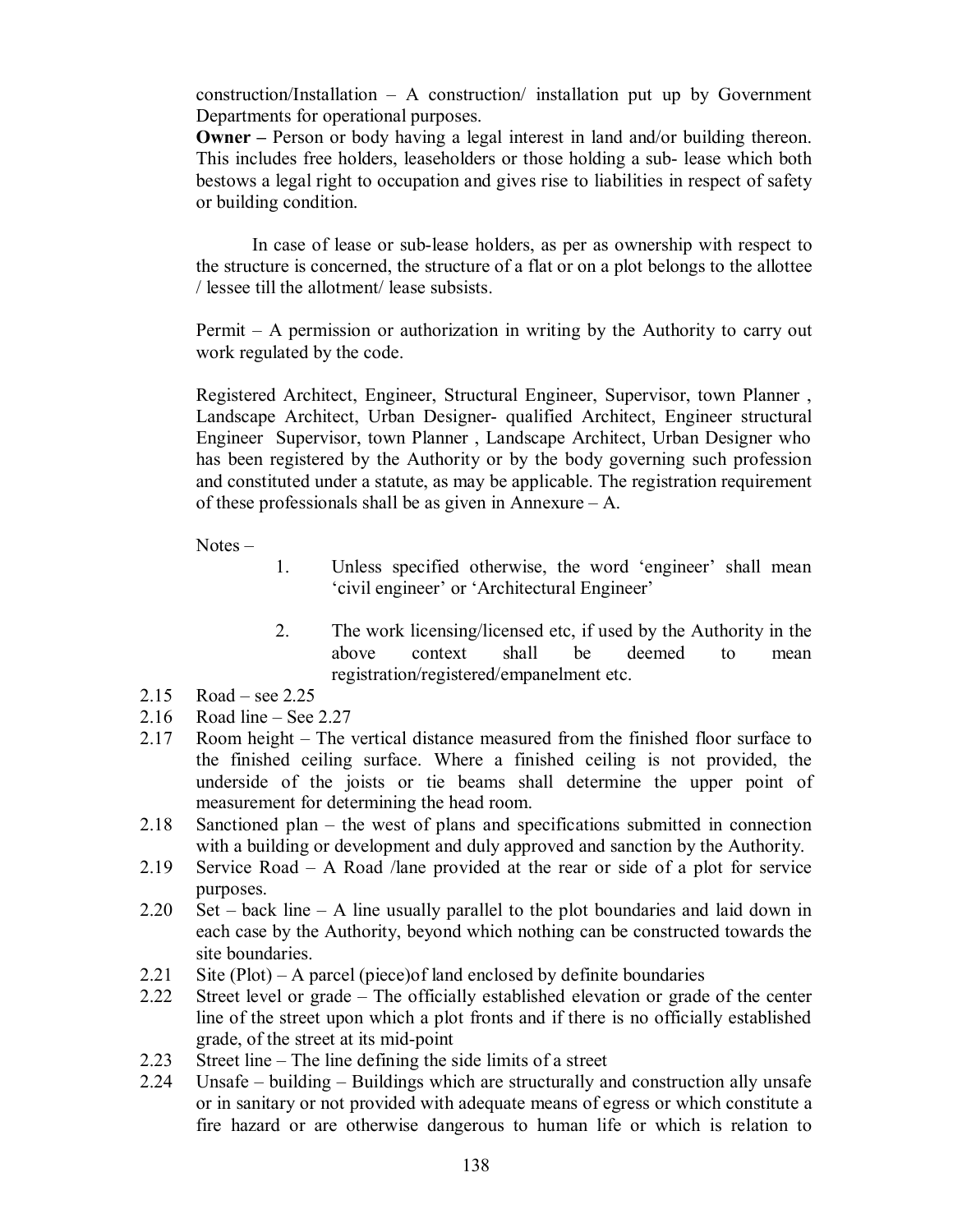existing use constitute a hazard to safety or health or public welfare, by reason of inadequate maintenance, dilapidation or abandonment.

### **2. Regulations for ventilation Shaft.**

For ventilating the spaces for water closets and bathrooms if not opening on to front, side, rear and interior opens spaces, these shall open on the ventilation shaft, the size of which shall not be less than the values given below;

| Height       | of Size of ventilation shaft   Minimum dimension | of                       |
|--------------|--------------------------------------------------|--------------------------|
| buildings in | in square meter                                  | one side of the shaft in |
|              |                                                  | <b>Meter</b>             |
| Upto $10$    | 1.2                                              | 0.9                      |
| Upto 12      | 2.8                                              | 1.2                      |
| Upto 18      | 4.0                                              | 1.5                      |
| Upto 24      | 5.4                                              | 1.8                      |
| Upto $30$    | 8.0                                              | 2.4                      |
| Above 30     | 9.0                                              | 3.0                      |

#### **3. Classification of Buildings based on occupancy**

### **(a) Residential Buildings**

These shall include any building, in which sleeping accommodation is provided for normal residential purposes with or without cooking or dining or both facilities, including one or two or multi-family dwellings, lodging dormitories, apartment houses, flats and hostels.

### **(b) Instructional Buildings**

These shall include any building, part thereof which is based for purposes such as medical or other treatment or care of, convalescents or aged persons and for penal or correctional detention in which the liberty of the inmates is restricted and special training centers. Institutional buildings ordinarily provide sleeping accommodation for the occupants and specialized non-commercial training centers. It includes hospitals, sanatoria, custodial institutions, and penal institutions like jails, prisons, mental hospitals and reformatories. These shall include any building used for school, college or day care purposes involving assembly for instruction education or recreation where it is a part of education.

### **(c) Assembly Buildings**

These shall include any building or part of a building where groups of people not less then 50 congregate or grater for amusement, recreation, special, patriotic, civil travel and similar purposes, for example – theatres, motion, picture house, assembly halls, auditoria, libraries, exhibition halls, museums, skating rinks, gymnasium, restaurants, dance halls, club room, passenger station, and terminals of air, surface and other public transportation services, recreation piers and stadia. These shall include any building used for religious purposes like prayers, puja, worship, religious or spiritual congregation, discourses, rituals and functions.

# **(d) Commercial Buildings**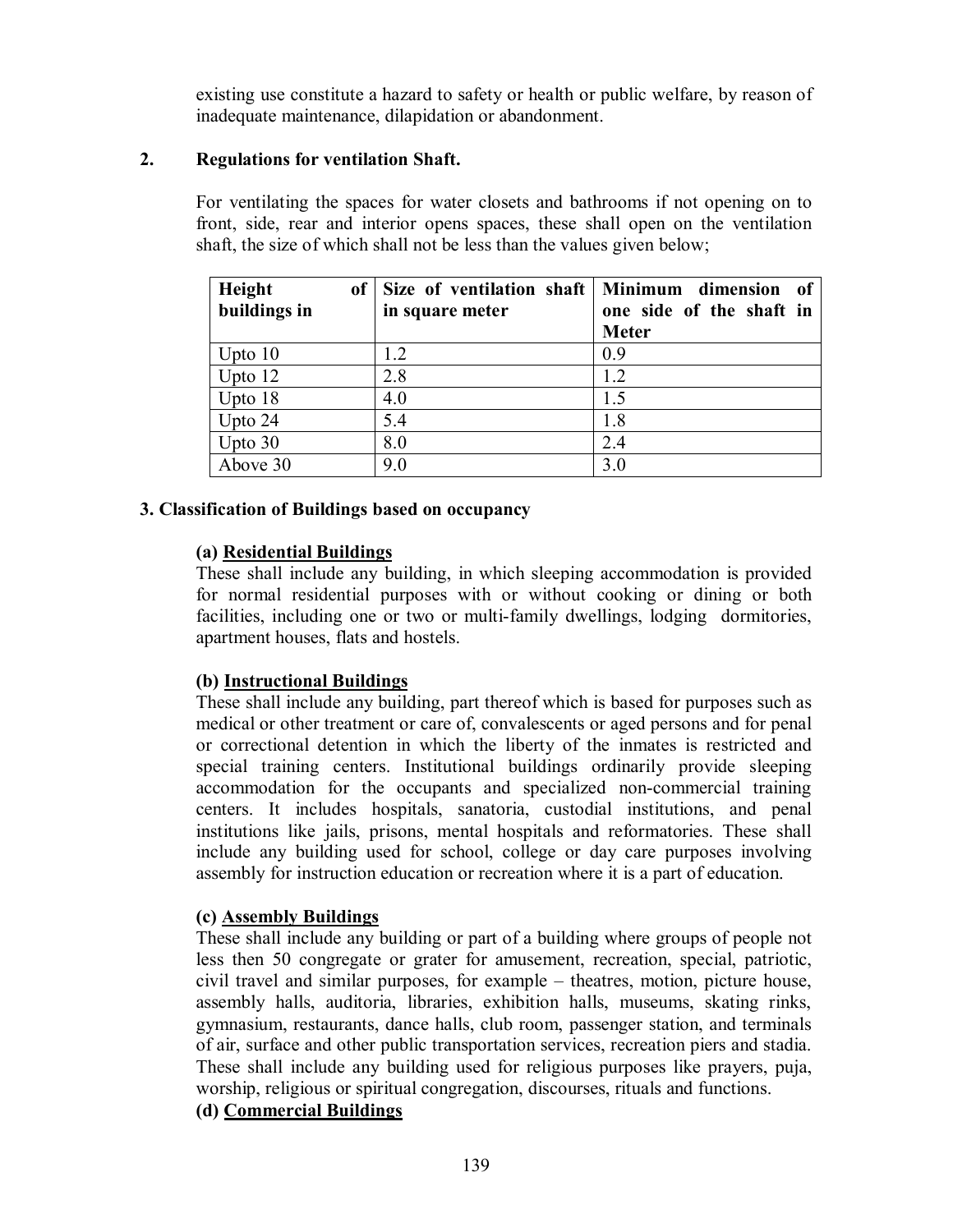These shall include any building or part of a building which is used as shop, stores, market for display and sale of merchandise either wholesale or retail, office storage or service facilities incendital to the sale of merchandise and located in the same building. These shall include any building or part of a building which is used for transaction of business for the keeping of accounts and records for similar purposes by any Government or local authority or a body corporate, or a company or a person or group of persons. This also includes professional establishments, computer installation, telephone exchanges, broadcasting stations, TV stations, IT and ITES related activities.

# **(e) Industrial Building**

These shall include any building or a part of a building or structure, in which products or materials of all kinds and properties are fabricated, assembled or processed like assembly plants, laboratories, power plants, smoke houses, refineries, gas plants, mills, dairies, factories, dry cleaning plants, generating units, pumping stations, saw mills, etc.

# **( f) Storage Buildings**

These shall include any building or a part of building used primarily for the storage or sheltering( including servicing, processing or repairs incidental to storage) of goods, wires, merchandise, like warehouses, cold storages, freight depots, transit sheds, store houses, garages, hangers, truck terminals, grain, elevators, barns and stables.

**(g) Hazardous Buildings** These shall include any building or a part of a building which is used for the storage, handling, manufacture or processing of highly combustible or explosive materials or products which are liable to burn with extreme rapidity and may produce poisonous fumes or explosions for storage, handling, manufacturing or processing which involve highly corrosive toxic or noxious alkalis, acids or other liquids or chemicals producing flame, fumes and explosive poisonous, irritant or corrosive gases, and for the storage, handling or processing of any material producing explosive, mixtures or dust which result in the division of matter in to fine particles subject to spontaneous ignition.

# **4. Regulations for Life Safety**

Every building shall be no constructed, equipped, maintained, and operated as to avoid undue danger to the life and safety of the occupants from fire, smoke, fumes or panic during the time period necessary for escape. For general exit requirements, occupant load, capacities of exits, arrangements of exits, number of exits, doorways, corridors and passage ways, internal stair case, external stair case, horizontal exits, fire towers, ramps, fire lifts, emergency and escape lighting, illumination of means of exit and fire detection and warning, the relevant provisions in clause-4, part-4 or NBC,2005 shall be referred.

# **5. Requirements or parts of Building**

Every part of the building and other building related activities shall be planned and designed in accordance with the clause – 12, part-3 of NBC, 2005.

# **6. Fire Safety Requirements**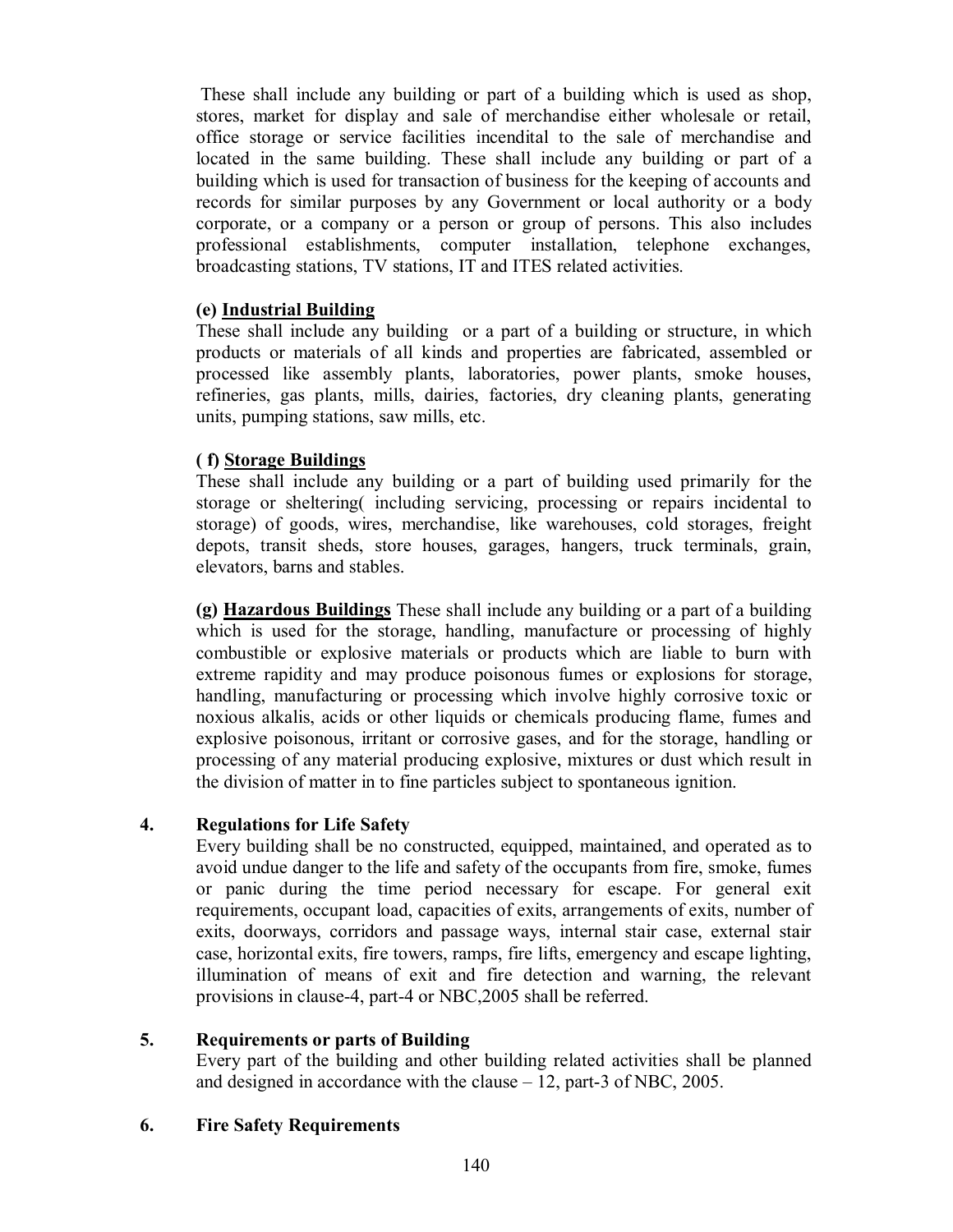Building shall be so planned designed and constructed so as to ensure fire safety and this shall be done in accordance with the part-4, Fire and Life Safety of the National Building Code of India 2005.

### **7. Structural Design**

The structural design of any item of masonry, timber, plain and reinforced concrete and steel in a building shall be carried out in accordance with part-6, Structural Design of NBC.

### **8. Quality of Material and Workmanship**

All Material and Workmanship shall be of good quality conforming generally to accepted standard of Public Works Department of Orissa, BIS Specifications and codes as included in part -5 Building materials and Part-7 Constructional Practices and Safety of national Building Code of India, 2005.

# **9. Building Service**

The Planning design and installation of electrical installations, air- conditioning, and heating work, installation of lifts and escalators in a building shall be carried out in accordance with part-8 (Building Services) of National Building Code of India 2005.

### **10. Water supply requirements**

The requirements of water supply in a building shall be accordance with the provision of National Building Code, 2005 as amended from time to time.

### **. Structural Safety for Natural Hazard Protection**

For building more than three storey's (including ground floor) or more than 12.0 meter height and important facilities like water, overhead tank, telephone exchange, bridges and culverts, electric substation, transmission towers, the requirements specified in the BIS Code and Guidelines and other documents shall be observed for structural safety and natural hazards protection of buildings.

### **12. Civic Amenities**

In group housing, residential lay-outs and Integrated Townships, the civic amenities shall be provided as specified in clause  $-$  5.5, part  $-3$  of National Building Code of India, 2005.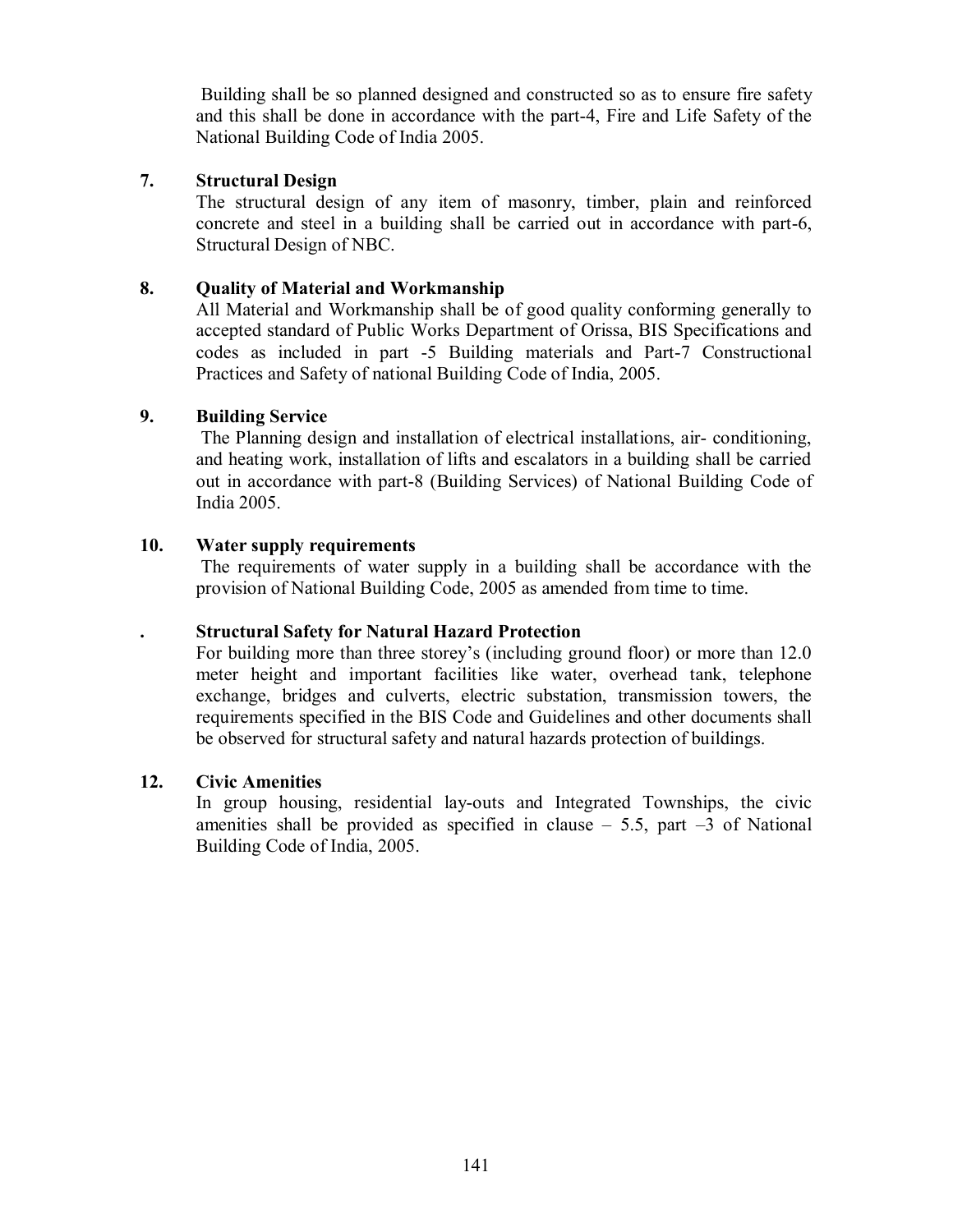# **ANNEXURE –V**

# **STANDARDS FOR WATER, SANITARY AND FIRE SAFETY REUIREMENTS.**

# **1. PER CAPITA WATER REQUIREMENT FOR VARIOUS OCCUPANCIES/USES**

#### **Table- 1**

| Sl.No.                  | <b>Type of Occupancy</b>                                                                   | <b>Consumption</b><br>per Capita<br>Per day (in It.) |  |
|-------------------------|--------------------------------------------------------------------------------------------|------------------------------------------------------|--|
| $\mathbf{1}$            | Residential                                                                                |                                                      |  |
|                         | a) In living units                                                                         | 135                                                  |  |
|                         | b) Hotels with lodging accommodation(per                                                   | 180                                                  |  |
|                         | bed)                                                                                       |                                                      |  |
| $\overline{2}$          | Education                                                                                  |                                                      |  |
|                         | a) Day schools                                                                             | 45                                                   |  |
|                         | <b>Boarding Schools</b><br>b)                                                              | 135                                                  |  |
| $\overline{\mathbf{3}}$ | Institutional (Medical Hospitals)                                                          |                                                      |  |
|                         | a) No. of beds not exceeding<br>100                                                        | 340                                                  |  |
|                         | b) No. of beds exceeding<br>100                                                            | 450                                                  |  |
|                         | Medical quarters and hostels<br>$\mathbf{c})$                                              | 135                                                  |  |
| $\overline{\mathbf{4}}$ | Assembly-Cinema theaters, auditoria, etc. (per<br>15                                       |                                                      |  |
|                         | seat accommodation)                                                                        |                                                      |  |
| 5                       | Government or semi public business                                                         | 45                                                   |  |
| $\overline{6}$          | Mercantile (Commercial)                                                                    |                                                      |  |
|                         | a) Restaurants (per seat)                                                                  | 70                                                   |  |
|                         | b) Other business building                                                                 | 45                                                   |  |
| $\overline{7}$          | Industrial                                                                                 |                                                      |  |
|                         | a) Factories where bath-rooms are to be                                                    | 45                                                   |  |
|                         | provided                                                                                   | 30                                                   |  |
|                         | b) Factories where bath-rooms are not to                                                   |                                                      |  |
|                         | be provided                                                                                |                                                      |  |
| 8                       | Storage (including Warehouses)                                                             | 30                                                   |  |
| 9                       | Hazardous                                                                                  | 30                                                   |  |
| 10                      | Intermediate rail Stations (excluding mail and                                             | $45(25)^*$                                           |  |
|                         | express stops)                                                                             |                                                      |  |
| 11                      | $70(45)*$<br>Junction Stations                                                             |                                                      |  |
| 12                      | 45<br><b>Terminal Stations</b>                                                             |                                                      |  |
| 13                      | <b>International and Domestic Airports</b><br>The colorer in negro the case from the state | 70<br>$-1 - 1 - 1 = 1 - 1$                           |  |

The values in parenthesis are for such stations, where bathing facilities are not provided.

*Note: The number of persons for Sl.No. 10 to 13 shall be determined by the average number of passenger handled by the station daily with due consideration given to the uses the facilities.*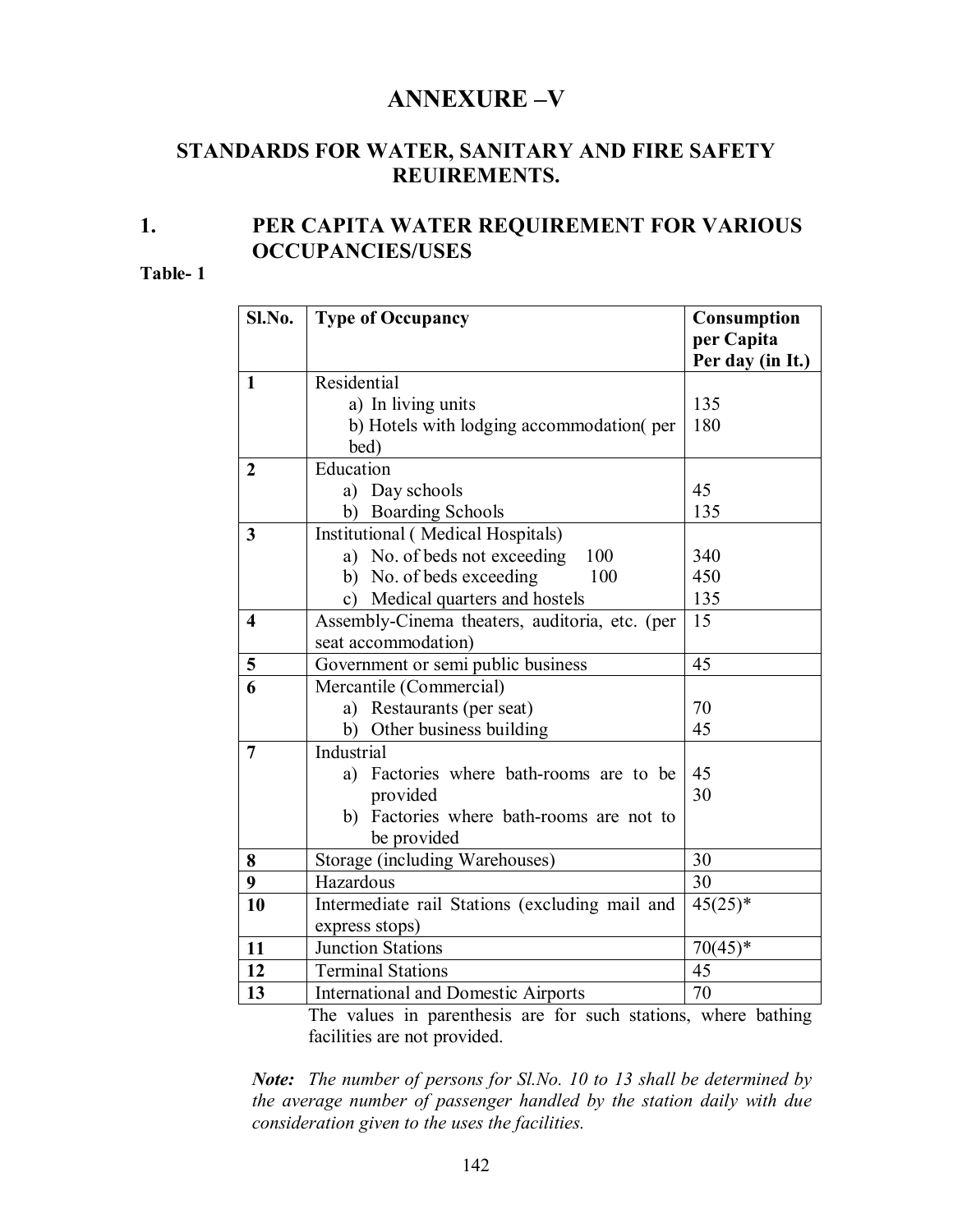# **Table- 2 FLUSHING STORAGE CAPACITIES**

| Sl.No. | <b>Classification of Building</b>                                           | <b>Storage</b>                                                                       |
|--------|-----------------------------------------------------------------------------|--------------------------------------------------------------------------------------|
|        |                                                                             | Capacity                                                                             |
| 1.     | For tenements having common conveniences                                    | 900 It. Net w.c                                                                      |
| 2.     | For residential premises other than tenements<br>having common conveniences | 2701 It. Net for<br>one w.c seat each<br>and 180 it. For<br>each additional<br>seat. |
| 3      | For factories and workshops                                                 | 900 it. W.c seat<br>and 180 it per<br>urinal.                                        |
| 4.     | For cinemas, public assembly hall, etc.                                     | 900 it per w.c<br>seat and 350 it.<br>Per urinal                                     |

# **Table- 3**

# **DOMESTIC STOARGE CAPCITIES**

|                                         | Sl.No.   No. of Floors                                  |  | <b>Storage Capacity   Remarks</b> |     |                      |
|-----------------------------------------|---------------------------------------------------------|--|-----------------------------------|-----|----------------------|
|                                         | For premise occupied tenements with common conveniences |  |                                   |     |                      |
| $\mathbf{1}_{-}$                        | Ground Floor                                            |  | <b>Nil</b>                        |     | Provided<br>down     |
|                                         |                                                         |  |                                   |     | take fittings<br>are |
|                                         |                                                         |  |                                   |     | installed            |
| $\overline{2}$ .                        | Floors $2.3,4,5$ and $500$ liter                        |  |                                   | per |                      |
|                                         | upper floors                                            |  | tenement                          |     |                      |
| For premise occupied as flats or blocks |                                                         |  |                                   |     |                      |
| $\mathbf{1}$ .                          | Ground Floor                                            |  | Nil                               |     | Provided<br>down     |
|                                         |                                                         |  |                                   |     | take fittings<br>are |
|                                         |                                                         |  |                                   |     | installed            |
| 2.                                      | Floors $2.3,4,5$<br>and $\vert$                         |  | 500<br>liter                      | per |                      |
|                                         | upper floors                                            |  | tenement                          |     |                      |

*Note: 1. If the premises are situated at a place higher than the road level in front of the premises, storage at ground level shall be provided on the same lines as on other floors.*

> *2.The above storage may be permitted to be installed provided that the total domestic storage calculated on the above basis is not less than the storage calculated on the number of down take fittings according to scale given below:*

| Down take taps  | $70$ It. each  |
|-----------------|----------------|
| <i>Showers</i>  | $135$ It. each |
| <i>Bathtubs</i> | 200 It. Each   |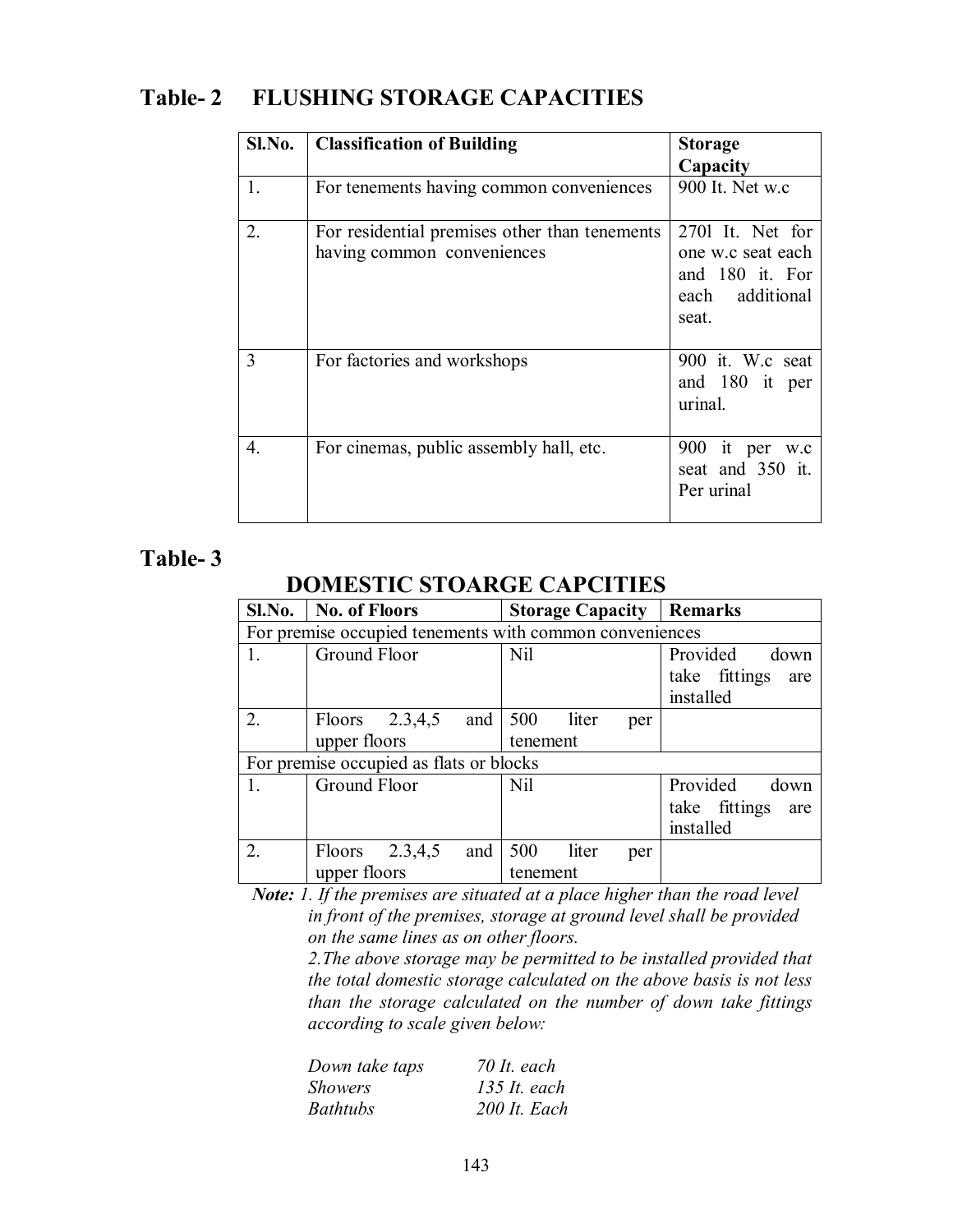### **2. SANITATION REQUIREMNETS FOR VARIOUS OCCUPANCIES**

### **Table – 4**

### **SHOPS AND COMMERCIAL OFFICES**

| Sl.No.         | <b>Sanitary Unit/Fittings</b> | <b>For Personnel</b>                                                              |
|----------------|-------------------------------|-----------------------------------------------------------------------------------|
|                | Water closet                  | One for every 25 persons or part thereof<br>exceeding 15 (including employees and |
|                |                               | customers). For female personnel 1 for                                            |
|                |                               | every 15 persons or part thereof exceeding                                        |
|                |                               | 10                                                                                |
|                | Drinking<br>Water             | One for every 100 person with a minimum                                           |
|                | Fountain                      | of one on each floor.                                                             |
| 3              | Wash Basin                    | One for every 25 person or part thereof.                                          |
| $\overline{4}$ | Urinals                       | Same as Sl.No.3 of table 27.                                                      |
| $\varsigma$    | Cleaner's Slink               | One per floor minimum, preferably in or                                           |
|                |                               | adjacent to sanitary rooms.                                                       |

*Note: Number of customers for the purpose of the above calculation shall be the average number of persons in the premises for a time interval of one hour during the peak Period. For male-female calculation a ratio of 1:1 may be assumed.*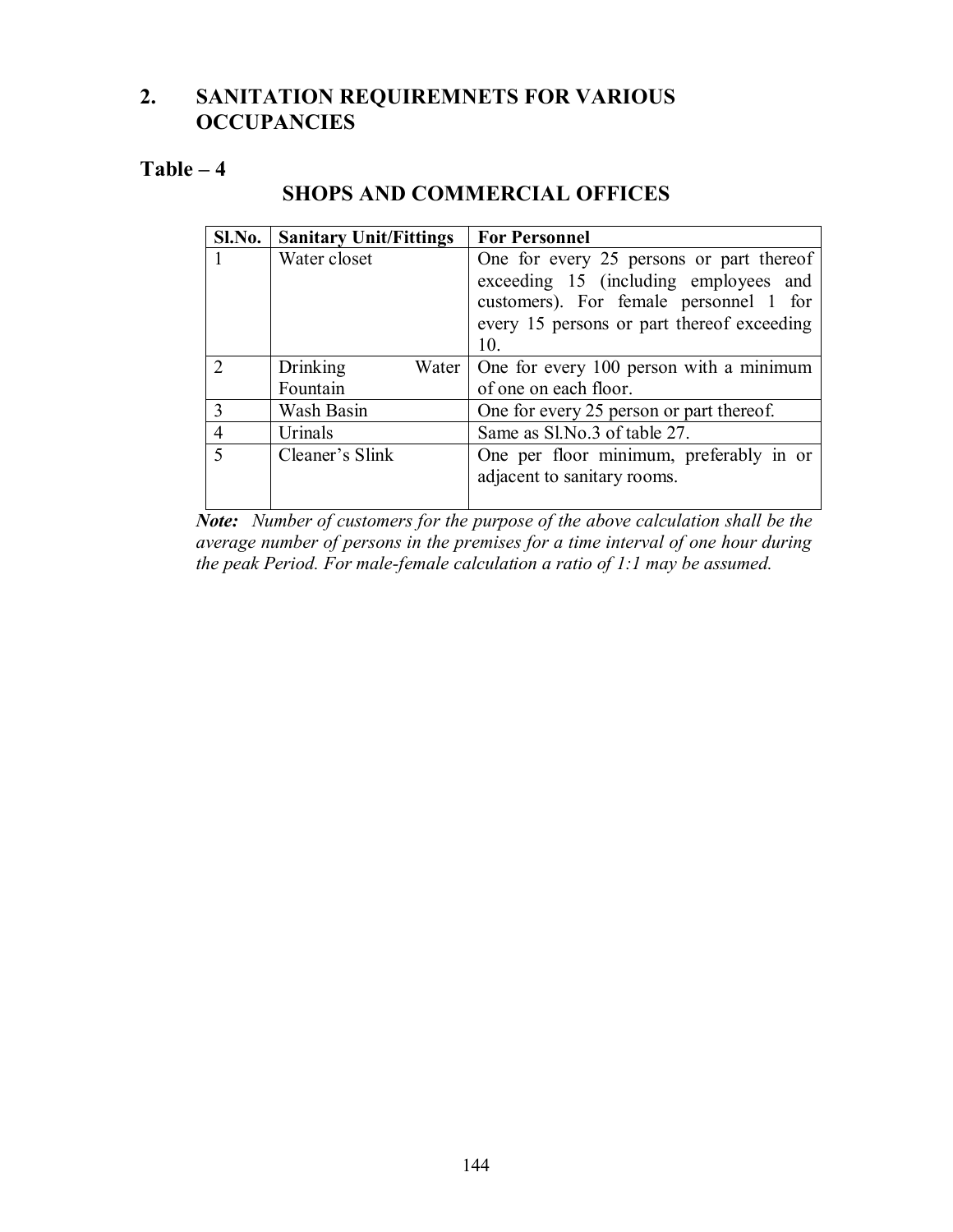#### **Sl.No. Sanitary Unit For For non residential staff Residential staff For male For female** 1. Water Closet (W.C.) One per 8 Persons omitting occupants of the attached water closet minimum of 2 if both sexes are lodged<br>One in each 1 for 1-15 persons 2 for persons 2 for 16-35 persons 3 for 36-65 persons 4 for 66-100 persons 1 for 1-15 13-25 persons 3 for 26-40 persons 4 for 41-57 persons 5 for 58-77 persons 6 for 78-100 persons 2.  $\vert$  Ablution Taps W.C. One in each W.C. One in each W.C. 3. Urinals Nil Nil up to 6 persons 1 for 7-20 persons 2 foe 21-45 persons 3 for 40-70 Persons 4 for 71-100 persons Nil 4. Wash Basins One per 10 persons omitting each basin installed in the room/suite 1 for 15 persons 2 for 16-35 persons 3 for 36-65 Persons 4 for 66-100 persons 1 for 1-12 2 for 13-25 3 for 26-40 4 for 41-57 5 for 58-100 5. Baths One per 10 Persons omitting occupants of Room with bath in suite Nil Nil 6. Slop Sinks One per 30 bed rooms {one per floor minimum} Nil Nil 7. Kitchen Sink One in each kitchen One in each kitchen One in each kitchen

### **Table- 5 SANIATRY REQUIREMENT FOR HOTELS**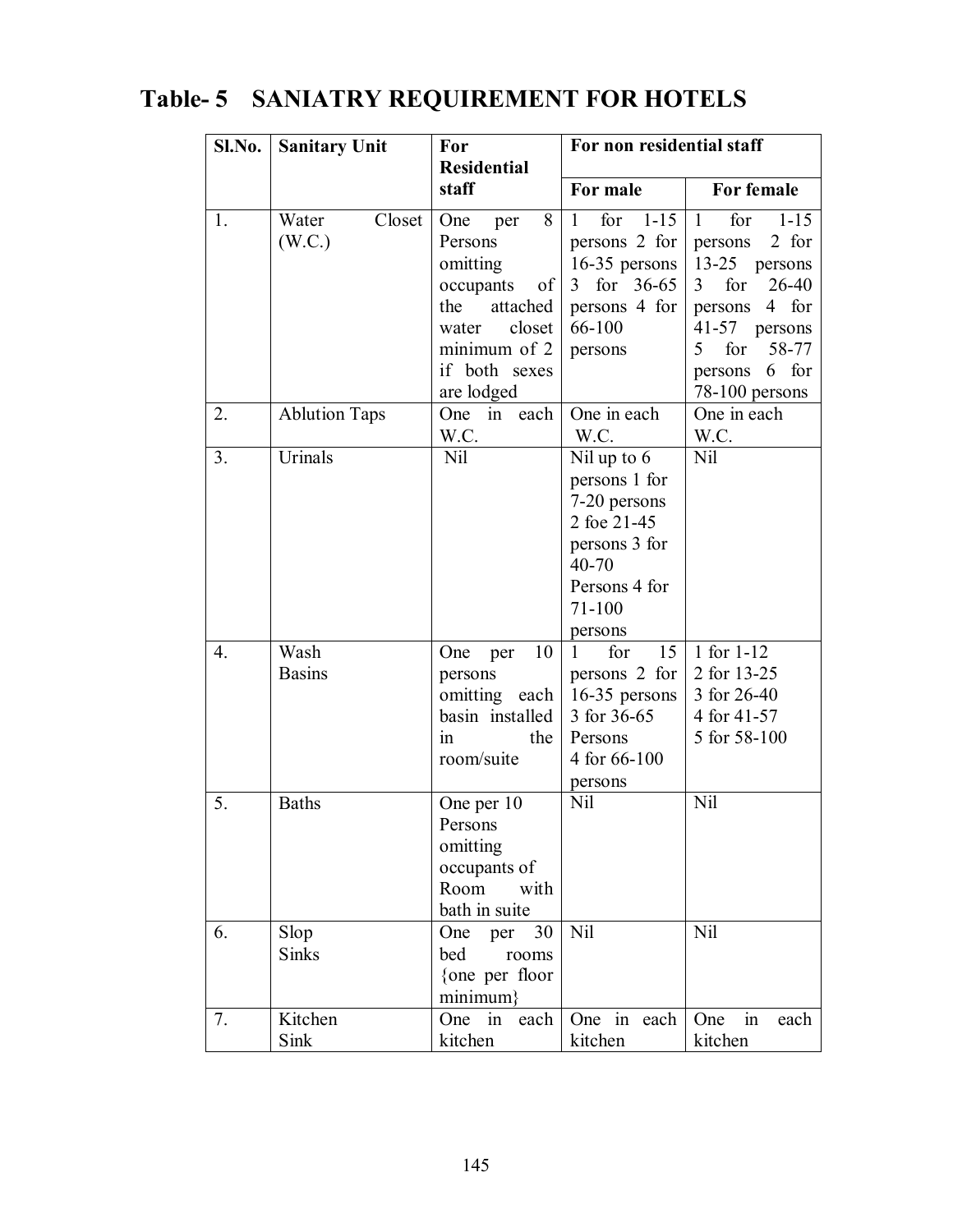### **Table-6**

## **FOR PUBLIC REST ROOMS**

| Sl.No.           | <b>Sanitary</b>      | <b>For Male</b>          | <b>For Female</b>            |
|------------------|----------------------|--------------------------|------------------------------|
|                  | Unit                 |                          |                              |
| $1_{\cdot}$      | <b>Water Closet</b>  | 100 persons<br>One per   | Two for 10 persons upto      |
|                  |                      | upto 400 persons; for    | 200 persons; over 200 add    |
|                  |                      | over 400 persons, add at | at the rate of one per 100   |
|                  |                      | the rate of one per 250  | persons or part thereof;     |
|                  |                      | persons or part thereof. |                              |
| 2.               | <b>Ablution Taps</b> | One in each              | One in each W.C.             |
|                  |                      | W.C.                     |                              |
| 3.               | Uranials             | One in each W./C.        | Nil, upto 6 persons 1 for 7- |
|                  |                      |                          | 20 persons                   |
|                  |                      |                          | 2 for 21-45 persons          |
|                  |                      |                          | 3 for 46-70 persons 4 for    |
|                  |                      |                          | $71-100$ persons             |
| $\overline{4}$ . | <b>Wash Bashins</b>  | One per W.C.             | One per W.C.                 |
|                  |                      | And urinal provided      |                              |
| 5.               | <b>Baths</b>         |                          |                              |
| 6.               | Slop Sinks           |                          |                              |
| 7.               | Kitchen Sink         | One in each kitchen      | One in each kitchen          |

*Note: i) It may be assumed that the two-thirds of the number are males and one-third Females*

ii) *One water tap with drainage arrangements shall be provided for every 50 persons or part thereof in the vicinity of water closet and urinals.*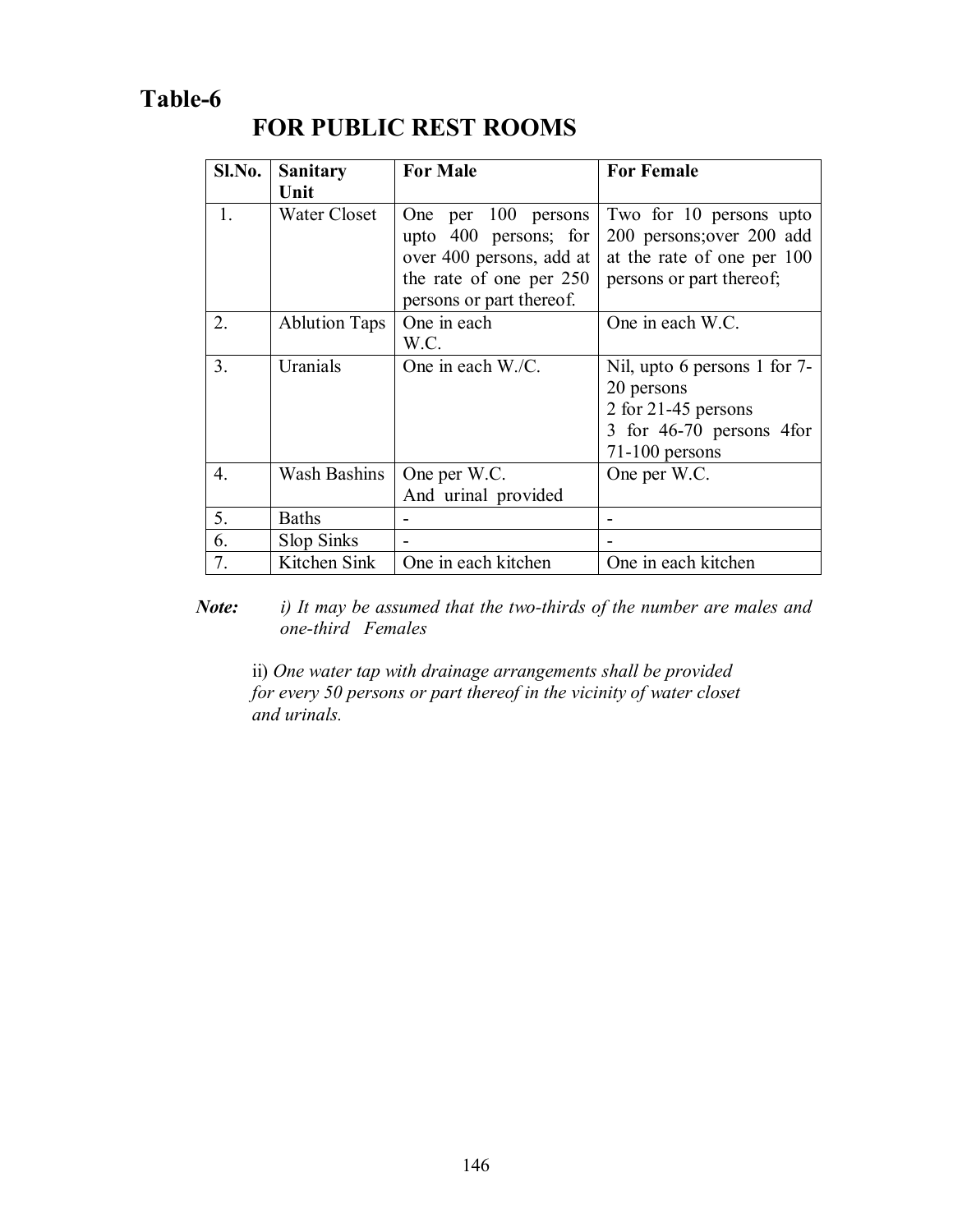### **Table – 7**

| Sl.No.           | <b>Sanitary Unit</b>           | <b>Boarding Institution</b>                      |                                                  | Other<br><b>Institution</b>                      | Educational                                   |
|------------------|--------------------------------|--------------------------------------------------|--------------------------------------------------|--------------------------------------------------|-----------------------------------------------|
|                  |                                | <b>For Boys</b>                                  | <b>For Girls</b>                                 | <b>For Boys</b>                                  | <b>For Girls</b>                              |
| 1.               | Closet<br>Water<br>(W.C)       | One for<br>every 8<br>pupils or<br>part thereof  | One for<br>every 8<br>pupils or<br>part thereof  | One for 40<br>pupils or<br>part thereof          | One for every<br>25 pupils or<br>part thereof |
| 2.               | <b>Ablution Taps</b>           | One in each<br>W.C                               | One in each<br>W.C                               | One in each<br>W.C                               | One in each<br>W.C                            |
| 3.               | <b>Urinals</b>                 | One for<br>every 25<br>pupils or<br>part thereof |                                                  | One for<br>every 20<br>pupils or<br>part thereof | $\overline{a}$                                |
| $\overline{4}$ . | <b>Wash Basins</b>             | One for<br>every 8<br>pupils or<br>part thereof  | One for<br>every 6<br>pupils or<br>part thereof  | One for<br>every 40<br>pupils or<br>part thereof | One for every<br>25 pupils or<br>part thereof |
| 5.               | <b>Baths</b>                   | One for<br>every 8<br>pupils or<br>part thereof  | One for<br>every 6<br>pupils or<br>part thereof  | One for 40<br>pupils or<br>part thereof          | One for every<br>25 pupils or<br>part thereof |
| 6.               | Drinking<br>Water<br>Fountains | One for<br>every 50<br>pupils or<br>part thereof | One for<br>every 50<br>pupils or<br>part thereof | One for<br>every 50<br>pupils or<br>part thereof | One for every<br>50 pupils or<br>part thereof |
| 7.               | Cleaners Sink                  | One per<br>floor<br>minimum                      | One per<br>floor<br>minimum                      | One per<br>floor<br>minimum                      | One per floor<br>minimum                      |

### **SANITATION REQUIREMENT FOR EDUCATIONAL OCCUPANCY**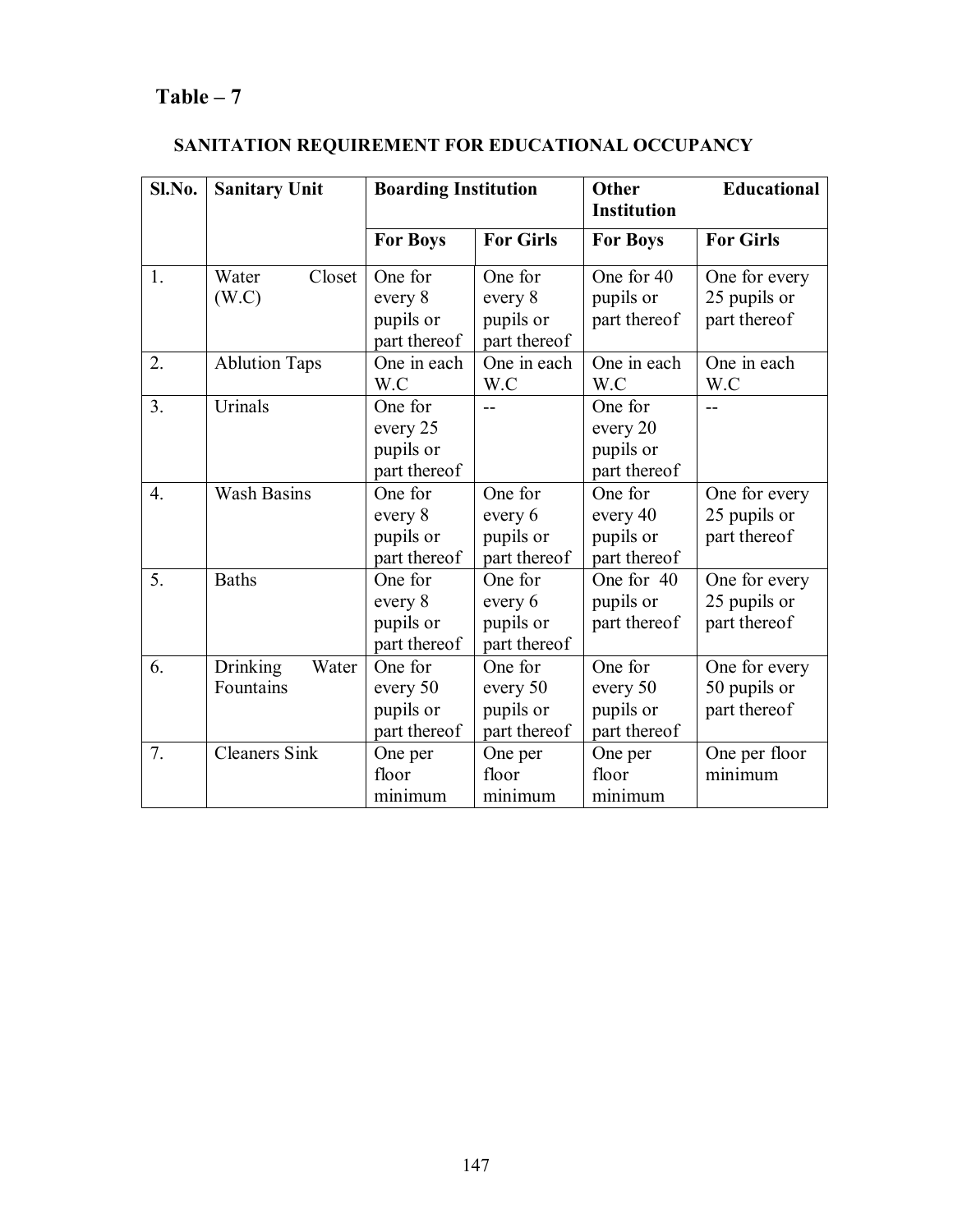### **Table- 8**

### **SANITATION REQUIREMENTS FOR NURSERY SCHOOLS**

| Sl.No.           | <b>Sanitary Unit</b>     | Requirement                     |
|------------------|--------------------------|---------------------------------|
|                  |                          |                                 |
|                  | Water Closet (W.C)       | One for every 15 pupils or part |
|                  |                          | thereof                         |
| 2.               | <b>Ablution Taps</b>     | One in each W.C.                |
| 3.               | Urinals                  |                                 |
| $\overline{4}$ . | <b>Wash Basins</b>       | One for every 15 pupils or part |
|                  |                          | thereof                         |
| 5.               | <b>Baths</b>             | One bath sink per 40 pupils     |
| 6.               | Drinking Water Fountains | One for every 50 pupils or part |
|                  |                          | thereof                         |
|                  | <b>Cleaners Sink</b>     |                                 |

*Note: 1.One water tap with draining arrangements shall be provided for every 50 persons or part thereof, in the vicinity of water closets and urinal. 1. For teaching staff, the schedule of sanitary units to be provided shall be the same as in case of office buildings.(Table 27)*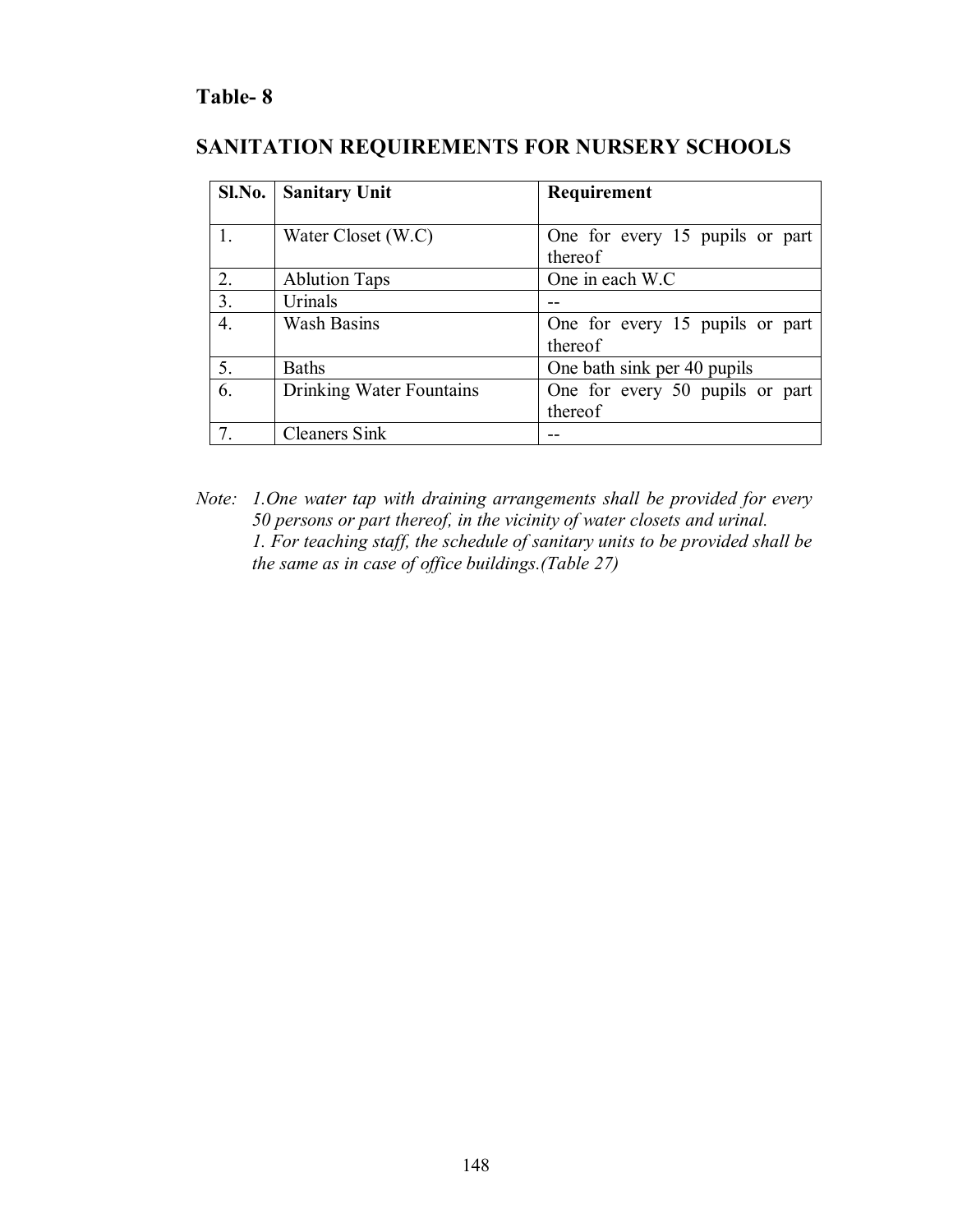### **SANITATION REQUIREMENT FOR INSTITUTIONAL (MEDICAL) OCCUPANCY- HOSPITAL**

| Sl.No.         | <b>Sanitary</b><br>Unit                                                                 | patient ward                                                               | Hospitals with indoor   Hospitals with outdoor Patient wards |                                                     |  |
|----------------|-----------------------------------------------------------------------------------------|----------------------------------------------------------------------------|--------------------------------------------------------------|-----------------------------------------------------|--|
|                |                                                                                         | For Males & females                                                        | <b>For Males</b>                                             | <b>For Females</b>                                  |  |
| 1.             | Water<br>Closet<br>(W.C)                                                                | One for every 6 beds or<br>part thereof                                    | One for every 100<br>persons<br>or part<br>thereof           | One for 40 pupils or<br>part thereof                |  |
| 2.             | Ablution<br>Taps                                                                        | One in each W.C                                                            | One in each W.C                                              | One in each W.C                                     |  |
| 3 <sub>1</sub> | Wash<br><b>Basins</b>                                                                   | Two upto 30bed;add<br>one for every additional<br>30 beds; or part thereof | One for every 100<br>persons<br>or part<br>thereof           | One<br>for<br>20<br>every<br>pupils or part thereof |  |
| 4.             | <b>Baths</b><br>with<br>Shower                                                          | One bath with shower<br>for every 8 beds or part<br>thereof                | $\mathbf{u}$                                                 | for<br>One<br>every<br>40<br>pupils or part thereof |  |
| 5.             | Bed pan<br>washing<br>sink                                                              | One for each ward                                                          | $\overline{a}$                                               | $-$                                                 |  |
| 6.             | Cleaner's<br><b>Sinks</b>                                                               | One for each ward                                                          | One per floor<br>minimum                                     | One per floor<br>minimum                            |  |
| 7.             | Kitchen<br>sinks $\&$<br>dish<br>Washers<br>(where<br>Kitchen<br><b>1S</b><br>provided) | One for each ward                                                          | $- -$                                                        | $-$                                                 |  |
| 8.             | Urinals                                                                                 | $-$                                                                        | One for every 50<br>persons or part<br>thereof               | $-$                                                 |  |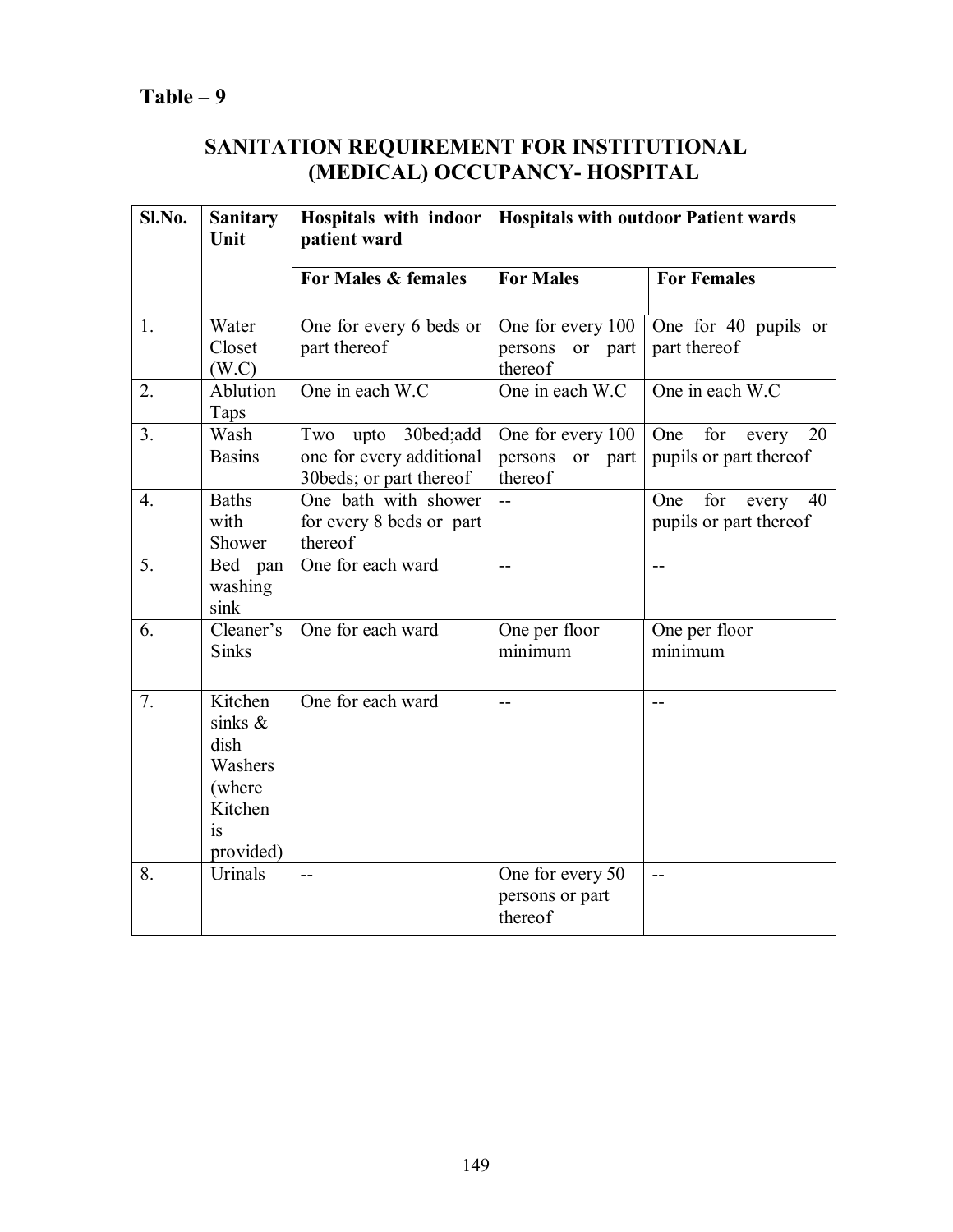# Table-10<br>SANITATION **BUILDINGS**

REQUIREMENT FOR ADMINISTRATIVE

| Sl.No.           | <b>Sanitary Unit</b>                                                | <b>For Males</b>                                                                                                                                                                                                             | <b>For Females</b>                           |
|------------------|---------------------------------------------------------------------|------------------------------------------------------------------------------------------------------------------------------------------------------------------------------------------------------------------------------|----------------------------------------------|
| 1.               | Closet<br>Water<br>(W.C)                                            | One for every 25 persons or<br>part thereof                                                                                                                                                                                  | One for every 100 persons or<br>part thereof |
| 2.               | <b>Ablution Taps</b>                                                | One in each W.C                                                                                                                                                                                                              | One in each W.C                              |
| $\overline{3}$ . | <b>Wash Basins</b>                                                  | One for every 25 persons or<br>part thereof                                                                                                                                                                                  | One for every 100 persons or<br>part thereof |
| 4.               | with<br><b>Baths</b><br>Shower                                      | One for each floor                                                                                                                                                                                                           | One for each floor                           |
| 5.               | Bed pan washing<br>sink                                             |                                                                                                                                                                                                                              |                                              |
| 6.               | <b>Cleaners Sinks</b>                                               | One for each floor minimum                                                                                                                                                                                                   | One per each floor minimum                   |
| 7.               | Kitchen sinks &<br>Washer(<br>dish<br>Where Kitchen is<br>provided) | One for each floor                                                                                                                                                                                                           | One for each floor                           |
| 8.               | Urinals                                                             | Nil upto 6 persons 1 for 7-20<br>persons<br>2 for 21-45 persons<br>3 for 46-70 persons<br>4 for $71-100$ persons<br>From 101 to 200<br>Persons add at the rate of<br>$3\%$ ; for over 200 persons<br>add at the rate of 2.5% | $-$                                          |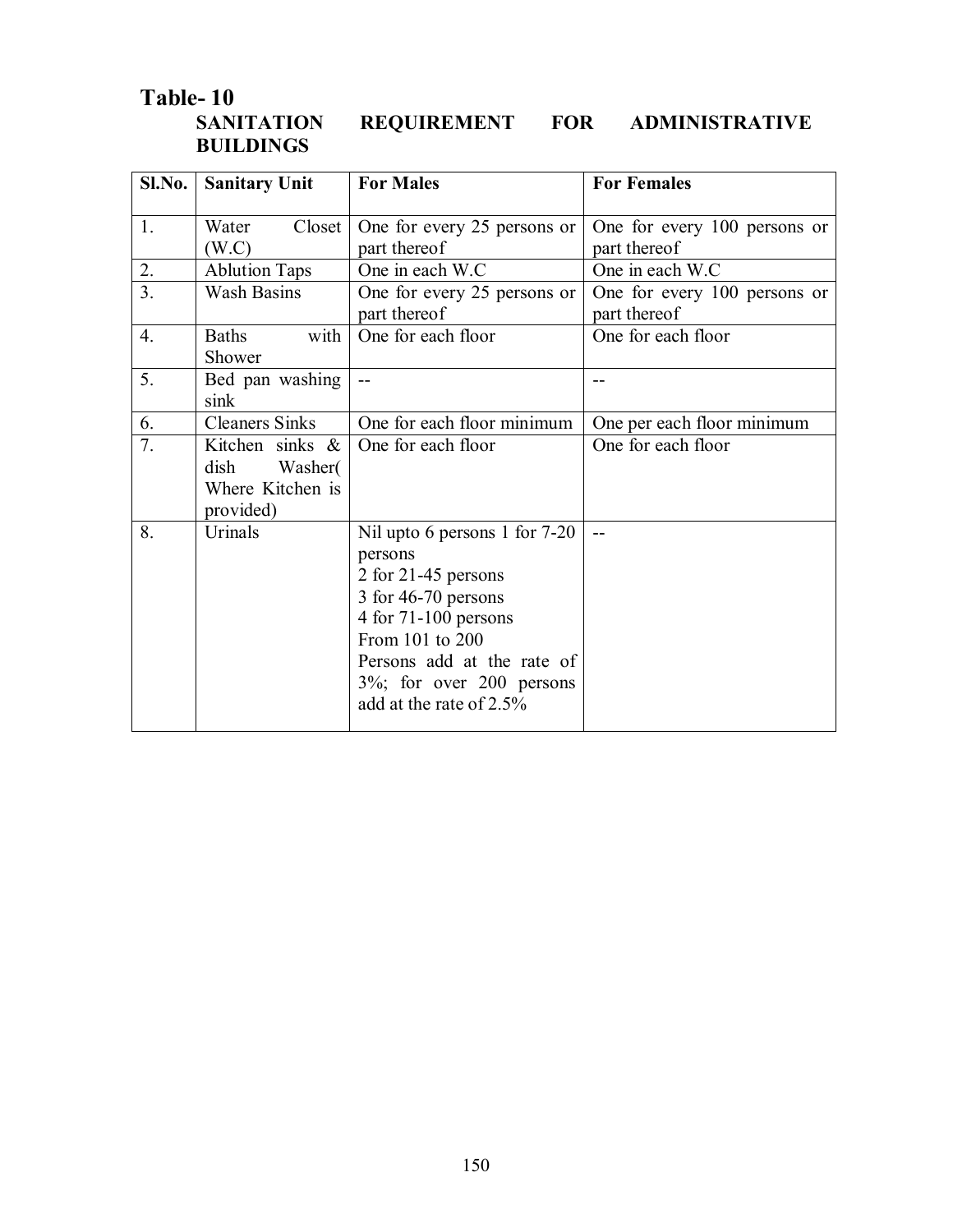### **Table- 11**

### **SANITATION REQUIREMENTS FOR INSTITUTIONAL (MEDICAL) OCCUPANCIES (STAFF QUARTERS AND HOSTELS)**

| Sl.No.           | <b>Sanitary</b><br>Unit | <b>Doctor's Dormitories</b>       |                      | <b>Nurses Hostel</b>      |
|------------------|-------------------------|-----------------------------------|----------------------|---------------------------|
|                  |                         | For Male Staff   For Female staff |                      |                           |
| $\overline{1}$ . | Water                   | $\vert 4 \vert$<br>One for        | One for 4 persons    | One for 4 persons or part |
|                  | Closed(W.C)             | persons                           |                      | thereof                   |
| 2.               | Ablution                | each  <br>One in                  | One in each W.C      | One in each W.C.          |
|                  | Taps                    | W.C                               |                      |                           |
| 3.               | Wash                    | One for every 8                   | One for every $8$    | One for every 8 persons   |
|                  | <b>Basins</b>           | persons or part                   | persons or part      | or part thereof           |
|                  |                         | thereof                           | thereof              |                           |
| $\overline{4}$ . | Baths (with             | One for every 4                   | One for every $4$    | One for every 4 persons   |
|                  | Shower)                 | persons or part                   | persons or part      | or part thereof           |
|                  |                         | thereof                           | thereof              |                           |
| 5.               | Cleaners                | floor<br>One per                  | floor $ $<br>One per | One per floor minimum     |
|                  | <b>Sinks</b>            | minimum                           | minimum              |                           |

### **Table – 12**

### **SANITATION REQUIREMENTS FOR GOVERNMENT AND PUBLIC BUSNIESS OCCUPANCY AND OFFICES**

| Sl.No.           | <b>Sanitary Unit</b> | <b>For Males</b>                            | <b>For Females</b>        |
|------------------|----------------------|---------------------------------------------|---------------------------|
| 1.               | Water Closet         | One for every 25 persons or part            | for<br>15<br>One<br>every |
|                  | (W.C)                | thereof                                     | persons or part thereof   |
| 2.               | <b>Ablution Taps</b> | One in each W.C                             | One in each W.C           |
| 3.               | Urinals              | Nil upto 6 persons                          |                           |
|                  |                      | 1 for 7-20 persons                          |                           |
|                  |                      | 2 for 21-45 persons                         |                           |
|                  |                      | 3 for 46-70 persons                         |                           |
|                  |                      | 4 for $71-100$ persons                      |                           |
|                  |                      | From 101 to 200                             |                           |
|                  |                      | Persons add at the rate of $3\%$ ; for over |                           |
|                  |                      | 200 persons add at the rate of 2.5%,        |                           |
| $\overline{4}$ . | <b>Wash Basins</b>   | One for every 25 persons or part            | for<br>15<br>One<br>every |
|                  |                      | thereof                                     | persons or part thereof   |
| 5.               | Drinking             | One for every 100 persons with a            |                           |
|                  | Water                | minimum of one on each floor                |                           |
|                  | Fountains            |                                             |                           |
| 6.               | Bath                 | Preferably one on each floor                | Preferably one on each    |
|                  |                      |                                             | floor                     |
| 7.               | <b>Cleaners Sink</b> | One per floor minimum; preferably in        |                           |
|                  |                      | or adjacent to sanitary rooms.              |                           |

**Note:** One water tap with drainage arrangements shall be provided for every 50 persons or part thereof in the vicinity of water closet and urinals.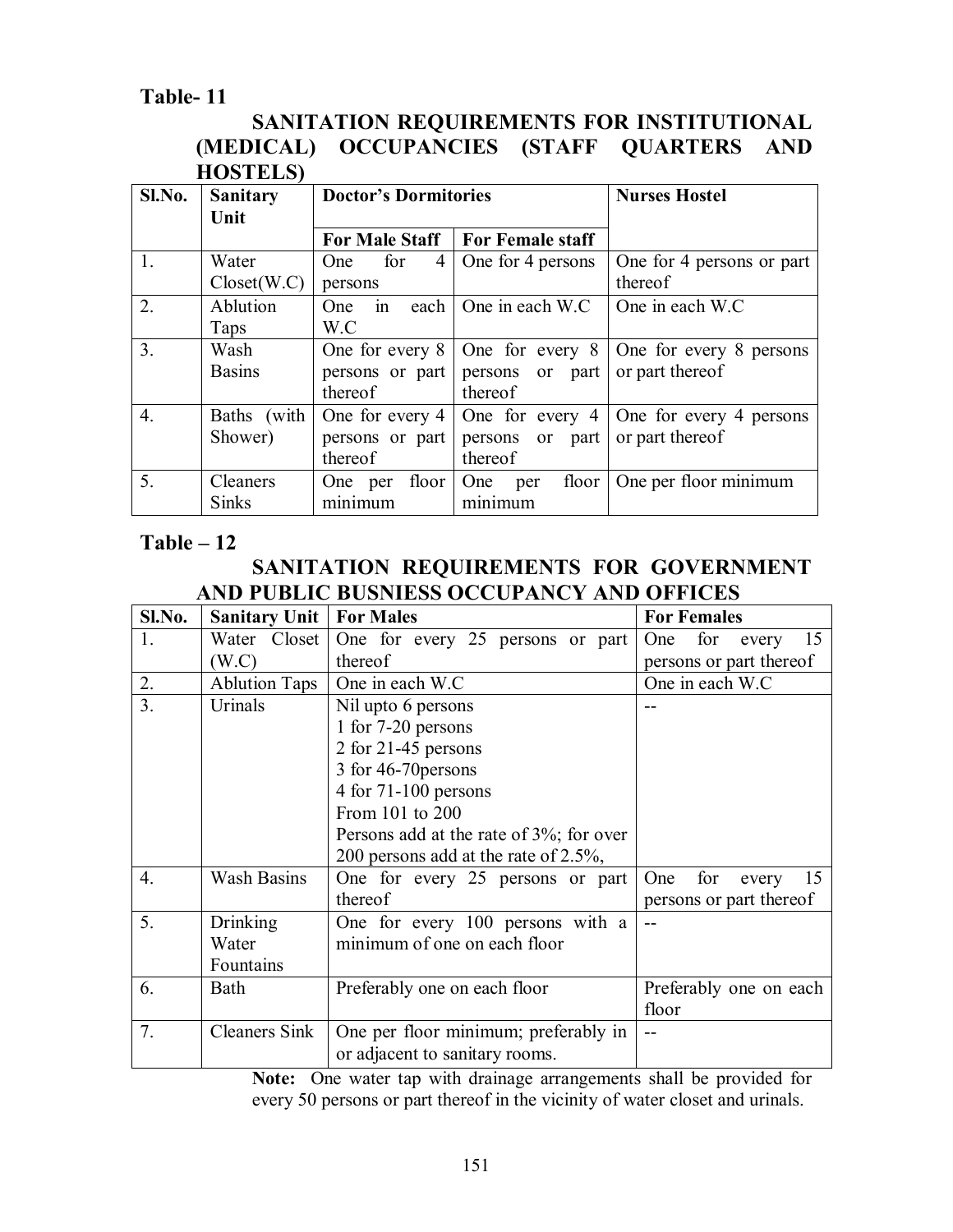### **Table – 13 SANITATION REQUIREMENTS FOR RESIDENCES**

|                  | <u> SIR (Frittion RB) chabhlóigí ó raibhdóig bhuall an </u> |                  |                                              |  |  |  |
|------------------|-------------------------------------------------------------|------------------|----------------------------------------------|--|--|--|
|                  | Sl.No.   Sanitary Unit                                      | <b>For Males</b> | <b>For Females</b>                           |  |  |  |
|                  | <b>Bath Room</b>                                            |                  | One provided with One for every two tenement |  |  |  |
|                  |                                                             | water tap        |                                              |  |  |  |
| 2.               | Water Closet (W.C)                                          | One              | One for every two tenement                   |  |  |  |
| $\overline{3}$ . | Sink (or Nahani) in                                         | One              |                                              |  |  |  |
|                  | the floor                                                   |                  |                                              |  |  |  |
|                  | Water Tap                                                   | One              | One with drainage arrangement in             |  |  |  |
|                  |                                                             |                  | each tenement One in common bath             |  |  |  |
|                  |                                                             |                  | rooms and common water closet.               |  |  |  |

*Note: Where only one water closet is provided in a dwelling, the bath and water closet shall be separately accommodated.*

**Table- 14**

### **SANITATION REQUIREMENTS FOR ASSEMBLY OCCUPANCY BUILDINGS (CINEMA, THEATERS, AUDITORIA, ETC.)**

| Sl.<br>No.       | <b>Sanitary</b><br>Unit | <b>For Public</b>                                                              |                                                                             | <b>For Staff</b>                             |                                 |
|------------------|-------------------------|--------------------------------------------------------------------------------|-----------------------------------------------------------------------------|----------------------------------------------|---------------------------------|
|                  |                         | Male                                                                           | Female                                                                      | Male                                         | Female                          |
| 1.               | Water<br>Closet         | 100<br>One<br>per<br>persons upto 400<br>persons; for over                     | 100<br>One<br>per<br>persons upto 200<br>persons; for over                  | One for 15<br>persons.                       | One for 1-<br>12 persons.       |
|                  |                         | 400 persons, add<br>at the rate of 1 per<br>250 persons<br>or<br>part thereof. | 200 persons, add<br>at the rate of 1 per<br>100 persons or<br>part thereof. | Two for 16-<br>35 persons                    | Two for13-<br>25 persons        |
| 2.               | Ablution                | One in each W.C                                                                | One in each W.C                                                             | One in each                                  | One in each                     |
|                  | Taps                    |                                                                                |                                                                             | W.C                                          | W.C                             |
| 3.               | Urinals                 | for<br>50<br>One<br>part<br>persons<br>or<br>thereof                           |                                                                             | Nil upto 6<br>persons One<br>for<br>$7 - 20$ |                                 |
|                  |                         |                                                                                |                                                                             | persons<br>Two for 21-<br>45 persons         |                                 |
| $\overline{4}$ . | Wash                    | for<br>200<br>One                                                              | for<br>One<br>200                                                           | for<br>One                                   | One for 1-                      |
|                  | <b>Basins</b>           | persons<br>part<br><sub>or</sub>                                               | persons<br>part<br>or                                                       | $1 - 15$<br>Two                              | 12<br>persons                   |
|                  |                         | thereof                                                                        | thereof                                                                     | for $16-35$                                  | Two for 13-                     |
|                  |                         |                                                                                |                                                                             |                                              | 25 persons                      |
| 5.               | Drinking<br>Water       | One per 100 persons or part thereof                                            |                                                                             |                                              |                                 |
|                  | Fountain                | $\cdot$ $\cdot$ $\cdot$ $\cdot$                                                |                                                                             | 7.77.7                                       | $\cdot$ $\cdot$ $\cdot$ $\cdot$ |

*Note: i) One water tap with draining arrangements shall be provided for every 50 persons or part thereof in the vicinity of water closets and urinals. ii) If may be assumed that two thirds of the number are males and one third females.*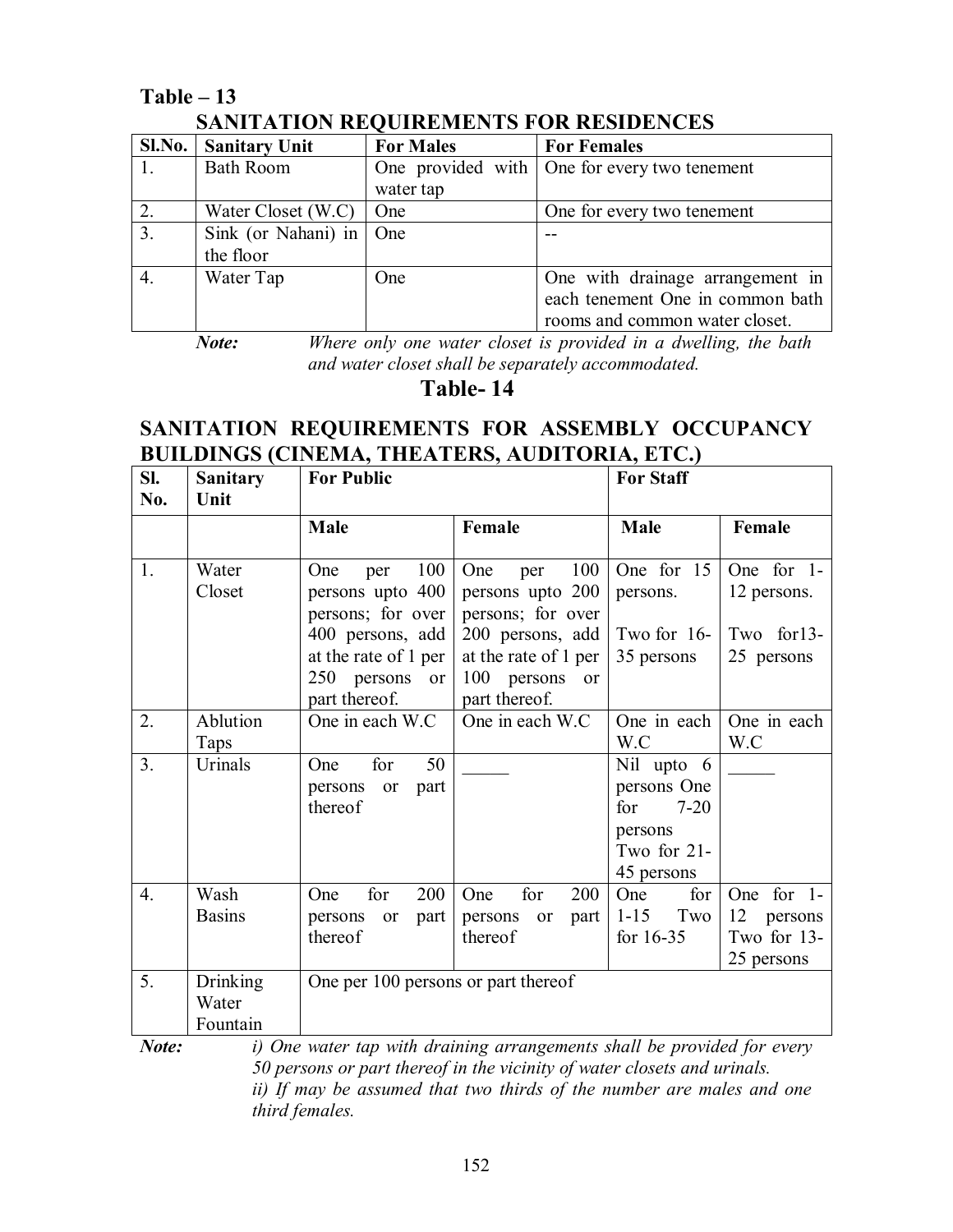### **Table- 15 SANITATION REQUIREMENTS FOR ASSEMBLY OCCUPANC BUILDINGS (ART, GALLERS, LIBRARIES, AND MUSEUMS)**

| Sl.No.           | <b>Sanitary Unit</b> | <b>For Public</b>                                                                                                                                        |                                                                                                                                                       | <b>For Staff</b>                                                                        |                                                           |
|------------------|----------------------|----------------------------------------------------------------------------------------------------------------------------------------------------------|-------------------------------------------------------------------------------------------------------------------------------------------------------|-----------------------------------------------------------------------------------------|-----------------------------------------------------------|
|                  |                      | Male                                                                                                                                                     | Female                                                                                                                                                | Male                                                                                    | Female                                                    |
| 1.               | <b>Water Closet</b>  | One per 200<br>persons<br>upto<br>400 persons;<br>for over 400<br>add<br>persons,<br>at the rate of 1<br>250<br>per<br>persons<br>or<br>part thereof.    | One per<br>100<br>persons<br>upto<br>200<br>persons;<br>for<br>over<br>200<br>persons, add at<br>the rate of 1 per<br>100 persons or<br>part thereof. | One for 15<br>persons.<br>Two<br>for<br>$16 - 35$<br>persons                            | One for 1-12<br>persons.<br>Two<br>for<br>13-25 persons   |
| 2.               | <b>Ablution Taps</b> | One in each<br>W.C                                                                                                                                       | $\overline{\text{in}}$<br>One<br>each<br>W.C                                                                                                          | One<br>in<br>each W.C                                                                   | One<br>in each<br>W.C                                     |
| 3.               | Urinals              | for<br>50<br>One<br>persons<br>or<br>part thereof                                                                                                        |                                                                                                                                                       | Nil upto 6<br>persons<br>One for 7-<br>20 persons<br>Two<br>for<br>$21 - 45$<br>persons | $\mathbf{L}$                                              |
| $\overline{4}$ . | <b>Wash Basins</b>   | One for every<br>200<br>persons<br>or part thereof<br>For over 200<br>persons,<br>add<br>at the rate of 1<br>150<br>per<br>persons<br>or<br>part thereof | One for every<br>200 persons or<br>part thereof<br>For over 200<br>persons, add at<br>the rate of 1 per<br>150 persons or<br>part thereof             | One for 1-<br>15 persons<br>Two<br>for<br>$16 - 35$                                     | One for 1-12<br>Two<br>persons<br>for<br>13-25<br>persons |
| 5.               | Cleaner's Sink       | One per floor, minimum                                                                                                                                   |                                                                                                                                                       |                                                                                         |                                                           |
| 6.               | Drinking<br>Water    |                                                                                                                                                          | One per 100 persons or part thereof                                                                                                                   |                                                                                         |                                                           |

*Note: It may be assumed that two thirds of the numbers are males and one third females.*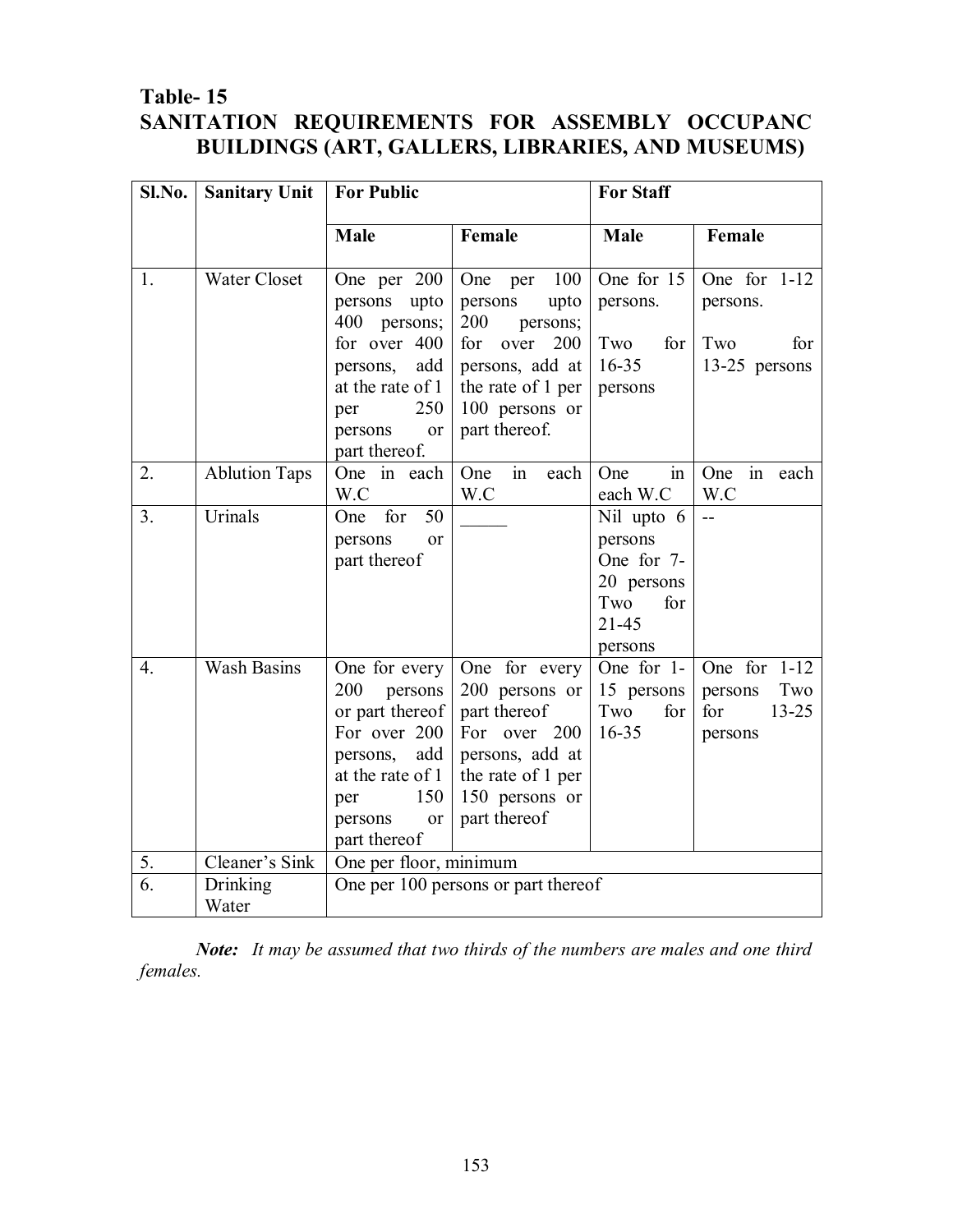### **Table - 16 SANITATION REQUIREMENTS FOR RESTAURANT**

| Sl.No.         | <b>Sanitary</b>                                   | <b>For Public</b>                                                                                                                     |                                                                                                                         | <b>For Staff</b>                                                                                                                                          |                                                                                                                                                                                                      |
|----------------|---------------------------------------------------|---------------------------------------------------------------------------------------------------------------------------------------|-------------------------------------------------------------------------------------------------------------------------|-----------------------------------------------------------------------------------------------------------------------------------------------------------|------------------------------------------------------------------------------------------------------------------------------------------------------------------------------------------------------|
|                | Unit                                              | <b>Male</b>                                                                                                                           | Female                                                                                                                  | Male                                                                                                                                                      | Female                                                                                                                                                                                               |
| 1.             | Water<br>Closet<br>(W.C.)                         | One per<br>50<br>seats upto 200<br>For<br>seats.<br>200<br>over<br>seats, add at<br>the rate of 1<br>per 100 seats<br>or part thereof | One per 50 seats<br>upto 200 seats. For<br>over 200 seats, add<br>at the rate of 1 per<br>100 seats or part t<br>hereof | for<br>15<br>$\mathbf{1}$<br>2<br>persons<br>$16 - 35$<br>for<br>persons.<br>3<br>$36 - 65$<br>for<br>persons.<br>4<br>for $66-100$<br>persons.           | 1 per $1-12$<br>persons.<br>2<br>$13 - 25$<br>for<br>persons.<br>3<br>26-40<br>for<br>persons.<br>4<br>$41 - 57$<br>for<br>persons.<br>5<br>58-77<br>for<br>persons.<br>6<br>for 78-100.<br>persons. |
| 2.             | Ablution<br>Taps                                  | One in each<br>W.C.                                                                                                                   | One in each W.C.                                                                                                        | One in each<br>W.C.                                                                                                                                       | One in each<br>W.C.                                                                                                                                                                                  |
| 3 <sub>1</sub> | Urinals                                           | 50<br>One for<br>for<br>persons<br>part thereof                                                                                       | $\overline{a}$                                                                                                          | Nil upto 6<br>persons.<br>1<br>for $7-20$<br>Persons.<br>2<br>$21 - 45$<br>for<br>persons.<br>3<br>46-70<br>for<br>persons.<br>4<br>for 71-100<br>persons | $\overline{a}$                                                                                                                                                                                       |
| 4.             | Wash<br><b>Basins</b>                             | One for every water closet                                                                                                            |                                                                                                                         |                                                                                                                                                           |                                                                                                                                                                                                      |
| 5.             | Kitchen<br><b>Sinks</b><br>$\&$<br>Dish<br>Washer | One per each Kitchen                                                                                                                  |                                                                                                                         |                                                                                                                                                           |                                                                                                                                                                                                      |
| 6.             | Service<br>Sink                                   | One in the restaurant                                                                                                                 |                                                                                                                         |                                                                                                                                                           |                                                                                                                                                                                                      |

*Note- i) It may be assumed that two thirds of the numbers are males and one-third females.*

*ii) One water tap with draining arrangements shall be provided for every 50 persons or part thereof in the vicinity of water closets and urinal.*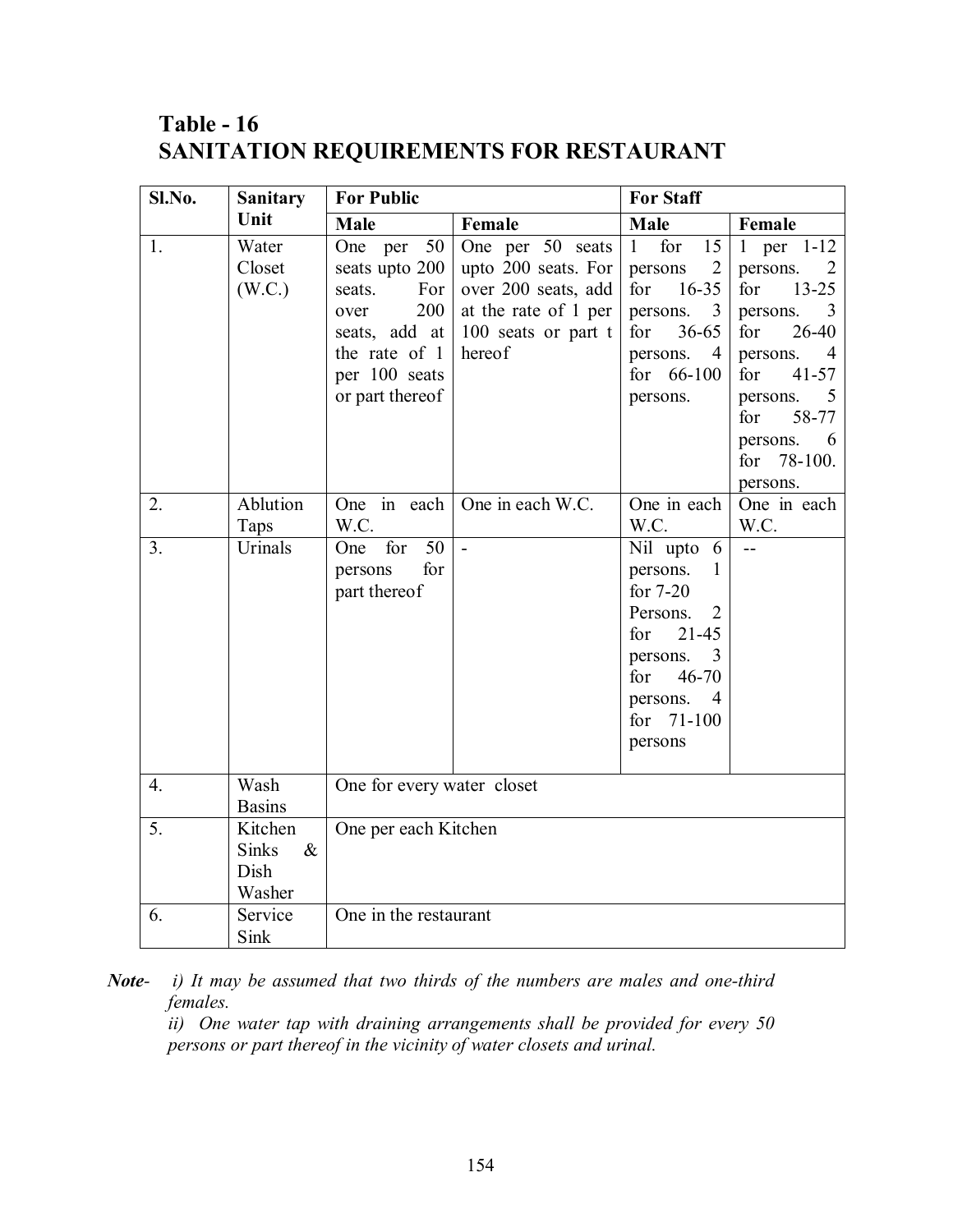### **Table -17 SANITATION REQUIREMENTS FOR FACTORIES**

| Sl.No. | <b>Sanitary</b>                                    | <b>For Male Personnel</b>                                                                                                                                                                             | <b>For female Personnel</b>                                                                                                                                                                                                                 |  |
|--------|----------------------------------------------------|-------------------------------------------------------------------------------------------------------------------------------------------------------------------------------------------------------|---------------------------------------------------------------------------------------------------------------------------------------------------------------------------------------------------------------------------------------------|--|
| 1      | Unit<br><b>Water Closet</b>                        | 1 for 15 persons<br>2 for 16-35 persons<br>3 for 36-65 persons<br>4 for 66-100 persons<br>For 101 to 200 persons<br>Add at rate of 3%.<br>200<br>From<br>over<br>persons, add at the rate<br>of 2.5%  | 1 for 1-12 persons<br>1 for 13-25 persons<br>2 for 26-40 persons<br>3 for 41-57 persons<br>4 for 58-77 persons<br>5 for 78-100 persons<br>For 101 to 200 persons<br>Add at the rate of 5%<br>From over 200 persons<br>Add at the rate of 4% |  |
| 2.     | Ablution<br>Taps                                   | One in each W.C.                                                                                                                                                                                      | One in each W.C.                                                                                                                                                                                                                            |  |
| 3.     | Urinals                                            | Nil upto 6 persons<br>1 for 7-20 persons<br>2 for 21-45 persons<br>3 for 46-70 persons<br>4 for 71-100 persons<br>From 101 to 20 the<br>rate of 3% for over 200<br>Persons add at the rate<br>of 2.5% |                                                                                                                                                                                                                                             |  |
| 4      | Washing<br>with<br>Taps<br>draining<br>arrangement | One for every 25 persons or part thereof                                                                                                                                                              |                                                                                                                                                                                                                                             |  |
| 5.     | Drinking<br>Water<br>Fountains                     | One for every 100 persons with a minimum one on<br>each floor                                                                                                                                         |                                                                                                                                                                                                                                             |  |
| 6      | <b>Baths</b><br>preferably<br>showers              | As required for particular trade or occupation                                                                                                                                                        |                                                                                                                                                                                                                                             |  |

*Note: 1) For many trades of a dirty or dangerous character, more extensive provisions are required.*

> *ii) One water tap with draining arrangement shall be provided for every 50 persons or part thereof in the vicinity of water closet and urinal.*

> *iii) Crèches where provided shall be fitted with water closets (One for 10 persons or part thereof), wash basins(1 for 15 persons or part thereof) and drinking water tap with drinking arrangement for every 50 persons or part thereof*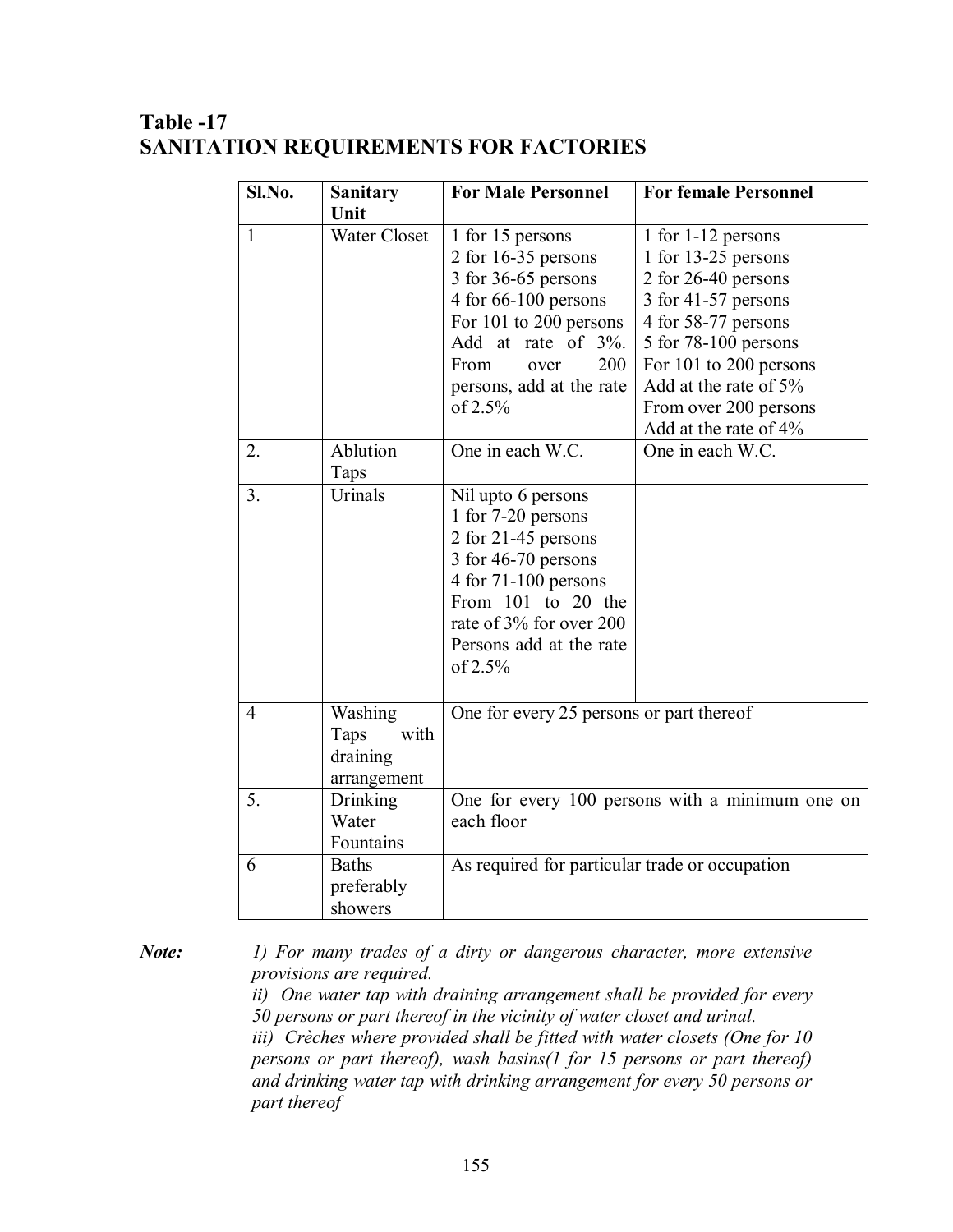### **Table -18 SANITARY REQUIREMENTS FOR LARGE STATIONS AND AIRPORTS**

| Sl.No.           | Place                    | W.C.for                        | W.C.<br>for       | <b>Urinals</b><br><b>Males</b><br>for  |
|------------------|--------------------------|--------------------------------|-------------------|----------------------------------------|
|                  |                          | <b>Males</b>                   | <b>Females</b>    | only                                   |
| $\mathbf{1}$     | Junctions Stations,      | 3<br>for<br>first              | 4 for first 100   | 1000<br>for<br>$\overline{4}$<br>every |
|                  | Intermediate             | 1000 persons                   | persons and 1 for | for<br>and<br>$\mathbf{1}$<br>persons  |
|                  | <b>Stations</b><br>and   | for<br>and<br>1                | every additional  | every additional 1000                  |
|                  | Substations              | subsequent                     | 1000 persons or   | persons<br>or<br>part                  |
|                  |                          | 1000 persons                   | part thereof      | thereof.                               |
|                  |                          | or part thereof                |                   |                                        |
| $\boldsymbol{2}$ | Terminal Stations        | $\overline{4}$<br>for<br>first | 5 for every 1000  | for<br>1000<br>6<br>every              |
|                  | <b>Bus</b><br>and        | 1000<br>persons                | person and 1 for  | person and 1 for every                 |
|                  | Terminals                | 1<br>for<br>and                | every additional  | additional<br>1000                     |
|                  |                          | every                          | 200 persons<br>or | persons<br>or<br>part                  |
|                  |                          | additional                     | part thereof      | thereof.                               |
|                  |                          | 1000 persons                   |                   |                                        |
|                  |                          | or<br>part                     |                   |                                        |
|                  |                          | thereof.                       |                   |                                        |
| 3.               | Domestic Airports        |                                |                   |                                        |
|                  | Minimum                  |                                |                   |                                        |
|                  | For 200 Persons          | $2*$                           | $4*$              | $2*$                                   |
|                  | For 400 persons          | 5                              | 8                 | 6                                      |
|                  | For 600 Persons          | 9                              | 15                | 12                                     |
|                  | For 800 Persons          | 12                             | 20                | 16                                     |
|                  | For 1000 Persons         | 16                             | 26                | 20                                     |
|                  |                          | 18                             | 29                | 22                                     |
| $\overline{4}$   | <b>Internal Airports</b> |                                |                   |                                        |
|                  | For 200 Persons          | 6                              | 10                | 8                                      |
|                  | For 600 Persons          | 12                             | 20                | 16                                     |
|                  | For 1000 Persons         | 18                             | 29                | 22                                     |

*Note: 1. Provision for wash basins, baths including shower stalls, shall be in accordance with park ix section 2- Drainage and Sanitation of National Building Code of India.*

*2. At least one Indian style water closet shall be provided in each toilet. Assume 2/3 males and 1/3 females in any area.*

#### *Notes for general guidance for water supply arrangements:*

*1. For new construction: Provision shall be made for under ground tank for the storage of water, having capacity of 200 liters. per person with adequate pumping arrangements to supply water to upper floors. Filtered water connection will be allowed only for use of drinking and bathing needs. For other purposes i.e. flushing and gardening etc. the individual shall be required to have own arrangements of tube well water within the premises. While according sanction to Layout Plan, the Authority shall make a special mention that provision for space*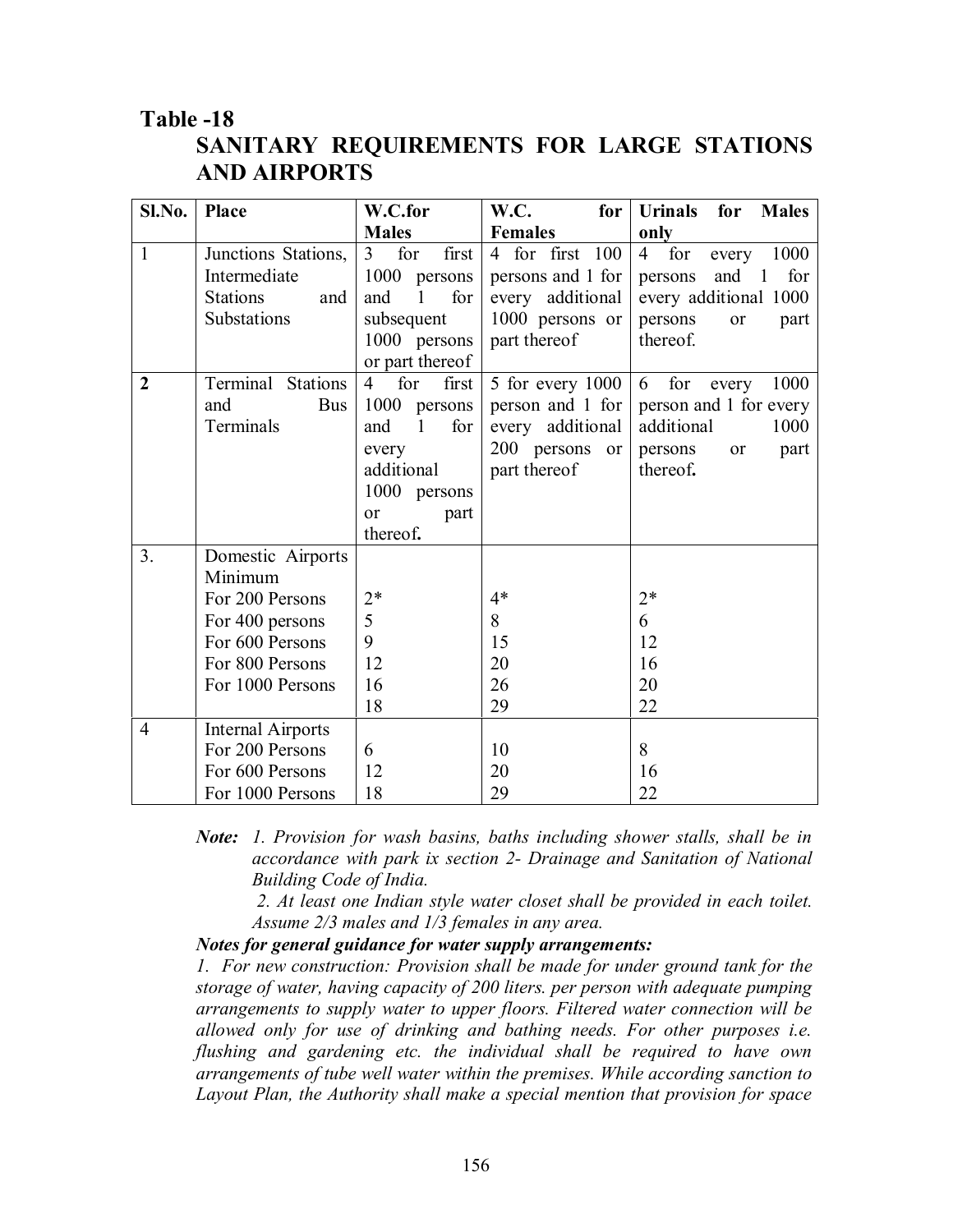*shall be kept for the construction of underground reservoir of adequate capacity along with booster pumping station.*

- *2. Arrangement as given in 1 above shall also be provided in Group Housing Schemes.*
- *3. The plumbing arrangement in case of new constructions shall be made in a way that the potable water shall be used for drinking, cooling & bathing only and for rest of the uses, provision for ground water can be made with dual piping system.*
- *4. Low capacity cistern should preferably be provided instead of normal 12.5 litres capacity.*
- *5. Rain Water Harvesting: Water harvesting through storing of water runoff including rainwater in all new buildings on plots of 300 sq. m. and above will be mandatory. The plans submitted to the Authority shall indicate the system of storm water drainage along with points of collection of rain water in surface reservoirs or in recharge wells.*
- *6. All building having a minimum discharge of 10,000 litres and above per day shall incorporate waste water recycling system. The recycled water should be used for horticultural purposes.*
- **3. Installation of Solar Assisted Water Heating System in Buildings:** No new building in the following categories in which there is a system of installation for supplying hot water shall be built unless the system of the installation is also having an auxiliary solar assisted water heating system:-
	- Hospitals and Nursing Home
	- Hotels, Lodges, and Guest Houses, Group Housing with the plot area of 400otels,
	- Hostels of Schools, Colleges, and Training Centers with more than 100 Students.
	- Barracks of armed forces, paramilitary forces and police
	- Individual residential buildings having more than 150 sq.m plinth area
	- Functional Buildings of Railway Stations and Air Ports like waiting rooms, retiring rooms, rest rooms, inspection bungalows and catering units.
	- Community Centers, Banquet Halls, Barat Ghars, Kalayana Mandaps and buildings for similar use.

### **A. Definitions**

|                 | "Solar Assisted Water"<br><b>Heating System</b> | A device to heat water using solar energy<br>as heat source.                                                                                                       |
|-----------------|-------------------------------------------------|--------------------------------------------------------------------------------------------------------------------------------------------------------------------|
| $\overline{ii}$ | "Auxiliary back up"                             | Electricity operated or fuel fired boilers<br>/systems to heat water coming out from<br>solar water heating system to meet<br>continuous requirement of hot water. |
| iii)            | "New Building"                                  | Such building of above said categories<br>for which construction plans have been<br>submitted to the Authority for clearance.                                      |
| iv)             | "Existing building"                             | Such buildings, which are licensed to<br>perform their respective business.                                                                                        |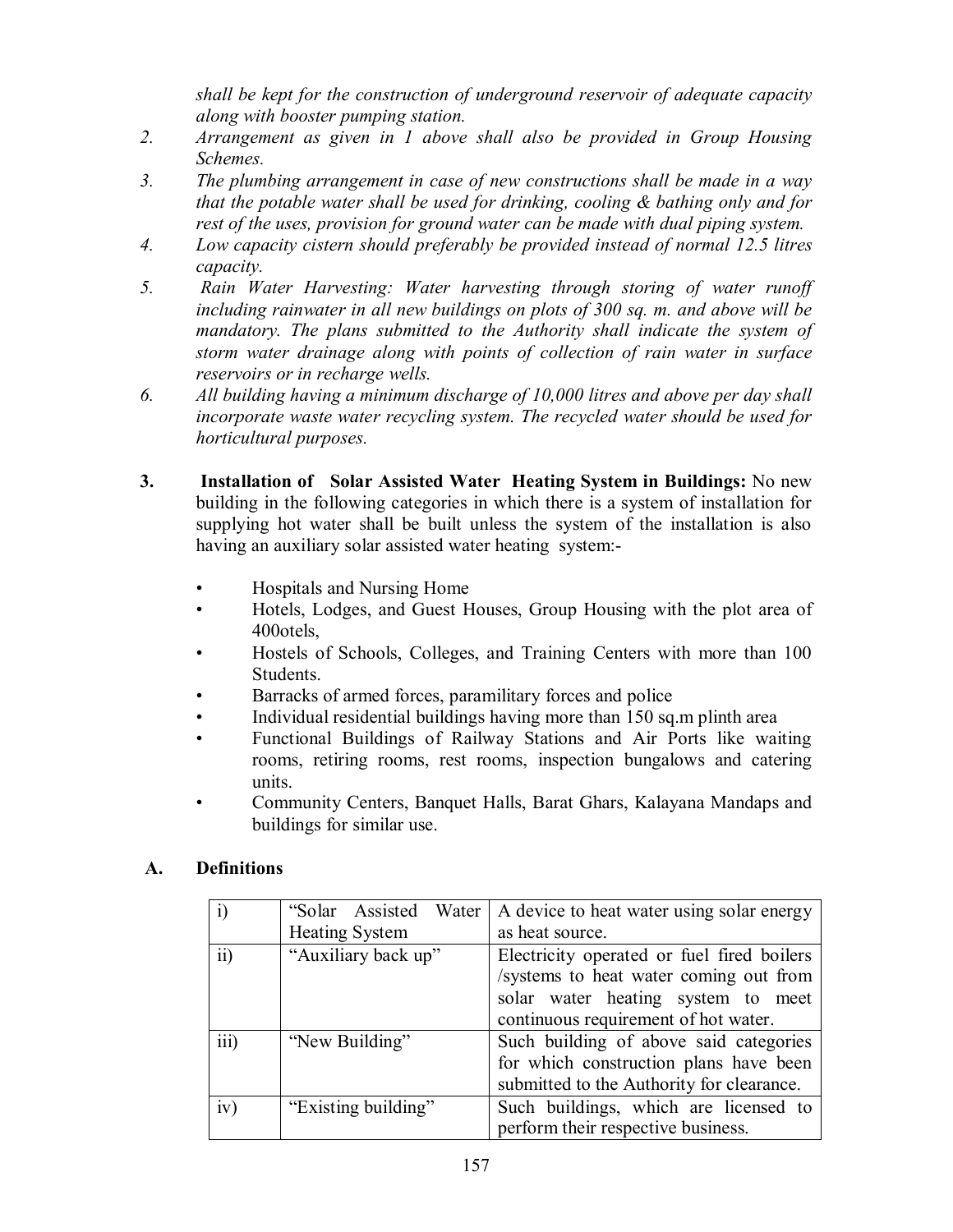#### **B. Guidelines for Installation of Solar Water Heating System**

- **i. New Buildings:** Clearance of plan for the construction of new buildings of the aforesaid categories shall only be given if they have a provision in the building design itself for an insulated pipeline from the rooftop in the building to various distribution points where hot water is required. The building must have a provision for continuous water supply to the solar water heating system. The building should also have open space on the rooftop, which receives direct sun light. The load bearing capacity of the roof should at least be 50 kg. per sq.m. All new buildings of above said categories must complete installation of solar water heating systems before obtaining necessary license to commence their business.
- **ii. Existing Buildings:** Installation of Solar Assisted Water Heating Systems in the existing building shall be made mandatory at the time of change of use to above said category provided there is a system or installation for supplying hot water.
- **iii. Capacity:** The capacity of solar water heating system to be installed on the building of different categories shall be decided in consultation with the local body. The recommended minimum capacity shall not be less than 25 lt. per day for each bathroom and kitchen subject to the condition that maximum of 50% of the total roof area is provided with the system.
- **iv Specifications:** Installation of Solar Assisted Water Heating Systems shall conform to BIS specification IS 12933. The solar collectors used in the system shall have the BIS certification mark.
- **v Auxiliary Systems:** Wherever hot water requirement is continuous, auxiliary heating arrangement either with electric elements or oil of adequate capacity may be provided.

### **4. Fire Protection and Fire Safety Requirements:**

(1) **Scope :** This part covers the requirements of the fire protection for the multistoreyed buildings (high rise buildings) and the buildings, which are of 15 m. and above in height and low occupancies of categories such as Assembly, Institutional , Educational (more than two storeyed and built up area exceeds 500 sq. m.), Business (where plot area exceeds 500 sq. m), Mercantile (where aggregate covered area exceeds 750 sq m), Hotel, Hospital, Nursing Homes, Underground Complexes, Industrial storage, Meeting/Banquet Halls, Hazardous Occupancies.

### **(2) Procedure of Clearance from Fire Service**

A. The concerned Authority shall refer the building plans to the Chief Fire Officer for obtaining clearance in respect of building identified in clause 8.1 of these 73.1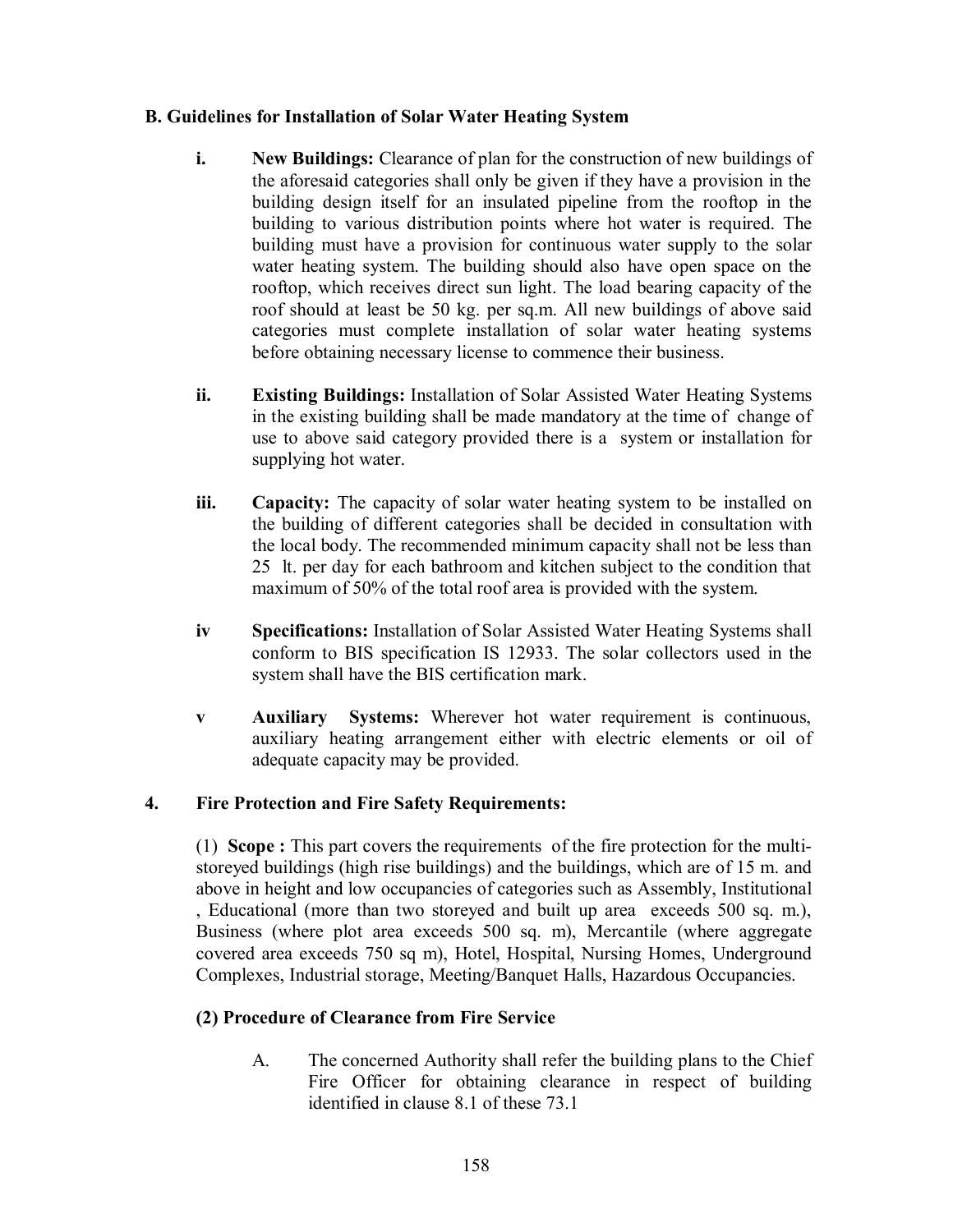- B. The Authority shall furnish three sets of complete building plans along with prescribed fee to the Chief Fire Officer, after ensuring that the proposals are in line with Master Plan/Zonal Plan of the area.
- C. The plans shall be clearly marked and indicate the complete fire protection arrangements and means of access/escape for the proposed building with suitable legend along with standard signs and licensed Fire Consultant/Architect. The information regarding fire safety measures shall be furnished.
- D. The Chief Fire Officer shall examine theses plans to ensure that they are in accordance with the provisions of fire safety and means of Escape as per these bye-laws and shall forward tow sets of plans duly signed for implementation to the building sanctioning Authority.
- E. After completion of fire fighting installations as approved and duly tested and certified by the licensed Fire consultant/Architect, the Owner/Builder of the building shall approach the Chief Fire Officer through the concerned Authority for obtaining clearance form fire safety means of escape point of view. The concerned Authority shall ensure that clearance form Chief Fire Officer has been obtained for the building identified before grating the completion certificate.
- F. On receipt of the above request, the Chief Fire Officer shall issue the No Objection Certificate from fire safety and means of escape point of view after satisfying himself that the entire fire protection measures are implemented and functional as per approved plans.
- G. Any deficiencies observed during the course of inspection shall be communicated to the Authority for rectification and a copy of the same shall be forwarded to the concerned building owner/builder.

#### **(3) Renewal of Fire Clearance**

On the basis of undertaking given by the Fire Consultant/Architect, the Chief Fire Officer shall renew the fire clearance in respect of the following buildings on annual basis :

- A. Public entertainment and assembly
- B. Hospitals
- C. Hotels
- D. Under ground shopping complex
- E. Such other occupancies as decided by the Authority

**(4) Fee**

For augmentation of fire service facilities for effecting rescue/fire fighting operation in high rise building, fee payable to Chief Fire Officer by the applicant(s) along with sets of plans for obtaining the No Objection Certificate shall be as prescribed by the Rourkela Development Authority.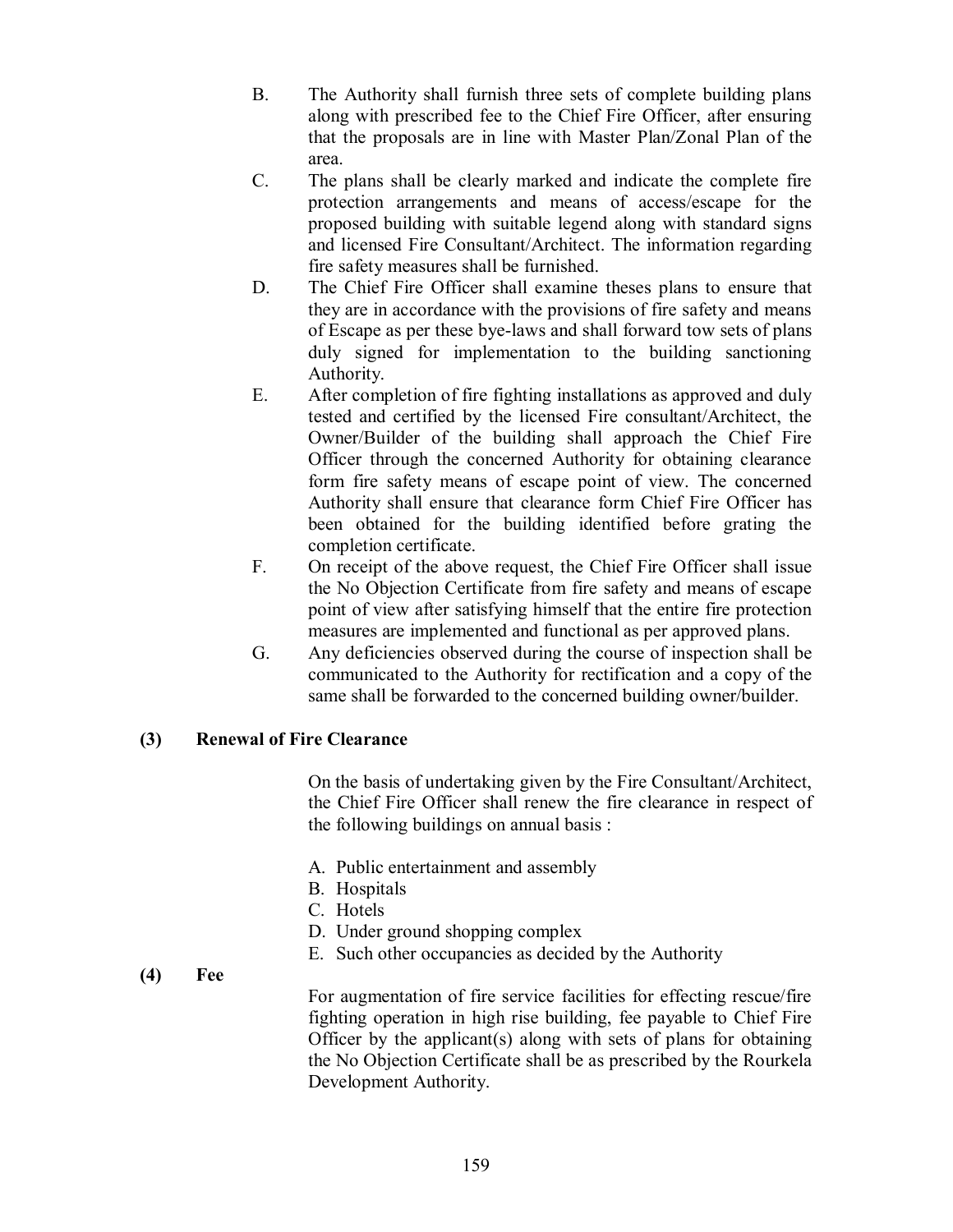#### **(5) Fire Consultant**

The Architect of the project will be responsible for making provisions for fire protection and fire fighting measure as provided and for that he may consult an expert in this field, as in case of other professionals for structural, sanitary and others.

#### **(6) Terminology**

All the technical terms shall have the meaning as defined in National Building Code of India, 2005 Part – IV, Fire Protection as amended from time to time but for the terms which are defined otherwise in these Regulations.

#### **(7) General**

The Chief Fire Officer may insist on suitable provisions in the building from fire safety and means of escape point of view depending on the occupancy, height or on account of new developments creating special fire hazard, in addition to the provision of these building Regulations and part IV (Fire protection) of National Building Code of India, 2005.

#### **(8) Means of Access**

The following provisions of means of access shall be applicable.

- A. Provision of Exterior open spaces around the building
- i. The set backs of the respective building shall be as per Master Plan, detailed Layout Plan, general Development Plan.
- ii. For multi-storeyed buildings identified the provision of exoterior open spaces around the buildings shall be as give in Table.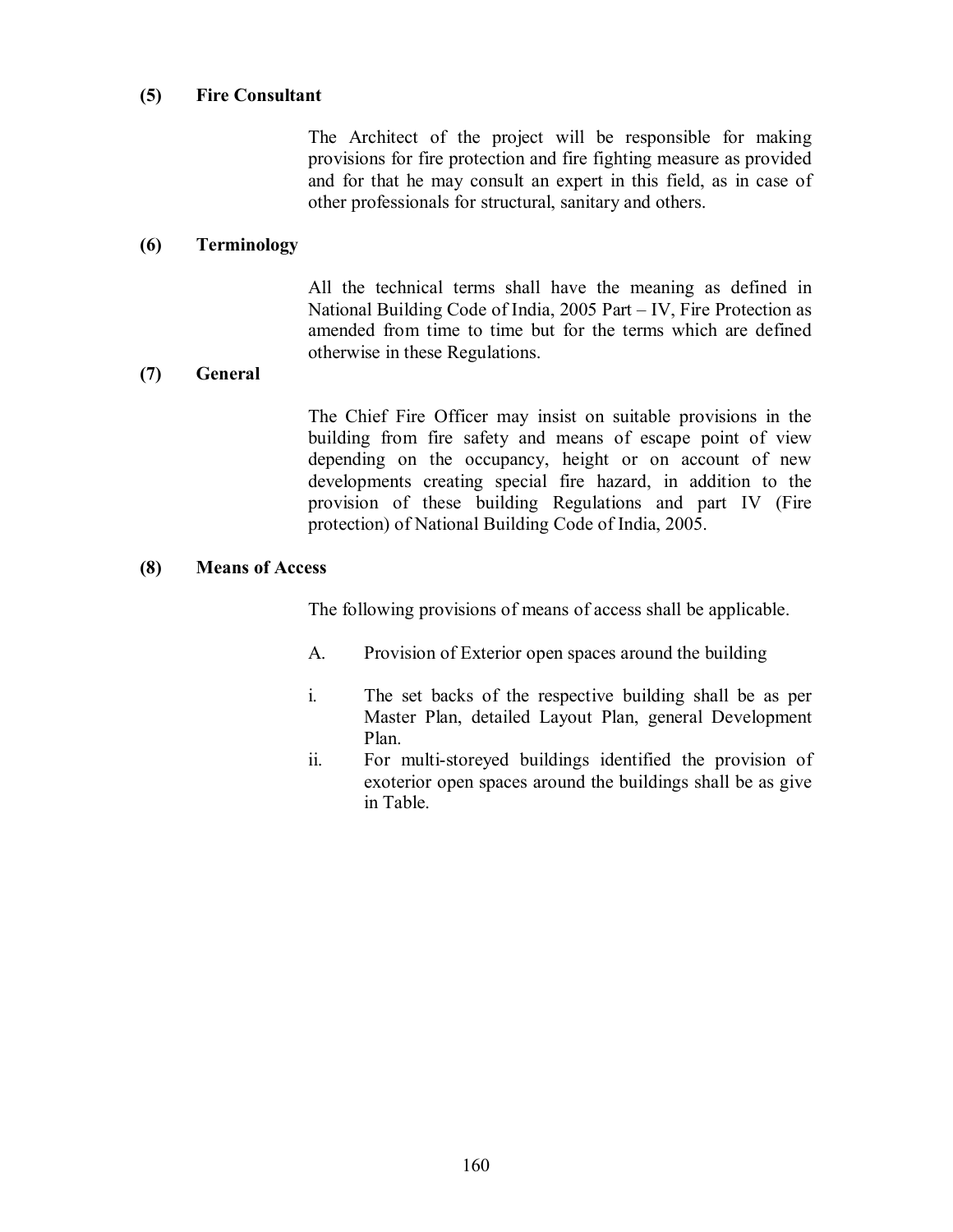### **TABLE – 19: PROVISION OF EXTERIOR OPEN SPACES AROUND THE BUILDINGS**

| <b>Sl. No.</b> | Height<br>of<br>the<br><b>Building Upto (m)</b> | Exterior open spaces to be left out on all<br>sides in m. (front, rear and sides in each<br>plot) |
|----------------|-------------------------------------------------|---------------------------------------------------------------------------------------------------|
|                | 10                                              | As per prescribed set back                                                                        |
| $\overline{2}$ | 15                                              | 5                                                                                                 |
| 3              | 18                                              | 6                                                                                                 |
| $\overline{4}$ | 21                                              |                                                                                                   |
| 5              | 24                                              | 8                                                                                                 |
| 6              | 27                                              | 9                                                                                                 |
|                | 30                                              | 10                                                                                                |
| 8              | 35                                              | 11                                                                                                |
| 9              | 40                                              | 12                                                                                                |
| 10             | 45                                              | 13                                                                                                |
| 11             | 50                                              | 14                                                                                                |
| 12             | 55 and above                                    | 16                                                                                                |

**Note :** *On sides where no habitable rooms face, a minimum space of 9.00 m. shall be left for heights above 27.0 m.*

> iii. In case of multi storeyed buildings the exterior open space around a building shall be of hard surface capable of taking load of fire engine weighing upto 45 tones.

#### **(9) Exit Requirement**

#### **A. Types of Exits:**

- i. Exits shall be either horizontal or vertical type. An exit may be doorway, corridor, and passage to an internal staircase or external staircase, ramp or a verandah and/or terraces that have access to the street or to roof of a building. An exit may also include horizontal exit leading to an adjoining building at the same level.
- ii. Lifts escalators and revolving doors shall not be considered as exits.

#### **B. Number of Size of Exits:**

The requisite number and size of various exits shall be provided, based on the occupants in each room and floor based on the occupant load, capacity of exits, travel distance, and height of buildings as per one above.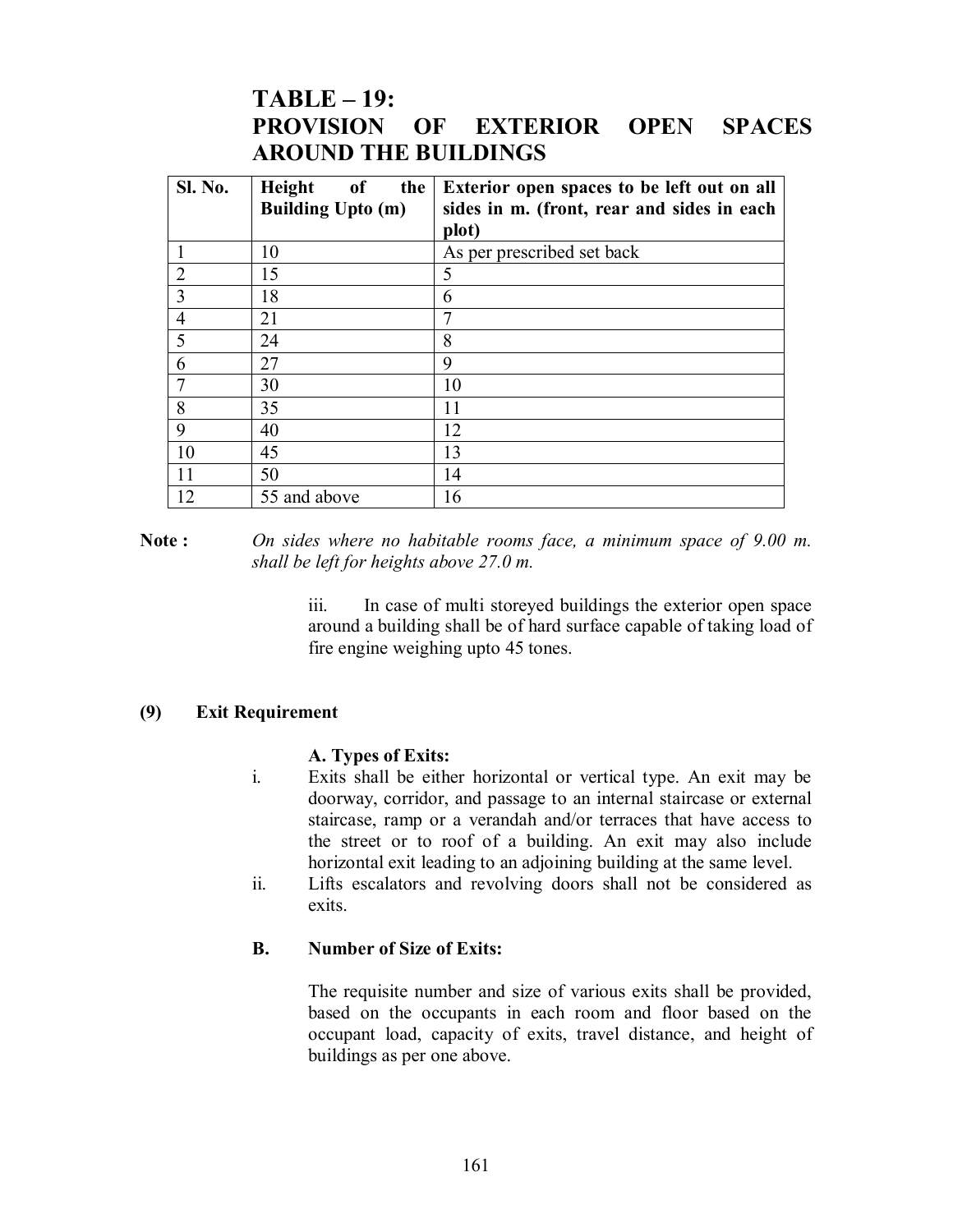#### **C. Arrangements of Exits:**

- i. Exits shall be so located so that the travel distance on the floor shall not exceed 22.50 m. for residential, educational, institutional, and hazardous occupancies and 30.0 m. for assembly, business, mercantile, industrial and storage occupancies. Whenever more than one exit is required for a floor of a building they shall be place as remote from each other as possible. All the exits shall be accessible from the entire floor area at all floor levels.
- ii. The travel distance to an exit from the remote point shall not exceed half the distance as stated above except in the case of institutional occupancy in which case it shall not exceed 6.0m.

#### **D. Capacity of Exit:**

The capacity of exits (staircase, ramps and doorways) indicating the number of persons which could be safely evacuated through a unit exit width of 50 cm shall be given below:

### **TABLE – 20**

| <b>Sl. No.</b> | <b>Group of Occupancy</b> | <b>Number of occupants</b> |       |       |
|----------------|---------------------------|----------------------------|-------|-------|
|                |                           | Staircase                  | Ramps | Doors |
|                | Residential               | 25                         | 50    | 75    |
| $\overline{2}$ | Educational               | 25                         | 50    | 75    |
| 3              | Institutional             | 25                         | 50    | 75    |
| $\overline{4}$ | Assembly                  | 40                         | 50    | 60    |
| 5              | <b>Business</b>           | 50                         | 60    | 75    |
| 6              | Mercantile                | 50                         | 60    | 75    |
| $\tau$         | Industrial                | 50                         | 60    | 75    |
| 8              | Storage                   | 50                         | 60    | 75    |
| 9              | Hazardous                 | 25                         | 30    | 40    |

### **OCCUPANTS PER UNIT EXIT WIDTH**

#### **E. Staircase Requirements:**

There shall be minimum of two staircase and one of them shall be enclosed stairway and the other shall be on the external walls shall of the building and shall open directly to the exterior, interior open space or to any open place of safety. Single staircase may be accepted for educational, business or apartment buildings where floor area does not exceed 300 sq. m. and height of the building does not exceed 24m. and other requirements of occupant load , travel distance and width of staircase shall meet the requirement .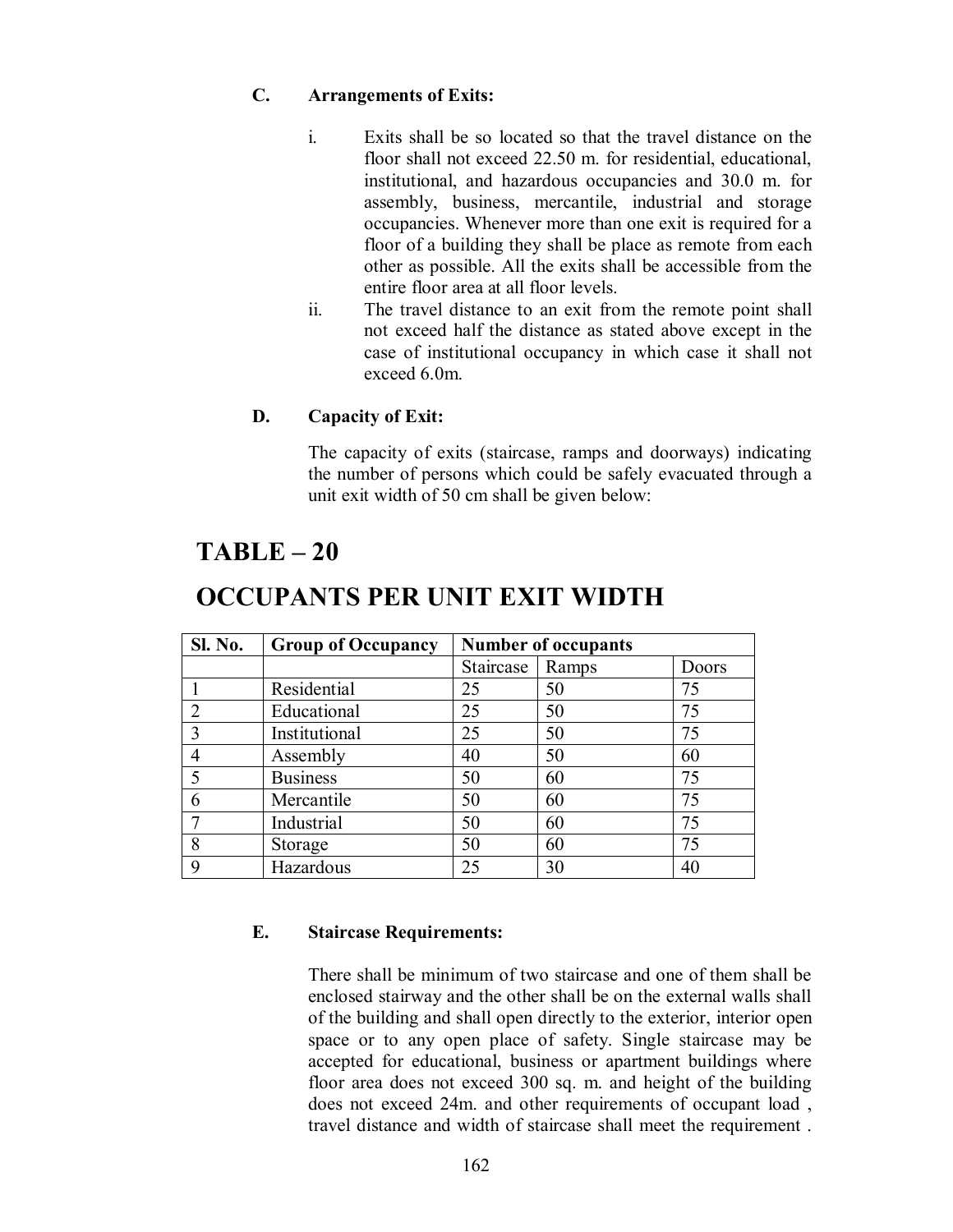The single staircase in such case shall be on the outer wall of the building.

#### . **F. Minimum Width Provisions for Stairways:**

The following minimum width provisions shall be made for each stairway.

| $\mathbf{i}$ . | Residential low rise building              | $0.9 \,\mathrm{m}$ . |
|----------------|--------------------------------------------|----------------------|
| ii.            | Other residential building e.g flats       | $1.25 \text{ m}$ .   |
| <i>iii.</i>    | hostels, group housing, guest houses etc.  | $1.25 \text{ m}$ .   |
| iv.            | Assembly buildings like Auditorium,        |                      |
|                | theatres and cinemas                       | 2.0 <sub>m</sub>     |
| $V_{\cdot}$    | All other buildings including hotels       | $1.5 \text{ m}$ .    |
| vi.            | Institutional building like hospitals      | $2.0 \text{ m}$ .    |
| vii.           | Educational building like School, colleges | $1.5 \; \text{m}$ .  |

**G.** The minimum width provisions for Passengers/Corridors:

The following minimum width provisions shall be made for each passage way/corridor.

| i. Residential buildings, dwelling unit type     | $1.0$ m.           |
|--------------------------------------------------|--------------------|
| ii. Residential buildings, e.g. hostels, etc.    | $1.25 \text{ m}$ . |
| iii. Assembly buildings like auditorium theatres |                    |
| and cinemas                                      | $2.0 \text{ m}$ .  |
| iv. All other buildings including hotels         | $1.5 \text{ m}$ .  |
| v. Hospital, Nursing Homes, etc.                 | 2.4 m.             |

#### **H. Doorways:**

- i. Every doorway shall open into an enclosed stairway, a horizontal exit, on a corridor or passageway providing continuous and protected means of egress.
- ii. No exit doorways shall be less than I m. in width and 1.5 m. in case of hospital and ward block. Doorways shall not less than 2.10 m. in height. Exit doorways shall open outwards, that is away from the room but shall not obstruct the travel along any exit, No door when opened shall reduce the required width of stairway or landing to less than 1m.. Overhead or sliding door shall not be installed.

Exit door shall not open immediately upon a flight or stairs. A landings equal to at least, the width of the door shall be provided in the stairway at each doorway. Level of landings shall be the same as that of the floor, which it serves.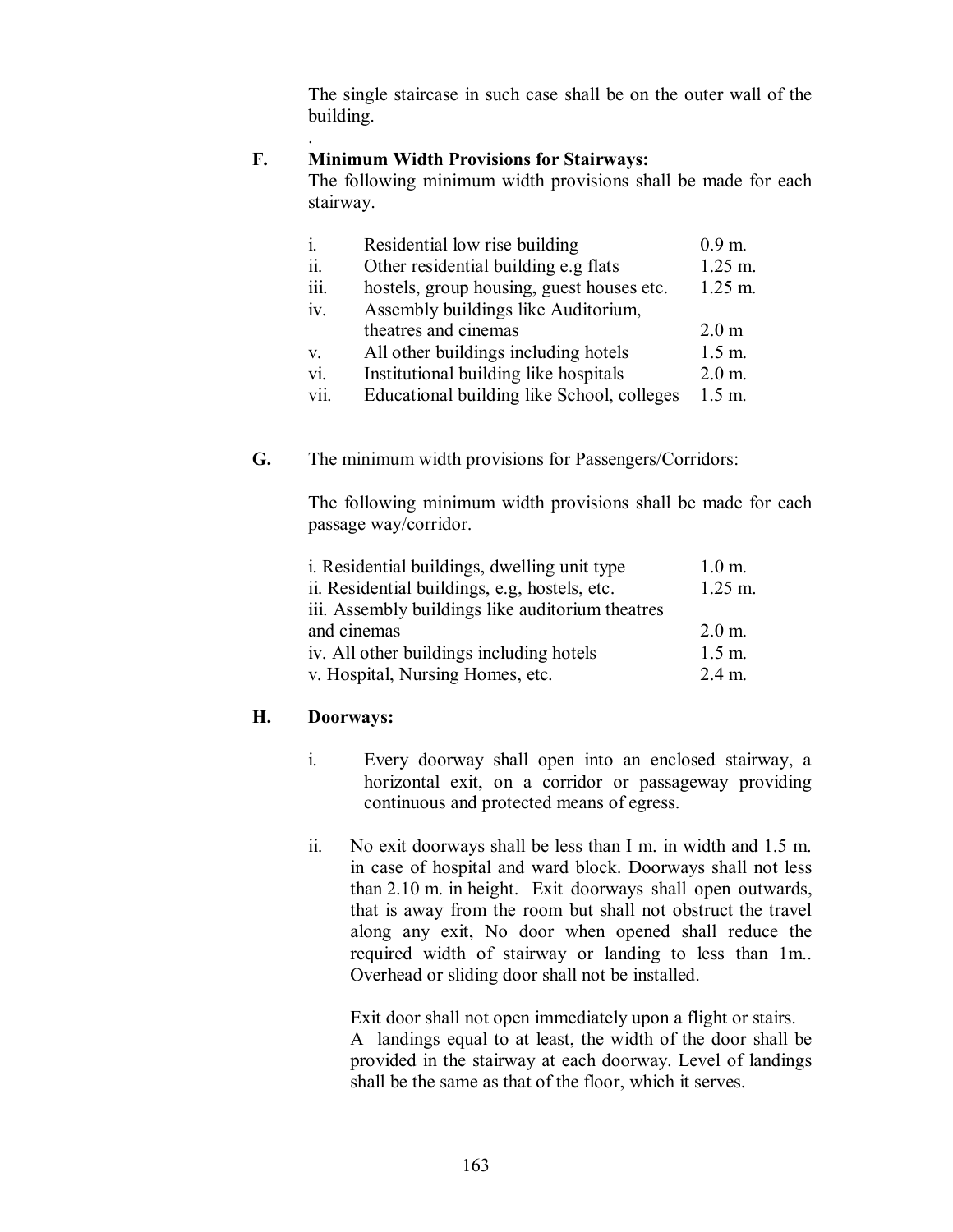Exit doorways shall be open able from the side, which they serve without the use of a key.

Revoking doors shall not be allowed.

#### **J. Stairways:**

- i. Interior stairs shall be constructed of noncombustible material throughout.
- ii. Interior stairs shall be constructed as a selfcontained unit with at least one side adjacent to an external wall and shall be completely enclosed.
- iii. A staircase shall not be arranged round a lift shaft for buildings 15.0 m. and above height. The staircase location shall be to the satisfaction of Chief Fire Officer.
- iv. Hollow combustible construction shall not be permitted.
- v. The minimum width of treads without nosing shall be 25 cm. for an internal staircase for residential high-rise buildings. In the case of other buildings, the minimum tread shall be 30 cm. The treads shall be constructed and maintained in a manner to prevent slipping. Winders shall be allowed in residential buildings provided they are not at the head of a downward flight.
- vi. The maximum height of riser shall be 19 cm. in the case of residential high rise buildings and 15 cm in the case of other buildings. These shall be limited to 13 per flight.
- vii. Handrails shall be provided with a minimum height of 1m. from the center of the tread.
- viii. The minimum headroom in a passage under the landing of a staircase and under the staircase shall be 2.10m.
- ix. For building more than 24 m. in height, access to main staircase shall be through a lobby created by double door of one hour fire rating. One of the doors will be fixed in the wall of the staircase and other after the lobby.
- x. No living space, store, or other fire risk shall open directly into the staircase or staircases.
- xi. External exit door of staircase enclosure at ground level shall open directly to the open spaces or can be reached without passing through any door other than a door provided to form draught lobby.
- xii. The main staircase and fire escape staircase shall be continuous from ground floor to the terrace level.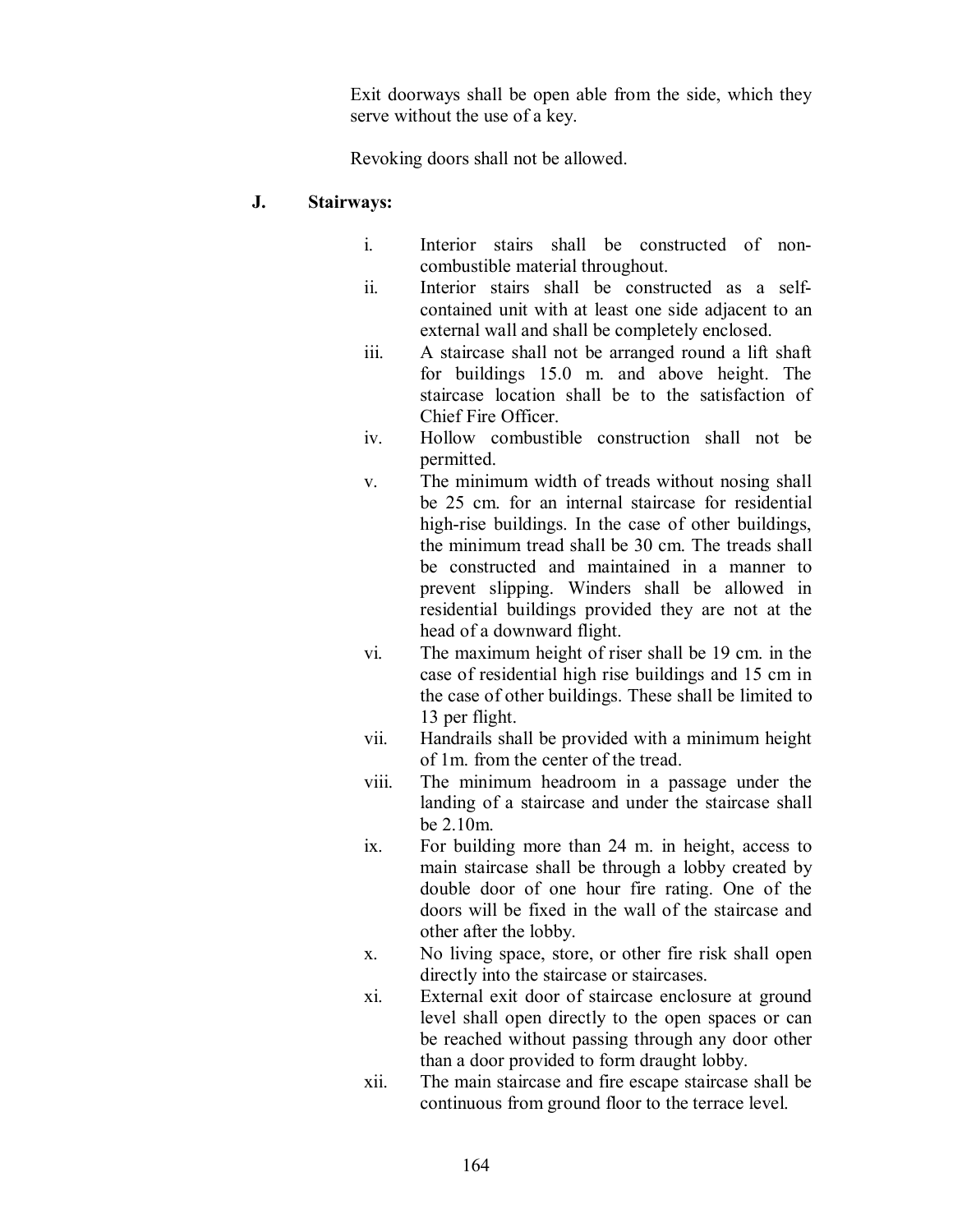- xiii. No electrical shafts/AC ducts or gas pipe etc. shall pass through the staircase. Lift shall not open in staircase landing.
- xiv. No combustible material shall be used for decoration/wall paneling in the staircase.
- xv. Beams/columns and other building features shall not reduce the head room/width of the staircase.
- xvi. The exit sign with arrow indicating the way to the escape route shall be provided at a suitable height from the floor level on the wall and shall be illuminated by electric light connected to corridor circuits. All exit way marking sign should be flush with the wall and so designed that no mechanical damage shall occur to them due to moving of furniture or other heavy equipments. Further all landings of floor shall have floor-indicating boards indicating the number of the floor.
- xvii. The floor indication board shall be placed on the wall immediately facing the flight of stairs and nearest to the landing. It shall be of size not less than 0.2 m. x 0.5 m.
- xviii. Individual floors shall be prominently indicated on the wall facing the staircase.
- xix. In case of single staircase it shall terminate at the ground floor level and the access to the basement shall be by a separate staircase. However, the second staircase may lead to basement levels provided the same is separated at ground level either by ventilated lobby with discharge points at two different through enclosures.

#### **K. Fire Escapes or External Stairs:**

- i. Fire escapes shall not be taken into account while calculating the number of staircase for a building.
- ii. All fire escapes shall be directly connected to the ground.
- iii. Entrance to the fire escape shall be separate and remote from internal staircase.
- iv. The route to fire escape shall be free of obstructions at all times except the doorway leading to the fire escape which shall have the required fire resistance.
- v. Fire escape stairs shall be constructed of non-combustible materials.
- vi. Fire escape stairs shall have straight flight not less than 125 cm wide with 25 cm trades and risers not more than 19 cm.
- vii. Handrails shall be at a height not less than 1m.
- viii. Fire escape staircase in the mercantile, business, assembly, hotel buildings above 24 m. height shall be a fire tower and in such a case width of the same shall not be less than the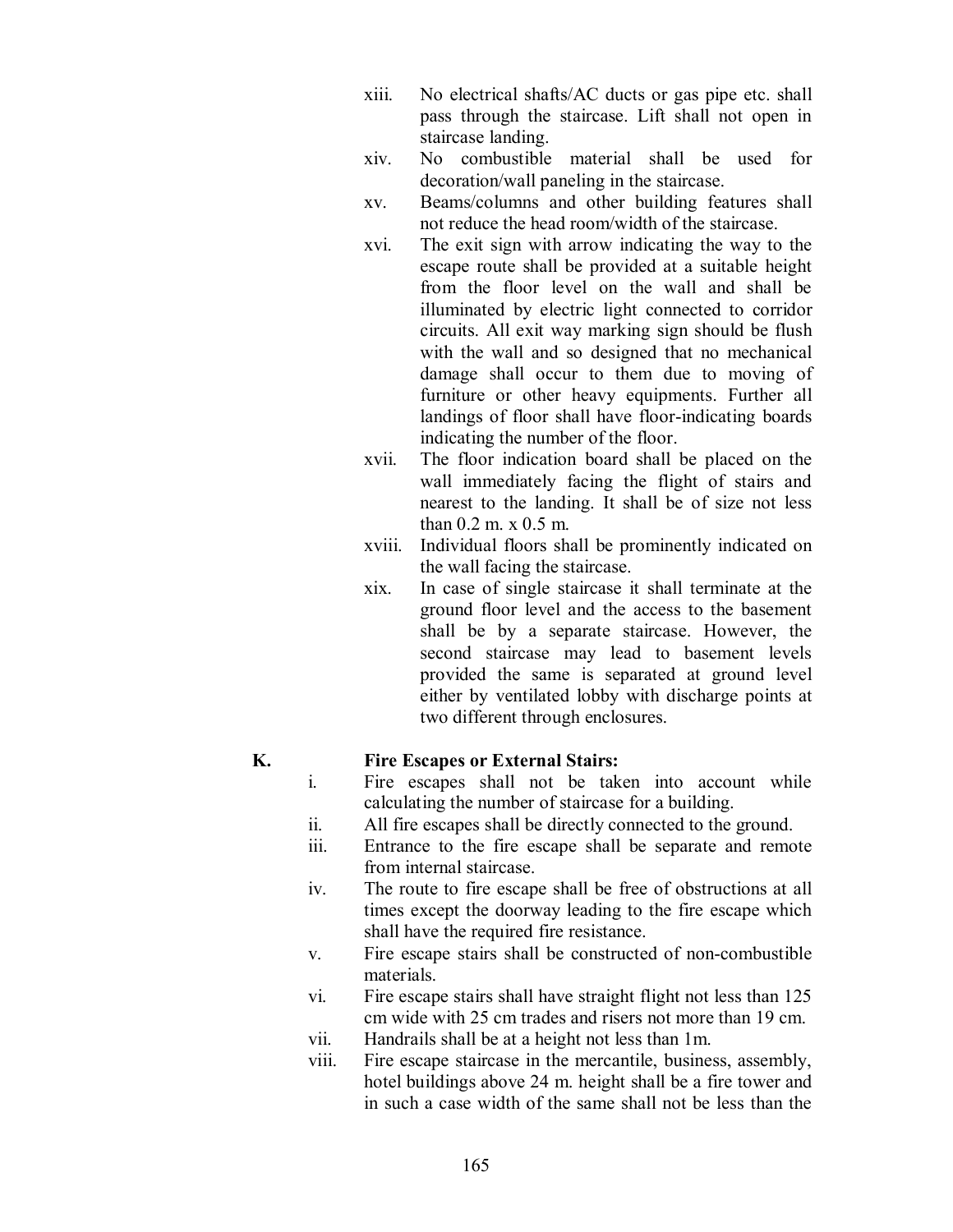width of the main staircase. No combustible material shall be allowed in the fire tower.

#### **L. Spiral Stairs**

- i. The use of spiral staircase shall be limited to low occupant load and to building height 9 m.
- ii. A spiral stair shall not be less than 1.5 m. in diameter and shall be designed to give the adequate headroom.

#### **M. Staircase Enclosures**

- i. The external enclosing walls of the staircase shall be of the brick or the R.C.C constructions having fire resistance of not less than two hours. All enclosed staircases shall have access through self-closing door of one-hour fire resistance .These shall be single swing doors opening in the direction of the escape. The door shall be fitted with the direction of the escape. The door shall be fitted with the check action door closers.
- ii. The staircase enclosures on the external wall of the building shall be ventilated to the atmosphere at each landing.
- iii. Permanent vent at the top equal to the 5% of the cross sectional area of the enclosure and openable sashes at each floor level with area equal to 1 to 15% of the cross sectional area of the enclosure on external shall be provided. The roof of the shaft shall be at least 1 m. above the surroundings roof. There shall be no glazing or the glass bricks in any internal closing wall of staircase. If the staircase is in the core of the building and cannot be ventilated at each landing, a positive of 5-m.m w.g by electrically operated blower/blowers shall be maintained.
- iv. The mechanism for pressurizing the staircase shaft shall be so installed that the same shall operate automatically on fire alarm system/ sprinkler system and be provided with manual operation facilities.

#### **N. Ramps**

i. Ramps of slope of not more than 1 in 10 may be substituted for and shall comply with all the applicable requirements of all required stairways as to enclosure capacity and limiting dimensions. Larger slopes than 1 in 8. for all slopes exceeding 1 in 10 and where the use is such as to involve danger of slipping, the ramp shall be surfaced with approved non-slipping material.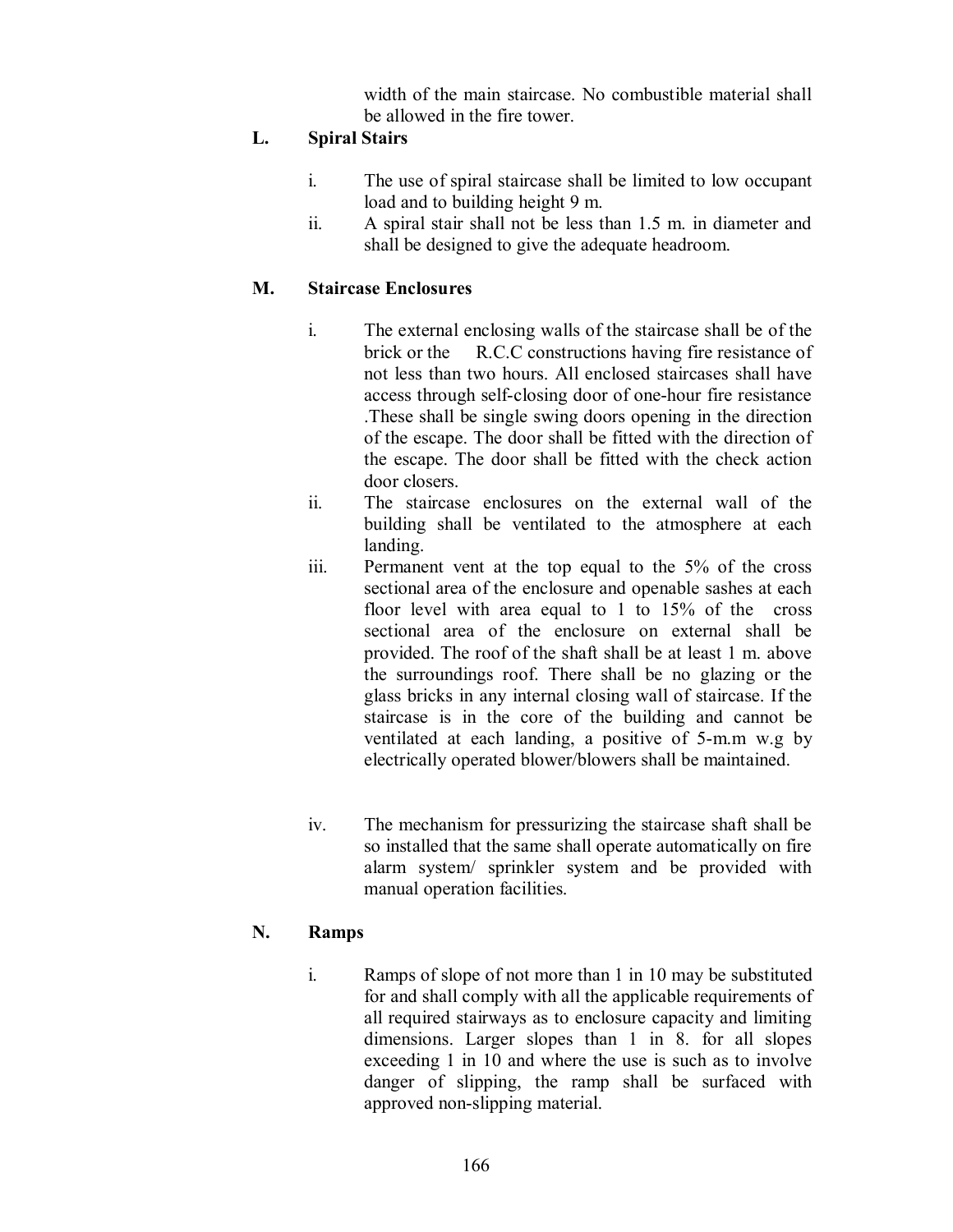- ii. The minimum width of the ramps in the Hospitals shall be 2.4 m. and in the basement using car parking shall be 6.0m.
- iii. Handrails shall be provided on both sides of the ramp.
- iv. Ramp shall lead directly to outside open space at ground level or courtyards of the safe place.
- v. For building above 24.0 m. in height, access o ramps from any floor of the building shall be through smoke fire check door.
- vi. In case of nursing homes, hospitals etc. area exceeding 300 sq m. at each floor one of the exit facility shall be a ramp of not less than 2.4 m. in width.

#### **(10) Provisions of Lifts**

- A. Provisions of the lifts shall be made for all multi-storyed building having a height of 15.0 m. and above.
- B. All the floors shall be accessible 24 hrs. by the lift. The lift provided in the buildings shall not be considered as a means of escape in case of emergency.
- C. Grounding switch at ground floor level to enable the fire service to ground the lift car in case of emergency shall also be provided.
- D. The lift machine room shall be separate and no other machinery shall be installed in it.
- E.

### **i. LIFT ENCLOSURE/LIFT**

General requirements shall be as follows

- a. Walls of lift enclosures shall have a fire rating of two hours. Lift shafts shall have a vent at the top of area not less than  $0.2$  sq.m..
- b. Lift motor room shall be located preferably on top of the shaft and separated from the shaft by the floor of the room.
- c. Landing door in lift enclosures shall have a fire resistance of not less than one hour.
- d. The number of lifts in one lift bank shall not exceed four. A wall of two hours fire rating shall separate individual shafts in bank.
- e. Lift car door shall have a fire resistance rating of 1 hour.
- f. For buildings 15.0 m. and above in height, collapsible gates shall not be permitted for lifts and solid doors with fire resistance of at least one hour shall be provided.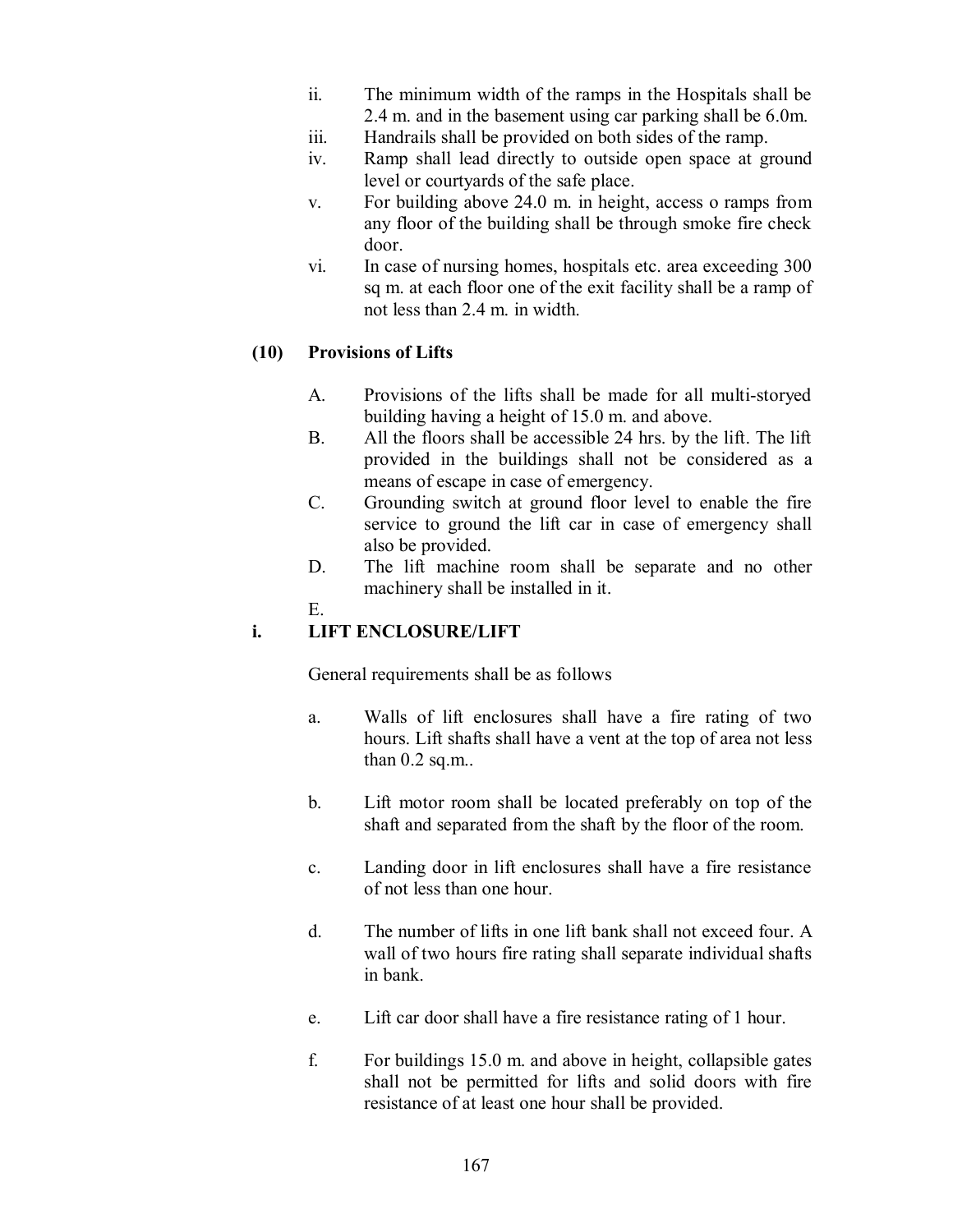- g. If the shaft and lobby is in the core of the building a positive pressure between 25 and 30 pa shall be maintained in the lobby and a possible pressure of 50 pa shall be maintained in the lift shaft. The mechanism for the pressurization shall act automatically with the fire alarm/sprinkler system and if shall be possible to operate this mechanically also.
- h. Exit from the lift lobby, if located in the core of the building, shall be through a self-closing fire smoke check door of one-hour fire resistance.
- i. Lift shall not normally communicate with the basement. If however, lifts are in communication, the lift lobby of the basement shall pressurized as in (g) with self closing door as in (h).
- j. Grounding switch (es), at ground floor level shall be provided to enable the fire service to ground the lifts.
- k. Telephone/ talk back communication facilities may be provided in lift cars for communication system and lifts shall be connected to the fire control room of the building.
- l. Suitable arrangements such as providing slope in the floor of the lift lobby shall be made to prevent water used

#### **ii. FIRE LIFT**

Following requirements shall apply for a fire lift in addition to above requirements:

- a) To enable fire service personnel to reach the upper floors with the minimum delay, one or more of the lifts shall be designed so as to be available for the exclusive use of the fireman in an emergency and be directly accessible to every dwelling / settable floor space on each floor.
- b) The lift shall have a floor area of not less than1.4 sq.mt. It shall have a loading capacity of not less than 545 kg. (8 persons lift) with automatic closing doors.
- c) The electric supply shall be on a separate service from electric supply mains in a building and the cables run in a route safe from fire i.e. within a lift shaft. Lights and fans in the elevator having wooden paneling or sheet steel construction shall be operated on 24-volt supply.
- d) In case of failure of normal electric supply, it shall automatically switchover to the alternate supply. For apartment houses, this changeover of supply could be done through manually operated changeover switch. Alternatively, the lift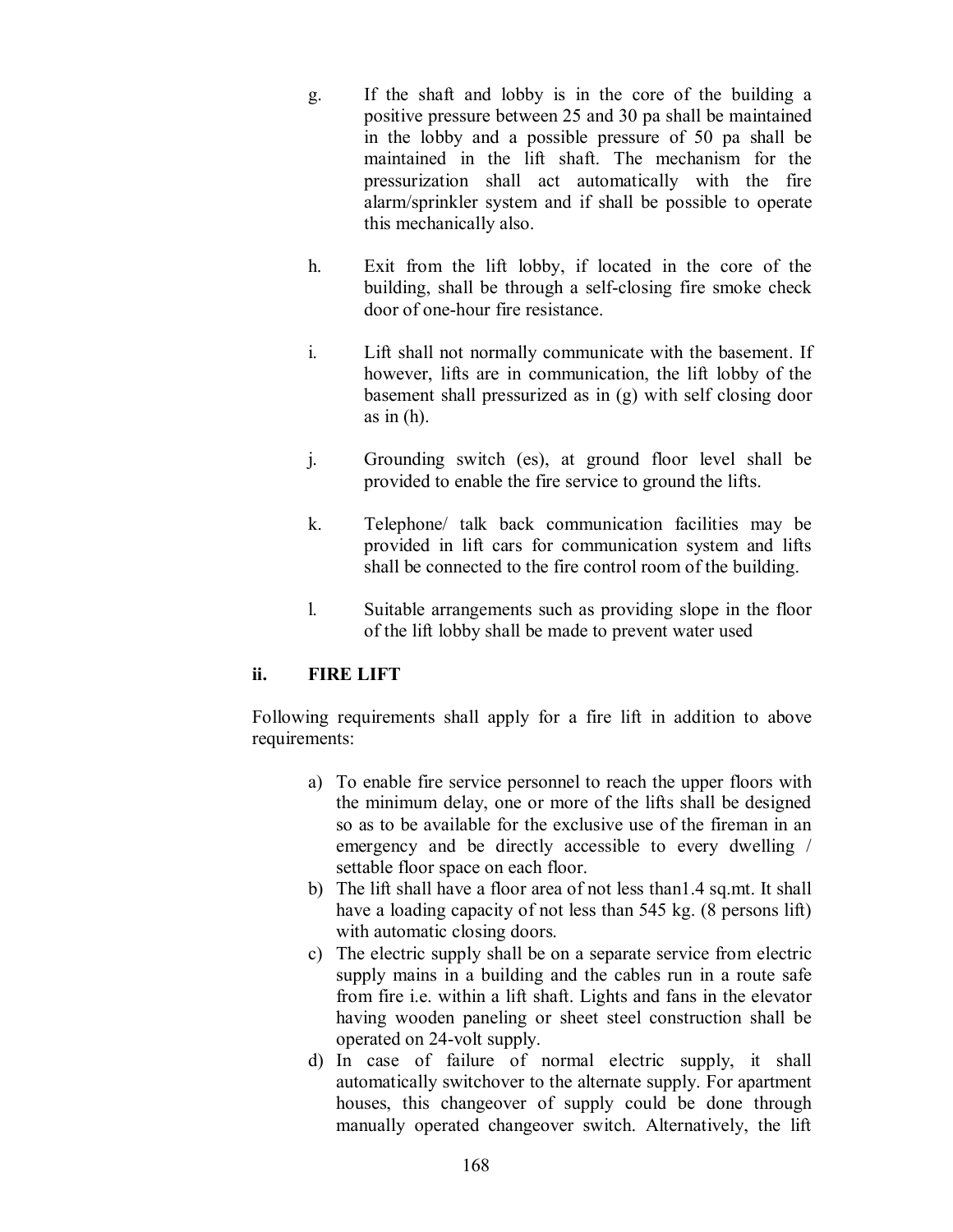should be so wired that in case of power failure. it comes down at the ground level and comes to stand still with door open.

- e) The operation of a fire lift shall by a single toggle of twobutton switch situated in a glass-fronted box adjacent to the lift at the entrance level. When them switch is on landing call points will become inoperative and the lift will be on car control only or on a priority control device. When the switch is off, the lift will return to normal working. This lift can be used by the occupants in normal times.
- f) The words "FIRE LIFT" shall be conspicuously displayed in fluorescent paint on the lift landing doors at each floor level.
- g) The speed of the fire shall be such that it can reach to the top floor from ground level within one minute.

#### **(11) Basement**

As provided in the Regulations.

#### **A. Requirements**

- i The access to the basement shall be either from the main or alternate staircase Providing access and exit from higher floors. Where the staircase is continuous the same shall be enclosed type serving as a fire separation from the basement floor and higher floors. Open ramps shall be permitted if they are constructed within the building line the subjects to the provisions of the (iv).
- ii. In case of basement for office, sufficient number of exit ways and access ways shall be provided with a travel distance not more than 15.0 m. The travel distance in case of dead-end shall be 7.5 m.
- iii. The basement shall be partitioned and in no case compartment shall be more than 500 sq.m. and less than 50 sq.m. area except parking. Each compartment shall have ventilation standards as laid down in Bye-laws separately and independently. The partition shall be made in consultation with Chief-Fire Officer.
- iv. The first Basement (immediately below ground level) can be used for services/ parking/others permissible services. Lower basement, if provided, shall exclusively be used for car parking only.
- v. Each basement shall be separately ventilated. Vents with crosssectional area (aggregate) not less than 2.5 percent of the floor area spread evenly round the perimeter of the basement shall be provided in the form of grills or breakable starboard lights or pavements lights or by way of shafts. Alternatively a system of air inlets shall be provided at basement floor level and smoke outlets at basements ceiling level. Inlets and extracts may be terminated at ground level with starboard or pavement lights. Ducts to convey fresh air to the basement floor level are to be laid. Starboard and pavements lights should be in possessions easily accessible to the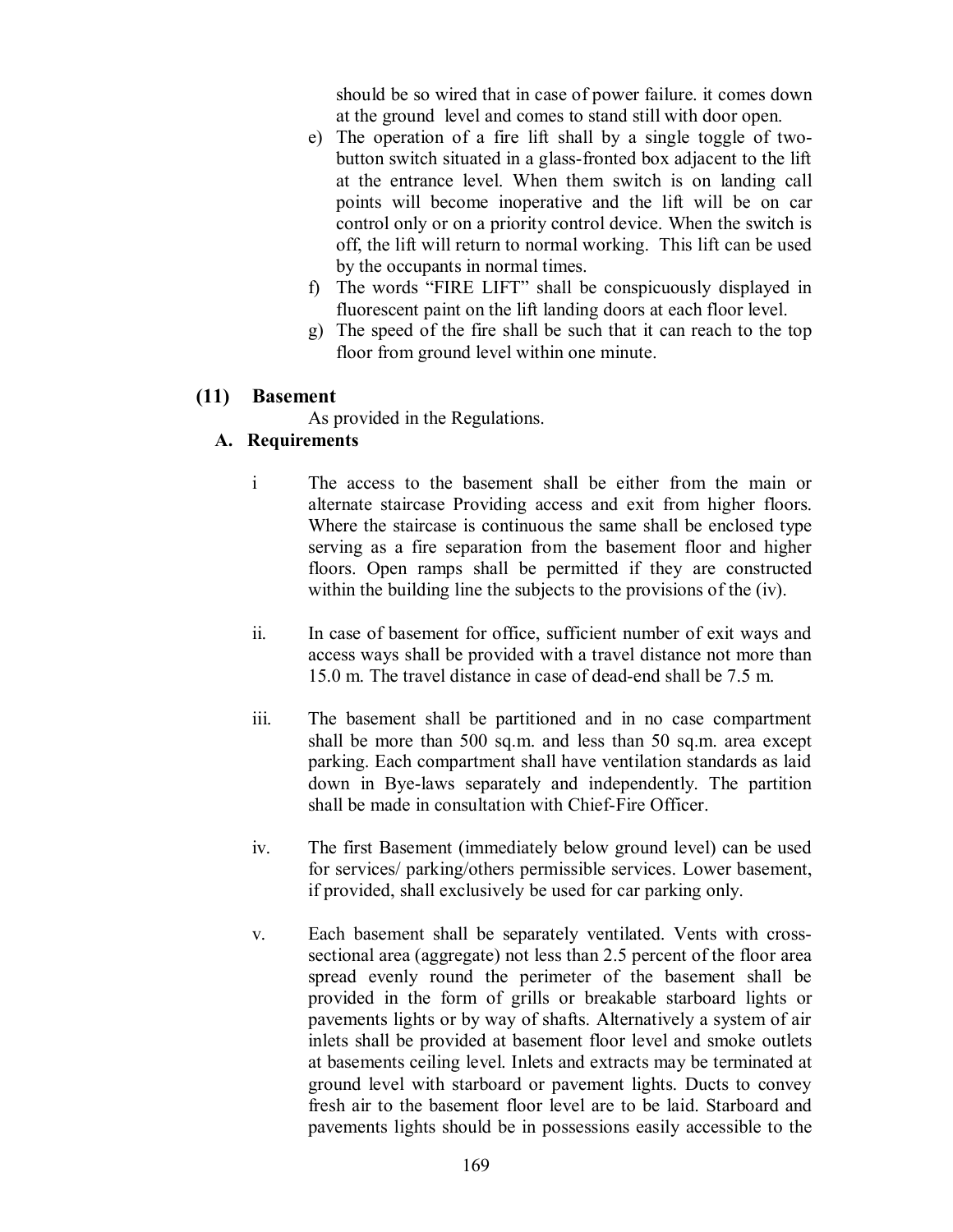fireman and clearly marked "SMOKE OUTLET" or AIR INLET" with an indication of area served at near the opening.

- vi. The staircase of basement shall be of enclosed type having fire resistance of not less than two hours and shall be situated at the periphery of the basement to be entered at ground level only from the open air and in such position that smoke from any fire in the basement shall not obstruct any exit serving the ground and upper stories of the building and shall communicate with basement through a lobby provided with fire resisting self closing door of one hour rating in case of basement being used as car parking only, the travel distance shall be 45 m.
- vii. In multi-storeyed basements, intake duct may serve all basements levels, but each basement and basement compartment shall have separate smoke outlet duct or ducts. Mechanical extractors for smoke venting system from lower basement levels shall also be provided. The system shall be of such design as to operate on actuation of smoke, heat sensitive detectors/sprinkles, if installed, and shall have a considerably superior performance compared to the standard units. It shall also have an arrangement to start manually.
- viii. Mechanical extractors shall have an internal locking arrangement so that extractors shall continue to operate and supply fans shall stop automatically actuation of fire detectors. Mechanical extractors shall be designed to permit 30 air changes per hour in case of fire or distress call. However, for normal operation, only 30 air changes or any other convenient factor can be maintained.
- ix. Mechanical extractors shall have an alternate source of power supply.
- x. Ventilating ducts shall be integrated with the structures and made out of brick masonry or RCC as far as possible and when this duct crosses the transformer area of electrical switchboard, fire dampers shall be provided.
- xi. Kitchen working on gas fuel shall not be permitted in basement / sub-basement.
- xii. If cutouts are provided from basements to the upper floors or to the atmosphere, all side cutout openings in the basements shall be protected by sprinkler heads at closed spacing so as to form a water curtain in the event of a fire.
- xiii. Dewatering pump shall be provided in all basements.

#### **(12) Provision of Helipad:**

All high-rise buildings 50 m. and above shall have provision for a Helipad on the terrace. The same shall be approved by the Authority.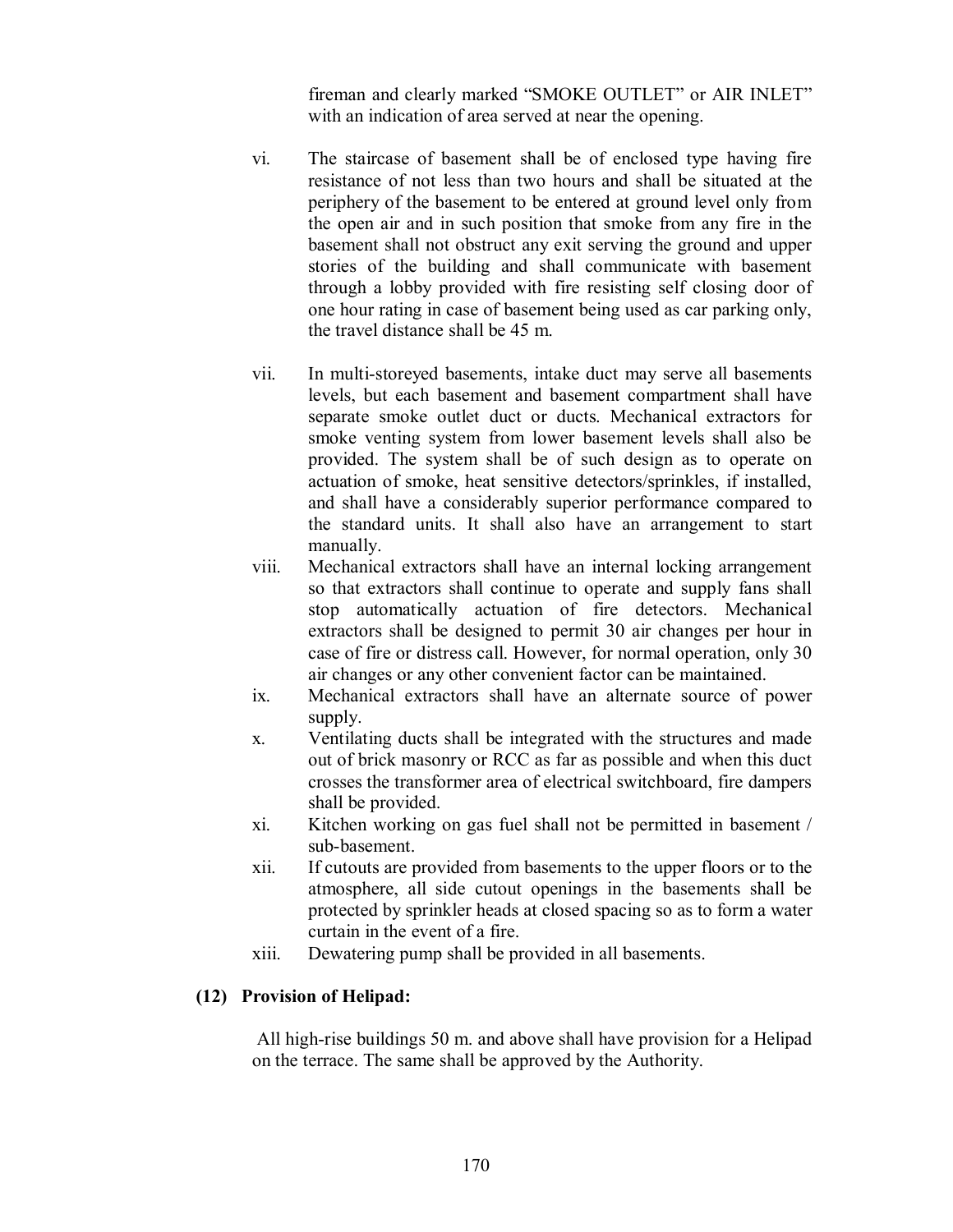#### **(13) Service Ducts / Refuge Chute :**

- A. Service duct shall be enclosed by walls and door, if any, of 2 hours fire rating. If ducts are larger than10 sq.m. the floor should seal them, but suitable opening for the pipes to pass through shall be provided with the gaps sealed.
- B. A vent opening at the top of the service shafts shall be provided between one-fourth and one-half of the area of the shaft. Refuge chutes shall have an outlet at least of wall of non-combustible material with fire resistance of not less than two hours. They shall not be located within the staircase enclosure or service shafts or air-conditioning shafts. Inspection panel and door shall be tight fitting with 1 hour fire resistance; the chutes should be as far away as possible form exits.
- C. Refuge chutes shall not be provided in staircase walls and A/C shafts etc.

### **(14) Electrical Services**

Electrical services shall conform to the following:

- A. The Electric distribution cables/wiring shall be laid in a separate duct shall be sealed at every floor with non-combustible material having the same fire resistance as that of the duct. Low and medium voltage wiring running in shaft and in false ceiling shall run in separate conduits.
- B. Water mains, telephone wires, inter-com lines, gas pipes or any other service lines shall not be laid in ducts for electric cables.
- C. Separate conduits for water pump, lifts, staircases and corridor lighting and blowers for pressuring system shall be directly from the main switch panel and these circuits shall be laid in separate conduit pipes, so that fire in one circuit will not affect the others. Master switches controlling essential service circuits shall be clearly labeled.
- D. The inspection panel doors and any other opening in the shaft shall be provided with airtight fire doors having fire resistance of not less then 1 hour.
- E. Medium and low voltage wiring running in shaft, and within false ceiling shall run in metal conduits. Any 240 voltage wiring for lighting or other services, above false ceiling should have 660V grade insulation. The false ceiling including all fixtures used for its suspension shall be of noncombustible material.
- F. An independent and well-ventilated service room shall be provided on the ground floor with direct access from outside or from the corridor for the purpose of termination of electrical supply from the licenses service and alternative supply cables. The doors provided for the service room shall have fire resistance of not less then 1 hour.
- G. MCB and ELCB shall be provided for electrical circuit.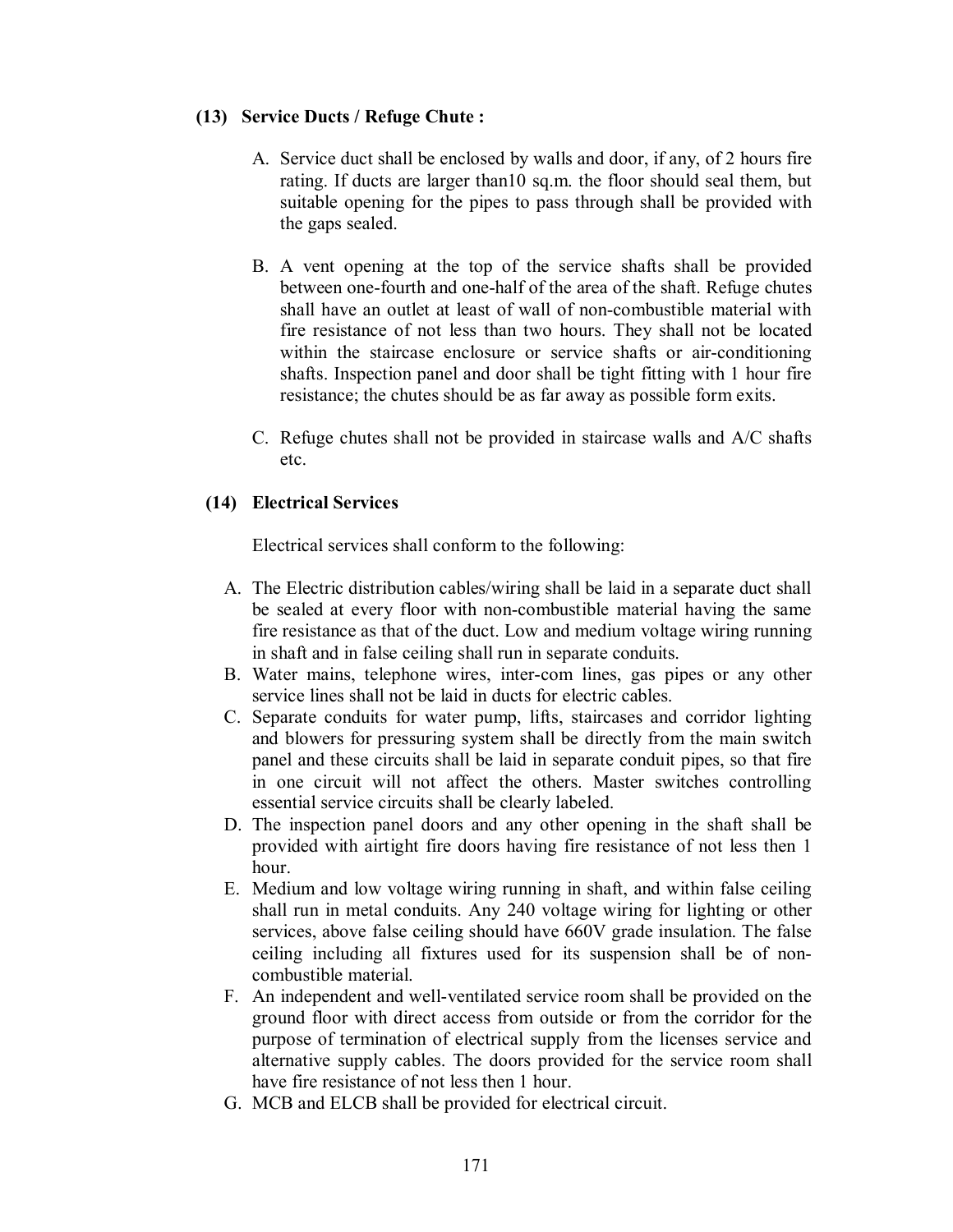#### **(15) Staircase and Corridor Lights**

The staircase and corridor lighting shall be on separate circuits and shall be Independently connected so that it could be operated by one switch installation on the ground floor easily accessible to fire fighting staff at any time irrespective of the position of the individual control of the light points, if any it should be of miniature circuits breaker type of switch so as to avoid replacement of fuse in case of emergency.

- A. Staircase and corridor and lighting shall also be connected to alternate source of power supply.
- B. Suitable arrangement shall be made by installing double throw switches to ensure that lighting installed in the staircase and the corridor does not get connected to two sources of supply simultaneously. Double throw switch shall be installed in the service room for terminating the stand by supply.
- C. Emergency lights shall be provided in the staircase & corridor.

#### **(16) A. Air-Conditioning**

- i. Air-conditioning system should be installed and maintained so as to minimize the danger of spread of fire, smoke or fumes thereby from one floor of fire area to another or from outside into any occupied building or structures.
- ii. Air-Conditioning systems circulating air to more than one floor area should be provided with dampers designed to close automatically in case of fire and thereby prevent spread of fire or smoke. Such a system should also be provided with automatic controls to stop fans in case of fire, unless arranged to remove smoke from a fire, in which case these should be designed to remain in operation.
- iii. Air-conditioning system serving large places of assembly (over one thousand persons), large departmental stores, or hostels with over 100 rooms in a single block should be provided with effective means for preventing circulation of smoke through the system in the case of fire in air filters or from other sources drawn into the system even through there is insufficient heat to actuate heat smoke sensitive devices controlling fans or dampers. Such means shall consist of approved effective smoke sensitive controls.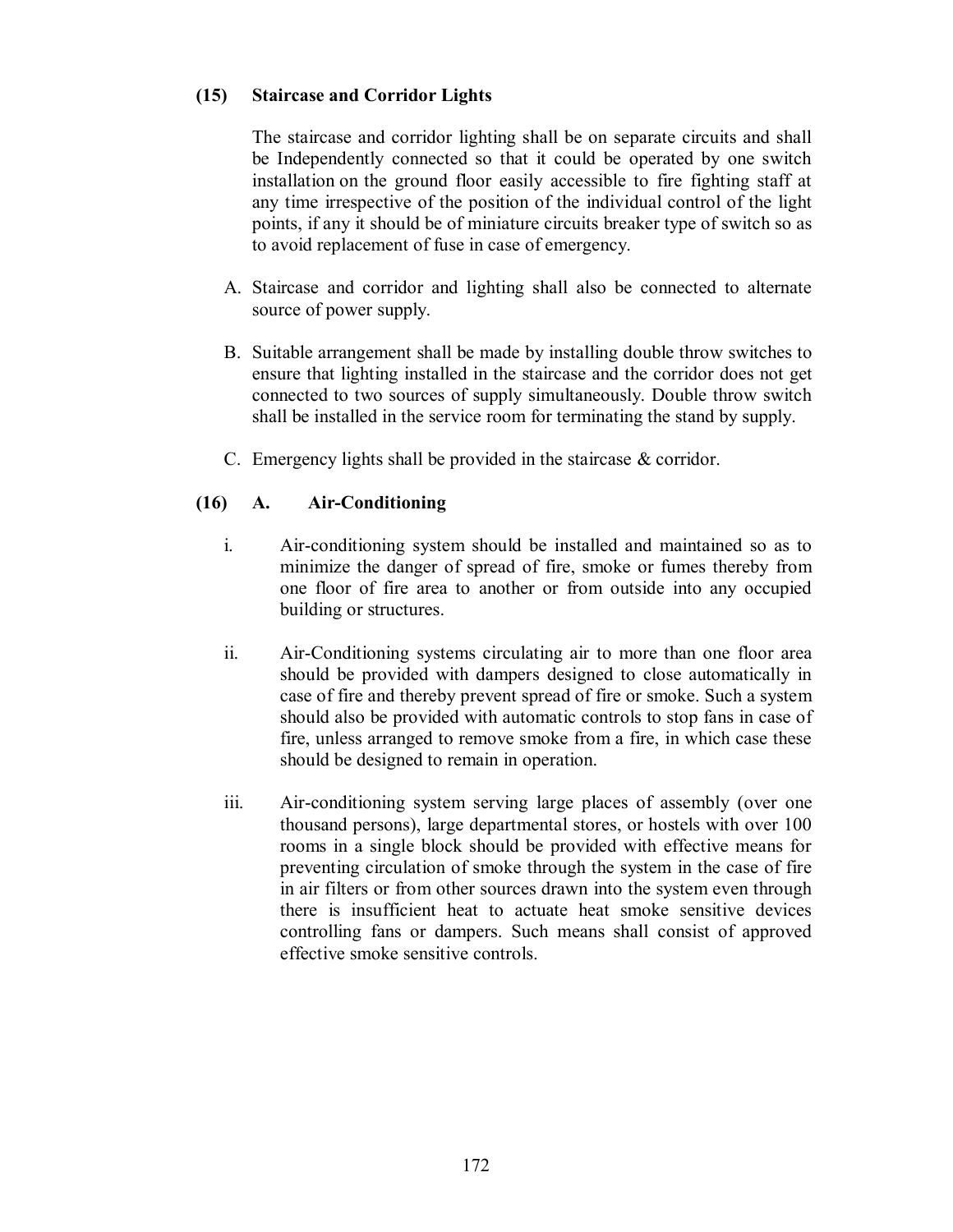#### **B. Air-Conditioning Should Conform To The Following:**

- i. Escape routes like staircase, common corridors, lift lobbies; etc should not be used as return air passage,
- ii. The ducting should be constructed of metal in accordance with BIS 655:1963
- iii. Wherever the ducts pass through fire walls or floor, the opening around the ducts should be sealed with fire resisting material of same rating as of walls/floors.
- iv. Metallic ducts should be used even for the return air instead of space above the false ceiling.
- v. The material used for insulating the duct system (inside or outside) should be of flame resistant (IS 4355: 1977) and nonconductor of heat.
- vi. Area more than 750' sq m. on individual floor should be segregated by a firewall and automatic fire dampers for isolation should be provided.
- vii. In case of more than one floor, arrangement by way of automatic fire dampers for isolating the ducting at every floor from the floor should be made. Where plenums used for return air passage, ceiling and ist features and air filters of the panels should be provided in the main trenching. No combustible material should be fixed nearer than 15 cm. to any duct unless such ducting is properly enclosed and protected with flame resistant material.
- viii. In case of buildings more than 24 m. in height, in nonventilated lobbies, corridors, smoke extraction shaft should be provided.

#### **D. Fire Dampers**

i. These shall be located in air ducts and return air ducts/passages at the following points:

At the fire separation wall.

Where ducts/passages enter the central vertical shaft.

Where the ducts pass through floors.

At the inlet of supply air duct and the return air duct of each compartment on every floor.

- ii. The dampers shall operate automatically and shall simultaneously switch off the air-handling fans. Manual operation facilities shall also be provided.
- iii. For blowers, where extraction system and dust accumulators are used, dampers shall be provided.
- iv. Fire/smoke dampers (for smoke extraction shafts) for buildings more than 24 m. in height. For apartment houses in non-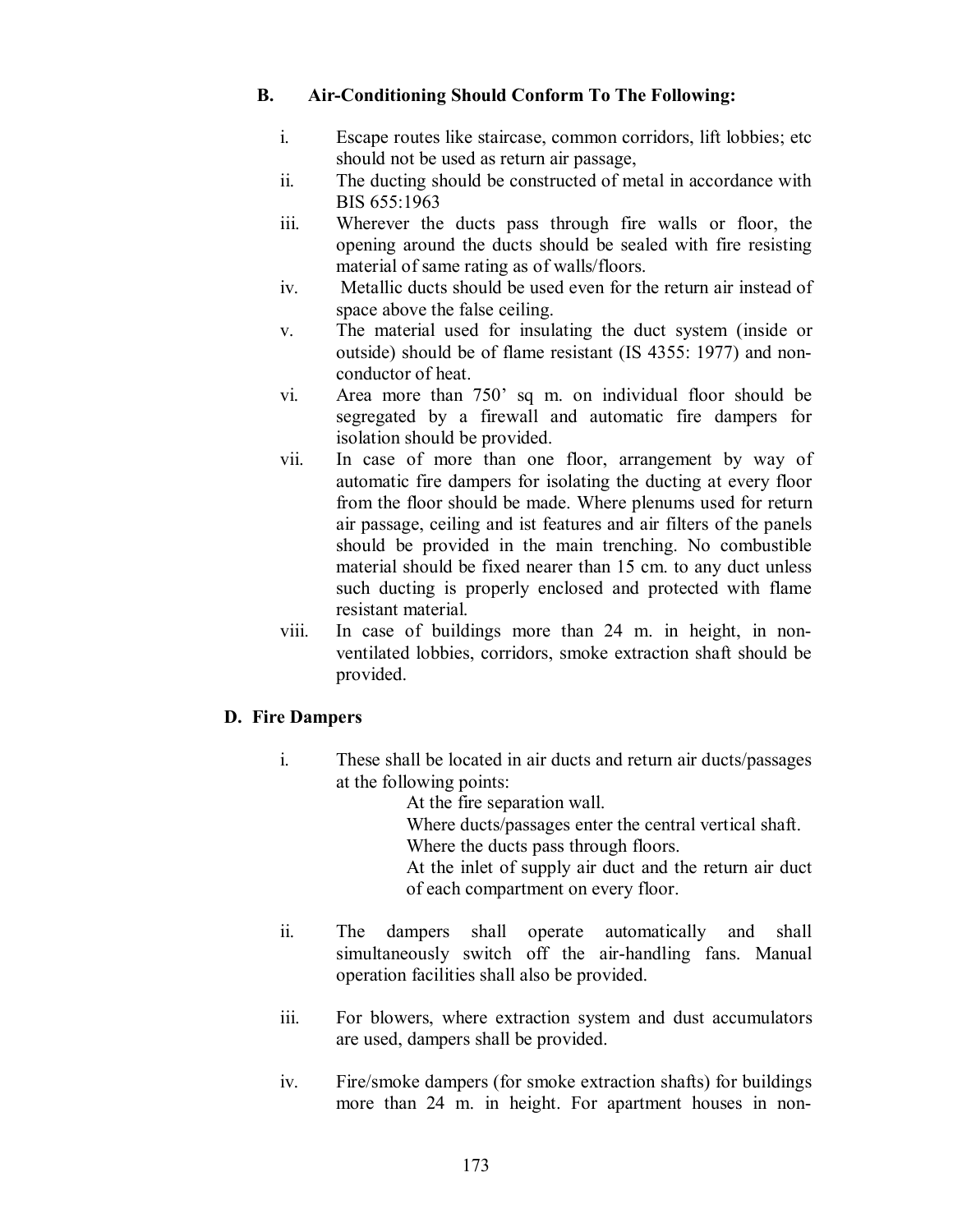ventilated lobbies/corridor operated by detection system and manual control/sprinkler system.

v. Automatic fire dampers shall be so arranged so as to close by gravity in the direction of air movement and to remain tightly closed on operation of a fusible link.

#### **(17) Boiler Room**

Provisions of boiler and boiler rooms shall conform to Indian Boiler Act. Further, the following additional aspects may be taken into account in the location of boiler/boiler room.

- **A.** The boiler shall not be allowed in sub-basement, but may be allowed in the basement away from the escape routes.
- **B.** The boilers shall be installed in a fire resisting room of 4 hours fire resistance rating, and this room shall be situated on the periphery of the basement. Catch pits shall be provided at the low level.
- **C.** Entry to this shall be provided with a composite door of 2 hours fire resistance.
- **D.** The boiler room shall be provided with fresh air inlets and smoke exhaust directly to the atmosphere.
- **E.** The furnace oil tank for the boiler if located in the adjoining room shall be separated by fire resisting wall of 4 hours rating. The entrance to this room shall be provided with double composite doors. A cube of suitable height shall be provided at the entrance in order to prevent the flow of oil into the boiler room in case of tank rupture.
- **F.** Foam inlets shall be provided on the external walls of the building near the ground level to enable the fire services to use foam in case of fire.

### **(18) Alternate Source of Electric Supply**

A stand by electric generator shall be installed to supply power to staircase and corridor lighting system circuits, lifts detection system, fire pumps, pressurization fans and bowlers, P.A system, exit sign, smoke extraction system, in case of failure of normal electric supply. The generator shall be capable of taking starting current of all the machines and circuits stated above simultaneously.

If the standby pump is driven by diesel engine, the generator supply need not be connected to the standby pump. The generator shall be automatic in operation.

### **(19) A. Safety Measure in Electric Sub-station**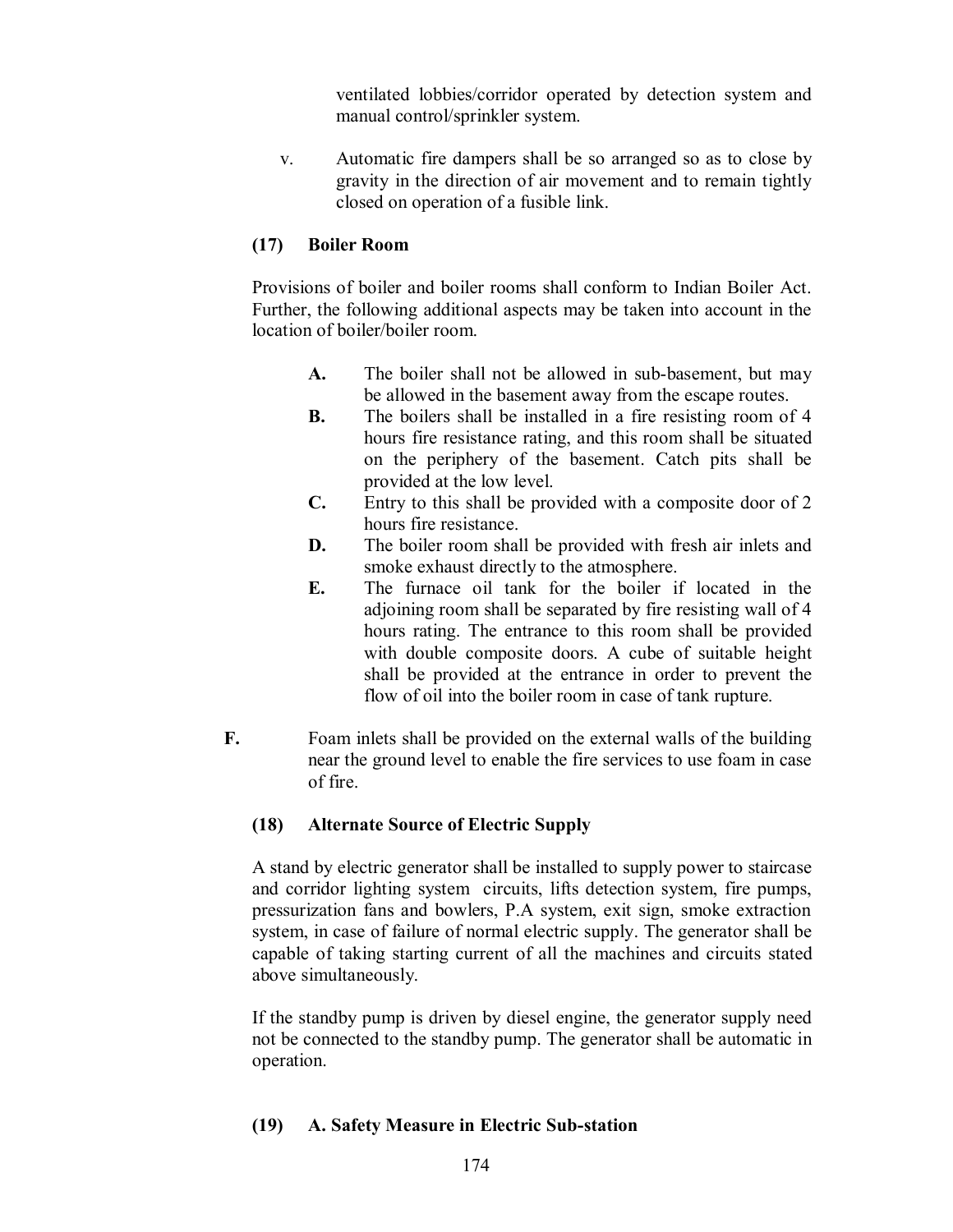- i. Clear independent approach to the sub-station from outside the building shall be made available round the clock.
- ii. The approaches/corridors to the sub-station area shall be kept clear for movement of men and material at all times.
- iii. The sub-station space is required to be provided with proper internal lighting arrangements
- iv. In addition to natural ventilation proper ventilation to the substation area is to be provided by grill shutters and exhaust fans at suitable places so as to discharge all smoke from the sub-station without delay in case of fire so that sub-station operations can be carried out expeditiously.
- v. Cable trenches of 0.6 m. X 0.6 m. dummy floor of 0.6mt.depth shall be provided to facilitate laying of cable inside the building for connecting to the equipment.
- vi. Steel shutters of 2.5 m. x 2.5 m. with suitable grills shall be provided for transformers and sub-station room.
- vii. The floor of the sub-station should be capable of carrying 10 tons of transformer weight on wheels.
- viii. Built up sub-station space is to be provided free of cost.
- ix. Sub-station space should be clear from any water, sewer, air conditioning, and gas pipe or telephone services. No other service should pass through the substation space or the cable trenches.
- x. Proper ramp with suitable slope may be provided for loading and unloading of the equipment and proper approach shall be provided.
- xi. RCC pipes at suitable places as required shall be provided for the entries to the substation space and making suitable arrangement for non-ingress of water through these pipes.
- xii. The substation space is to be provided in the approved/sanctioned covered area of the building.
- xiii. Any other alteration/modification required while erection of the equipment will be made by the owner/builder at sites as per requirement.
- xiv. Adequate arrangement for fixing chain pulley block above the fixing be available for load of 15 tons.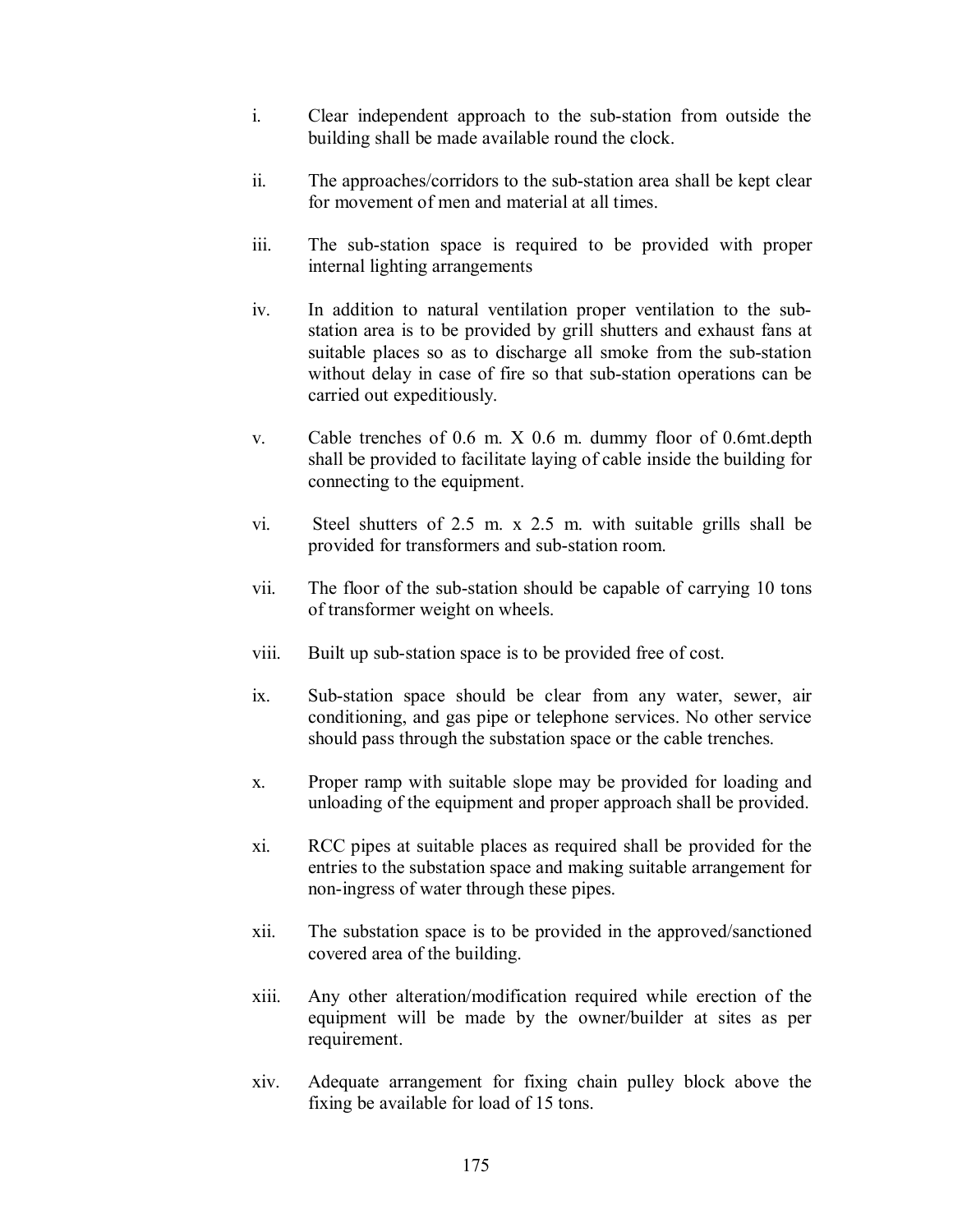- xv. Provision shall be kept for the sumps so as to accommodate complete volume of transformer oil, which can spillover in the event of explosion of the transformer in the basement of the building. Sufficient arrangement should exist to avoid fire in the sub-station building from spread of oil from the slumps.
- xvi. Arrangement shall be made for the provision of fire retardant cable so as to avoid chances of spread of fire in the sub-station building.
- xvii. Sufficient pumping arrangement should exist for pumping the water out, in case of fire so as to ensure minimum loss to the switchgear and transformer.
- xviii. No combustible material shall be stacked inside the substation premises or the vicinity to avoid chances of fire.
- xix. It should be made mandatory that the promoters of the multistoreyed building should get substation premises inspected once a year to get their license revalidated for the provision of electric supply from electricity board so that suitable action can be taken against the owner/builder in case of non implementation.
- xx. The sub-station must not be located below the  $1<sup>st</sup>$  basement and above the ground floor.
- xxi. The substation space should be totally segregated from the other areas of the basement by fire resisting wall. The ramp should have a slope of 1:10 with entry from ground level. The entire substation space including the entrance at ground floor be handed over to the licensee of electricity free of cost and rent.
- xxii. The substation area shall have a clear height of 3.6 m. below beams. Further the sub-station area will have level above the rest of basement level by 0.6 m.
- xxiii. It is to be ensure that the sub-station area is free of seepage /leakage of water.
- xxiv. The licensee of electricity will have the power to disconnect the supply of the building in case of violation of any of the above points.
- xxv. Electric sub-station ensure must be completely segregated with four hours fire rating wall from remaining part of basement.
- xxvi. The sub-station should be located on periphery/sub basement and (not above ground floor).
- xxvii. Additional exit shall be provided if travel distance from farthest corner to ramp is more than 15 m.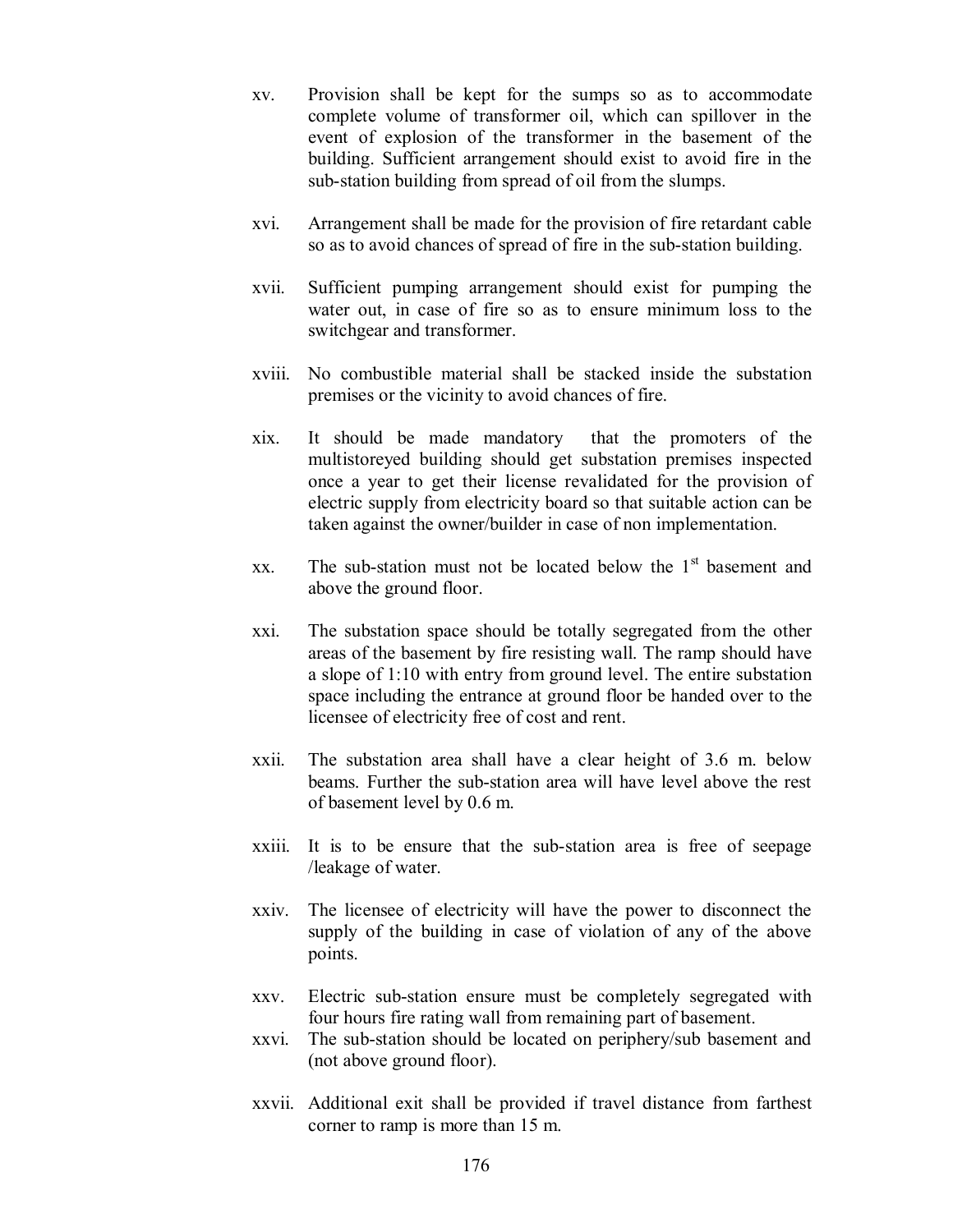- xxviii. Perfect independent vent system  $\omega$  30 air changes per hour linked with detection as well as automatic high velocity water spray system shall be provided.
- xxix. All the transformers shall be protected with high velocity water spray system/Nitrogen injection system carbon Dioxide total flooding system in case of oil filled transformer. In addition to this, manual control of auto high velocity spray system for individual transformers shall be located outside the building at ground floor.
- xxx. Suitable arrangement for pump house, water storage tanks with main electrical pump and a diesel –operated pump shall be made if no such arrangement is provided in the building. In case the water pumping facilities are existing in the building for sprinkler system, the same should however be utilized for high velocity water spray system. Alternatively automatic CO2 total flooding system shall be provided with manual controls outside the electric sub-station.
- xxxi. System shall have facility to give an audio alarm in the basement as well as at the control room.
- xxxii. Fire control room shall be manned round the clock.
- xxxiii. The electric sub-station shall have electric supply from alternative source for operation of vent system lighting arrangements.
- xxxiv. Cable trenches shall be filled with sand
- xxxv. Party walls shall be provided between two transformers as per the rules.
- xxxvi. Electric control panel shall be segregated.
- xxxvii. Exits from basement electric substation shall have self closing fire smoke check doors of 2-hours fire rating near entry to ramp.
- xxxviii All openings to lower basement or to ground floor shall be sealed properly.
- xxxix Yearly inspection shall be carried out by electrical load sanctioning authority.
- xl. Ramp to be designed in a manner that in case of fire no smoke should enter the main building.
- Xli Electric sub-station transformer shall have clearance on all side as per BBL/relevant electric rules.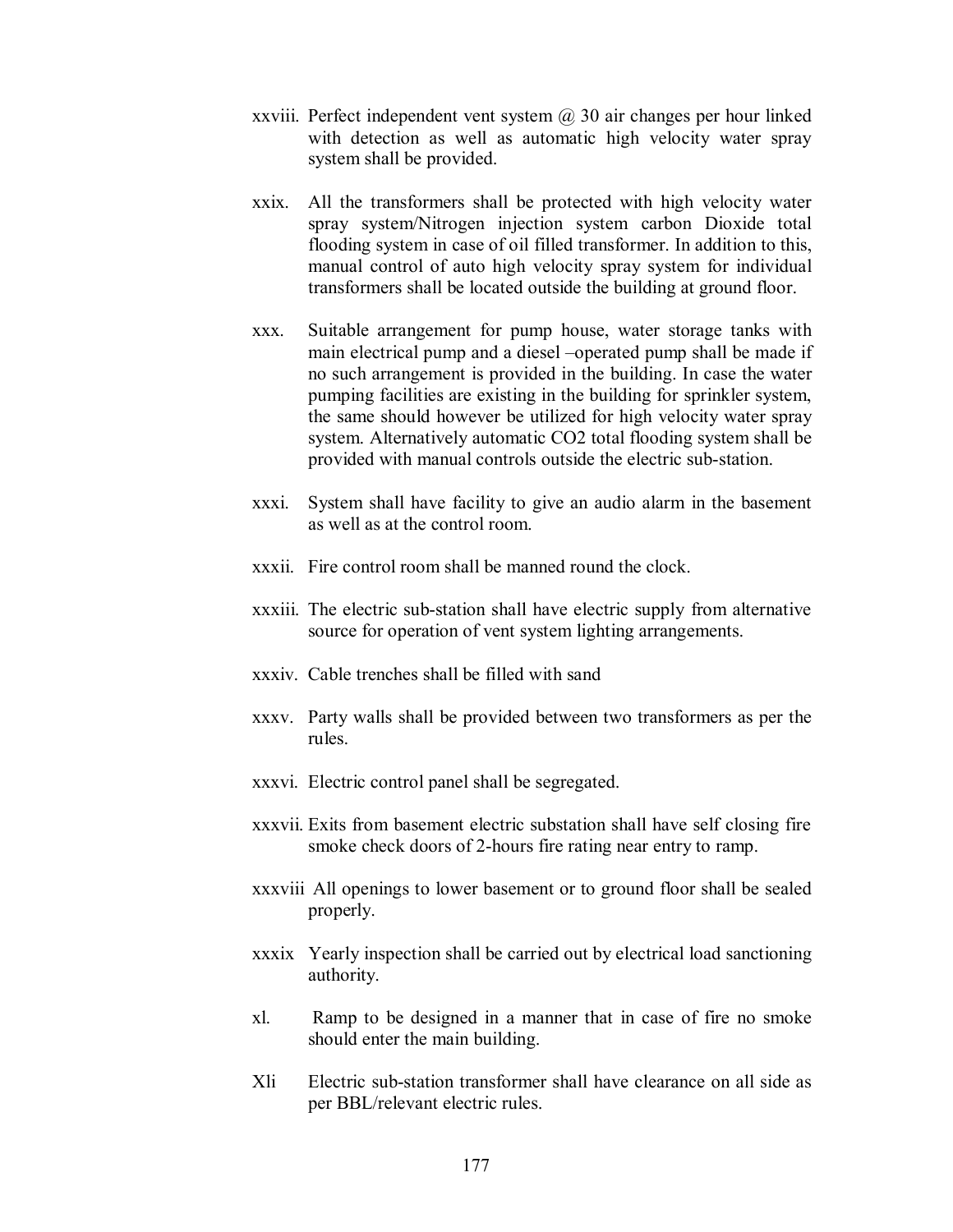- xlii Other facility shall be as per building bye-laws and relevant electric rules.
- Xliii Rising electrical mains shall consist of metal bus bar suitably protected from Safety point of view.
- Xliv Dry transformer shall be preferred.

#### **(20) Fire protection requirements**

Building shall be planned, designed, and constructed to ensure fire safety and this shall be done in accordance with part-IV Fire and Life Safety of national building Code of India, 2005 unless otherwise specified. In the case of identified buildings the building schemes shall also be cleared by the chief fire officer.

#### **A. First Aid/Fixed Fire Fighting/ Fire Detection Systems And Other Facilities**

Provision of fire safety arrangement for different occupancy as indicated below shall be as per NBO code.

- i. Access
- ii. Wet Riser
- iii. Down Comer
- iv. Hose Reel
- v. Automatic Sprinkler System
- vi. Yard Hydrant
- vii. U.G. Tank with Draw of Connection
- viii. Terrace Tanks
- ix. Fire Pump
- x. Terrace Pump
- xi. First Aid Fire Fighting Appliances
- xii. Auto Detection System
- xiii. Manual Operated Electrical Fire Alarm System
- xiv. P.A System with talk back facility
- xv. Emergency Light
- xvi. Auto D.G Set
- xvii. Illuminated Exit Sign
- xviii. Means of Escape
- xix. Compartimentation
- xx. MCB/ELCB
- xxi. Fire Man Switch in Lift
- xxii. Hose Boxes with Delivery Hoses and Branch
- xxiii. Pipes Refuge Area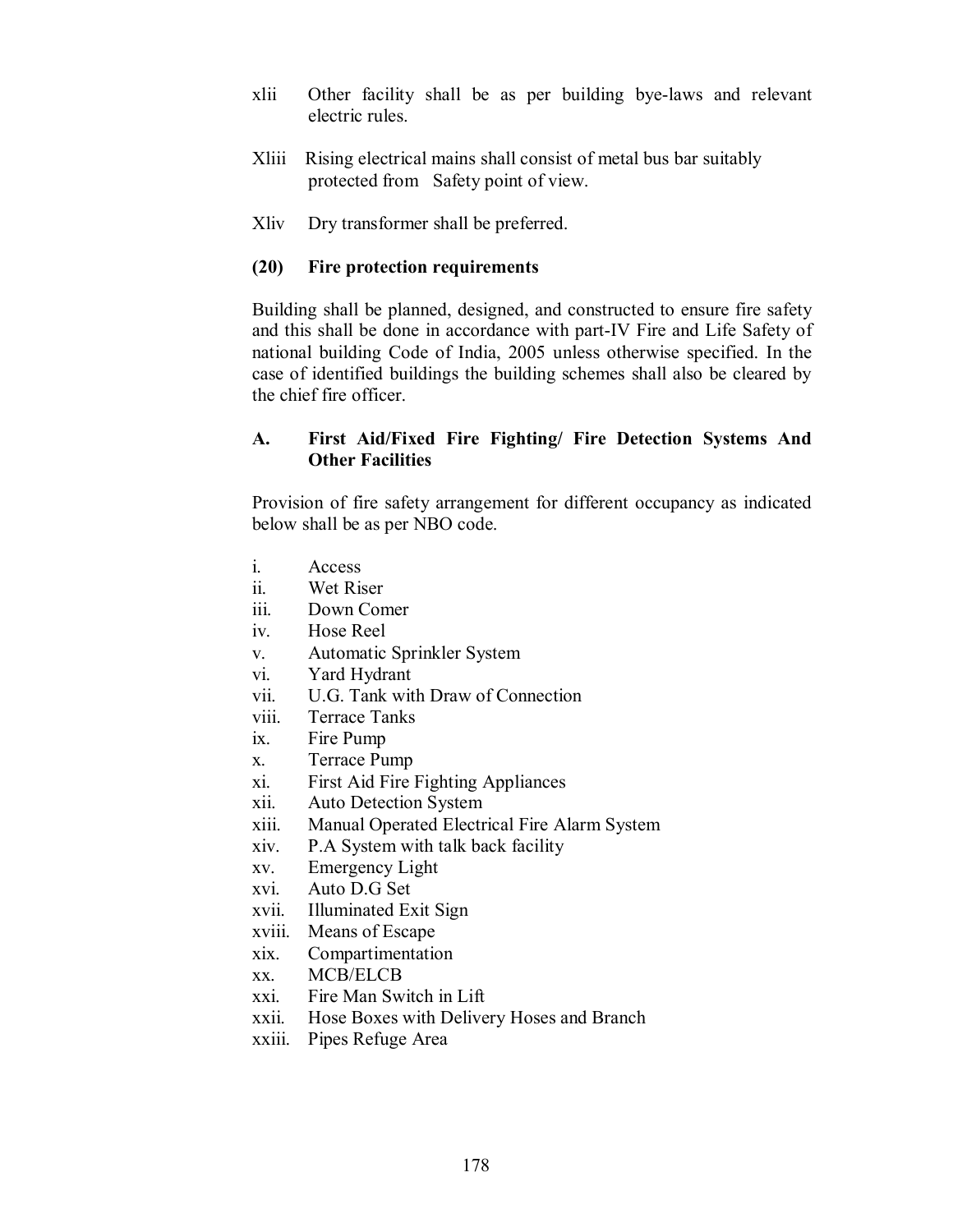- *1 Where more then one riser is required because of large floor area, the quantity of water and pump capacity recommended should be finalized in consultation with Chief Fire Officer.*
- *2 The above quantity of water shall be exclusively for fire fighting and shall not be utilized for domestic or other use.*
- *3 A facility to boost up water pressure in the riser directly from the mobile pump shall be provided in the wet riser down comer system with suitable fire service inlets with 2 to 4 numbers of 63 mm inlets for 100-200 mm domain, with check valve and gate valve.*
- *4 Internal diameter of rubber hose for reel shall be minimum 20 mm. A shut off branch with nozzle of 5 mm. size shall be provided.*
- *5 Fire pumps shall have positive suctions. The pump house shall be adequately ventilated by using normal/ mechanical means. A clear space of 1.0 m. shall be kept in between the pumps and enclosure for easy movement /maintenance. Proper testing facilities and control panel etc. shall be provided.*
- *6 Unless otherwise specified in Regulations, the fire fighting equipments /installation shall conform to relevant BIS specifications.*
- *7 In case of mixed occupancy, the fire fighting arrangement shall be made as per the highest class of occupancy.*
- *8 Requirement of water based first aid fire extinguishers shall be reduced to half if hose reel is provided in the Building.*

#### **(21) Static Water Storage Tank**

- **A.** A satisfactory supply of water exclusively for the purpose of fire fighting shall always be available in the form of underground static storage tank with specified capacity with arrangements of replenishment by town's main or alternative source of supply  $\omega$ 1000 liters per minute. The static storage water supply required for the above mentioned purpose should entirely be accessible to the fire tenders of the local fire service. Provision of suitable number of manholes shall be made available for inspection repairs and insertion of suction hose etc. The covering slab shall be able to with stand the vehicular load of 45 tones in case of high rise and 22 tonnes in case of low rise buildings. A draw of connection shall be provided. The slab need not strengthened if the static tank is not located in mandatory set-back area.
- **B.** To prevent stagnation of water in the static water tank, the suction tank of the domestic water supply shall be fed only through an over flow arrangement to maintain the level therein at the minimum specified capacity.
- **C.** The static water storage tank shall be provided with a fire brigade collecting branching with 4 Nos. 63mm dia instantaneous male inlets arranged in a valve box with a suitable fixed pipe not less than 15 cm dia to discharge water into the tank. This arrangement is not required where down corner is provided.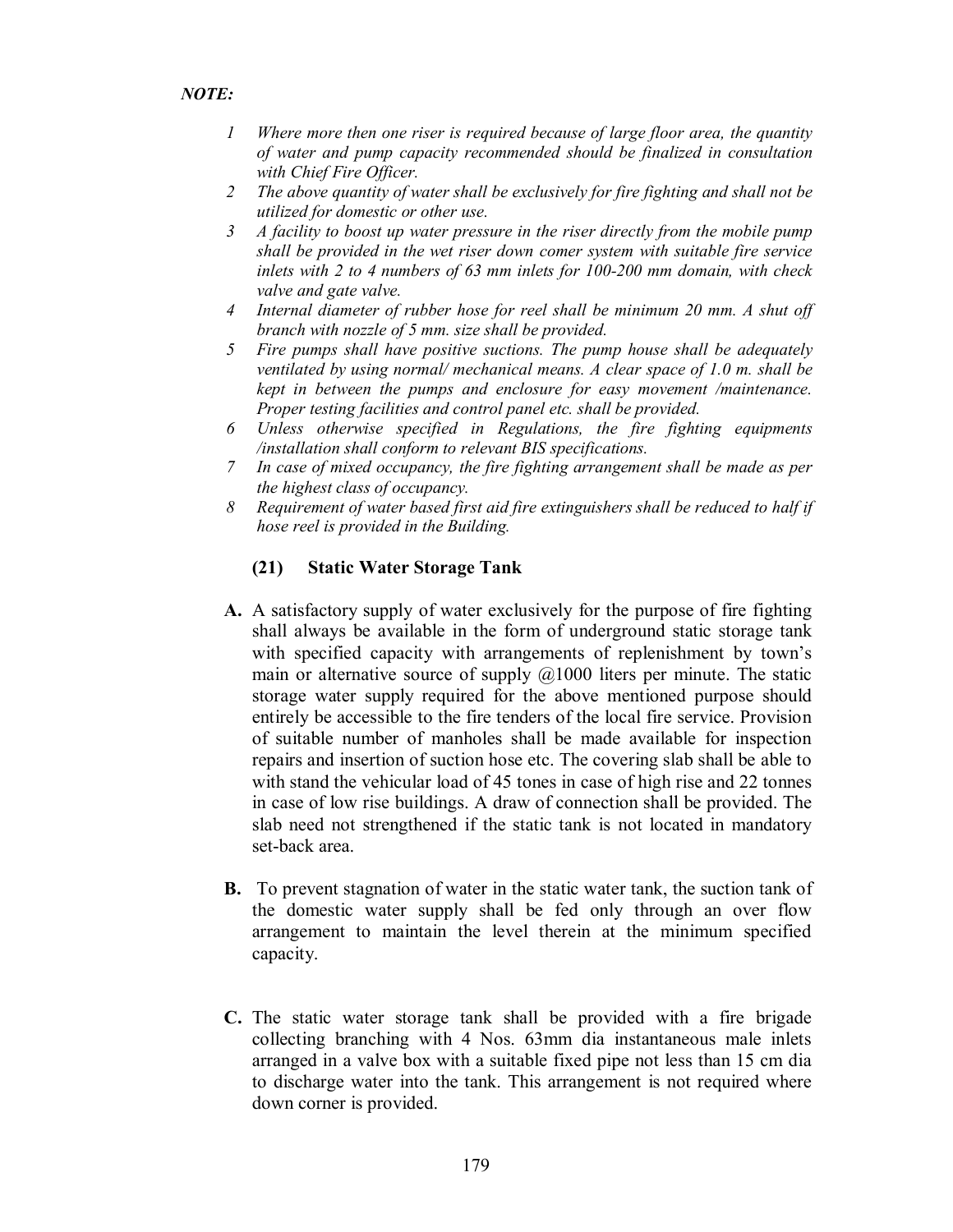#### **(22) Automatic Sprinklers**

Automatic sprinkler system shall be installed in the following buildings:

- **A**. All buildings of 24 m. and above in height, except group housing and 45 m. and above in height, except group housing and 45 m. and above in case of apartment/group housing society building.
- **B**. Hotels below 15 m. in height and above 1000 sq m. built up area at each floor and or if basement is existing.
- **C**. All hotels, mercantile, and institutional buildings of 15 m. and above.
- **D.** Mercantile building having basement more than one floor but below 15 m.(floor area not exceeding 750 sq m.)
- **E.** Underground shopping complex.
- **F.** Underground car / scooter parking /enclosed car parking.
- **G.** Basement area 200 sq m. and above.
- **H.** Any special hazards where the Chief Fire Officer considers it necessary.
- **I.** For building up to 24 m. in height where automatic sprinkler system is not mandatory as per these Bye-Laws, if provided with sprinkler installation following relaxation may be considered.
	- i. Automatic heat/smoke detection system and M.C.P. need not be insisted upon.
	- ii. The number of fire extinguisher required shall be reduced by half.

### **(23) Fixed Carbon Di- Oxide / Foam / DCO Water Spray Extinguishing System**

Fixed extinguishing installations shall be provided as per the relevant specifications in the premises where use of above extinguishing media is considered necessary by the chief fire officer.

### **(24) Fire Alarm System**

All buildings of 15 m. and above in height shall be equipped with fire alarm system, and also residential buildings (Dwelling House, Boarding House and Hostels) above 24 m height.

- **A.** All residential buildings like dwelling houses (including flats) boarding houses and hostels shall be equipped with manually operated electrical fire alarm system with one or more call boxes located at each floor. The location of the call boxes shall be decided after taking into consideration their floor area without having to travel more than 22.5 m.
- **B.** The call boxes shall be of the break glass type without any moving parts, where the call is transmitted automatically to the control room without any other action on the part of the person operating the call boxes.
- **C.** All call boxes shall be wired in a closed circuit to a control panel in a control room, located as per Bye-Laws so that the floor number from where the call box is actuated is clearly indicated on the control panel. The circuit shall also include one or more batteries with capacity of 48 hours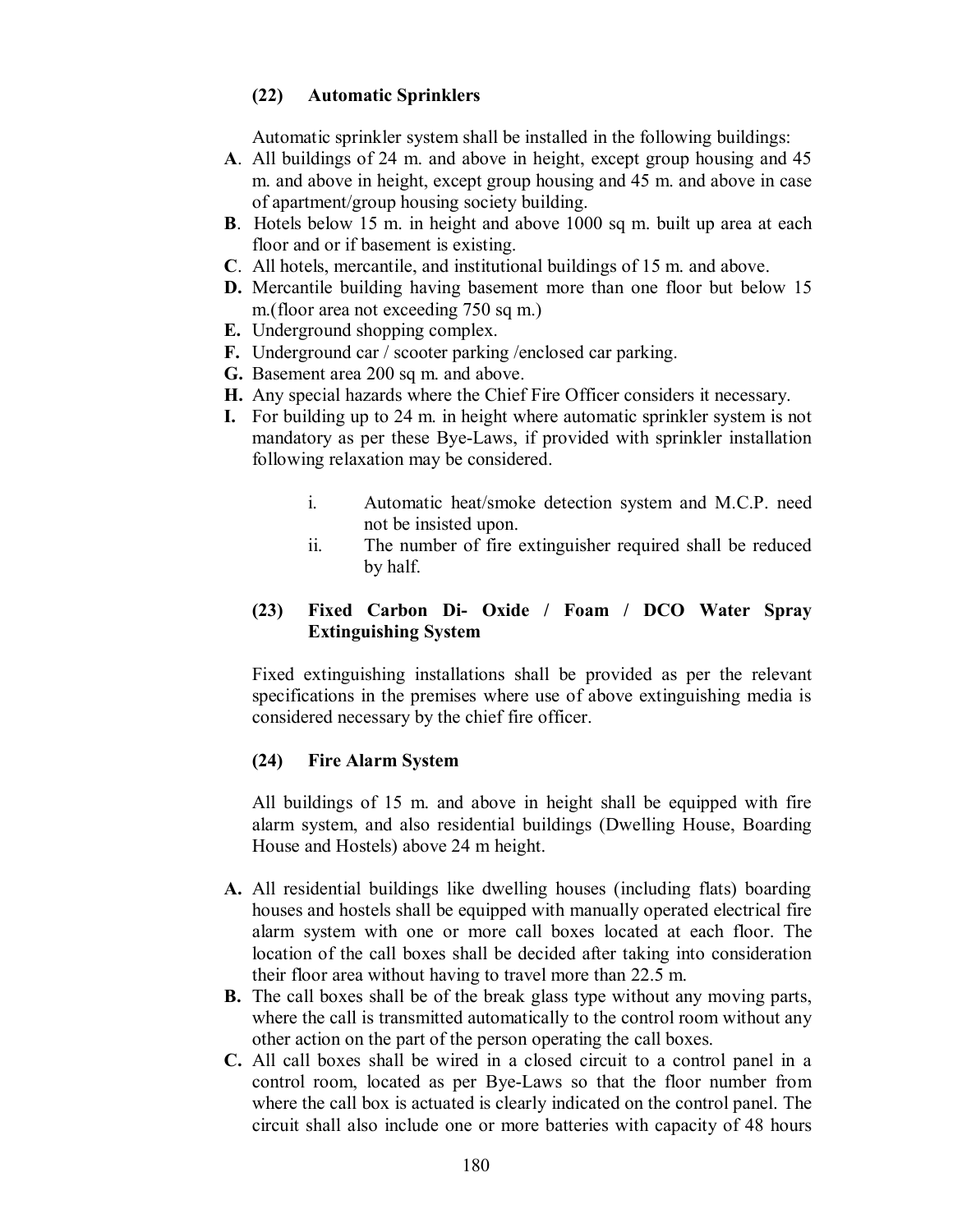normal working at full load. The battery shall be arranged to be a continuously trickle charged from the electric mains.

- **D.** The call boxes shall be arranged to sound one or more sounders so as to ensure that all occupants of the floor shall be warned whenever any call box is actuated.
- **E.** The call boxes shall be so installed that they do not obstruct the exit ways and yet their location can easily be noticed from either direction. The base of the call box shall be at a height of 1.5 m from the floor level.
- **F.** All buildings other than as indicated above shall, in addition to the manually operated electrical fire alarm system, be equipped with an automatic fire alarm system.
- **G.** Automatic detection system shall be installed in accordance with the relevant standard specifications. In buildings where automatic sprinkler system is provided, the automatic detection system may not be insisted upon unless decides otherwise bye the Chief Fire Officer.

*NOTE: Several type of fire detectors are available in the market but the application of each type is limited and has to be carefully considered in relation to the type of risk and the structural features of the building where they are to be installed.*

### **(25) Control Room**

There shall be a control room on the entrance floor of the building with communication system (suitable public address system) for all floors and facilities for receiving the message from different floors. Details of all floor plans along with the details of fire fighting equipment and installation shall be maintained in control room. The control room shall also have facility to detect the fire on any floor through indicator boards connecting fire detection and alarm system on all floors. The staff in charge of the control room shall be responsible for the maintenance of various services and fire fighting equipment and installation. The control room shall be manned round the clock by trained fire fighting staff.

#### **(26) Fire Drills and Fire Orders**

The guidelines for fire drill and evacuation etc. for high-rise building shall be as per Part-IV of National Building Code. All such building shall prepare the fire orders duly approved bye the chief fire officer.

- **(27)** A qualified fire officer and trained staff shall be appointed for the following buildings.
	- **A.** All high rise buildings above 30 m. in height where covered area of one floor exceeds 1000 sq m. except apartments / group housing.
	- **B.** All hotels, identified under classification three star and above category by tourism department and all hotels above 15 m. in height with 150 bed capacity or more without star category.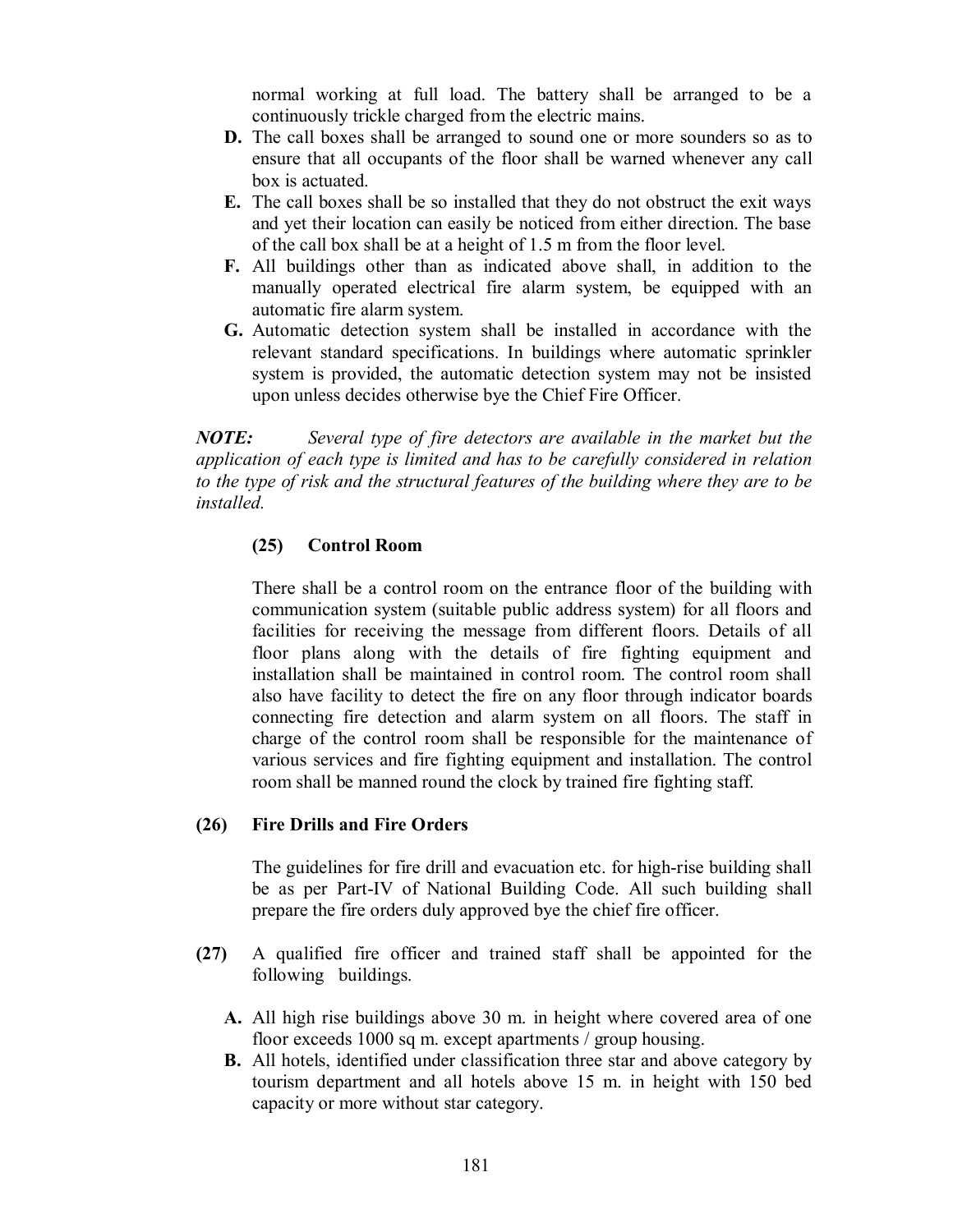- **C.** All hospital building of 15 m. and above and having number of beds exceeding 100.
- **D.** Underground shopping complex where covered area exceeds 1000 sq. m.
- **E.** All high hazard industries.
- **F.** Any other risk which Chief Fire Officer considers necessary.
- **(28)** The lightening protection warning light (red) for high-rise buildings shall be provided in accordance with the relevant standard. The same shall be checked by electrical department.
- **(29)** Material Used For Construction Of Building
	- **A.** Combustible/flammable material shall not be used for partitioning, wall paneling, false ceiling etc. Any material giving out toxic gases/smoke if involved in the fire shall not be used for partitioning of a floor or wall paneling or a false ceiling etc. The surface frames spread of the lining material shall conform to class-I of the standard specification. The framework of the entire false ceiling shall be provided with matelic sections and no wooden framework shall be allowed for paneling/false ceiling.
	- **B.** Construction features/elements of structures shall conform to National Building Code 2005 and BIS codes.

### **(30) LPG**

The use of LPG shall not be permitted in the high-rise building except residential/hotel/hostel/kitchen/pantry (if any) and shall be located at the periphery of the building on the ground level.

#### **(31) House Keeping**

A high standard a house keeping shall be insisted upon by all concerned. There must be laxity in this respect. It must be born in mind that fire safety is dependent to large extent upon good housekeeping.

#### **A. Good House – Keeping includes the following:-**

- i. Maintaining the entire premises in neat and clean condition.
- ii. Ensuring the rubbish and combustible material are not thrown about or allowed to accumulate, even in small quantity, in any portion of the building. Particular attention must be paid to corners and places hidden from view.
- iii. Providing metal receptacles/waste paper basket (of noncombustible material) at suitable location for disposal of waste. Separate receptacles must be provided for disposal n of cotton rags/waste, wherever it is generated, these must no circumstances be left laying around in any portion of the building.
- iv. Ensuring that receptacles for waste are emptied at regular intervals and the waste removed immediately for safe disposal outside of building.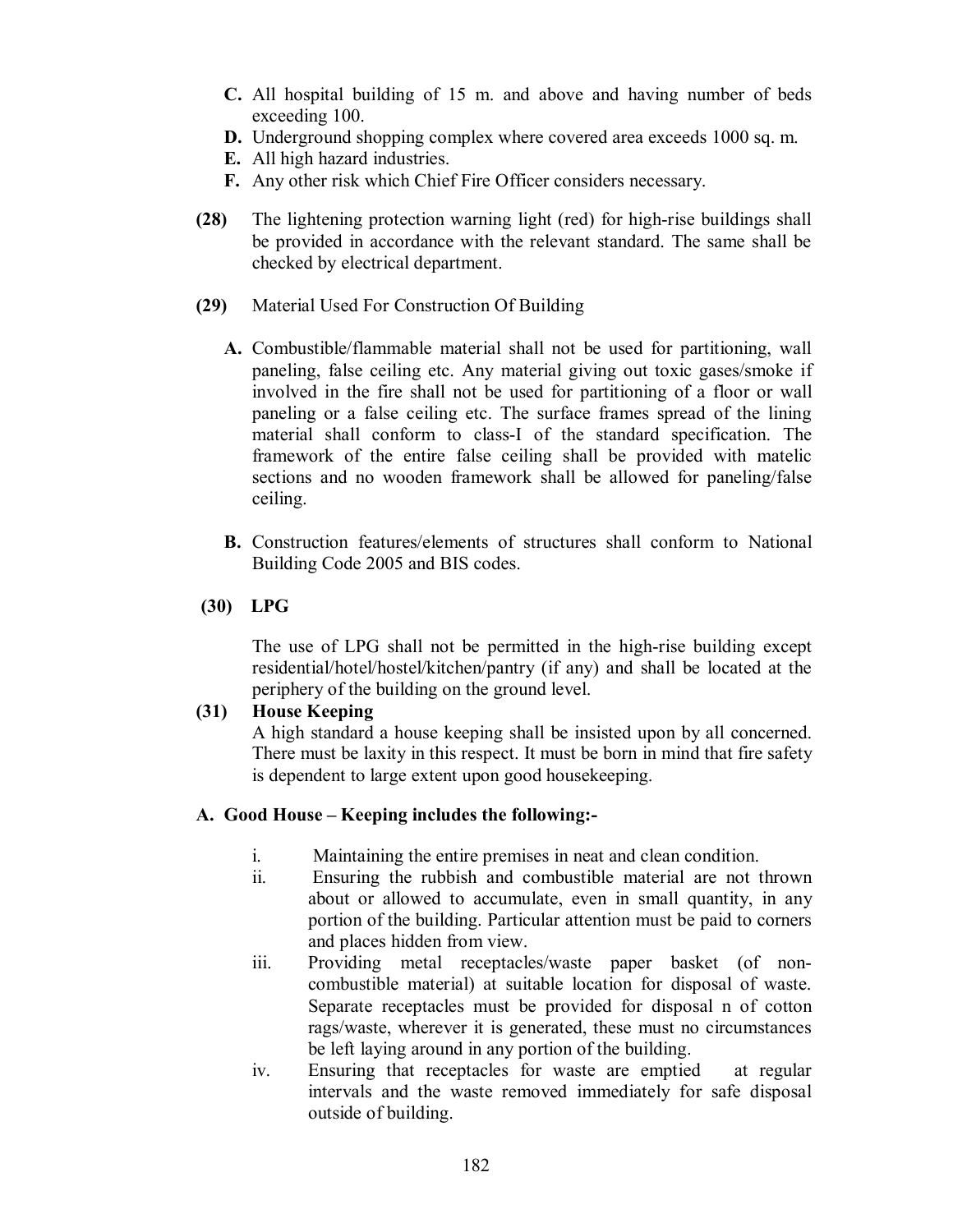- v. Ensuring that all doors/fixtures are maintained in good repairs, particular attention must be paid to self - closing fire smoke check doors and automatic fire/doors/rolling shutters.
- vi. Ensuring that self-closing fire/smoke check doors close properly and that the doors are not wedged open.
- vii. Ensuring that the entire structure of the building is maintained in good repairs.
- viii. Ensuring that all the electrical and mechanical service equipment are maintain in good working condition at all times.
- ix. Ensuring that cars / scooters etc. are parked systematically in neat rows. It is advisable to mark parking lines on the ground floor and in basement(s); as applicable inside the building. A parking attendant must ensure that vehicles are parked in an orderly manner and the vehicles do not encroach upon the open space surrounding the building.

### **B Smoking Restrictions**

- i. Smoking shall be prohibited throughout the basement(s) and in all areas where there is a profusion of combustible materials. Easily readable "NO SMOKING" signs must be conspicuously posted at locations where they can catch the eye. Each sign must also include a pictograph. The sign may also be illuminated.
- ii. In all places where smoking is permitted, ashtrays half filled with water, must be placed on each table/at each other suitable locations for safe disposal of spent smoking material. The design of the ashtrays must be such that they cannot easily topple over. If, for any reason, this is not practicable a minimum of one metal bucket or other non-combustible container half filled with water must be provided in each compartment for disposal of spent smoking materials.

### **C Limiting the Occupant Load in Parking and Other Ares of Basement**

Where parking facility is provided in the basement(s) no person other than the floor parking attendant may be allowed to enter the remain in the parking and removal of cars/scooters. Regular offices must not be maintained in the storage /parking area in the basement(s). The stores  $\ell$  go downs must be opened for the limited purpose for keeping or removing stores.

No person other than those on duty may be permitted in the air conditioning plant room(s), HL/LT switch room, transformer compartment, control room pump- house, generator room, stores and records etc.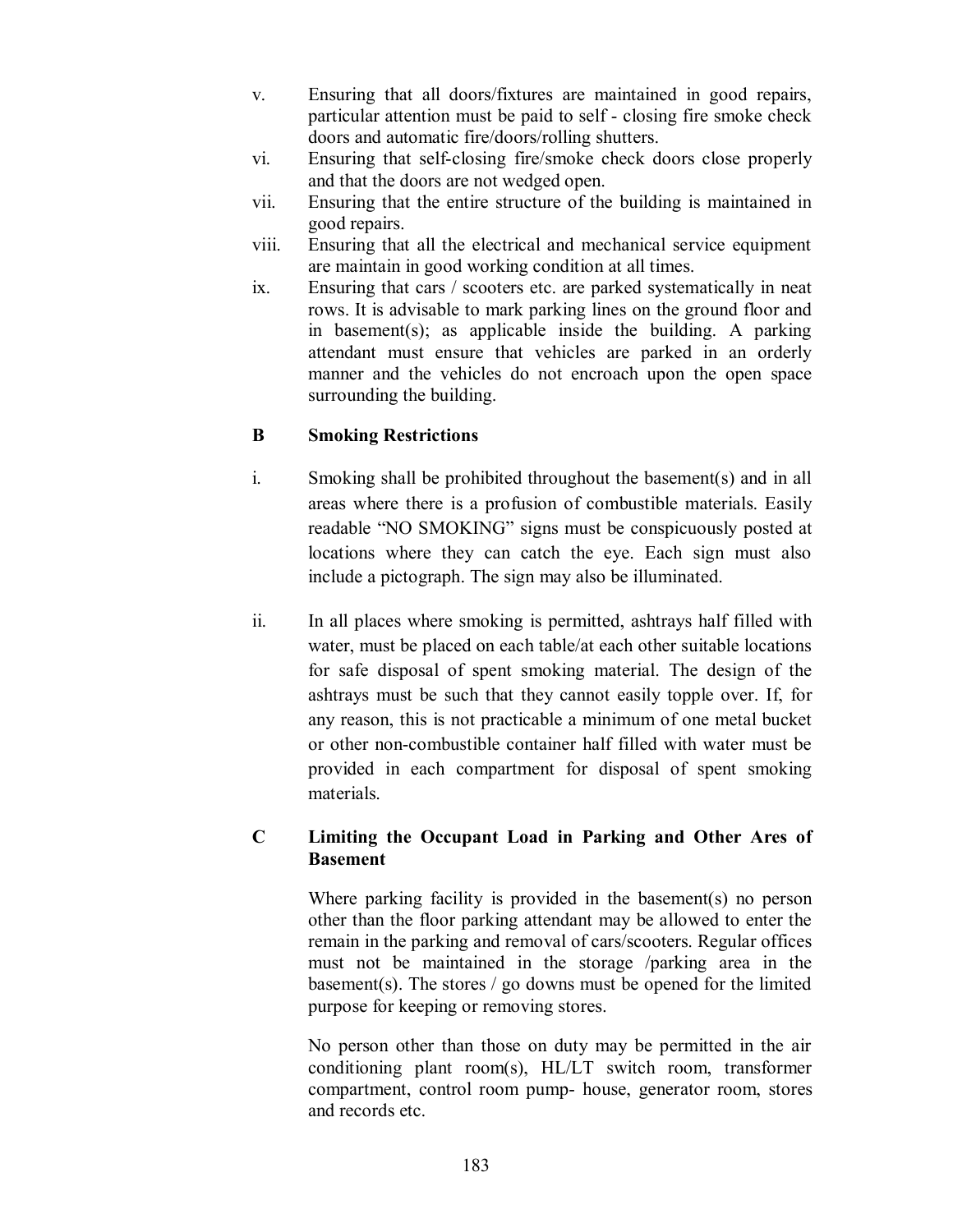### **(32) Fire Prevention**

In addition to the measure recommended above, the following fire prevention measure must be implemented when the building is in occupation.

- i. Storage of flammable substances, such as diesel oil, gasoline, motor oils, etc must not be allowed anywhere within the building. The only exception to this rule may be:
	- a. Storage in diesel oil in a properly installed tank in a fireresisting compartment in the generator room;
	- b. Diesel oil, gasoline, motor oil etc, filled in the vehicle tanks.
- ii. Preparation of tea and warming of food must be prohibited throughout the building
- iii. Where heaters are use during winters, the followings precautions must be taken.
	- a. All heaters, except convector heaters, must be filled with guards.
	- b. Heaters must not be placed in direct contact with or too close to any combustible material.
	- c. Heaters must be kept from curtains to ensure that the latter do not blow over the heater accidentally.
	- d. Heaters must not be left unwanted while they are switched on.
	- e. Defective heaters must be immediately removed from service until they have been repaired and tested for satisfactory performance.
	- f. Use of heaters must prohibit in the entire basement, fire control room and in all weather maker rooms throughout the building. Also in all places where there is profusion of combustible flammable materials.
- iv. Use of candles or other naked light flame must be forbidden throughout the building, except in the offices (for sealing letter only) and kitchen. When candles/ spirit lamps are used for sealing letters/ packers, extreme care must be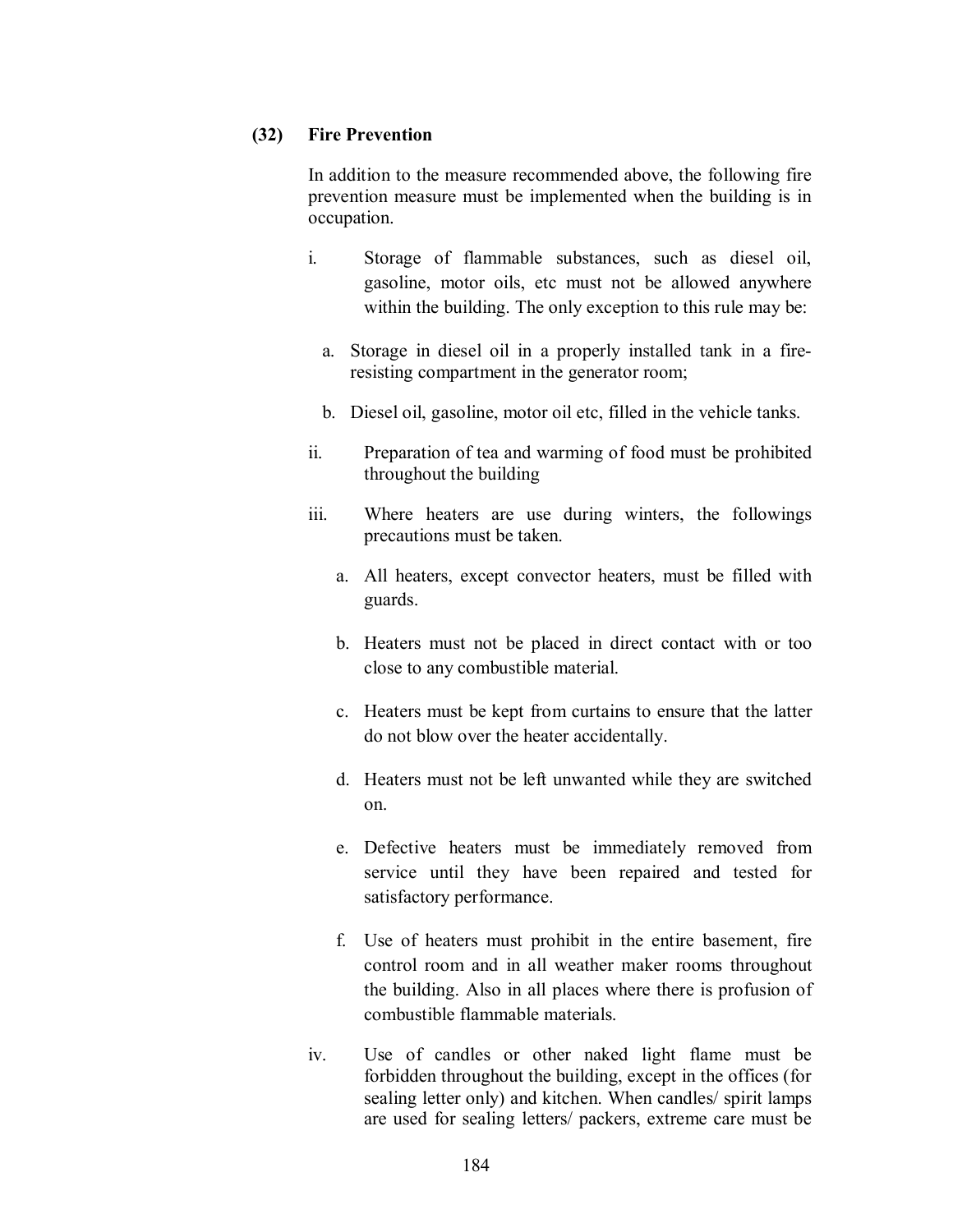take to ensure that paper does not come in direct contact with the naked flame and the candles/spirit lamps kitchen fires must be extinguished when no longer required.

- v. Fluorescent lights must not be directly above the open file racks in offices/ record rooms. Where this is unavoidable, such lights must be switched on only for as long as they are needed.
- vi. Filling up of old furniture and other combustible materials such as scrap paper, rags, etc. must not be permitted anywhere in the building. These must be promptly removed from the building.
- vii. More than on portable electrical appliance must not be connected to any single electrical outlet.
- viii. Used stencils, ink smeared combustible materials and empty ink tubes must not be allowed to accumulate in rooms/compartments where cyclostyling is done. These must be removed and disposed off regularly.
- ix. All shutters/doors of main switch panels and compartments/shafts for electrical cables must be kept locked.
- x. Aisles in record rooms and stores must have a clear uniform width of not less than 1.0 m. Racks must not be placed directly against the wall/partition.
- xi. In record rooms, offices and stores, a clear space of not less than 30 cm. must be maintained between the top-most stack of stores/records and the lighting fittings.
- xii. A similar clearance, and at (xi) above must be maintained from fire detectors.
- xiii. Fire detectors must not be painted under any circumstances and must also be kept from lime/distemper.
- xiv. Records must not be piled/ dumped on the floor.
- xv. Welding or use of blow torch shall not be permitted inside the building, except when it is done under strict supervision and in full conformity with the requirements laid down in IS: 3016-1966 code of practice for fire precautions in welding and cutting operation.
- xvi. Printing ink/oil must not be allowed to remain on the floor; the floor must be maintained in a clean condition at all times.

### **(33) Occupancy Restrictions**

- **A.** The premises leased to any party shall be used strictly for the purpose for which they are leased.
- **B.** No dangerous trade/practices (including experimenting with dangerous chemicals) shall be carried on in the leased premises;
- **C.** No dangerous goods shall be stores within the leased premises.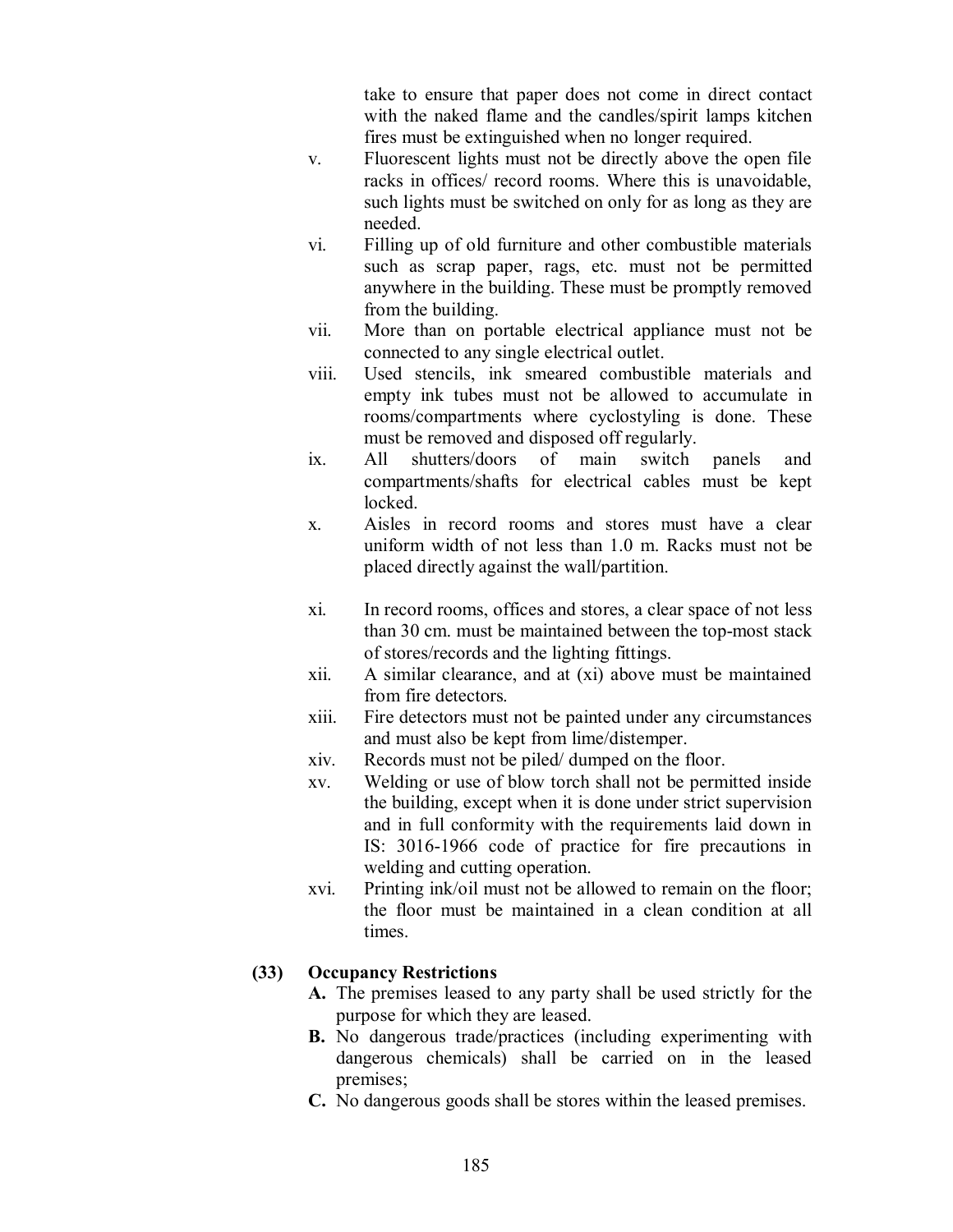- **D.** The common/public corridor shall not put up any fixtures that may obstruct the passage in the corridor and/or shall not keep any wares, furniture or other articles in the corridor.
- **E.** The penalty for contravention of the condition laid down below must be immediate termination of lease and removal of all offending materials.
- **F.** Regular inspection and checks must be carried out at frequent intervals to ensure compliance with conditions above.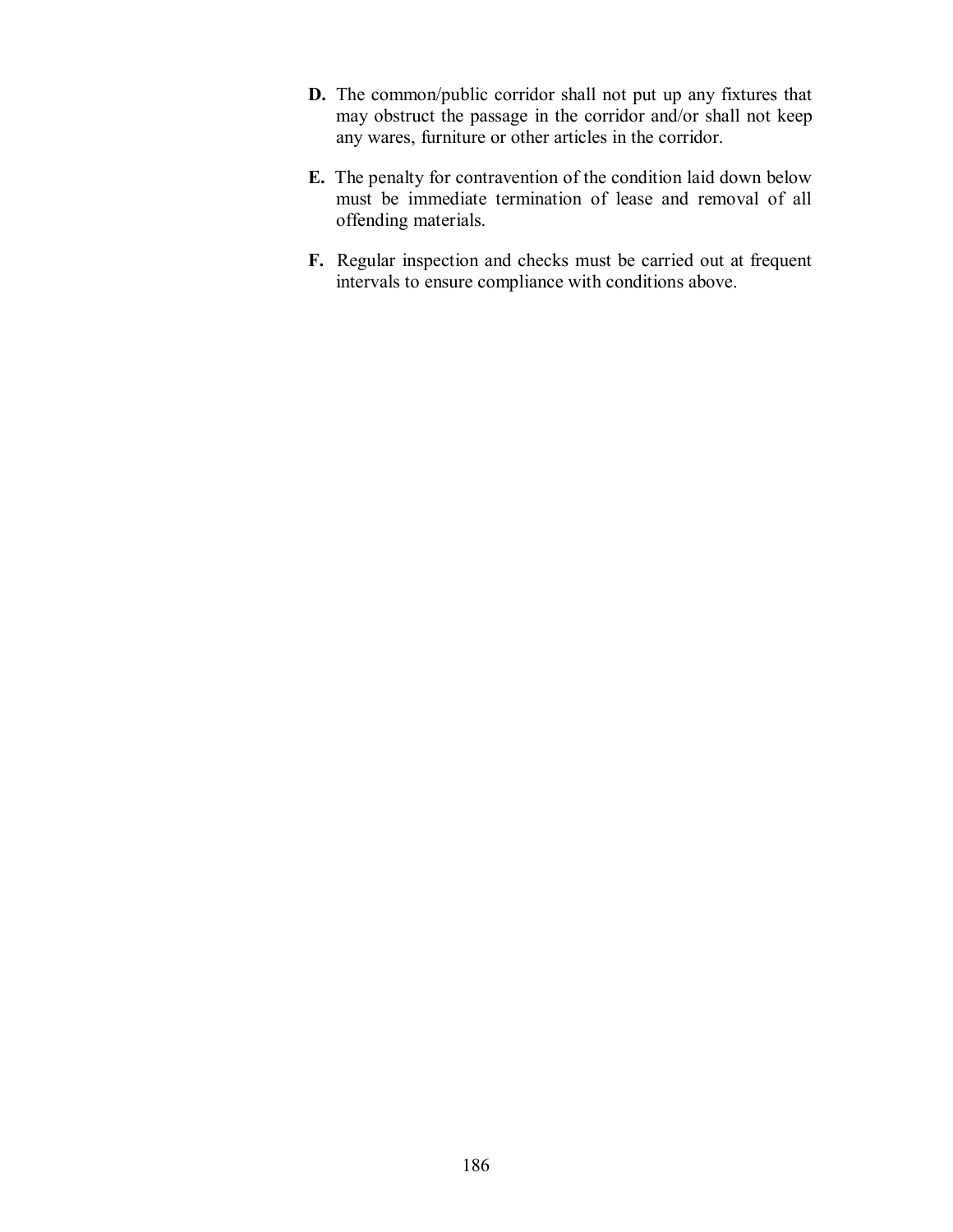# **FORM-I PART-I**

# **BUILDING PLAN APPLICATION FORM**

Form No**.\_\_\_\_\_\_\_\_\_\_\_\_**

Authorized Signature

### **APPLICATION FOR PERMISSION FOR DEVLOPMENT OF BUILDINGAND SUB-DIVISION OF LAND UNDER SECTION-16 OF THE ORISSADEVLOPMENT AUTHORITIES ACT, 1982.**

| From:              |
|--------------------|
| Name and Address   |
| (in Block letters) |
| Tel No.            |

For Office use only Regd. No. Scrutiny Fee

**To**

### **THE VICE-CHAIRMAN, ROURKELA DEVLOPMENT AUTHORITY ROURKELA.**

Madam / Sir,

I / We hereby apply for permission to undertake development and carry out:-

- a. Construction of storeyed building.
- b. Re-construction of an existing building.
- c. Alteration / addition to the existing building;
- d. Revalidation / renewal of plan for construction of all \_\_\_\_\_\_\_\_\_\_\_ storeyed building;
- e. Sub-division of land
- f. \_\_\_\_\_\_\_\_\_\_\_ (if any other please specify)
- g. Demolition
- h. \_\_\_\_\_\_\_\_\_\_\_\_ (if any other please specify)

In respect of plot No.  $\blacksquare$  Khata No.  $\blacksquare$  Village of  $\blacksquare$ Municipality within the development Plan Area of Rourkela/Sundargarh/Rajgangpur /Biramitrapur. The said land building shall be used for purpose.

I / We enclosed herewith the following plans (7copies in case of privately owned plots / 7 copies in case of Govt. leased Govt. plots) and specifications duly signed by me and Architect / Engineer / Supervisor / Group agency \_\_\_\_\_\_\_\_\_\_\_\_\_\_\_\_ bearing Regd. No. License /Empanelment No. Who has/have prepared the plans, designs etc. and who will supervise the developments. The building parameters checklist prepared by the Technical person is enclosed.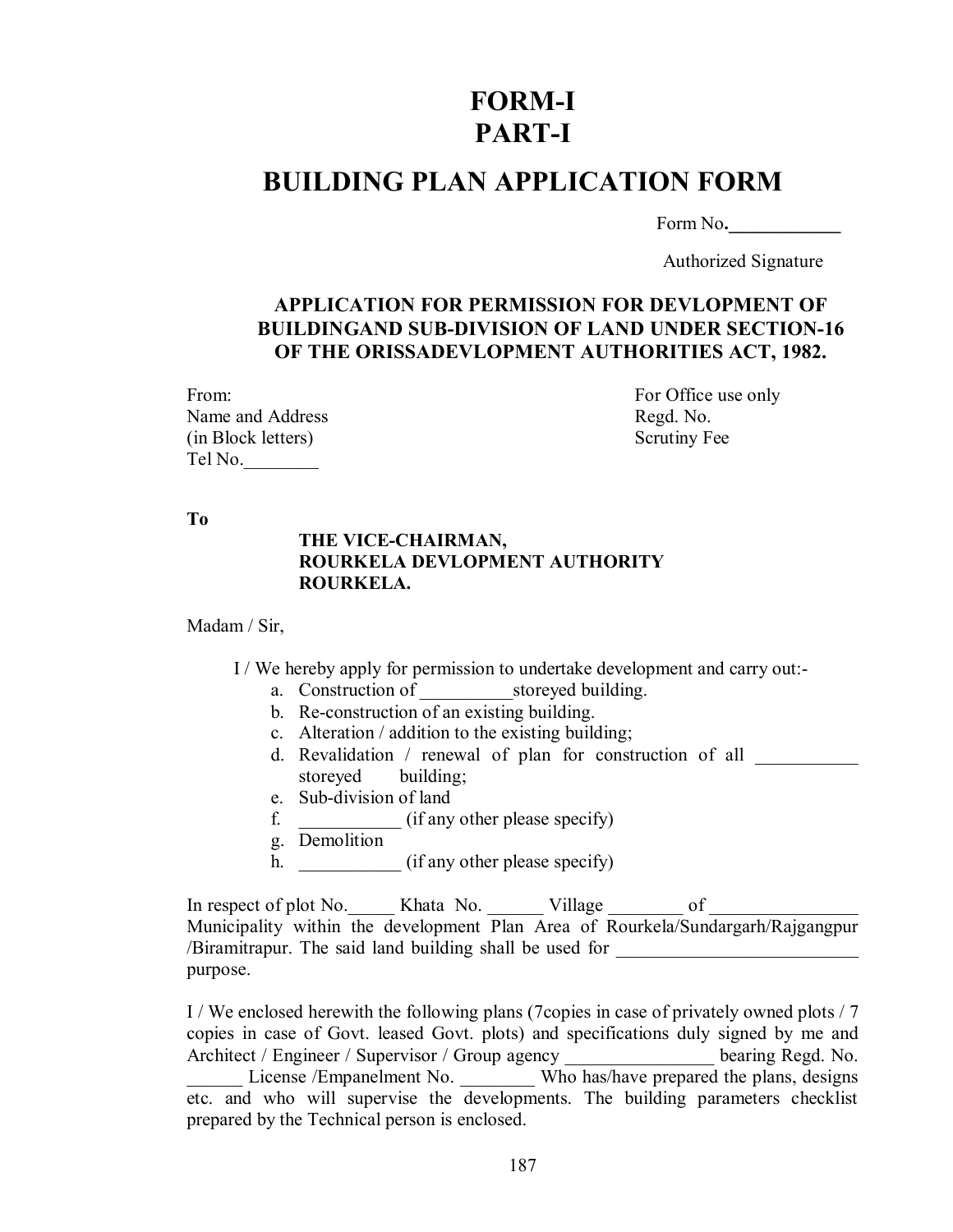I / We the owner(s) of every part of the land / building to which this application rela[tes,](http://www.docu-track.com/buy/) requests permission for the above development may kindly be accorded.

### Documents furnished.

| 1. Seven sets of the building plan:<br>2. Ownership document: | Yes / No / Not applicable<br>Yes / No / Not applicable |
|---------------------------------------------------------------|--------------------------------------------------------|
| 3. Supervision certificate in form-I                          | Yes/ No / Not applicable                               |
| 4. Affidavit for peaceful possession<br>of the land:          | Yes/ No / Not applicable                               |
| 5. Structural stability certificate:                          | Yes/ No / Not applicable                               |
| 6. NOC from lessee in case of ease hold:                      | Yes/ No / Not applicable                               |
| 7. NOC from fire Prevention Officer:                          | Yes/ No / Not applicable                               |
| 8. NOC from Airport Authority:                                | Yes/ No / Not applicable                               |
| 9. Environmental clearance:                                   | Yes/ No / Not applicable                               |
| 10. Checklist of the proposed building                        | Yes/ No / Not applicable                               |
| 11. Any other certificate / NOC (please specify):             | Yes/ No / Not applicable                               |
|                                                               |                                                        |

Place: Signature of Owner(s)

Date: Name of Owner(s)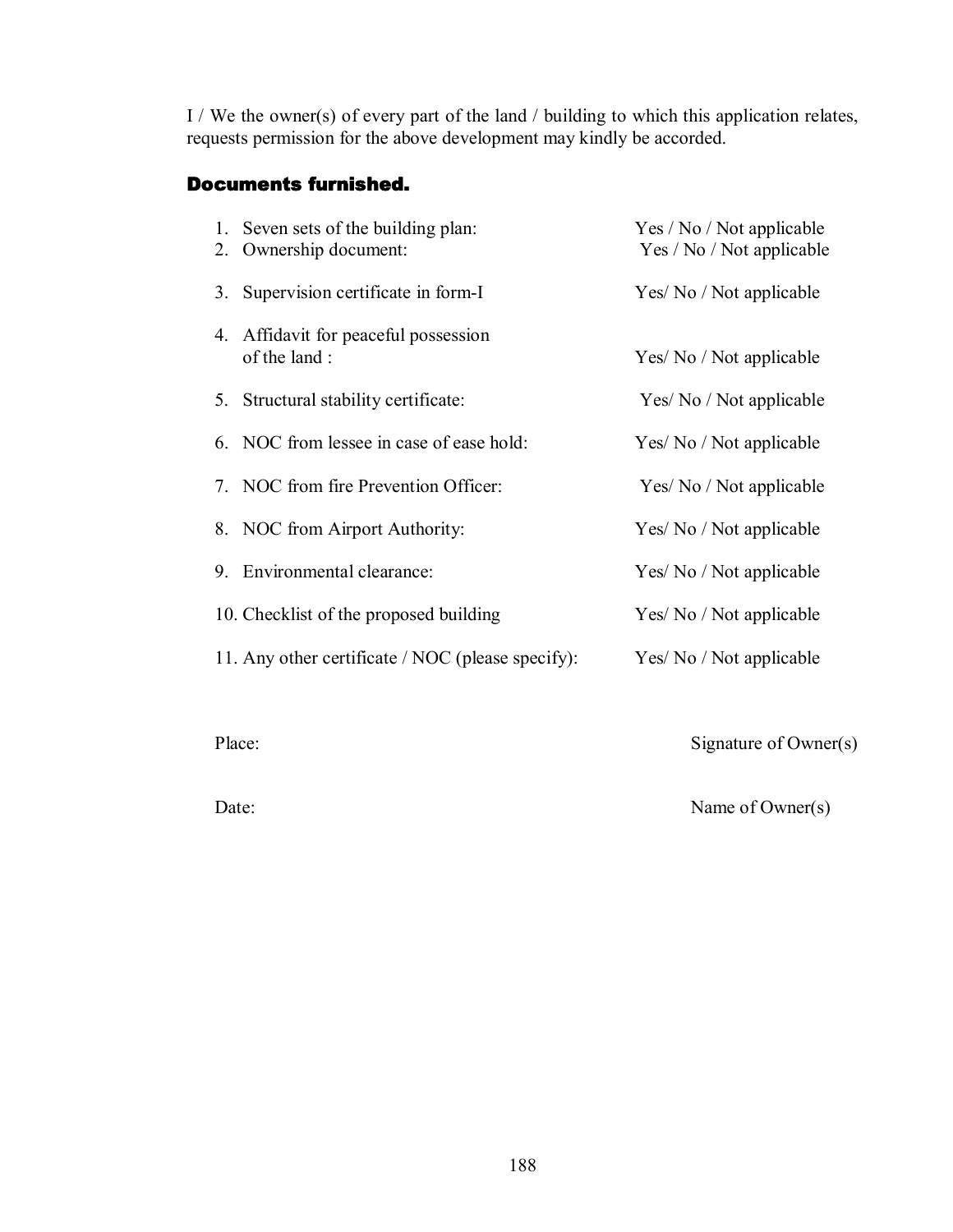## **PART—II**

## **FORM FOR SUPERVISION**

I hereby certify that the development / erection / re-erection / demolition or material alteration in / of the building in respect of Plot No.-------------- khata No.-------------- village /Mouza---------------------- of\_\_\_\_\_\_\_\_\_\_\_\_\_\_\_\_\_ Municipality shall be carried out under my supervision and I certify that all the materials (type and grade) and the workmanship of the work shall be generally in accordance with the general and detailed specifications submitted along with and that the work shall be carried out according to the sanctioned plans.

Signature of

Empanelled/Technical Person

Name of the Technical Person

\_\_\_\_\_\_\_\_\_\_\_\_\_\_\_\_\_\_\_\_\_\_\_

Address\_\_\_\_\_\_\_\_\_\_\_\_\_\_\_\_

Date: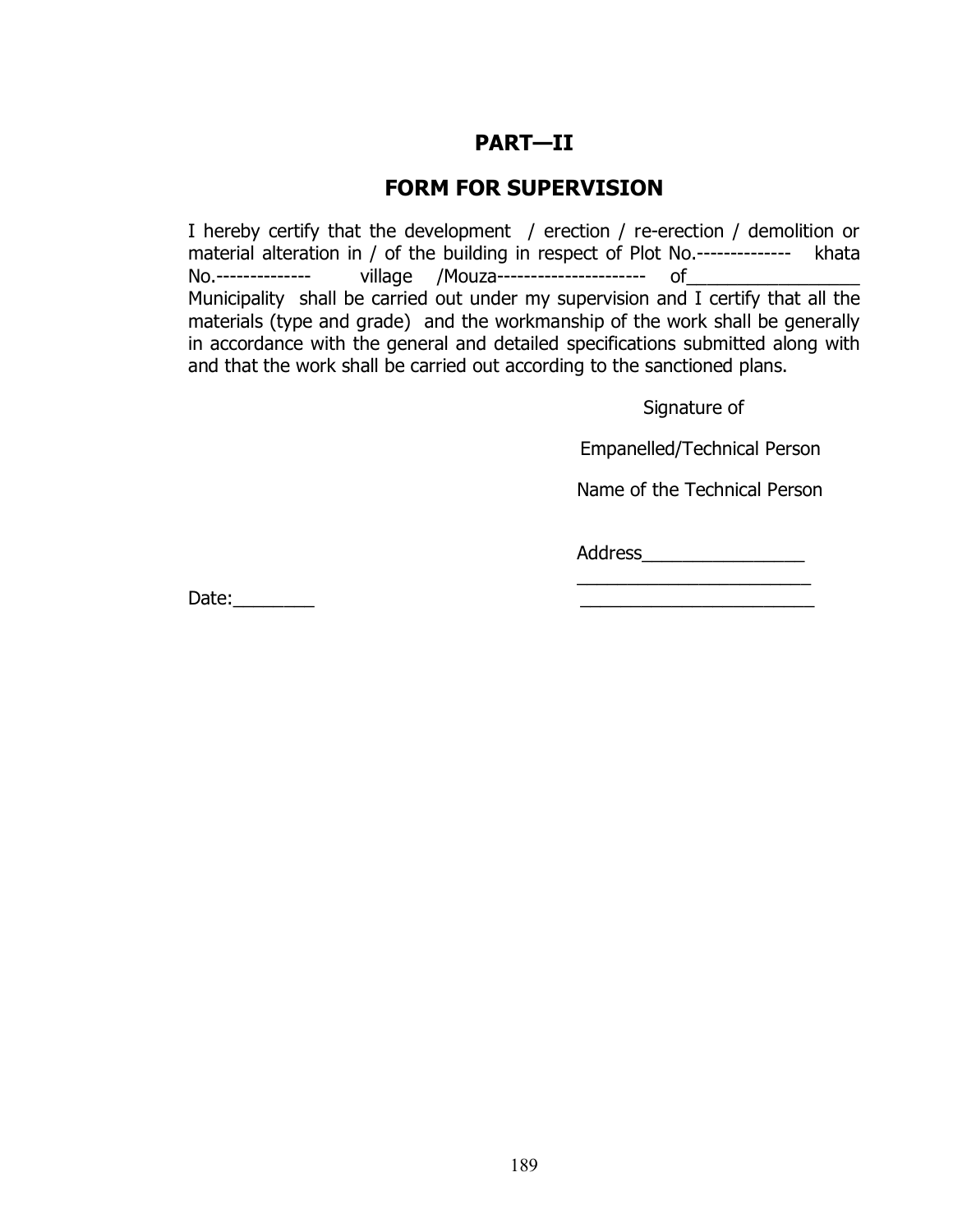#### **PART – III CHECK LIST**

- 1. Name of the Applicant: 2. Name of the Owner: 3. Name of the Builder/Developer: 4. Ownership documents: Established/Non established 5. As per Document Building Plan Possession Area: 6. Tenancy:- Lease hold/Free hold/Stitiban. If lease hold: (i) Name of Lessor: (ii) Purpose of lease: (iii) Duration of lease: 7. Existing off site Physical Infrastructure: (a) Road (b) Sewerage (c) Drainage (d) Water facility (e) Availability of drain (f) Telephone (g) Electric 8. Nature of Construction: New Construction/Reconstruction/Addition/Alteration
	- 9. (i) Amount of fee deposited
		- (ii) Covered area on all floors
	- 10
- Use applied Land use in the comprehensive development plan Whether permissible/not permissible/special consideration
- 11. (i) Whether first permission/Revised permission/Revalidation\_\_\_\_\_\_\_\_\_\_\_\_\_\_\_\_
	- (ii) No of floor(s)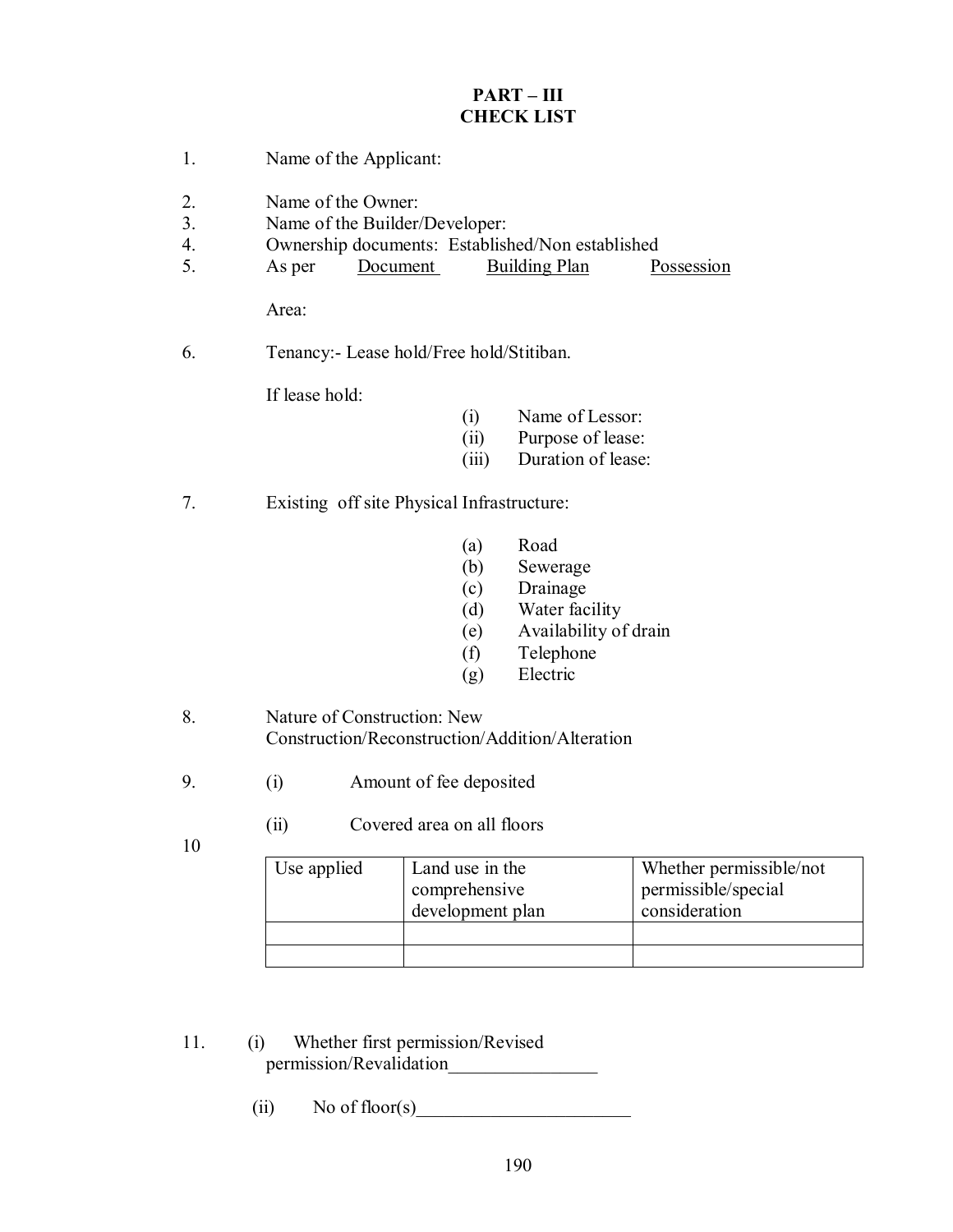#### 12. Contents of Building Plan:

- (i) Site Plan
- (ii) Lay out plan
- (iii) All floor plan
- (iv) Elevations-Front/Rear/Right/Left/Cross section
- (v) Plan of foundation
- (vi) Septic tank and Soak pit
- (vii) Recharging pit
- (viii) Drain Section
- (ix) Area statement
- (x) Schedule of doors and windows

13. Approach road:-

- (i) Nature of road
- (ii) Width of road:-

| As per site / key plan | Site inspection report |
|------------------------|------------------------|
|                        |                        |

(iii) Whether the approach road as shown connected to an existing public road in the site plan

(iv) Whether such connection is available in settlement sheets: Yes/No (v) If private , whether (a) transferred to the Municipality: Yes/No

- (a) indicated in the not final settlement plan: Yes/No
- (b) mentioned in the ownership document: Yes/No
- 14. Whether the plot is affected by proposed road/proposed drain/ proposed lake/any other public use
- 15. Whether the plot is within 100 meter/100-300 meter of state/A.S.I. protected monuments

16. Whether the plot is within 200 meter radius of Important buildings(i.e. Governor House,Orissa State Secretariat, O.L.A. and official Residence of C.M.)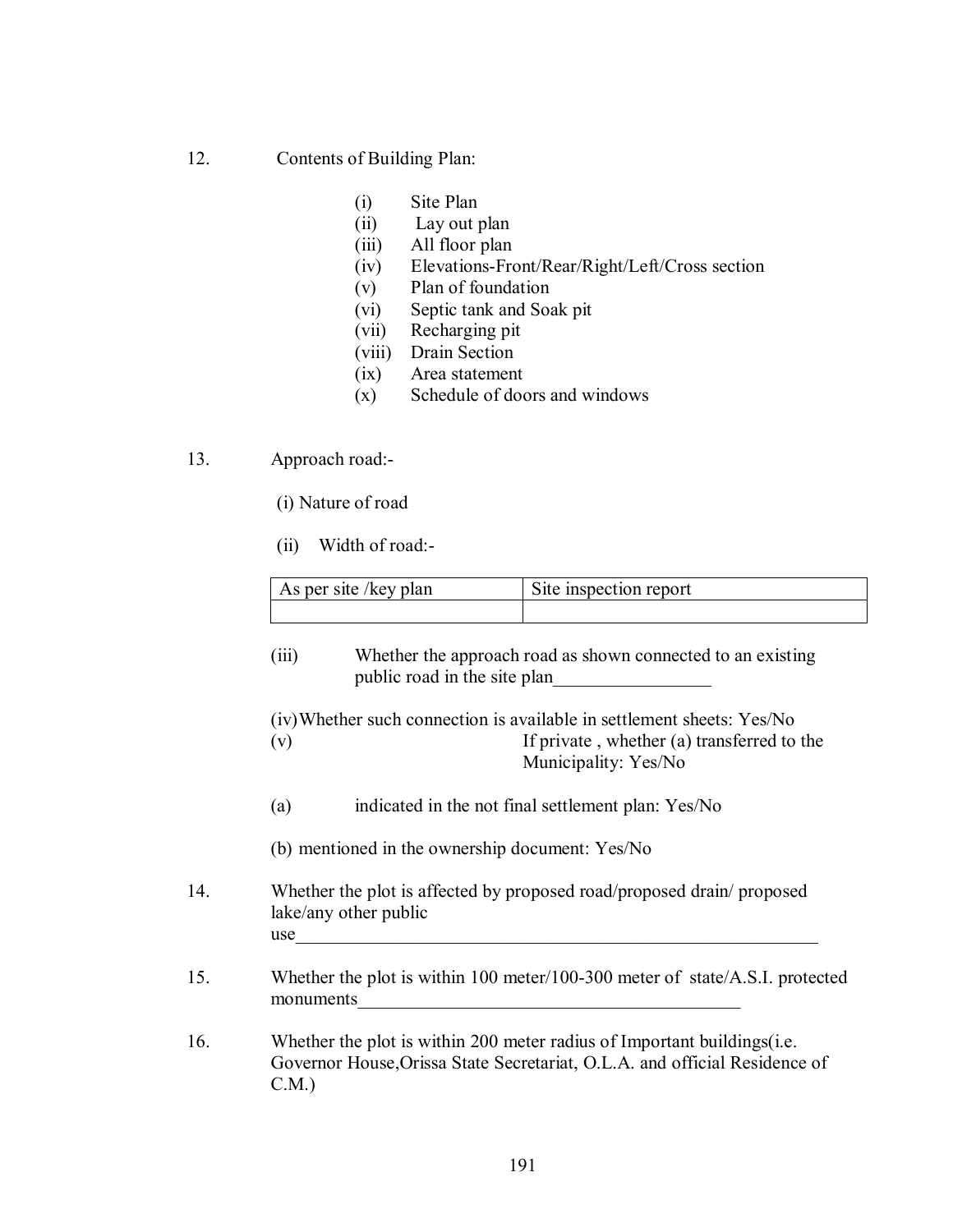17. Building Parameters:

| Category               | Requirement as | Approved      | Proposal       | Remarks |
|------------------------|----------------|---------------|----------------|---------|
|                        | per norm       | building plan |                |         |
| $\mathbf{1}$           | $\overline{2}$ | 3             | $\overline{4}$ | 5       |
| Basement/stilt         |                |               |                |         |
| Ist floor              |                |               |                |         |
| $2nd$ floor            |                |               |                |         |
| $3rd$ floor            |                |               |                |         |
| $4th$ floor            |                |               |                |         |
| Society room           |                |               |                |         |
| Front set back         |                |               |                |         |
| Rear set back          |                |               |                |         |
| Left side set back     |                |               |                |         |
| <b>FAR</b>             |                |               |                |         |
| Parking                |                |               |                |         |
| Height                 |                |               |                |         |
| No. of dwelling unit   |                |               |                |         |
| Population density     |                |               |                |         |
| No. of staircase       |                |               |                |         |
| No. of lift            |                |               |                |         |
| Recharing pit          |                |               |                |         |
| Scrutiny fee deposited |                |               |                |         |
| Gates                  |                |               |                |         |
| Exemptions             |                |               |                |         |
| (i)height              |                |               |                |         |
| (ii) setback           |                |               |                |         |
| $(iii)$ FAR            |                |               |                |         |
|                        |                |               |                |         |

18. Whether falls in the Airport funnel zone

### 19. Provision of proposed on site physical infrastructure

(i) Water Supply:-

(ii) Sewerage:-

 (iii) Drainage:- (iv) Electrical Installation:-

### 20. Clearance/Certificate produced: RS/RNS/NR (ii) General Affidavit:-

(iii) Structural Stability Certificate:-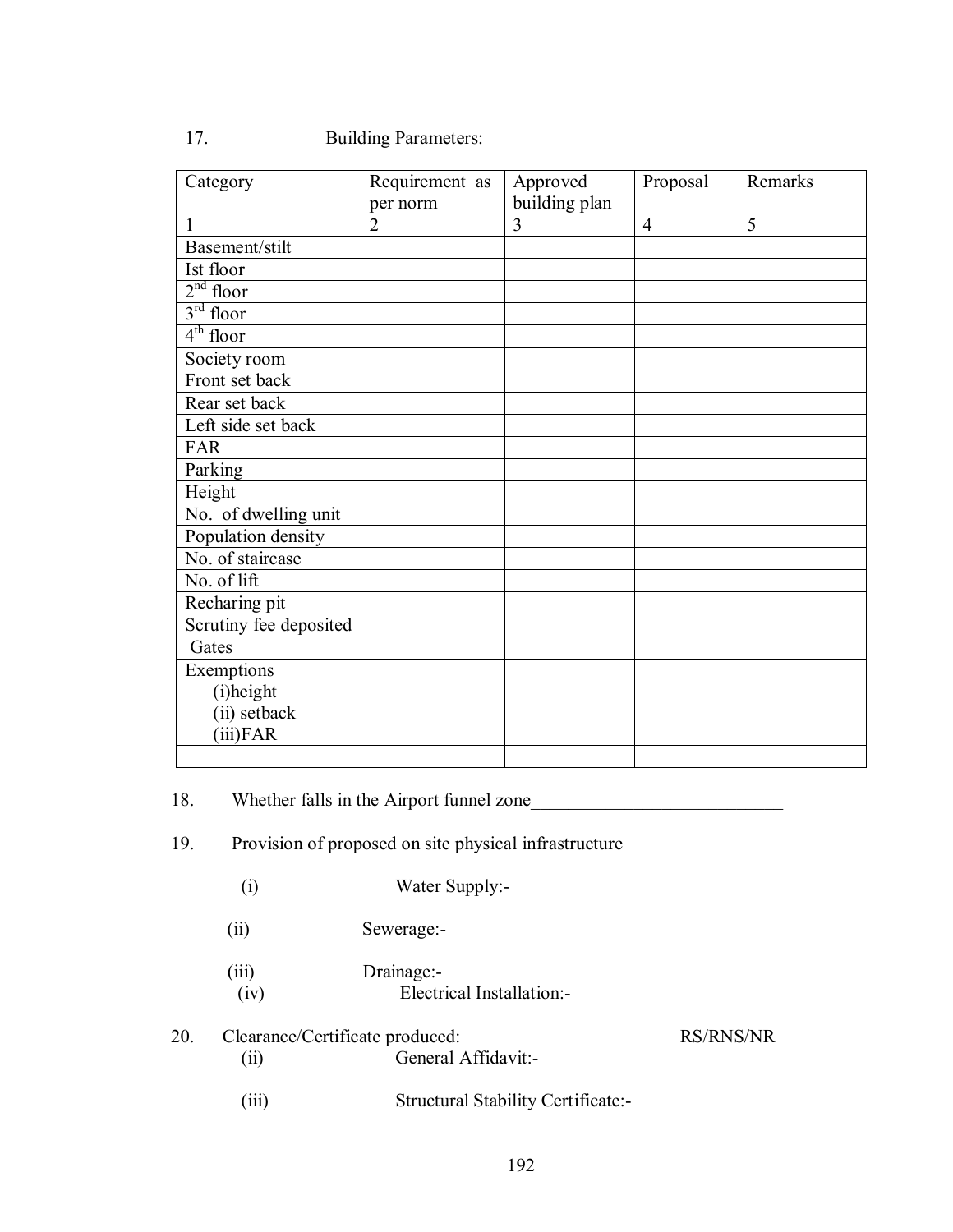- (iv) Form of Supervision:-
- (v) NOC from Fire Prevention Officer:-
- (vi) NOC from PHED:-
- (vii) Undertakings with regard to quality construction/Water supply/Sewerage/Drainage/Waste disposal/fire fighting
- (viii) Any other (specify)

### **N:B: (RS: Required and Submitted, RNS: Required not Submitted, NR: Not Required)**

- 
- 21. Involvement of Technical Person & Builder:
	- (i) Architect/Engineer :-

Name:- C.A.No:- Empanelment No:

- (ii) Engineer/Structural Engineer:- Name: Empanelment No: (iii) Builder: Name: Empanelment No:
- (iv) Any other:

**Signature of Technical Person**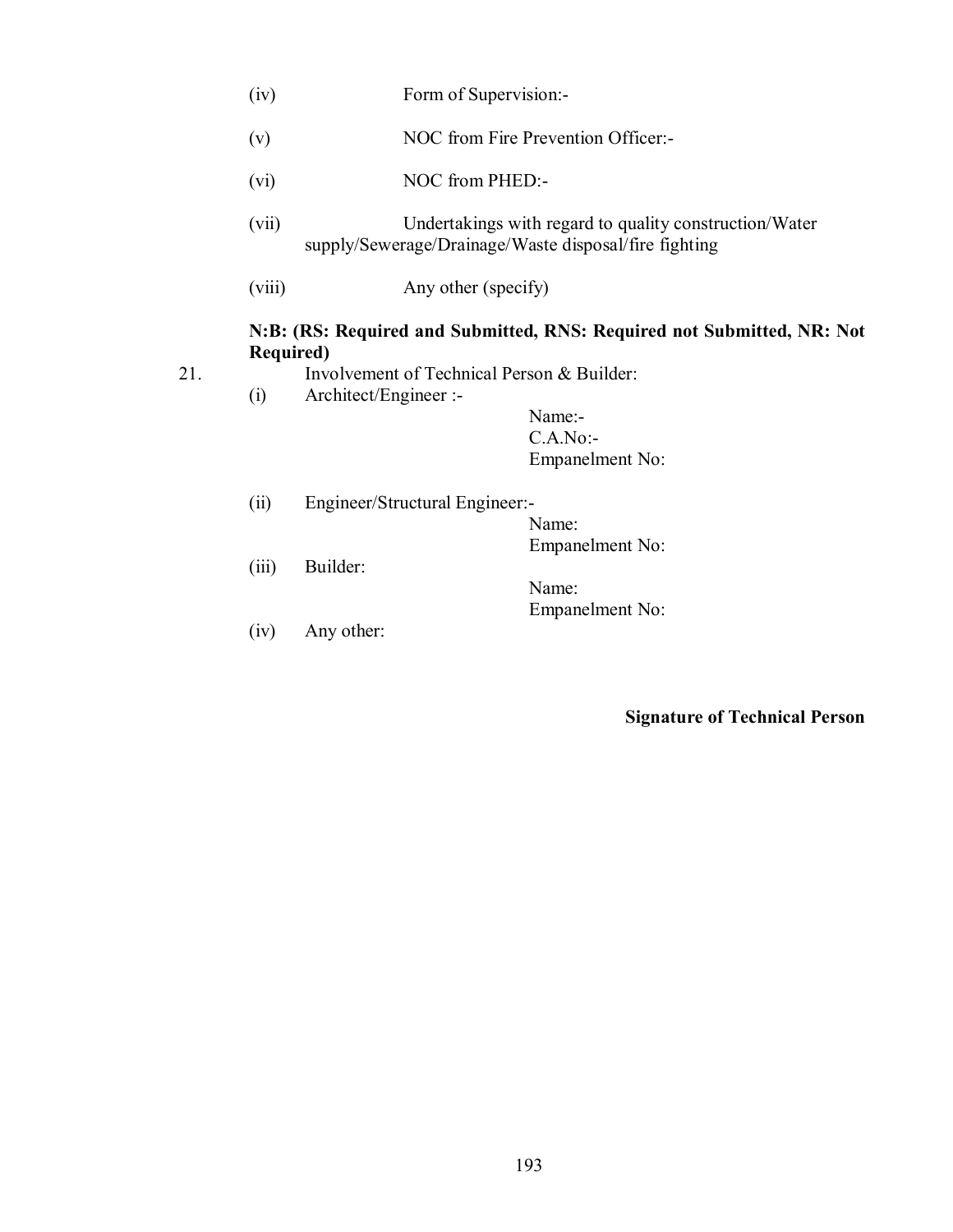### **FORM NO. II ROURKELA DEVELOPMENT AUTHORITY**

No. /RDA,Rourkela, Dated:

Permission under sub- section (3) of the Section-16 of the Orissa Development Authorities Act, 1982 (Orissa Act, 1982) is hereby granted in favour of;

Smt./ Shri

(a) Sub- division of lands

(b) Institution of change of the use of land or building

Construction of a \_\_\_\_\_\_\_\_\_\_ building. (c) Construction of a<br>
(d) Reconstruction of building.

(e) Alteration of

(f) Alteration or additions in the existing building

\_\_\_\_\_\_\_\_\_\_\_\_\_\_\_\_ (Specify) in respect of plot No.\_\_\_\_\_\_\_\_\_\_\_\_\_\_\_\_\_\_\_\_\_\_\_ Khatta

No. \_\_\_\_\_\_\_\_\_\_\_\_\_ Village/ Mouza \_\_\_\_\_\_\_\_\_\_\_\_\_\_\_\_\_\_ of \_\_\_\_\_\_\_\_\_\_\_\_\_\_\_\_\_\_ Municipality within the Development Plan Area of \_\_\_\_\_\_\_\_\_\_\_\_\_\_\_\_\_\_\_\_\_\_\_\_\_\_\_\_\_\_\_Subject to following additions/restrictions.

- (a) The land / Building shall be used exclusively for \_\_\_\_\_\_\_\_\_\_\_\_\_\_\_\_ purpose and the uses shall not be changed to any other use without prior approval of this Authority.
- (b) The development shall be undertaken strictly according to plans enclosed with necessary permission endorsement.
- (c) Parking space measuring \_\_\_\_\_\_\_\_\_\_\_\_\_\_ sq. m. as shown in the approved plan shall be kept open and no part of it will be built upon.
- (d) The land over which construction is proposed is accessible by an approved means of access of m. width.
- (e) The land in question must be in lawful ownership and peaceful possession of the applicant
- (f) The applicant shall free gift \_\_\_\_\_\_\_\_\_\_\_\_\_ m. wide strip of land in further widening of the road to the standard width.
- (g) The permission is valid for period of three years with effect from the date of issue.
- (h) Permission accorded under the provision of section 16 of ODA Act, cannot be construed as evidence in respect of right title interest of the plot over which the plan is approved.
- (i) Any dispute arising out of land record or in respect of right/title/ interest after this approval the plan shall be treated automatically cancelled during the period of dispute.
- (j) Any other conditions.

#### By order

#### Authorized Officer Rourekala Development Authority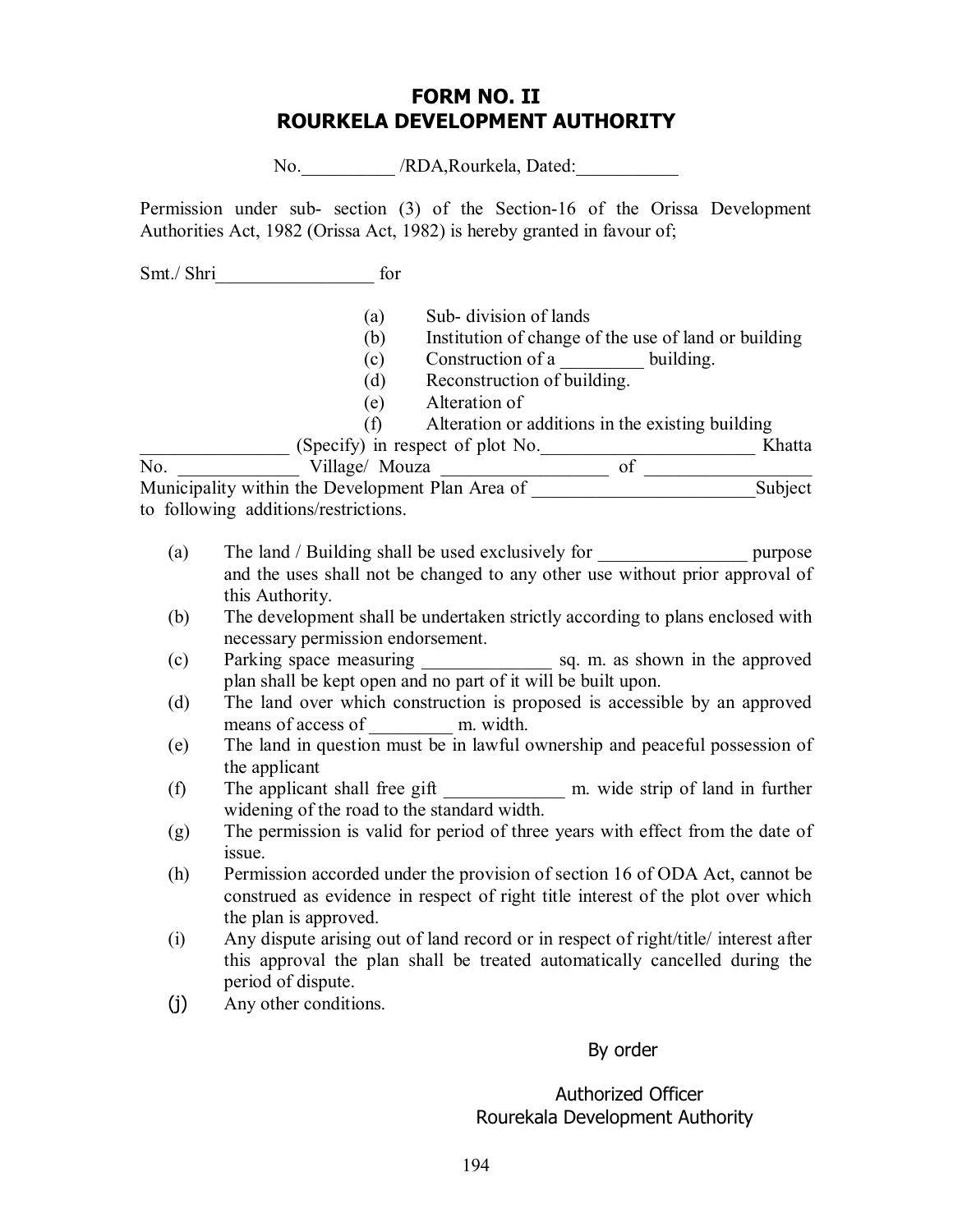| Memo No.        | /RDA, Rourkela, Dated           |
|-----------------|---------------------------------|
| Copy along with | copies of the approved plans to |
| Smt./ Shri      |                                 |

 Authorized Officer Rourkela Development Authority

Memo No.\_\_\_\_\_\_\_\_\_\_\_\_\_\_\_\_\_/RDA,Rourkela, Dated\_\_\_\_\_\_\_\_\_\_\_\_\_\_\_\_\_\_\_\_\_\_\_\_\_\_\_\_\_\_\_\_\_\_\_ Copy with a copy approved plan forwarded to the Executive Officer, Rourkela Municipality/ Rajgangpur Municipality / Biramitrapur Municipality/ Sundargarh Municipality for information .

> Authorized Officer Rourkela Development Authority

Memo No.\_\_\_\_\_\_\_\_\_\_\_\_\_\_\_\_\_/RDA, Rourkela, Dated\_\_\_\_\_\_\_ Copy forwarded to the Director of Town Planning, Orissa, Bhubaneswar.

> Authorized Officer Rourkela Development Authority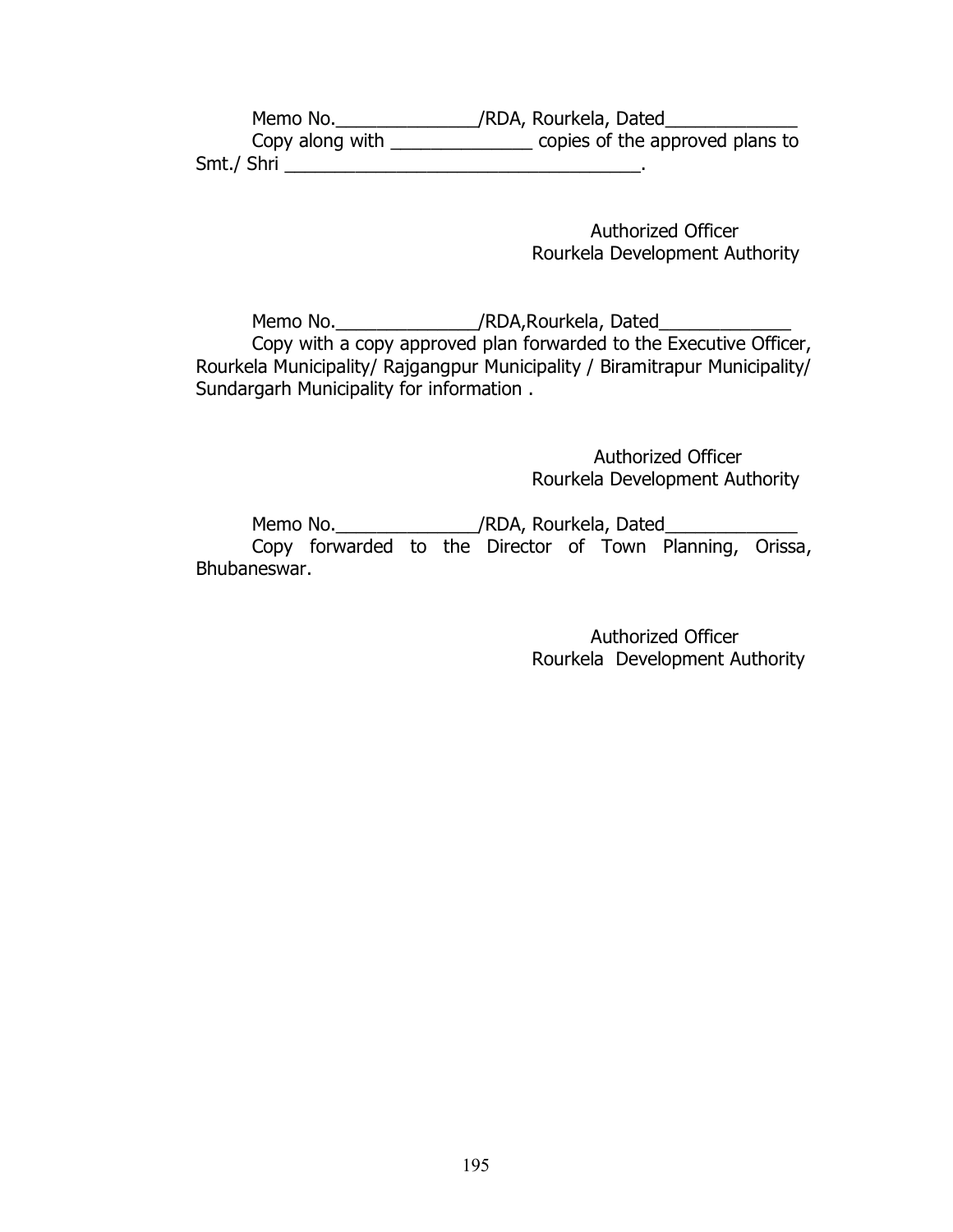#### **FORM –III**

### **APPLICATION FOR DRAWING OF ATTENTION SUB-SECTION (7) OF SECTION -16 OF THE ORISSA DEVLOPMENT AUTHORITIES ACT, 1982.**

From \_\_\_\_\_\_\_\_\_\_\_\_\_\_\_

\_\_\_\_\_\_\_\_\_\_\_\_\_\_\_ \_\_\_\_\_\_\_\_\_\_\_\_\_\_\_

( Name and address of the applicant in block letters)

To

#### **THE VICE-CHAIRMAN, ROURKELA DEVLOPMENT AUTHORITY ROURKELA.**

Madam / Sir,

I/We do bring to your kind notice that I/We had applied for permission to the Bhubaneswar Development Authority on \_\_\_\_\_\_\_\_\_\_\_\_\_\_\_\_\_\_\_\_ to undertake development with respect to plot No. \_\_\_\_\_\_\_\_\_\_\_\_\_\_\_\_\_\_\_ Khata No. \_\_\_\_\_\_\_\_\_\_\_\_\_\_\_\_\_ Village/ Mouza \_\_\_\_\_\_\_\_\_\_\_\_\_ of Municipality within Development Plan Area of \_\_\_\_\_\_\_\_\_\_\_\_\_\_. My/ Our application was registered vide No. Dated Dated Two months have elapsed since the submission of my/our application and I/we have received any communication with respect to the said application.

Please take notice that if within a further period of one month from the date of receipt of this notice by you non communication either granting or refusing permission is received by me / us , I/we shall presume that permission as applied for has been granted in my/our favour.

Yours faithfully,

Signature of the applicant (s)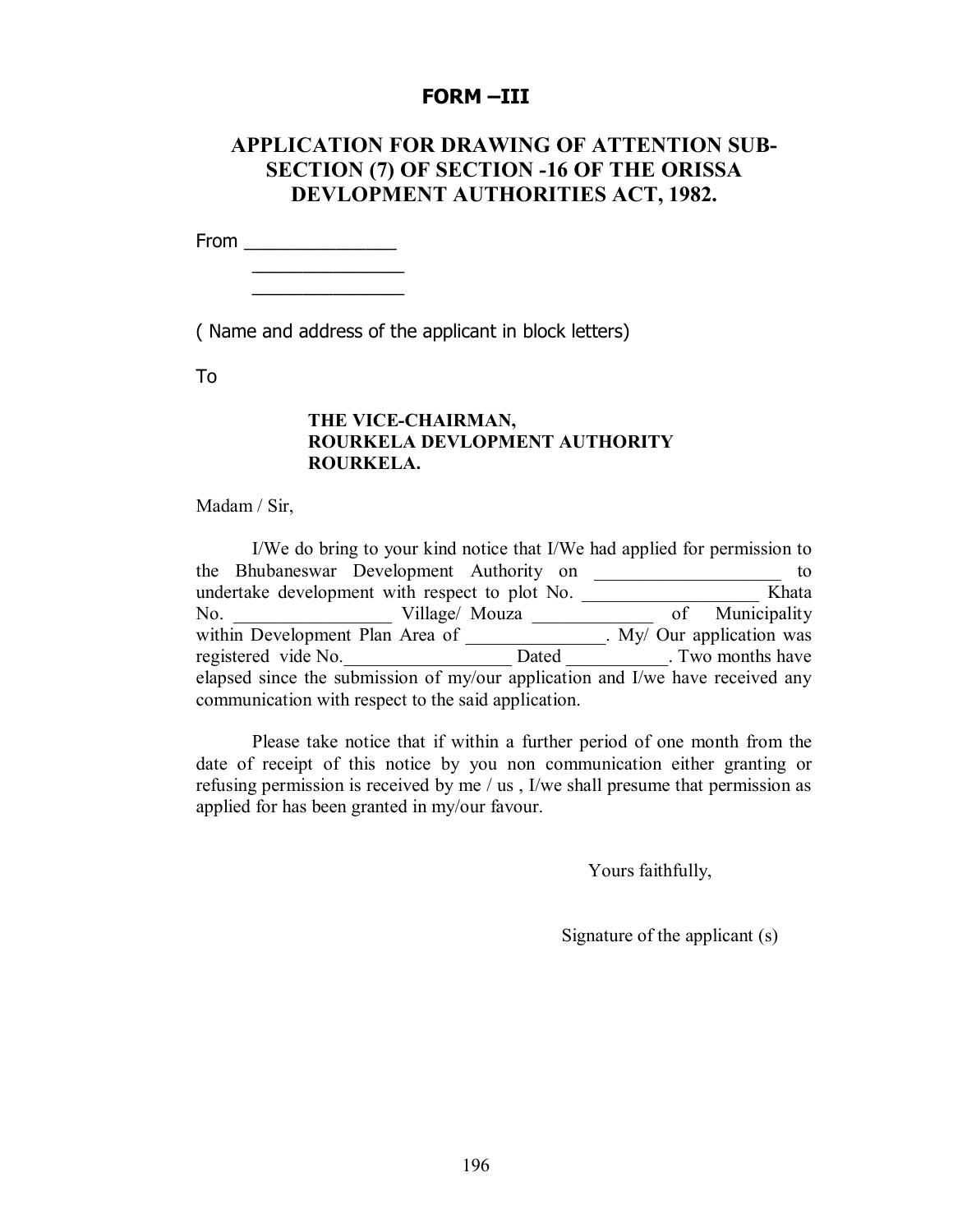## **FORM – IV**

### **Form of Registered to be maintained under Sub-section (11&12) of section-16 of O.D.A.Act.1982 (See Regulation 10)**

| <b>SI</b><br>No. | <b>Name</b><br>and<br>address<br>the<br>of<br>applicant | <b>Date</b><br>of<br>receipt | permiss<br>ion with<br><b>letter</b><br>No. | Date of Date of<br>refusal<br>with<br>letter<br>No. | of<br>Date<br>endorseme<br>nt to from<br><b>Enforceme</b><br>nt Branch | Date of<br>return<br>from<br><b>Enforce</b><br>ment<br><b>Branch</b> | Date of<br>sending<br>to<br>record<br>room | Signature<br>of<br>the<br>dealing<br>Asst. | <b>Signat</b><br>ure of<br>the<br>S.O |
|------------------|---------------------------------------------------------|------------------------------|---------------------------------------------|-----------------------------------------------------|------------------------------------------------------------------------|----------------------------------------------------------------------|--------------------------------------------|--------------------------------------------|---------------------------------------|
|                  |                                                         |                              |                                             |                                                     |                                                                        |                                                                      |                                            |                                            |                                       |
|                  |                                                         |                              |                                             |                                                     |                                                                        |                                                                      |                                            |                                            |                                       |
|                  |                                                         |                              |                                             |                                                     |                                                                        |                                                                      |                                            |                                            |                                       |
|                  |                                                         |                              |                                             |                                                     |                                                                        |                                                                      |                                            |                                            |                                       |
|                  |                                                         |                              |                                             |                                                     |                                                                        |                                                                      |                                            |                                            |                                       |
|                  |                                                         |                              |                                             |                                                     |                                                                        |                                                                      |                                            |                                            |                                       |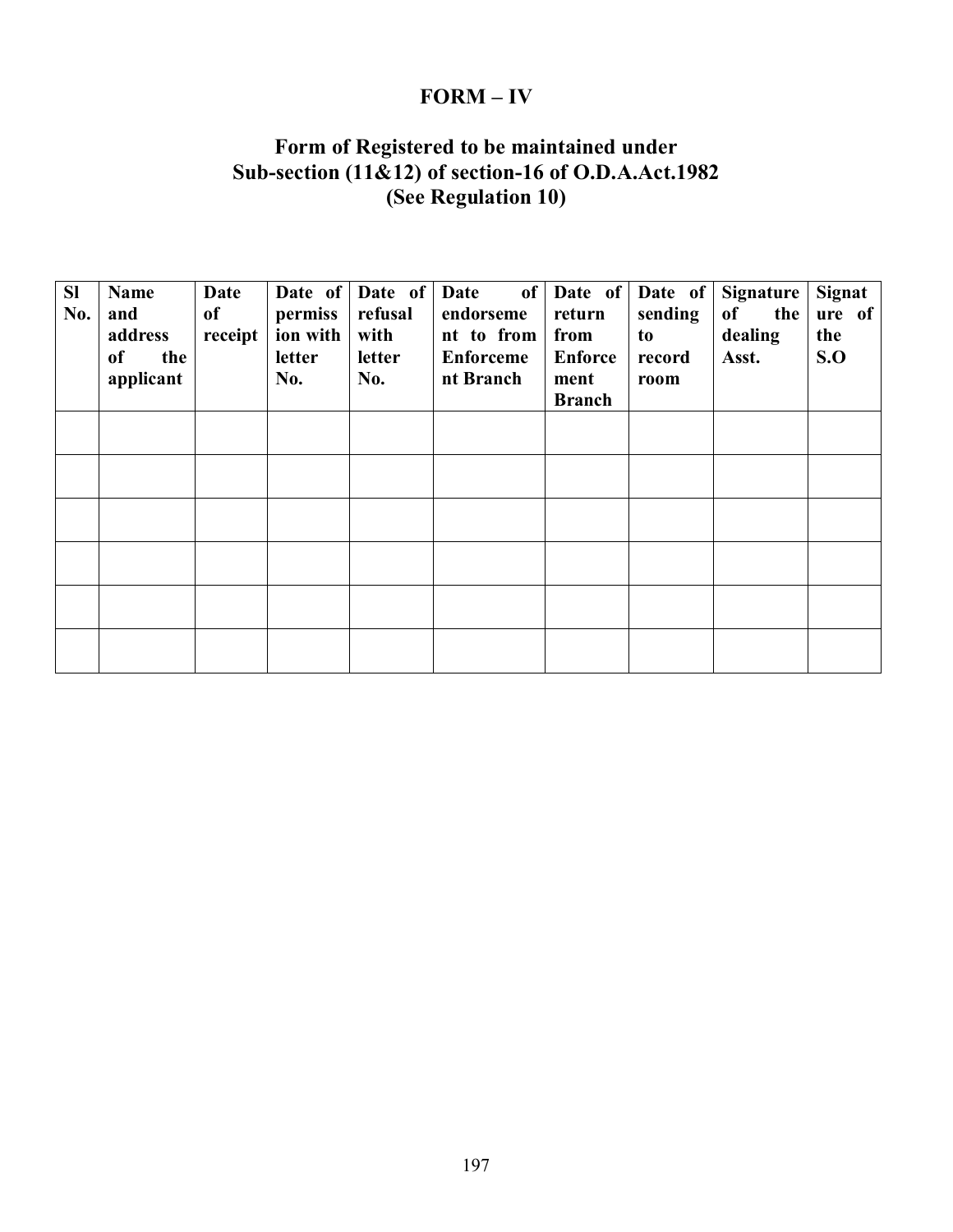### **FORM-V**

## **FORM OF NOTICE FOR COMMENCEMENT OF WORK**

## **(TO BE FURNISHED BY THE PLOT OWNERS(S) AND THE BUILDER/ DEVELOPER)**

From:\_\_\_\_\_\_\_\_\_\_\_\_\_\_\_\_\_  $\overline{\phantom{a}}$  ,  $\overline{\phantom{a}}$  ,  $\overline{\phantom{a}}$  ,  $\overline{\phantom{a}}$  ,  $\overline{\phantom{a}}$  ,  $\overline{\phantom{a}}$  ,  $\overline{\phantom{a}}$  ,  $\overline{\phantom{a}}$  ,  $\overline{\phantom{a}}$  ,  $\overline{\phantom{a}}$  ,  $\overline{\phantom{a}}$  ,  $\overline{\phantom{a}}$  ,  $\overline{\phantom{a}}$  ,  $\overline{\phantom{a}}$  ,  $\overline{\phantom{a}}$  ,  $\overline{\phantom{a}}$ 

 $\overline{\phantom{a}}$  . The contract of the contract of the contract of the contract of the contract of the contract of the contract of the contract of the contract of the contract of the contract of the contract of the contract of (Name and address in Block Letters)

To

### **THE VICE-CHAIRMAN, ROURKELA DEVLOPMENT AUTHORITY ROURKELA.**

Sir,

|                                   | I/We hereby give notice of the erection of building in respect of plot |           |                     |           |            |                                            |  |          |
|-----------------------------------|------------------------------------------------------------------------|-----------|---------------------|-----------|------------|--------------------------------------------|--|----------|
| No.                               |                                                                        | Khata No. |                     |           |            | Village                                    |  | to be    |
| commenced on                      |                                                                        |           |                     |           |            | as per the permission given in your letter |  |          |
| No.                               | Dated                                                                  |           |                     |           |            | under the supervision R.D.A.               |  |          |
| empanelled                        |                                                                        |           | Architect/Engineer/ |           | Structural |                                            |  | Engineer |
|                                   |                                                                        |           |                     | Regd. No. |            | ın                                         |  |          |
| accordance with the annroved plan |                                                                        |           |                     |           |            |                                            |  |          |

accordance with the approved plan.

Yours Faithfully,

Signature(s) of the Owner

Signature of Builder/ Developer,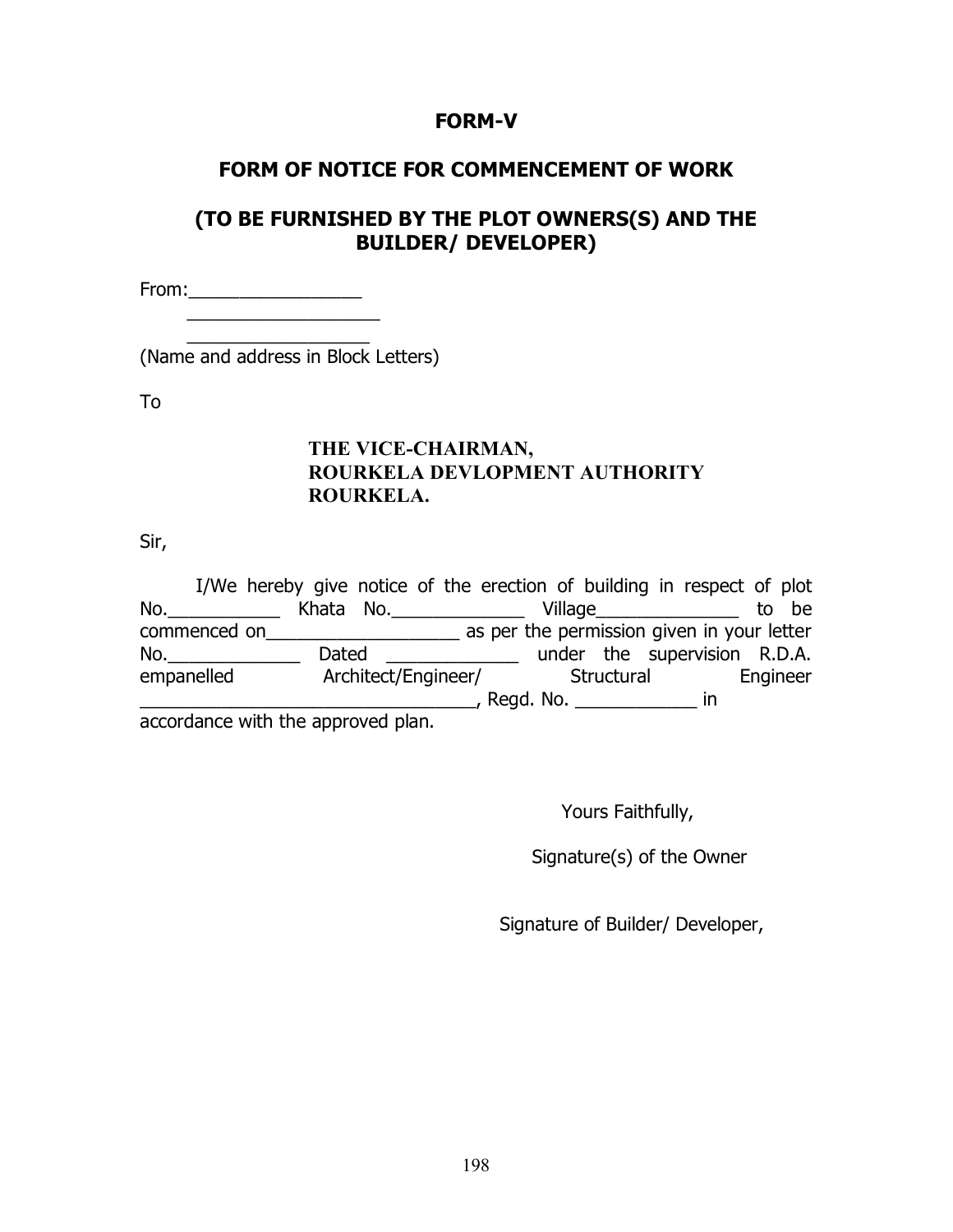## **FORM- VI PART- I**

## **COMPLETION CERTIFICATE**

From: when  $\sim$  $\overline{\phantom{a}}$  . The contract of the contract of the contract of the contract of the contract of the contract of the contract of the contract of the contract of the contract of the contract of the contract of the contract of

 $\overline{\phantom{a}}$  ,  $\overline{\phantom{a}}$  ,  $\overline{\phantom{a}}$  ,  $\overline{\phantom{a}}$  ,  $\overline{\phantom{a}}$  ,  $\overline{\phantom{a}}$  ,  $\overline{\phantom{a}}$  ,  $\overline{\phantom{a}}$  ,  $\overline{\phantom{a}}$  ,  $\overline{\phantom{a}}$  ,  $\overline{\phantom{a}}$  ,  $\overline{\phantom{a}}$  ,  $\overline{\phantom{a}}$  ,  $\overline{\phantom{a}}$  ,  $\overline{\phantom{a}}$  ,  $\overline{\phantom{a}}$ (Name and address in Block Letters)

To

### **THE VICE-CHAIRMAN, ROURKELA DEVLOPMENT AUTHORITY ROURKELA.**

Sir,

I hereby certify that the development, of erection, re-erection or for material alteration in respect of the building on Plot No. \_\_\_\_\_\_\_\_\_\_\_\_\_\_\_\_\_\_\_\_\_, Khata No.\_\_\_\_\_\_\_\_\_ Village/Mouza \_\_\_\_\_\_\_\_\_\_\_\_\_\_\_\_\_\_of Municipality within the Development Area of has been supervised by me and has been supervised by me and has been completed on \_\_\_\_\_\_\_\_\_\_\_\_\_ according to the plans sanctioned vide No.\_\_\_\_\_\_\_\_\_\_ dated \_\_\_\_\_\_\_\_\_\_\_\_\_\_\_\_\_\_\_. The work has been completed to my best satisfaction, the workmanship and all the materials (type and grade) have been used strictly, in accordance the general and detailed specifications. No provisions of the code, conditions prescribed or orders issued there under have been transgressed in the course of the work. The land is fit for construction for which it has been erected, re-erected or altered, constructed and enlarged. I hereby also enclose the plan of the building completed in all aspects.

> Signature of Empanelled Technical Person

Name of the Technical Person Address \_\_\_\_\_\_\_\_\_\_\_\_\_\_\_\_\_

\_\_\_\_\_\_\_\_\_\_\_\_\_\_\_\_\_\_\_\_\_\_\_\_ \_\_\_\_\_\_\_\_\_\_\_\_\_\_\_\_\_\_\_\_\_\_\_\_

Dated: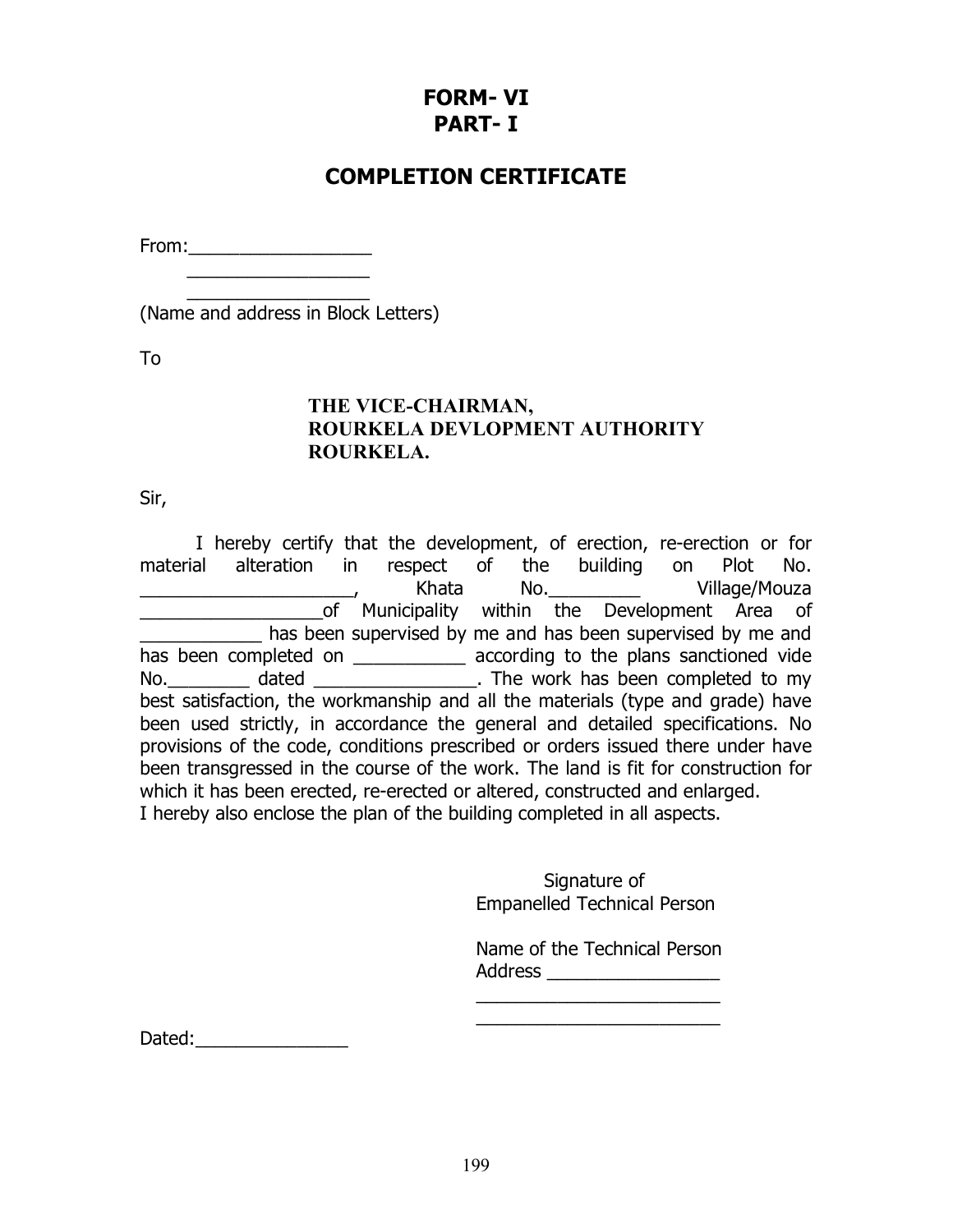#### **PART –II**

#### **CERTIFICATE FOR EXECUTION OF WORK AS PER STRUCTURAL SAFETY REQUIRMENTS**

|                          |  |      |             |                | With respect to the building work of erction, re-erection or for making alteration in the |         |
|--------------------------|--|------|-------------|----------------|-------------------------------------------------------------------------------------------|---------|
| building on Plot         |  | - No | Khata.      | N <sub>0</sub> |                                                                                           | Village |
| mouza                    |  |      |             |                | Municipality within the                                                                   |         |
| Development Plan Area of |  |      | I certify:- |                |                                                                                           |         |

- (a) that the building has been constructed according to the sanctioned plan and structural design (copy of the drawings as executed enclosed), which incorporates the provisions of structural safety norms as specified in Part-6 (Structural Design) of the national Building Code of India,2005 and other relevant codes; and
- (b) that the construction has been done under my supervision and guidance and adheres to the drawings and specifications submitted and records of supervision have been maintained.

Any subsequent changes from the completion drawings shall be the responsibility of the owner.

Signature of owner

With date Signature of the Empanelled Engineer/ structural Engineer with date and Empanelment No.

Name : \_\_\_\_\_\_\_\_\_\_\_\_\_\_\_\_\_\_\_\_\_ \_\_\_\_\_\_\_\_\_\_\_\_\_\_\_\_\_\_\_

Address\_\_\_\_\_\_\_\_\_\_\_\_\_\_\_\_\_\_\_\_\_ \_\_\_\_\_\_\_\_\_\_\_\_\_\_\_\_\_\_\_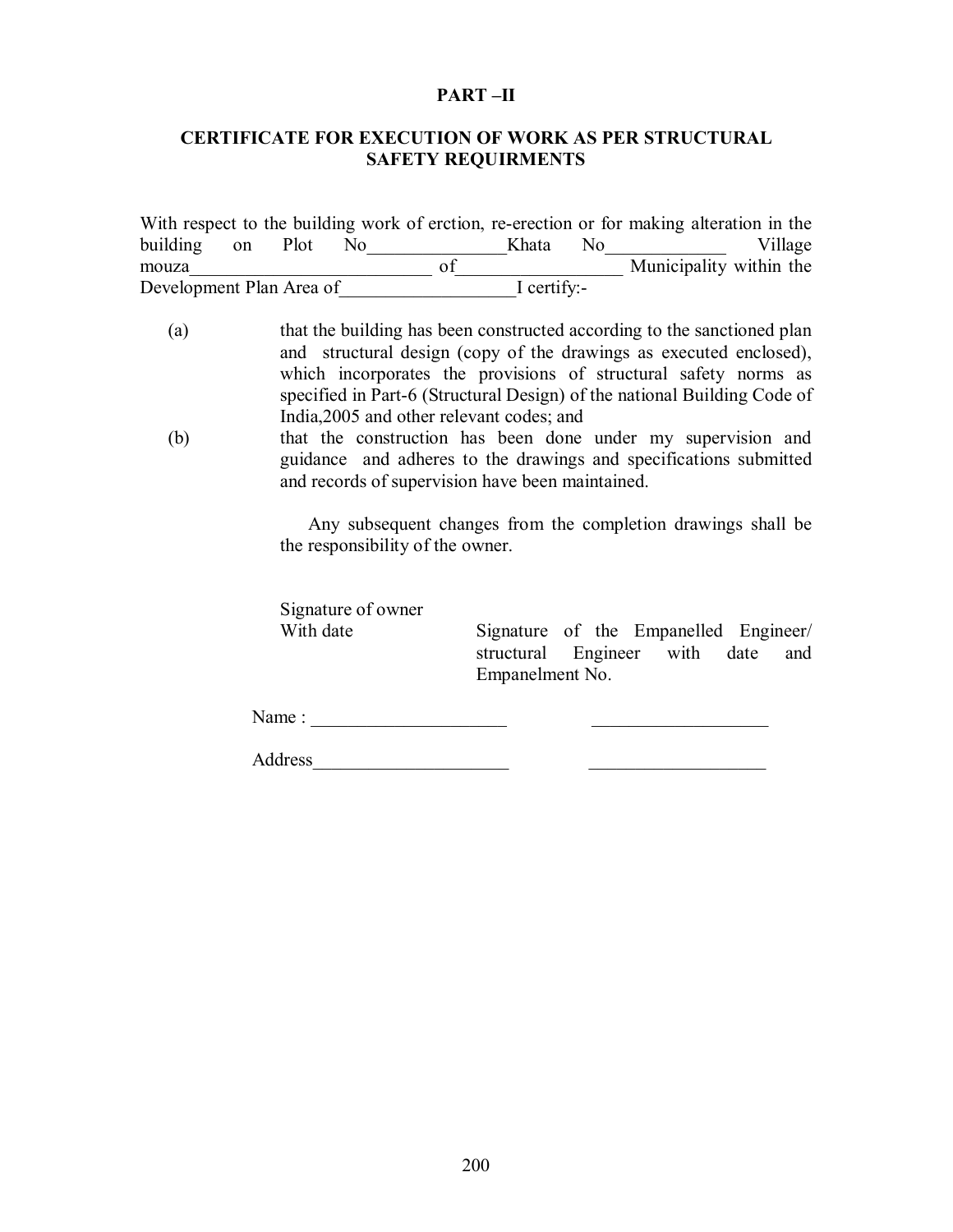#### **FORM – VII**

#### **CERTIFICATE FOR STRUCTURAL STABILITY**

With respr[ect to the building work of erection, re-erection or for making alteration in the building on Plot No Whata No. Willage/Mouza Of Municipality within the Development Plan Area of \_\_\_\_\_\_\_\_\_\_\_\_\_\_\_ , I certify structural plans and details of the building submitted for approval that the structural safety requirements for all situations including natural disasters like cyclone & earthquake etc.as applicable under Part-6 (Structural Design) of the National Building Code of India, 2005 and other relevant codes; and the information given therein is faculty correct to the best of my knowledge. I undertake responsibility with regard to supervision of the work at each stage of construction,(after laying of foundation & after casting of each floor) and submit the report to R.D.A. regularly to effect that the building is being constructed conforming to the approved plan and as per the structural plan prepared by me. I will be responsible and liable for action by R.D.A./Govt. if the plan/design contain misrepresentation or fraudulent information and the construction is made in deviation of approved plan or if there is any structural failure due to wrong/unsafe structural design, use of low quality material and/ or poor workmanship endangering the in-mates 7 public.

Structural Engineer

No.

Signature of owner Signature of the Registered Engineer/

With date and registration

With date

Name:  $\blacksquare$ 

Address :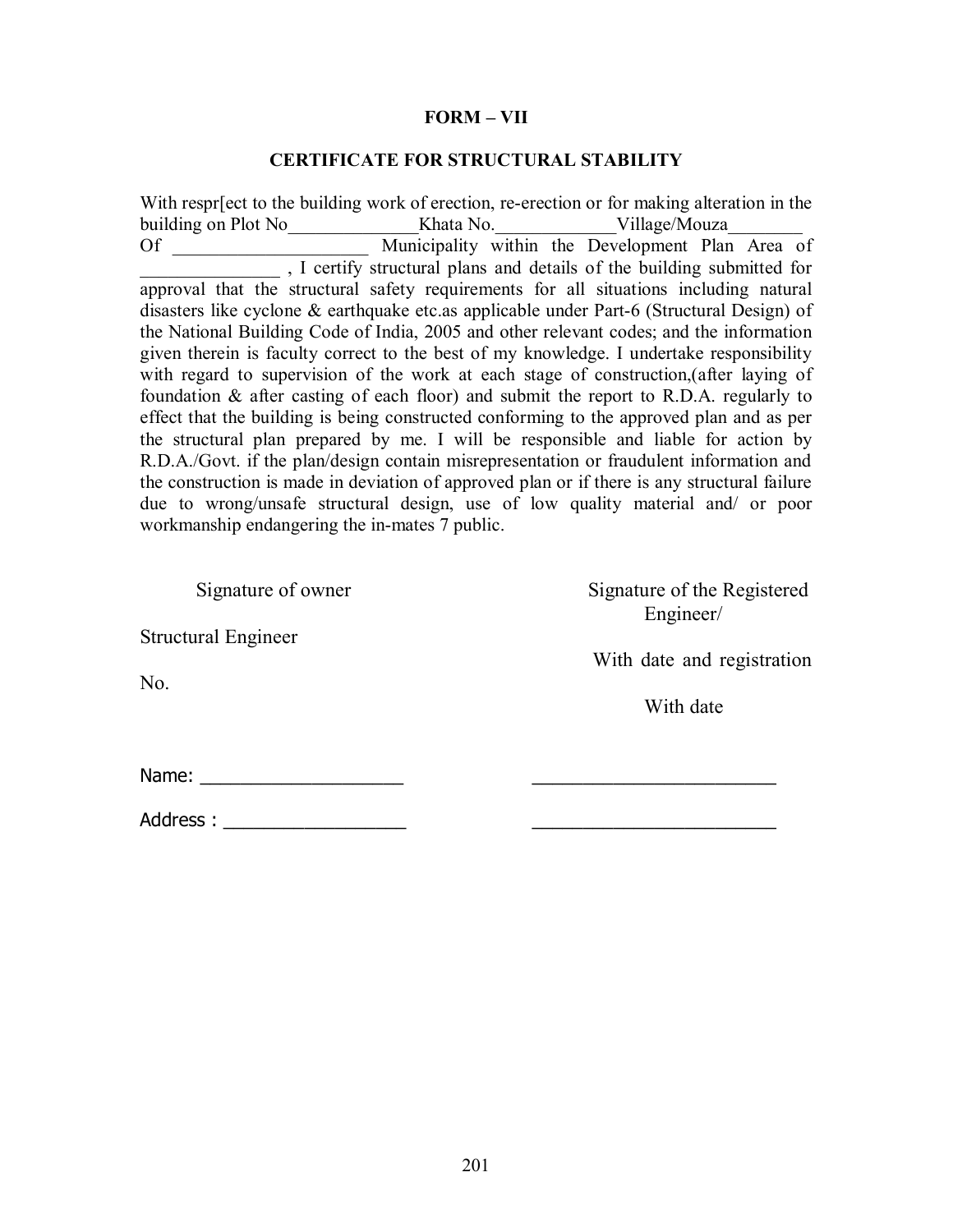### **FORM – VIII PERIODIC PROGRESS REPORT**

(To be submitted by the Empanelled Structural Engineer/ Architect/ Engineer)

From:\_\_\_\_\_\_\_\_\_\_\_\_\_\_\_\_\_  $\overline{\phantom{a}}$  ,  $\overline{\phantom{a}}$  ,  $\overline{\phantom{a}}$  ,  $\overline{\phantom{a}}$  ,  $\overline{\phantom{a}}$  ,  $\overline{\phantom{a}}$  ,  $\overline{\phantom{a}}$  ,  $\overline{\phantom{a}}$  ,  $\overline{\phantom{a}}$  ,  $\overline{\phantom{a}}$  ,  $\overline{\phantom{a}}$  ,  $\overline{\phantom{a}}$  ,  $\overline{\phantom{a}}$  ,  $\overline{\phantom{a}}$  ,  $\overline{\phantom{a}}$  ,  $\overline{\phantom{a}}$ 

\_\_\_\_\_\_\_\_\_\_\_\_\_\_\_\_\_\_ (Name and address in Block Letters)

To

### **THE VICE-CHAIRMAN, ROURKELA DEVLOPMENT AUTHORITY ROURKELA.**

Ref RDA approval letter No. The Dated Dated RDA approval letter No.

Madam/ Sir,

I/We hereby certify that the construction of the building up to foundation, plinth/ground fllor/floors of the building plot No. Village/ Mouza **Example 20** has been supervised by me / us and has been constructed strictly conforming to the sanctioned plan and structural design as per the provision of NBC, 2005. The work has been done to my/our best satisfaction. All the materials used in construction of this building are strictly in accordance with BIS/ISI specification and norms conforming to National Building Code, 2005 covering all the safety factors including earthquake and cyclone. I/we will be responsible and liable for action by RDA/Govt. if there is any structural failure and fire endangering the inmates and public.

Yours faithfully,

Signature of the Architect/Engineer

Name

Empanelment No. Signature of Structural Engineer

Name Empanelment No.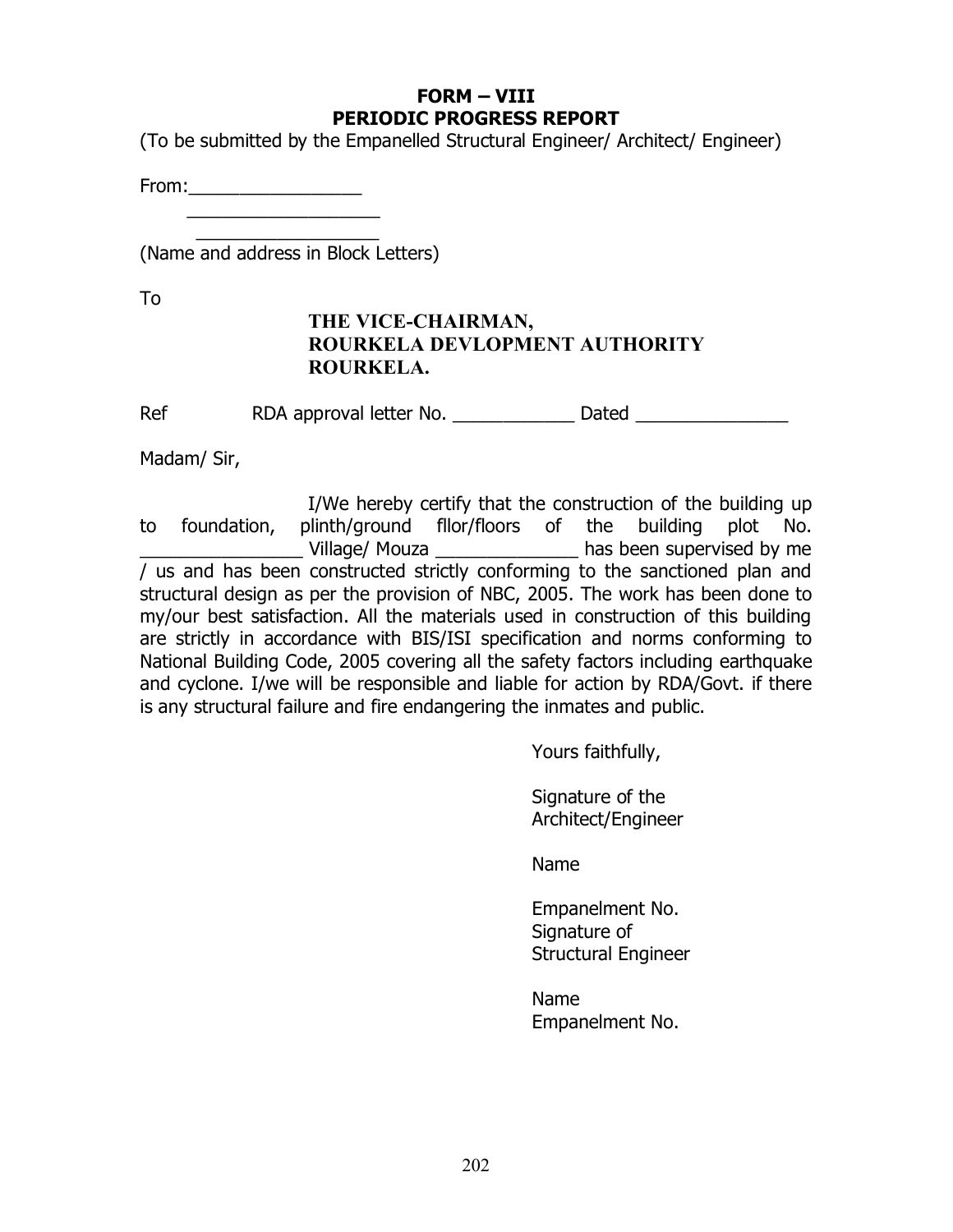## **FORM – IX ROURKELA DEVELOPEMNT AUTHORITY**

No. The same of  $\sim$  / RDA, Rourkela, dated the same of  $\sim$ 

### **REFUSAL OF PERMISSION UNDER SUB-SECTION (3) OF SECTION 16 OF ORISSA DEVELOPMENT AUTHORITIES ACT- 1982 FOR UNDERTAKING DEVELOPMENT OF PLOT NO. \_\_\_\_\_\_\_\_\_\_\_\_\_\_\_\_\_\_\_\_\_\_\_\_\_ IN MOUZA\_\_\_\_\_\_\_\_\_\_\_\_\_\_\_\_\_\_\_\_\_**

**TO,**

**SMT/SRI**  $\blacksquare$ **\_\_\_\_\_\_\_\_\_\_\_\_\_\_\_\_\_\_\_\_\_\_\_\_\_\_\_**

**\_\_\_\_\_\_\_\_\_\_\_\_\_\_\_\_\_\_\_\_\_\_\_\_\_\_\_\_**

Your reply to this office letter No. …………………….. Dt. ………………………………has not been found satisfactory / You have failed to how any cause in response to this office Letter No……………………………… Dated …………………………

Hence, in exercise of the powers under Sub-Section  $(3)$  section  $-16$  of the Orissa Development Authority Act, 1982, permission to undertake development on plot No. ………………… Mouza …………………………… Of Rourkela/Sundargarh/Rajgangpur/Biramitrapur Development Plan area is hereby refused on the following grounds.

| $\mathbf 4$ |  |
|-------------|--|

Two copies of the plans are retained in this office for record and reference and the rest returned herewith.

### BY ORDER

### AUTHORISED OFFICER

Memo No………………………./ RDA, Rourkela Dated……………………. Copy to Executive Officer, Rourkela Municipality/Sundargarh Municipality/ Rajgangpur Municipality/ Biramitrapur Municipality/ Director of Estates, G.A Deptt. (in case of lease plots).

AUTHORISED OFFICER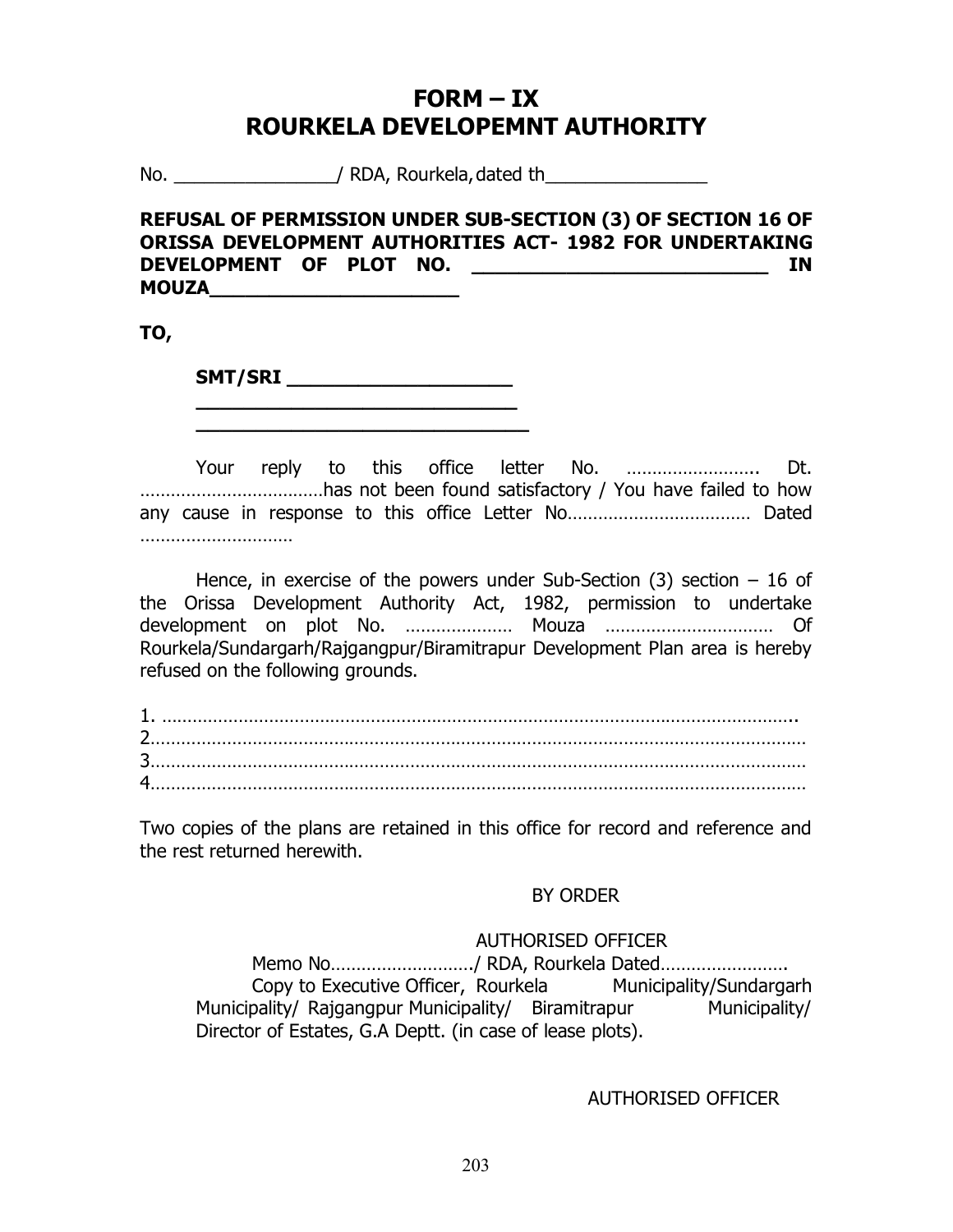## **FORM – X**

# **OCCUPANCY CERTIFICATE**

| undertaken in respect of Plot No. _______________________Village/Mouza                                                                                                                                                               |               | The work of erection, re-erection or for material alteration |                                   |  |  |                                                                                                                |  |
|--------------------------------------------------------------------------------------------------------------------------------------------------------------------------------------------------------------------------------------|---------------|--------------------------------------------------------------|-----------------------------------|--|--|----------------------------------------------------------------------------------------------------------------|--|
|                                                                                                                                                                                                                                      |               |                                                              |                                   |  |  | is completed under the                                                                                         |  |
| supervision                                                                                                                                                                                                                          | <sub>of</sub> |                                                              |                                   |  |  | Architect (Empanelment                                                                                         |  |
| $No.$ With date $\qquad$                                                                                                                                                                                                             |               |                                                              |                                   |  |  | Structural by Structural by the Structural basic of the Structural basic set of the Structural basic set of th |  |
| Engineer (Empanelment                                                                                                                                                                                                                |               |                                                              | $\mathsf{No.}$ and $\mathsf{No.}$ |  |  |                                                                                                                |  |
| Supervisor Supervisor Supervisor Supervisor Supervisor Supervisor Supervisor Supervisor Supervisor Supervisor Supervisor Supervisor Supervisor Supervisor Supervisor Supervisor Supervisor Supervisor Supervisor Supervisor Su       |               |                                                              |                                   |  |  |                                                                                                                |  |
| Completion certificate submitted. On inspection it is observed that the                                                                                                                                                              |               |                                                              |                                   |  |  |                                                                                                                |  |
| erection, re-erection or alteration undertaken with respect to above plot(s)                                                                                                                                                         |               |                                                              |                                   |  |  |                                                                                                                |  |
| conform/ do not conform the approved plan and the conditions imposed                                                                                                                                                                 |               |                                                              |                                   |  |  |                                                                                                                |  |
|                                                                                                                                                                                                                                      |               |                                                              |                                   |  |  |                                                                                                                |  |
| not permitted for occupation for<br><u> letted</u> coccupancy subjected  contains the contact of the subjected interact of the subjected interact of the subjected interact of the subjected  subjected interact of the subjected  s |               |                                                              |                                   |  |  |                                                                                                                |  |
| to the following.                                                                                                                                                                                                                    |               |                                                              |                                   |  |  |                                                                                                                |  |

- 1.
- 2.
- 3.

One set of completion plans duly certified is returned herewith.,

### BY ORDER

### Authorized Officer Rourkela Development Authority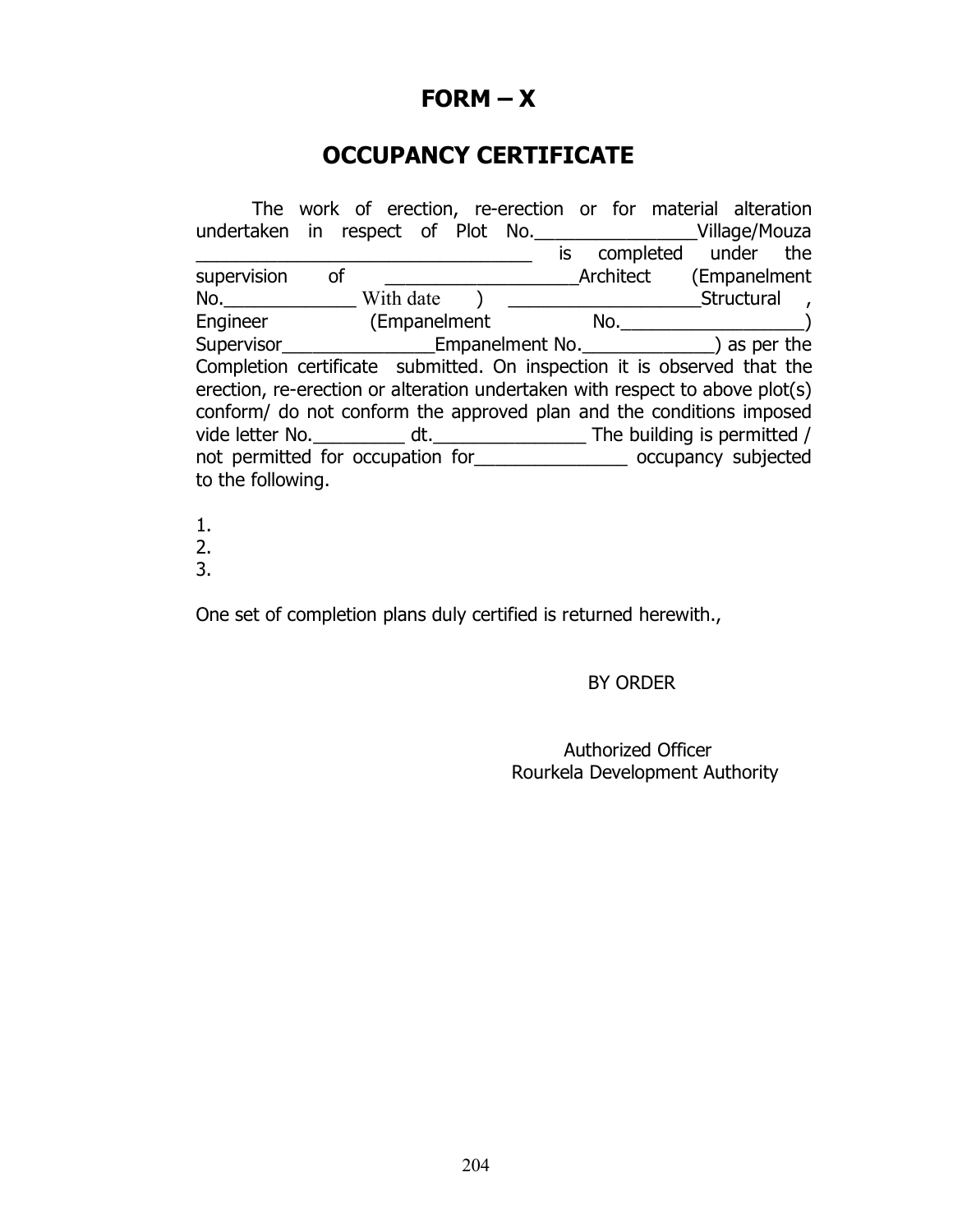## **FORM – XI**

## **INDEMNITY BOND FOR BASEMENT**

This Indemnity Bond is executed by Shri/Smt.\_\_\_\_\_\_\_\_\_\_\_\_\_\_\_\_\_S/O, D/Do, W/O Shri/Smt.\_\_\_\_\_\_\_\_\_\_\_\_\_\_\_\_ R/O\_\_\_\_\_\_\_\_\_\_\_\_\_\_\_\_\_\_\_\_\_\_\_ in favour of Development Authority.

Whereas the executant has submitted to the concerned Authority the plans for, sanction of basement over Plot No. Mz/Vill under the provisions of the Act and and Rules and Building Regulations made thereunder:-

And whereas the concerned Authority has agreed to sanction the aforesaid construction subject to the conditions that the owner shall indemnify the concerned Authority in the event of any loss or damage being cause to the adjoining building on account of the construction of the said basement either at the time of digging of its foundations or in the course of its construction or even thereafter and also against any claim of any concern thereto.

And whereas the executant has agreed to execute an indemnity bond to the above affect and also to abide by the terms imposed by the concerned Authority to the grant of sanction for construction of the basement.

Now this deed witnesses:

1. That in consideration of the sanction of the plans by RDA for construction of the basement the executants undertakes that he/she shall at all times keep RDA free from any liability, loss or damages/flowing from any injury or damage caused to the adjoining built-up properties or to any person as a consequence of the construction of at the time of digging of its foundations or during the course of its construction or at any time thereafter.

2. The owner agreed and undertakes that in the event of any claim being made by any person or persons against the concerned Authority either in respect of the sanction granted by the concerned Authority to the owner for the construction of basement or in respect of the construction or manner of construction of the basement by the owner of the consequences flowing from the said sanction the executants shall be responsible and liable and not RDA.

3. The executant agrees and undertake to indemnify the concerned Authority fully in respect of any amount which the concerned Authority may be required to pay to any person either b y way of compensation or on any other account as a result of any claim or suit or any other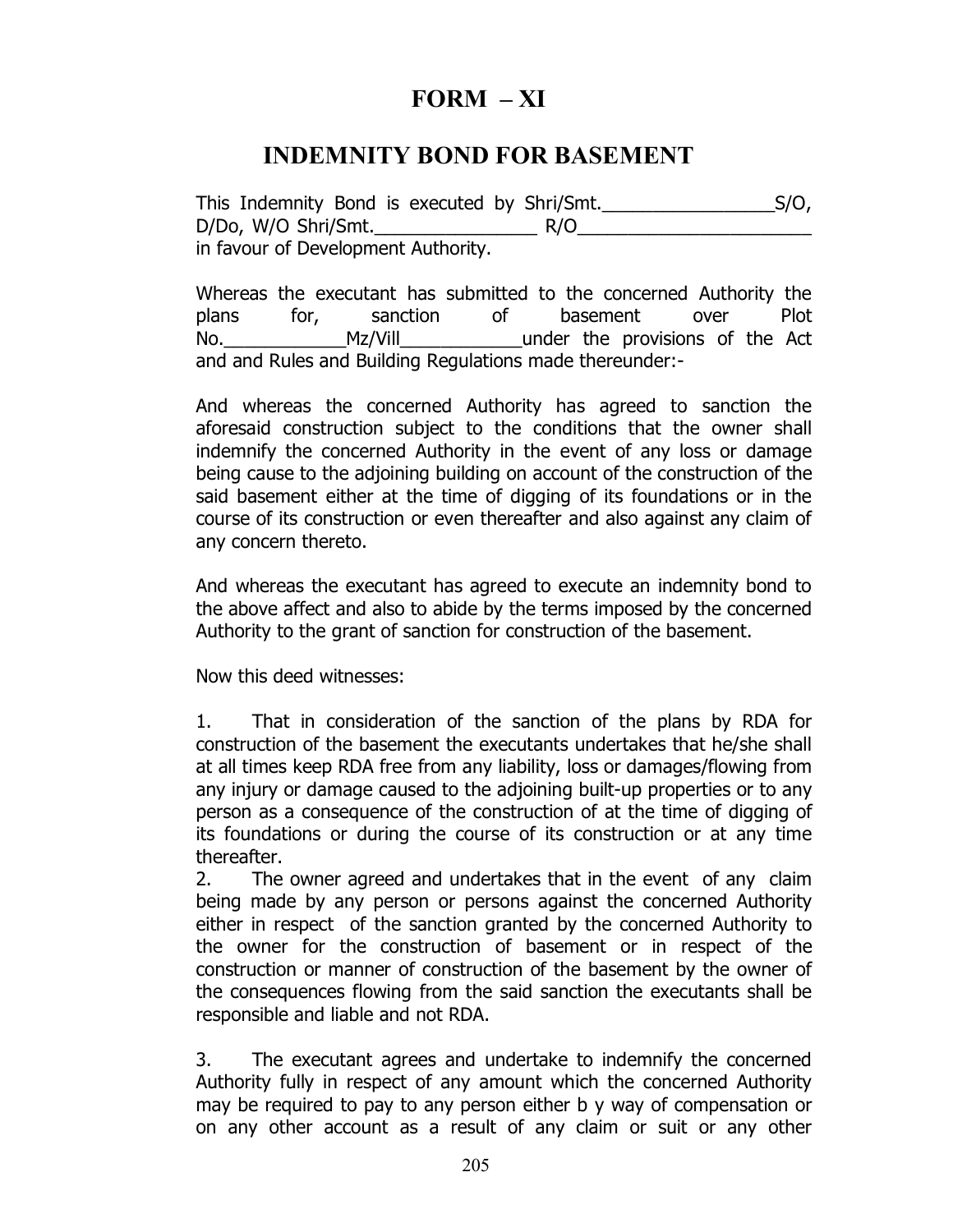proceedings concerning the sanctioning of the construction of the basement of the making thereof and also in respect of the costs and expenses which the concerned Authority may incur on defending any action.

4. Without prejudice to the above undertaking the executant hereby binds itself to pay to RDA to the extent any amount which RDA may be required to pay to any person in connection with relating with, relating to or concerning the sanctioning of the basement or the making thereof.

5. The owner agrees and undertakes that this bond shall remain in full force and effect till the executant faithfully observes/performs the undertaking herein before contained.

In witnesses whereof the executant above named has signed this bond on this day of this at the day of the state of  $\alpha$ 

**Indemnifier**

Witness:

(Signatures)\_\_\_\_\_\_\_\_\_\_\_\_\_\_\_\_

1. Name\_\_\_\_\_\_\_\_\_\_\_\_\_\_\_\_\_\_\_\_\_\_\_

Full Address\_\_\_\_\_\_\_\_\_\_\_\_\_\_\_\_\_

(Signatures)

2. Name\_\_\_\_\_\_\_\_\_\_\_\_\_\_\_\_\_\_\_\_\_\_\_\_

Full Address\_\_\_\_\_\_\_\_\_\_\_\_\_\_\_\_\_

(Signatures)